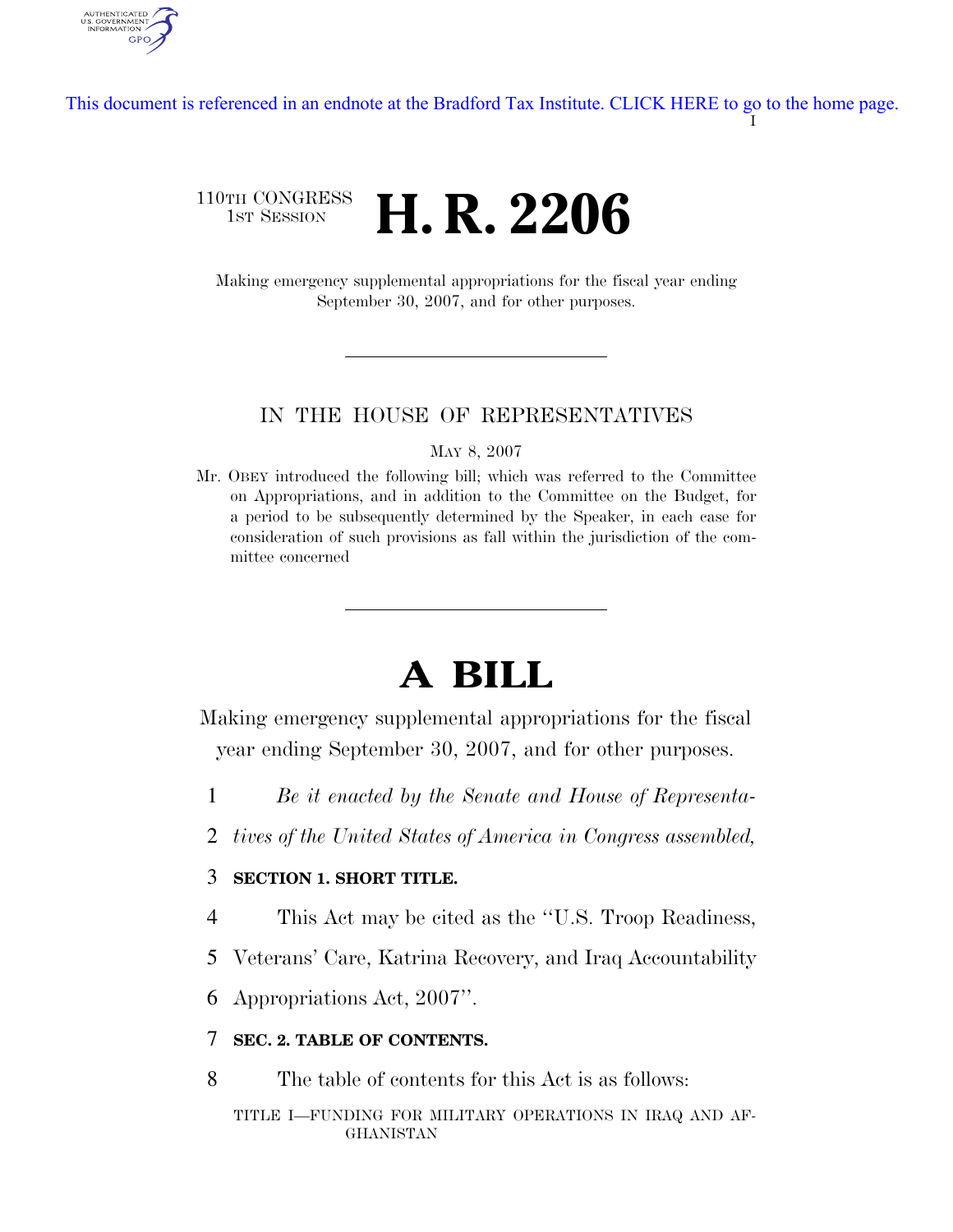|                | TITLE II—OTHER INTERNATIONAL AND SECURITY-RELATED<br><b>FUNDING</b>     |
|----------------|-------------------------------------------------------------------------|
|                | TITLE III—ADDITIONAL HURRICANE DISASTER RELIEF AND RE-<br><b>COVERY</b> |
|                | TITLE IV-OTHER EMERGENCY APPROPRIATIONS<br>TITLE V-OTHER MATTERS        |
|                | TITLE VI-ELIMINATION OF SCHIP SHORTFALL AND OTHER                       |
|                | <b>HEALTH MATTERS</b><br>TITLE VII—FAIR MINIMUM WAGE AND TAX RELIEF     |
| 1              | <b>SEC. 3. STATEMENT OF APPROPRIATIONS.</b>                             |
| $\overline{2}$ | The following sums in this Act are appropriated, out                    |
| 3              | of any money in the Treasury not otherwise appropriated,                |
| 4              | for the fiscal year ending September 30, 2007.                          |
| 5              | TITLE I-FUNDING FOR MILI-                                               |
| 6              | TARY OPERATIONS IN IRAQ                                                 |
| 7              | AND AFGHANISTAN                                                         |
| 8              | <b>CHAPTER 1-IMMEDIATE FUNDING NEEDS</b>                                |
| 9              | DEPARTMENT OF DEFENSE-MILITARY                                          |
| 10             | MILITARY PERSONNEL                                                      |
| 11             | MILITARY PERSONNEL, ARMY                                                |
| 12             | For an additional amount for "Military Personnel,                       |
| 13             | Army", $$4,528,215,000$ .                                               |
| 14             | MILITARY PERSONNEL, NAVY                                                |
| 15             | For an additional amount for "Military Personnel,                       |
| 16             | Navy", \$754,347,000.                                                   |
| 17             | MILITARY PERSONNEL, MARINE CORPS                                        |
| 18             | For an additional amount for "Military Personnel,                       |
| 19             | Marine Corps", \$802,391,000.                                           |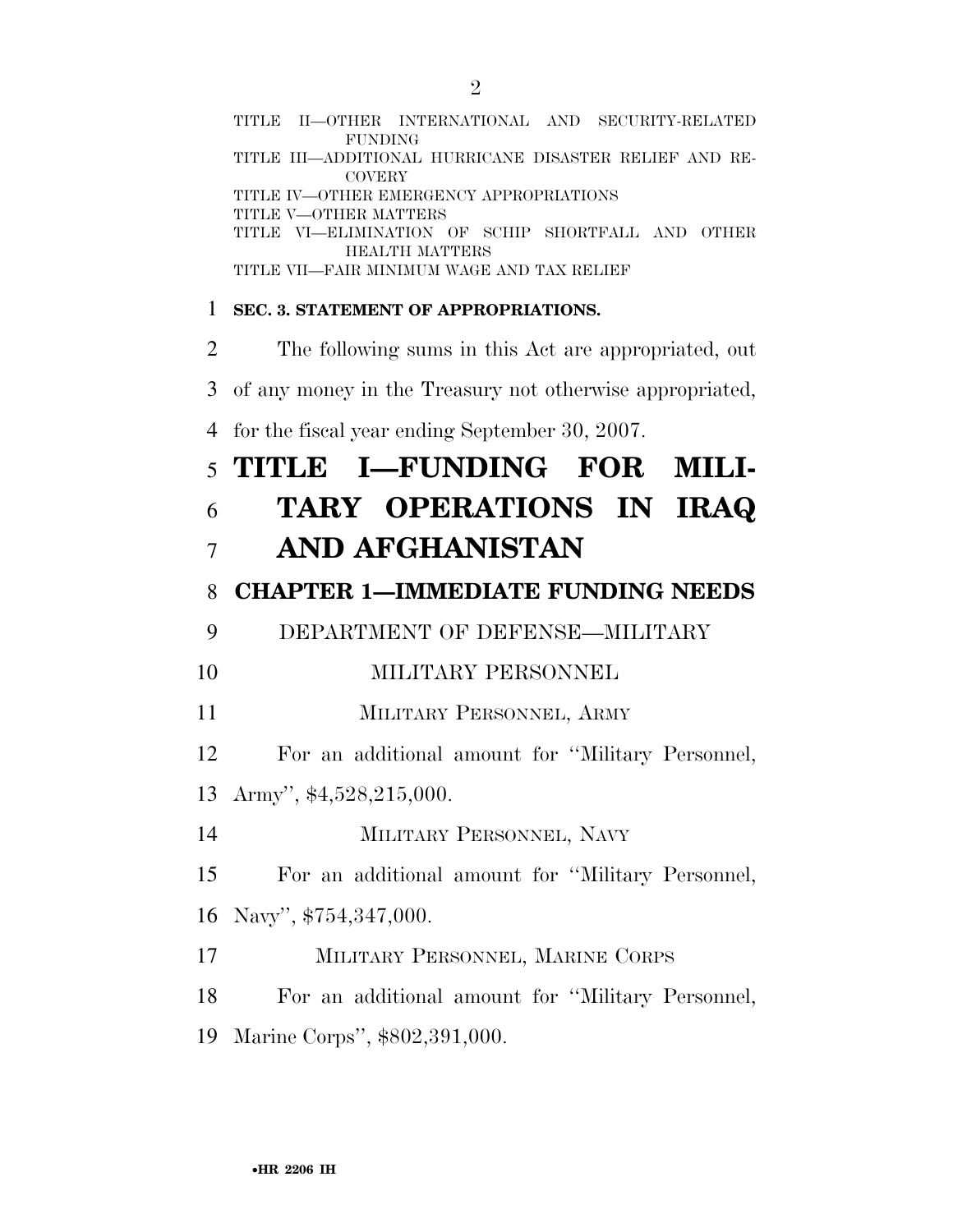| $\mathbf{1}$   | MILITARY PERSONNEL, AIR FORCE                     |
|----------------|---------------------------------------------------|
| $\overline{2}$ | For an additional amount for "Military Personnel, |
| 3              | Air Force", \$689,944,000.                        |
| $\overline{4}$ | RESERVE PERSONNEL, ARMY                           |
| 5              | For an additional amount for "Reserve Personnel,  |
| 6              | Army", $$73,622,000$ .                            |
| 7              | RESERVE PERSONNEL, NAVY                           |
| 8              | For an additional amount for "Reserve Personnel,  |
| 9              | Navy", \$44,623,000.                              |
| 10             | RESERVE PERSONNEL, MARINE CORPS                   |
| 11             | For an additional amount for "Reserve Personnel,  |
| 12             | Marine Corps", \$5,660,000.                       |
| 13             | RESERVE PERSONNEL, AIR FORCE                      |
| 14             | For an additional amount for "Reserve Personnel,  |
| 15             | Air Force", \$7,573,000.                          |
| 16             | NATIONAL GUARD PERSONNEL, ARMY                    |
| 17             | For an additional amount for "National Guard Per- |
| 18             | sonnel, Army", \$314,091,000.                     |
| 19             | NATIONAL GUARD PERSONNEL, AIR FORCE               |
| 20             | For an additional amount for "National Guard Per- |
| 21             | sonnel, Air Force", \$19,533,000.                 |
| 22             | OPERATION AND MAINTENANCE                         |
| 23             | OPERATION AND MAINTENANCE, ARMY                   |
| 24             | For an additional amount for "Operation and Main- |
| 25             | tenance, Army", \$15,400,000,000.                 |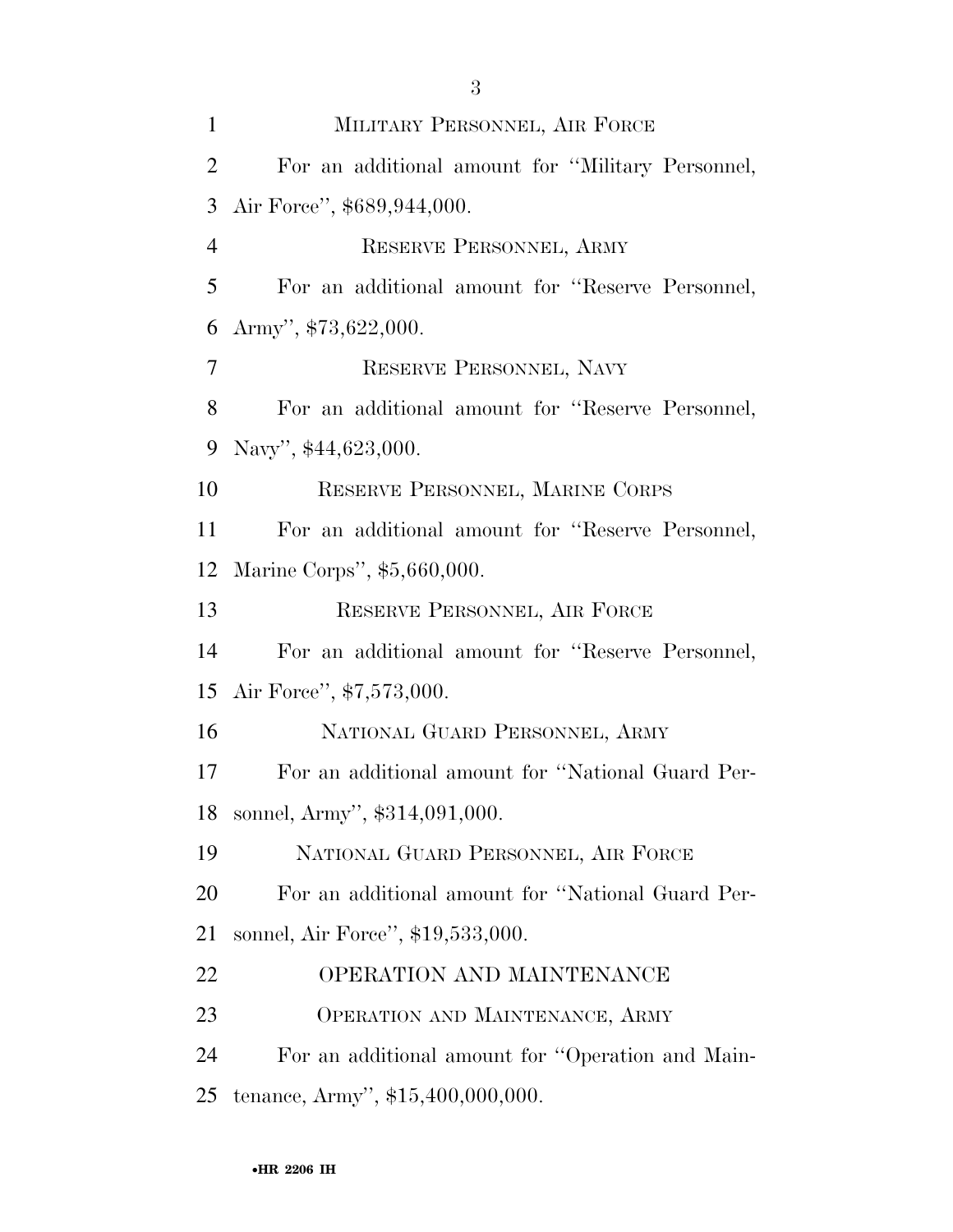| $\mathbf{1}$   | OPERATION AND MAINTENANCE, NAVY                   |
|----------------|---------------------------------------------------|
| $\overline{2}$ | For an additional amount for "Operation and Main- |
| 3              | tenance, Navy", \$2,338,335,000.                  |
| $\overline{4}$ | OPERATION AND MAINTENANCE, MARINE CORPS           |
| 5              | For an additional amount for "Operation and Main- |
| 6              | tenance, Marine Corps", $$573,297,000$ .          |
| 7              | OPERATION AND MAINTENANCE, AIR FORCE              |
| 8              | For an additional amount for "Operation and Main- |
| 9              | tenance, Air Force", \$3,325,441,000.             |
| 10             | OPERATION AND MAINTENANCE, DEFENSE-WIDE           |
| 11             | For an additional amount for "Operation and Main- |
| 12             | tenance, Defense-Wide", \$1,357,244,000.          |
| 13             | OPERATION AND MAINTENANCE, ARMY RESERVE           |
| 14             | For an additional amount for "Operation and Main- |
| 15             | tenance, Army Reserve", $$37,025,000$ .           |
| 16             | OPERATION AND MAINTENANCE, NAVY RESERVE           |
| 17             | For an additional amount for "Operation and Main- |
| 18             | tenance, Navy Reserve", \$55,533,000.             |
| 19             | OPERATION AND MAINTENANCE, MARINE CORPS           |
| 20             | <b>RESERVE</b>                                    |
| 21             | For an additional amount for "Operation and Main- |
| 22             | tenance, Marine Corps Reserve", \$6,796,000.      |
| 23             | OPERATION AND MAINTENANCE, AIR FORCE RESERVE      |
| 24             | For an additional amount for "Operation and Main- |
| 25             | tenance, Air Force Reserve", \$5,080,000.         |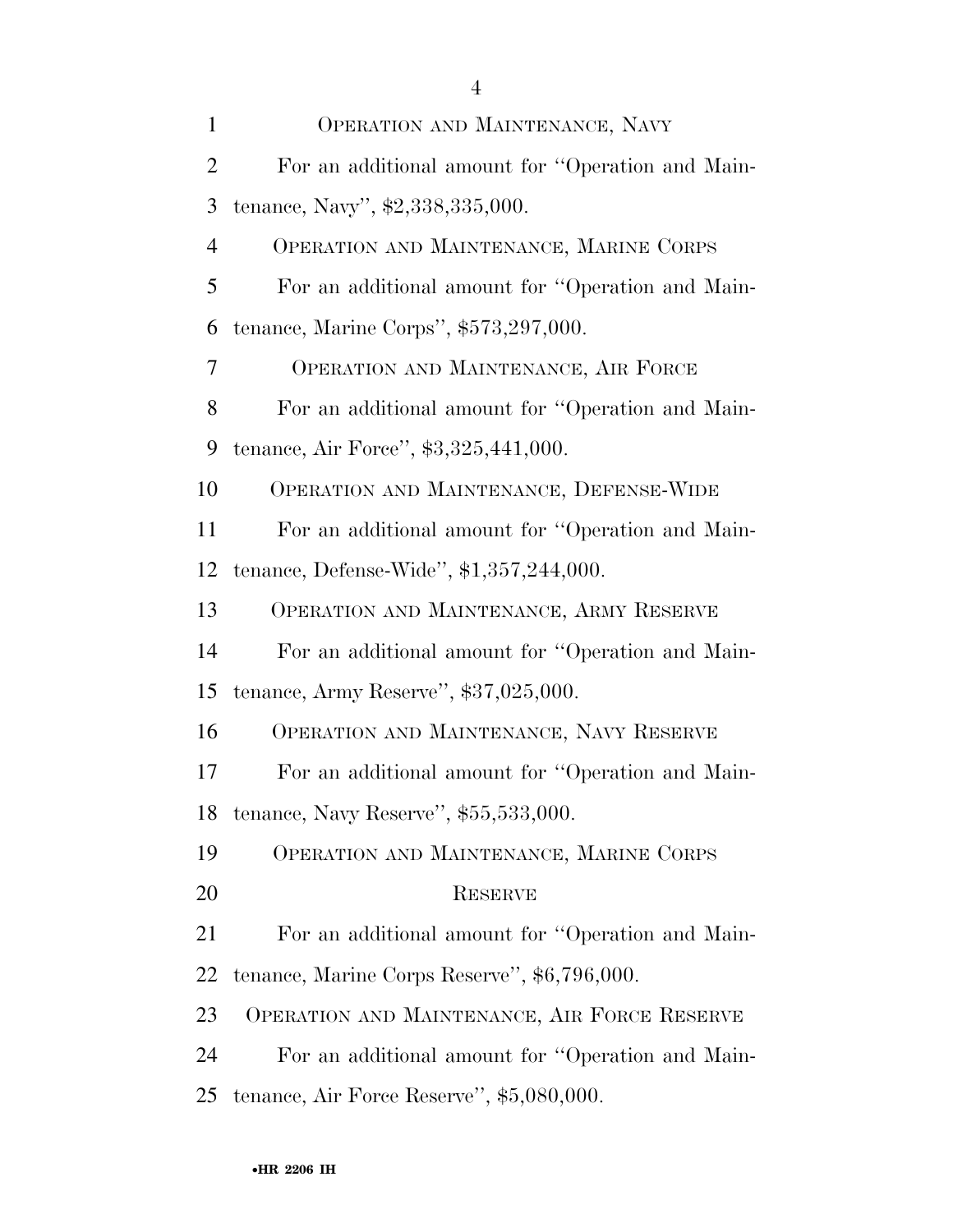| $\mathbf{1}$   | OPERATION AND MAINTENANCE, ARMY NATIONAL                    |
|----------------|-------------------------------------------------------------|
| $\overline{2}$ | GUARD                                                       |
| 3              | For an additional amount for "Operation and Main-           |
| $\overline{4}$ | tenance, Army National Guard", \$41,785,000.                |
| 5              | OPERATION AND MAINTENANCE, AIR NATIONAL GUARD               |
| 6              | For an additional amount for "Operation and Main-           |
| 7              | tenance, Air National Guard", \$19,215,000.                 |
| 8              | AFGHANISTAN SECURITY FORCES FUND                            |
| 9              | For an additional amount for "Afghanistan Security"         |
| 10             | Forces Fund", \$2,953,200,000.                              |
| 11             | <b>IRAQ SECURITY FORCES FUND</b>                            |
| 12             | For an additional amount for "Iraq Security Forces"         |
| 13             | Fund", \$1,921,150,000.                                     |
| 14             | JOINT IMPROVISED EXPLOSIVE DEVICE DEFEAT FUND               |
| 15             | For an additional amount for "Joint Improvised Ex-          |
| 16             | plosive Device Defeat Fund", $$1,216,400,000$ , to remain   |
| 17             | available until September 30, 2008.                         |
| 18             | PROCUREMENT                                                 |
| 19             | OTHER PROCUREMENT, ARMY                                     |
| 20             | For an additional amount for "Other Procurement,            |
| 21             | Army", \$1,217,000,000, to remain available until Sep-      |
| 22             | tember 30, 2009: Provided, That the amount provided         |
| 23             | under this heading shall be available only for the purchase |
| 24             | of mine resistant ambush protected vehicles.                |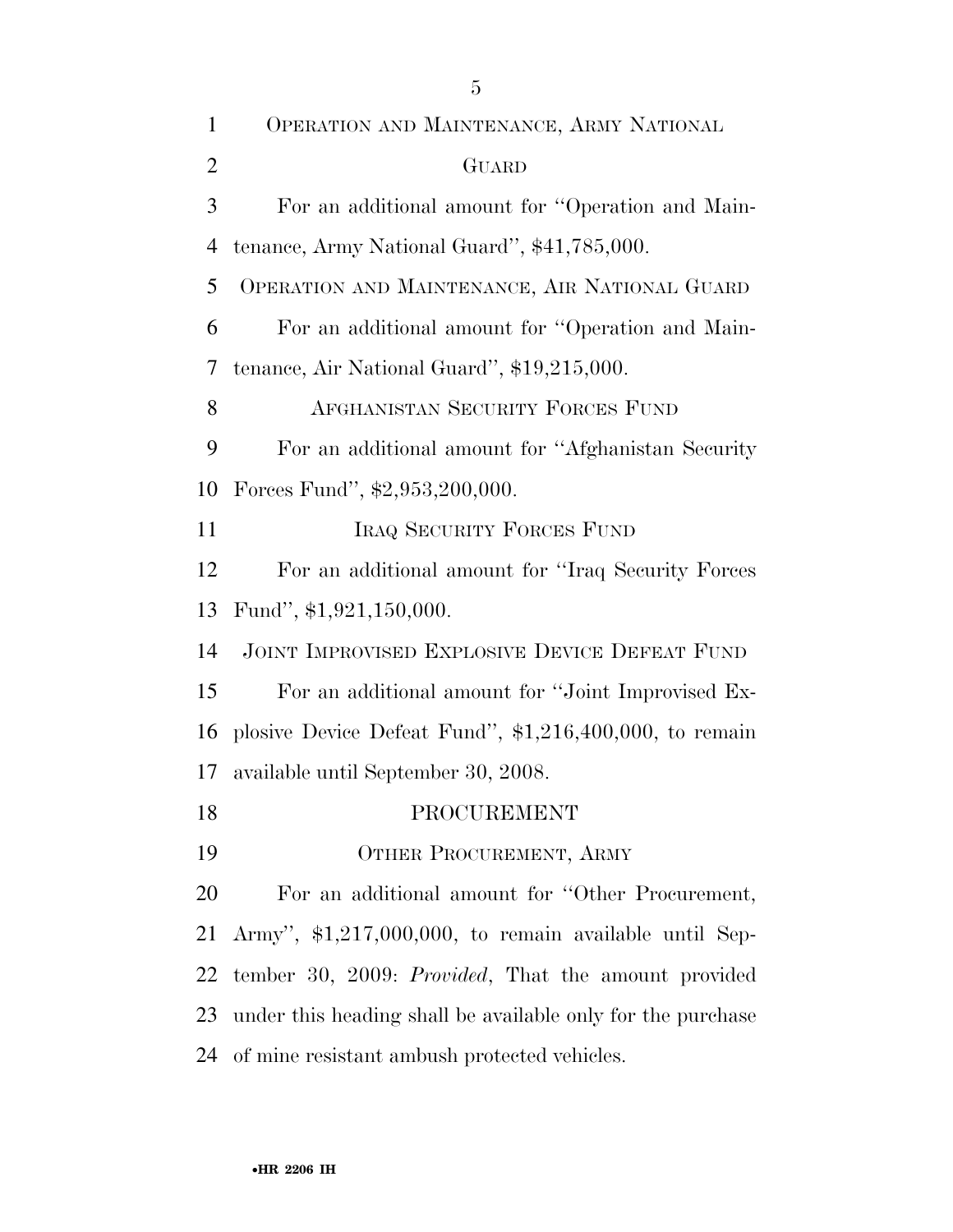#### 1 OTHER PROCUREMENT, NAVY

 For an additional amount for ''Other Procurement, Navy'', \$130,040,000, to remain available until September 30, 2009: *Provided*, That the amount provided under this heading shall be available only for the purchase of mine resistant ambush protected vehicles.

# PROCUREMENT, MARINE CORPS

 For an additional amount for ''Procurement, Marine Corps'', \$1,263,360,000, to remain available until Sep- tember 30, 2009: *Provided*, That the amount provided under this heading shall be available only for the purchase of mine resistant ambush protected vehicles.

13 OTHER PROCUREMENT, AIR FORCE

 For an additional amount for ''Other Procurement, Air Force'', \$139,040,000, to remain available until Sep- tember 30, 2009: *Provided*, That the amount provided under this heading shall be available only for the purchase of mine resistant ambush protected vehicles.

PROCUREMENT, DEFENSE-WIDE

 For an additional amount for ''Procurement, De- fense-Wide'', \$258,860,000, to remain available until Sep- tember 30, 2009: *Provided*, That the amount provided under this heading shall be available only for the purchase of mine resistant ambush protected vehicles.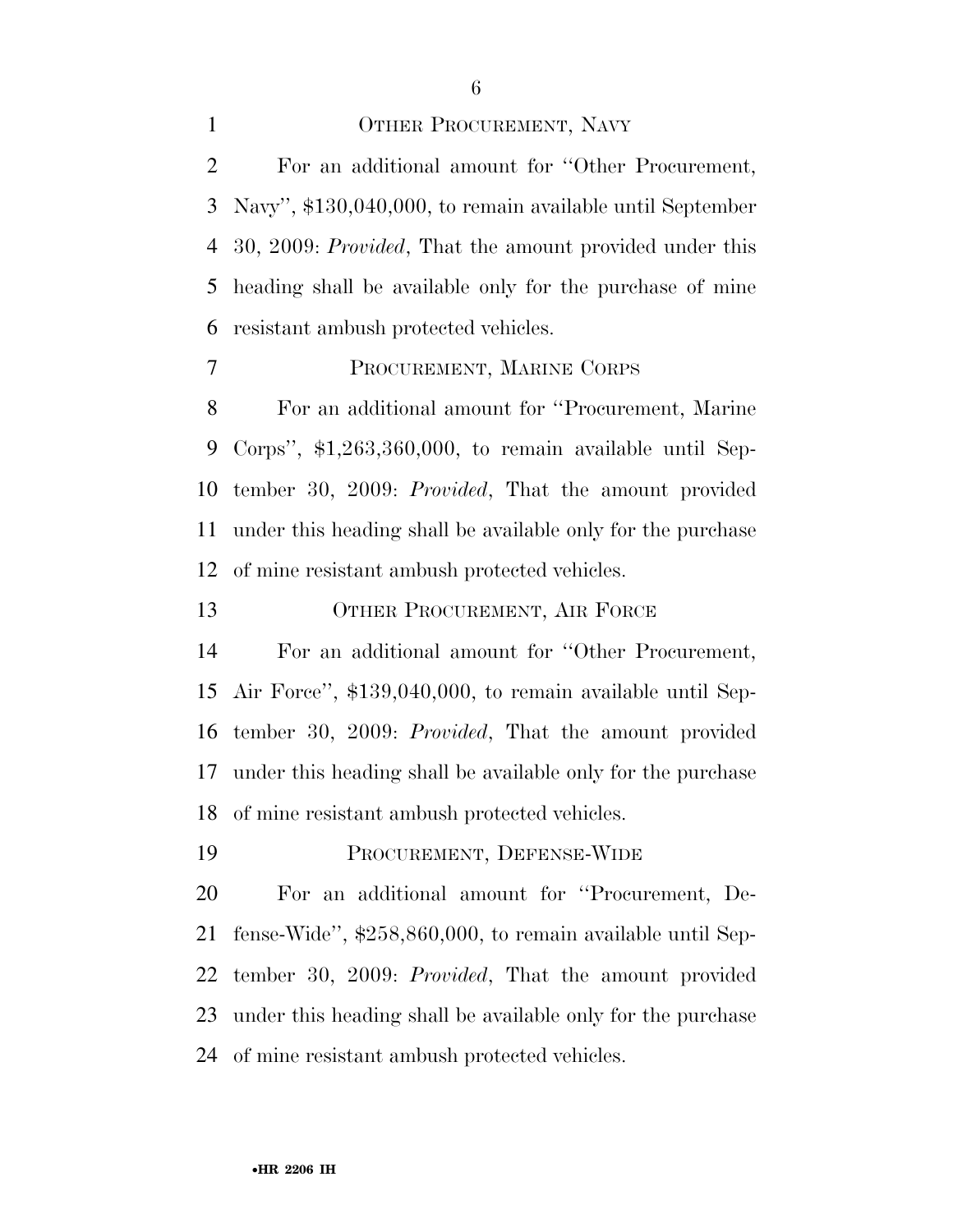## OTHER DEPARTMENT OF DEFENSE PROGRAMS

2 DEFENSE HEALTH PROGRAM

(INCLUDING TRANSFER OF FUNDS)

 For an additional amount for ''Defense Health Pro- gram'', \$3,251,853,000; of which \$2,802,153,000 shall be for operation and maintenance, including \$600,000,000 which shall be available for the treatment of traumatic brain injury and post-traumatic stress disorder and re- main available until September 30, 2008; of which \$118,000,000 shall be for procurement, to remain avail- able until September 30, 2009; and of which \$331,700,000 shall be for research, development, test and evaluation, to remain available until September 30, 2008: *Provided*, That the funds provided under this heading shall be allocated in accordance with the direction given in the joint explanatory statement accompanying the con- ference report on H.R. 1591 of the 110th Congress (H. Rept. 110–107): *Provided further*, That if the Secretary of Defense determines that funds made available in this paragraph for the treatment of traumatic brain injury and post-traumatic stress disorder are in excess of the require- ments of the Department of Defense, the Secretary may transfer amounts in excess of that requirement to the De- partment of Veterans Affairs to be available only for the same purpose.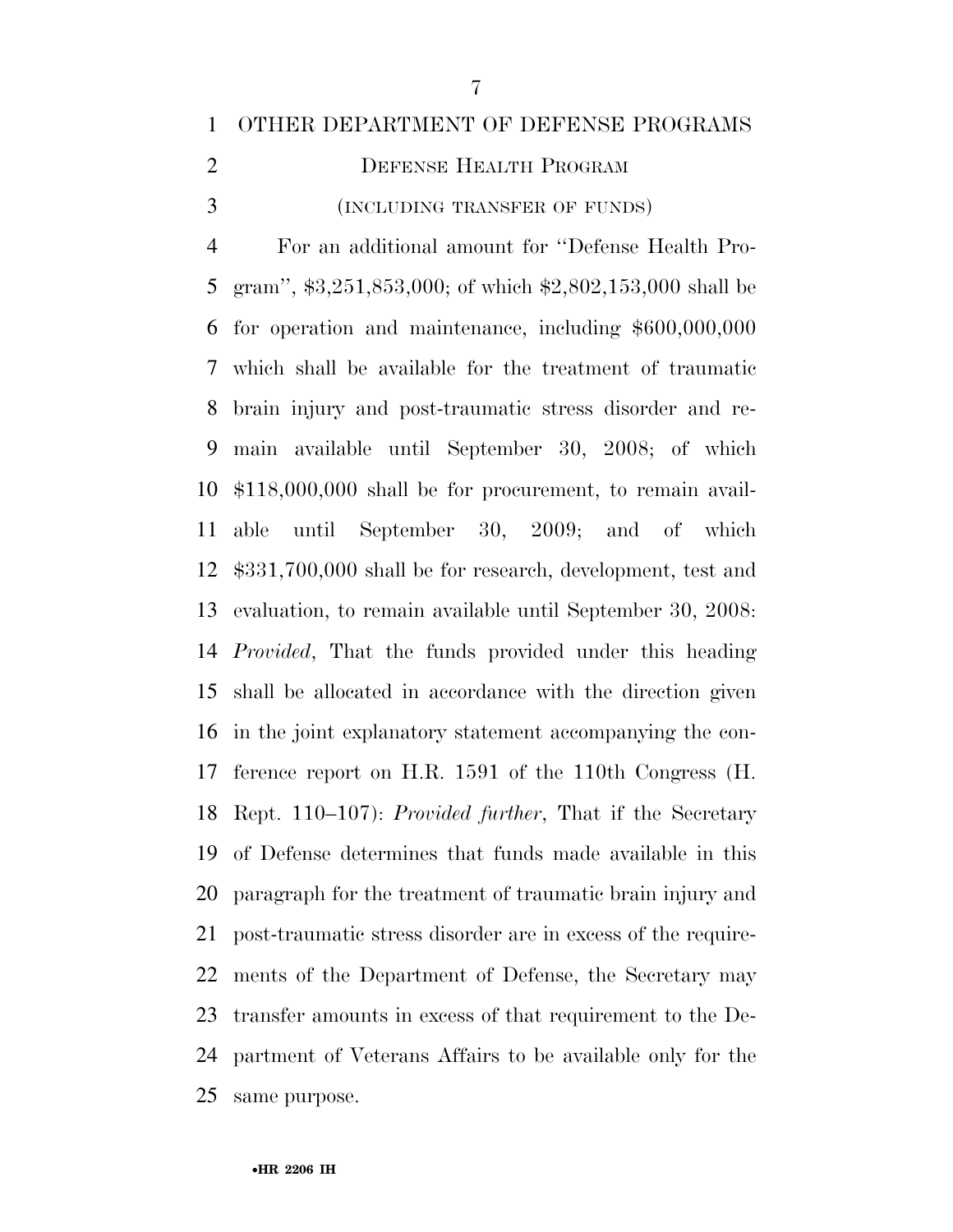| $\mathbf{1}$   | <b>CHAPTER 2-ADDITIONAL FUNDING</b>               |
|----------------|---------------------------------------------------|
| $\overline{2}$ | DEPARTMENT OF DEFENSE-MILITARY                    |
| 3              | MILITARY PERSONNEL                                |
| $\overline{4}$ | MILITARY PERSONNEL, ARMY                          |
| 5              | For an additional amount for "Military Personnel, |
| 6              | Army", $$4,325,135,000$ .                         |
| $\overline{7}$ | MILITARY PERSONNEL, NAVY                          |
| 8              | For an additional amount for "Military Personnel, |
| 9              | Navy", \$346,063,000.                             |
| 10             | MILITARY PERSONNEL, MARINE CORPS                  |
| 11             | For an additional amount for "Military Personnel, |
| 12             | Marine Corps", \$693,436,000.                     |
| 13             | MILITARY PERSONNEL, AIR FORCE                     |
| 14             | For an additional amount for "Military Personnel, |
|                | 15 Air Force", \$528,643,000.                     |
| 16             | RESERVE PERSONNEL, ARMY                           |
| 17             | For an additional amount for "Reserve Personnel,  |
|                | 18 Army", \$98,163,000.                           |
| 19             | RESERVE PERSONNEL, NAVY                           |
| 20             | For an additional amount for "Reserve Personnel,  |
| 21             | Navy", \$41,400,000.                              |
| 22             | RESERVE PERSONNEL, AIR FORCE                      |
| 23             | For an additional amount for "Reserve Personnel,  |
|                | 24 Air Force", \$4,000,000.                       |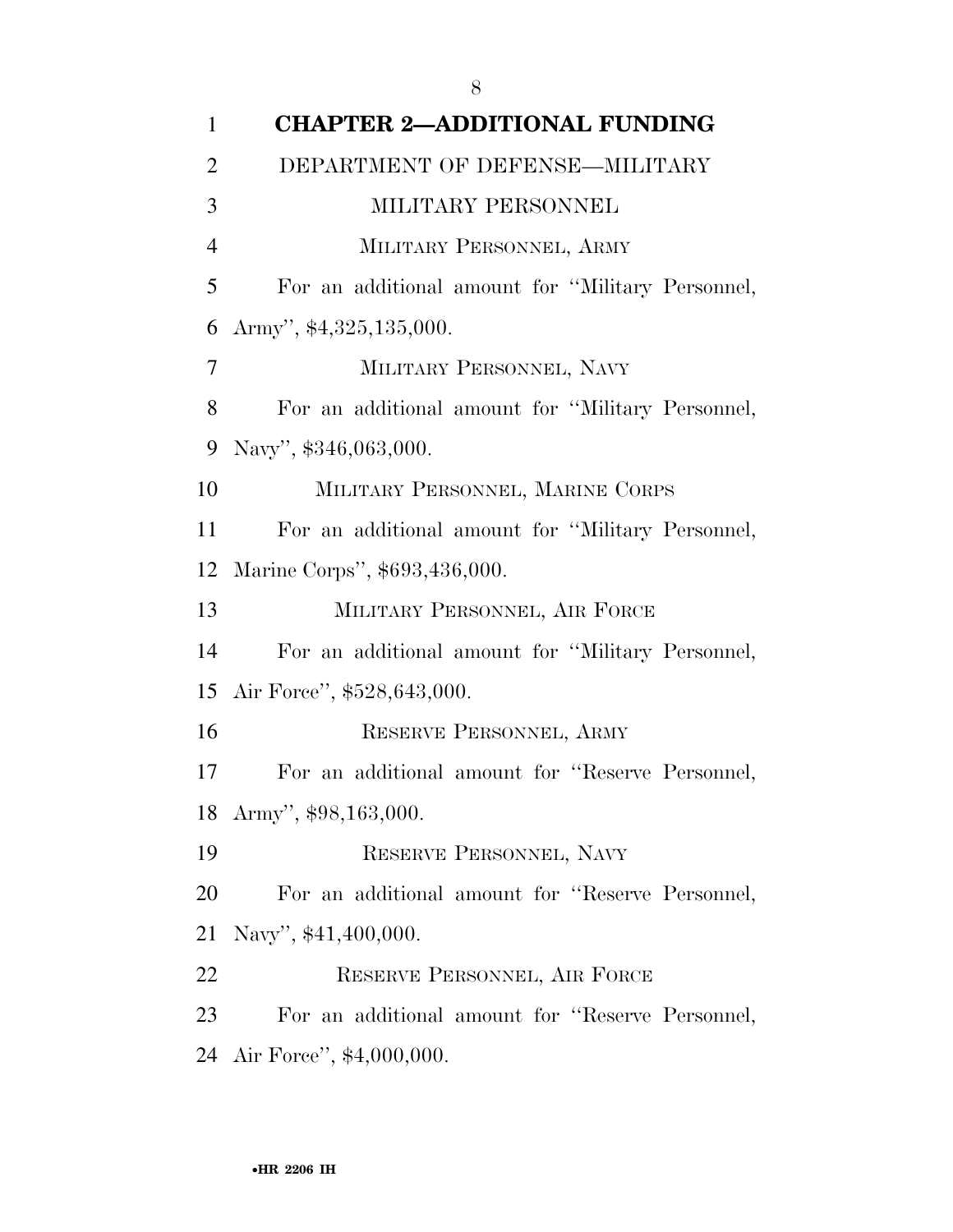| $\mathbf{1}$   | NATIONAL GUARD PERSONNEL, ARMY                             |
|----------------|------------------------------------------------------------|
| $\overline{2}$ | For an additional amount for "National Guard Per-          |
| 3              | sonnel, Army", \$231,195,000.                              |
| $\overline{4}$ | NATIONAL GUARD PERSONNEL, AIR FORCE                        |
| 5              | For an additional amount for "National Guard Per-          |
| 6              | sonnel, Air Force", \$24,500,000.                          |
| 7              | OPERATION AND MAINTENANCE                                  |
| 8              | OPERATION AND MAINTENANCE, ARMY                            |
| 9              | For an additional amount for "Operation and Main-          |
| 10             | tenance, Army", \$4,973,379,000.                           |
| 11             | OPERATION AND MAINTENANCE, NAVY                            |
| 12             | (INCLUDING TRANSFER OF FUNDS)                              |
| 13             | For an additional amount for "Operation and Main-          |
| 14             | tenance, Navy", $\text{$}2,313,794,000$ , of which up to   |
| 15             | $$120,293,000$ shall be transferred to Coast Guard, "Oper- |
| 16             | ating Expenses", for reimbursement for activities which    |
| 17             | support activities requested by the Navy.                  |
| 18             | OPERATION AND MAINTENANCE, MARINE CORPS                    |
| 19             | For an additional amount for "Operation and Main-          |
| 20             | tenance, Marine Corps", $$573,297,000$ .                   |
| 21             | OPERATION AND MAINTENANCE, AIR FORCE                       |
| 22             | For an additional amount for "Operation and Main-          |
| 23             | tenance, Air Force", \$3,325,441,000.                      |
|                |                                                            |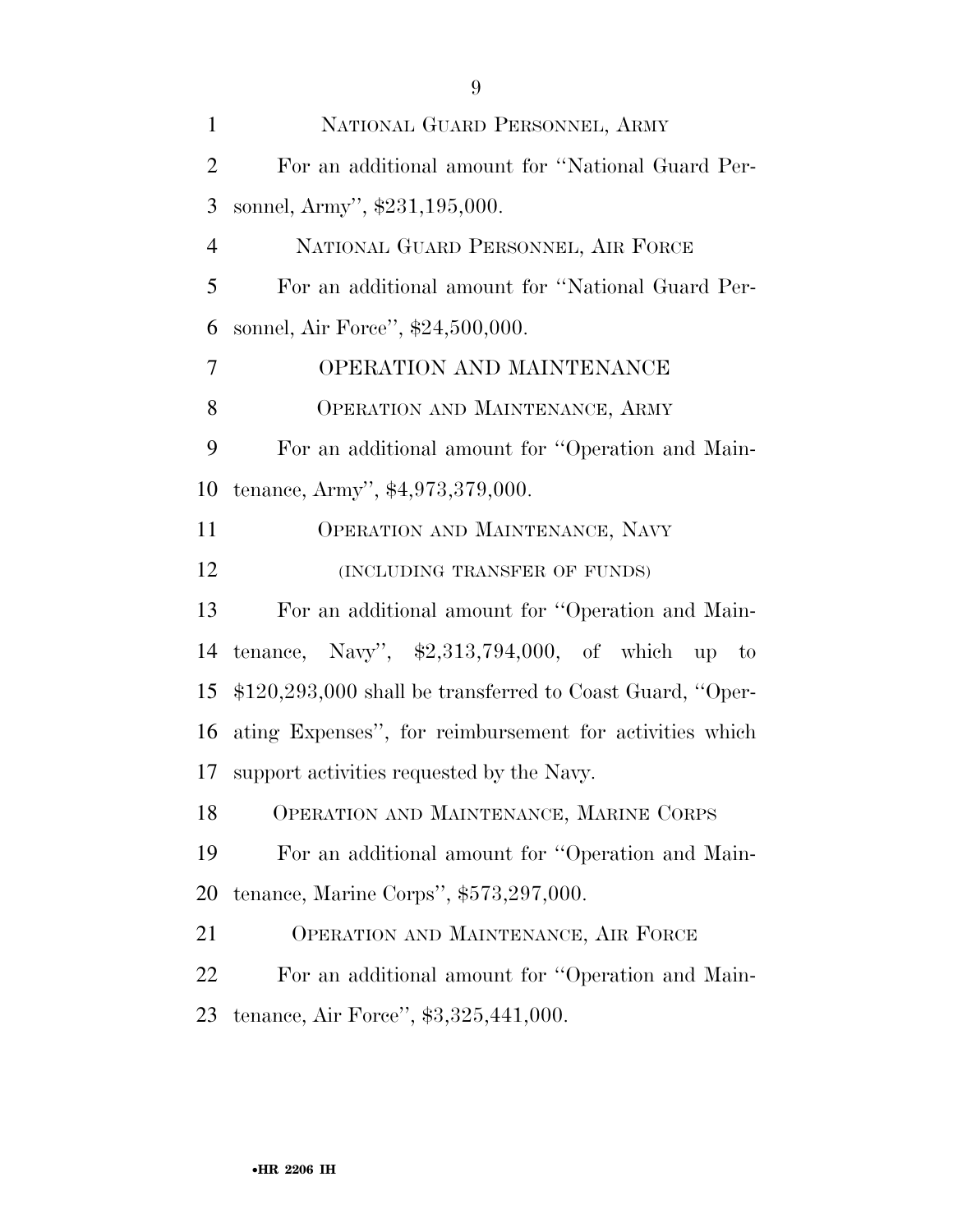- OPERATION AND MAINTENANCE, DEFENSE-WIDE For an additional amount for ''Operation and Main-tenance, Defense-Wide'', \$1,357,244,000, of which—
- (1) not to exceed \$25,000,000 may be used for the Combatant Commander Initiative Fund, to be used in support of Operation Iraqi Freedom and Op-eration Enduring Freedom; and

 (2) not to exceed \$200,000,000, to remain available until expended, may be used for payments to reimburse Pakistan, Jordan, and other key co- operating nations, for logistical, military, and other support provided to United States military oper- ations, notwithstanding any other provision of law: *Provided,* That such payments may be made in such amounts as the Secretary of Defense, with the con- currence of the Secretary of State, and in consulta- tion with the Director of the Office of Management and Budget, may determine, in his discretion, based on documentation determined by the Secretary of Defense to adequately account for the support pro- vided, and such determination is final and conclusive upon the accounting officers of the United States, and 15 days following notification to the appropriate congressional committees: *Provided further,* That the Secretary of Defense shall provide quarterly reports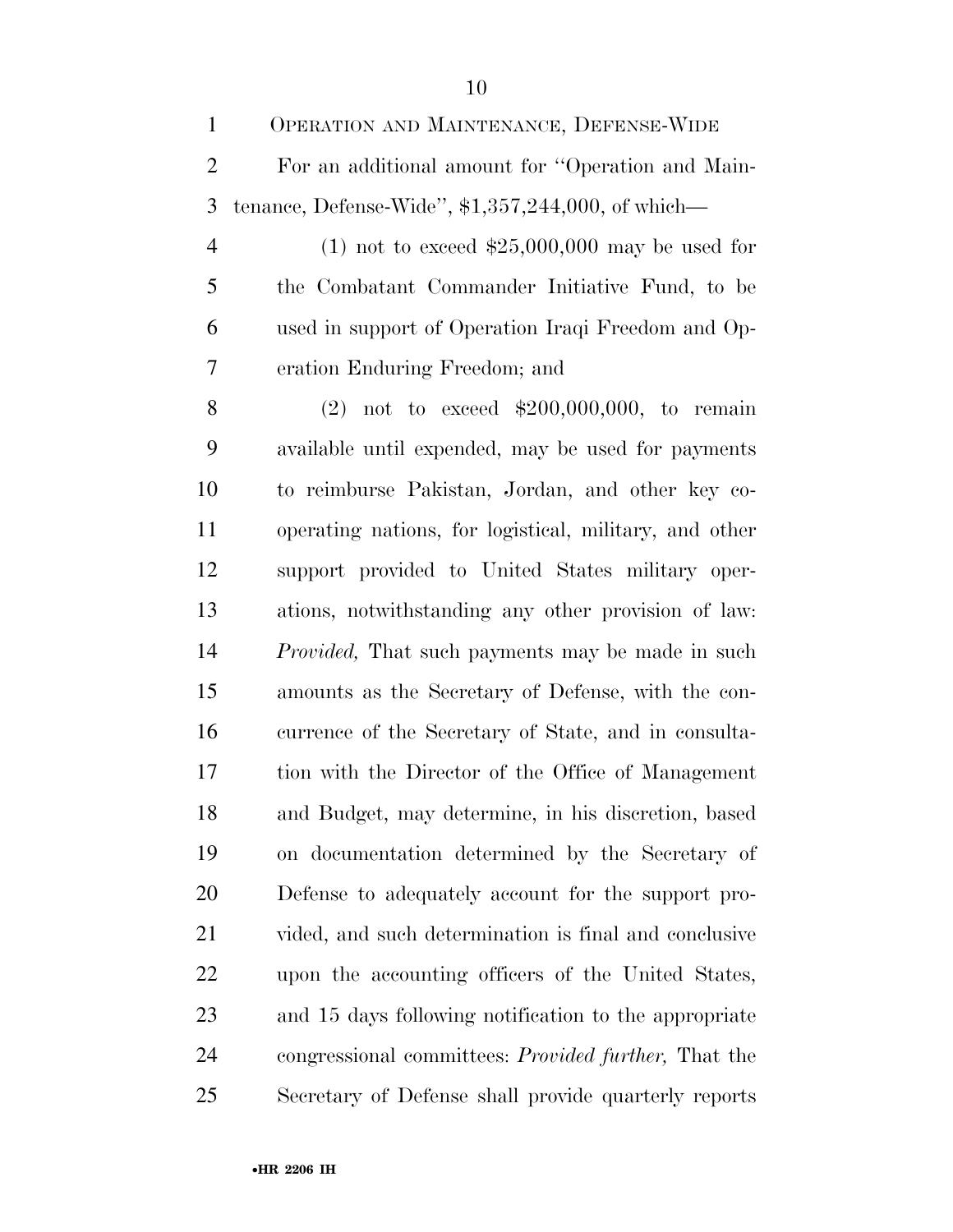| $\mathbf{1}$   | to the congressional defense committees on the use |
|----------------|----------------------------------------------------|
| $\overline{2}$ | of funds provided in this paragraph.               |
| 3              | OPERATION AND MAINTENANCE, ARMY RESERVE            |
| $\overline{4}$ | For an additional amount for "Operation and Main-  |
| 5              | tenance, Army Reserve", $$37,025,000$ .            |
| 6              | OPERATION AND MAINTENANCE, NAVY RESERVE            |
| 7              | For an additional amount for "Operation and Main-  |
| 8              | tenance, Navy Reserve", $$55,533,000$ .            |
| 9              | OPERATION AND MAINTENANCE, MARINE CORPS            |
| 10             | <b>RESERVE</b>                                     |
| 11             | For an additional amount for "Operation and Main-  |
| 12             | tenance, Marine Corps Reserve", \$6,796,000.       |
| 13             | OPERATION AND MAINTENANCE, AIR FORCE RESERVE       |
| 14             | For an additional amount for "Operation and Main-  |
| 15             | tenance, Air Force Reserve", \$5,080,000.          |
| 16             | OPERATION AND MAINTENANCE, ARMY NATIONAL           |
| 17             | GUARD                                              |
| 18             | For an additional amount for "Operation and Main-  |
| 19             | tenance, Army National Guard", \$41,785,000.       |
| 20             | OPERATION AND MAINTENANCE, AIR NATIONAL GUARD      |
| 21             | For an additional amount for "Operation and Main-  |
| 22             | tenance, Air National Guard", \$19,215,000.        |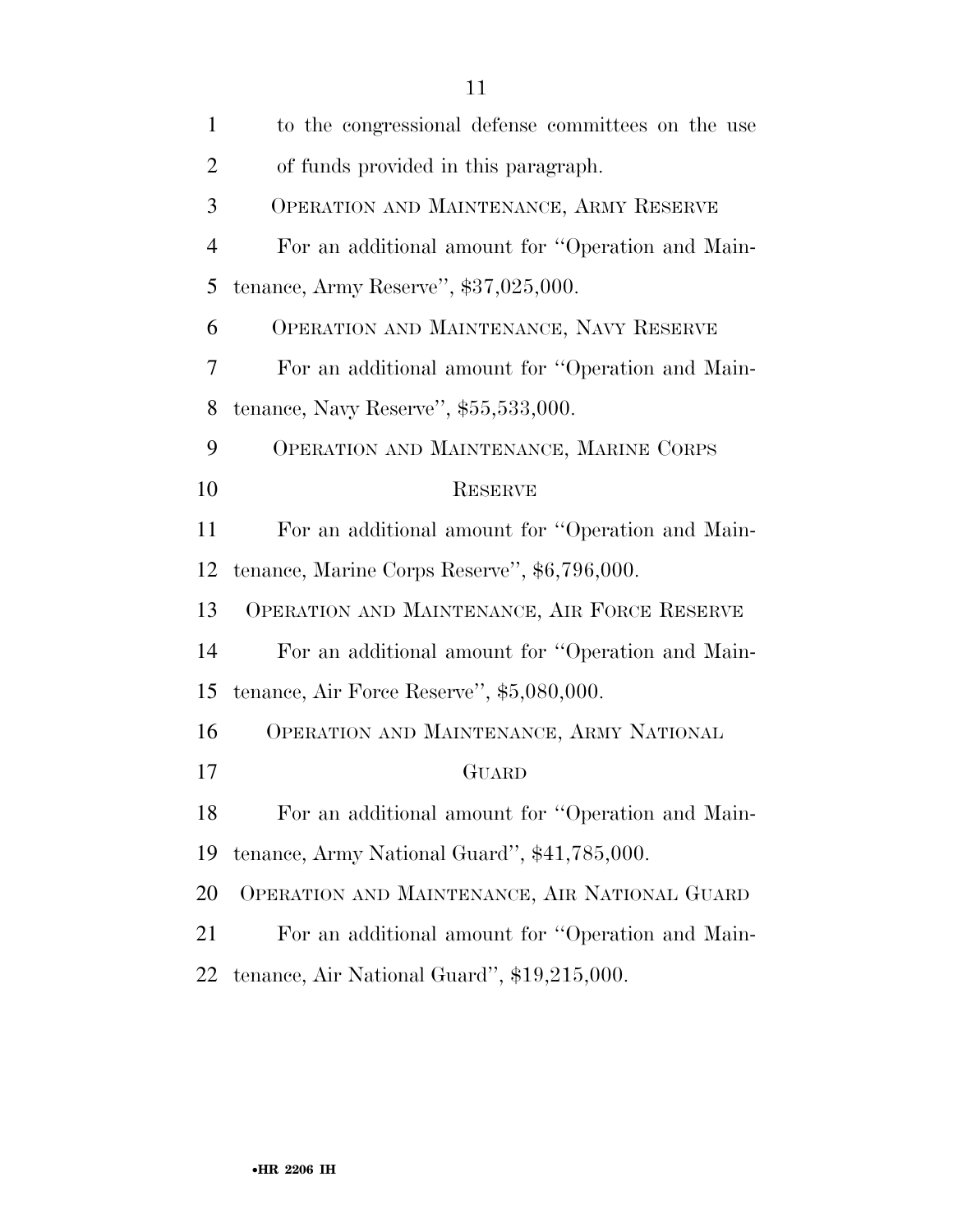| $\mathbf{1}$   | AFGHANISTAN SECURITY FORCES FUND                                  |
|----------------|-------------------------------------------------------------------|
| $\overline{2}$ | For an additional amount for "Afghanistan Security"               |
| 3              | Forces Fund", $\text{$}2,953,200,000$ , to remain available until |
| $\overline{4}$ | September 30, 2008.                                               |
| 5              | <b>IRAQ SECURITY FORCES FUND</b>                                  |
| 6              | For an additional amount for "Iraq Security Forces"               |
| 7              | Fund", $$1,921,150,000$ , to remain available until Sep-          |
| 8              | tember 30, 2008.                                                  |
| 9              | <b>IRAQ FREEDOM FUND</b>                                          |
| 10             | (INCLUDING TRANSFER OF FUNDS)                                     |
| 11             | For an additional amount for "Iraq Freedom Fund",                 |
| 12             | $$355,600,000$ , to remain available for transfer until Sep-      |
| 13             | tember 30, 2008: <i>Provided</i> , That up to $$50,000,000$ may   |
| 14             | be obligated and expended for purposes of the Task Force          |
| 15             | to Improve Business and Stability Operations in Iraq.             |
| 16             | JOINT IMPROVISED EXPLOSIVE DEVICE DEFEAT FUND                     |
| 17             | For an additional amount for "Joint Improvised Ex-                |
|                | 18 plosive Device Defeat Fund", \$1,216,400,000, to remain        |
| 19             | available until September 30, 2009.                               |
| 20             | STRATEGIC RESERVE READINESS FUND                                  |
| 21             | (INCLUDING TRANSFER OF FUNDS)                                     |
| 22             | In addition to amounts provided in this or any other              |
| 23             | Act, for training, operations, repair of equipment, pur-          |
| 24             | chases of equipment, and other expenses related to im-            |
|                | 25 proving the readiness of non-deployed United States mili-      |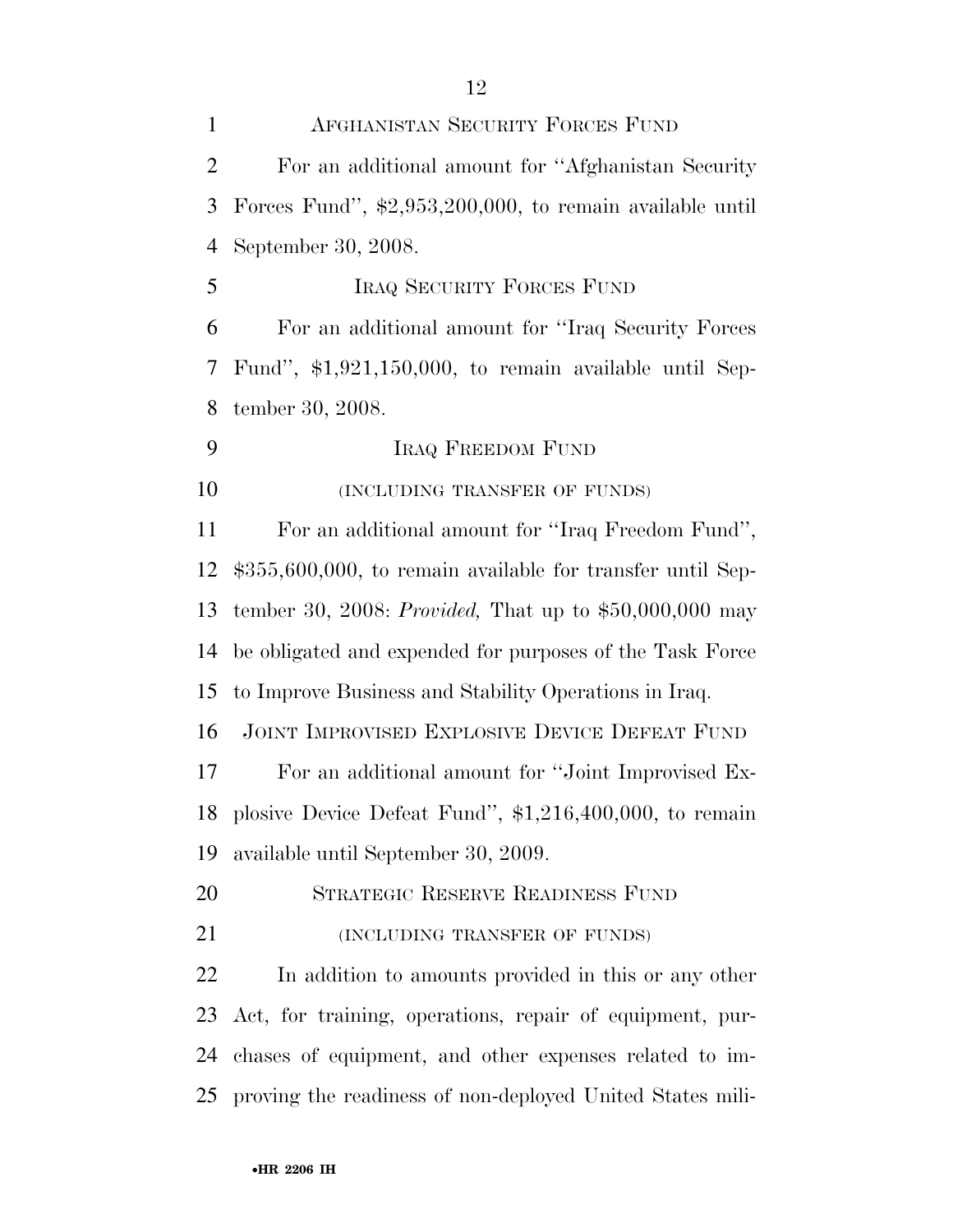tary forces, \$2,000,000,000, to remain available until Sep- tember 30, 2009; of which \$1,000,000,000 shall be trans- ferred to ''National Guard and Reserve Equipment'' for the purchase of equipment for the Army National Guard; and of which \$1,000,000,000 shall be transferred by the Secretary of Defense only to appropriations for military personnel, operation and maintenance, procurement, and defense working capital funds to accomplish the purposes provided herein: *Provided,* That the funds transferred shall be merged with and shall be available for the same purposes and for the same time period as the appropria- tion to which transferred: *Provided further,* That the Sec- retary of Defense shall, not fewer than thirty days prior to making transfers under this authority, notify the con- gressional defense committees in writing of the details of any such transfers made pursuant to this authority: *Pro- vided further,* That funds shall be transferred to the ap- propriation accounts not later than 120 days after the en- actment of this Act: *Provided further,* That the transfer authority provided in this paragraph is in addition to any other transfer authority available to the Department of Defense: *Provided further,* That upon a determination that all or part of the funds transferred from this appropriation are not necessary for the purposes provided herein, such amounts may be transferred back to this appropriation.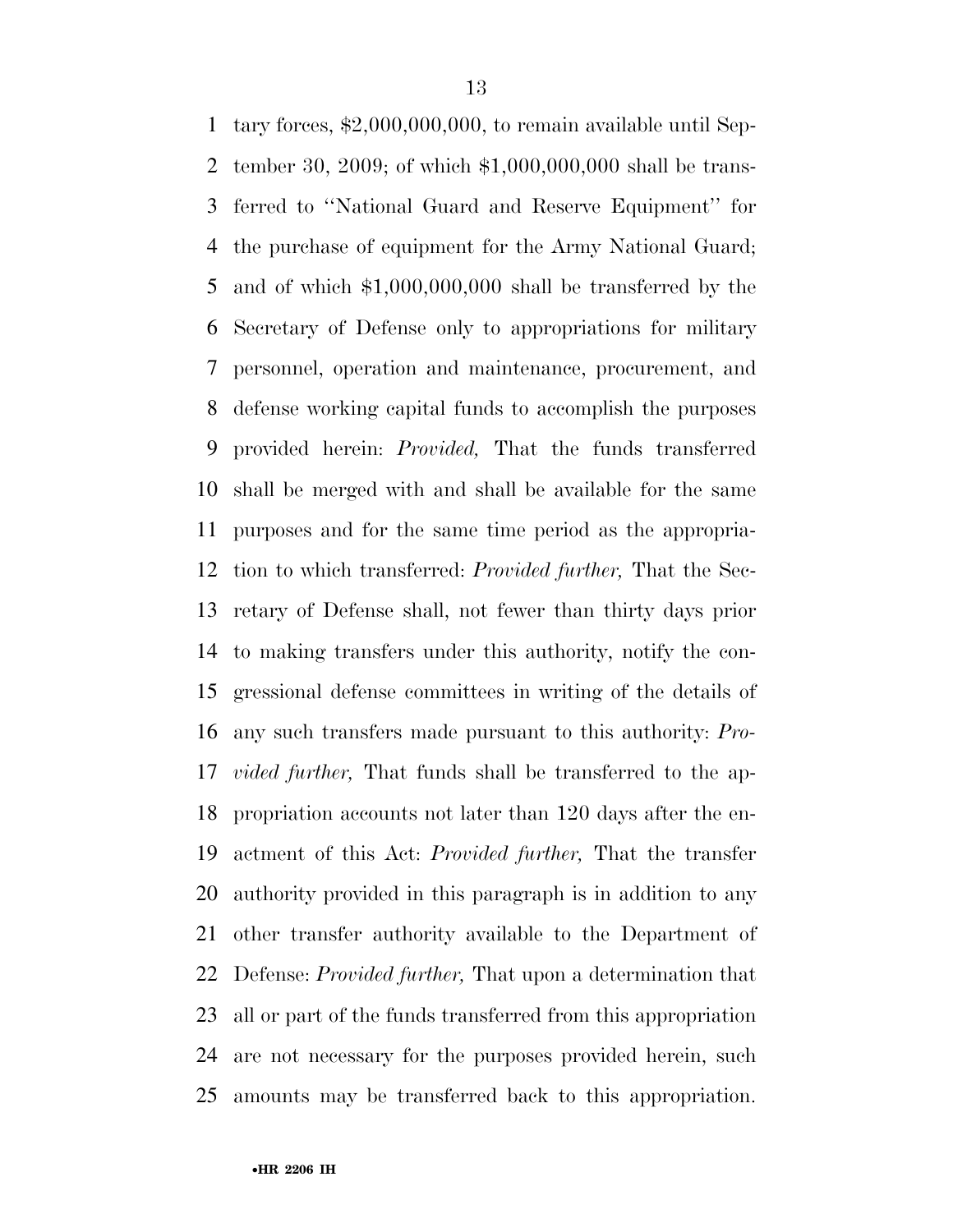| $\mathbf{1}$   | PROCUREMENT                                                |
|----------------|------------------------------------------------------------|
| $\overline{2}$ | AIRCRAFT PROCUREMENT, ARMY                                 |
| 3              | For an additional amount for "Aircraft Procurement,        |
| $\overline{4}$ | Army", \$619,750,000, to remain available until Sep-       |
| 5              | tember 30, 2009.                                           |
| 6              | MISSILE PROCUREMENT, ARMY                                  |
| 7              | For an additional amount for "Missile Procurement,         |
| 8              | Army", \$111,473,000, to remain available until Sep-       |
| 9              | tember 30, 2009.                                           |
| 10             | PROCUREMENT OF WEAPONS AND TRACKED COMBAT                  |
| 11             | VEHICLES, ARMY                                             |
| 12             | For an additional amount for "Procurement of Weap-         |
| 13             | and Tracked Combat Vehicles, Army",<br>ons                 |
| 14             | $$3,404,315,000$ , to remain available until September 30, |
| 15             | 2009.                                                      |
| 16             | PROCUREMENT OF AMMUNITION, ARMY                            |
| 17             | For an additional amount for "Procurement of Am-           |
| 18             | munition, Army", \$681,500,000, to remain available until  |
| 19             | September 30, 2009.                                        |
| 20             | OTHER PROCUREMENT, ARMY                                    |
| 21             | For an additional amount for "Other Procurement,           |
| 22             | Army", \$9,859,137,000, to remain available until Sep-     |
| 23             | tember 30, 2009.                                           |

•**HR 2206 IH**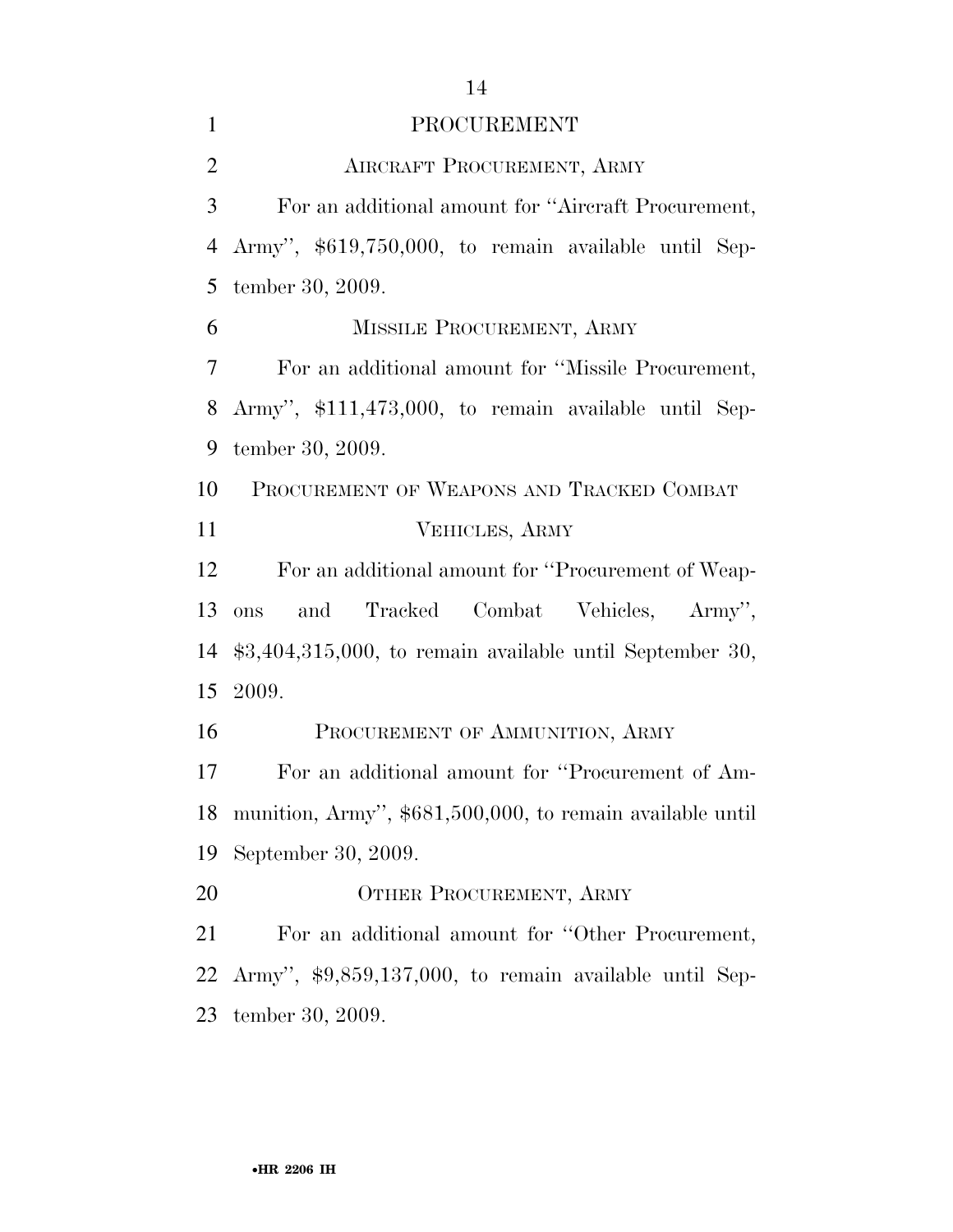| $\mathbf{1}$   | AIRCRAFT PROCUREMENT, NAVY                                |
|----------------|-----------------------------------------------------------|
| $\overline{2}$ | For an additional amount for "Aircraft Procurement,       |
| 3              | Navy", $$1,090,287,000$ , to remain available until Sep-  |
| $\overline{4}$ | tember 30, 2009.                                          |
| 5              | WEAPONS PROCUREMENT, NAVY                                 |
| 6              | For an additional amount for "Weapons Procure-            |
| 7              | ment, Navy", \$163,813,000, to remain available until     |
| 8              | September 30, 2009.                                       |
| 9              | PROCUREMENT OF AMMUNITION, NAVY AND MARINE                |
| 10             | <b>CORPS</b>                                              |
| 11             | For an additional amount for "Procurement of Am-          |
| 12             | munition, Navy and Marine Corps'', \$159,833,000, to re-  |
| 13             | main available until September 30, 2009.                  |
| 14             | OTHER PROCUREMENT, NAVY                                   |
| 15             | For an additional amount for "Other Procurement,          |
| 16             | Navy", \$618,709,000, to remain available until September |
| 17             | 30, 2009.                                                 |
| 18             | PROCUREMENT, MARINE CORPS                                 |
| 19             | For an additional amount for "Procurement, Marine"        |
| 20             | Corps", \$989,389,000, to remain available until Sep-     |
| 21             | tember 30, 2009.                                          |
| 22             | AIRCRAFT PROCUREMENT, AIR FORCE                           |
| 23             | For an additional amount for "Aircraft Procurement,       |
| 24             | Air Force", \$2,106,468,000, to remain available until    |
| 25             | September 30, 2009.                                       |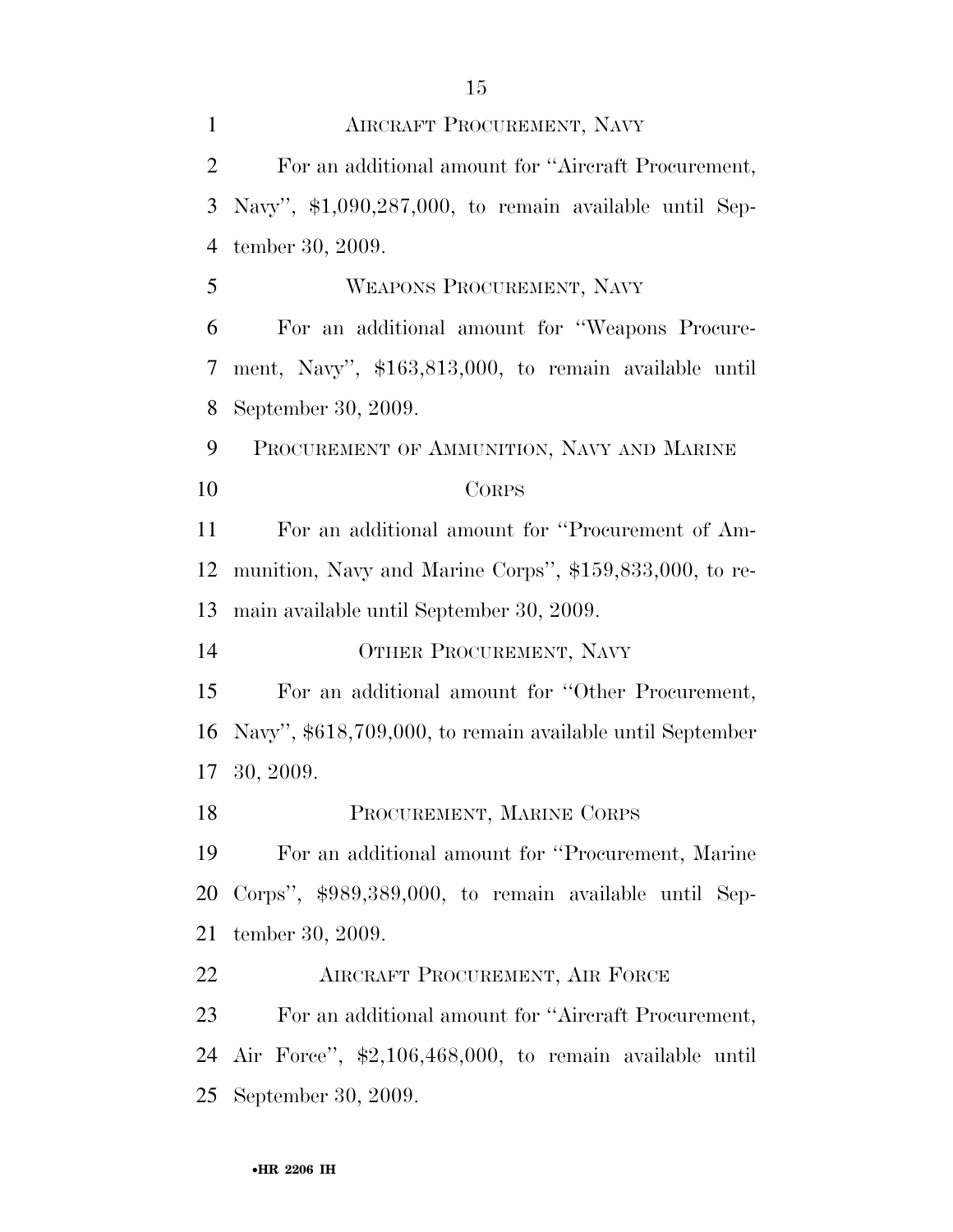| $\mathbf{1}$   | MISSILE PROCUREMENT, AIR FORCE                               |
|----------------|--------------------------------------------------------------|
| $\overline{2}$ | For an additional amount for "Missile Procurement,           |
| 3              | Air Force", \$94,900,000, to remain available until Sep-     |
| $\overline{4}$ | tember 30, 2009.                                             |
| 5              | PROCUREMENT OF AMMUNITION, AIR FORCE                         |
| 6              | For an additional amount for "Procurement of Am-             |
| 7              | munition, Air Force", \$6,000,000, to remain available       |
| 8              | until September 30, 2009.                                    |
| 9              | OTHER PROCUREMENT, AIR FORCE                                 |
| 10             | For an additional amount for "Other Procurement,             |
| 11             | Air Force", \$1,957,160,000, to remain available until       |
| 12             | September 30, 2009.                                          |
| 13             | PROCUREMENT, DEFENSE-WIDE                                    |
| 14             | For an additional amount for "Procurement, De-               |
| 15             | fense-Wide", $$721,190,000$ , to remain available until Sep- |
| 16             | tember 30, 2009.                                             |
| 17             | RESEARCH, DEVELOPMENT, TEST AND                              |
| 18             | <b>EVALUATION</b>                                            |
| 19             | RESEARCH, DEVELOPMENT, TEST AND EVALUATION,                  |
| 20             | <b>ARMY</b>                                                  |
| 21             | For an additional amount for "Research, Develop-             |
| 22             | ment, Test and Evaluation, Army", \$100,006,000, to re-      |
| 23             | main available until September 30, 2008.                     |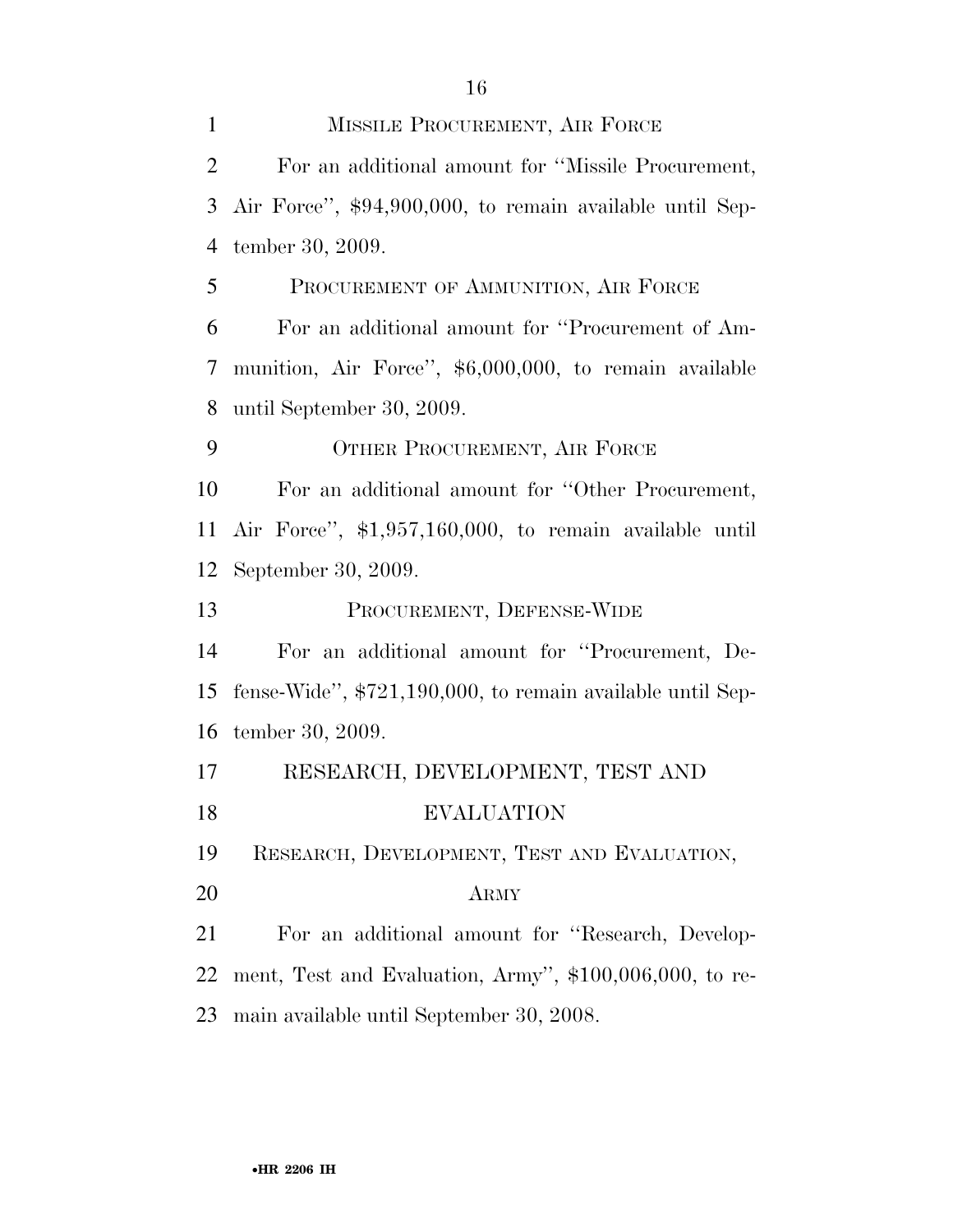RESEARCH, DEVELOPMENT, TEST AND EVALUATION, NAVY For an additional amount for ''Research, Develop- ment, Test and Evaluation, Navy'', \$298,722,000, to re- main available until September 30, 2008. RESEARCH, DEVELOPMENT, TEST AND EVALUATION, AIR FORCE For an additional amount for ''Research, Develop- ment, Test and Evaluation, Air Force'', \$187,176,000, to remain available until September 30, 2008. RESEARCH, DEVELOPMENT, TEST AND EVALUATION, DEFENSE-WIDE For an additional amount for ''Research, Develop- ment, Test and Evaluation, Defense-Wide'', \$512,804,000, to remain available until September 30, 2008. REVOLVING AND MANAGEMENT FUNDS DEFENSE WORKING CAPITAL FUNDS For an additional amount for ''Defense Working Capital Funds'', \$1,315,526,000. NATIONAL DEFENSE SEALIFT FUND For an additional amount for ''National Defense Sea-lift Fund'', \$5,000,000.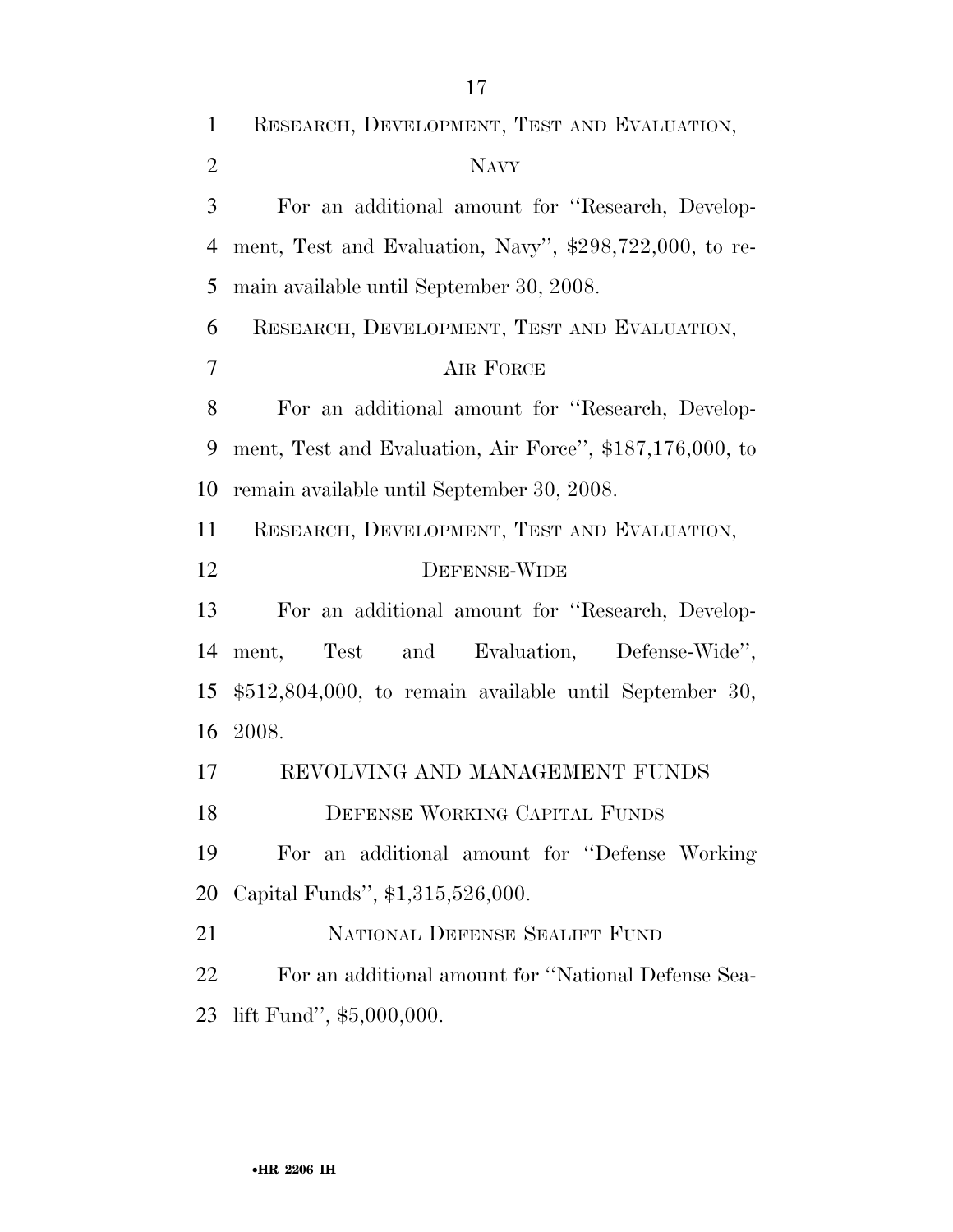| 1              | OTHER DEPARTMENT OF DEFENSE PROGRAMS                      |
|----------------|-----------------------------------------------------------|
| 2              | DRUG INTERDICTION AND COUNTER-DRUG ACTIVITIES,            |
| 3              | DEFENSE                                                   |
| 4              | For an additional amount for "Drug Interdiction and       |
| 5              | Counter-Drug Activities, Defense'', \$254,665,000, to re- |
| 6              | main available until expended.                            |
| $\overline{7}$ | RELATED AGENCIES                                          |
| 8              | INTELLIGENCE COMMUNITY MANAGEMENT ACCOUNT                 |
| 9              | For an additional amount for "Intelligence Commu-         |
| 10             | nity Management Account", \$71,726,000.                   |
| 11             | <b>CHAPTER 3-GENERAL PROVISIONS, THIS</b>                 |
| 12             | <b>TITLE</b>                                              |
| 13             | SEC. 1301. Appropriations provided in this title are      |
| 14             | available for obligation until September 30, 2007, unless |

otherwise provided in this title.

16 (TRANSFER OF FUNDS)

•**HR 2206 IH**  SEC. 1302. Upon his determination that such action is necessary in the national interest, the Secretary of De- fense may transfer between appropriations up to \$3,500,000,000 of the funds made available to the De- partment of Defense in this title: *Provided,* That the Sec- retary shall notify the Congress promptly of each transfer made pursuant to the authority in this section: *Provided further,* That the authority provided in this section is in addition to any other transfer authority available to the Department of Defense and is subject to the same terms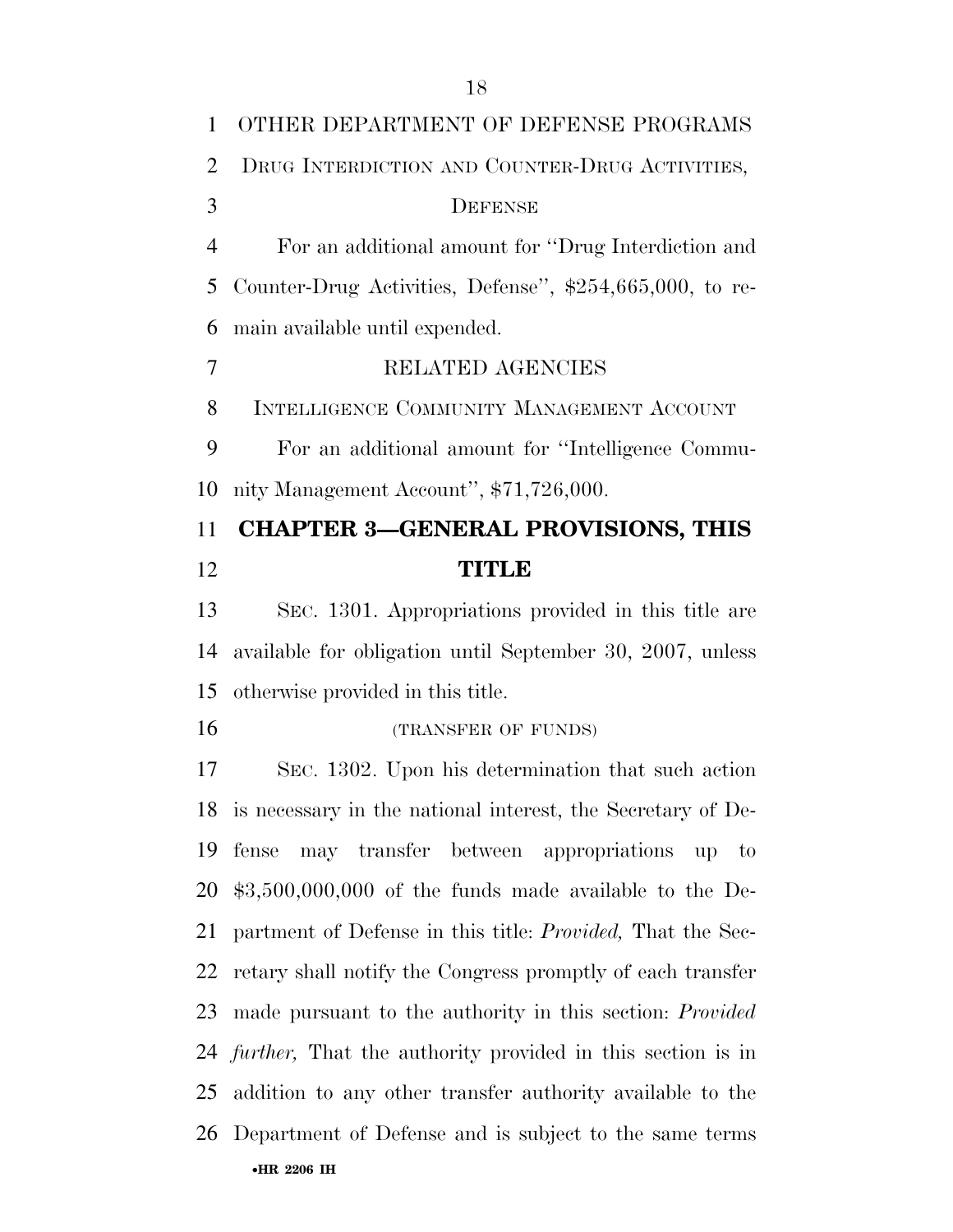and conditions as the authority provided in section 8005 of the Department of Defense Appropriations Act, 2007 (Public Law 109–289; 120 Stat. 1257), except for the fourth proviso: *Provided further,* That funds previously transferred to the ''Joint Improvised Explosive Device De- feat Fund'' and the ''Iraq Security Forces Fund'' under the authority of section 8005 of Public Law 109–289 and transferred back to their source appropriations accounts shall not be taken into account for purposes of the limita- tion on the amount of funds that may be transferred under section 8005.

 SEC. 1303. Funds appropriated in this title, or made available by the transfer of funds in or pursuant to this title, for intelligence activities are deemed to be specifically authorized by the Congress for purposes of section 504(a)(1) of the National Security Act of 1947 (50 U.S.C.  $17 \quad 414(a)(1)$ ).

 SEC. 1304. None of the funds provided in this title may be used to finance programs or activities denied by Congress in fiscal years 2006 or 2007 appropriations to the Department of Defense or to initiate a procurement or research, development, test and evaluation new start program without prior written notification to the congres-sional defense committees.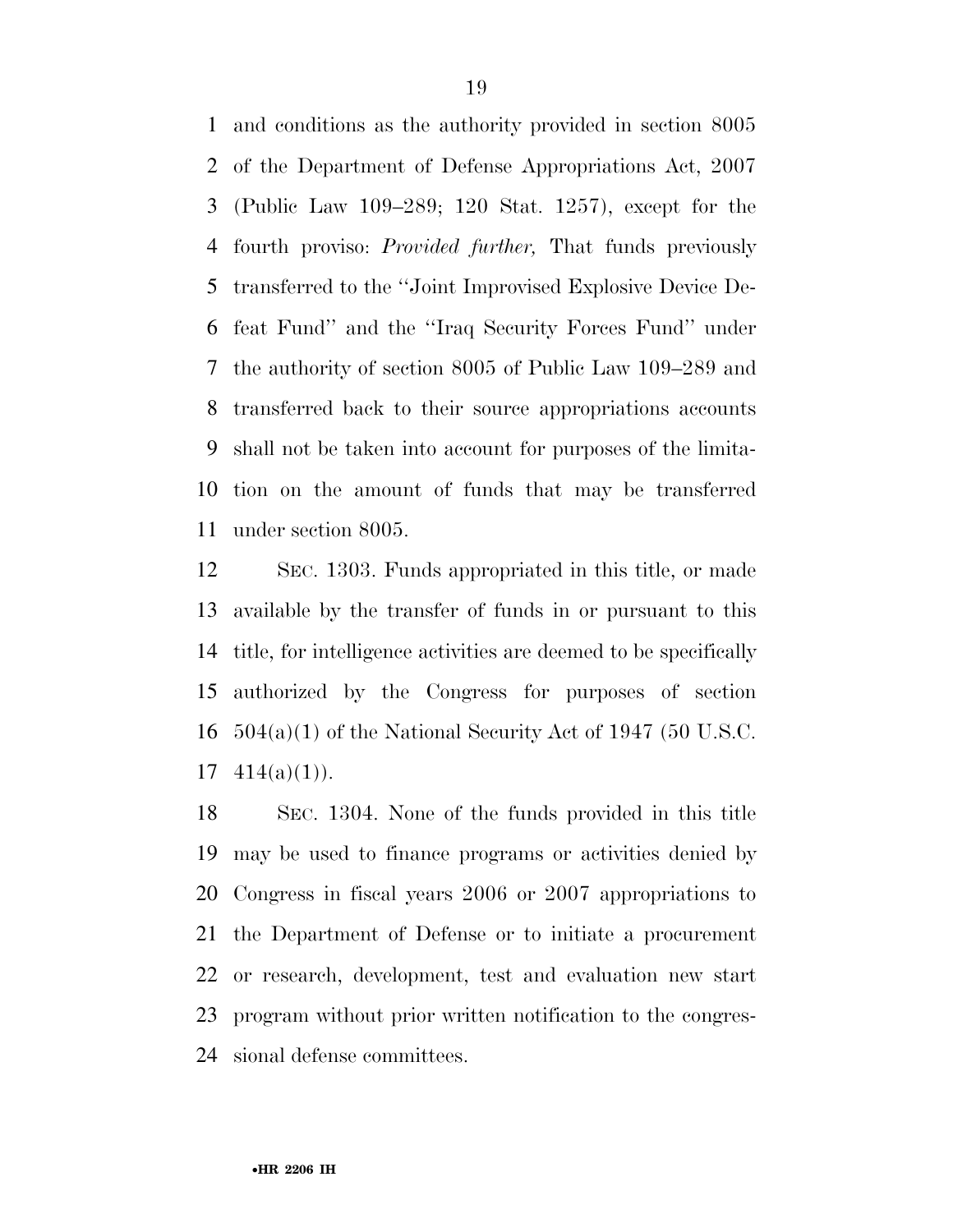#### (TRANSFER OF FUNDS)

 SEC. 1305. During fiscal year 2007, the Secretary of Defense may transfer not to exceed \$6,300,000 of the amounts in or credited to the Defense Cooperation Ac- count, pursuant to 10 U.S.C. 2608, to such appropriations or funds of the Department of Defense as he shall deter- mine for use consistent with the purposes for which such funds were contributed and accepted: *Provided,* That such amounts shall be available for the same time period as the appropriation to which transferred: *Provided further,*  That the Secretary shall report to the Congress all trans-fers made pursuant to this authority.

 SEC. 1306. (a) AUTHORITY TO PROVIDE SUP- PORT.—Of the amount appropriated by this title under the heading, ''Drug Interdiction and Counter-Drug Activities, Defense'', not to exceed \$60,000,000 may be used for sup- port for counter-drug activities of the Governments of Af- ghanistan and Pakistan: *Provided,* That such support shall be in addition to support provided for the counter- drug activities of such Governments under any other pro-vision of the law.

22 (b) TYPES OF SUPPORT.—

23 (1) Except as specified in subsection  $(b)(2)$  of this section, the support that may be provided under the authority in this section shall be limited to the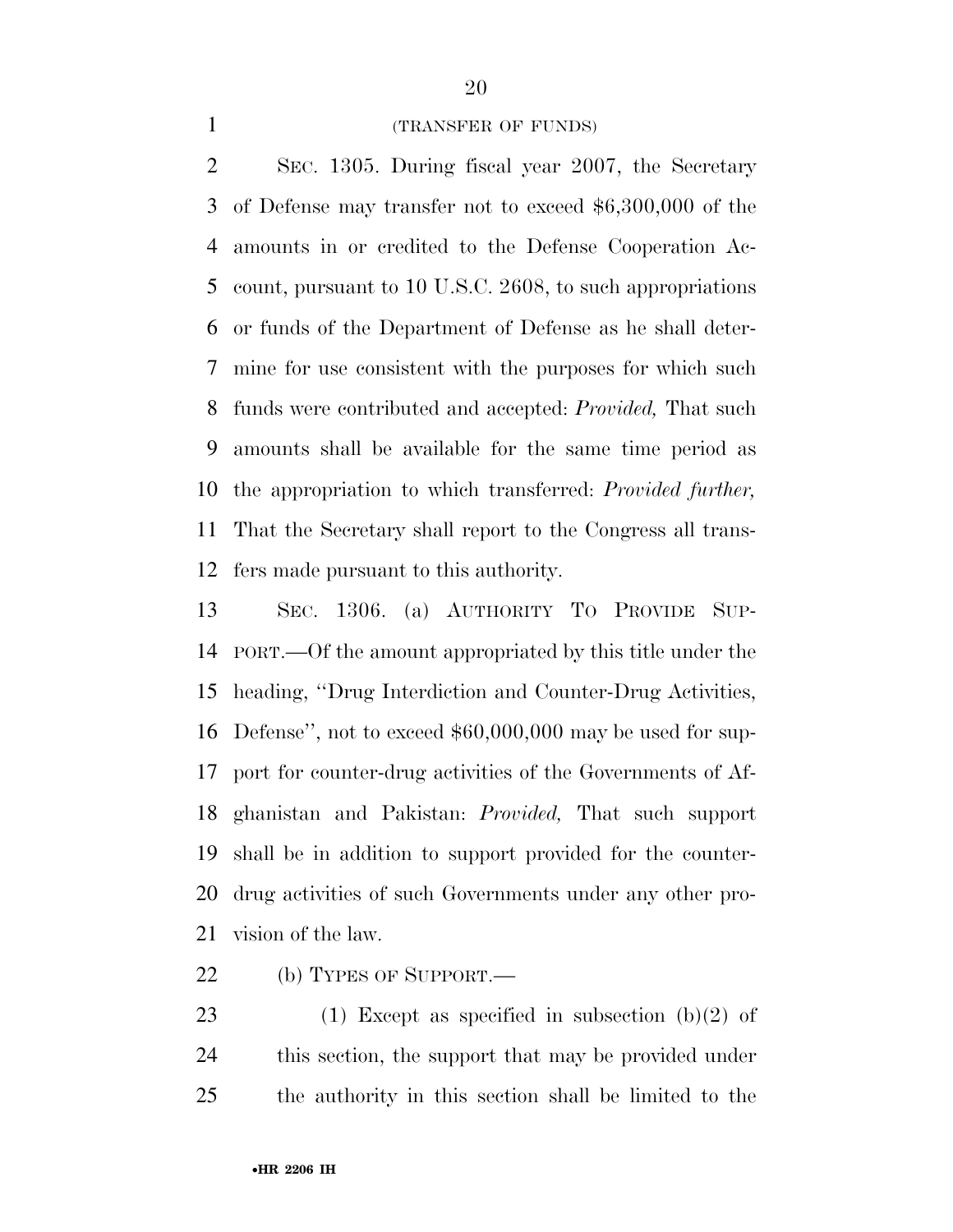| $\mathbf{1}$   | types of support specified in section $1033(c)(1)$ of |
|----------------|-------------------------------------------------------|
| 2              | the National Defense Authorization Act for Fiscal     |
| 3              | Year 1998 (Public Law $105-85$ , as amended by        |
| $\overline{4}$ | Public Laws 106–398, 108–136, and 109–364) and        |
| 5              | conditions on the provision of support as contained   |
| 6              | in section 1033 shall apply for fiscal year 2007.     |

 (2) The Secretary of Defense may transfer ve- hicles, aircraft, and detection, interception, moni- toring and testing equipment to said Governments for counter-drug activities.

 SEC. 1307. (a) From funds made available for oper- ation and maintenance in this title to the Department of Defense, not to exceed \$456,400,000 may be used, not- withstanding any other provision of law, to fund the Com- manders' Emergency Response Program, for the purpose of enabling military commanders in Iraq and Afghanistan to respond to urgent humanitarian relief and reconstruc- tion requirements within their areas of responsibility by carrying out programs that will immediately assist the Iraqi and Afghan people.

 (b) QUARTERLY REPORTS.—Not later than 15 days after the end of each fiscal year quarter, the Secretary of Defense shall submit to the congressional defense com- mittees a report regarding the source of funds and the allocation and use of funds during that quarter that were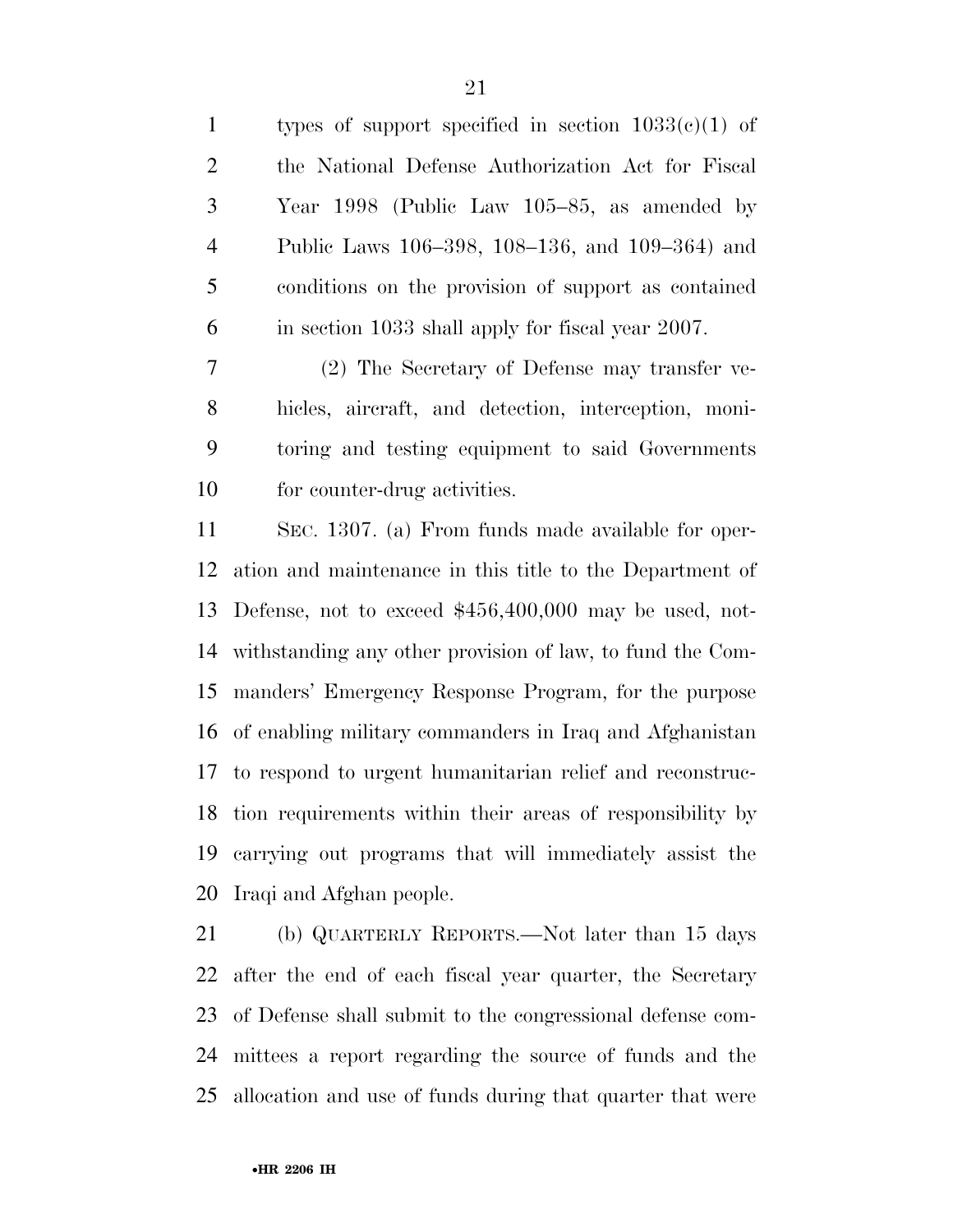made available pursuant to the authority provided in this section or under any other provision of law for the pur-poses of the programs under subsection (a).

 SEC. 1308. Section 9010 of division A of Public Law 109–289 is amended by striking ''2007'' each place it ap-pears and inserting ''2008''.

 SEC. 1309. During fiscal year 2007, supervision and administration costs associated with projects carried out with funds appropriated to ''Afghanistan Security Forces Fund'' or ''Iraq Security Forces Fund'' in this title may be obligated at the time a construction contract is award- ed: *Provided,* That for the purpose of this section, super- vision and administration costs include all in-house Gov-ernment costs.

15 SEC. 1310. Section  $1005(c)(2)$  of the National De- fense Authorization Act, Fiscal Year 2007 (Public Law 109–364) is amended by striking ''\$310,277,000'' and in-serting ''\$376,446,000''.

 SEC. 1311. None of the funds appropriated or other- wise made available by this or any other Act shall be obli- gated or expended by the United States Government for a purpose as follows:

 (1) To establish any military installation or base for the purpose of providing for the permanent stationing of United States Armed Forces in Iraq.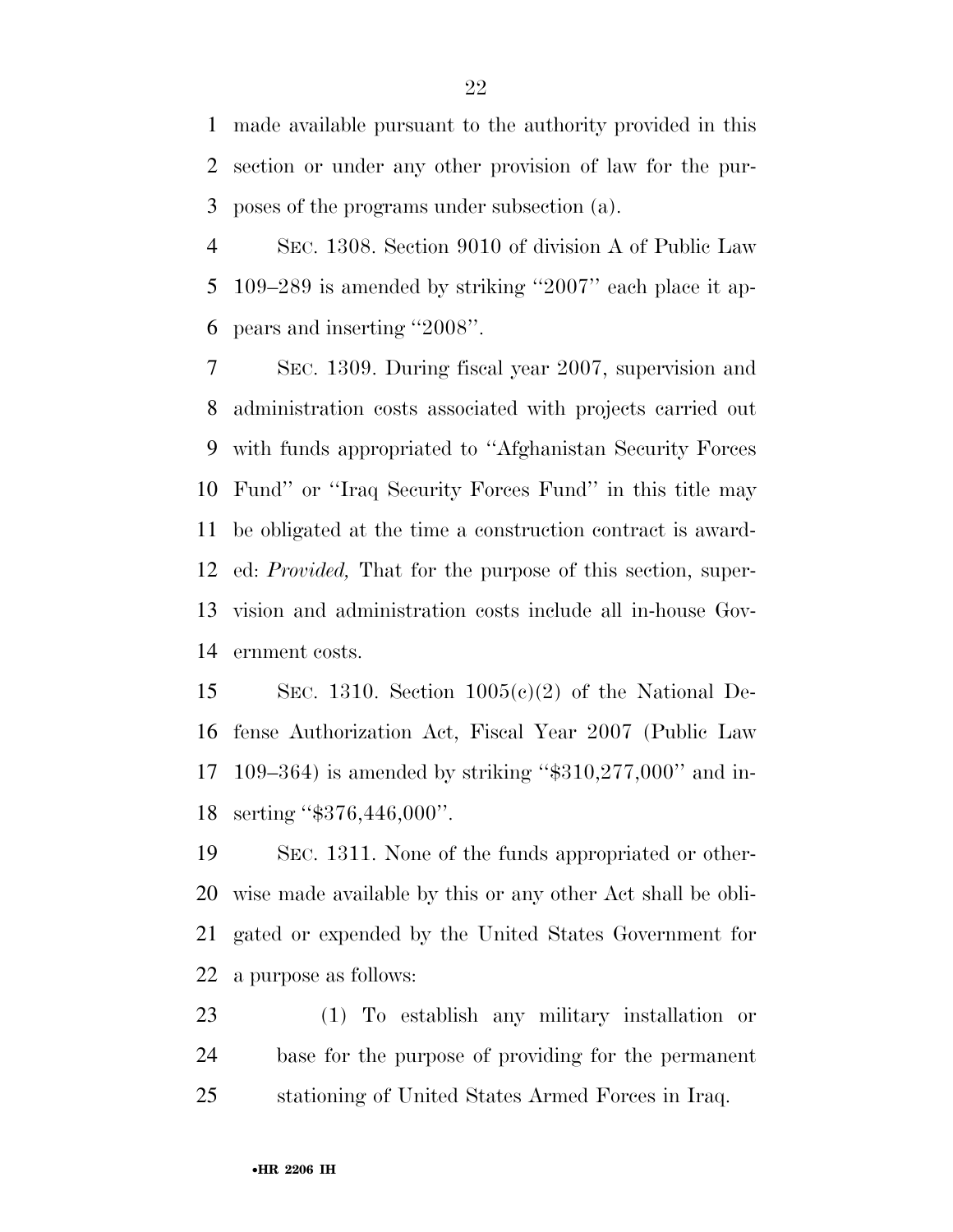(2) To exercise United States control over any 2 oil resource of Iraq.

 SEC. 1312. None of the funds made available in this Act may be used in contravention of the following laws enacted or regulations promulgated to implement the United Nations Convention Against Torture and Other Cruel, Inhuman or Degrading Treatment or Punishment (done at New York on December 10, 1984)—

 (1) section 2340A of title 18, United States Code;

 (2) section 2242 of the Foreign Affairs Reform and Restructuring Act of 1998 (division G of Public Law 105–277; 112 Stat. 2681–822; 8 U.S.C. 1231 note) and regulations prescribed thereto, including regulations under part 208 of title 8, Code of Fed- eral Regulations, and part 95 of title 22, Code of Federal Regulations; and

 (3) sections 1002 and 1003 of the Department of Defense, Emergency Supplemental Appropriations to Address Hurricanes in the Gulf of Mexico, and Pandemic Influenza Act, 2006 (Public Law 109– 148).

 SEC. 1313. (a) REPORT BY SECRETARY OF DE- FENSE.—Not later than 30 days after the date of the en-actment of this Act, the Secretary of Defense shall submit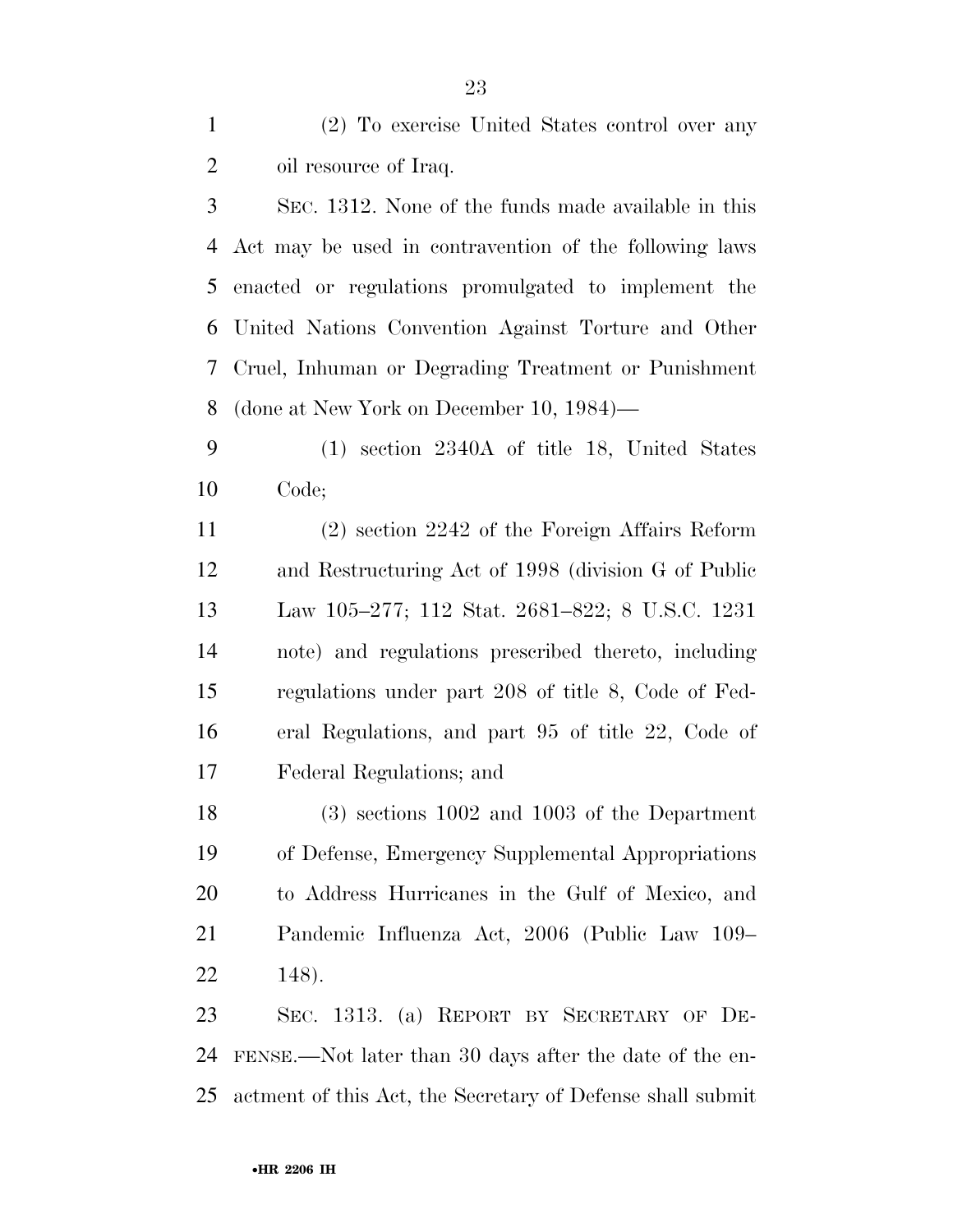to the congressional defense committees a report that con- tains individual transition readiness assessments by unit of Iraq and Afghan security forces. The Secretary of De- fense shall submit to the congressional defense committees updates of the report required by this subsection every 90 days after the date of the submission of the report until October 1, 2008. The report and updates of the report required by this subsection shall be submitted in classified form.

(b) REPORT BY OMB.—

 (1) The Director of the Office of Management and Budget, in consultation with the Secretary of Defense; the Commander, Multi-National Security Transition Command—Iraq; and the Commander, Combined Security Transition Command—Afghani- stan, shall submit to the congressional defense com- mittees not later than 120 days after the date of the enactment of this Act and every 90 days thereafter a report on the proposed use of all funds under each of the headings ''Iraq Security Forces Fund'' and ''Afghanistan Security Forces Fund'' on a project- by-project basis, for which the obligation of funds is anticipated during the three-month period from such date, including estimates by the commanders re-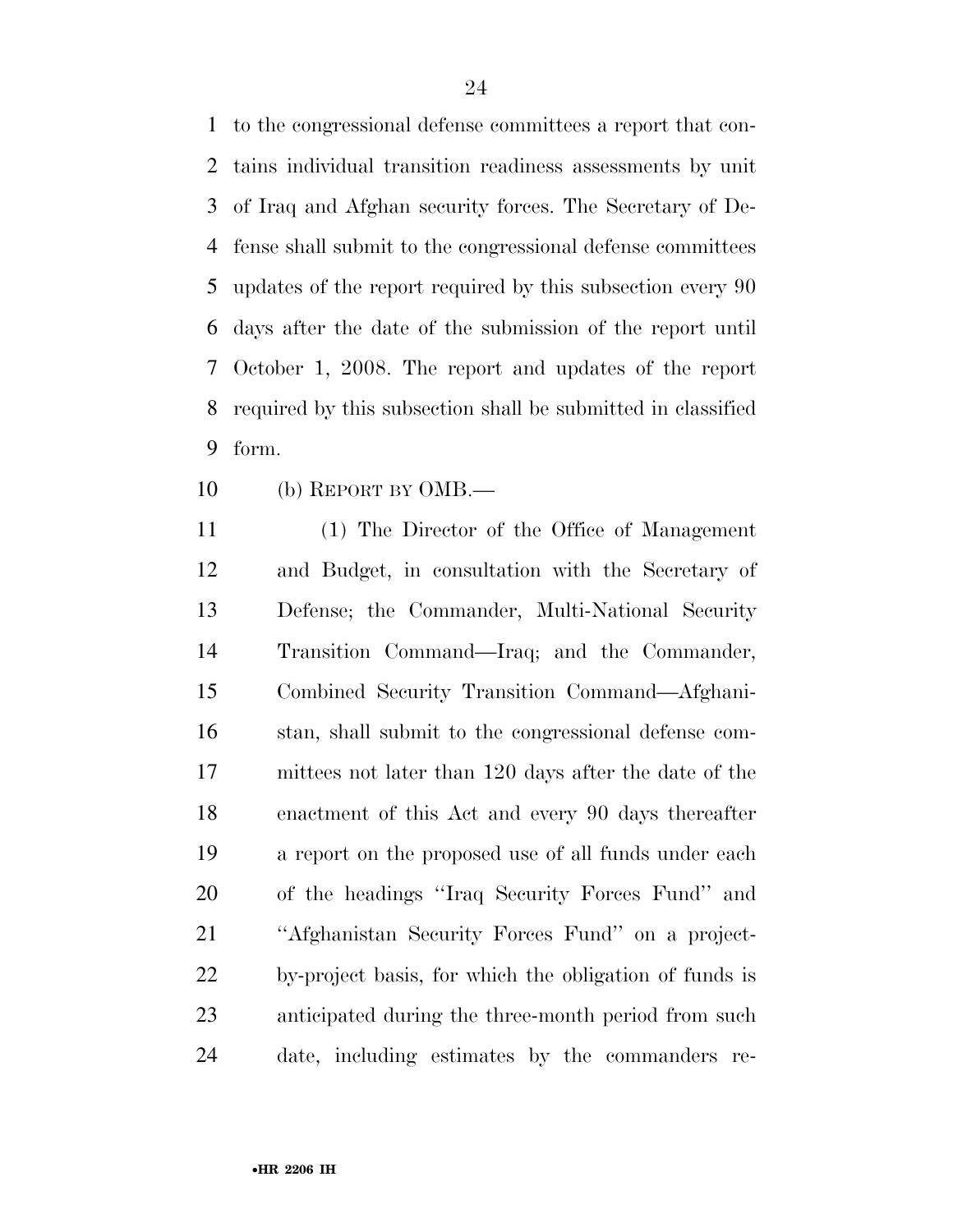| $\mathbf{1}$   | ferred to in this paragraph of the costs required to |
|----------------|------------------------------------------------------|
| $\overline{2}$ | complete each such project.                          |
| 3              | (2) The report required by this subsection shall     |
| $\overline{4}$ | include the following:                               |
| 5              | (A) The use of all funds on a project-by-            |
| 6              | project basis for which funds appropriated           |
| 7              | under the headings referred to in paragraph (1)      |
| 8              | were obligated prior to the submission of the re-    |
| 9              | port, including estimates by the commanders          |
| 10             | referred to in paragraph $(1)$ of the costs to       |
| 11             | complete each project.                               |
| 12             | (B) The use of all funds on a project-by-            |
| 13             | project basis for which funds were appropriated      |
| 14             | under the headings referred to in paragraph (1)      |
| 15             | in prior appropriations Acts, or for which funds     |
| 16             | were made available by transfer, reprogram-          |
| 17             | ming, or allocation from other headings in prior     |
| 18             | appropriations Acts, including estimates by the      |
| 19             | commanders referred to in paragraph (1) of the       |
| 20             | costs to complete each project.                      |
| 21             | (C) An estimated total cost to train and             |
| 22             | equip the Iraq and Afghan security forces,           |
| 23             | disaggregated by major program and sub-ele-          |
| 24             | ments by force, arrayed by fiscal year.              |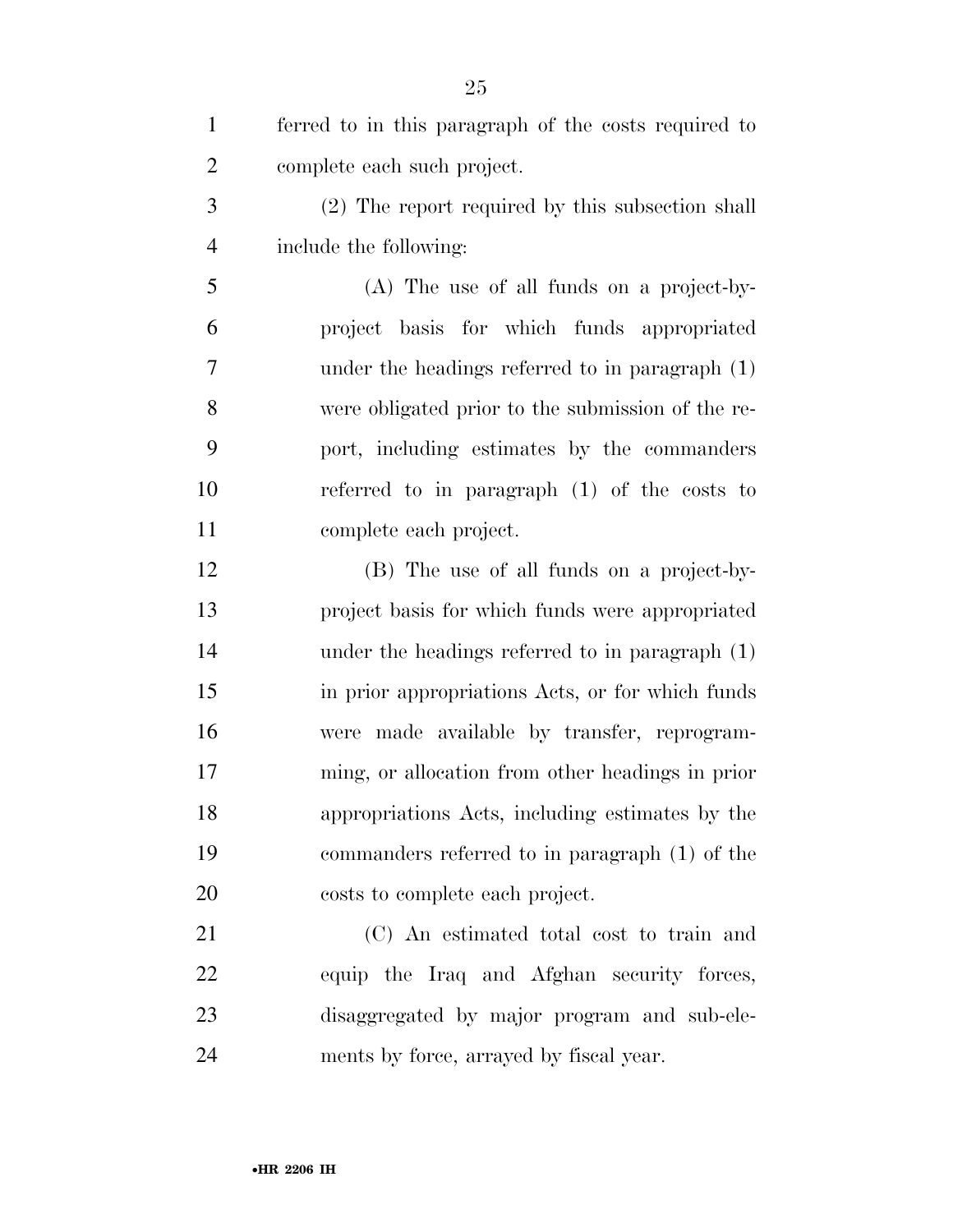(c) NOTIFICATION.—The Secretary of Defense shall notify the congressional defense committees of any pro- posed new projects or transfers of funds between sub-ac- tivity groups in excess of \$15,000,000 using funds appro- priated by this Act under the headings ''Iraq Security Forces Fund'' and ''Afghanistan Security Forces Fund''.

 SEC. 1314. None of the funds appropriated or other- wise made available by this title may be obligated or ex- pended to provide award fees to any defense contractor contrary to the provisions of section 814 of the National Defense Authorization Act, Fiscal Year 2007 (Public Law 109–364).

 SEC. 1315. Not more than 85 percent of the funds appropriated in chapter 2 for operation and maintenance shall be available for obligation unless and until the Sec- retary of Defense submits to the congressional defense committees a report detailing the use of Department of Defense funded service contracts conducted in the theater of operations in support of United States military and re- construction activities in Iraq and Afghanistan: *Provided,*  That the report shall provide detailed information speci- fying the number of contracts and contract costs used to provide services in fiscal year 2006, with sub-allocations by major service categories: *Provided further,* That the re-port also shall include estimates of the number of con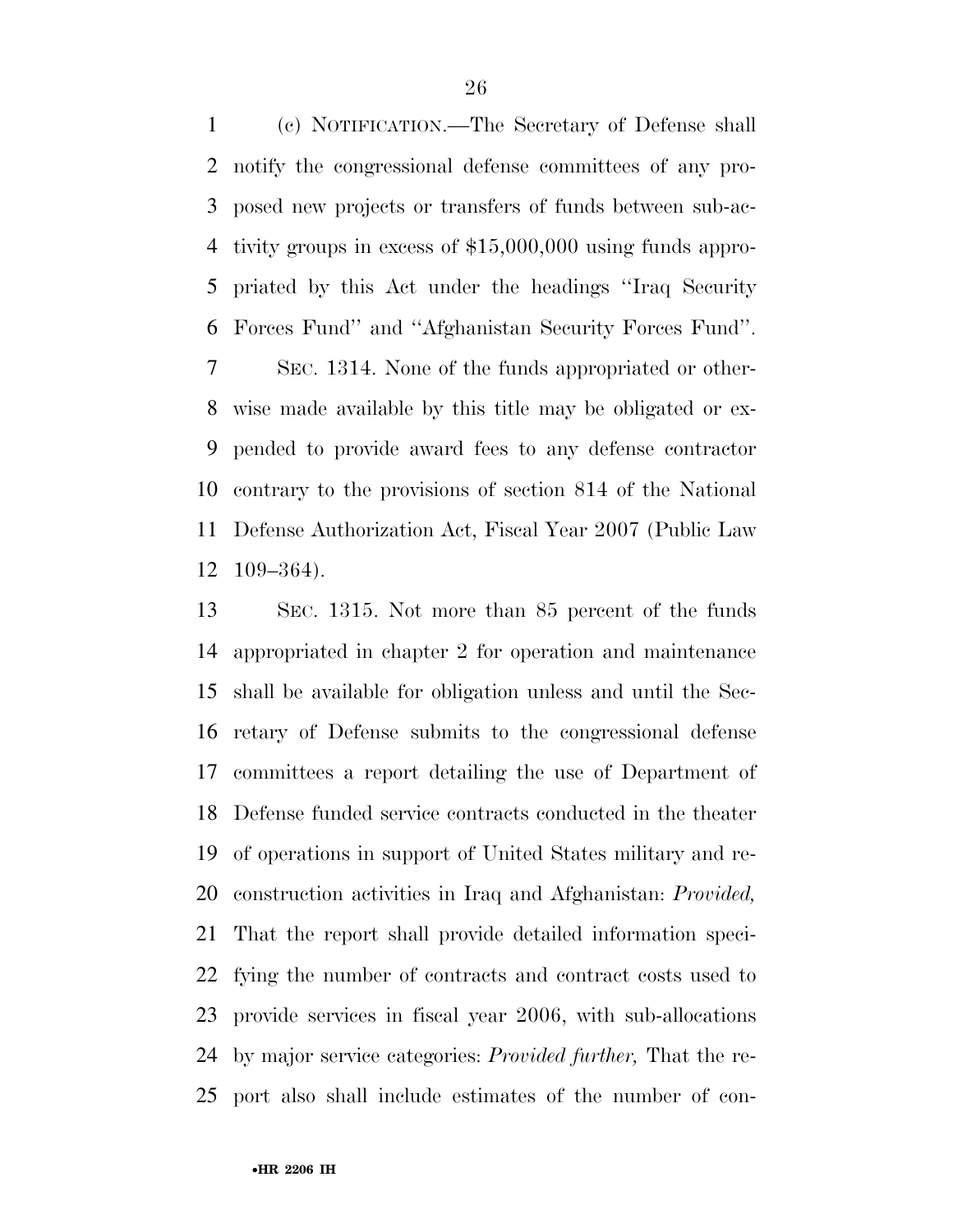tracts to be executed in fiscal year 2007: *Provided further,*  That the report shall include the number of contractor personnel in Iraq and Afghanistan funded by the Depart- ment of Defense: *Provided further,* That the report shall be submitted to the congressional defense committees not later than August 1, 2007.

 SEC. 1316. Section 1477 of title 10, United States Code, is amended—

 (1) in subsection (a), by striking ''A death gra- tuity'' and inserting ''Subject to subsection (d), a death gratuity'';

 (2) by redesignating subsection (d) as sub- section (e) and, in such subsection, by striking ''If an eligible survivor dies before he'' and inserting ''If a person entitled to all or a portion of a death gra- tuity under subsection (a) or (d) dies before the per-son''; and

 (3) by inserting after subsection (c) the fol-lowing new subsection (d):

 ''(d) During the period beginning on the date of the enactment of this subsection and ending on September 30, 2007, a person covered by section 1475 or 1476 of this title may designate another person to receive not more than 50 percent of the amount payable under section 1478 of this title. The designation shall indicate the percentage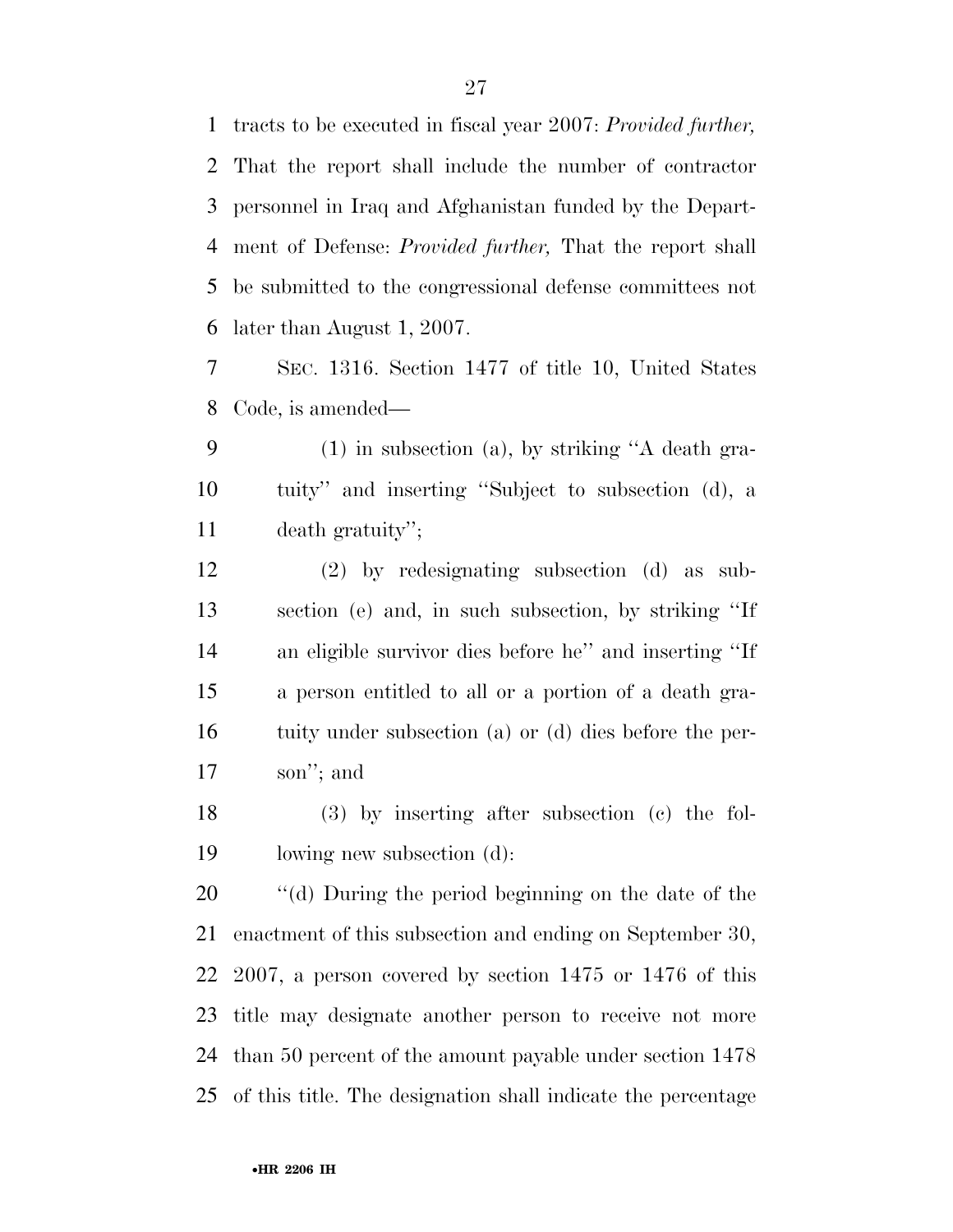of the amount, to be specified only in 10 percent incre- ments up to the maximum of 50 percent, that the des- ignated person may receive. The balance of the amount of the death gratuity shall be paid to or for the living sur- vivors of the person concerned in accordance with para-6 graphs  $(1)$  through  $(5)$  of subsection  $(a)$ .".

 SEC. 1317. Section 9007 of Public Law 109–289 is amended by striking ''20'' and inserting ''287''.

 SEC. 1318. (a) INSPECTION OF MILITARY MEDICAL TREATMENT FACILITIES, MILITARY QUARTERS HOUSING MEDICAL HOLD PERSONNEL, AND MILITARY QUARTERS HOUSING MEDICAL HOLDOVER PERSONNEL.—

 (1) IN GENERAL.—Not later than 180 days after the date of the enactment of this Act, and an- nually thereafter, the Secretary of Defense shall in- spect each facility of the Department of Defense as follows:

 (A) Each military medical treatment facil-ity.

 (B) Each military quarters housing med-21 ical hold personnel.

 (C) Each military quarters housing med-ical holdover personnel.

 (2) PURPOSE.—The purpose of an inspection under this subsection is to ensure that the facility or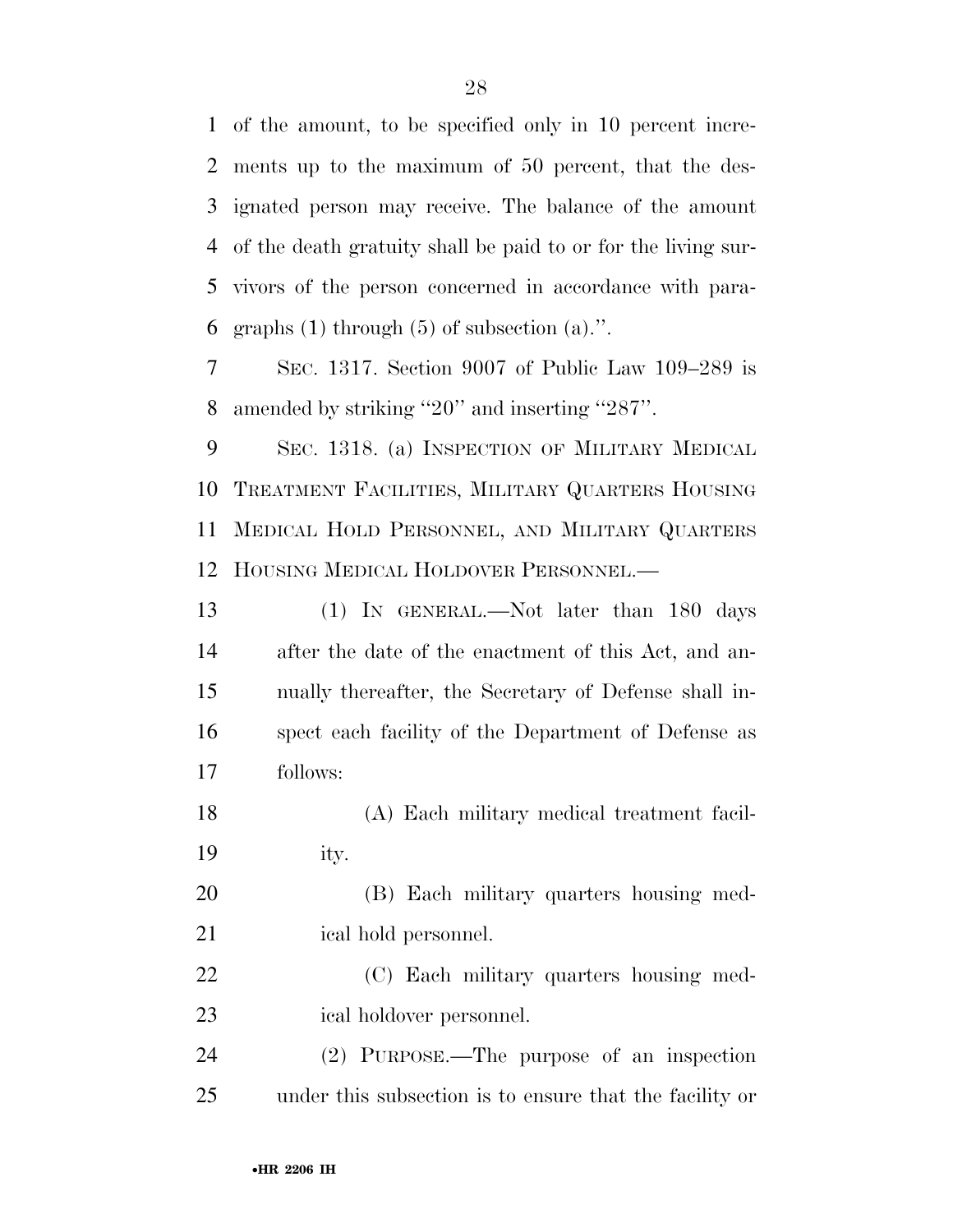quarters concerned meets acceptable standards for the maintenance and operation of medical facilities, quarters housing medical hold personnel, or quarters housing medical holdover personnel, as applicable.

 (b) ACCEPTABLE STANDARDS.—For purposes of this section, acceptable standards for the operation and main- tenance of military medical treatment facilities, military quarters housing medical hold personnel, or military quar- ters housing medical holdover personnel are each of the following:

 (1) Generally accepted standards for the ac- creditation of medical facilities, or for facilities used to quarter individuals with medical conditions that may require medical supervision, as applicable, in the United States.

 (2) Where appropriate, standards under the Americans with Disabilities Act of 1990 (42 U.S.C. 12101 et seq.).

 (c) ADDITIONAL INSPECTIONS ON IDENTIFIED DEFI-CIENCIES.—

21 (1) IN GENERAL.—In the event a deficiency is identified pursuant to subsection (a) at a facility or quarters described in paragraph (1) of that sub-section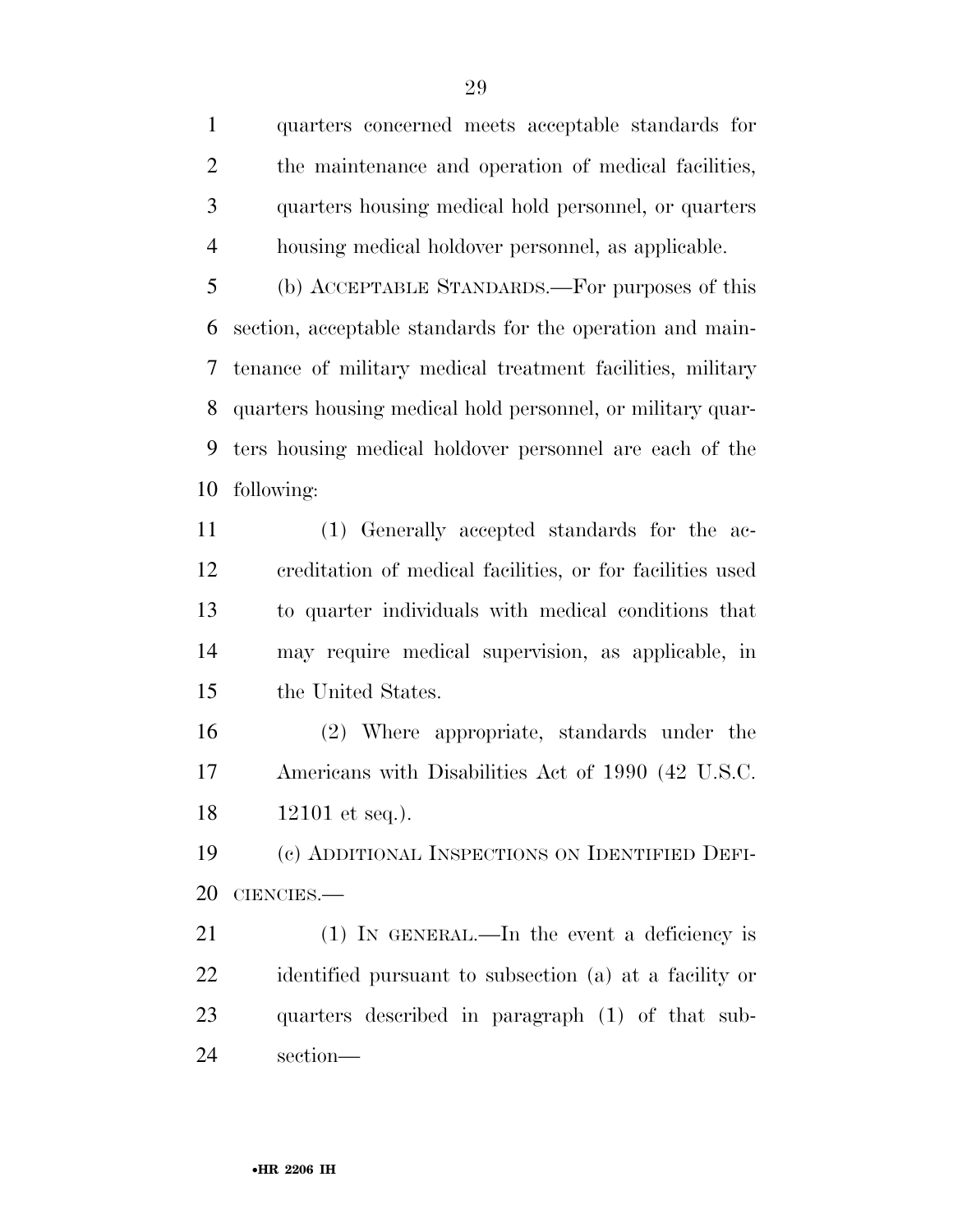(A) the commander of such facility or quarters, as applicable, shall submit to the Sec- retary a detailed plan to correct the deficiency; and

 (B) the Secretary shall reinspect such fa- cility or quarters, as applicable, not less often than once every 180 days until the deficiency is corrected.

 (2) CONSTRUCTION WITH OTHER INSPEC- TIONS.—An inspection of a facility or quarters under this subsection is in addition to any inspection of such facility or quarters under subsection (a).

 (d) REPORTS ON INSPECTIONS.—A complete copy of the report on each inspection conducted under subsections (a) and (c) shall be submitted in unclassified form to the applicable military medical command and to the congres-sional defense committees.

 (e) REPORT ON STANDARDS.—In the event no stand- ards for the maintenance and operation of military med- ical treatment facilities, military quarters housing medical hold personnel, or military quarters housing medical hold- over personnel exist as of the date of the enactment of this Act, or such standards as do exist do not meet accept- able standards for the maintenance and operation of such facilities or quarters, as the case may be, the Secretary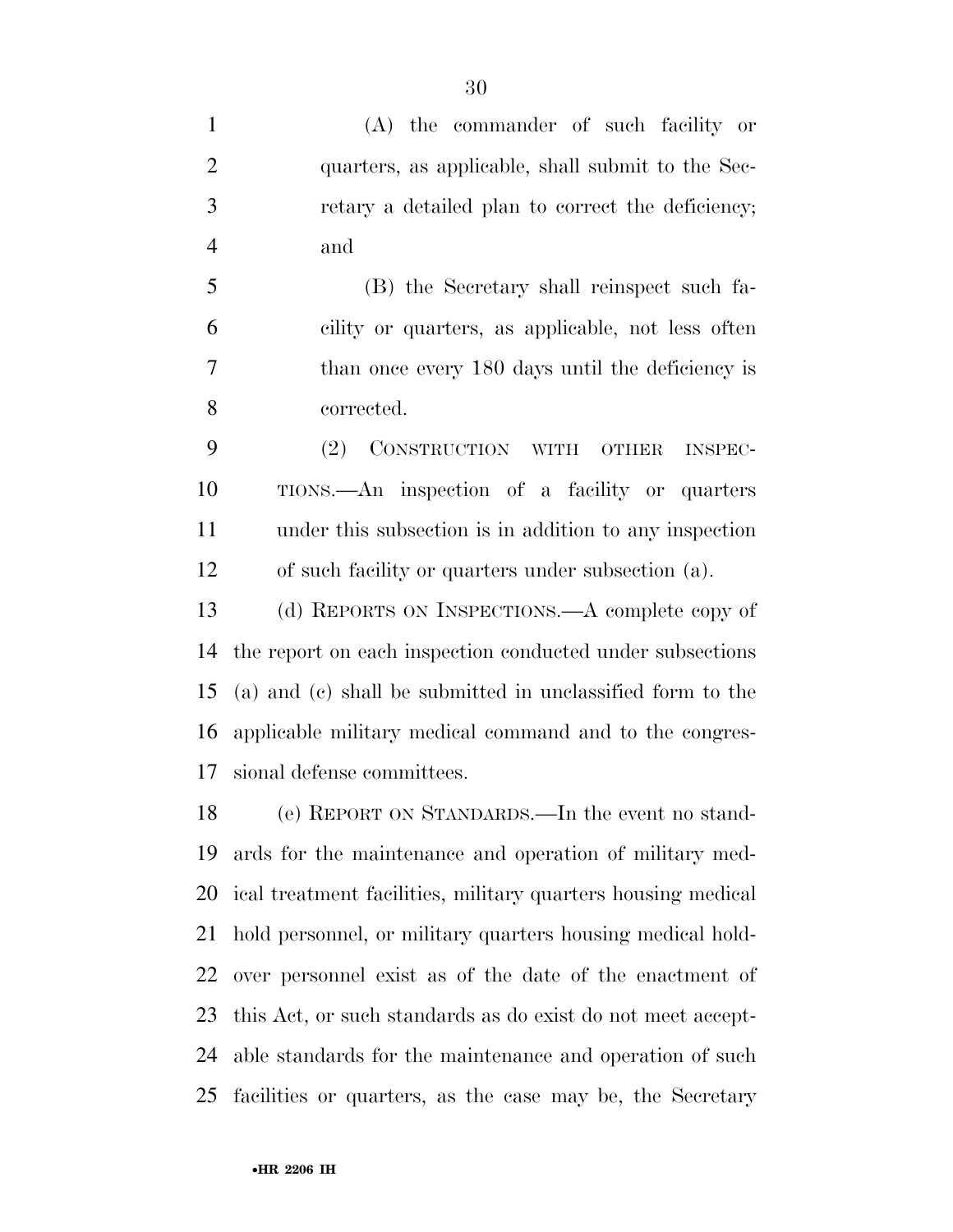shall, not later than 30 days after that date, submit to

| $\overline{2}$ | the congressional defense committees a report setting      |
|----------------|------------------------------------------------------------|
| 3              | forth the plan of the Secretary to ensure—                 |
| $\overline{4}$ | $(1)$ the adoption by the Department of stand-             |
| 5              | ards for the maintenance and operation of military         |
| 6              | medical facilities, military quarters housing medical      |
| 7              | hold personnel, or military quarters housing medical       |
| 8              | holdover personnel, as applicable, that meet—              |
| 9              | (A) acceptable standards for the mainte-                   |
| 10             | nance and operation of such facilities or quar-            |
| 11             | ters, as the case may be; and                              |
| 12             | (B) where appropriate, standards under                     |
| 13             | the Americans with Disabilities Act of 1990;               |
| 14             | and                                                        |
| 15             | $(2)$ the comprehensive implementation of the              |
| 16             | standards adopted under paragraph (1) at the ear-          |
| 17             | liest date practicable.                                    |
| 18             | SEC. 1319. From funds made available for the "Iraq"        |
|                | 19 Security Forces Fund" for fiscal year 2007, up to       |
| 20             | $$155,500,000$ may be used, notwithstanding any other      |
| 21             | provision of law, to provide assistance, with the concur-  |
| 22             | rence of the Secretary of State, to the Government of Iraq |
|                | 23 to support the disarmament, demobilization, and re-     |
|                | 24 integration of militias and illegal armed groups.       |
|                |                                                            |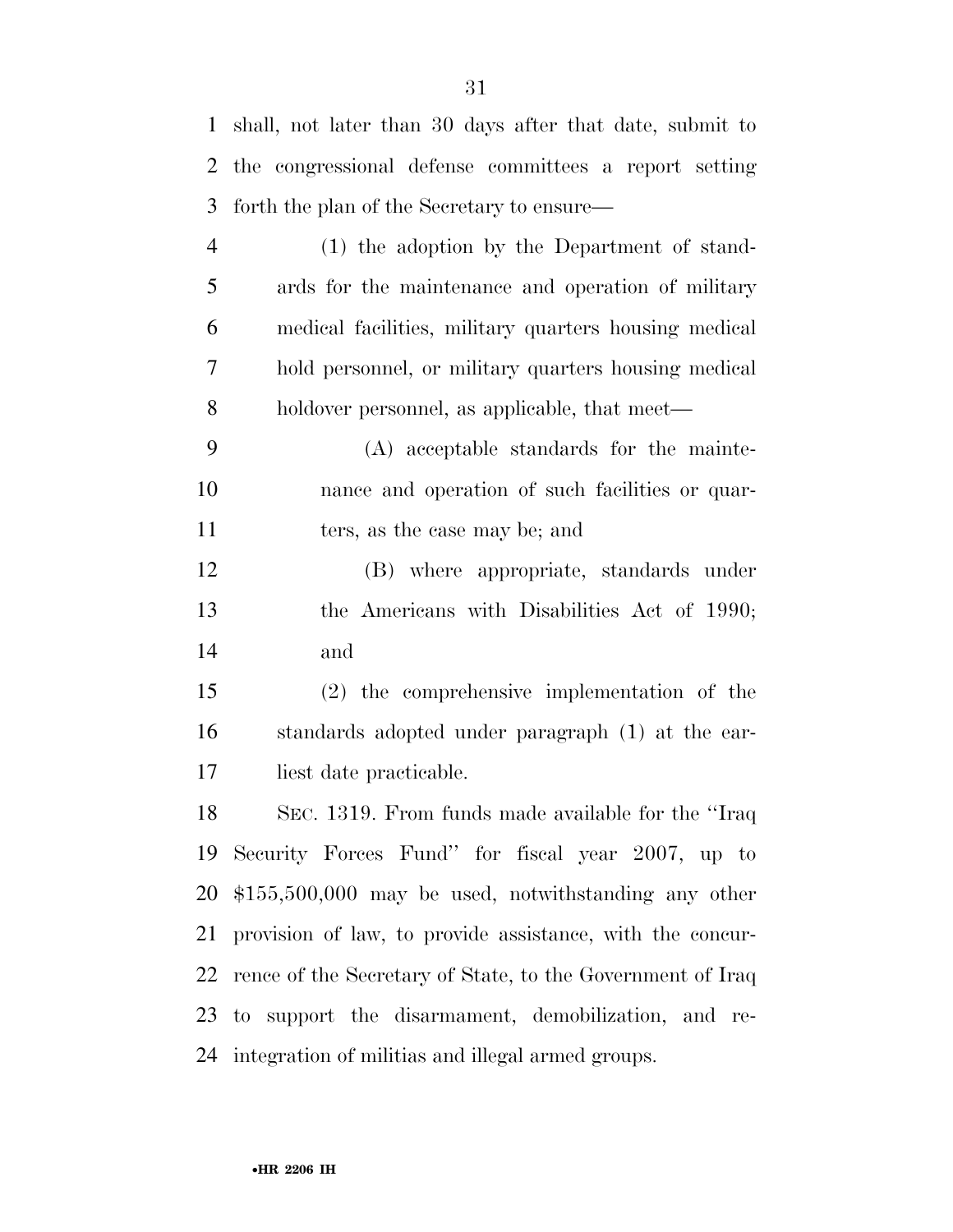SEC. 1320. (a) INDEPENDENT ASSESSMENT OF CA- PABILITIES OF IRAQI SECURITY FORCES.—Of the amount appropriated or otherwise made available for the Depart- ment of Defense, \$750,000 is provided to commission an independent, private-sector entity, which operates as a 501(c)(3) with recognized credentials and expertise in military affairs, to prepare an independent report assess-ing the following:

 (1) The readiness of the Iraqi Security Forces (ISF) to assume responsibility for maintaining the territorial integrity of Iraq, denying international terrorists a safe haven, and bringing greater security to Iraq's 18 provinces in the next 12–18 months, and bringing an end to sectarian violence to achieve national reconciliation.

 (2) The training; equipping; command, control and intelligence capabilities; and logistics capacity of the ISF.

 (3) The likelihood that, given the ISF's record of preparedness to date, following years of training and equipping by U.S. forces, the continued support of U.S. troops will contribute to the readiness of the ISF to fulfill the missions outlined in subparagraph (1).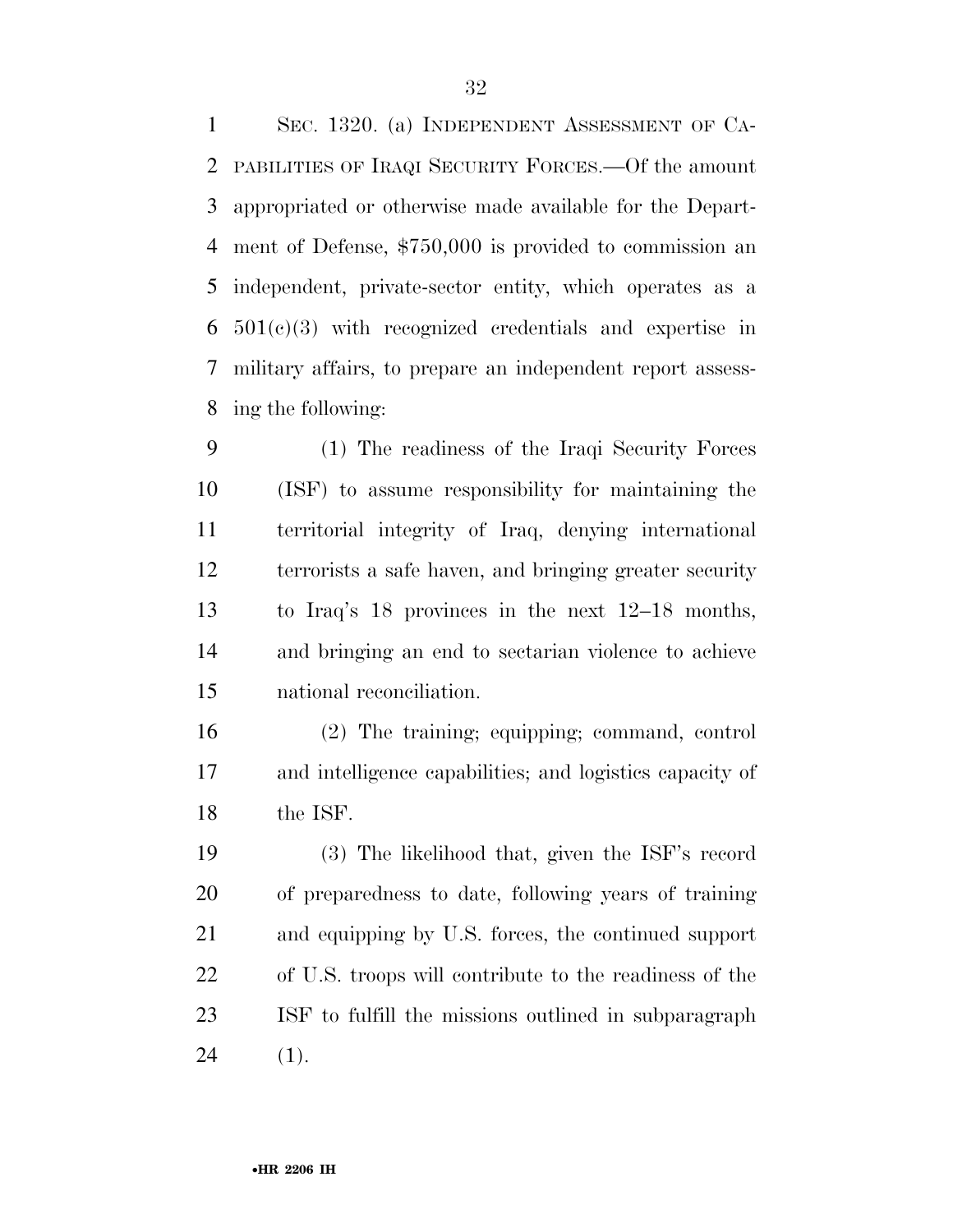(b) REPORT.—Not later than 120 days after passage of this Act, the designated private sector entity shall pro- vide an unclassified report, with a classified annex, con- taining its findings, to the House and Senate Committees on Armed Services, Appropriations, Foreign Relations, and Intelligence.

 SEC. 1321. (a) AWARD OF MEDAL OF HONOR TO WOODROW W. KEEBLE FOR VALOR DURING KOREAN WAR.—Notwithstanding any applicable time limitation under section 3744 of title 10, United States Code, or any other time limitation with respect to the award of certain medals to individuals who served in the Armed Forces, the President may award to Woodrow W. Keeble the Medal of Honor under section 3741 of that title for the acts of valor described in subsection (b).

 (b) ACTS OF VALOR.—The acts of valor referred to in subsection (a) are the acts of Woodrow W. Keeble, then- acting platoon leader, carried out on October 20, 1951, during the Korean War.

20 (TRANSFER OF FUNDS)

 SEC. 1322. Of the amount appropriated under the heading ''Other Procurement, Army'', in title III of divi- sion A of Public Law 109–148, \$6,250,000 shall be trans-ferred to ''Military Construction, Army''.

•**HR 2206 IH**  SEC. 1323. The Secretary of the Navy shall, notwith-standing any other provision of law, transfer to the Sec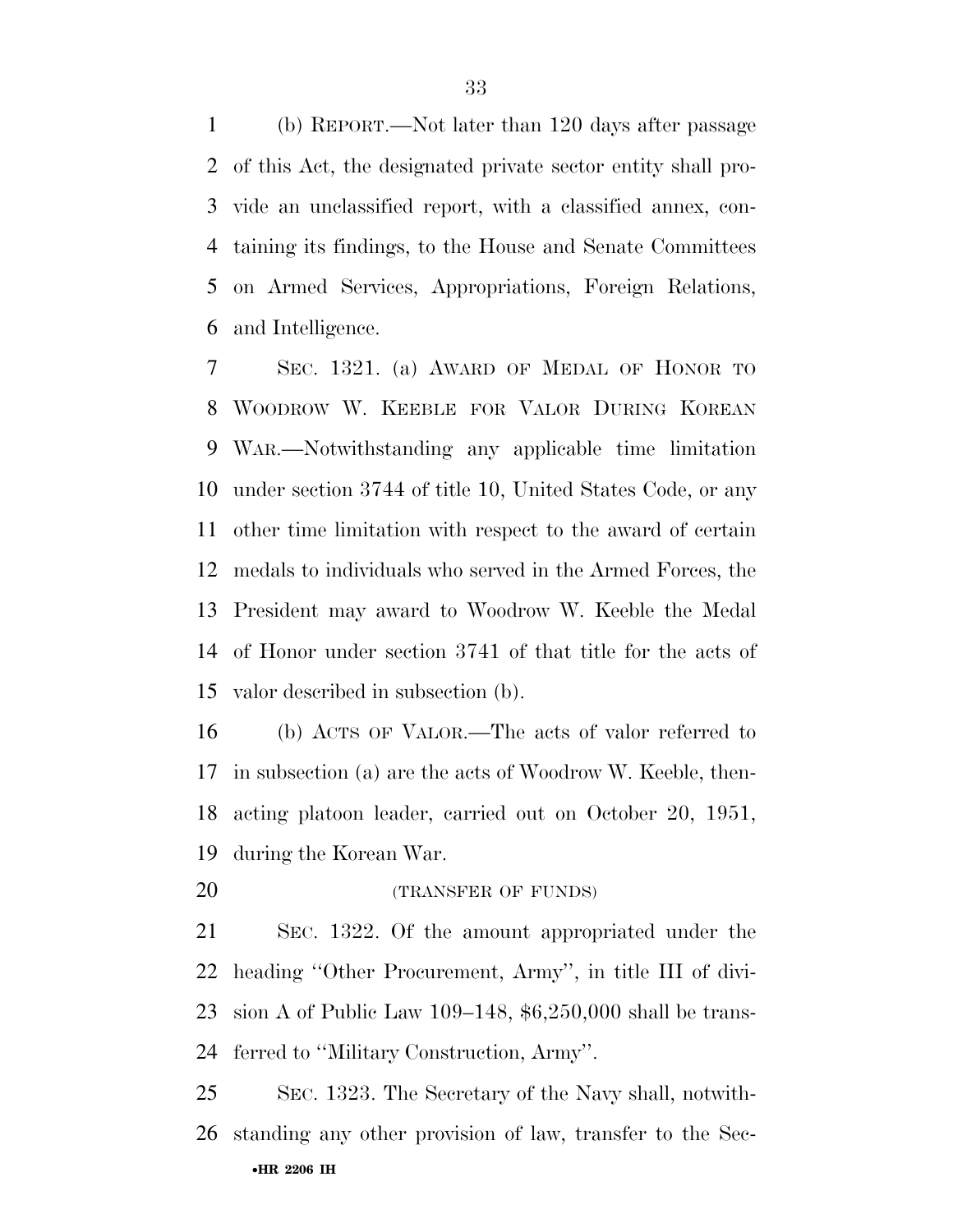retary of the Air Force, at no cost, all lands, easements, Air Installation Compatible Use Zones, and facilities at NASJRB Willow Grove designated for operation as a Joint Interagency Installation for use by the Pennsylvania National Guard and other Department of Defense compo- nents, government agencies, and associated users to per- form national defense, homeland security, and emergency preparedness missions.

(TRANSFER OF FUNDS)

 SEC. 1324. Notwithstanding any other provision of law (except section 1331 of this Act), not to exceed \$110,000,000 may be transferred to the ''Economic Sup- port Fund'', Department of State, for use in programs in Pakistan from amounts appropriated in chapter 2 as follows:

''Military Personnel, Army'', \$70,000,000.

17 "National Guard Personnel, Army", \$13,183,000.

''Defense Health Program'', \$26,817,000.

•**HR 2206 IH**  SEC. 1325. The Secretary of Defense, notwith- standing any other provision of law, acting through the Office of Economic Adjustment or the Office of Depend- ents Education of the Department of Defense, shall use not less than \$10,000,000 of funds made available in this title under the heading ''Operations and Maintenance, De-fense-Wide'' to make grants and supplement other Federal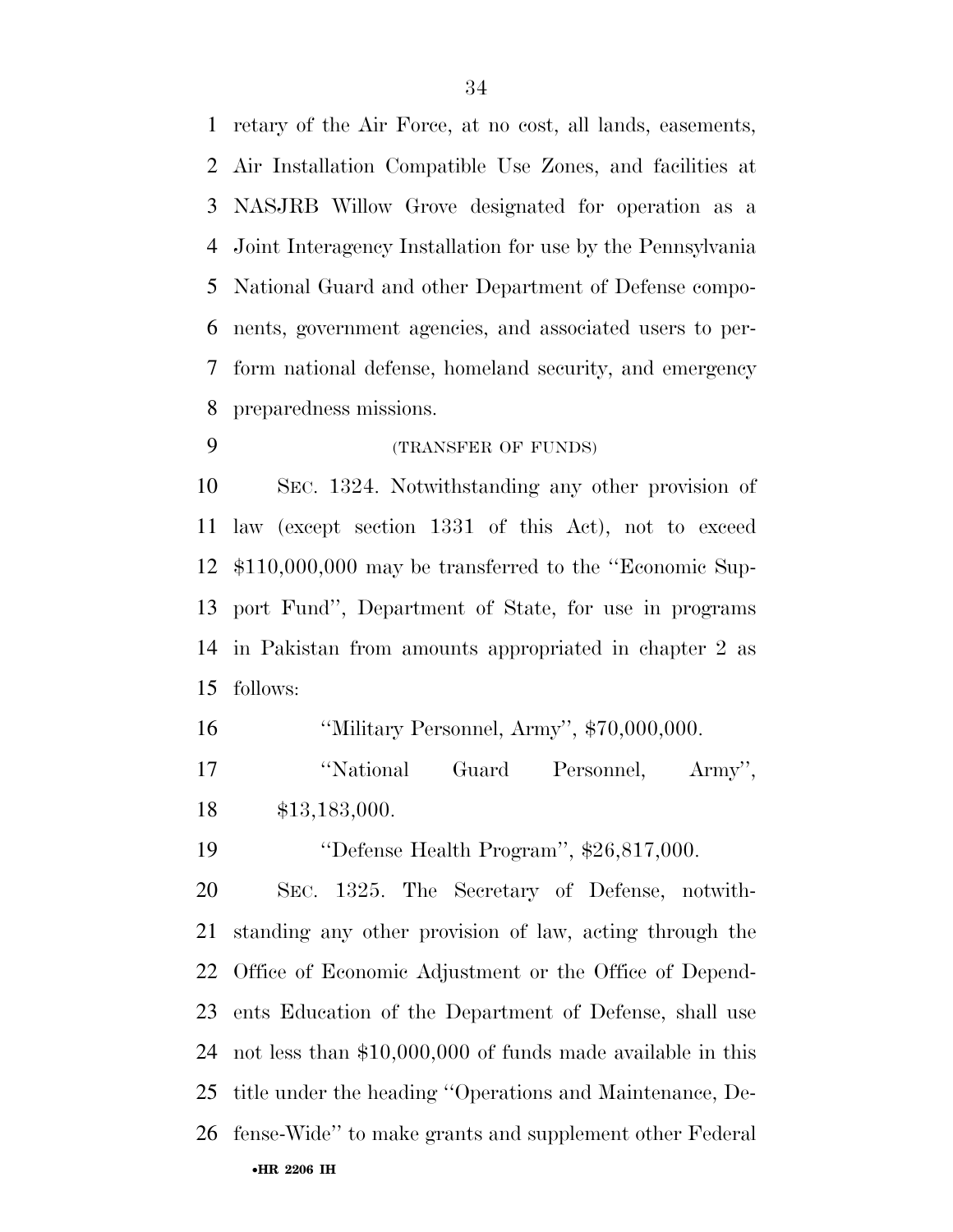funds to provide special assistance to local education agen- cies in districts adversely affected by significant changes in the military population.

 SEC. 1326. (a) FINDINGS.—Congress finds the fol-lowing:

 (1) Congress has appropriated over \$15 billion to train and equip the security forces of Iraq since April 2004.

 (2) The Administration has reported in the March 2007 report entitled ''Measuring Stability and Security in Iraq'' that the number of Iraqi secu-rity forces nearing combat proficiency is 328,700.

 (3) The Iraqi security forces continue to be trained to achieve the highest level of combat effi- ciency in order to provide for the security and sta-bility of the Iraqi people.

 (b) SENSE OF CONGRESS.—It is the sense of Con-gress that—

 (1) as battalions of the Iraqi security forces achieve a level of combat proficiency such that they can conduct independent combat operations without support from Coalition forces in Iraq, units of the United States Armed Forces should be redeployed from Iraq; and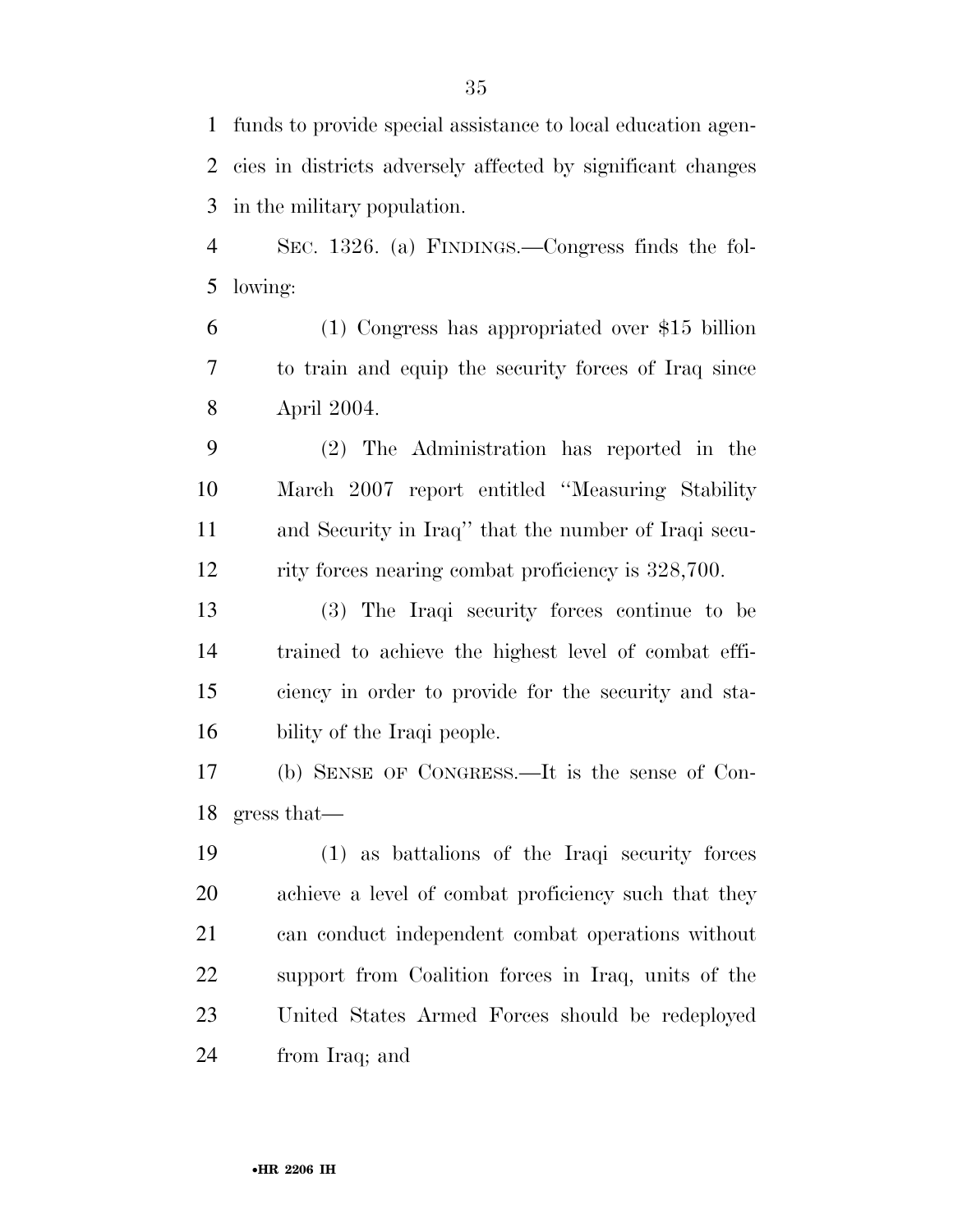(2) regular, accurate accounts of the combat proficiency of battalions of the Iraqi security forces are necessary for the American public to gauge the development of the Iraqi security forces.

 (c) REPORT ON COMBAT PROFICIENCY OF IRAQI SE- CURITY FORCES.—The President shall transmit to the ap- propriate congressional committees each month a report in classified and unclassified form that contains an ac- counting of the number of battalions of the security forces of Iraq at each level of combat proficiency described in subsection (d).

 (d) LEVELS OF COMBAT PROFICIENCY.—The levels of combat proficiency referred to in subsection (c) are the following:

 (1) Level 1 means a battalion that can conduct independent combat operations without support from Coalition forces in Iraq.

 (2) Level 2 means a battalion that can conduct independent combat operations, but only with logistical support, or non-combat-related support 21 from Coalition forces in Iraq.

 (3) Level 3 means a battalion that can partici- pate in combat operations alongside Coalition forces, but cannot conduct independent combat operations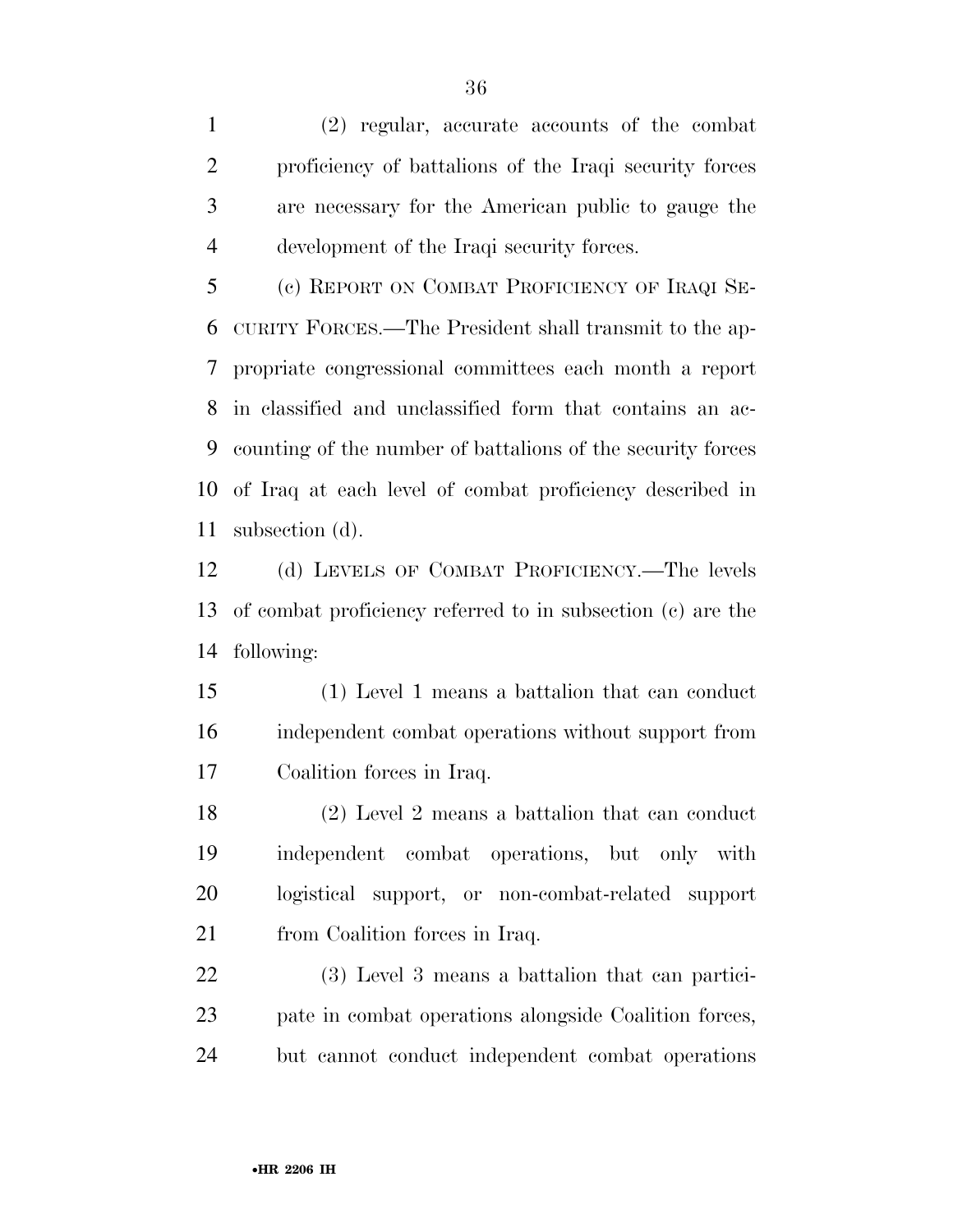without direct combat support from Coalition forces in Iraq.

 (4) Level 4 means a battalion that cannot par- ticipate in combat operations, even with support from Coalition forces in Iraq.

 (e) COMPARISON OF DATA.—The report shall include a comparison of data from each previous report with re-spect to each battalion of the security forces of Iraq.

 (f) PUBLIC NOTIFICATION.—The President shall en- sure that the unclassified form of each report required by this section is made available on the main public Internet Web site of the Department of Defense not later than 10 days after the date on which the report is transmitted to the appropriate congressional committees, and that a link to the accounting in the report is made available on the homepage of such Internet Web site.

 (g) DEFINITION.—As used in this section, the term ''appropriate congressional committees'' means—

 (1) the Committee on Appropriations, the Com- mittee on Armed Services, and the Permanent Select Committee on Intelligence of the House of Rep-resentatives; and

 (2) the Committee on Appropriations, the Com- mittee on Armed Services, and the Select Committee on Intelligence of the Senate.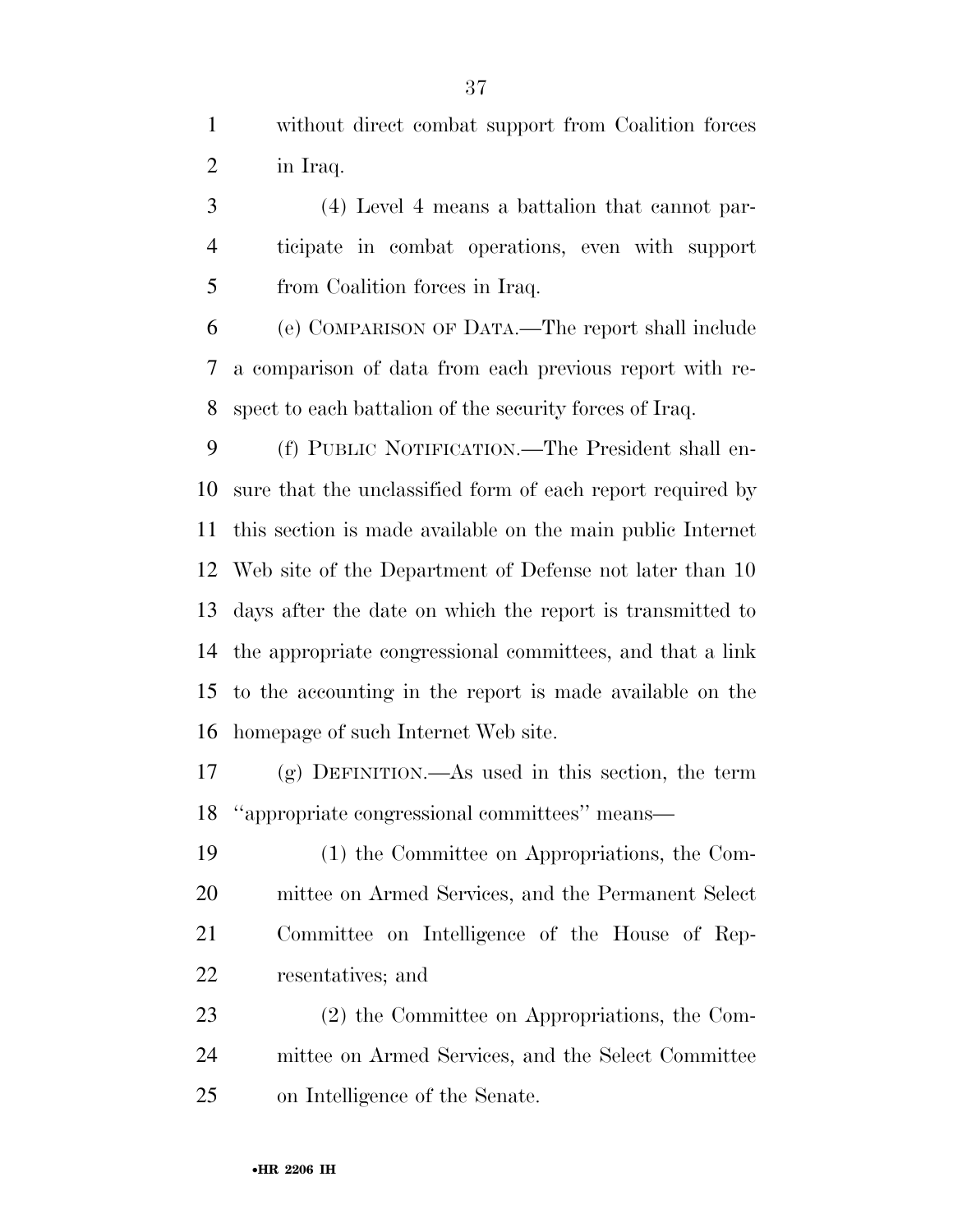(h) EFFECTIVE DATE.—The requirement to transmit and make available reports under this section shall apply with respect to the first month beginning after the date of the enactment of this Act and to each subsequent month thereafter until the President determines and cer- tifies to the appropriate congressional committees that the security forces of Iraq have achieved combat proficiency to the extent necessary to combat the insurgency in Iraq. SEC. 1327. (a) Congress finds that it is Defense De-partment policy that units should not be deployed for com-

bat unless they are rated ''fully mission capable''.

 (b) None of the funds appropriated or otherwise made available in this or any other Act may be used to deploy any unit of the Armed Forces to Iraq unless the President has certified in writing to the Committees on Appropriations and the Committees on Armed Services at least 15 days in advance of the deployment that the unit is fully mission capable.

 (c) For purposes of subsection (b), the term ''fully mission capable'' means capable of performing assigned mission essential tasks to prescribed standards under the conditions expected in the theater of operations, consistent with the guidelines set forth in the Department of Defense readiness reporting system.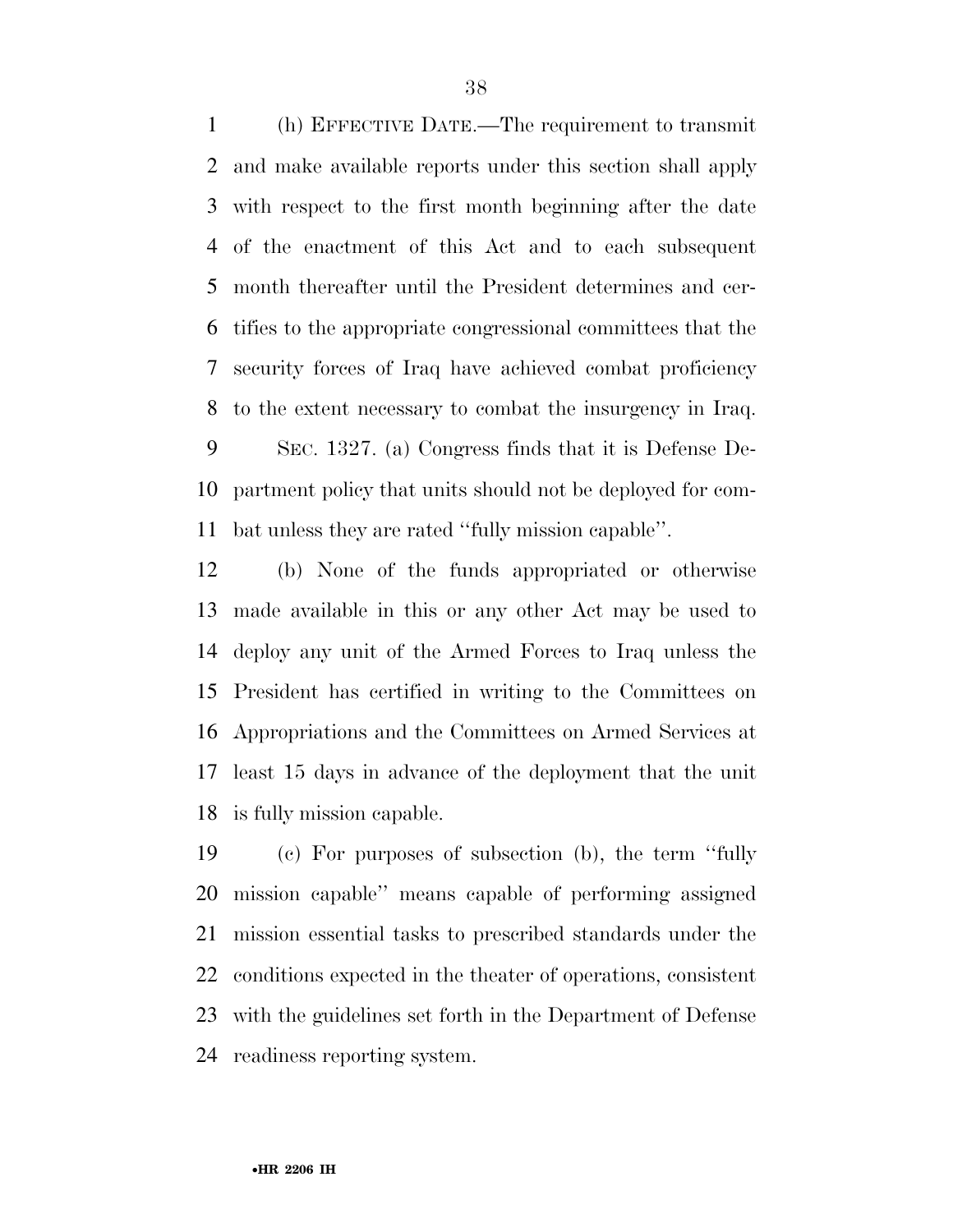(d) The President, by certifying in writing to the Committees on Appropriations and the Committees on Armed Services that the deployment to Iraq of a unit that is not assessed fully mission capable is required for rea- sons of national security and by submitting along with the certification a report in classified and unclassified form detailing the particular reason or reasons why the unit's deployment is necessary, may waive the limitation pre-scribed in subsection (b) on a unit-by-unit basis.

 SEC. 1328. (a) Congress finds that it is Defense De- partment policy that Army, Army Reserve, and National Guard units should not be deployed for combat beyond 365 days or that Marine Corps and Marine Corps Reserve units should not be deployed for combat beyond 210 days. (b) None of the funds appropriated or otherwise made available in this or any other Act may be obligated or expended to initiate the development of, continue the development of, or execute any order that has the effect of extending the deployment for Operation Iraqi Freedom of—

 (1) any unit of the Army, Army Reserve or Army National Guard beyond 365 days; or

 (2) any unit of the Marine Corps or Marine Corps Reserve beyond 210 days.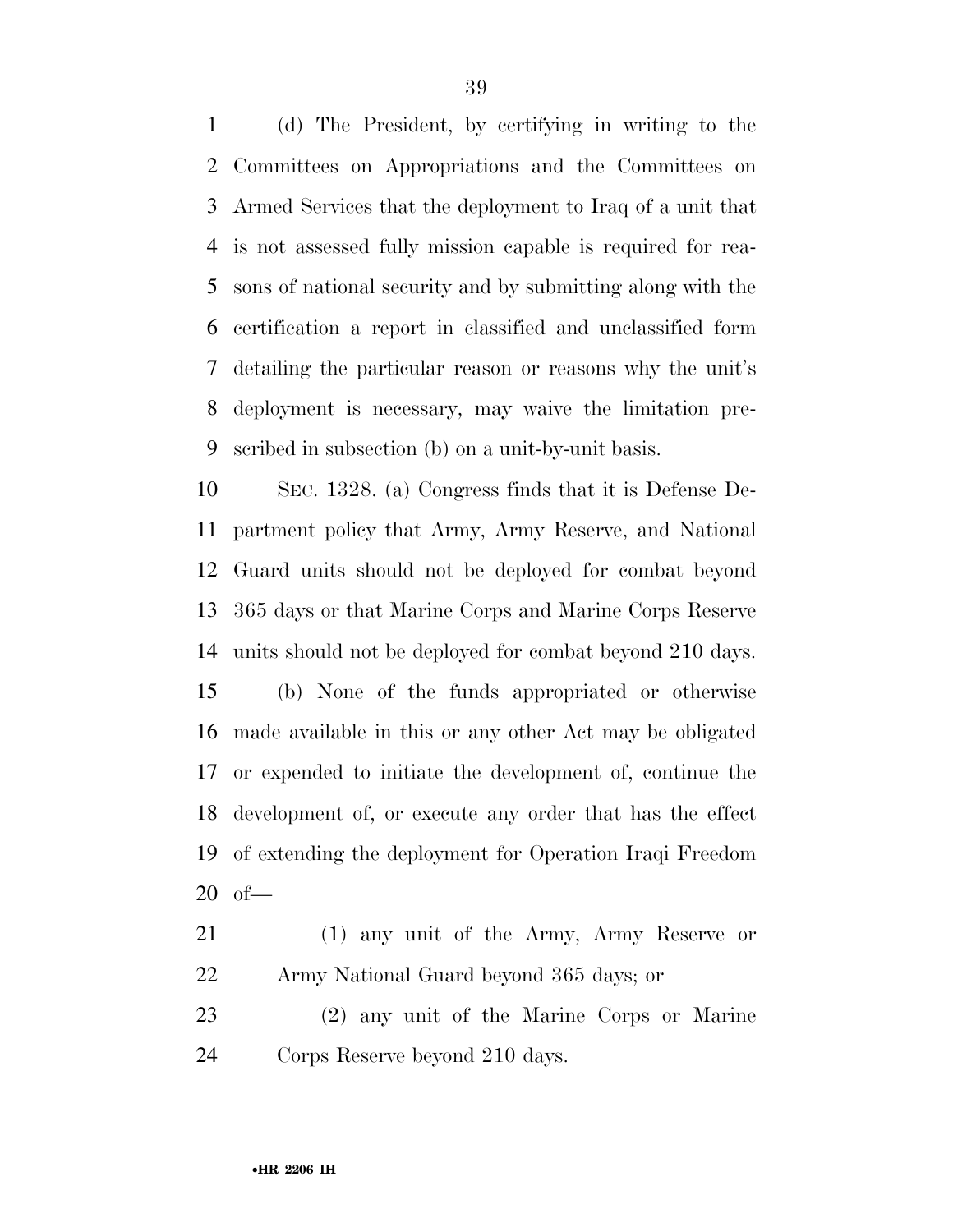(c) The limitation prescribed in subsection (b) shall not be construed to require force levels in Iraq to be de- creased below the total United States force levels in Iraq prior to January 10, 2007.

 (d) The President, by certifying in writing to the Committees on Appropriations and the Committees on Armed Services that the extension of a unit's deployment in Iraq beyond the periods specified in subsection (b) is required for reasons of national security and by submit- ting along with the certification a report in classified and unclassified form detailing the particular reason or rea- sons why the unit's extended deployment is necessary, may waive the limitations prescribed in subsection (b) on a unit-by-unit basis.

 SEC. 1329. (a) Congress finds that it is Defense De- partment policy that Army, Army Reserve, and National Guard units should not be redeployed for combat if the unit has been deployed within the previous 365 consecu- tive days or that Marine Corps and Marine Corps Reserve units should not be redeployed for combat if the unit has been deployed within the previous 210 days.

 (b) None of the funds appropriated or otherwise made available in this or any other Act may be obligated or expended to initiate the development of, continue the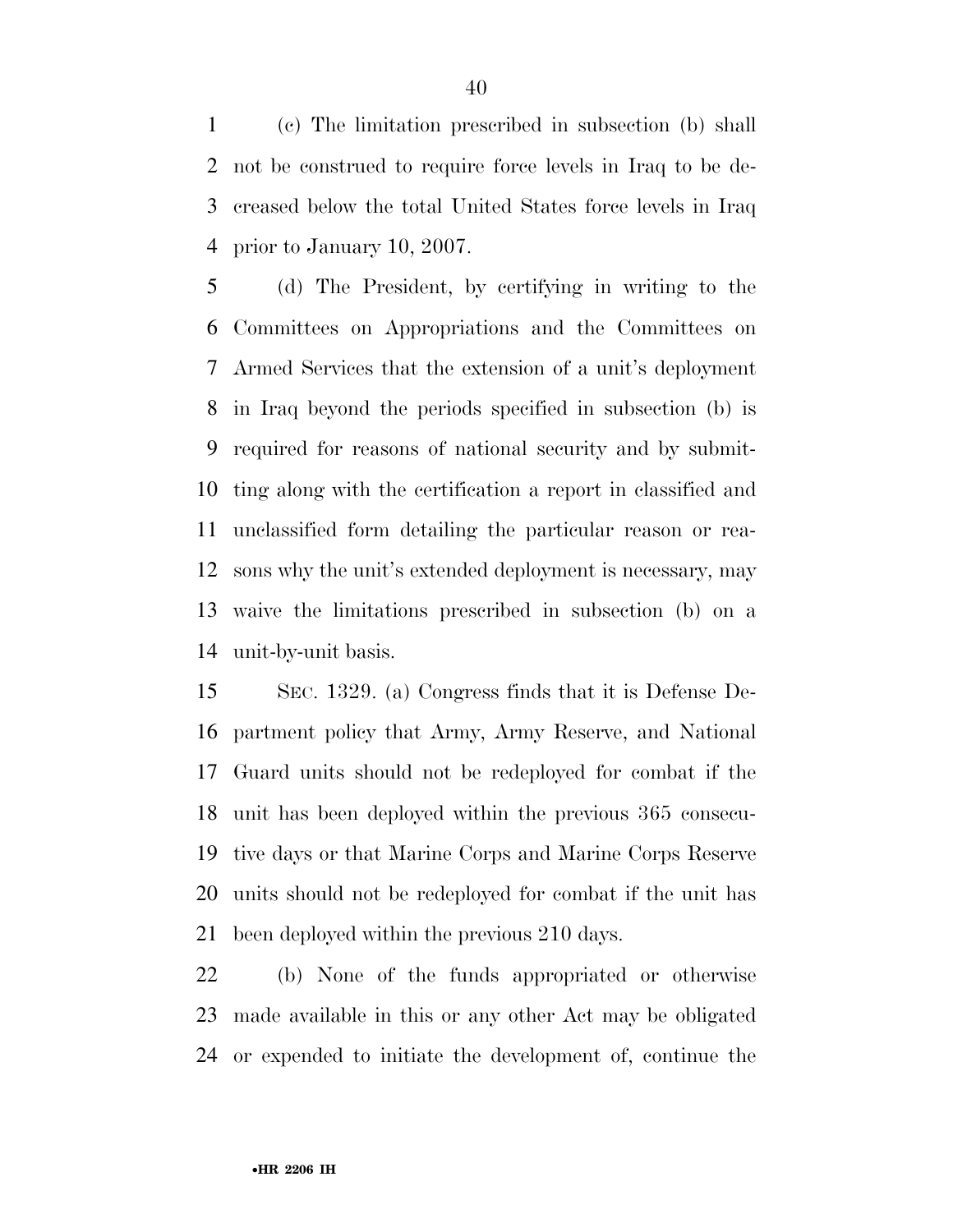development of, or execute any order that has the effect of deploying for Operation Iraqi Freedom of—

 (1) any unit of the Army, Army Reserve or Army National Guard if such unit has been deployed within the previous 365 consecutive days; or

 (2) any unit of the Marine Corps or Marine Corps Reserve if such unit has been deployed within 8 the previous 210 consecutive days.

 (c) The limitation prescribed in subsection (b) shall not be construed to require force levels in Iraq to be de- creased below the total United States force levels in Iraq prior to January 10, 2007.

 (d) The President, by certifying in writing to the Committees on Appropriations and the Committees on Armed Services that the redeployment of a unit to Iraq in advance of the periods specified in subsection (b) is re- quired for reasons of national security and by submitting along with the certification a report in classified and un- classified form detailing the particular reason or reasons why the unit's redeployment is necessary, may waive the limitations prescribed in subsection (b) on a unit-by-unit basis.

 SEC. 1330. The President shall transmit to the Con- gress a report in classified and unclassified form, on or before July 13, 2007, detailing—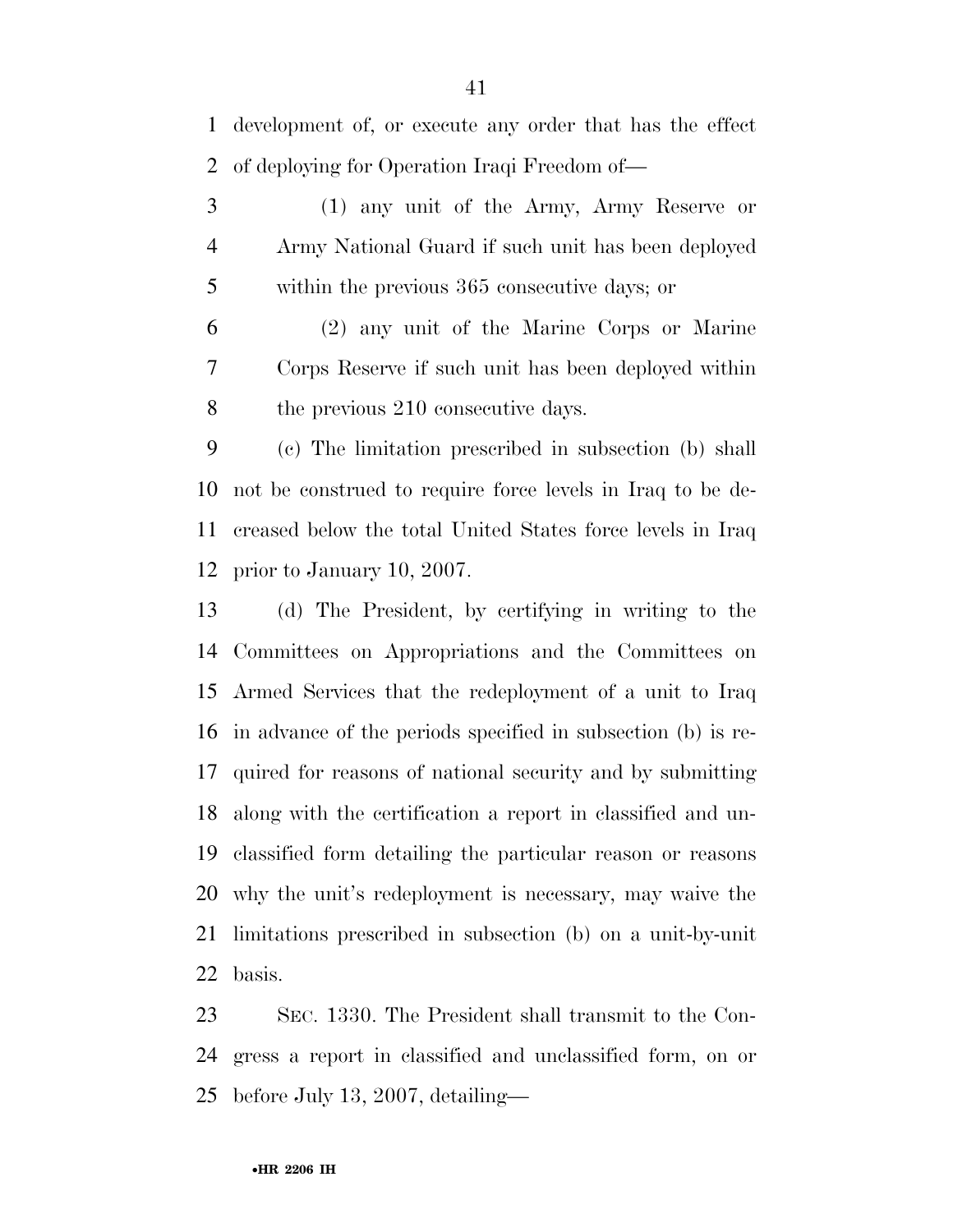| $\mathbf{1}$   | (1) the progress the Government of Iraq has     |
|----------------|-------------------------------------------------|
| $\overline{2}$ | made in-                                        |
| 3              | (A) giving the United States Armed Forces       |
| $\overline{4}$ | and Iraqi Security Forces the authority to pur- |
| 5              | sue all extremists, including Sunni insurgents  |
| 6              | and Shiite militias;                            |
| 7              | (B) delivering necessary Iraqi Security         |
| 8              | Forces for Baghdad and protecting such Forces   |
| 9              | from political interference;                    |
| 10             | (C) intensifying efforts to build balanced      |
| 11             | security forces throughout Iraq that provide    |
| 12             | even-handed security for all Iraqis;            |
| 13             | (D) ensuring that Iraq's political authori-     |
| 14             | ties are not undermining or making false accu-  |
| 15             | sations against members of the Iraqi Security   |
| 16             | Forces;                                         |
| 17             | (E) eliminating militia control of local se-    |
| 18             | curity;                                         |
| 19             | (F) establishing a strong militia disar-        |
| 20             | mament program;                                 |
| 21             | (G) ensuring fair and just enforcement of       |
| 22             | laws;                                           |
| 23             | (H) establishing political, media, economic,    |
| 24             | and service committees in support of the Bagh-  |
|                |                                                 |

dad Security Plan;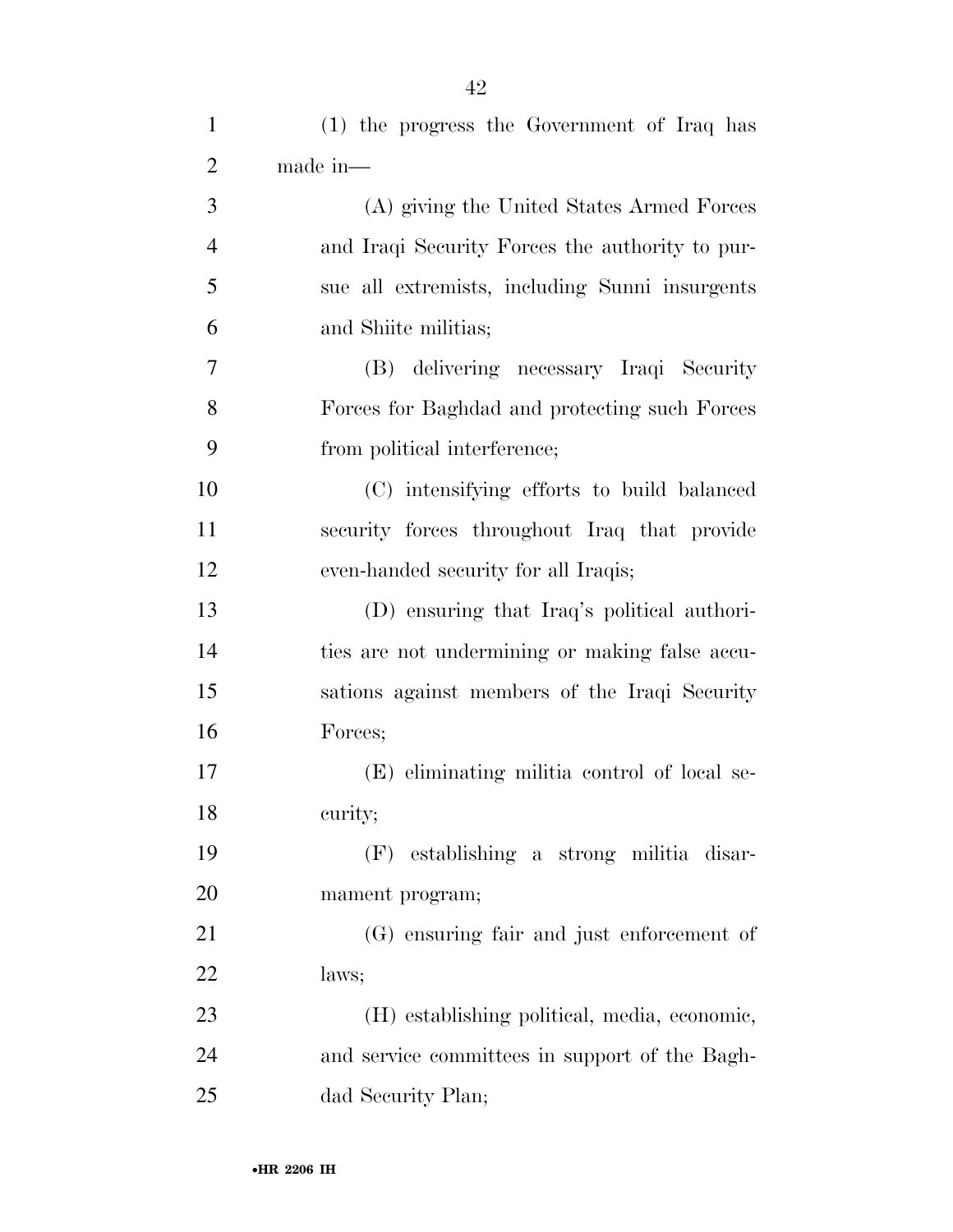| $\mathbf{1}$   | (I) eradicating safe havens;                       |
|----------------|----------------------------------------------------|
| $\overline{2}$ | (J) reducing the level of sectarian violence       |
| 3              | in Iraq; and                                       |
| $\overline{4}$ | (K) ensuring that the rights of minority           |
| 5              | political parties in the Iraqi Parliament are pro- |
| 6              | tected; and                                        |
| 7              | $(2)$ whether the Government of Iraq has—          |
| 8              | (A) enacted a broadly accepted hydro-car-          |
| 9              | bon law that equitably shares oil revenues         |
| 10             | among all Iraqis;                                  |
| 11             | (B) adopted legislation necessary for the          |
| 12             | conduct of provincial and local elections, taken   |
| 13             | steps to implement such legislation, and set a     |
| 14             | schedule to conduct provincial and local elec-     |
| 15             | tions;                                             |
| 16             | (C) reformed current laws governing the            |
| 17             | de-Baathification process to allow for more eq-    |
| 18             | uitable treatment of individuals affected by       |
| 19             | such laws;                                         |
| 20             | (D) amended the Constitution of Iraq con-          |
| 21             | sistent with the principles contained in article   |
| 22             | 137 of such Constitution; and                      |
| 23             | (E) allocated and begun expenditure of             |
| 24             | \$10 billion in Iraqi revenues for reconstruction  |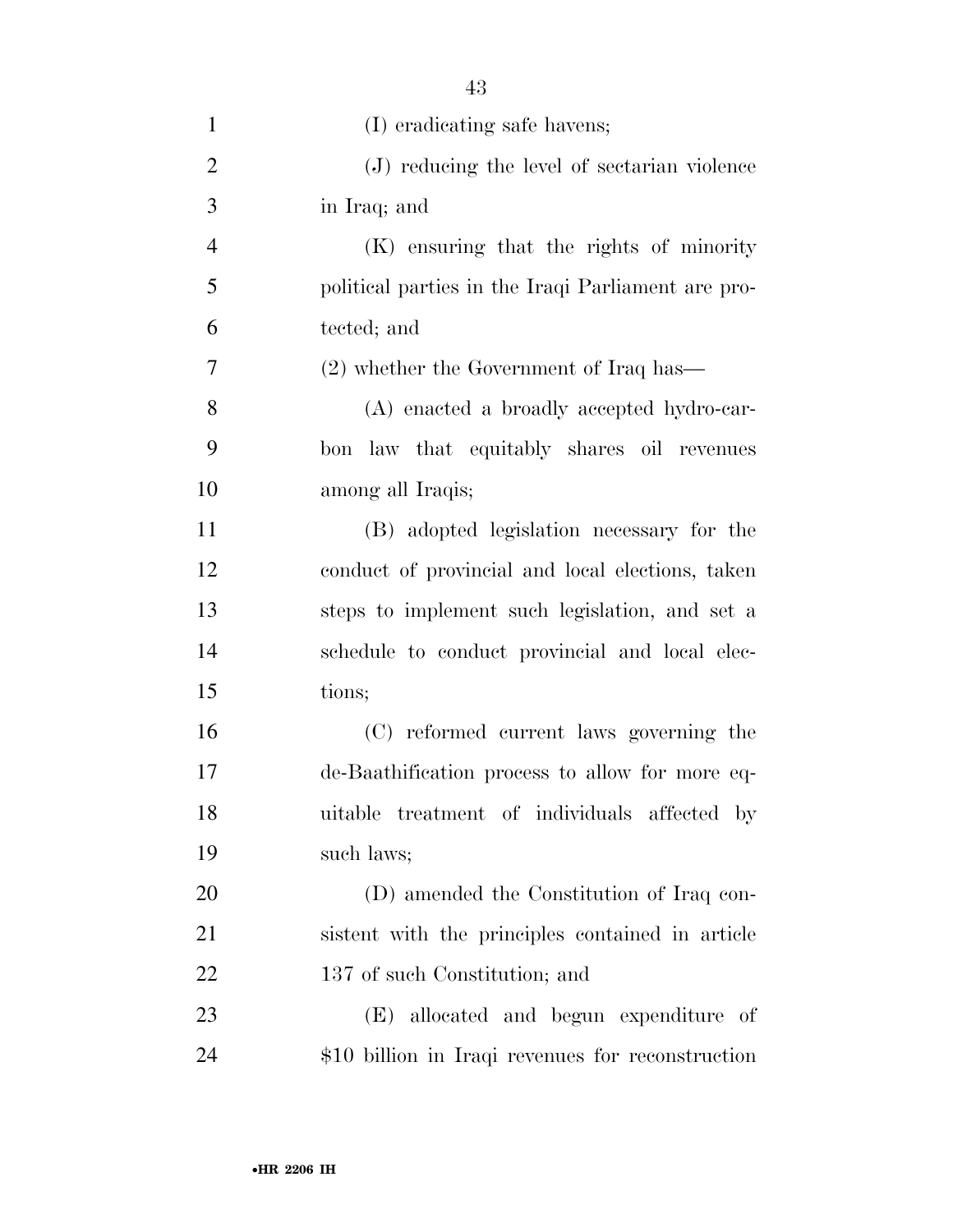| $\mathbf{1}$   | projects, including delivery of essential services,            |
|----------------|----------------------------------------------------------------|
| $\overline{2}$ | on an equitable basis.                                         |
| 3              | SEC. 1331. (a) LIMITATION ON AVAILABILITY OF                   |
| 4              | FUNDS.—None of the funds provided by chapter 2 shall           |
| 5              | be available for obligation or expenditure unless—             |
| 6              | (1) the President submits to the Congress, on                  |
| 7              | or before July 13, 2007, the report required by sec-           |
| 8              | tion $1330$ ; and                                              |
| 9              | $(2)$ a joint resolution of approval is enacted into           |
| 10             | law.                                                           |
| 11             | (b) JOINT RESOLUTION OF APPROVAL.—For pur-                     |
| 12             | poses of this section, the term "joint resolution of ap-       |
| 13             | proval" means a joint resolution that is introduced by the     |
| 14             | chairman of the Committee on Appropriations of the             |
| 15             | House of Representatives or the Senate on the first legis-     |
| 16             | lative day following the date on which the report of the       |
| 17             | President required by section 1330 is received by the Con-     |
| 18             | gress, does not contain a preamble, and the sole matter        |
| 19             | after the resolving clause of which (other than as a result    |
| 20             | of the adoption of an amendment permitted under sub-           |
| 21             | section $(f)$ ) is as follows: "That the Congress approves the |
| 22             | obligation and expenditure of funds provided by chapter        |
| 23             | 2 of title I of the U.S. Troop Readiness, Veterans' Care,      |
| 24             | Katrina Recovery, and Iraq Accountability Appropriations       |
| 25             | Act, $2007$ .".                                                |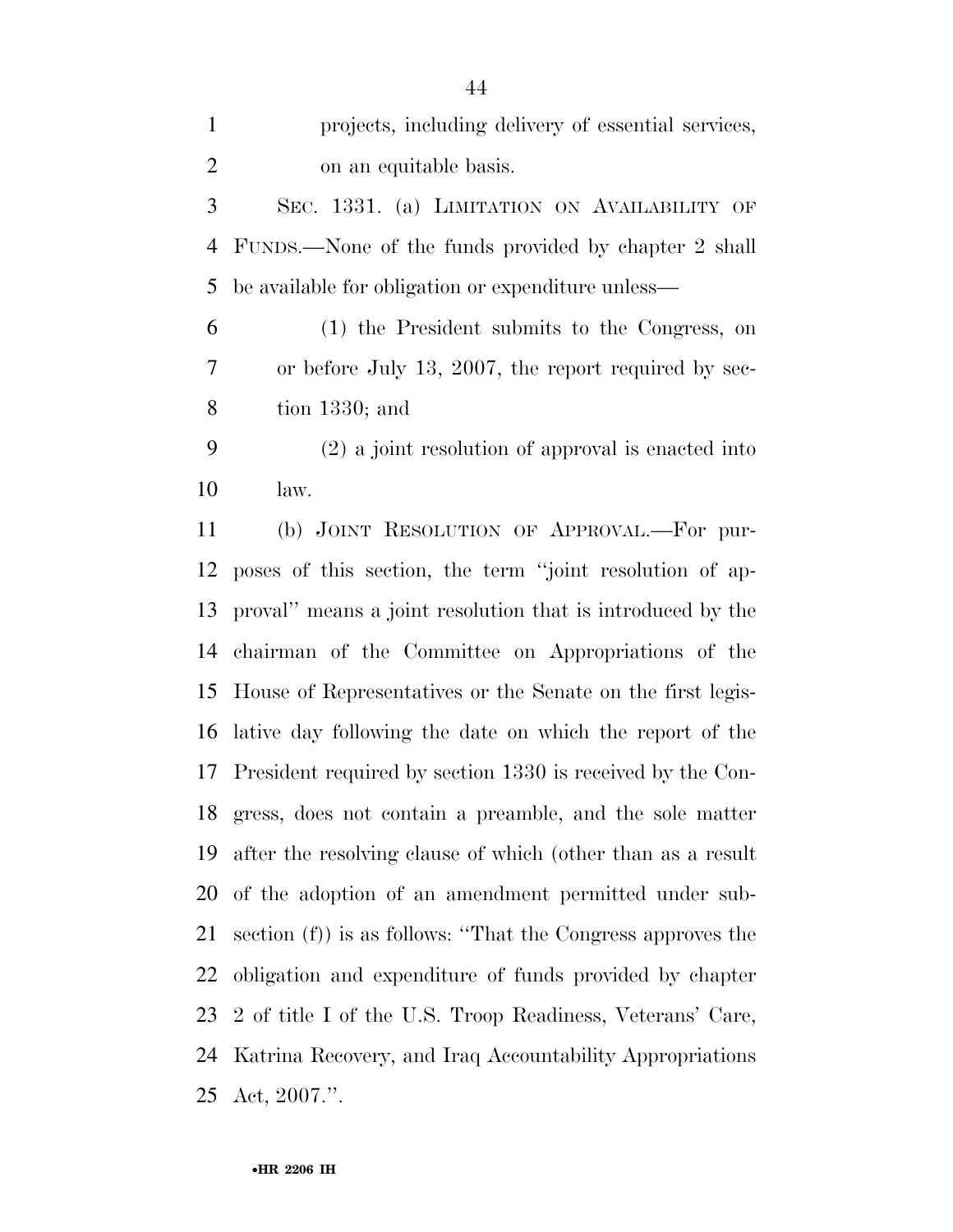(c) REFERRAL TO COMMITTEES.—A joint resolution of approval introduced in the House of Representatives shall be referred to the Committee on Appropriations of the House, and a joint resolution of approval introduced in the Senate shall be referred to the Committee on Appro-priations of the Senate.

 (d) CONSIDERATION BY COMMITTEES.—A joint reso- lution of approval shall not be subject to amendment dur- ing consideration by the Committee on Appropriations of the House of Representatives or the Senate.

 (e) DISCHARGE OF COMMITTEES.—If the committee of either House to which a joint resolution of approval has been referred has not reported the joint resolution at the end of 4 legislative days after its introduction, the com- mittee shall be discharged from further consideration of the joint resolution, and the joint resolution shall be placed on the appropriate calendar of the House involved.

 (f) FLOOR CONSIDERATION IN HOUSE OF REP- RESENTATIVES.—For purposes of the House of Rep-resentatives:

21 (1) IN GENERAL.—Not later than the second legislative day following the date on which the Com- mittee on Appropriations has reported (or has been discharged from further consideration of) a joint res-olution of approval, the Speaker shall, pursuant to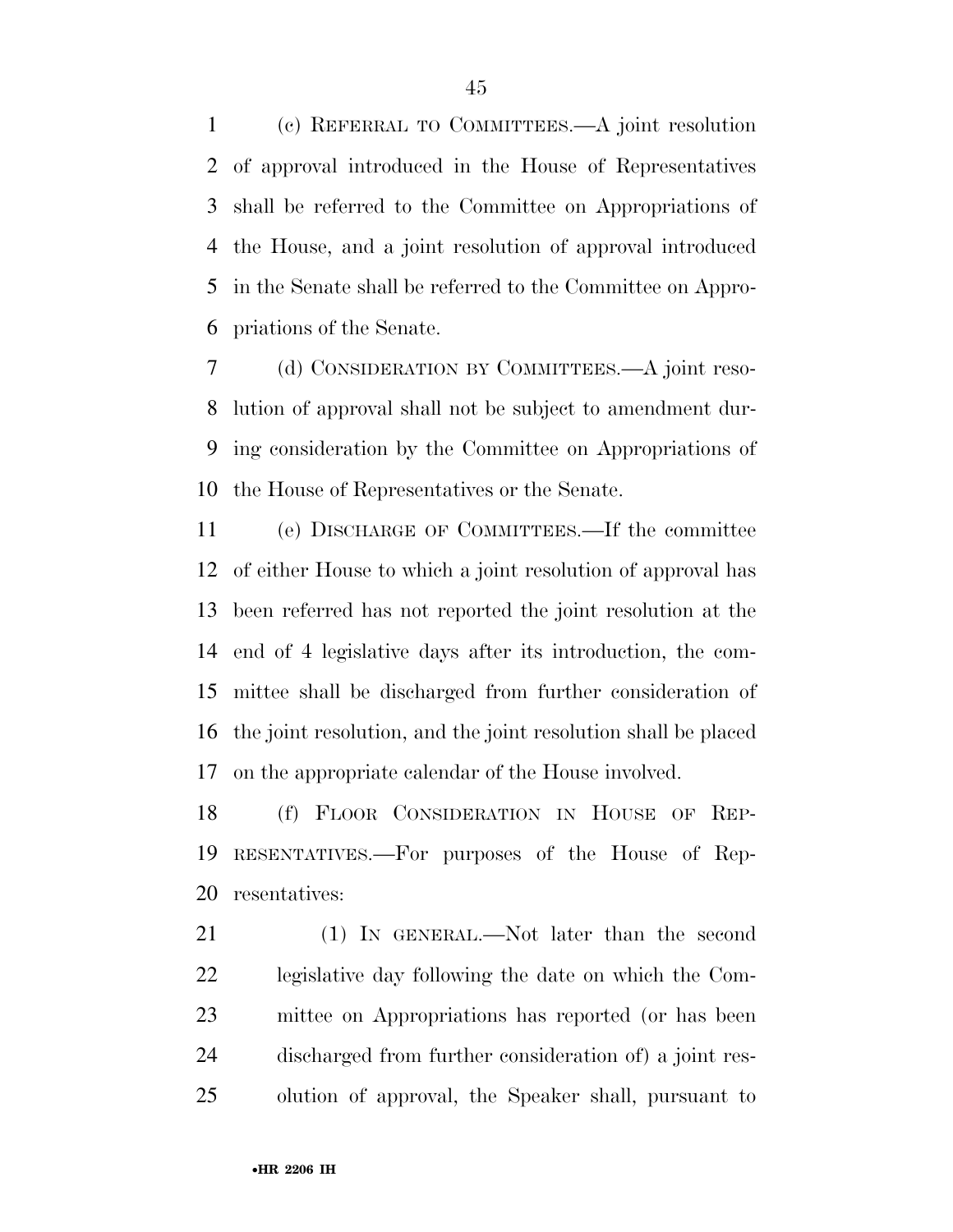| $\mathbf{1}$   | clause $2(b)$ of rule XVIII, declare the House re-    |
|----------------|-------------------------------------------------------|
| $\overline{2}$ | solved into the Committee of the Whole House on       |
| 3              | the state of the Union for consideration of the joint |
| $\overline{4}$ | resolution. The first reading of the joint resolution |
| 5              | shall be dispensed with. All points of order against  |
| 6              | the joint resolution and against its consideration    |
| 7              | shall be waived. General debate shall be confined to  |
| $8\,$          | the joint resolution and shall not exceed 2 hours     |
| 9              | equally divided and controlled by the chairman and    |
| 10             | ranking minority member of the Committee on Ap-       |
| 11             | propriations. After general debate, the joint resolu- |
| 12             | tion shall be considered for amendment under the 5-   |
| 13             | minute rule. No amendment to the joint resolution     |
| 14             | shall be in order, except the amendment specified in  |
| 15             | paragraph (2). Such amendment shall be considered     |
| 16             | as read, shall be debatable for 2 hours equally di-   |
| 17             | vided and controlled by the proponent and an oppo-    |
| 18             | nent, shall not be subject to amendment, and shall    |
| 19             | not be subject to a demand for division of the ques-  |
| 20             | tion in the House or in the Committee of the Whole.   |
| 21             | All points of order against such amendment are        |
| 22             | waived. At the conclusion of consideration of the     |
| 23             | joint resolution for amendment, the Committee shall   |
| 24             | rise and report the joint resolution to the House     |
| 25             | with such amendment as may have been adopted.         |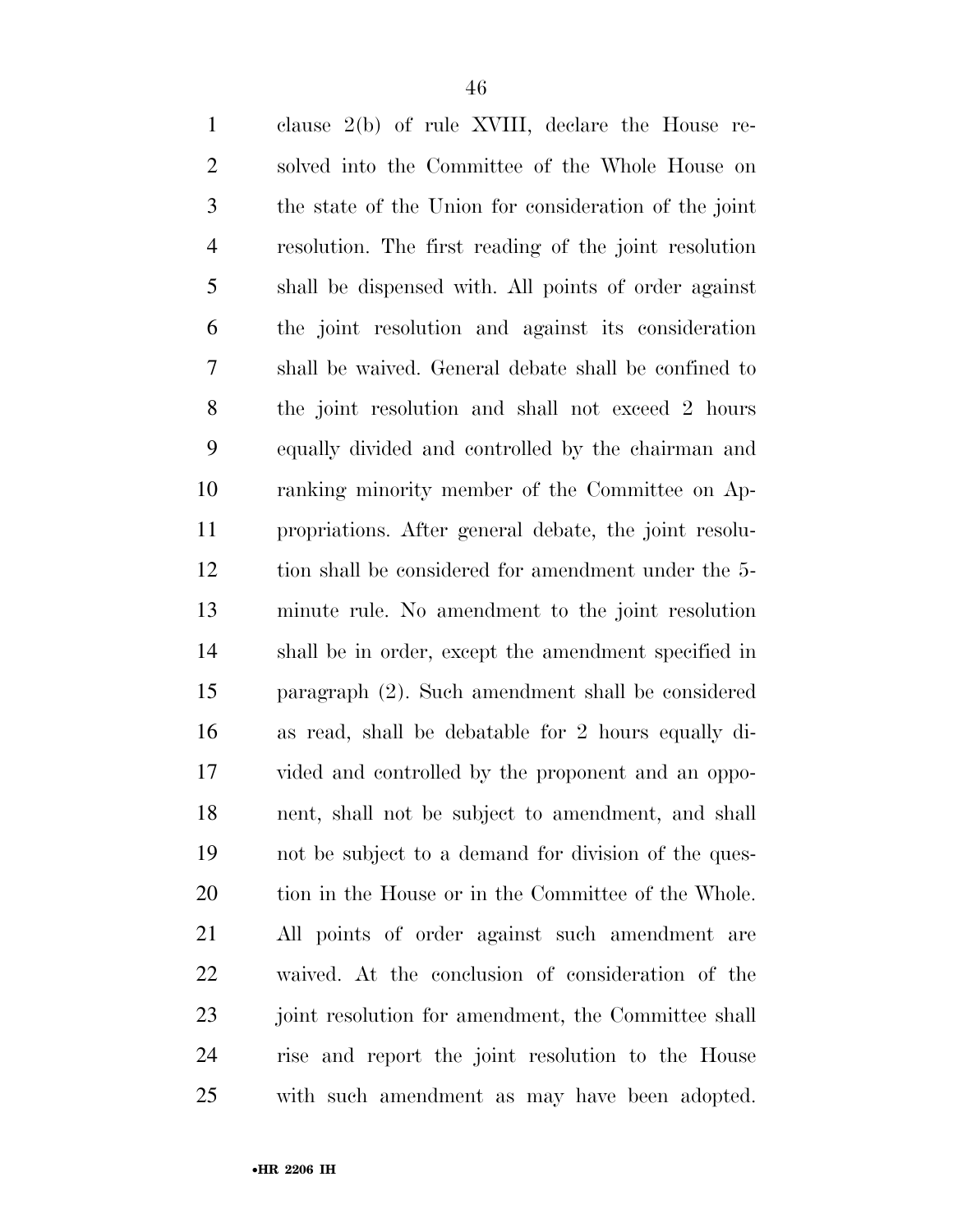The previous question shall be considered as ordered on the joint resolution and amendment thereto to final passage without intervening motion.

 (2) PERMITTED AMENDMENT.—The amend- ment specified in paragraph (1) is an amendment the sole matter of which is as follows: providing that defense funding related to Iraq may only be used to plan and execute the redeployment of troops within 180 days of enactment of the joint resolution of ap- proval, with the exception of troops who are pro- tecting American diplomatic facilities and American citizens (including members of the United States Armed Forces), serving in roles consistent with cus- tomary diplomatic positions, engaging in targeted special actions limited in duration and scope to kill- ing or capturing members of al-Qaeda and other ter- rorist organizations with global reach, or training and equipping members of the Iraqi Security Forces. (3) PERMITTED MOTIONS.—During consider-ation of a joint resolution of approval—

 (A) the Chairman of the Committee of the Whole may entertain a motion that the Com- mittee rise only if offered by the chairman of the Committee on Appropriations or a designee; and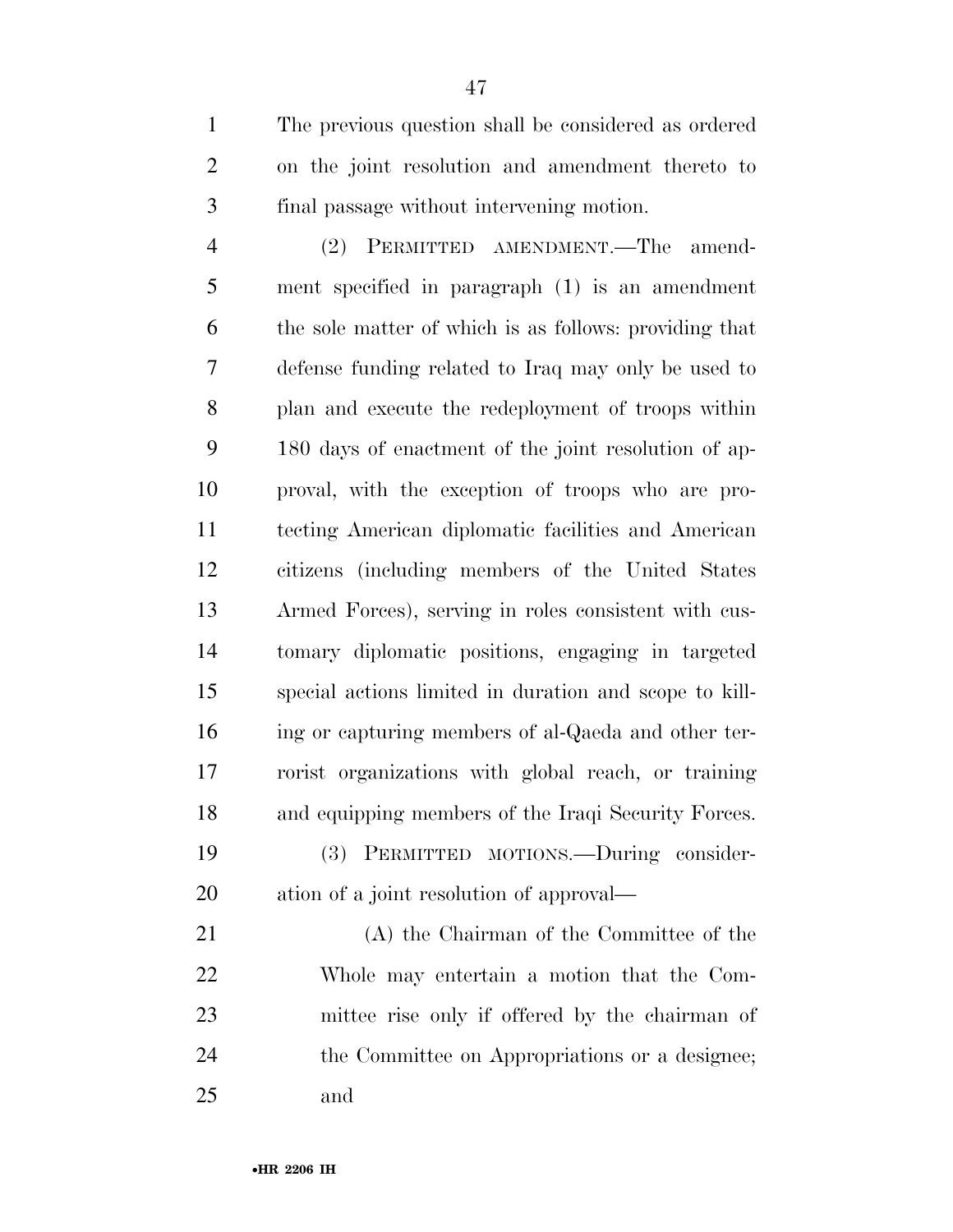(B) the Chairman of the Committee of the Whole may not entertain any motion to strike out the resolving words of the joint resolution (as described in clause 9 of rule XVIII).

 (4) FURTHER CONSIDERATION.—If the Com- mittee of the Whole rises and reports that it has come to no resolution on a joint resolution of ap- proval, then on the next legislative day the House shall, immediately after the third daily order of busi- ness under clause 1 of rule XIV, resolve into the Committee on the Whole for further consideration of the joint resolution.

 (5) APPEALS.—Appeals from the decisions of the Chair relating to the application of the rules of the House to the procedures relating to a joint reso-16 lution of approval shall be decided without debate.

 (g) FLOOR CONSIDERATION IN SENATE.—For pur-poses of the Senate:

 (1) IN GENERAL.—When the Committee on Ap- propriations has reported (or has been discharged from further consideration of) a joint resolution of approval, it shall be in order (even though a previous motion to the same effect has been disagreed to) for any Senator to move to proceed to the consideration of the joint resolution. All points of order against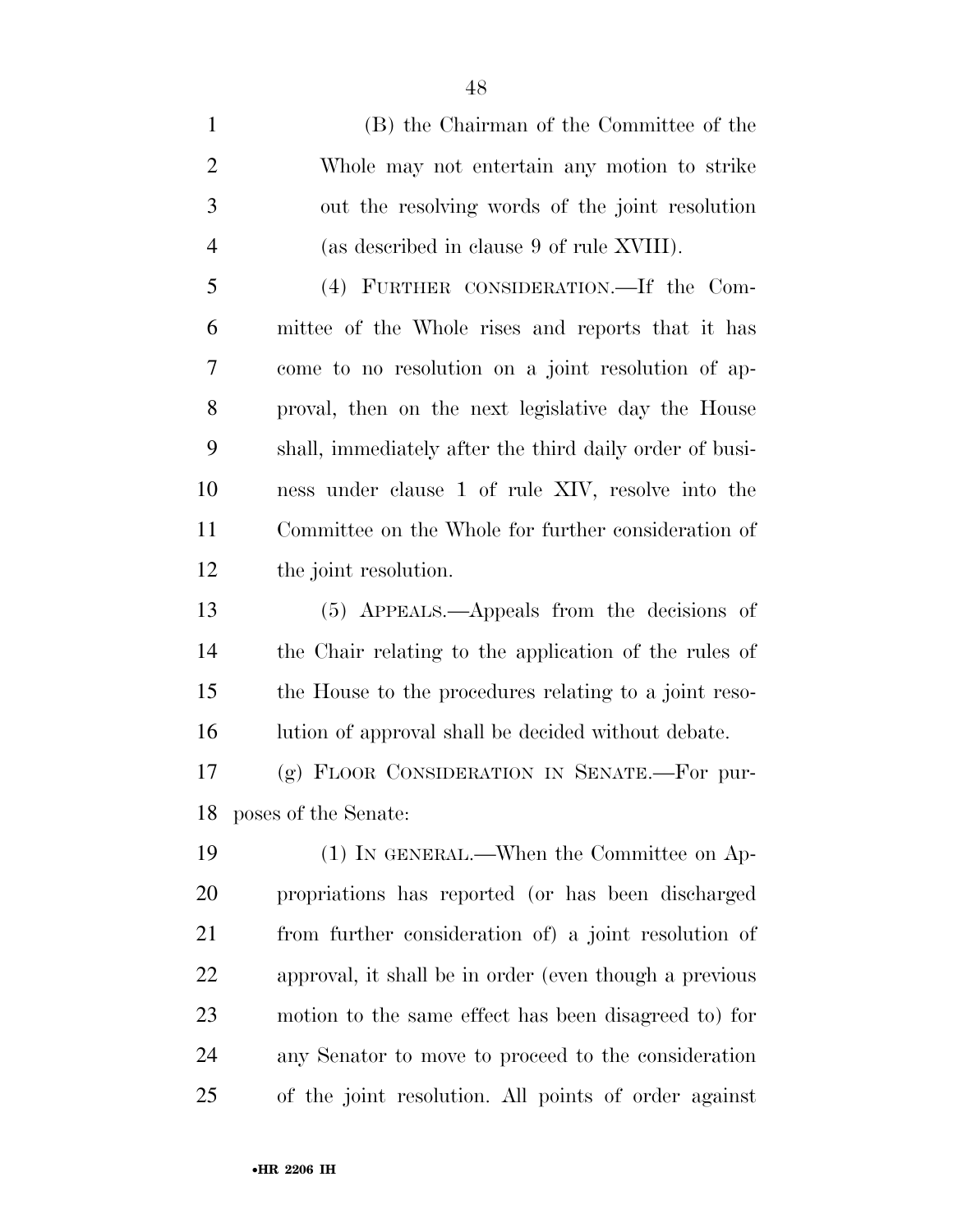the joint resolution (and against consideration of the 2 joint resolution) shall be waived. The motion shall be privileged and not debatable. The motion shall not be subject to amendment, a motion to postpone, or a motion to proceed to the consideration of other business. A motion to reconsider the vote by which the motion is agreed to or disagreed to shall not be in order. If a motion to proceed to the consideration of the joint resolution is agreed to, the joint resolu- tion shall remain the unfinished business of the Sen-ate until disposed of.

 (2) DEBATE.—Debate on a joint resolution of approval, and on all debatable motions and appeals in connection therewith, shall be limited to not more than 10 hours, which shall be equally divided and controlled by the chairman and ranking minority member of the Committee on Appropriations. A mo- tion to further limit debate shall be in order and shall not be debatable, but such motion shall not be in order until after 5 hours of debate. An amend- ment to the joint resolution shall not be in order. A motion to table, postpone, proceed to other business, or recommit the joint resolution shall not be in order. A motion to reconsider the vote by which the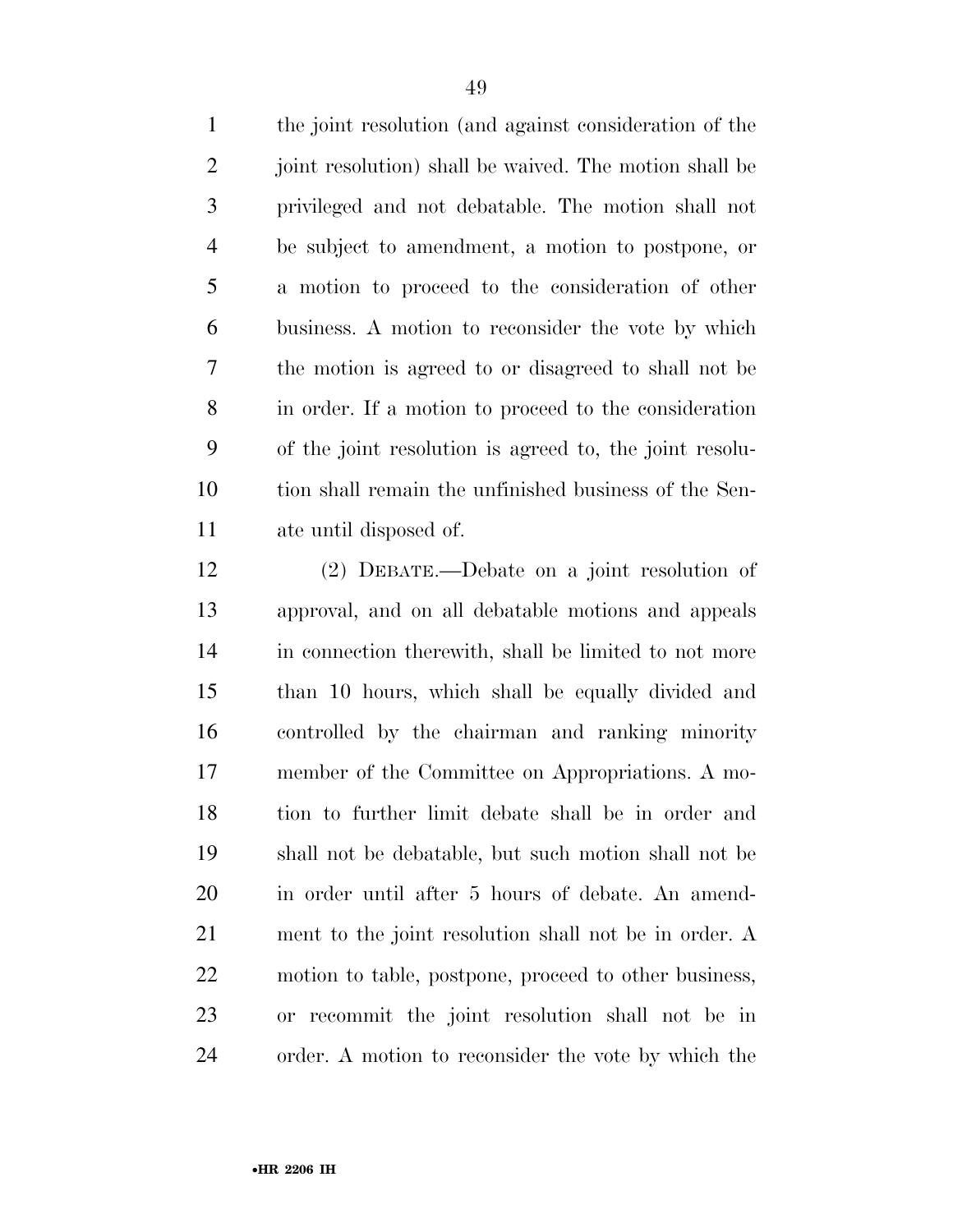joint resolution is agreed to or disagreed to shall not be in order.

 (3) FINAL PASSAGE.—Immediately following the conclusion of the debate on a joint resolution of approval, and a single quorum call at the conclusion of the debate if requested in accordance with the rules of the Senate, the vote on final passage of the joint resolution shall occur.

 (4) APPEALS.—Appeals from the decisions of the Chair relating to the application of the rules of the Senate relating to the procedures relating to a joint resolution of approval shall be decided without debate.

 (h) CONSIDERATION BY SENATE AFTER PASSAGE BY HOUSE OF REPRESENTATIVES.—

 (1) PRIOR TO SENATE PASSAGE.—If, before passage by the Senate of a joint resolution of ap- proval of the Senate, the Senate receives from the House of Representatives a joint resolution of ap-proval, then the following procedures shall apply:

 (A) The joint resolution of the House shall 22 not be referred to a committee.

 (B) With respect to a joint resolution of approval of the Senate—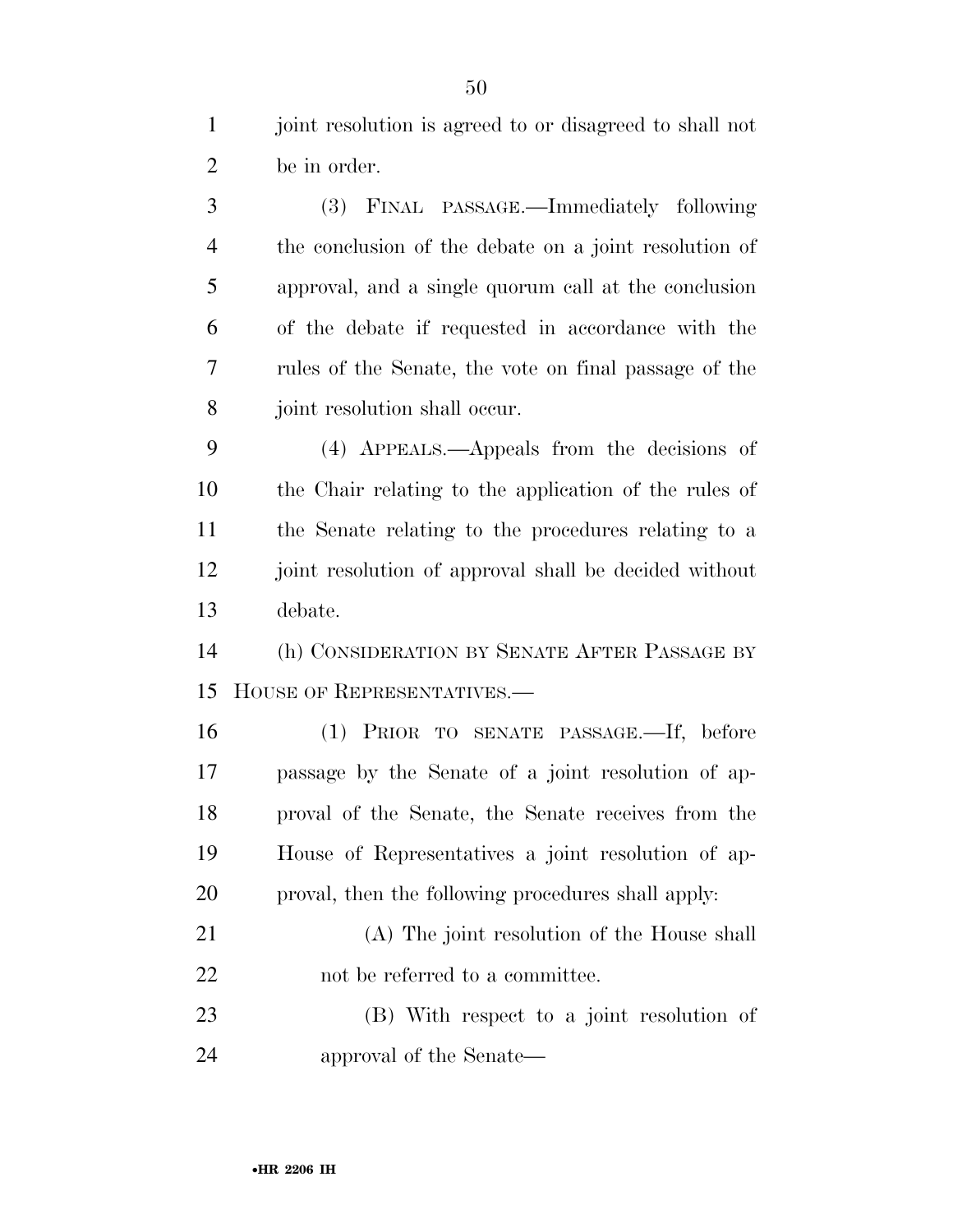(I) the procedure in the Senate shall be the same as if no joint resolution had been received from the House; but (ii) the vote on final passage shall be on the joint resolution of the House. (C) Upon disposition of the joint resolution received from the House, it shall no longer be in order to consider the joint resolution that originated in the Senate. (2) FOLLOWING SENATE PASSAGE.—If the Sen- ate receives from the House of Representatives a 12 joint resolution of approval after the Senate has dis- posed of a Senate originated joint resolution, and the matter after the resolving clauses of the 2 joint resolutions are identical, the action of the Senate with regard to the disposition of the Senate origi- nated joint resolution shall be deemed to be the ac- tion of the Senate with regard to the House origi- nated joint resolution. (i) RULES OF HOUSE OF REPRESENTATIVES AND SENATE.—Subsections (b) through (h) are enacted by the

- Congress—
- (1) as an exercise of the rulemaking power of the House of Representatives and the Senate, re-spectively, and as such is deemed a part of the rules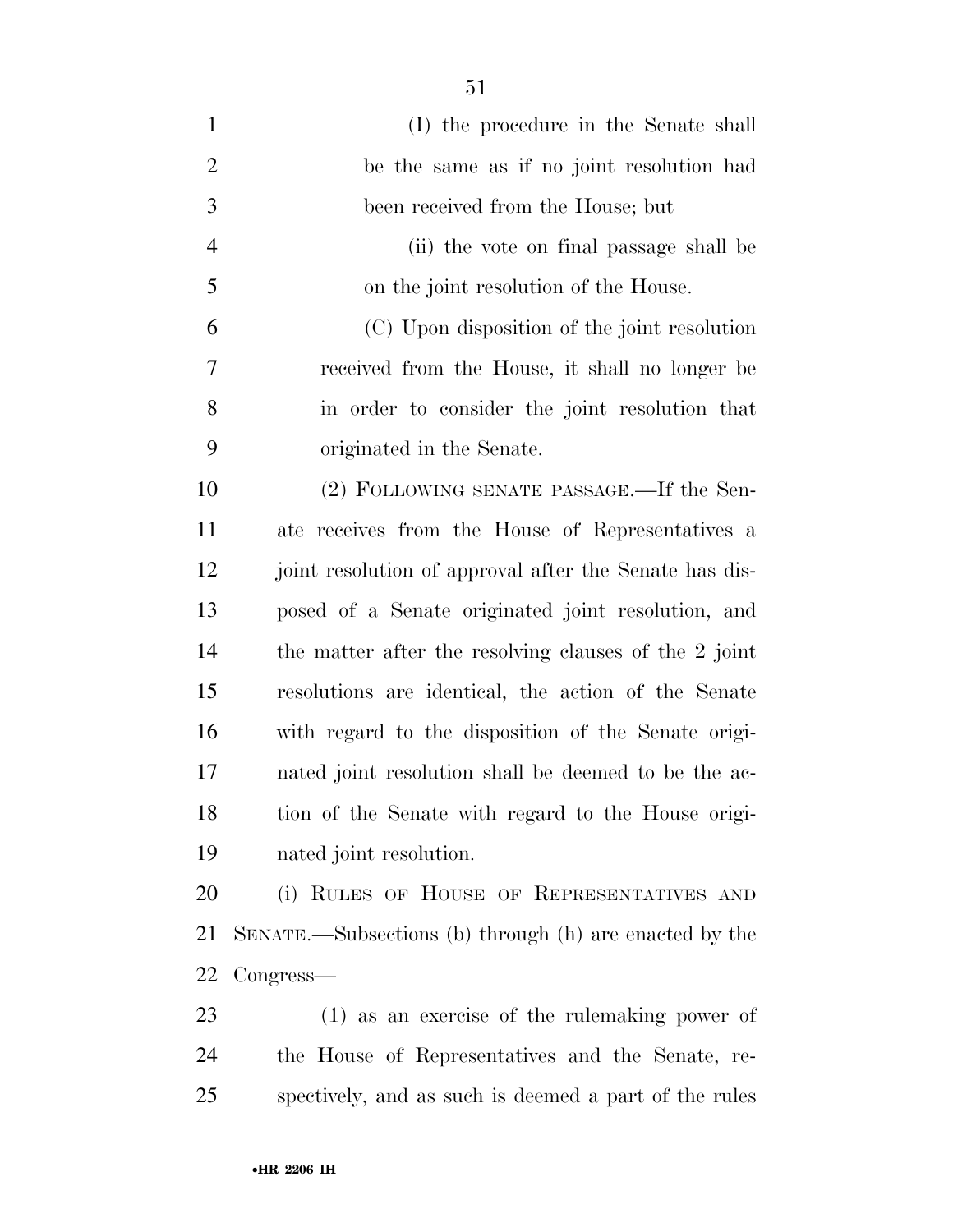| $\mathbf{1}$   | of each House, respectively, and such procedures su-      |
|----------------|-----------------------------------------------------------|
| $\overline{2}$ | persede other rules only to the extent that they are      |
| 3              | inconsistent with such other rules; and                   |
| $\overline{4}$ | $(2)$ with the full recognition of the constitu-          |
| 5              | tional right of either House to change the rules (so      |
| 6              | far as relating to the procedures of that House) at       |
| 7              | any time, in the same manner, and to the same ex-         |
| 8              | tent as any other rule of that House.                     |
| 9              | <b>TITLE</b><br>II-OTHER<br><b>INTER-</b>                 |
| 10             | NATIONAL AND SECURITY-RE-                                 |
| 11             | <b>LATED FUNDING</b>                                      |
| 12             | <b>CHAPTER 1</b>                                          |
| 13             | DEPARTMENT OF JUSTICE                                     |
| 14             | <b>LEGAL ACTIVITIES</b>                                   |
| 15             | SALARIES AND EXPENSES, GENERAL LEGAL ACTIVITIES           |
| 16             | For an additional amount for "Salaries and Ex-            |
| 17             | penses, General Legal Activities", \$1,648,000, to remain |
| 18             | available until September 30, 2008.                       |
| 19             | SALARIES AND EXPENSES, UNITED STATES ATTORNEYS            |
| 20             | For an additional amount for "Salaries and Ex-            |
| 21             | penses, United States Attorneys", \$5,000,000, to remain  |
|                |                                                           |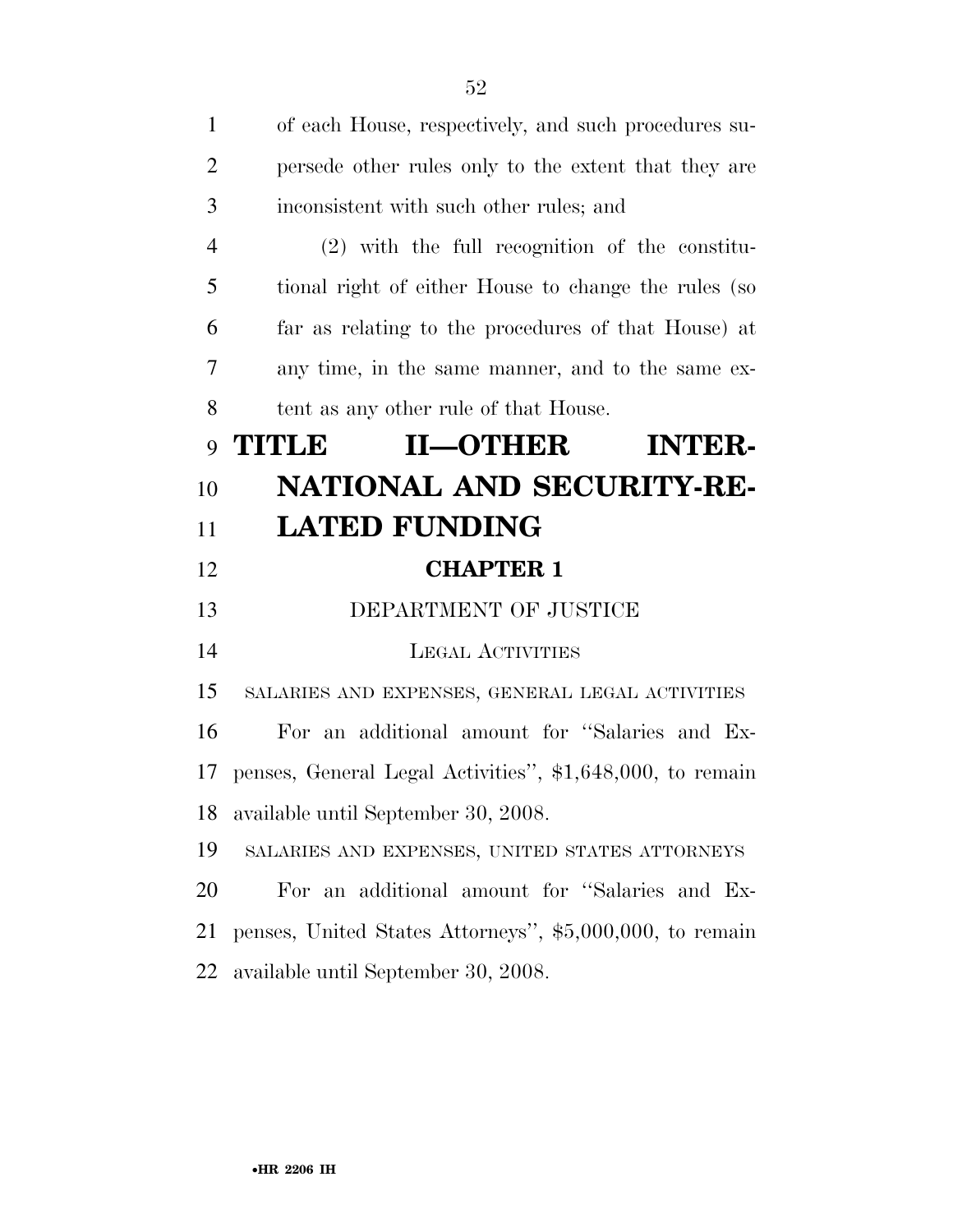UNITED STATES MARSHALS SERVICE SALARIES AND EXPENSES For an additional amount for ''Salaries and Ex- penses'', \$6,450,000, to remain available until September 30, 2008. NATIONAL SECURITY DIVISION SALARIES AND EXPENSES For an additional amount for ''Salaries and Ex- penses'', \$1,736,000, to remain available until September 30, 2008. FEDERAL BUREAU OF INVESTIGATION SALARIES AND EXPENSES For an additional amount for ''Salaries and Ex- penses'', \$268,000,000, of which \$258,000,000 is to re- main available until September 30, 2008 and \$10,000,000 is to remain available until expended to implement correc- tive actions in response to the findings and recommenda- tions in the Department of Justice Office of Inspector General report entitled, ''A Review of the Federal Bureau of Investigation's Use of National Security Letters'', of which \$500,000 shall be transferred to and merged with ''Department of Justice, Office of the Inspector General''.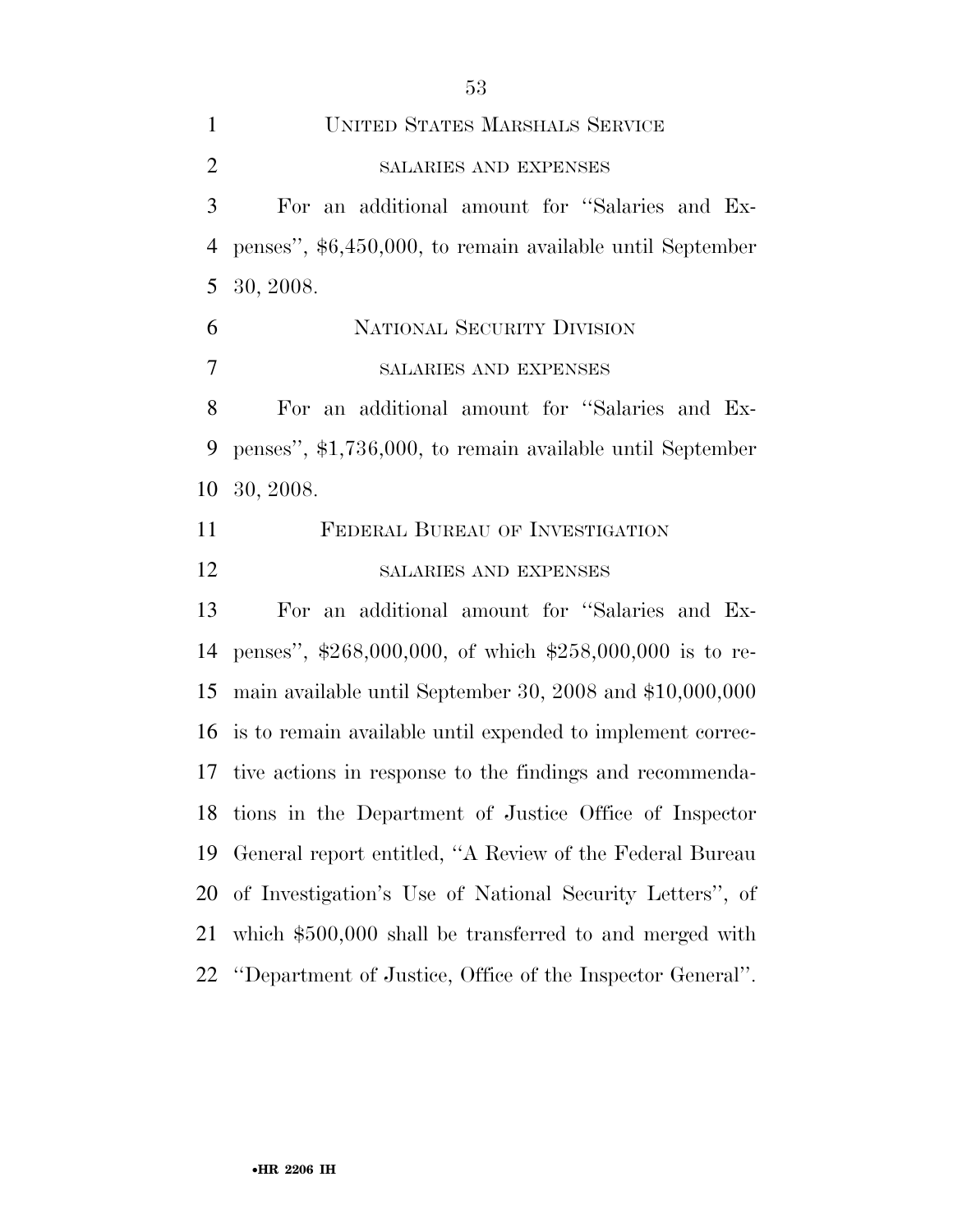| $\mathbf{1}$   | DRUG ENFORCEMENT ADMINISTRATION                              |
|----------------|--------------------------------------------------------------|
| $\overline{2}$ | SALARIES AND EXPENSES                                        |
| 3              | For an additional amount for "Salaries and Ex-               |
| $\overline{4}$ | penses", \$12,166,000, to remain available until September   |
| 5              | 30, 2008.                                                    |
| 6              | BUREAU OF ALCOHOL, TOBACCO, FIREARMS AND                     |
| $\overline{7}$ | <b>EXPLOSIVES</b>                                            |
| 8              | SALARIES AND EXPENSES                                        |
| 9              | For an additional amount for "Salaries and Ex-               |
| 10             | penses", \$4,000,000, to remain available until September    |
| 11             | 30, 2008.                                                    |
| 12             | <b>FEDERAL PRISON SYSTEM</b>                                 |
| 13             | SALARIES AND EXPENSES                                        |
| 14             | For an additional amount for "Salaries and Ex-               |
| 15             | penses", \$17,000,000, to remain available until September   |
| 16             | 30, 2008.                                                    |
| 17             | <b>CHAPTER 2</b>                                             |
| 18             | DEPARTMENT OF ENERGY                                         |
| 19             | ATOMIC ENERGY DEFENSE ACTIVITIES                             |
| 20             | NATIONAL NUCLEAR SECURITY ADMINISTRATION                     |
| 21             | DEFENSE NUCLEAR NONPROLIFERATION                             |
| 22             | For an additional amount for "Defense Nuclear Non-           |
| 23             | proliferation", \$150,000,000, to remain available until ex- |
| 24             | pended.                                                      |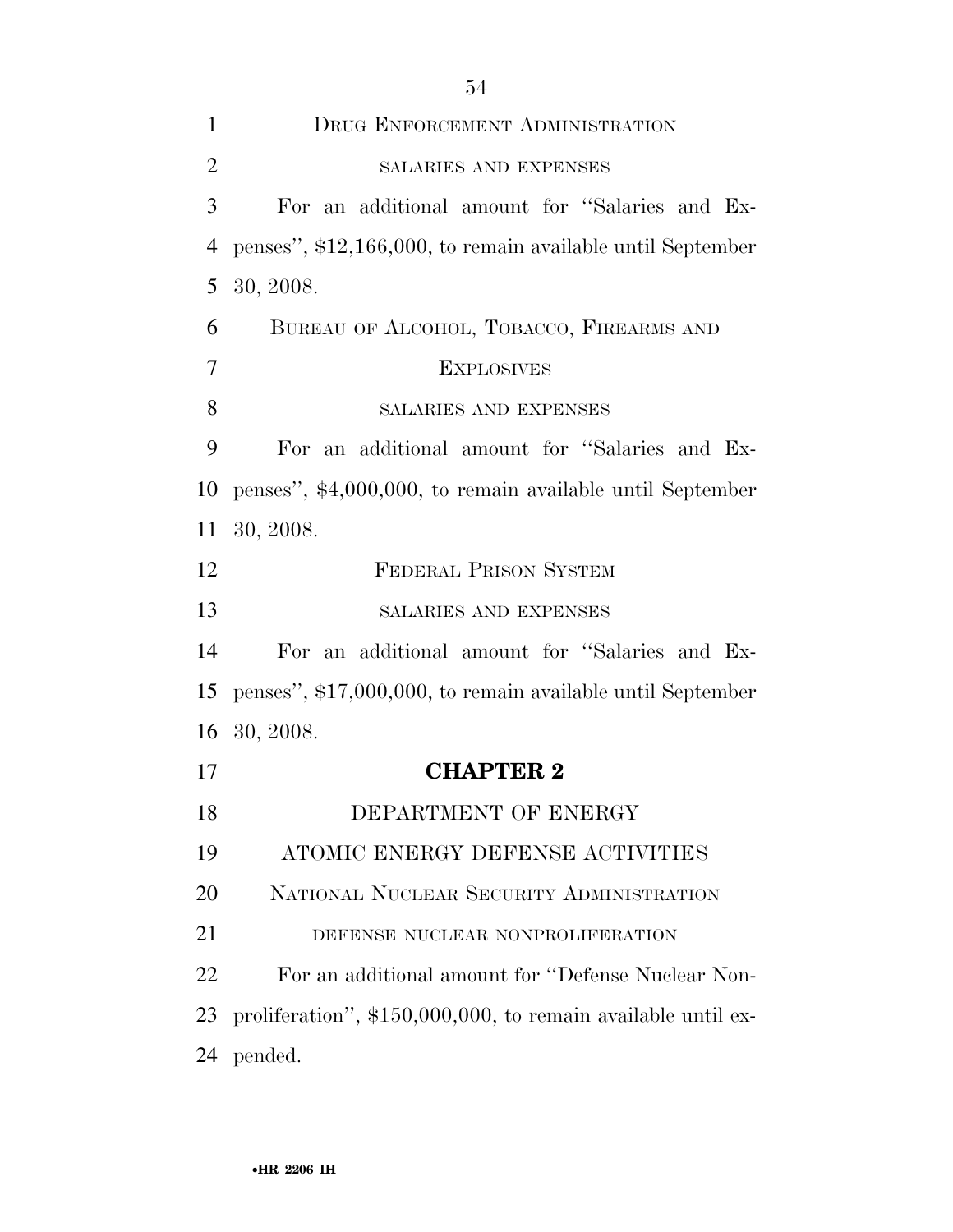| $\mathbf{1}$   | GENERAL PROVISION—THIS CHAPTER                                |
|----------------|---------------------------------------------------------------|
| $\overline{2}$ | (TRANSFER OF FUNDS)                                           |
| 3              | SEC. 2201. The Administrator of the National Nu-              |
| 4              | clear Security Administration is authorized to transfer up    |
| 5              | to \$1,000,000 from Defense Nuclear Nonproliferation to       |
| 6              | the Office of the Administrator during fiscal year 2007       |
| 7              | supporting nuclear nonproliferation activities.               |
| 8              | <b>CHAPTER 3</b>                                              |
| 9              | DEPARTMENT OF HOMELAND SECURITY                               |
| 10             | <b>ANALYSIS AND OPERATIONS</b>                                |
| 11             | For an additional amount for "Analysis and Oper-              |
| 12             | ations", \$15,000,000, to remain available until September    |
| 13             | 30, 2008, to be used for support of the State and Local       |
| 14             | Fusion Center program.                                        |
| 15             | UNITED STATES CUSTOMS AND BORDER PROTECTION                   |
| 16             | SALARIES AND EXPENSES                                         |
| 17             | (INCLUDING TRANSFER OF FUNDS)                                 |
| 18             | For an additional amount for "Salaries and Ex-                |
|                | 19 penses", \$115,000,000, to remain available until Sep-     |
| 20             | tember 30, 2008, to be used to increase the number of         |
| 21             | officers, intelligence analysts and support staff responsible |
| 22             | for container security inspections, and for other efforts to  |
| 23             | improve supply chain security: <i>Provided</i> , That up to   |
| 24             | \$5,000,000 shall be transferred to Federal Law Enforce-      |
| 25             | ment Training Center "Salaries and Expenses", for basic       |
| 26             | training costs.                                               |

#### •**HR 2206 IH**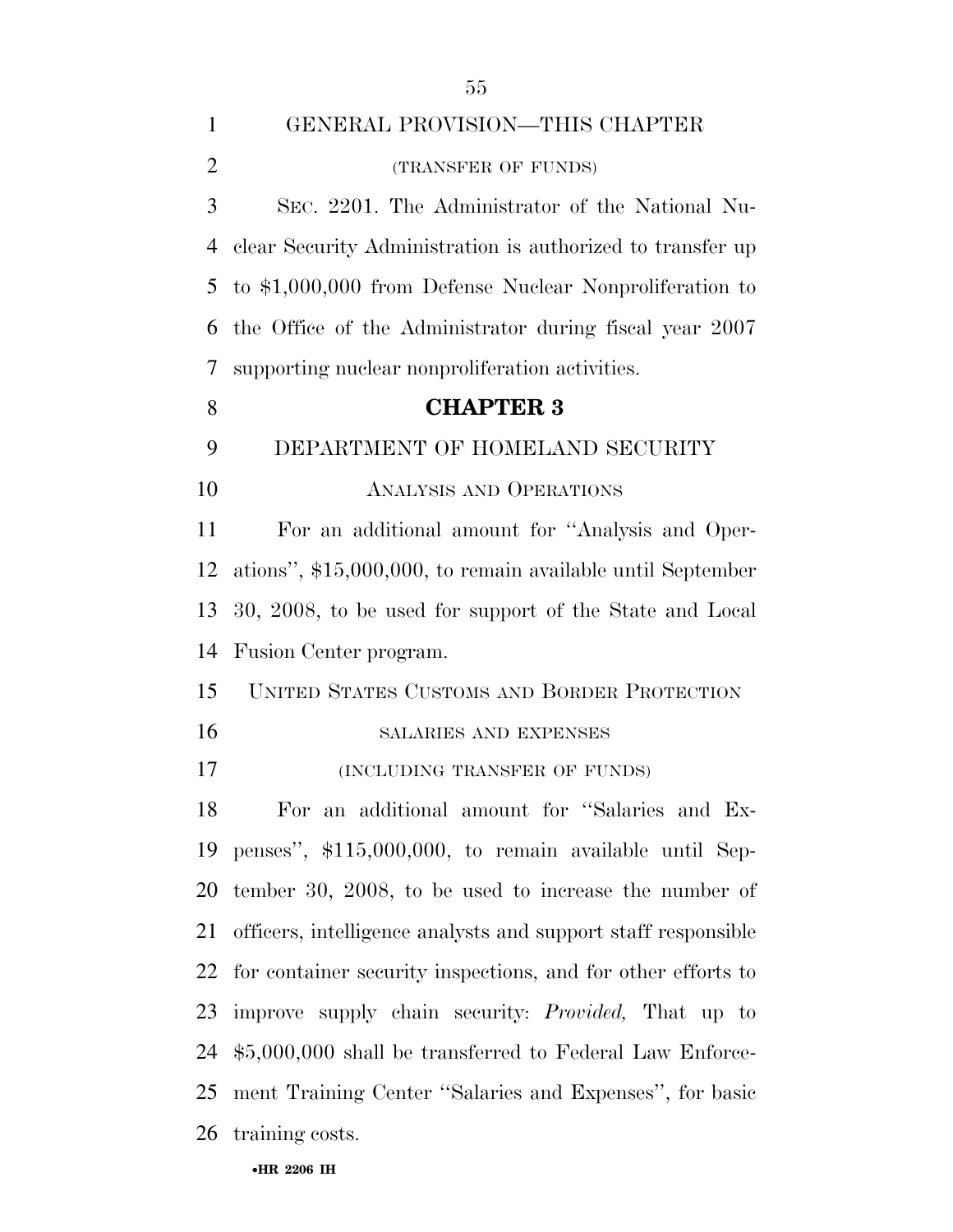| $\mathbf{1}$   | AIR AND MARINE INTERDICTION, OPERATIONS,                      |
|----------------|---------------------------------------------------------------|
| $\overline{2}$ | MAINTENANCE, AND PROCUREMENT                                  |
| 3              | For an additional amount for "Air and Marine Inter-           |
| $\overline{4}$ | diction, Operations, Maintenance, and Procurement", for       |
| 5              | air and marine operations on the Northern Border, includ-     |
| 6              | ing the final Northern Border air wing, \$120,000,000, to     |
| 7              | remain available until September 30, 2008.                    |
| 8              | UNITED STATES IMMIGRATION AND CUSTOMS                         |
| 9              | <b>ENFORCEMENT</b>                                            |
| 10             | SALARIES AND EXPENSES                                         |
| 11             | For an additional amount for "Salaries and Ex-                |
| 12             | penses", \$10,000,000, to remain available until September    |
| 13             | 30, 2008.                                                     |
| 14             | TRANSPORTATION SECURITY ADMINISTRATION                        |
| 15             | <b>AVIATION SECURITY</b>                                      |
| 16             | For an additional amount for "Aviation Security",             |
| 17             | $$970,000,000;$ of which $$815,000,000$ shall be for pro-     |
| 18             | curement and installation of checked baggage explosives       |
| 19             | detection systems, to remain available until expended; of     |
| 20             | which $$45,000,000$ shall be for expansion of checkpoint      |
| 21             | explosives detection pilot systems, to remain available until |
| 22             | expended; and of which $$110,000,000$ shall be for air        |
| 23             | cargo security, to remain available until September 30,       |
| 24             | 2009.                                                         |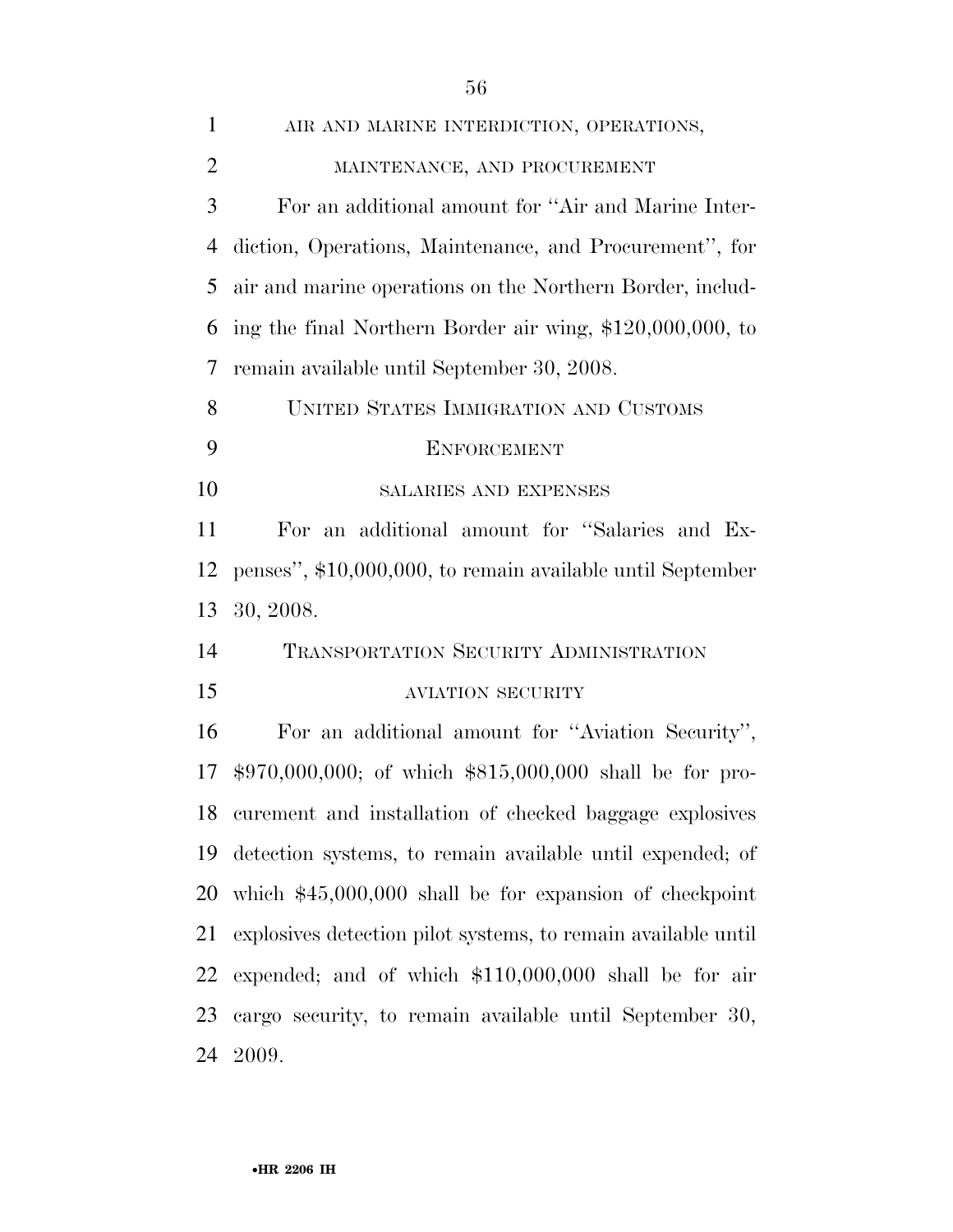FEDERAL AIR MARSHALS For an additional amount for ''Federal Air Mar- shals'', \$8,000,000, to remain available until September 30, 2008. NATIONAL PROTECTION AND PROGRAMS INFRASTRUCTURE PROTECTION AND INFORMATION SECURITY For an additional amount for ''Infrastructure Protec- tion and Information Security'', \$37,000,000, to remain available until September 30, 2008. OFFICE OF HEALTH AFFAIRS For an additional amount for ''Office of Health Af- fairs'' for nuclear event public health assessment and plan- ning and other activities, \$15,000,000, to remain available until September 30, 2008. FEDERAL EMERGENCY MANAGEMENT AGENCY MANAGEMENT AND ADMINISTRATION For expenses for management and administration of the Federal Emergency Management Agency, \$25,000,000, to remain available until September 30, 2008: *Provided,* That none of such funds made available under this heading may be obligated until the Committees on Appropriations of the Senate and the House of Rep- resentatives receive and approve a plan for expenditure: *Provided further,* That unobligated amounts in the ''Ad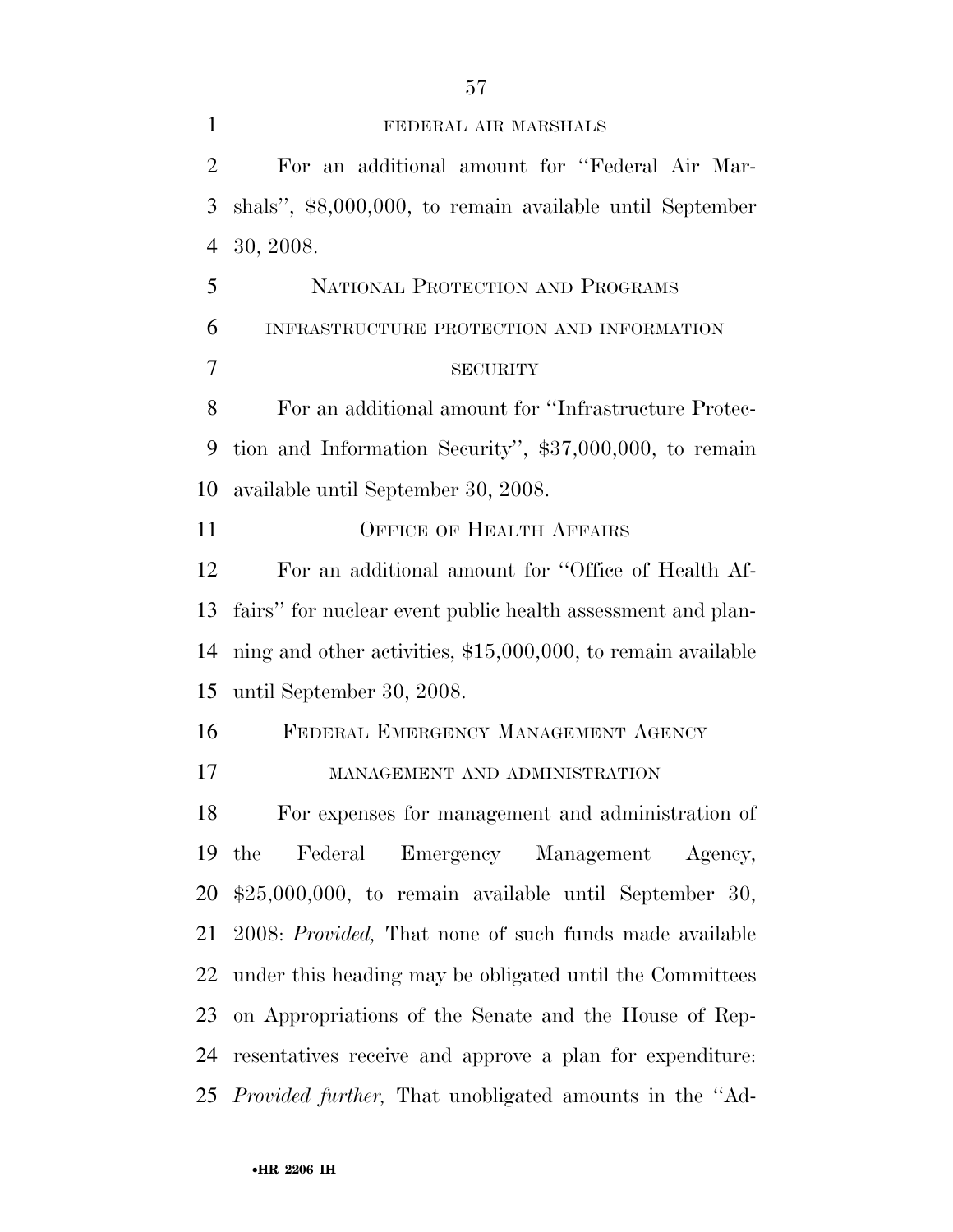ministrative and Regional Operations'' and ''Readiness, Mitigation, Response, and Recovery'' accounts shall be transferred to ''Management and Administration'' and may be used for any purpose authorized for such amounts and subject to limitation on the use of such amounts.

#### STATE AND LOCAL PROGRAMS

 For an additional amount for ''State and Local Pro- grams'', \$552,500,000; of which \$190,000,000 shall be for port security grants pursuant to section 70107(l) of title 46, United States Code; of which \$325,000,000 shall be for intercity rail passenger transportation, freight rail, and transit security grants; of which \$35,000,000 shall be for regional grants and regional technical assistance to high risk urban areas for catastrophic event planning and pre- paredness; and of which \$2,500,000 shall be for technical assistance: *Provided,* That none of the funds made avail- able under this heading may be obligated for such regional grants and regional technical assistance until the Commit- tees on Appropriations of the Senate and the House of Representatives receive and approve a plan for expendi- ture: *Provided further,* That funds for such regional grants and regional technical assistance shall remain available until September 30, 2008.

EMERGENCY MANAGEMENT PERFORMANCE GRANTS

 For an additional amount for ''Emergency Manage-ment Performance Grants'', \$100,000,000.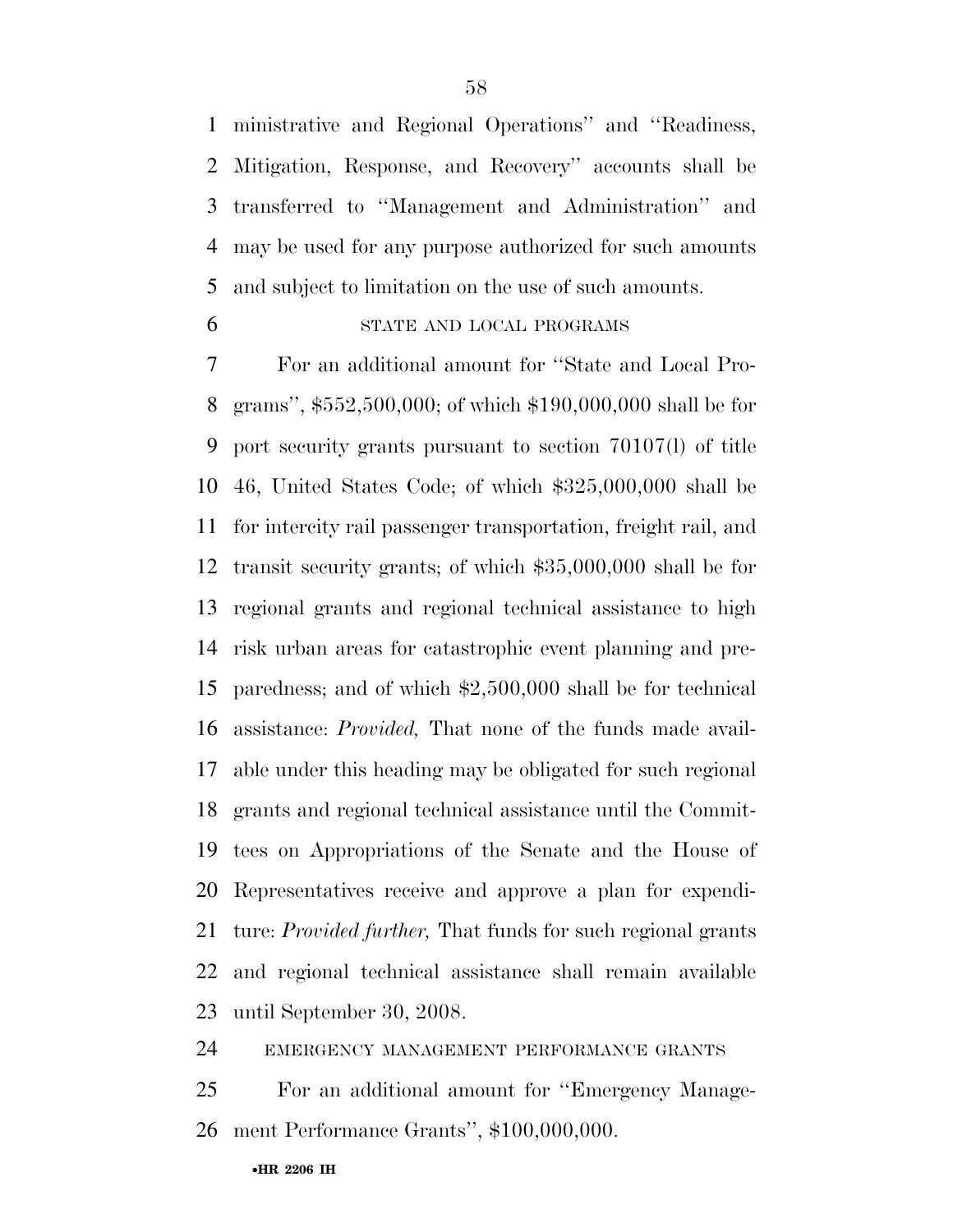UNITED STATES CITIZENSHIP AND IMMIGRATION

### SERVICES

 For an additional amount for expenses of ''United States Citizenship and Immigration Services'' to address backlogs of security checks associated with pending appli- cations and petitions, \$10,000,000, to remain available until September 30, 2008: *Provided,* That none of the funds made available under this heading shall be available for obligation until the Secretary of Homeland Security, in consultation with the United States Attorney General, submits to the Committees on Appropriations of the Sen- ate and the House of Representatives a plan to eliminate the backlog of security checks that establishes information sharing protocols to ensure United States Citizenship and Immigration Services has the information it needs to carry out its mission.

17 SCIENCE AND TECHNOLOGY RESEARCH, DEVELOPMENT, ACQUISITION, AND OPERATIONS For an additional amount for ''Research, Develop-ment, Acquisition, and Operations'' for air cargo security

research, \$10,000,000, to remain available until expended.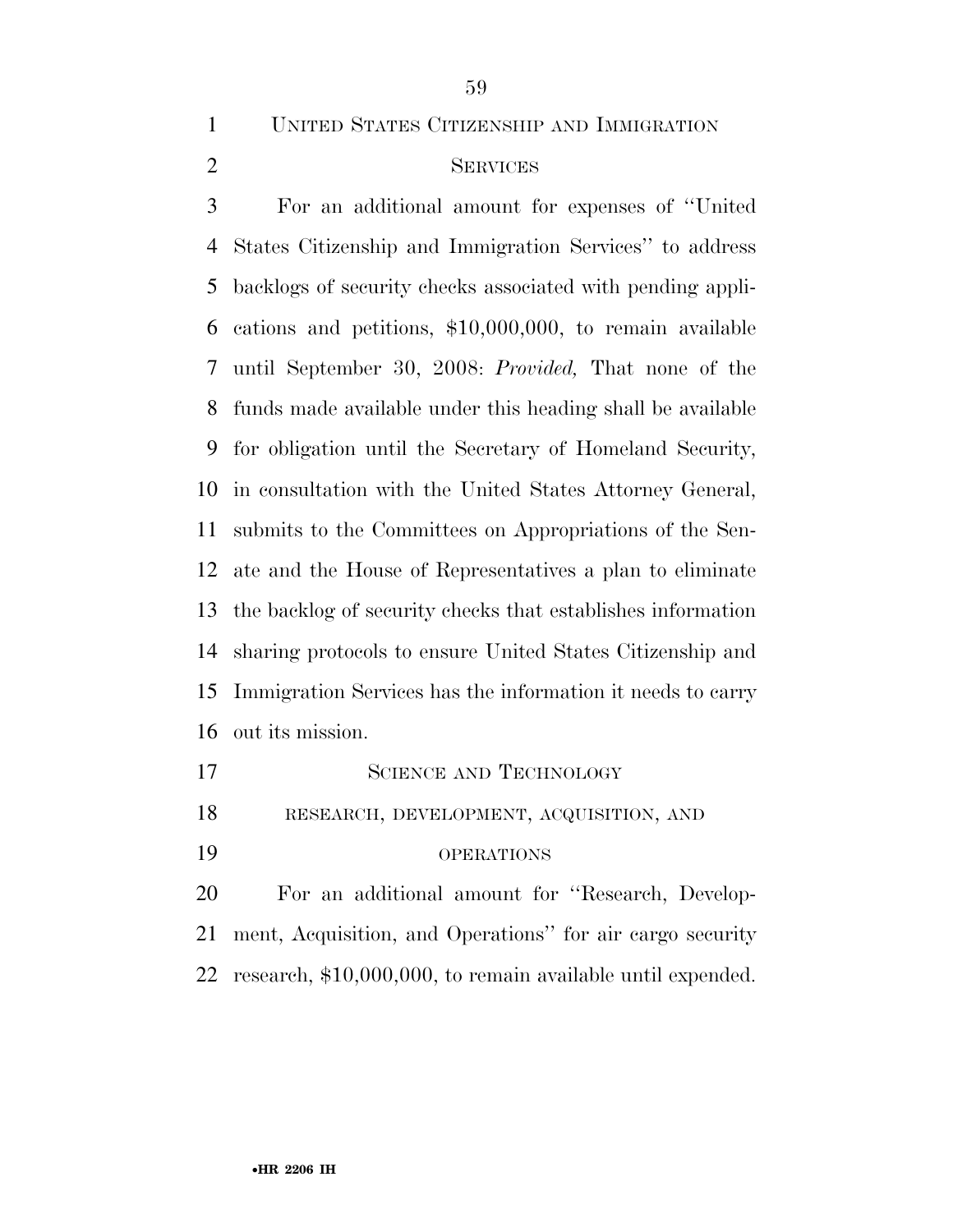| $\mathbf{1}$   | <b>DOMESTIC NUCLEAR DETECTION OFFICE</b>                      |
|----------------|---------------------------------------------------------------|
| $\overline{2}$ | RESEARCH, DEVELOPMENT, AND OPERATIONS                         |
| 3              | For an additional amount for "Research, Develop-              |
| $\overline{4}$ | ment, and Operations" for non-container, rail, aviation       |
| 5              | intermodal radiation detection activities,<br>and             |
| 6              | \$39,000,000, to remain available until expended.             |
| 7              | SYSTEMS ACQUISITION                                           |
| 8              | For an additional amount for "Systems Acquisition",           |
| 9              | $$223,500,000$ , to remain available until expended: Pro-     |
| 10             | <i>vided</i> , That none of the funds appropriated under this |
| 11             | heading shall be obligated for full scale procurement of      |
| 12             | Advanced Spectroscopic Portal Monitors until the Sec-         |
| 13             | retary of Homeland Security has certified through a re-       |
| 14             | port to the Committees on Appropriations of the Senate        |
| 15             | and the House of Representatives that a significant in-       |
| 16             | crease in operational effectiveness will be achieved.         |
| 17             | GENERAL PROVISIONS—THIS CHAPTER                               |
| 18             | SEC. 2301. (a) AMENDMENTS.—Section 550 of the                 |
| 19             | Department of Homeland Security Appropriations Act,           |
| 20             | $2007$ (6 U.S.C. 121 note) is amended by—                     |
| 21             | $(1)$ in subsection (c), by striking "consistent"             |

 with similar'' and inserting ''identical to the protec-tions given'';

•**HR 2206 IH**  (2) in subsection (c), by striking '', site security plans, and other information submitted to or ob-tained by the Secretary under this section, and re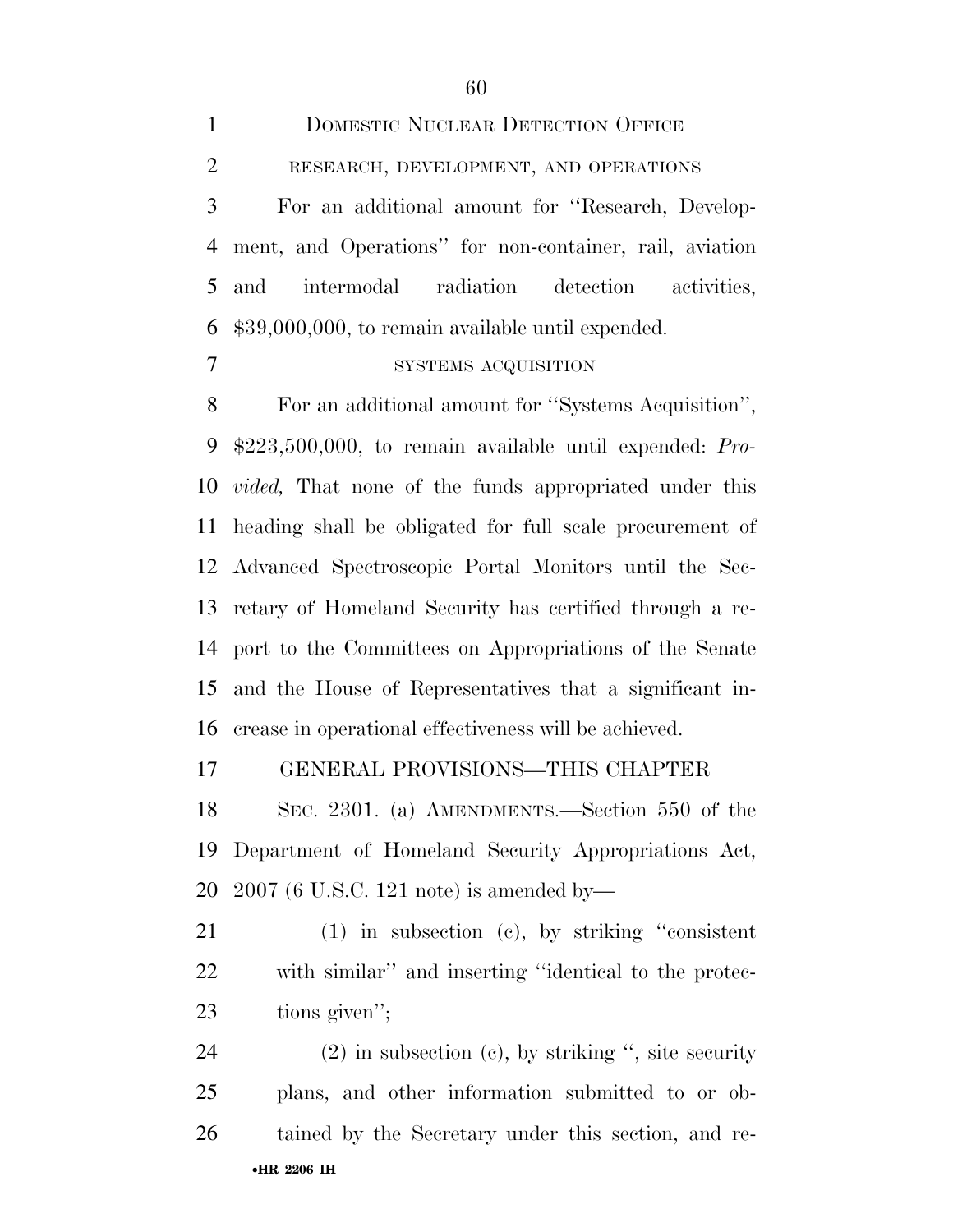lated vulnerability or security information, shall be treated as if the information were classified mate- rial'' and inserting ''and site security plans shall be treated as sensitive security information (as that term is used in section 1520.5 of title 49, Code of Federal Regulations, or any subsequent regulations relating to the same matter)''; and

 (3) by adding at the end of the section the fol-lowing:

 ''(h) This section shall not preclude or deny any right of any State or political subdivision thereof to adopt or enforce any regulation, requirement, or standard of per- formance with respect to chemical facility security that is more stringent than a regulation, requirement, or stand- ard of performance issued under this section, or otherwise impair any right or jurisdiction of any State with respect to chemical facilities within that State.''.

 (b) REGULATORY CLARIFICATION.—Not later than 60 days after the date of the enactment of this Act, the Secretary of Homeland Security shall update the regula- tions administered by the Secretary that govern sensitive security information, including 49 CFR 1520, to ensure the protection of all information required to be protected under section 550(c) of the Department of Homeland Se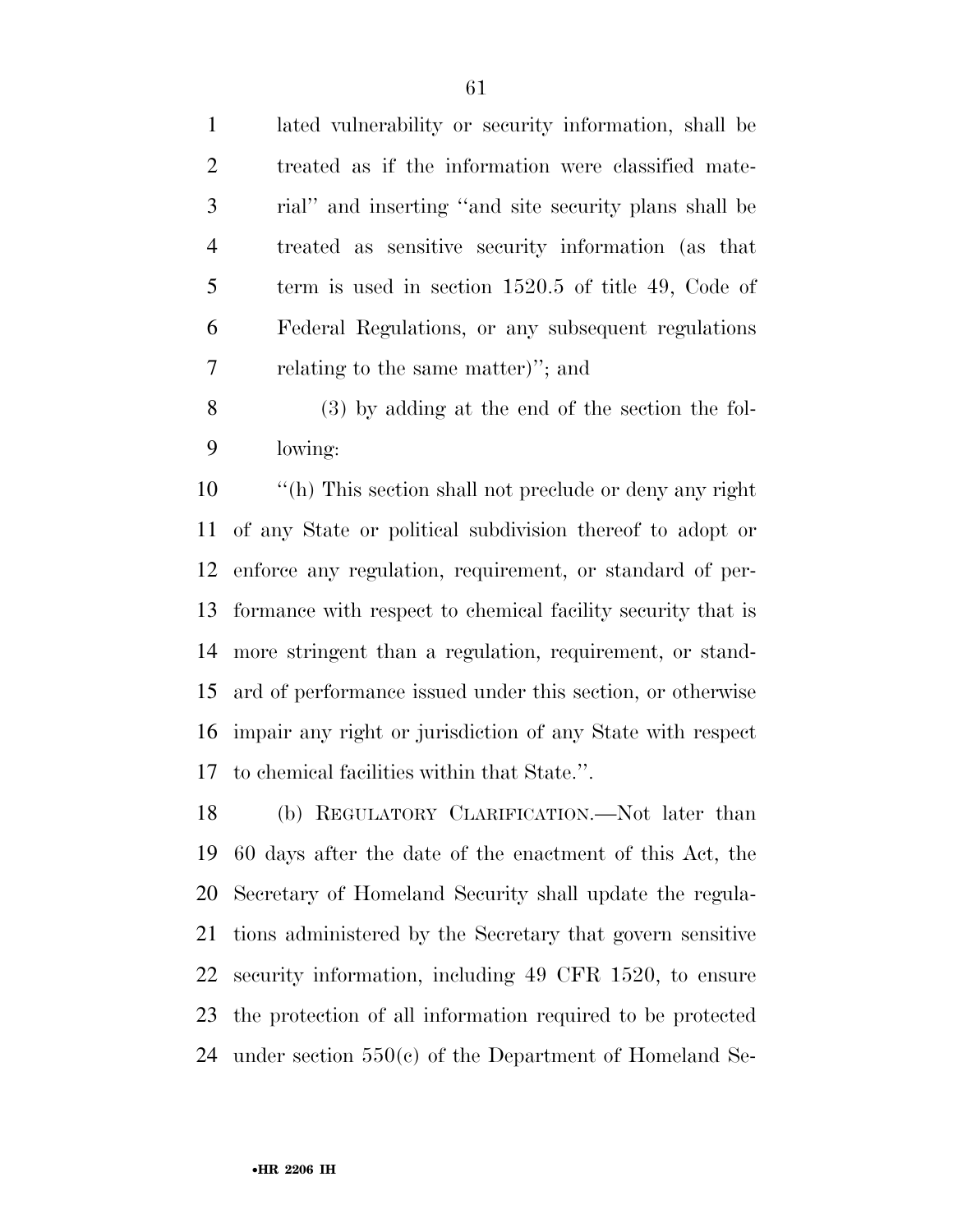curity Appropriations Act, 2007 (6 U.S.C. 121 note), as amended by paragraph (a).

 SEC. 2302. None of the funds provided in this Act, or Public Law 109–295, shall be available to carry out section 872 of Public Law 107–296.

 SEC. 2303. The Secretary of Homeland Security shall require that all contracts of the Department of Homeland Security that provide award fees link such fees to success- ful acquisition outcomes (which outcomes shall be speci-fied in terms of cost, schedule, and performance).

| 11 | <b>CHAPTER 4</b>                                              |
|----|---------------------------------------------------------------|
| 12 | LEGISLATIVE BRANCH                                            |
| 13 | HOUSE OF REPRESENTATIVES                                      |
| 14 | <b>SALARIES AND EXPENSES</b>                                  |
| 15 | For an additional amount for "Salaries and Ex-                |
|    | 16 penses", $$6,437,000$ , as follows:                        |
| 17 | <b>ALLOWANCES AND EXPENSES</b>                                |
| 18 | For an additional amount for allowances and ex-               |
| 19 | penses as authorized by House resolution or law,              |
|    | 20 \$6,437,000 for business continuity and disaster recovery, |
|    | 21 to remain available until expended.                        |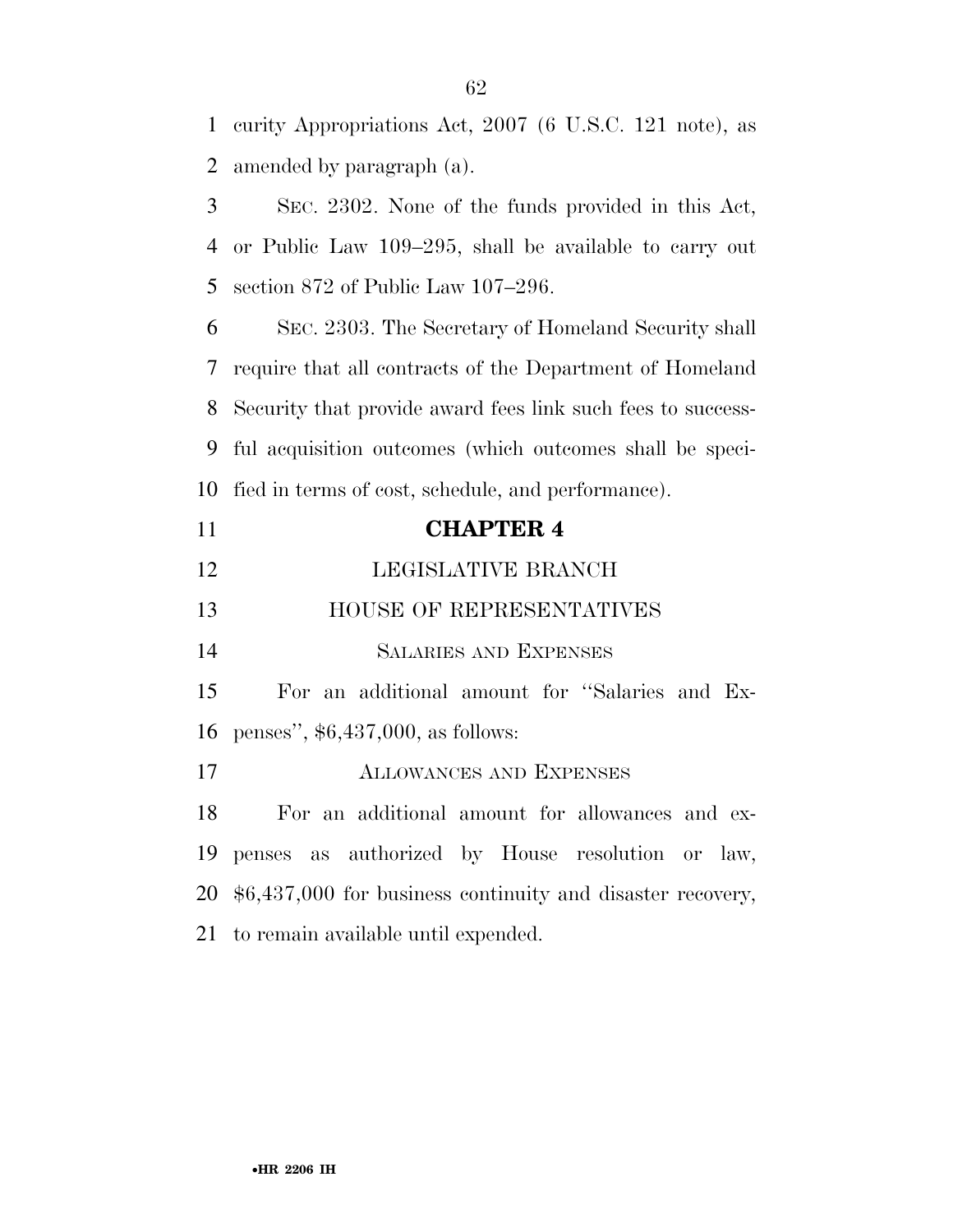| $\mathbf{1}$   | GOVERNMENT ACCOUNTABILITY OFFICE                                    |
|----------------|---------------------------------------------------------------------|
| $\overline{2}$ | <b>SALARIES AND EXPENSES</b>                                        |
| 3              | For an additional amount for "Salaries and Ex-                      |
| 4              | penses" of the Government Accountability Office,                    |
| 5              | $$374,000$ , to remain available until September 30, 2008.          |
| 6              | <b>CHAPTER 5</b>                                                    |
| 7              | DEPARTMENT OF DEFENSE                                               |
| 8              | MILITARY CONSTRUCTION, ARMY                                         |
| 9              | For an additional amount for "Military Construction,                |
| 10             | Army", \$1,255,890,000, to remain available until Sep-              |
| 11             | tember 30, 2008: <i>Provided</i> , That notwithstanding any         |
| 12             | other provision of law, such funds may be obligated and             |
| 13             | expended to carry out planning and design and military              |
| 14             | construction projects not otherwise authorized by law:              |
| 15             | <i>Provided further</i> , That of the funds provided under this     |
| 16             | heading, not to exceed $$173,700,000$ shall be available for        |
|                | 17 study, planning, design, and architect and engineer serv-        |
|                | 18 ices: <i>Provided further</i> , That of the funds made available |
| 19             | under this heading, \$369,690,000 shall not be obligated            |
| 20             | or expended until the Secretary of Defense submits a de-            |
| 21             | tailed report explaining how military road construction is          |
| 22             | coordinated with NATO and coalition nations: <i>Provided</i>        |
| 23             | <i>further</i> , That of the funds made available under this head-  |
| 24             | ing, \$401,700,000 shall not be obligated or expended until         |
| 25             | the Secretary of Defense submits a detailed stationing              |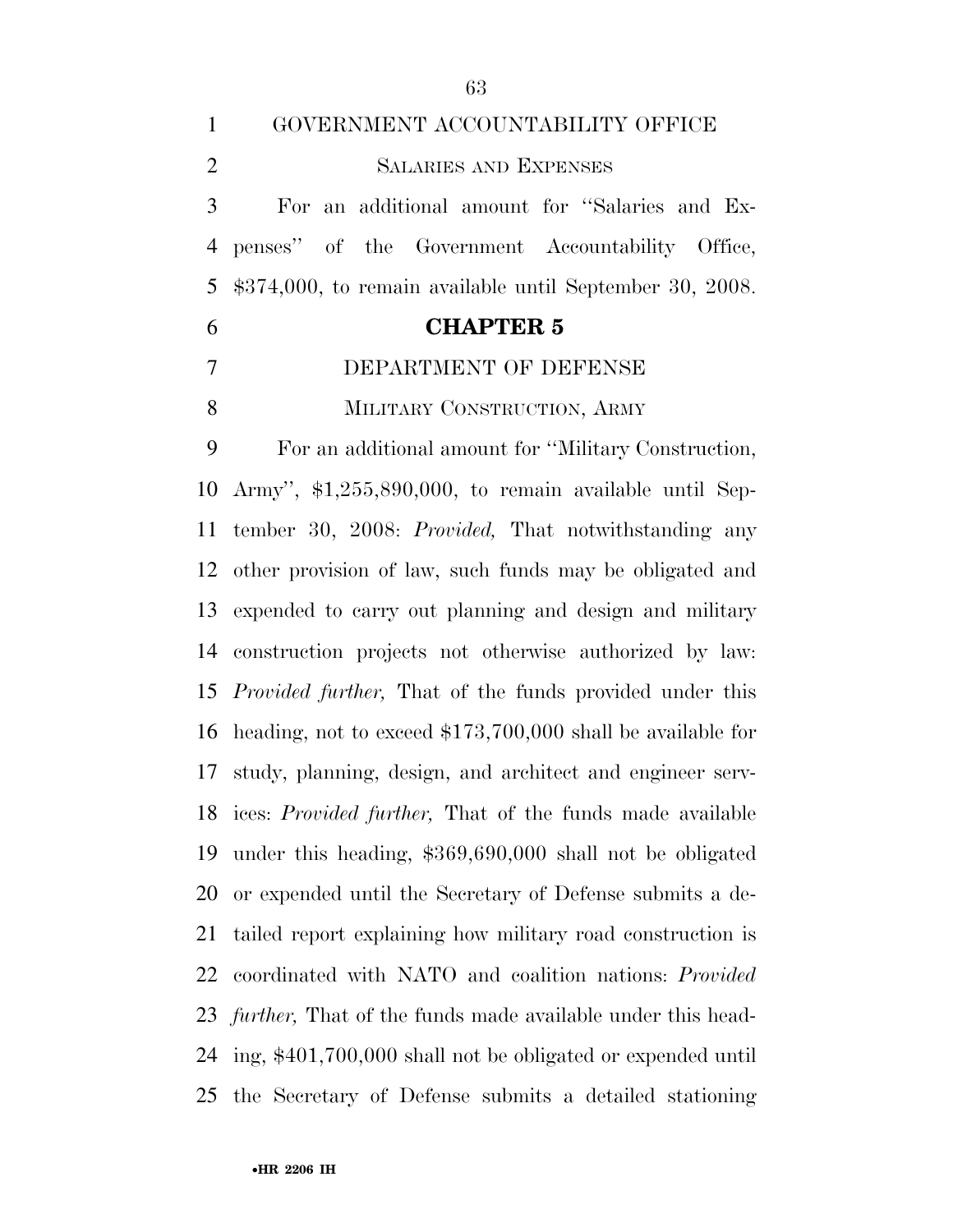plan to support Army end-strength growth to the Commit- tees on Appropriations of the House of Representatives and Senate: *Provided further,* That of the funds provided under this heading, \$274,800,000 shall not be obligated or expended until the Secretary of Defense certifies that none of the funds are to be used for the purpose of pro- viding facilities for the permanent basing of United States military personnel in Iraq.

#### MILITARY CONSTRUCTION, NAVY AND MARINE CORPS

 For an additional amount for ''Military Construction, Navy and Marine Corps'', \$370,990,000, to remain avail- able until September 30, 2008: *Provided,* That notwith- standing any other provision of law, such funds may be obligated and expended to carry out planning and design and military construction projects not otherwise author- ized by law: *Provided further,* That of the funds provided under this heading, not to exceed \$49,600,000 shall be available for study, planning, design, and architect and en- gineer services: *Provided further,* That of the funds made available under this heading, \$324,270,000 shall not be obligated or expended until the Secretary of Defense sub- mits a detailed stationing plan to support Marine Corps end-strength growth to the Committees on Appropriations of the House of Representatives and Senate.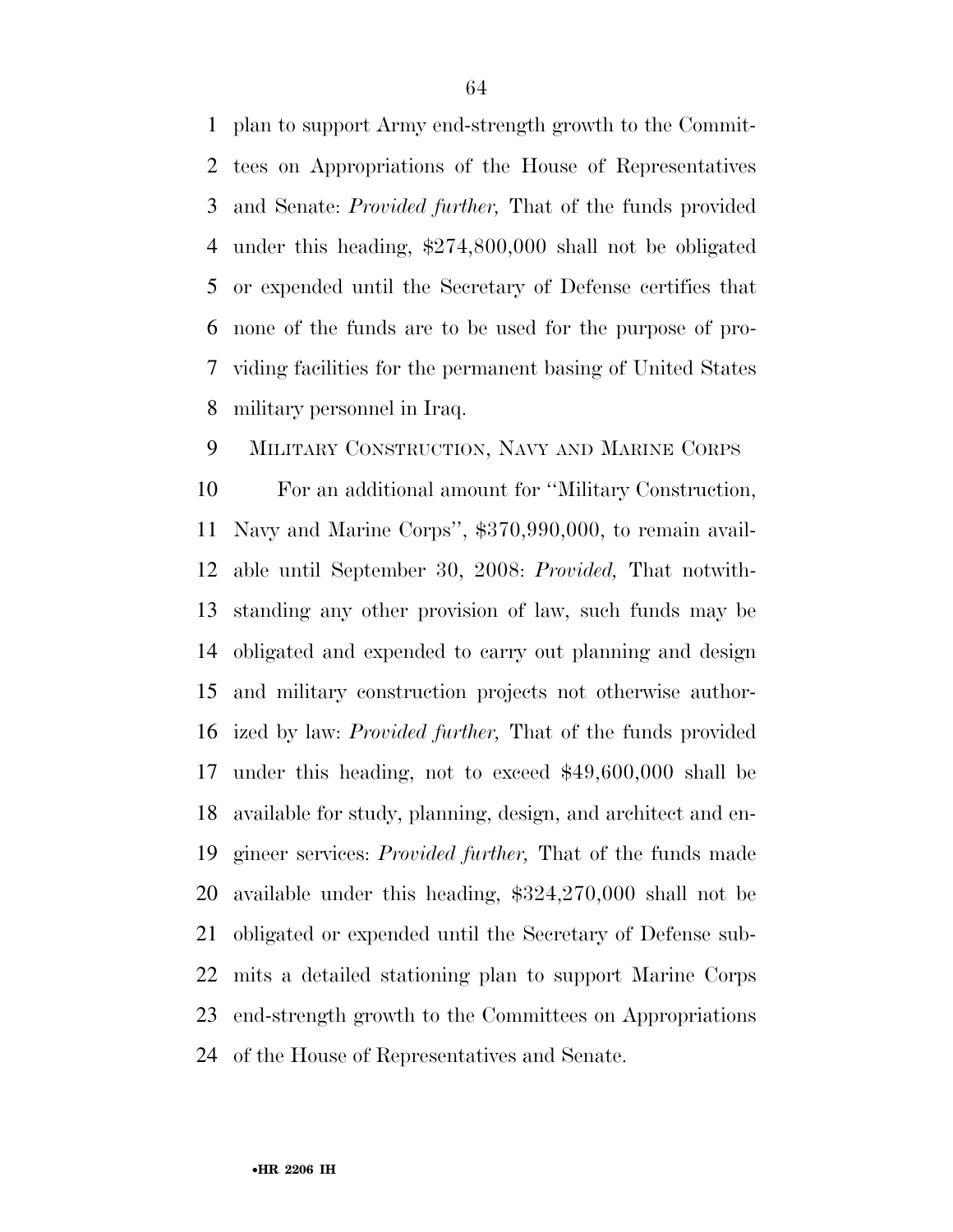### MILITARY CONSTRUCTION, AIR FORCE

 For an additional amount for ''Military Construction, Air Force'', \$43,300,000, to remain available until Sep- tember 30, 2008: *Provided,* That notwithstanding any other provision of law, such funds may be obligated and expended to carry out planning and design and military construction projects not otherwise authorized by law: *Provided further,* That of the funds provided under this heading, not to exceed \$3,000,000 shall be available for study, planning, design, and architect and engineer serv-ices.

## DEPARTMENT OF DEFENSE BASE CLOSURE ACCOUNT 2005

 For deposit into the Department of Defense Base 15 Closure Account 2005, established by section  $2906A(a)(1)$  of the Defense Base Closure and Realignment Act of 1990 (10 U.S.C. 2687 note), \$3,136,802,000, to remain avail- able until expended: *Provided,* That within 30 days of the enactment of this Act, the Secretary of Defense shall sub- mit a detailed spending plan to the Committees on Appro-priations of the House of Representatives and Senate.

#### GENERAL PROVISIONS—THIS CHAPTER

 SEC. 2501. Notwithstanding any other provision of law, none of the funds in this or any other Act may be used to close Walter Reed Army Medical Center until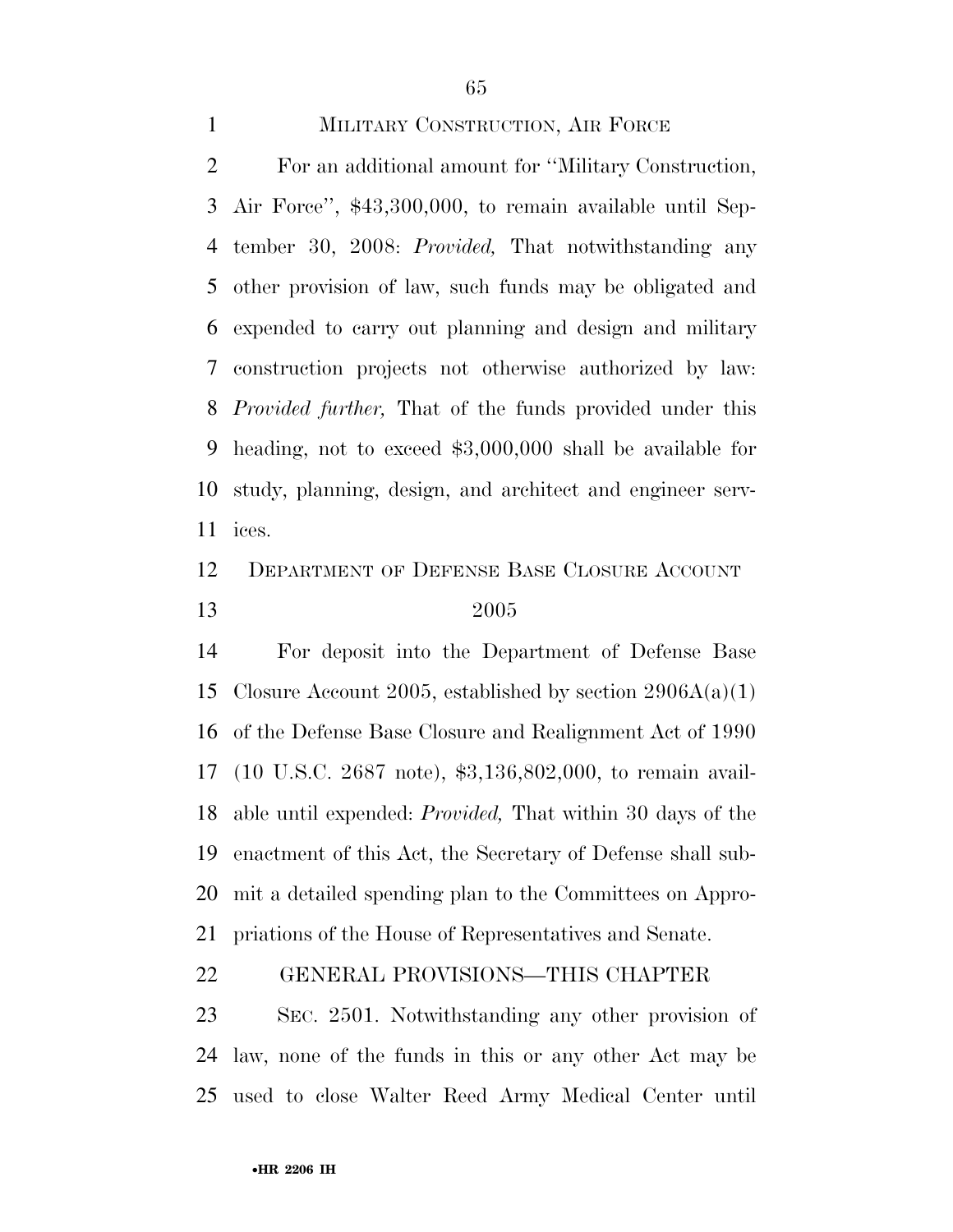equivalent medical facilities at the Walter Reed National Military Medical Center at Naval Medical Center, Be- thesda, Maryland, and/or the Fort Belvoir, Virginia, Com- munity Hospital have been constructed and equipped: *Pro- vided,* That to ensure that the quality of care provided by the Military Health System is not diminished during this transition, the Walter Reed Army Medical Center shall be adequately funded, to include necessary renova- tion and maintenance of existing facilities, to maintain the maximum level of inpatient and outpatient services.

 SEC. 2502. Notwithstanding any other provision of law, none of the funds in this or any other Act shall be used to reorganize or relocate the functions of the Armed Forces Institute of Pathology (AFIP) until the Secretary of Defense has submitted, not later than December 31, 2007, a detailed plan and timetable for the proposed reor- ganization and relocation to the Committees on Appro- priations and Armed Services of the Senate and House of Representatives. The plan shall take into consideration the recommendations of a study being prepared by the Government Accountability Office (GAO), provided that such study is available not later than 45 days before the date specified in this section, on the impact of dispersing selected functions of AFIP among several locations, and the possibility of consolidating those functions at one loca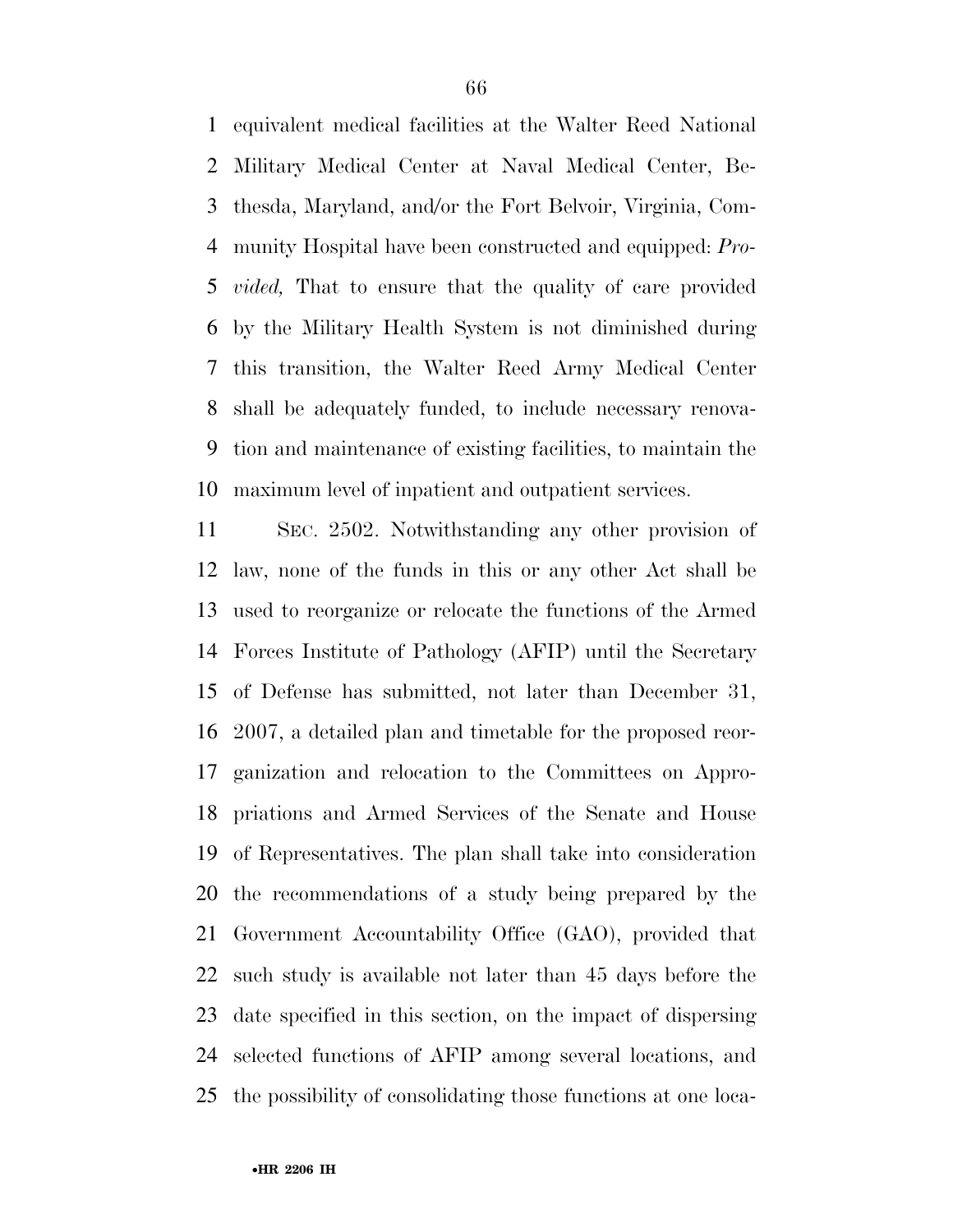tion. The plan shall include an analysis of the options for the location and operation of the Program Management Office for second opinion consults that are consistent with the recommendations of the Base Realignment and Clo- sure Commission, together with the rationale for the op-tion selected by the Secretary.

# **CHAPTER 6**  DEPARTMENT OF STATE AND RELATED AGENCY DEPARTMENT OF STATE ADMINISTRATION OF FOREIGN AFFAIRS DIPLOMATIC AND CONSULAR PROGRAMS 13 (INCLUDING TRANSFER OF FUNDS)

•**HR 2206 IH**  For an additional amount for ''Diplomatic and Con- sular Programs'', \$870,658,000, to remain available until September 30, 2008, of which \$96,500,000 for World Wide Security Upgrades is available until expended: *Pro- vided,* That of the funds appropriated under this heading, not more than \$20,000,000 shall be made available for public diplomacy programs: *Provided further,* That prior to the obligation of funds pursuant to the previous proviso, the Secretary of State shall submit a report to the Com- mittees on Appropriations describing a comprehensive public diplomacy strategy, with goals and expected results, for fiscal years 2007 and 2008: *Provided further,* That of the amount available under this heading, \$258,000 shall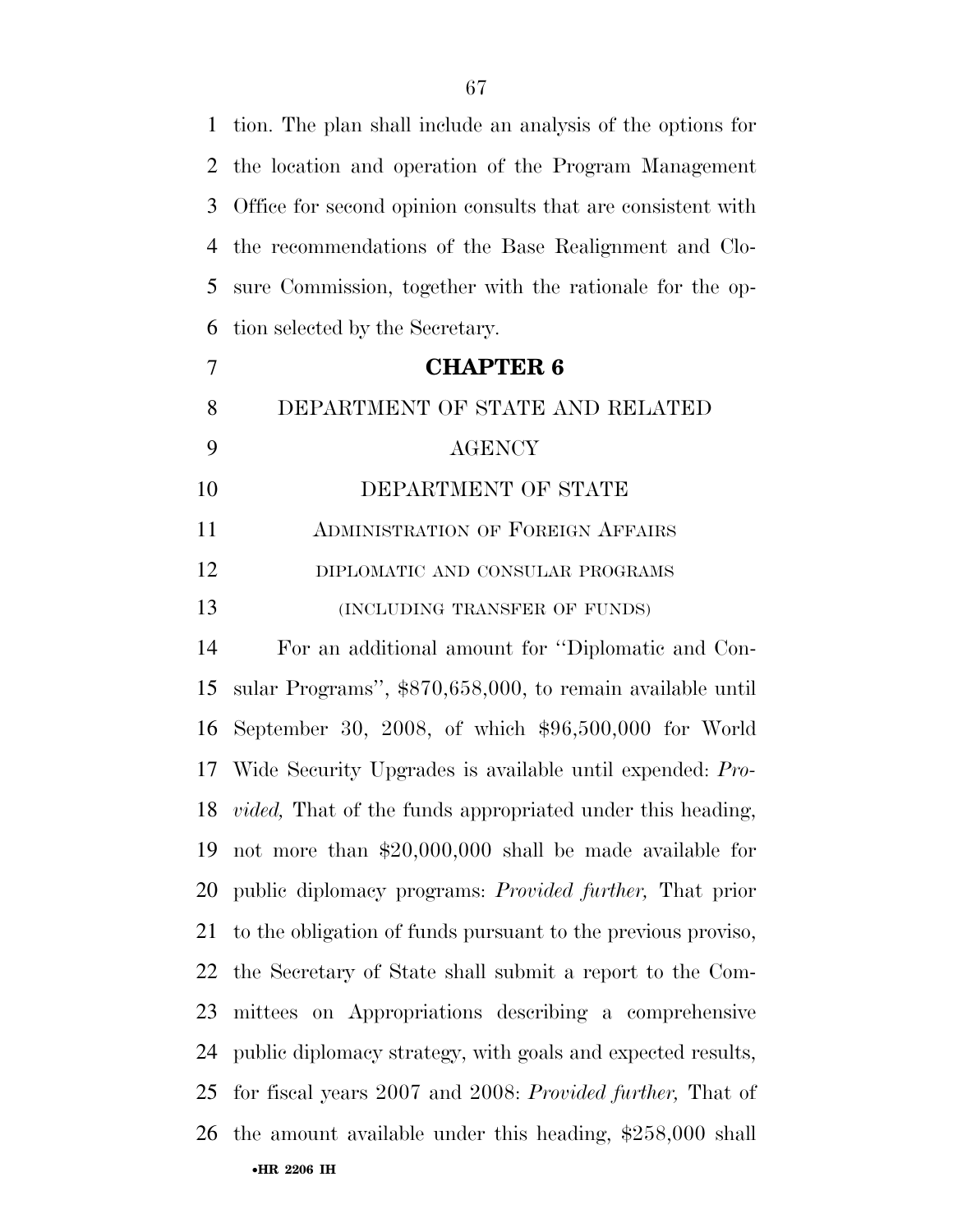be transferred to, and merged with, funds available in fis- cal year 2007 for expenses for the United States Commis- sion on International Religious Freedom: *Provided further,*  That 20 percent of the amount available for Iraq oper- ations shall not be obligated until the Committees on Ap- propriations receive and approve a detailed plan for ex- penditure, prepared by the Secretary of State, and sub- mitted within 60 days after the date of enactment of this Act: *Provided further,* That within 15 days of enactment of this Act, the Office of Management and Budget shall apportion \$15,000,000 from amounts appropriated or oth- erwise made available by chapter 8 of title II of division B of Public Law 109–148 under the heading ''Emer- gencies in the Diplomatic and Consular Service'' for emer- gency evacuations: *Provided further,* That of the amount made available under this heading for Iraq, not to exceed \$20,000,000 may be transferred to, and merged with, funds in the ''Emergencies in the Diplomatic and Consular Service'' appropriations account, to be available only for terrorism rewards.

21 OFFICE OF THE INSPECTOR GENERAL

**(INCLUDING TRANSFER OF FUNDS)** 

 For an additional amount for ''Office of Inspector General'', \$36,500,000, to remain available until Decem-ber 31, 2008: *Provided,* That \$35,000,000 shall be trans-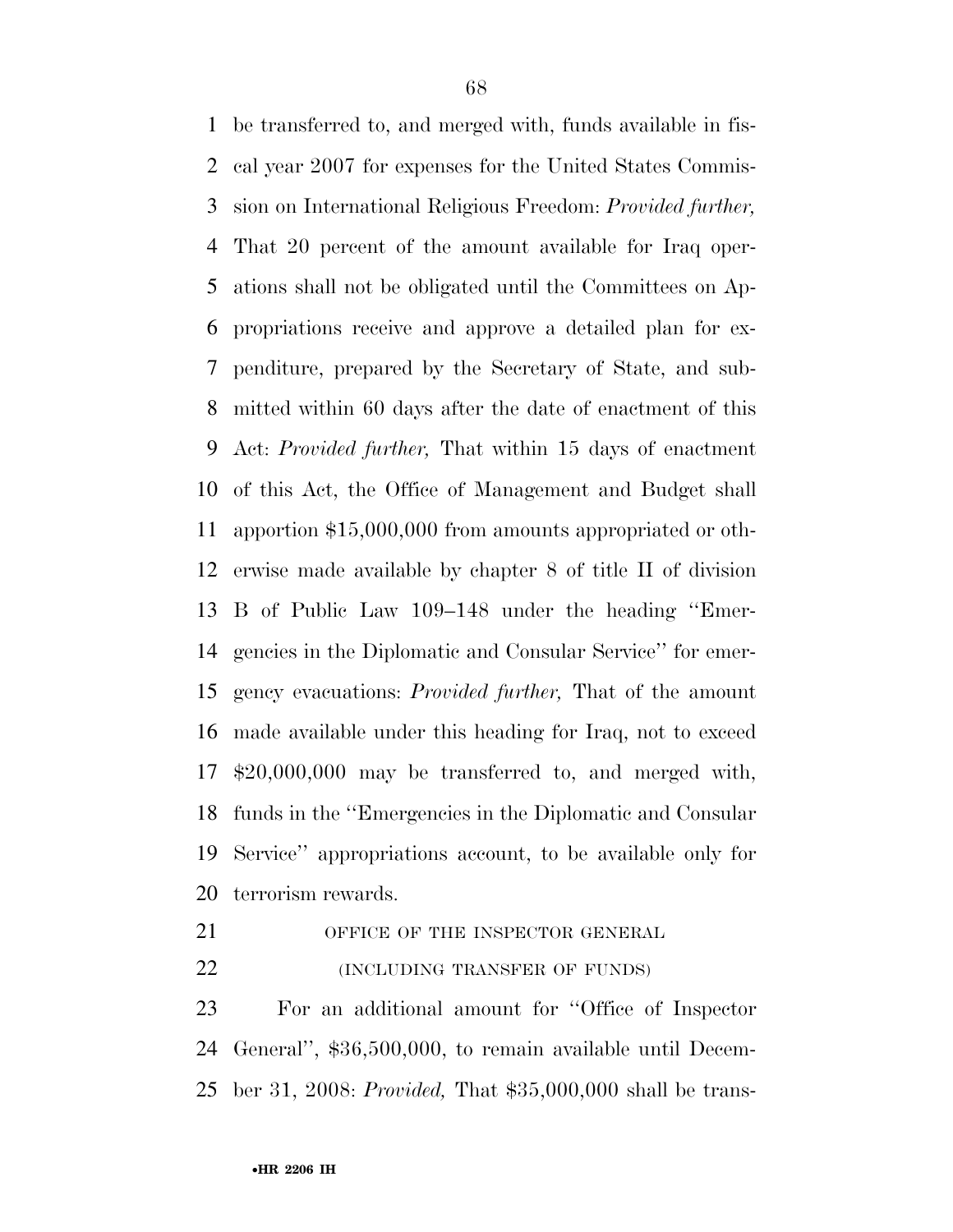ferred to the Special Inspector General for Iraq Recon- struction for reconstruction oversight. EDUCATIONAL AND CULTURAL EXCHANGE PROGRAMS For an additional amount for ''Educational and Cul- tural Exchange Programs'', \$20,000,000, to remain avail- able until expended. INTERNATIONAL ORGANIZATIONS CONTRIBUTIONS TO INTERNATIONAL ORGANIZATIONS For an additional amount for ''Contributions to International Organizations'', \$50,000,000, to remain available until September 30, 2008. CONTRIBUTIONS FOR INTERNATIONAL PEACEKEEPING ACTIVITIES For an additional amount for ''Contributions for International Peacekeeping Activities'', \$288,000,000, to remain available until September 30, 2008. 17 RELATED AGENCY 18 BROADCASTING BOARD OF GOVERNORS INTERNATIONAL BROADCASTING OPERATIONS For an additional amount for ''International Broad- casting Operations'' for activities related to broadcasting to the Middle East, \$10,000,000, to remain available until September 30, 2008.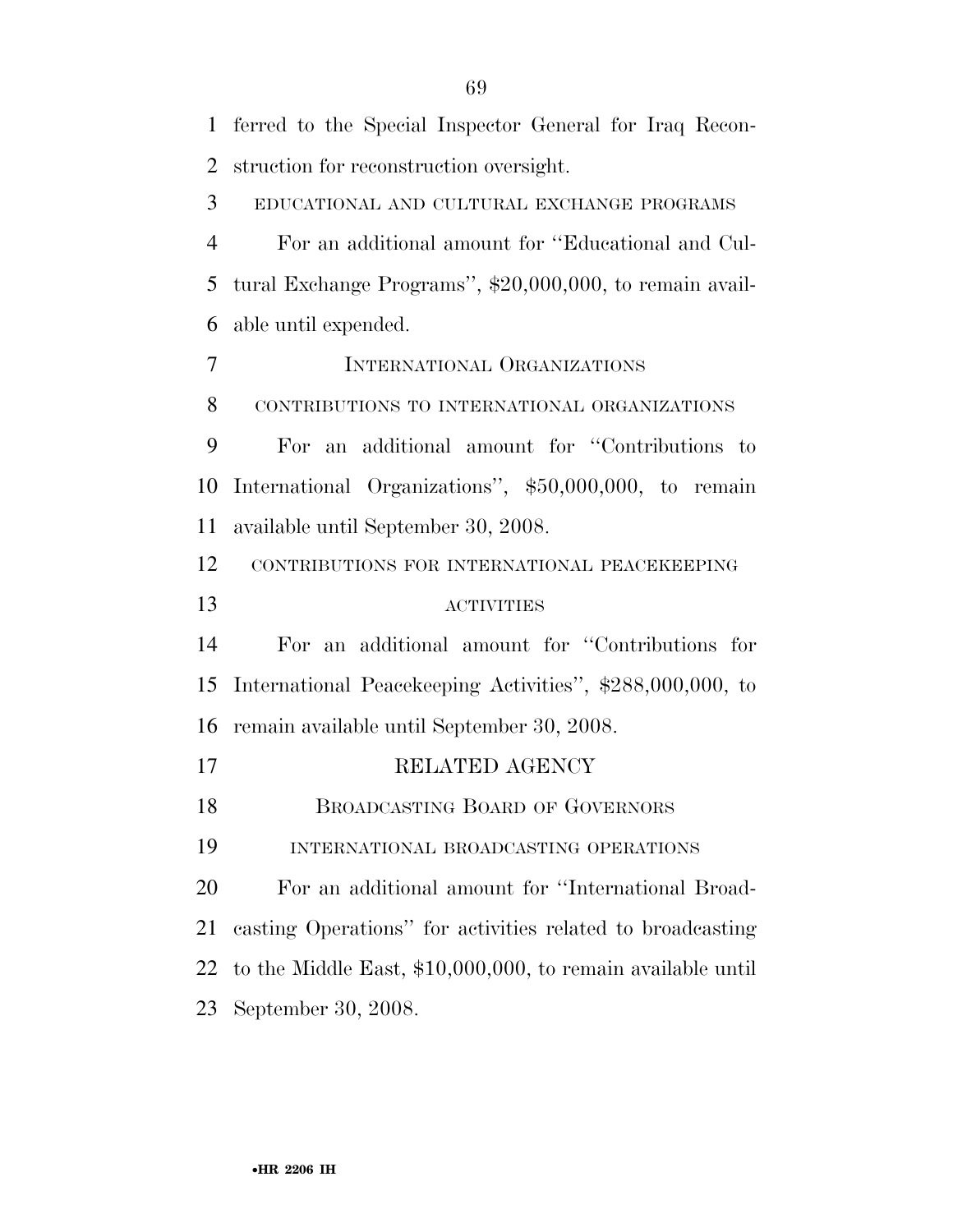|                             | BILATERAL ECONOMIC ASSISTANCE           |
|-----------------------------|-----------------------------------------|
| $\mathcal{D}_{\mathcal{L}}$ | FUNDS APPROPRIATED TO THE PRESIDENT     |
| 3                           | UNITED STATES AGENCY FOR INTERNATIONAL  |
|                             | DEVELOPMENT                             |
| 5                           | CHILD SURVIVAL AND HEALTH PROGRAMS FUND |

(INCLUDING TRANSFER OF FUNDS)

 For an additional amount for ''Child Survival and Health Programs Fund'', \$161,000,000, to remain avail- able until September 30, 2008: *Provided,* That notwith- standing any other provision of law, if the President deter- mines and reports to the Committees on Appropriations that the human-to-human transmission of the avian influ- enza virus is efficient and sustained, and is spreading internationally, funds made available under the heading ''Millennium Challenge Corporation'' and ''Global HIV/ AIDS Initiative'' in prior Acts making appropriations for foreign operations, export financing, and related programs may be transferred to, and merged with, funds made avail- able under this heading to combat avian influenza: *Pro- vided further,* That funds made available pursuant to the authority of the previous proviso shall be subject to the regular notification procedures of the Committees on Ap-propriations.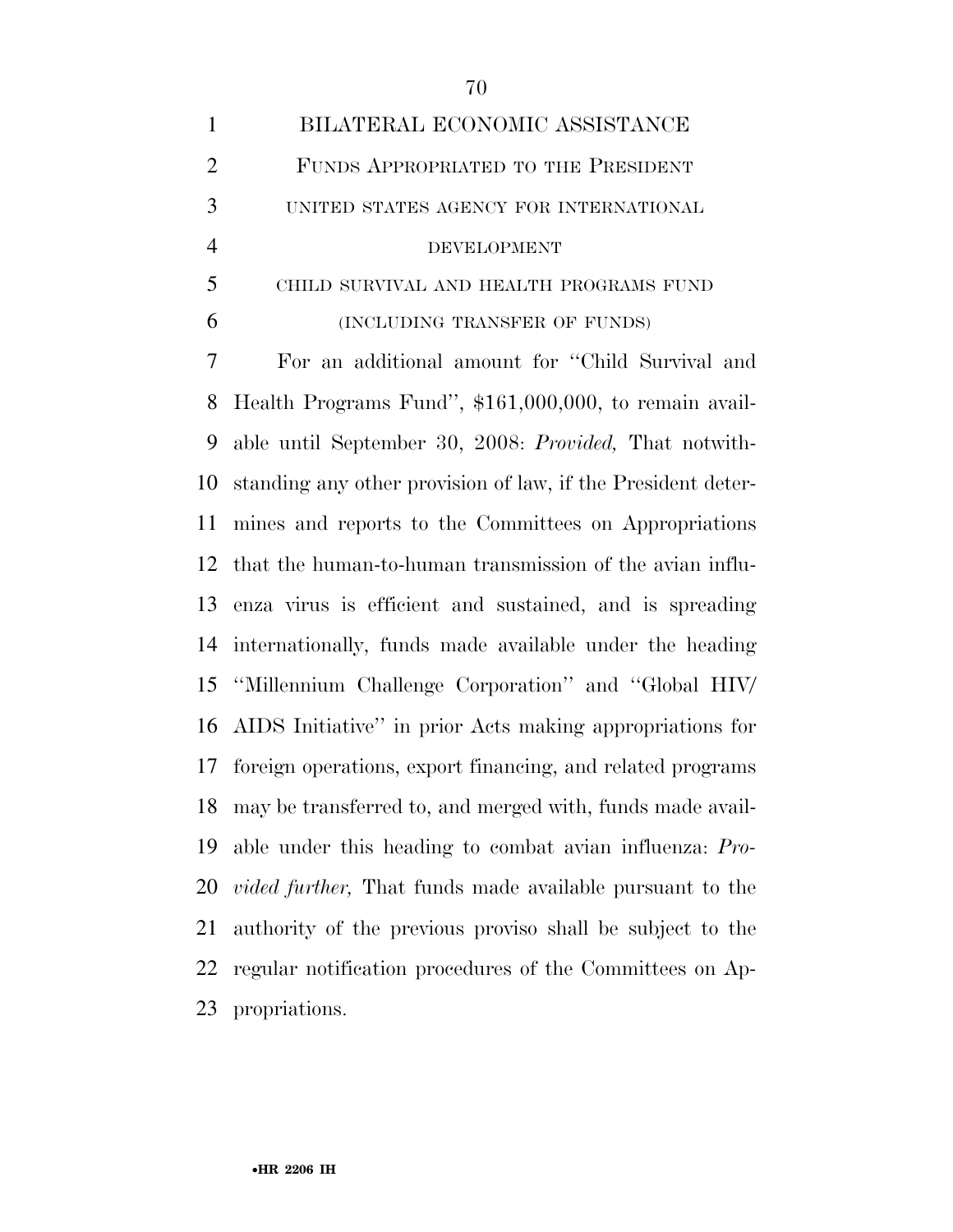INTERNATIONAL DISASTER AND FAMINE ASSISTANCE For an additional amount for ''International Disaster and Famine Assistance'', \$165,000,000, to remain avail-able until expended.

OPERATING EXPENSES OF THE UNITED STATES AGENCY

FOR INTERNATIONAL DEVELOPMENT

 For an additional amount for ''Operating Expenses of the United States Agency for International Develop- ment'', \$8,700,000, to remain available until September 30, 2008.

 OPERATING EXPENSES OF THE UNITED STATES AGENCY FOR INTERNATIONAL DEVELOPMENT OFFICE OF IN-SPECTOR GENERAL

 For an additional amount for ''Operating Expenses of the United States Agency for International Develop- ment Office of Inspector General'', \$3,500,000, to remain available until September 30, 2008.

OTHER BILATERAL ECONOMIC ASSISTANCE

19 ECONOMIC SUPPORT FUND

 For an additional amount for ''Economic Support Fund'', \$2,649,300,000, to remain available until Sep- tember 30, 2008: *Provided,* That of the funds appro- priated under this heading, \$57,400,000 shall be made available to nongovernmental organizations in Iraq for economic and social development programs and activities in areas of conflict: *Provided further,* That the responsi-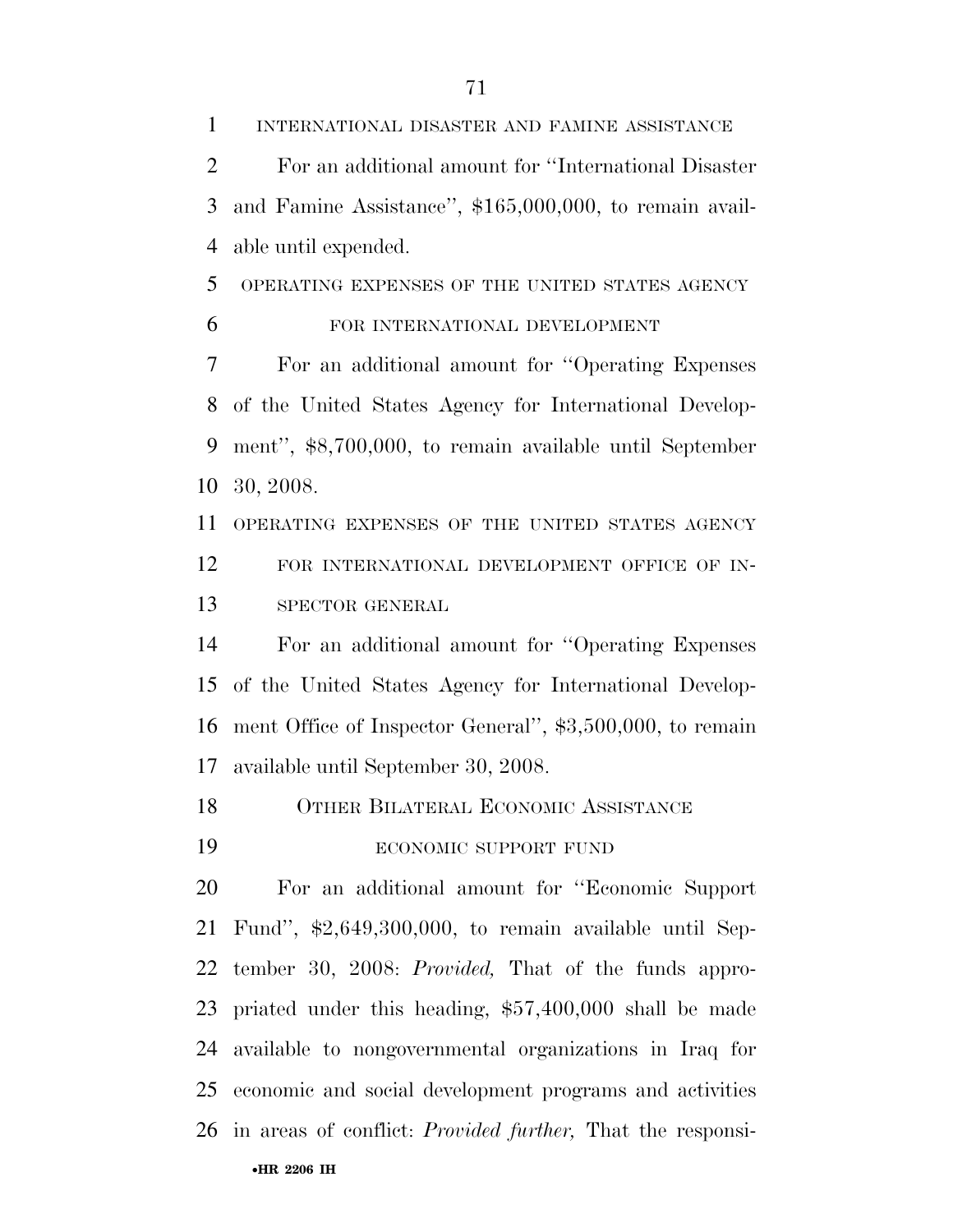bility for policy decisions and justifications for the use of funds appropriated by the previous proviso shall be the responsibility of the United States Chief of Mission in Iraq: *Provided further,* That none of the funds appro- priated under this heading in this Act or in prior Acts making appropriations for foreign operations, export fi- nancing, and related programs may be made available for the Political Participation Fund and the National Institu- tions Fund: *Provided further,* That of the funds made available under the heading ''Economic Support Fund'' in Public Law 109–234 for Iraq to promote democracy, rule of law and reconciliation, \$2,000,000 should be made available for the United States Institute of Peace for pro- grams and activities in Afghanistan to remain available until September 30, 2008.

ASSISTANCE FOR EASTERN EUROPE AND THE BALTIC

#### 17 STATES

 For an additional amount for ''Assistance for East- ern Europe and the Baltic States'', \$229,000,000, to re- main available until September 30, 2008, for assistance for Kosovo.

 DEPARTMENT OF STATE 23 DEMOCRACY FUND

•**HR 2206 IH**  For an additional amount for ''Democracy Fund'', \$260,000,000, to remain available until September 30, 2008: *Provided,* That of the funds appropriated under this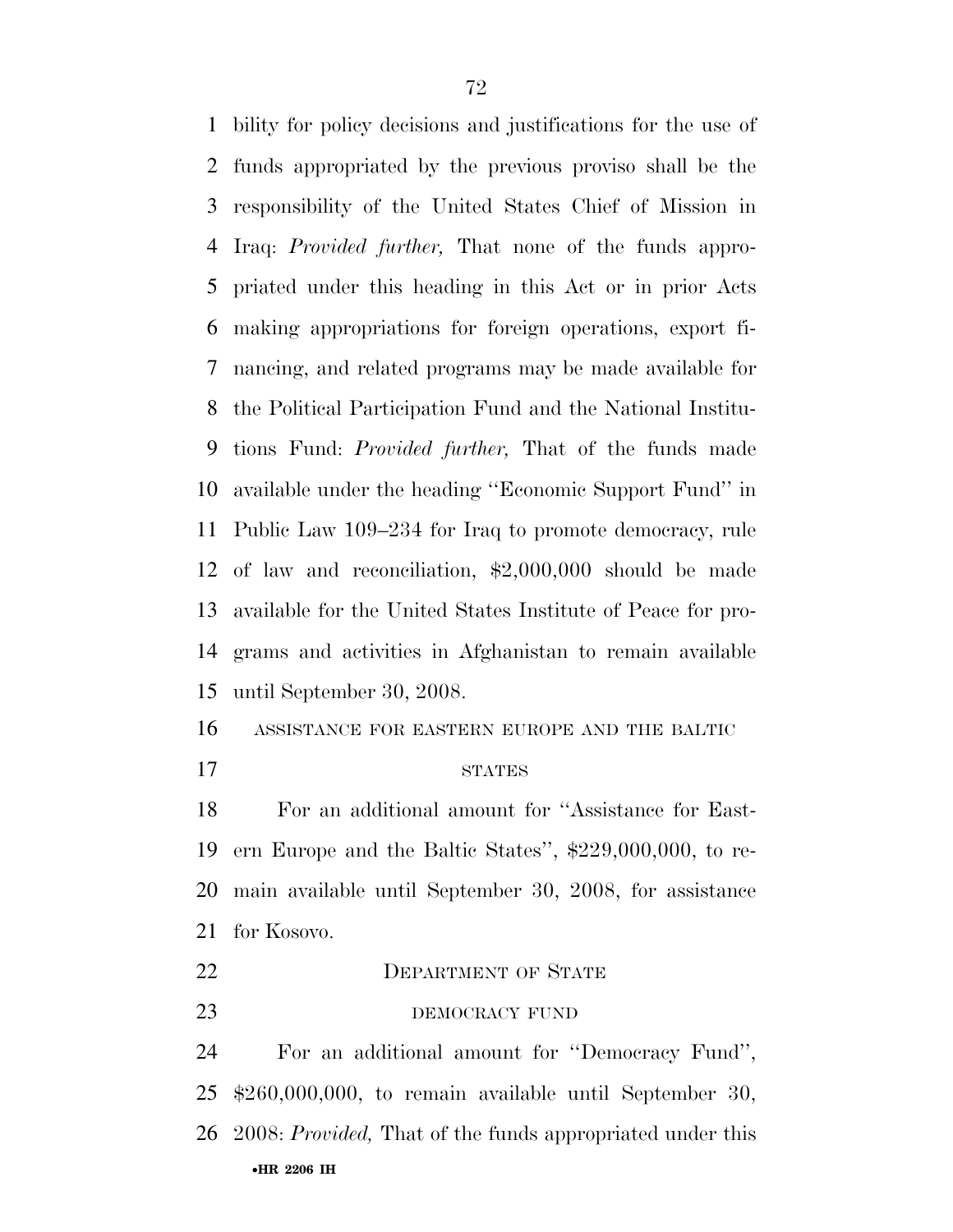heading, not less than \$190,000,000 shall be made avail- able for the Human Rights and Democracy Fund of the Bureau of Democracy, Human Rights, and Labor, De- partment of State, and not less than \$60,000,000 shall be made available for the United States Agency for Inter- national Development, for democracy, human rights and rule of law programs in Iraq: *Provided further,* That not later than 60 days after enactment of this Act, the Sec- retary of State shall submit a report to the Committees on Appropriations describing a comprehensive, long-term strategy, with goals and expected results, for strength-ening and advancing democracy in Iraq.

| 13 | INTERNATIONAL NARCOTICS CONTROL AND LAW |  |  |
|----|-----------------------------------------|--|--|
|    |                                         |  |  |

## ENFORCEMENT

(INCLUDING RESCISSION OF FUNDS)

 For an additional amount for ''International Nar- cotics Control and Law Enforcement'', \$257,000,000, to remain available until September 30, 2008.

 Of the amounts made available for procurement of a maritime patrol aircraft for the Colombian Navy under this heading in Public Law 109–234, \$13,000,000 are re-scinded.

23 MIGRATION AND REFUGEE ASSISTANCE

 For an additional amount for ''Migration and Ref-ugee Assistance'', \$130,500,000, to remain available until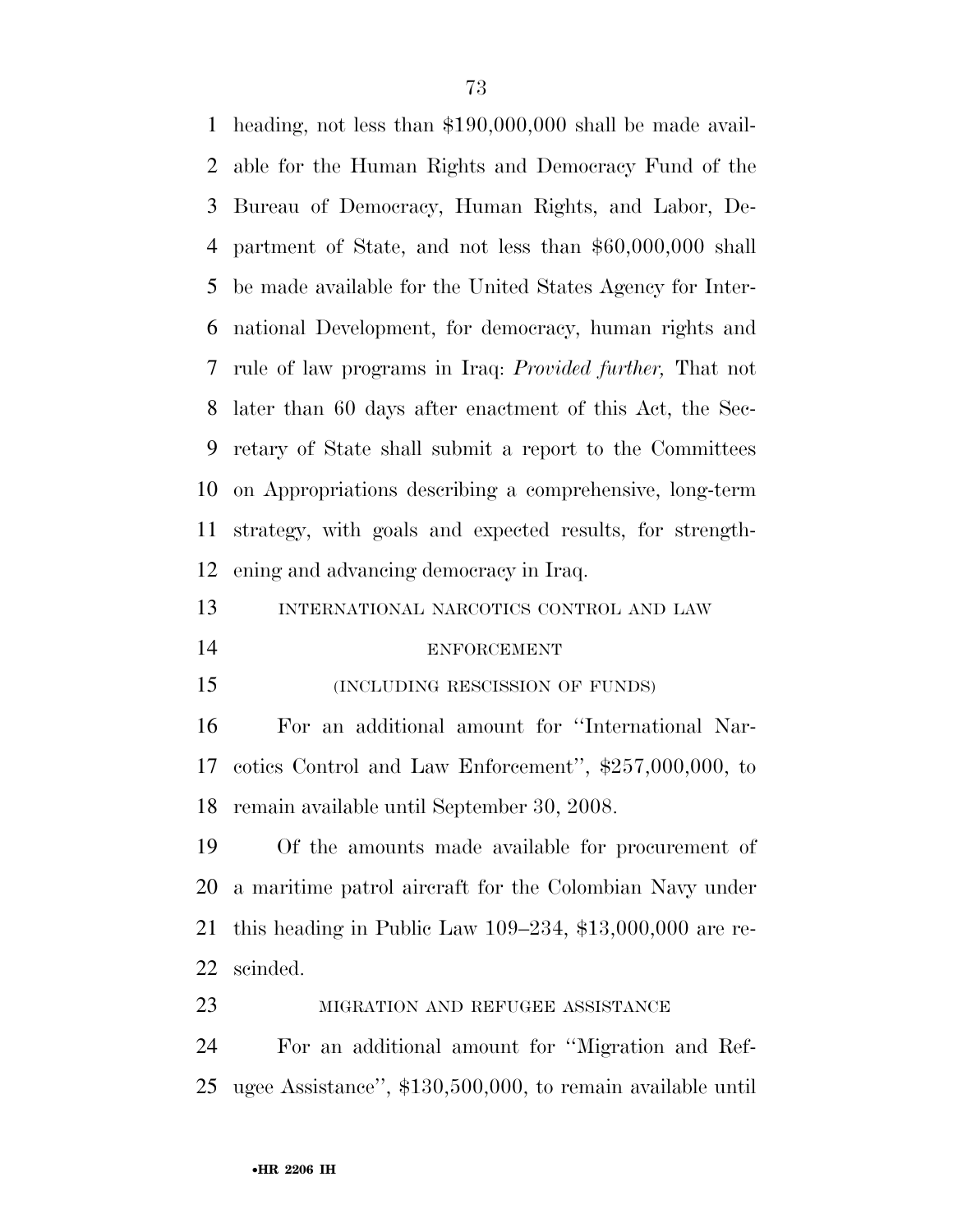| $\mathbf{1}$   | September 30, 2008, of which not less than $$5,000,000$ |
|----------------|---------------------------------------------------------|
| $\overline{2}$ | shall be made available to rescue Iraqi scholars.       |
| 3              | UNITED STATES EMERGENCY REFUGEE AND MIGRATION           |
| $\overline{4}$ | ASSISTANCE FUND                                         |
| 5              | For an additional amount for "United States Emer-       |
| 6              | gency Refugee and Migration Assistance Fund",           |
| $\tau$         | $$55,000,000$ , to remain available until expended.     |
| 8              | NONPROLIFERATION, ANTI-TERRORISM, DEMINING AND          |
| 9              | RELATED PROGRAMS                                        |
| 10             | For an additional amount for "Nonproliferation,         |
| 11             | Anti-Terrorism, Demining and Related Programs",         |
| 12             | $$57,500,000$ , to remain available until September 30, |
| 13             | 2008.                                                   |
| 14             | <b>DEPARTMENT OF THE TREASURY</b>                       |
| 15             | INTERNATIONAL AFFAIRS TECHNICAL ASSISTANCE              |
| 16             | For an additional amount for "International Affairs"    |
| 17             | Technical Assistance", \$2,750,000, to remain available |
| 18             | until September 30, 2008.                               |
| 19             | MILITARY ASSISTANCE                                     |
| 20             | FUNDS APPROPRIATED TO THE PRESIDENT                     |
| 21             | FOREIGN MILITARY FINANCING PROGRAM                      |
| 22             | For an additional amount for "Foreign Military Fi-      |
| 23             | nancing Program", \$265,000,000, to remain available    |
| 24             | until September 30, 2008.                               |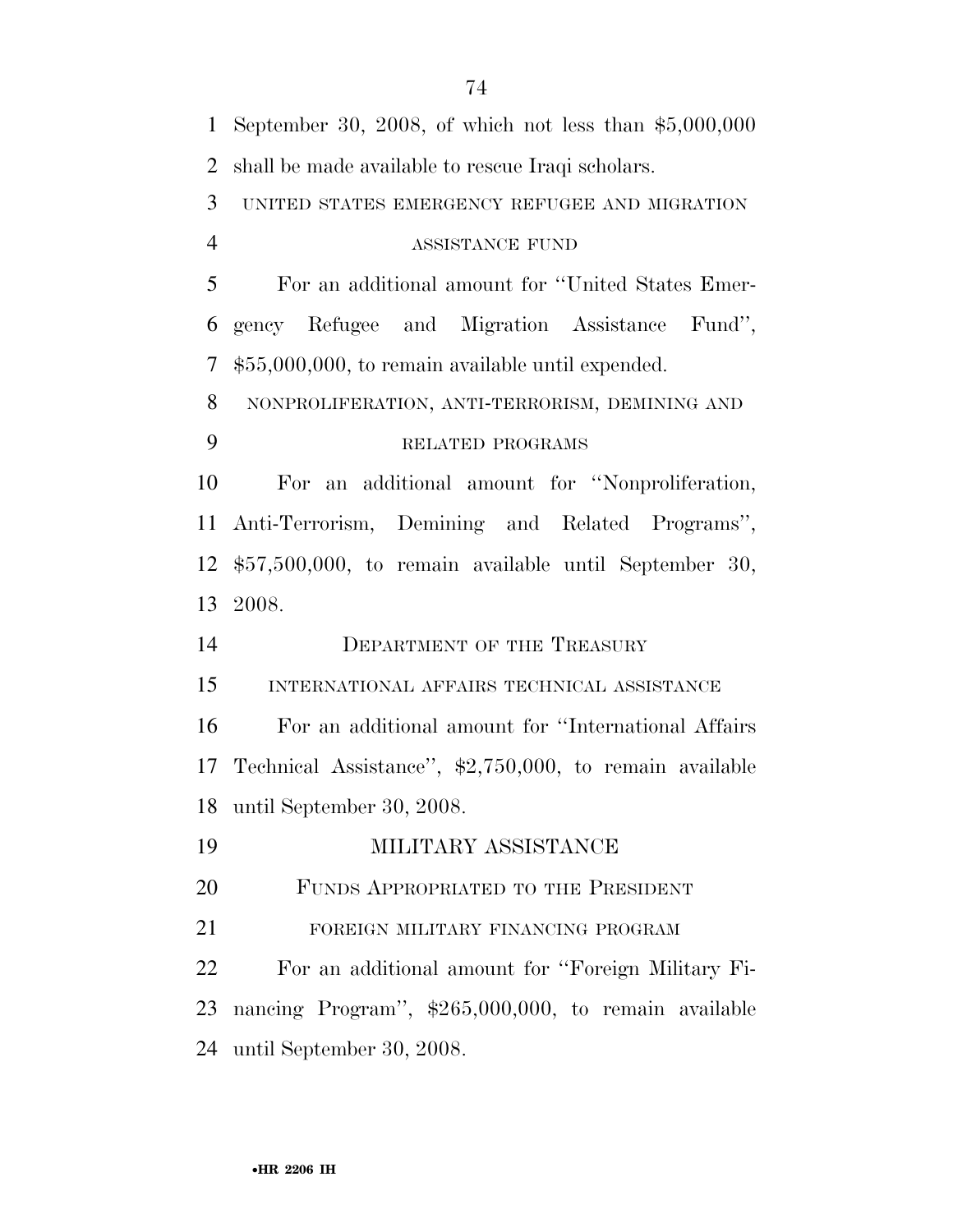#### PEACEKEEPING OPERATIONS

 For an additional amount for ''Peacekeeping Oper- ations'', \$230,000,000, to remain available until Sep- tember 30, 2008: *Provided,* That of the funds appro- priated under this heading, not less than \$40,000,000 shall be made available, notwithstanding section 660 of the Foreign Assistance Act of 1961, for assistance for Li- beria for security sector reform: *Provided further,* That not later than 30 days after enactment of this Act and every 30 days thereafter until September 30, 2008, the Sec- retary of State shall submit a report to the Committees on Appropriations detailing the obligation and expenditure of funds made available under this heading in this Act and in prior Acts making appropriations for foreign oper-ations, export financing, and related programs.

#### GENERAL PROVISIONS—THIS CHAPTER

AUTHORIZATION OF FUNDS

 SEC. 2601. Funds appropriated by this title may be obligated and expended notwithstanding section 10 of Public Law 91–672 (22 U.S.C. 2412), section 15 of the State Department Basic Authorities Act of 1956 (22 U.S.C. 2680), section 313 of the Foreign Relations Au- thorization Act, Fiscal Years 1994 and 1995 (22 U.S.C. 6212), and section 504(a)(1) of the National Security Act 25 of 1947 (50 U.S.C.  $414(a)(1)$ ).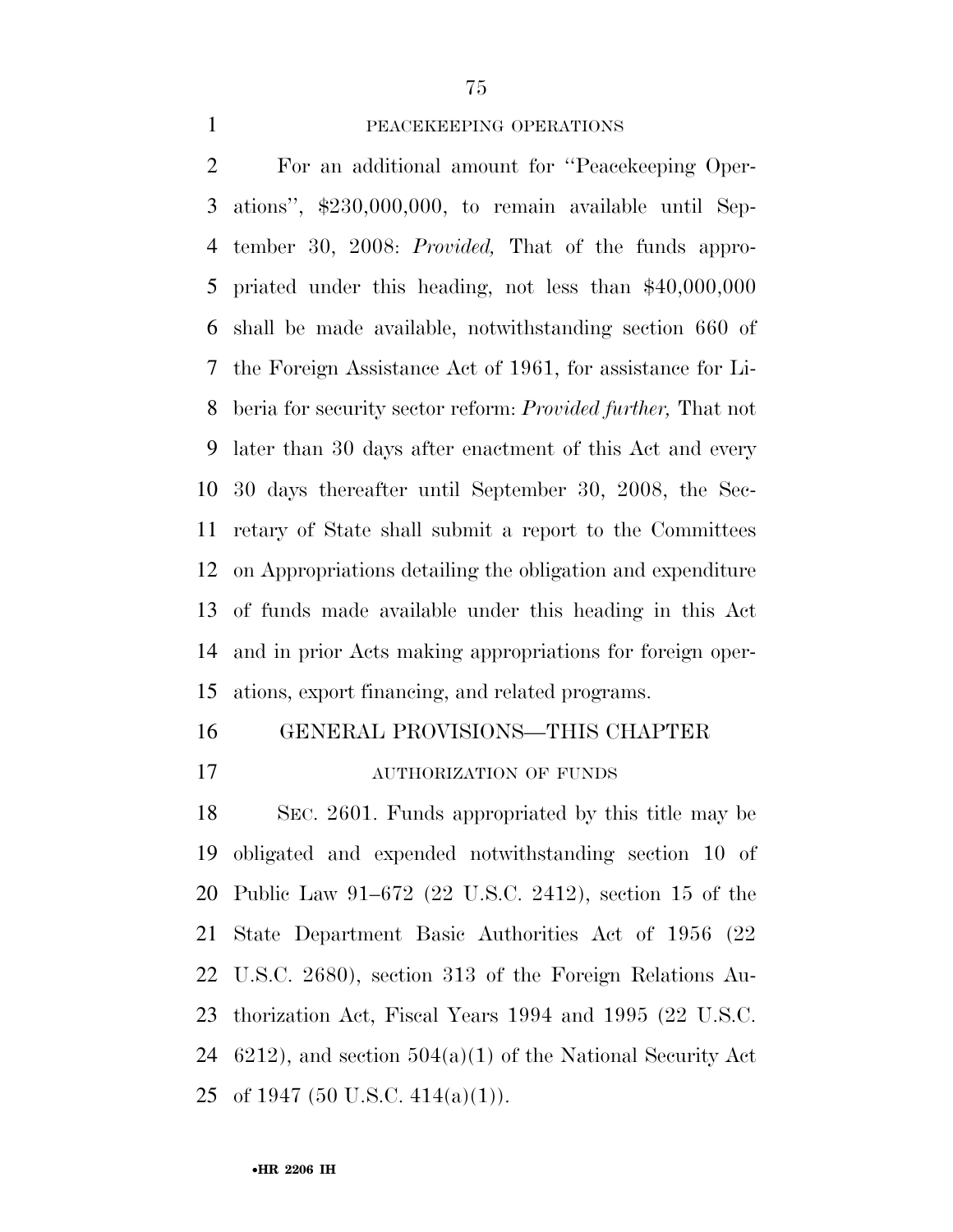## 1 EXTENSION OF OVERSIGHT AUTHORITY

2 SEC. 2602. Section  $3001(0)(1)(B)$  of the Emergency Supplemental Appropriations Act for Defense and for the Reconstruction of Iraq and Afghanistan, 2004 (Public Law 108–106; 117 Stat. 1238; 5 U.S.C. App., note to sec- tion 8G of Public Law 95–452), as amended by section 1054(b) of the John Warner National Defense Authoriza- tion Act for Fiscal Year 2007 (Public Law 109–364; 120 Stat. 2397) and section 2 of the Iraq Reconstruction Ac- countability Act of 2006 (Public Law 109–440), is amend- ed by inserting ''or fiscal year 2007'' after ''fiscal year 2006''.

## LEBANON

 SEC. 2603. (a) LIMITATION ON ECONOMIC SUPPORT FUND ASSISTANCE FOR LEBANON.—None of the funds made available in this Act under the heading ''Economic Support Fund'' for cash transfer assistance for the Gov- ernment of Lebanon may be made available for obligation until the Secretary of State reports to the Committees on Appropriations on Lebanon's economic reform plan and on the specific conditions and verifiable benchmarks that have been agreed upon by the United States and the Gov- ernment of Lebanon pursuant to the Memorandum of Un-derstanding on cash transfer assistance for Lebanon.

•**HR 2206 IH**  (b) LIMITATION ON FOREIGN MILITARY FINANCING PROGRAM AND INTERNATIONAL NARCOTICS CONTROL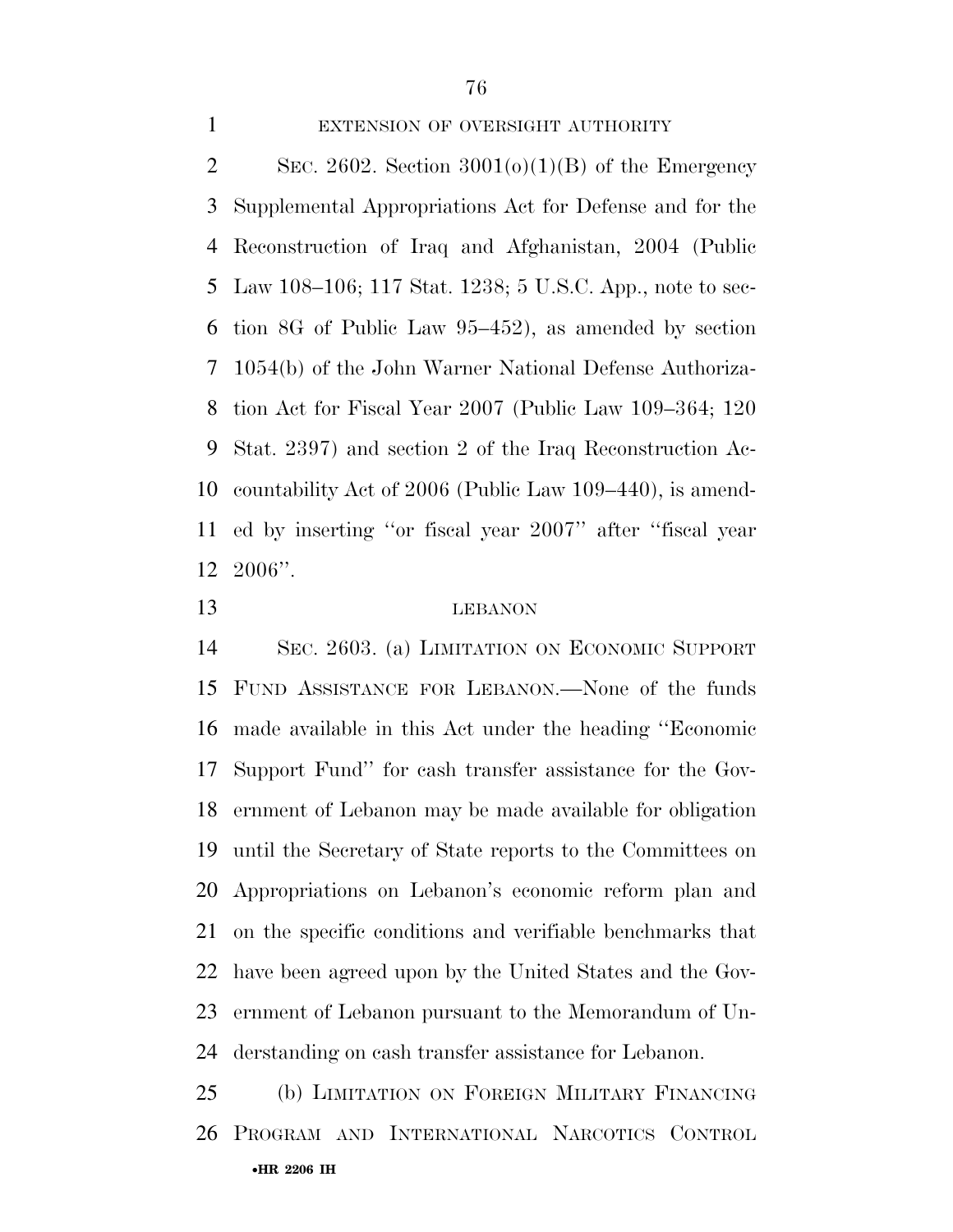AND LAW ENFORCEMENT ASSISTANCE FOR LEBANON.— None of the funds made available in this Act under the heading ''Foreign Military Financing Program'' or ''Inter- national Narcotics Control and Law Enforcement'' for military or police assistance to Lebanon may be made available for obligation until the Secretary of State sub- mits to the Committees on Appropriations a report on pro- cedures established to determine eligibility of members and units of the armed forces and police forces of Lebanon to participate in United States training and assistance programs and on the end use monitoring of all equipment provided under such programs to the Lebanese armed forces and police forces.

 (c) CERTIFICATION REQUIRED.—Prior to the initial obligation of funds made available in this Act for assist- ance for Lebanon under the headings ''Foreign Military Financing Program'' and ''Nonproliferation, Anti-Ter- rorism, Demining and Related Programs'', the Secretary of State shall certify to the Committees on Appropriations that all practicable efforts have been made to ensure that such assistance is not provided to or through any indi- vidual, or private or government entity, that advocates, plans, sponsors, engages in, or has engaged in, terrorist activity.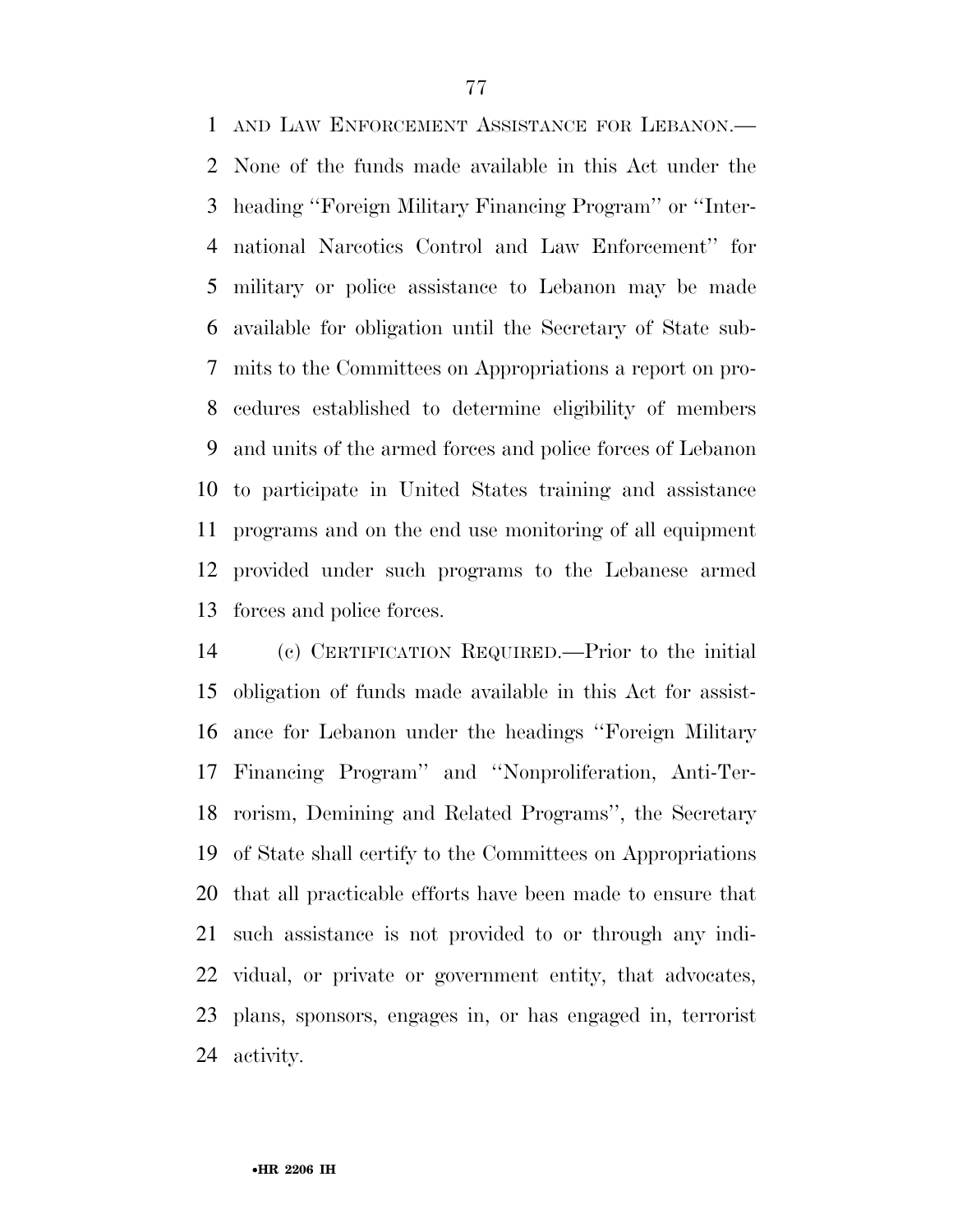(d) REPORT REQUIRED.—Not later than 45 days after the date of the enactment of this Act, the Secretary of State shall submit to the Committees on Appropriations a report on the Government of Lebanon's actions to imple- ment section 14 of United Nations Security Council Reso-lution 1701 (August 11, 2006).

 (e) SPECIAL AUTHORITY.—This section shall be ef- fective notwithstanding section 534(a) of Public Law 109– 102, which is made applicable to funds appropriated for fiscal year 2007 by the Continuing Appropriations Resolu- tion, 2007 (division B of Public Law 109–289, as amend-ed by Public Law 110–5).

## DEBT RESTRUCTURING

 SEC. 2604. Amounts appropriated for fiscal year 2007 for ''Bilateral Economic Assistance—Department of the Treasury—Debt Restructuring'' may be used to assist Liberia in retiring its debt arrearages to the International Monetary Fund, the International Bank for Reconstruc- tion and Development, and the African Development Bank.

**GOVERNMENT ACCOUNTABILITY OFFICE** 

•**HR 2206 IH**  SEC. 2605. To facilitate effective oversight of pro- grams and activities in Iraq by the Government Account- ability Office (GAO), the Department of State shall pro- vide GAO staff members the country clearances, life sup-port, and logistical and security support necessary for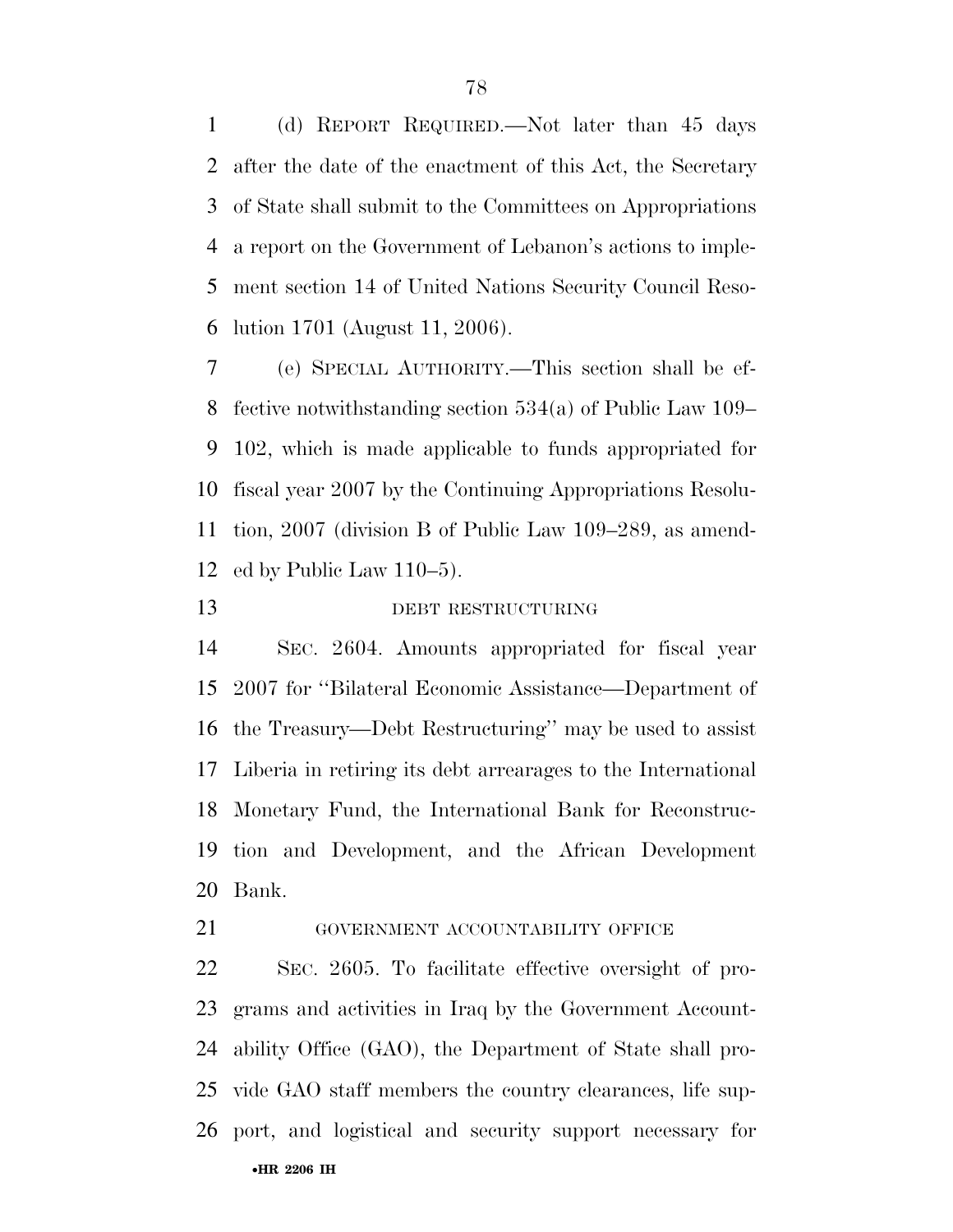GAO personnel to establish a presence in Iraq for periods of not less than 45 days.

HUMAN RIGHTS AND DEMOCRACY FUND

 SEC. 2606. The Assistant Secretary of State for De- mocracy, Human Rights, and Labor shall be responsible for all policy, funding, and programming decisions regard- ing funds made available under this Act and prior Acts making appropriations for foreign operations, export fi- nancing and related programs for the Human Rights and Democracy Fund of the Bureau of Democracy, Human Rights, and Labor.

INSPECTOR GENERAL OVERSIGHT OF IRAQ AND

## AFGHANISTAN

•**HR 2206 IH**  SEC. 2607. (a) IN GENERAL.—Subject to paragraph (2), the Inspector General of the Department of State and the Broadcasting Board of Governors (referred to in this section as the ''Inspector General'') may use personal services contracts to engage citizens of the United States to facilitate and support the Office of the Inspector Gen- eral's oversight of programs and operations related to Iraq and Afghanistan. Individuals engaged by contract to per- form such services shall not, by virtue of such contract, be considered to be employees of the United States Gov- ernment for purposes of any law administered by the Of- fice of Personnel Management. The Secretary of State may determine the applicability to such individuals of any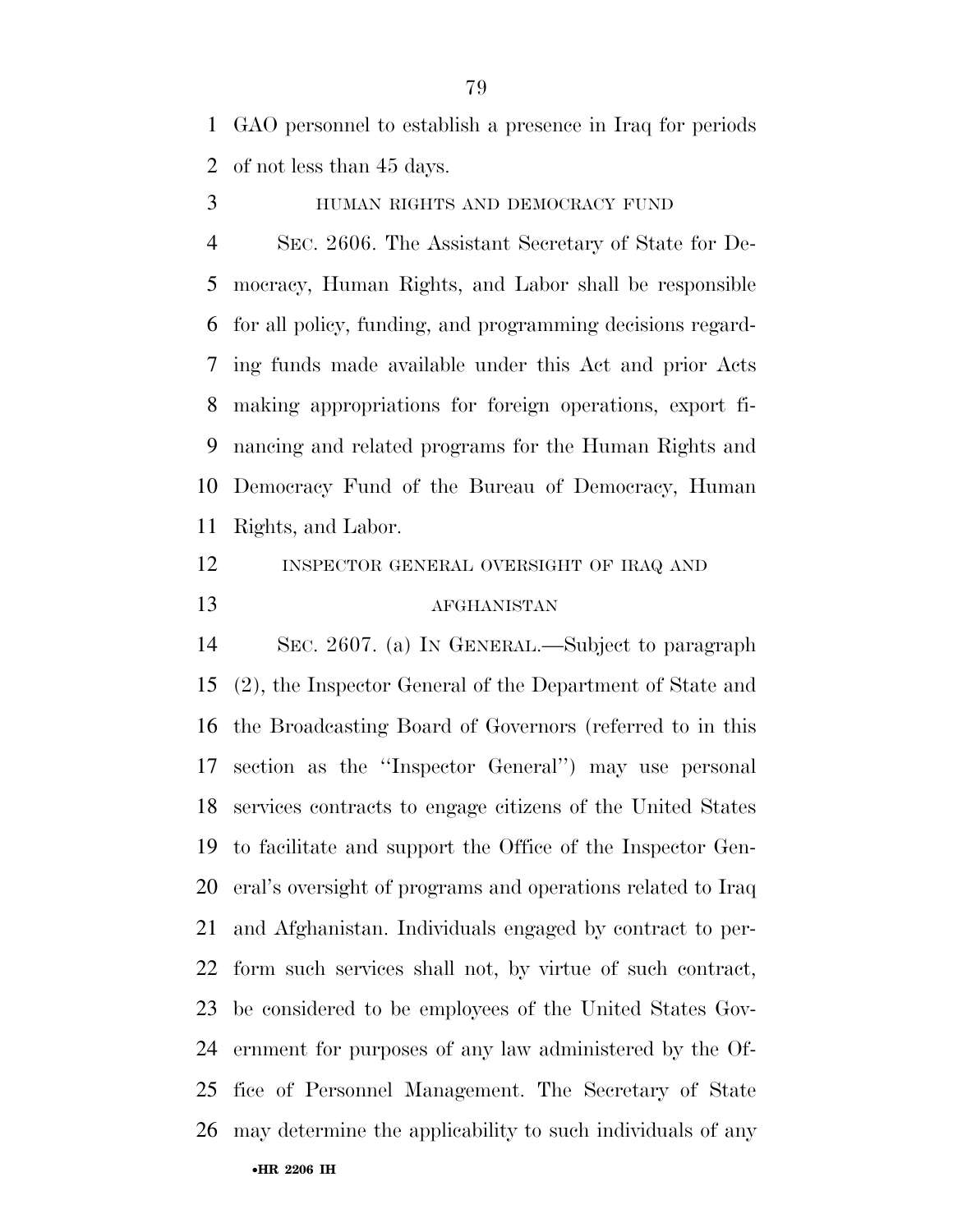•**HR 2206 IH**  law administered by the Secretary concerning the perform- ance of such services by such individuals. (b) CONDITIONS.—The authority under paragraph (1) is subject to the following conditions: (1) The Inspector General determines that ex- isting personnel resources are insufficient. (2) The contract length for a personal services contractor, including options, may not exceed 1 year, unless the Inspector General makes a finding that exceptional circumstances justify an extension of up 11 to 1 additional year. (3) Not more than 10 individuals may be em- ployed at any time as personal services contractors under the program. (c) TERMINATION OF AUTHORITY.—The authority to award personal services contracts under this section shall terminate on December 31, 2007. A contract entered into prior to the termination date under this paragraph may remain in effect until not later than December 31, 2009. 20 (d) OTHER AUTHORITIES NOT AFFECTED.—The au- thority under this section is in addition to any other au- thority of the Inspector General to hire personal services contractors. 24 FUNDING TABLES SEC. 2608. (a) Funds provided in this Act for the following accounts shall be made available for programs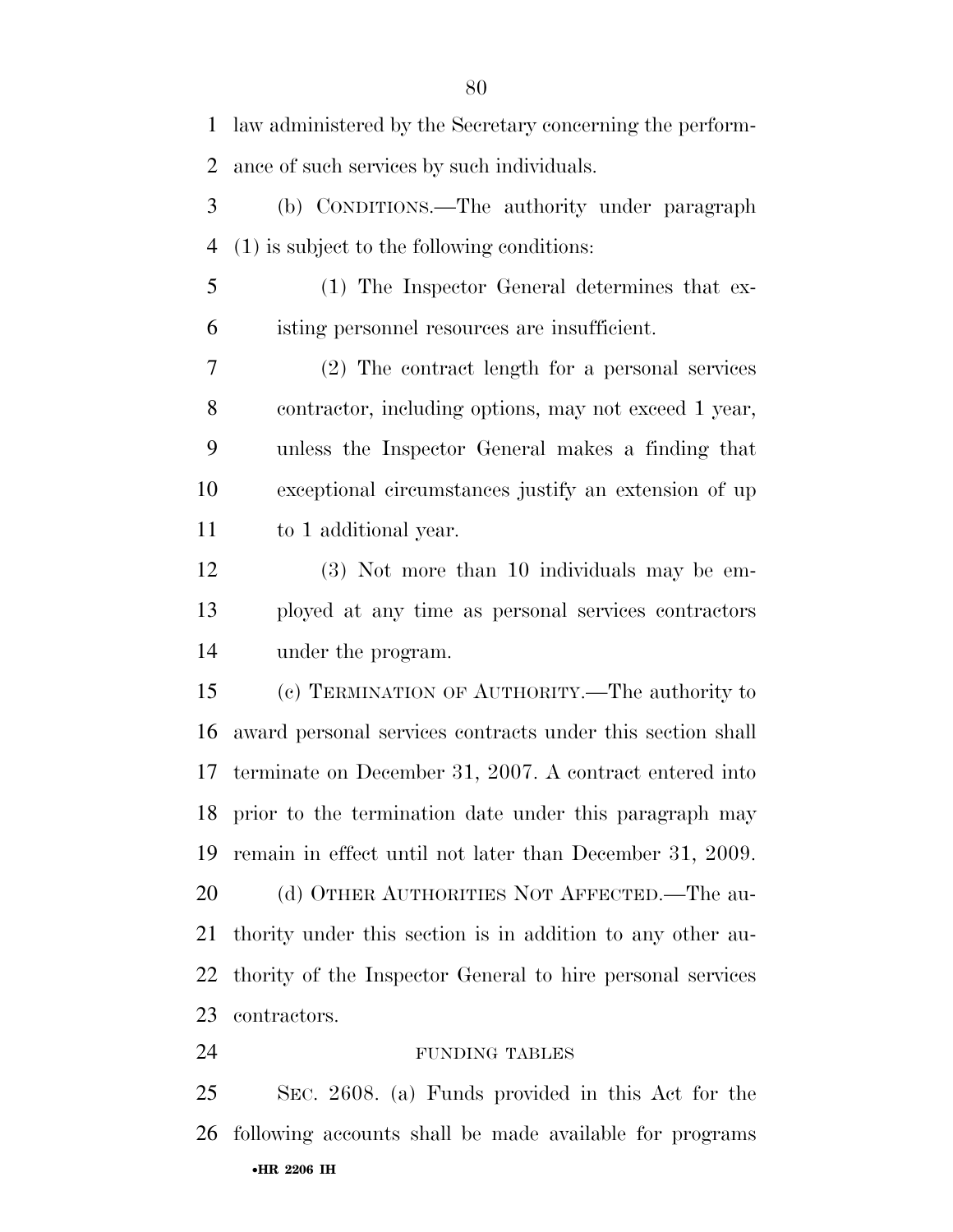| $\mathbf{1}$ | and countries in the amounts contained in the respective        |
|--------------|-----------------------------------------------------------------|
| 2            | tables included in the joint explanatory statement accom-       |
| 3            | panying the conference report on H.R. 1591 of the 110th         |
| 4            | Congress (H. Rept. 110–107):                                    |
| 5            | "Diplomatic and Consular Programs".                             |
| 6            | "Economic Support Fund".                                        |
| 7            | "Democracy Fund".                                               |
| 8            | "International Narcotics Control and Law En-                    |
| 9            | forcement".                                                     |
| 10           | "Migration and Refugee Assistance".                             |
| 11           | (b) Any proposed increases or decreases to the                  |
| 12           | amounts contained in the tables in the accompanying re-         |
| 13           | port shall be subject to the regular notification procedures    |
|              | 14 of the Committees on Appropriations and section 634A         |
| 15           | of the Foreign Assistance Act of 1961.                          |
| 16           | SPENDING PLAN AND NOTIFICATION PROCEDURES                       |
| 17           | SEC. 2609. Not later than 45 days after enactment               |
|              | 18 of this Act the Secretary of State shall submit to the Com-  |
| 19           | mittees on Appropriations a report detailing planned ex-        |
| 20           | penditures for funds appropriated under the headings in         |
| 21           | this chapter, except for funds appropriated under the           |
| 22           | heading "International Disaster and Famine Assistance":         |
| 23           | <i>Provided</i> , That funds appropriated under the headings in |
| 24           | this chapter, except for funds appropriated under the           |
| 25           | heading named in this section, shall be subject to the reg-     |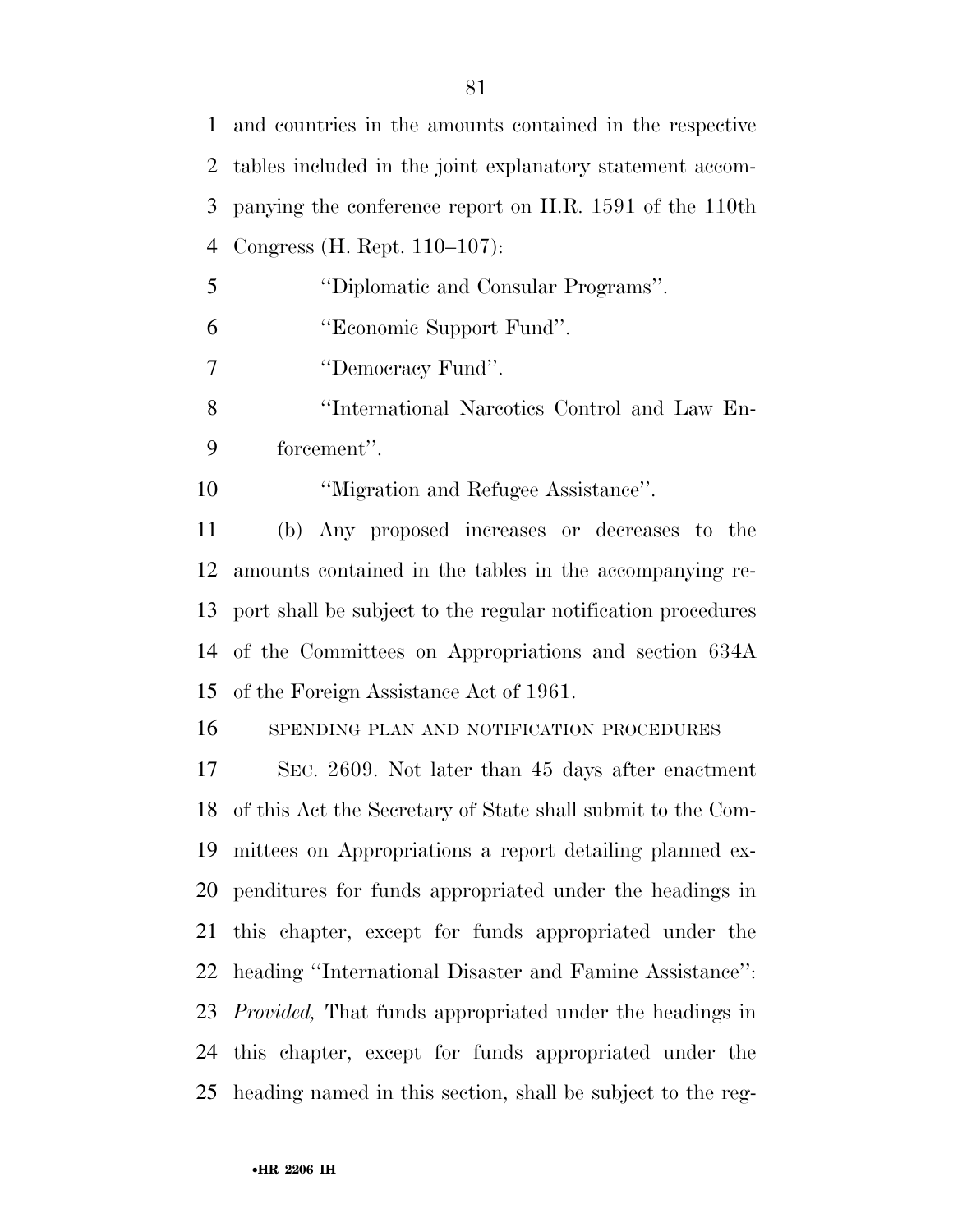ular notification procedures of the Committees on Appro-priations.

CONDITIONS ON ASSISTANCE FOR PAKISTAN

 SEC. 2610. None of the funds made available for as- sistance for the central Government of Pakistan under the heading ''Economic Support Fund'' in this title may be made available for non-project assistance until the Sec- retary of State submits to the Committees on Appropria- tions a report on the oversight mechanisms, performance benchmarks, and implementation processes for such funds: *Provided,* That notwithstanding any other provision of law, funds made available for non-project assistance pursuant to the previous proviso shall be subject to the regular notification procedures of the Committees on Ap- propriations: *Provided further,* That of the funds made available for assistance for Pakistan under the heading ''Economic Support Fund'' in this title, \$5,000,000 shall be made available for the Human Rights and Democracy Fund of the Bureau of Democracy, Human Rights, and Labor, Department of State, for political party develop-ment and election observation programs.

# CIVILIAN RESERVE CORPS

•**HR 2206 IH**  SEC. 2611. Of the funds appropriated by this Act under the heading ''Diplomatic and Consular Programs'', up to \$50,000,000 may be made available to support and maintain a civilian reserve corps: *Provided*, That none of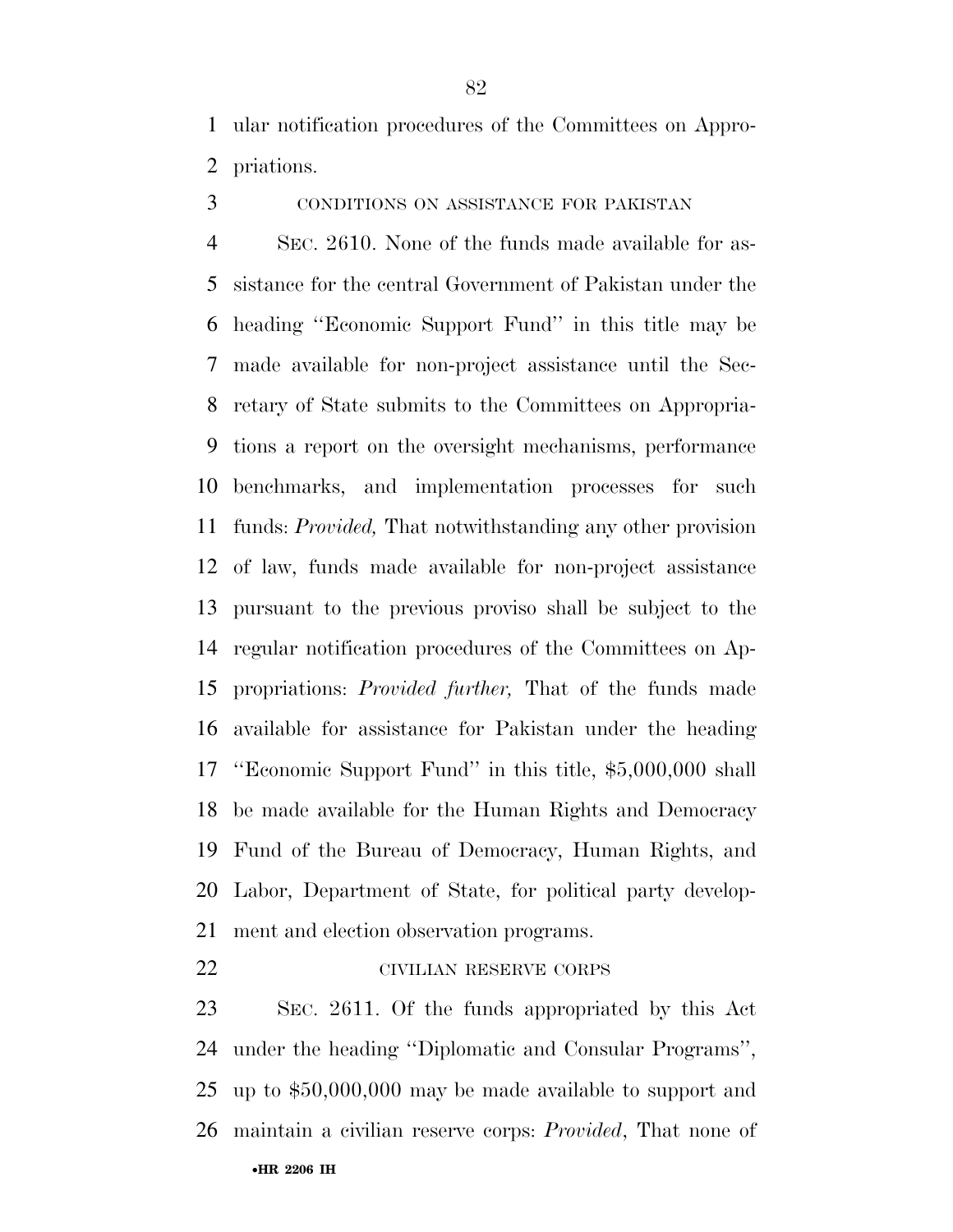the funds for a civilian reserve corps may be obligated without specific authorization in a subsequent Act of Con- gress: *Provided further*, That funds made available under this section shall be subject to the regular notification pro-cedures of the Committees on Appropriations.

#### COORDINATOR FOR IRAQ ASSISTANCE

 SEC. 2612. (a) COORDINATOR FOR IRAQ ASSIST- ANCE.—Not later than 30 days after the date of the enact- ment of this Act, the President shall appoint a Coordi- nator for Iraq Assistance (hereinafter in this section re- ferred to as the ''Coordinator''), by and with the advice and consent of the Senate, who shall report directly to the President.

 (b) DUTIES.—The Coordinator shall be responsible for—

 (1) developing and implementing an overall strategy for political, economic, and military assist-ance for Iraq;

 (2) coordinating and ensuring coherence of Iraq assistance programs and policy among all depart- ments and agencies of the Government of the United States that are implementing assistance programs in Iraq, including the Department of State, the United States Agency for International Development, the Department of Defense, the Department of the Treasury, and the Department of Justice;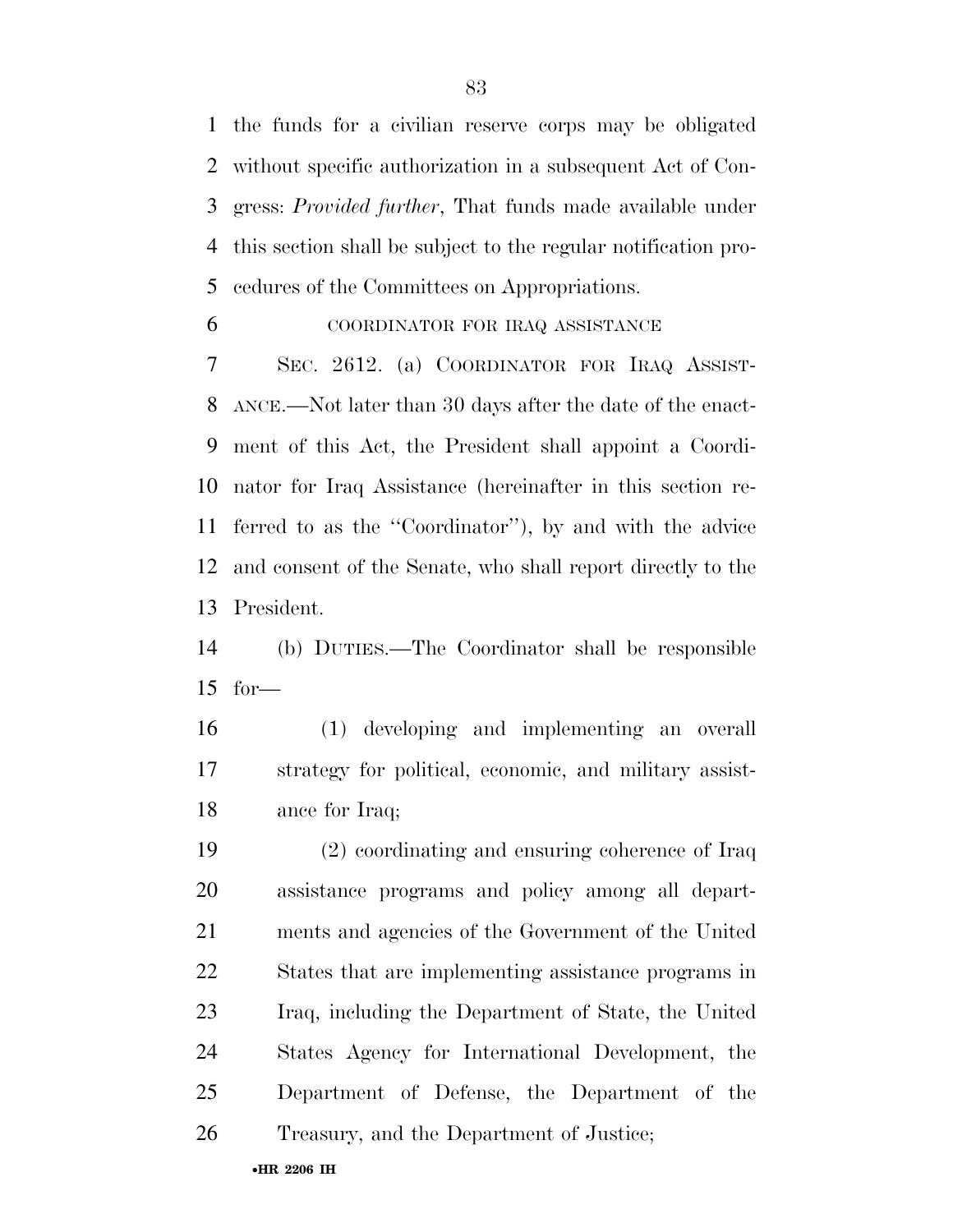| $\mathbf{1}$   | (3) working with the Government of Iraq in              |
|----------------|---------------------------------------------------------|
| $\overline{2}$ | meeting the benchmarks described in section             |
| 3              | $1904(a)$ of this Act in order to ensure Iraq continues |
| $\overline{4}$ | to be eligible to receive United States assistance de-  |
| 5              | scribed in such section;                                |
| 6              | (4) coordinating with other donors and inter-           |
| $\overline{7}$ | national organizations that are providing assistance    |
| 8              | for Iraq;                                               |
| 9              | (5) ensuring adequate management and ac-                |
| 10             | countability of United States assistance programs       |
| 11             | for Iraq;                                               |
| 12             | resolving policy and program disputes<br>(6)            |
| 13             | among departments and agencies of the United            |
| 14             | States Government that are implementing assistance      |
| 15             | programs in Iraq; and                                   |
| 16             | (7) coordinating United States assistance pro-          |
| 17             | grams with the reconstruction programs funded and       |
| 18             | implemented by the Government of Iraq.                  |
| 19             | (c) RANK AND STATUS.—The Coordinator shall have         |
| 20             | the rank and status of ambassador.                      |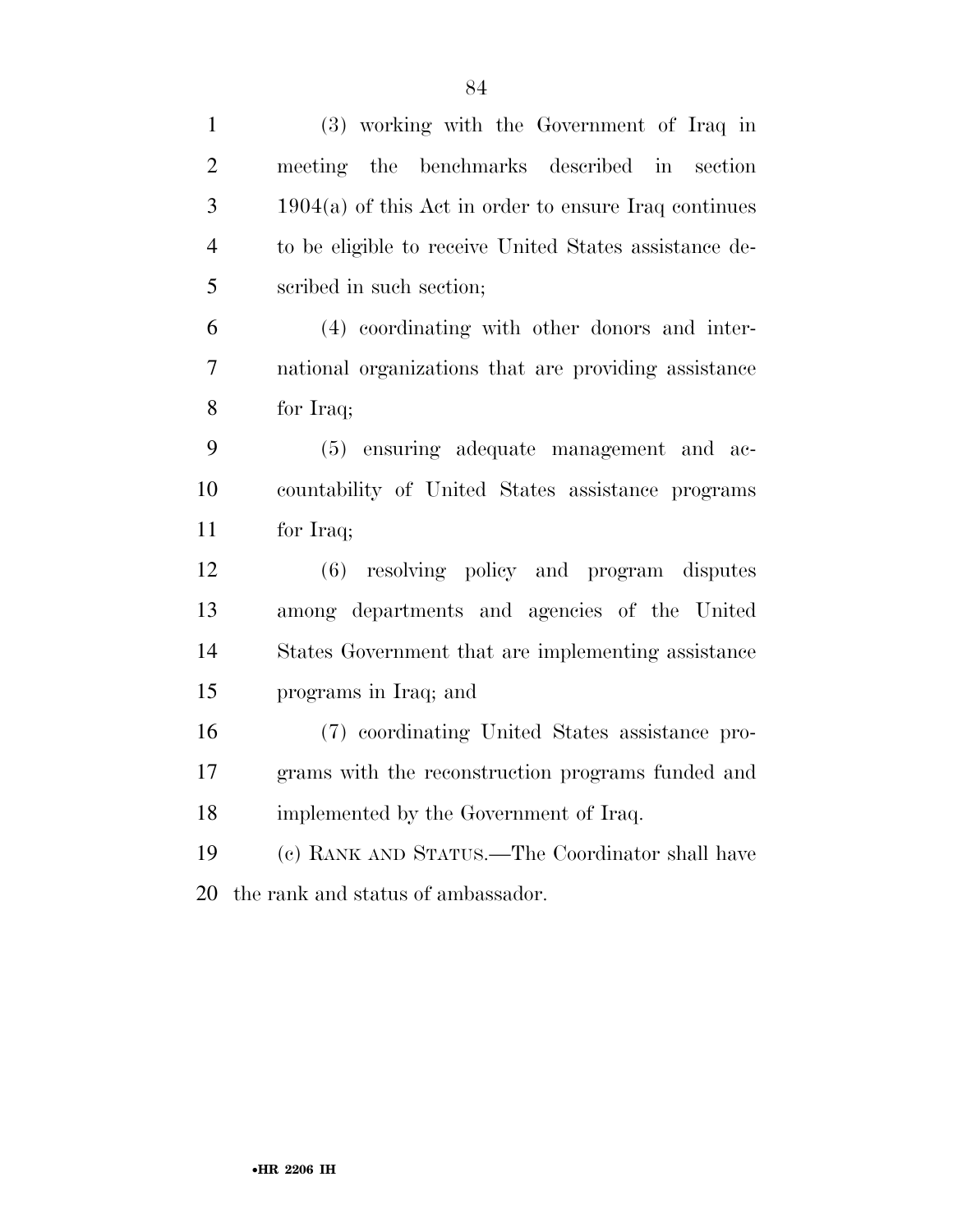|                | 1 TITLE III—ADDITIONAL HURRI-                                    |
|----------------|------------------------------------------------------------------|
| $\overline{2}$ | <b>CANE DISASTER RELIEF AND</b>                                  |
| 3              | <b>RECOVERY</b>                                                  |
| $\overline{4}$ | <b>CHAPTER 1</b>                                                 |
| 5              | DEPARTMENT OF AGRICULTURE                                        |
| 6              | GENERAL PROVISION-THIS CHAPTER                                   |
| 7              | SEC. 3101. Section $1231(k)(2)$ of the Food Security             |
| 8              | Act of 1985 (16 U.S.C. $3831(k)(2)$ ) is amended by strik-       |
| 9              | ing "During calendar year 2006, the" and inserting               |
| 10             | $"The"$ .                                                        |
| 11             | <b>CHAPTER 2</b>                                                 |
| 12             | DEPARTMENT OF JUSTICE                                            |
| 13             | OFFICE OF JUSTICE PROGRAMS                                       |
| 14             | STATE AND LOCAL LAW ENFORCEMENT ASSISTANCE                       |
| 15             | For an additional amount for "State and Local Law                |
| 16             | Enforcement Assistance", for discretionary grants author-        |
|                | 17 ized by subpart 2 of part E, of title I of the Omnibus        |
| 18             | Crime Control and Safe Streets Act of 1968 as in effect          |
| 19             | on September 30, 2006, notwithstanding the provisions of         |
| 20             | section 511 of said Act, \$50,000,000, to remain available       |
| 21             | until expended: <i>Provided</i> , That the amount made available |
| 22             | under this heading shall be for local law enforcement ini-       |
| 23             | tiatives in the Gulf Coast region related to the aftermath       |
| 24             | of Hurricanes Katrina and Rita: <i>Provided further</i> , That   |
| 25             | these funds shall be apportioned among the States in             |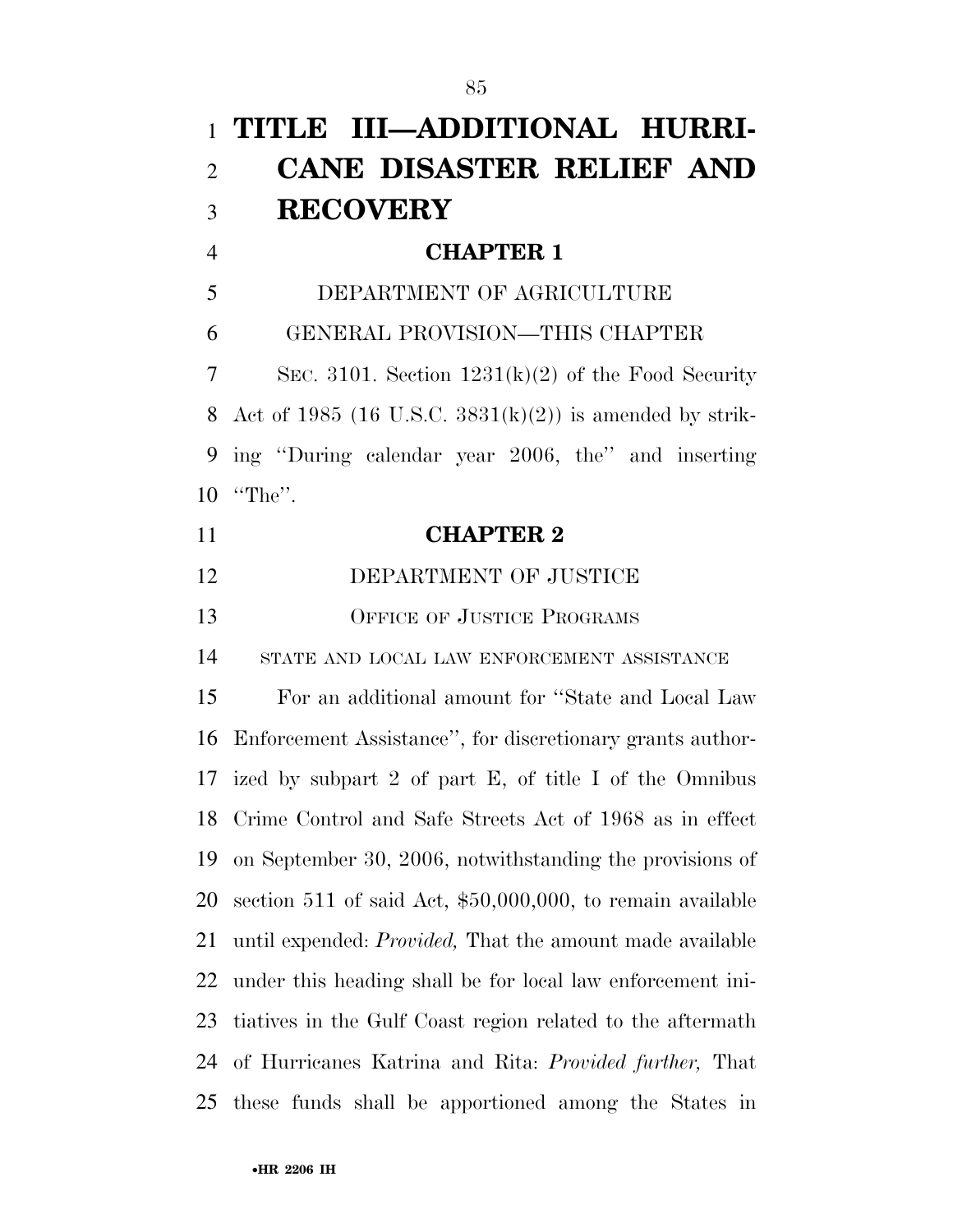| $\mathbf{1}$   | quotient to their level of violent crime as estimated by the |
|----------------|--------------------------------------------------------------|
| $\overline{2}$ | Federal Bureau of Investigation's Uniform Crime Report       |
| 3              | for the year $2005$ .                                        |
| $\overline{4}$ | DEPARTMENT OF COMMERCE                                       |
| 5              | NATIONAL OCEANIC AND ATMOSPHERIC                             |
| 6              | <b>ADMINISTRATION</b>                                        |
| 7              | OPERATIONS, RESEARCH, AND FACILITIES                         |
| 8              | For an additional amount for "Operations, Research,          |
| 9              | and Facilities", for necessary expenses related to the con-  |
| 10             | sequences of Hurricanes Katrina and Rita on the shrimp       |
| 11             | and fishing industries, \$110,000,000, to remain available   |
| 12             | until September 30, 2008.                                    |
| 13             | NATIONAL AERONAUTICS AND SPACE                               |
| 14             | <b>ADMINISTRATION</b>                                        |
|                |                                                              |
|                | EXPLORATION CAPABILITIES                                     |
| 15<br>16       | For an additional amount for "Exploration Capabili-          |
| 17             | ties" for necessary expenses related to the consequences     |
|                | 18 of Hurricane Katrina, \$35,000,000, to remain available   |
| 19             | until September 30, 2009.                                    |
|                | GENERAL PROVISION—THIS CHAPTER                               |
| 20<br>21       | SEC. 3201. Up to \$48,000,000 of amounts made                |
| 22             | available to the National Aeronautics and Space Adminis-     |
| 23             | tration in Public Law 109–148 and Public Law 109–234         |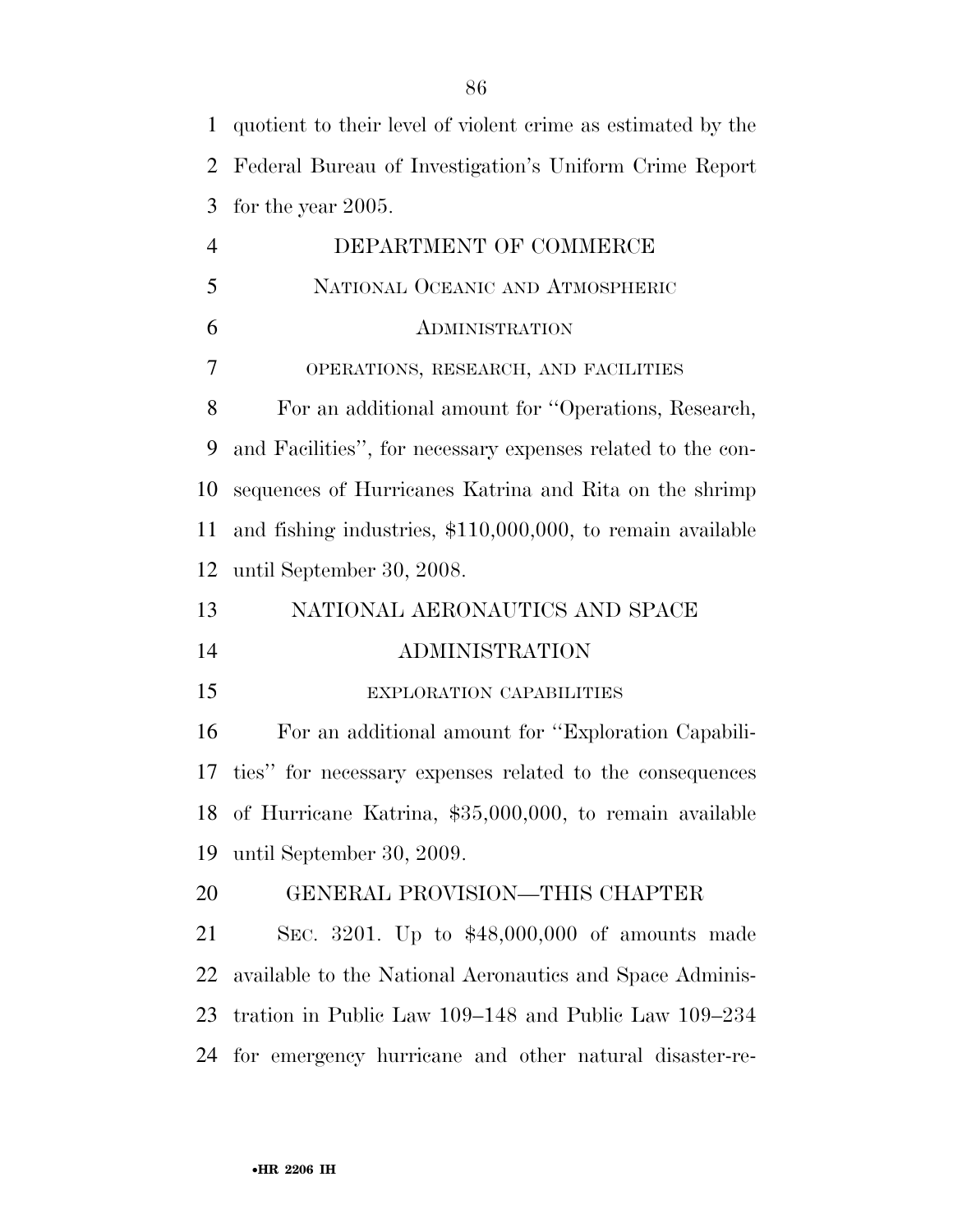lated expenses may be used to reimburse hurricane-related costs incurred by NASA in fiscal year 2005.

 **CHAPTER 3**  DEPARTMENT OF DEFENSE—CIVIL DEPARTMENT OF THE ARMY CORPS OF ENGINEERS—CIVIL

## CONSTRUCTION

 For an additional amount for ''Construction'' for nec- essary expenses related to the consequences of Hurricane Katrina and other hurricanes of the 2005 season, \$25,300,000, to remain available until expended, which may be used to continue construction of projects related to interior drainage for the greater New Orleans metro-politan area.

## FLOOD CONTROL AND COASTAL EMERGENCIES

•**HR 2206 IH**  For an additional amount for ''Flood Control and Coastal Emergencies'', as authorized by section 5 of the Act of August 18, 1941 (33 U.S.C. 701n), for necessary expenses relating to the consequences of Hurricanes Katrina and Rita and for other purposes, \$1,407,700,000, to remain available until expended: *Provided,* That \$1,300,000,000 of the amount provided may be used by the Secretary of the Army to carry out projects and meas- ures for the West Bank and Vicinity and Lake Ponchartrain and Vicinity, Louisiana, projects, as de-scribed under the heading ''Flood Control and Coastal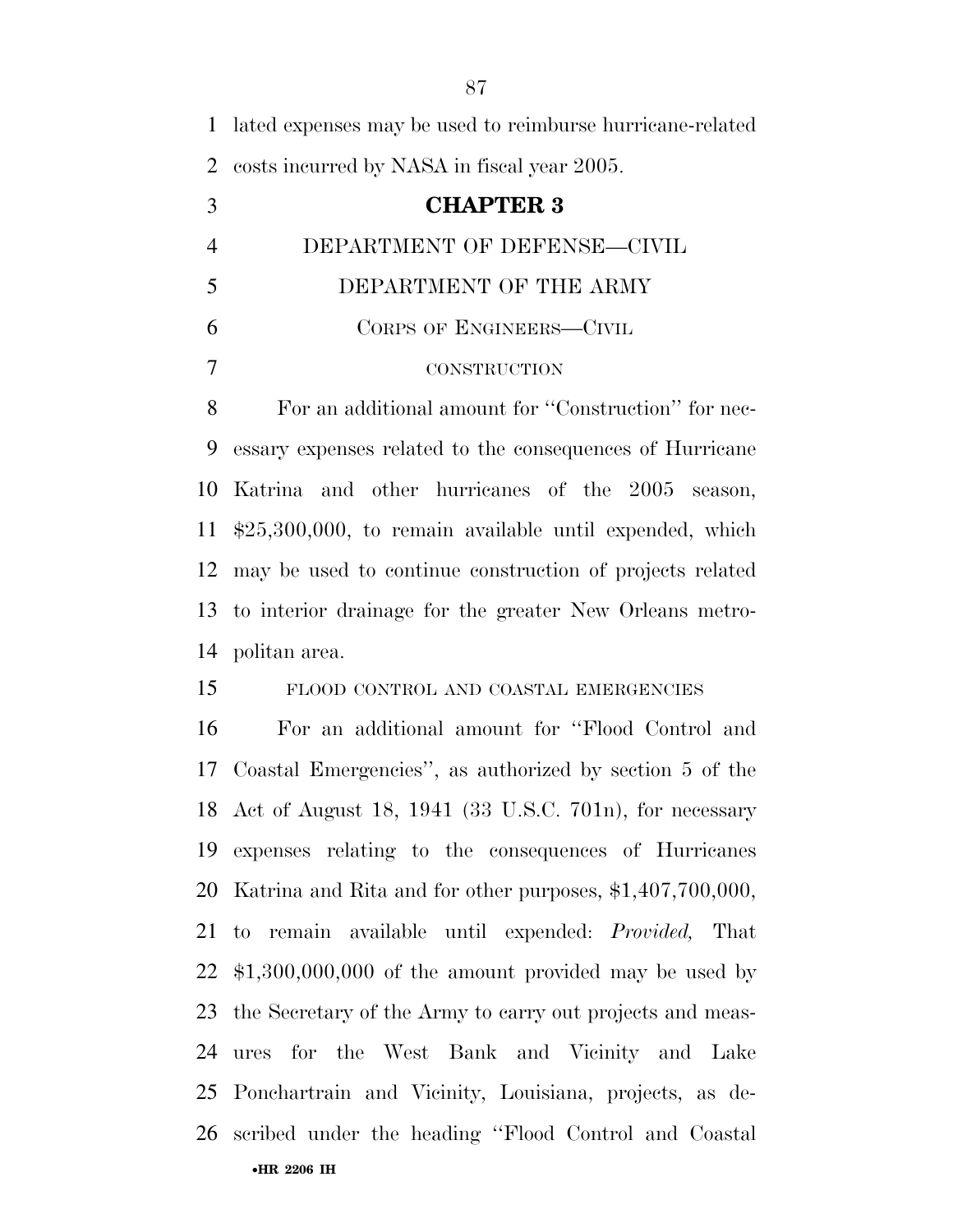Emergencies'', in chapter 3 of Public Law 109–148: *Pro- vided further,* That \$107,700,000 of the amount provided may be used to implement the projects for hurricane storm damage reduction, flood damage reduction, and ecosystem restoration within Hancock, Harrison, and Jackson Coun- ties, Mississippi substantially in accordance with the Re- port of the Chief of Engineers dated December 31, 2006, and entitled ''Mississippi, Coastal Improvements Program Interim Report, Hancock, Harrison, and Jackson Coun- ties, Mississippi'': *Provided further,* That projects author- ized for implementation under this Chief's report shall be carried out at full Federal expense, except that the non- Federal interests shall be responsible for providing for all costs associated with operation and maintenance of the project: *Provided further,* That any project using funds ap- propriated under this heading shall be initiated only after non-Federal interests have entered into binding agree- ments with the Secretary requiring the non-Federal inter- ests to pay 100 percent of the operation, maintenance, re- pair, replacement, and rehabilitation costs of the project and to hold and save the United States free from damages due to the construction or operation and maintenance of the project, except for damages due to the fault or neg- ligence of the United States or its contractors: *Provided further*, That the Chief of Engineers, acting through the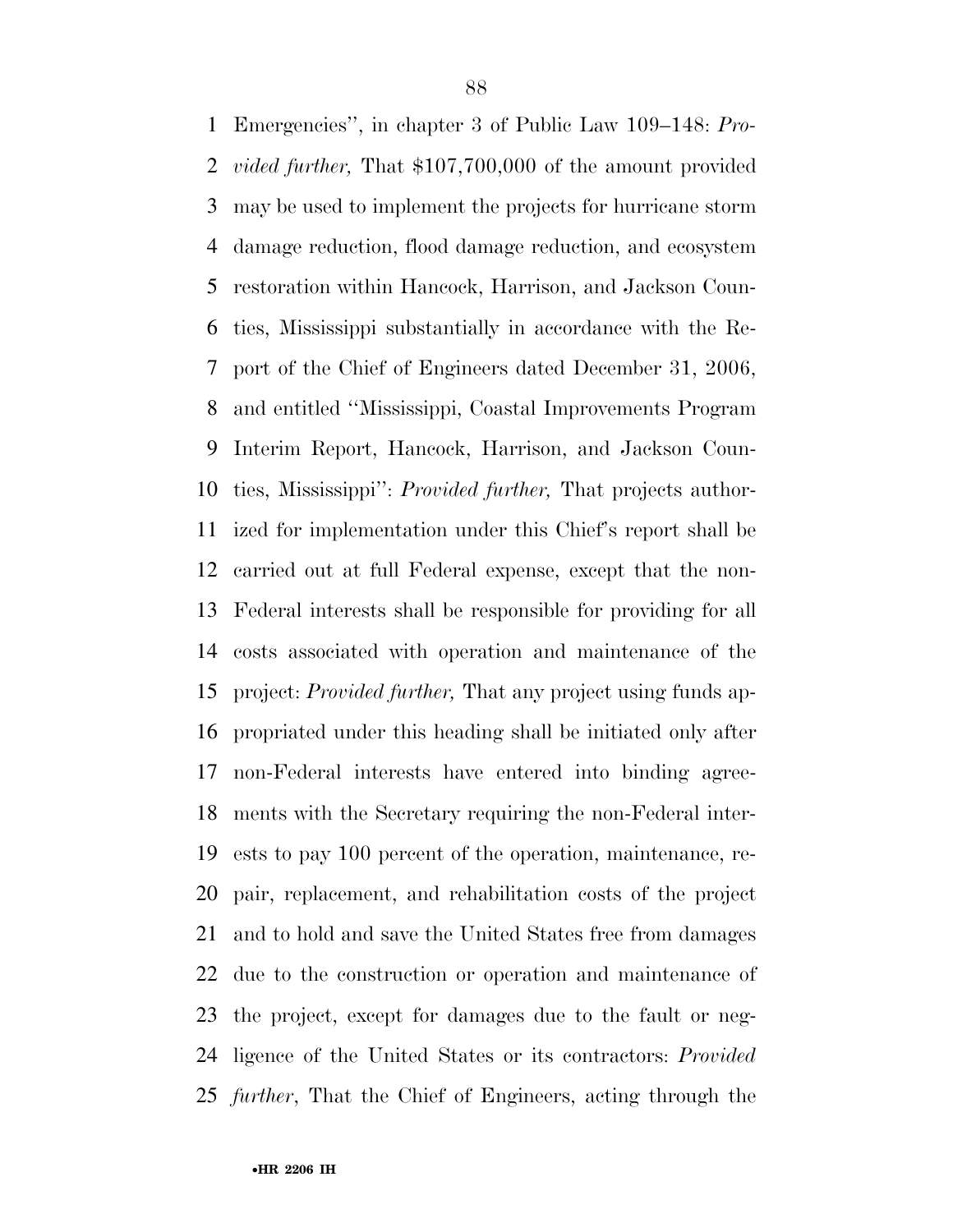Assistant Secretary of the Army for Civil Works, shall pro- vide a monthly report to the House and Senate Commit- tees on Appropriations detailing the allocation and obliga- tion of these funds, beginning not later than 60 days after enactment of this Act.

## GENERAL PROVISIONS—THIS CHAPTER

 SEC. 3301. The Secretary is authorized and directed to determine the value of eligible reimbursable expenses incurred by local governments in storm-proofing pumping stations, constructing safe houses for operators, and other interim flood control measures in and around the New Or- leans metropolitan area that the Secretary determines to be integral to the overall plan to ensure operability of the stations during hurricanes, storms and high water events and the flood control plan for the area.

 SEC. 3302. (a) The Secretary of the Army is author- ized and directed to utilize funds remaining available for obligation from the amounts appropriated in chapter 3 of Public Law 109–234 under the heading ''Flood Control and Coastal Emergencies'' for projects in the greater New Orleans metropolitan area to prosecute these projects in a manner which promotes the goal of continuing work at an optimal pace, while maximizing, to the greatest extent practicable, levels of protection to reduce the risk of storm damage to people and property.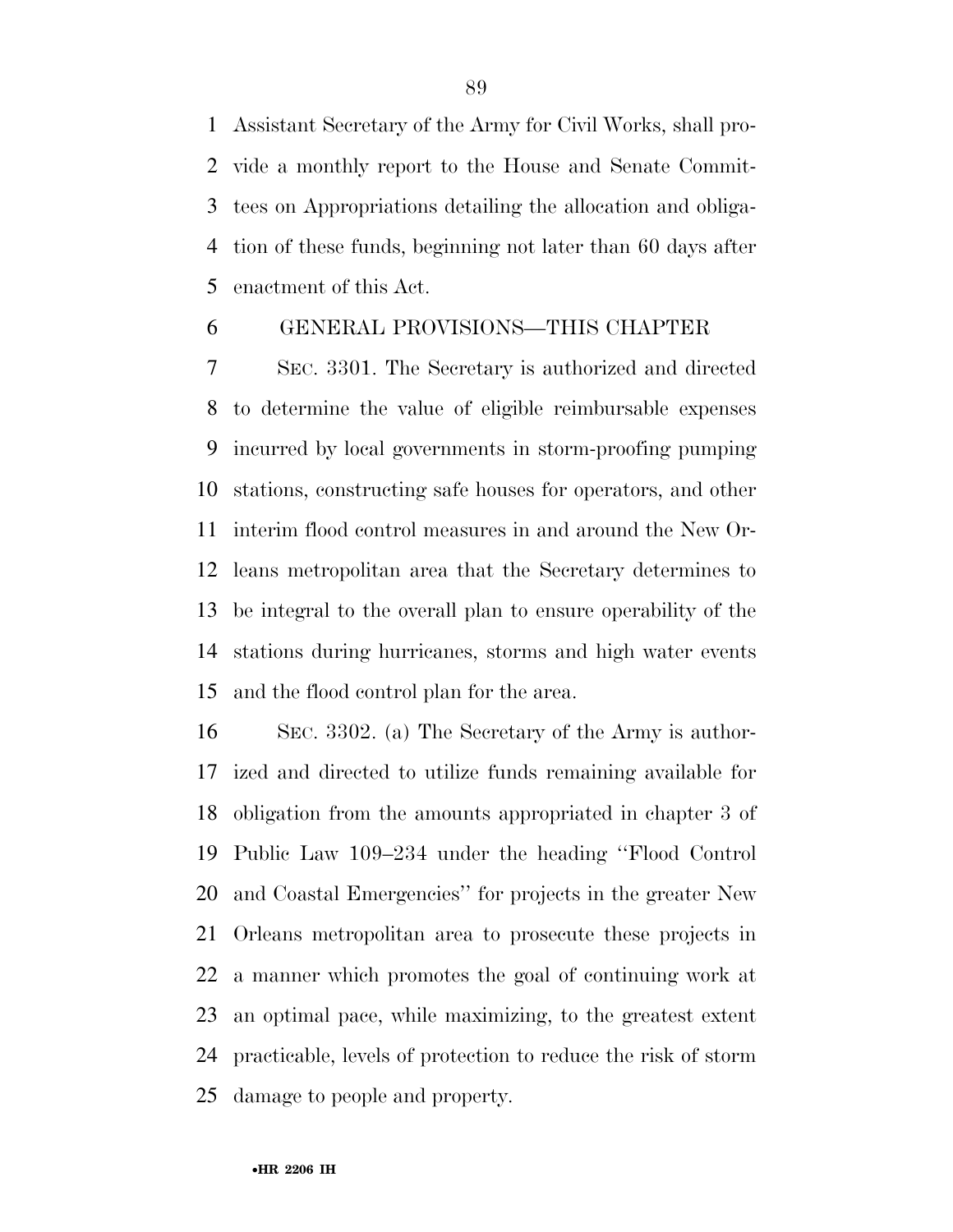(b) The expenditure of funds as provided in sub- section (a) may be made without regard to individual amounts or purposes specified in chapter 3 of Public Law 109–234.

 (c) Any reallocation of funds that are necessary to accomplish the goal established in subsection (a) are au- thorized, subject to the approval of the House and Senate Committees on Appropriation.

 SEC. 3303. The Chief of Engineers shall investigate the overall technical advantages, disadvantages and oper- ational effectiveness of operating the new pumping sta- tions at the mouths of the 17th Street, Orleans Avenue and London Avenue canals in the New Orleans area di- rected for construction in Public Law 109–234 concur- rently or in series with existing pumping stations serving these canals and the advantages, disadvantages and tech- nical operational effectiveness of removing the existing pumping stations and configuring the new pumping sta- tions and associated canals to handle all needed dis- charges; and the advantages, disadvantages and technical operational effectiveness of replacing or improving the floodwalls and levees adjacent to the three outfall canals: *Provided,* That the analysis should be conducted at Fed-eral expense: *Provided further,* That the analysis shall be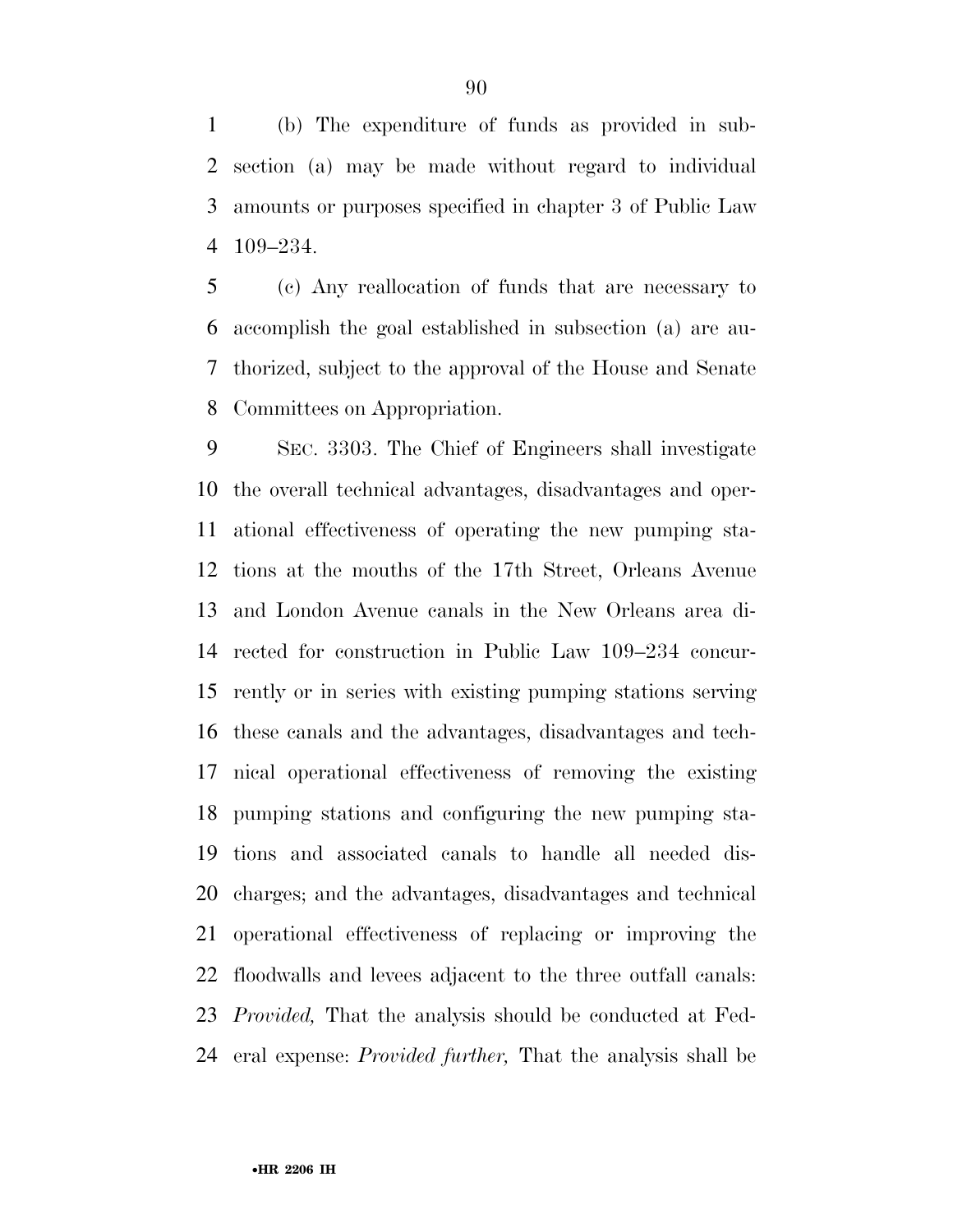completed and furnished to the Congress not later than three months after enactment of this Act.

 SEC. 3304. Using funds made available in Chapter 3 under title II of Public Law 109–234, under the heading ''Investigations'', the Secretary of the Army, in consulta- tion with other agencies and the State of Louisiana shall accelerate completion as practicable the final report of the Chief of Engineers recommending a comprehensive plan to deauthorize deep draft navigation on the Mississippi River Gulf Outlet: *Provided,* That the plan shall incor- porate and build upon the Interim Mississippi River Gulf Outlet Deep-Draft De-Authorization Report submitted to Congress in December 2006 pursuant to Public Law 109– 234.

- **CHAPTER 4**
- SMALL BUSINESS ADMINISTRATION
- DISASTER LOANS PROGRAM ACCOUNT
- 18 (INCLUDING TRANSFER OF FUNDS)

 Of the unobligated balances under the heading ''Small Business Administration, Disaster Loans Program Account'', \$25,069,000, to remain available until ex- pended, shall be used for administrative expenses to carry out the disaster loan program, which may be transferred to and merged with ''Small Business Administration, Sal-aries and Expenses''.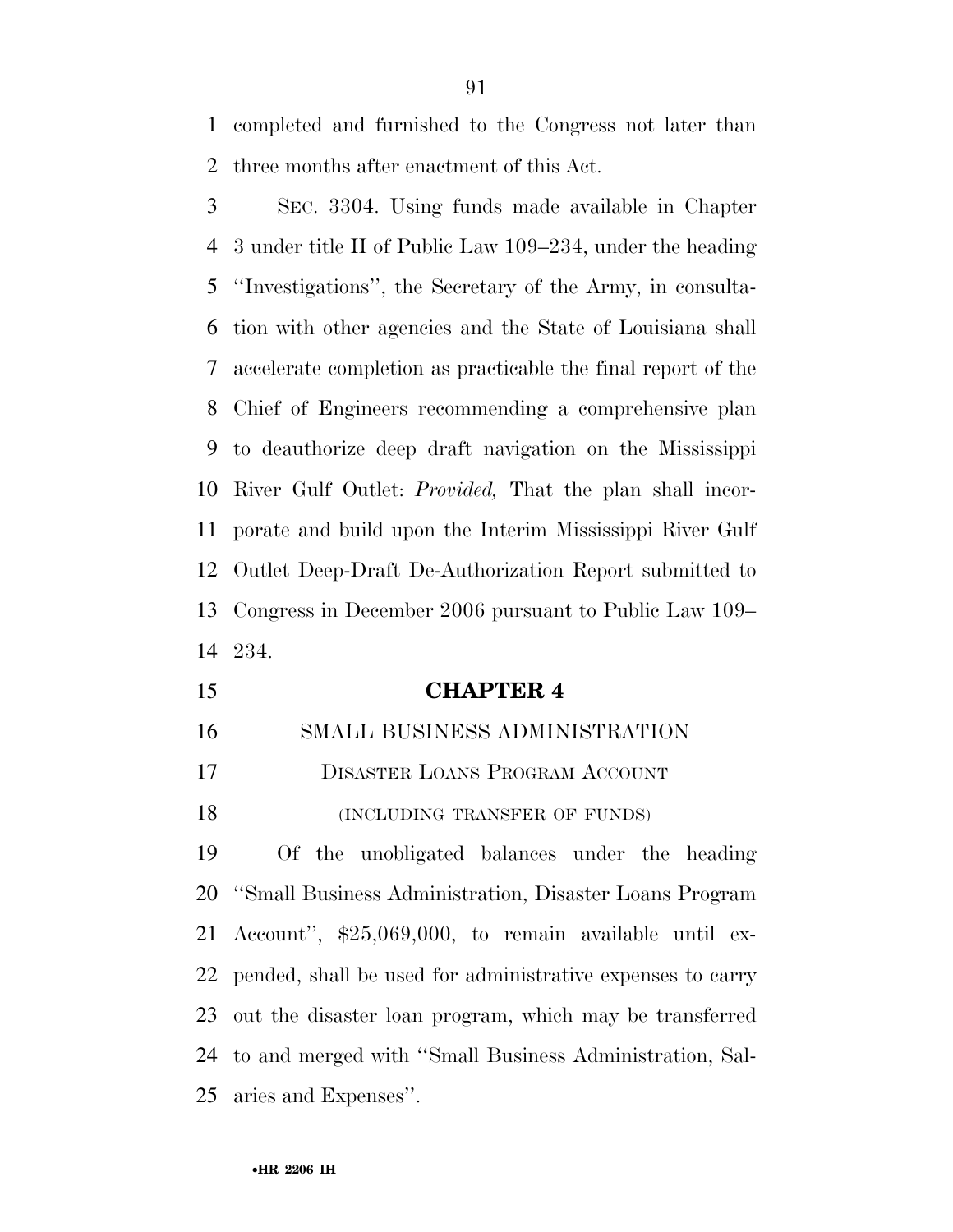Of the unobligated balances under the heading ''Small Business Administration, Disaster Loans Program Account'', \$25,000,000 shall be used for loans under sec- tion 7(b)(2) of the Small Business Act for businesses lo- cated in an area for which the President declared a major disaster because of the hurricanes in the Gulf of Mexico in calendar year 2005, of which not to exceed \$8,750,000 is for direct administrative expenses and may be trans- ferred to and merged with ''Small Business Administra- tion, Salaries and Expenses'' to carry out the disaster loan program of the Small Business Administration. **CHAPTER 5**  DEPARTMENT OF HOMELAND SECURITY FEDERAL EMERGENCY MANAGEMENT AGENCY 15 DISASTER RELIEF 16 (INCLUDING TRANSFER OF FUNDS) For an additional amount for ''Disaster Relief'', \$4,610,000,000, to remain available until expended: *Pro- vided,* That \$4,000,000 shall be transferred to ''Office of Inspector General''. GENERAL PROVISIONS—THIS CHAPTER SEC. 3501. (a) IN GENERAL.—Notwithstanding any other provision of law, including any agreement, the Fed-eral share of assistance, including direct Federal assist-

•**HR 2206 IH**  Florida, Alabama, and Texas in connection with Hurri-

ance, provided for the States of Louisiana, Mississippi,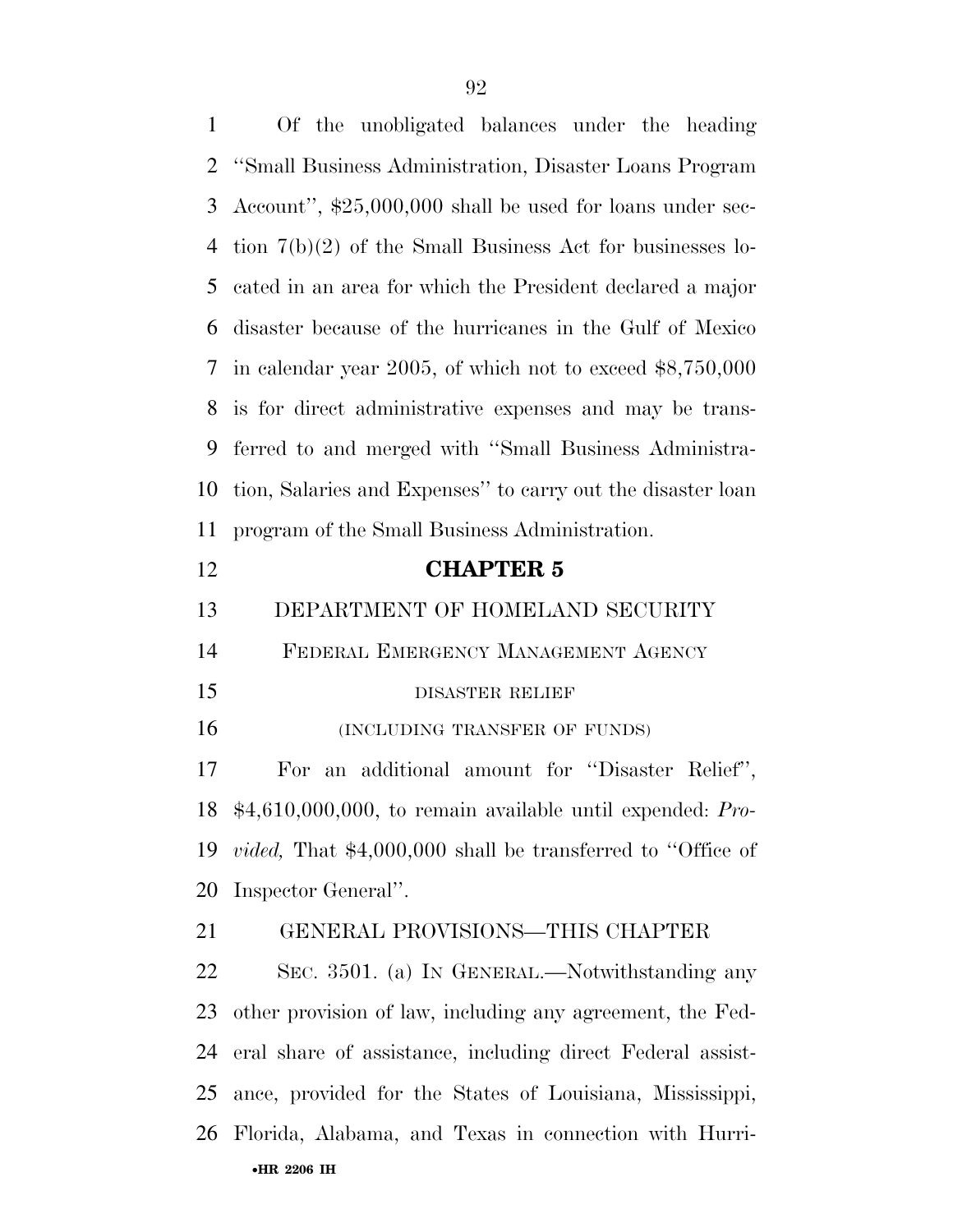canes Katrina, Wilma, Dennis, and Rita under sections 403, 406, 407, and 408 of the Robert T. Stafford Disaster Relief and Emergency Assistance Act (42 U.S.C. 5170b, 5172, 5173, and 5174) shall be 100 percent of the eligible costs under such sections.

 (b) APPLICABILITY.—The Federal share provided by subsection (a) shall apply to disaster assistance applied for before the date of enactment of this Act.

9 SEC. 3502. (a) COMMUNITY DISASTER LOAN ACT.— (1) IN GENERAL.—Section 2(a) of the Commu- nity Disaster Loan Act of 2005 (Public Law 109– 88) is amended by striking ''*Provided further,* That notwithstanding section 417(c)(1) of the Stafford Act, such loans may not be canceled:''.

 (2) EFFECTIVE DATE.—The amendment made by paragraph (1) shall be effective on the date of en- actment of the Community Disaster Loan Act of 2005 (Public Law 109–88).

 (b) EMERGENCY SUPPLEMENTAL APPROPRIATIONS ACT.—

 (1) IN GENERAL.—Chapter 4 of title II of the Emergency Supplemental Appropriations Act for Defense, the Global War on Terror, and Hurricane Recovery, 2006 (Public Law 109–234) is amended under Federal Emergency Management Agency,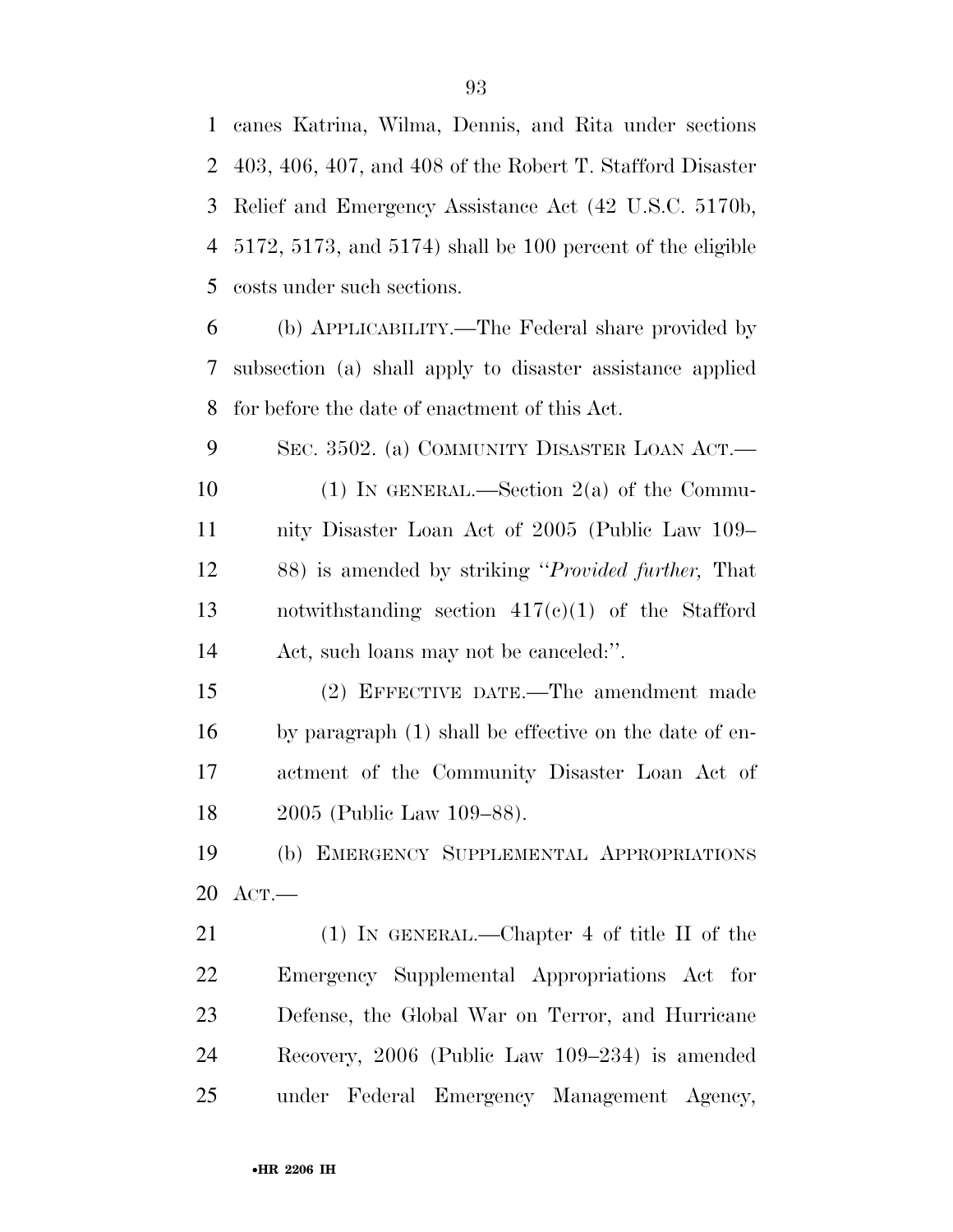''Disaster Assistance Direct Loan Program Ac- count'' by striking ''*Provided further,* That notwith-3 standing section  $417(c)(1)$  of such Act, such loans may not be canceled:''.

 (2) EFFECTIVE DATE.—The amendment made by paragraph (1) shall be effective on the date of en- actment of the Emergency Supplemental Appropria- tions Act for Defense, the Global War on Terror, and Hurricane Recovery, 2006 (Public Law 109– 234).

 SEC. 3503. (a) IN GENERAL.—Section 2401 of the Emergency Supplemental Appropriations Act for Defense, the Global War on Terror, and Hurricane Recovery, 2006 (Public Law 109–234) is amended by striking ''12 months'' and inserting ''24 months''.

 (b) EFFECTIVE DATE.—The amendment made by this section shall be effective on the date of enactment of the Emergency Supplemental Appropriations Act for De- fense, the Global War on Terror, and Hurricane Recovery, 2006 (Public Law 109–234).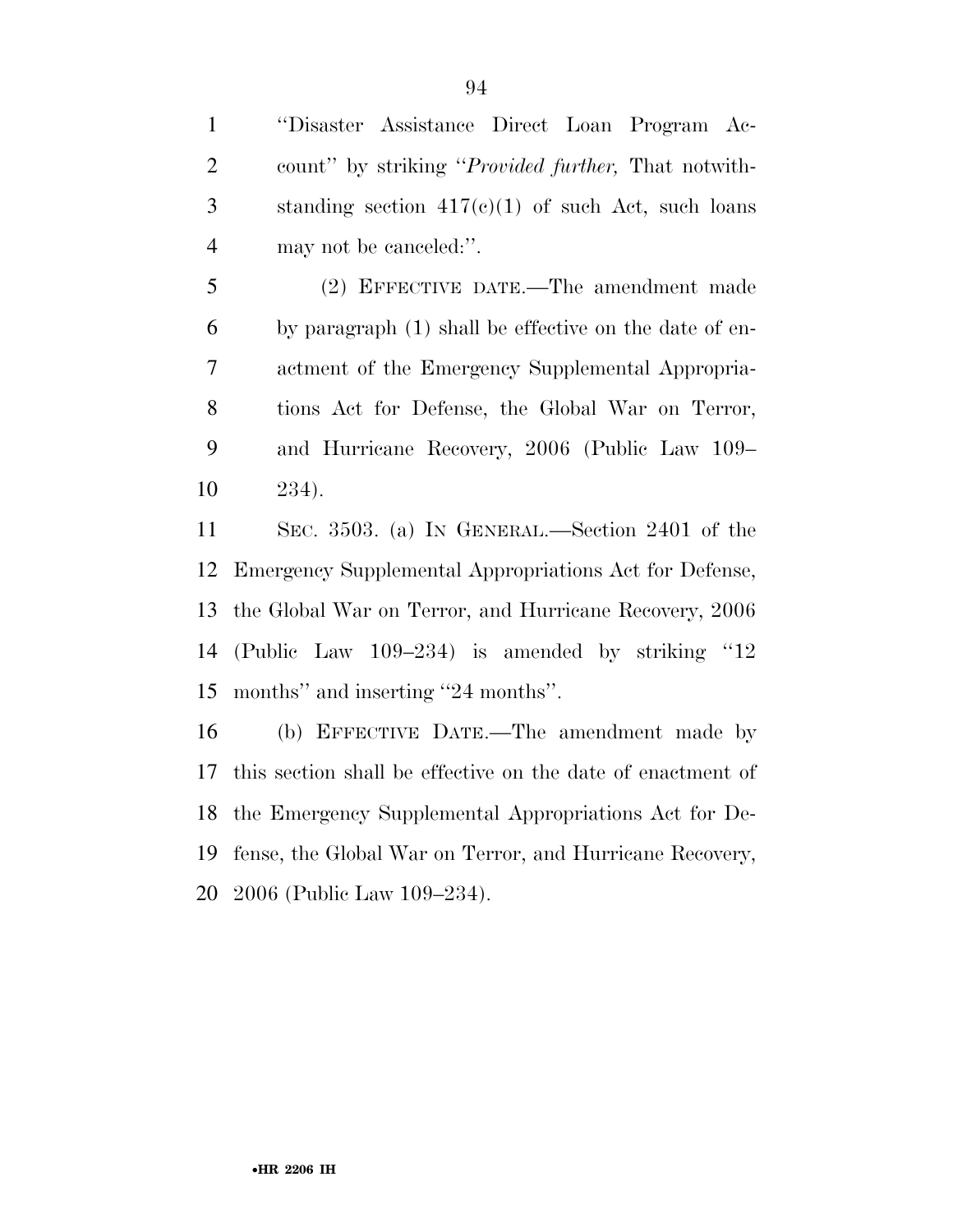| $\mathbf{1}$   | <b>CHAPTER 6</b>                                                       |
|----------------|------------------------------------------------------------------------|
| $\overline{2}$ | DEPARTMENT OF THE INTERIOR                                             |
| 3              | <b>NATIONAL PARK SERVICE</b>                                           |
| $\overline{4}$ | HISTORIC PRESERVATION FUND                                             |
| 5              | For an additional amount for the "Historic Preserva-                   |
| 6              | tion Fund" for necessary expenses related to the con-                  |
| 7              | sequences of Hurricane Katrina and other hurricanes of                 |
| 8              | the $2005$ season, $$10,000,000$ , to remain available until           |
| 9              | September 30, 2008: Provided, That the funds provided                  |
| 10             | under this heading shall be provided to the State Historic             |
| 11             | Preservation Officer, after consultation with the National             |
| 12             | Park Service, for grants for disaster relief in areas of Lou-          |
| 13             | isiana impacted by Hurricanes Katrina or Rita: Provided                |
| 14             | further, That grants shall be for the preservation, sta-               |
| 15             | bilization, rehabilitation, and repair of historic properties          |
| 16             | listed in or eligible for the National Register of Historic            |
| 17             | Places, for planning and technical assistance: <i>Provided</i>         |
|                | 18 <i>further</i> , That grants shall only be available for areas that |
| 19             | the President determines to be a major disaster under sec-             |
| 20             | tion 102(2) of the Robert T. Stafford Disaster Relief and              |
| 21             | Emergency Assistance Act $(42 \text{ U.S.C. } 5122(2))$ due to         |
| 22             | Hurricanes Katrina or Rita: <i>Provided further</i> , That indi-       |
| 23             | vidual grants shall not be subject to a non-Federal match-             |
| 24             | ing requirement: <i>Provided further</i> , That no more than 5         |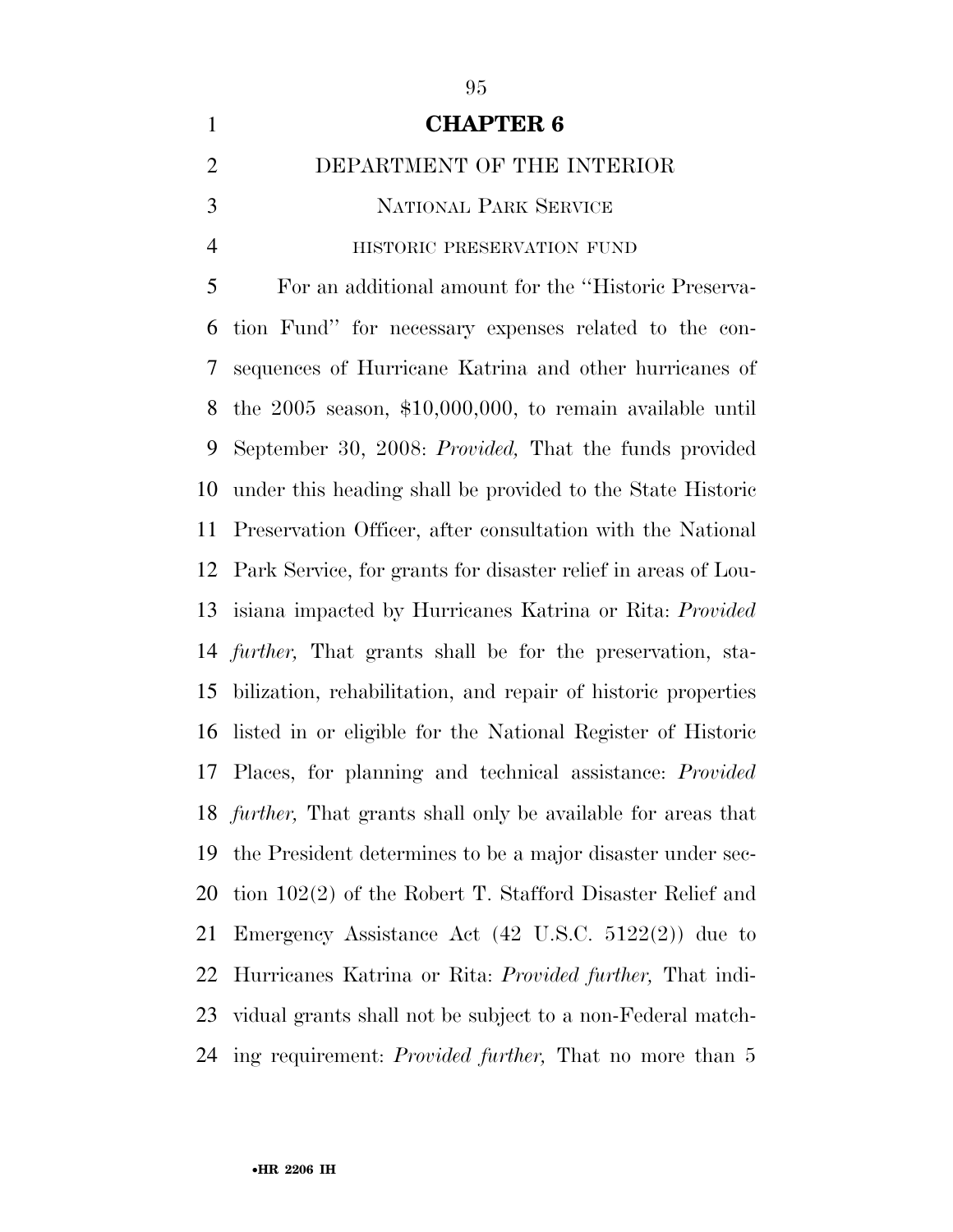percent of funds provided under this heading for disaster relief grants may be used for administrative expenses.

## GENERAL PROVISION—THIS CHAPTER

#### (INCLUDING TRANSFER OF FUNDS)

 SEC. 3601. Of the disaster relief funds from Public Law 109–234, 120 Stat. 418, 461, (June 30, 2006), chap- ter 5, ''National Park Service—Historic Preservation Fund'', for necessary expenses related to the consequences of Hurricane Katrina and other hurricanes of the 2005 season that were allocated to the State of Mississippi by the National Park Service, \$500,000 is hereby transferred to the ''National Park Service—National Recreation and Preservation'' appropriation: *Provided,* That these funds may be used to reconstruct destroyed properties that at the time of destruction were listed in the National Register of Historic Places and are otherwise qualified to receive these funds: *Provided further,* That the State Historic Preservation Officer certifies that, for the community where that destroyed property was located, the property is iconic to or essential to illustrating that community's historic identity, that no other property in that community with the same associative historic value has survived, and that sufficient historical documentation exists to ensure an accurate reproduction.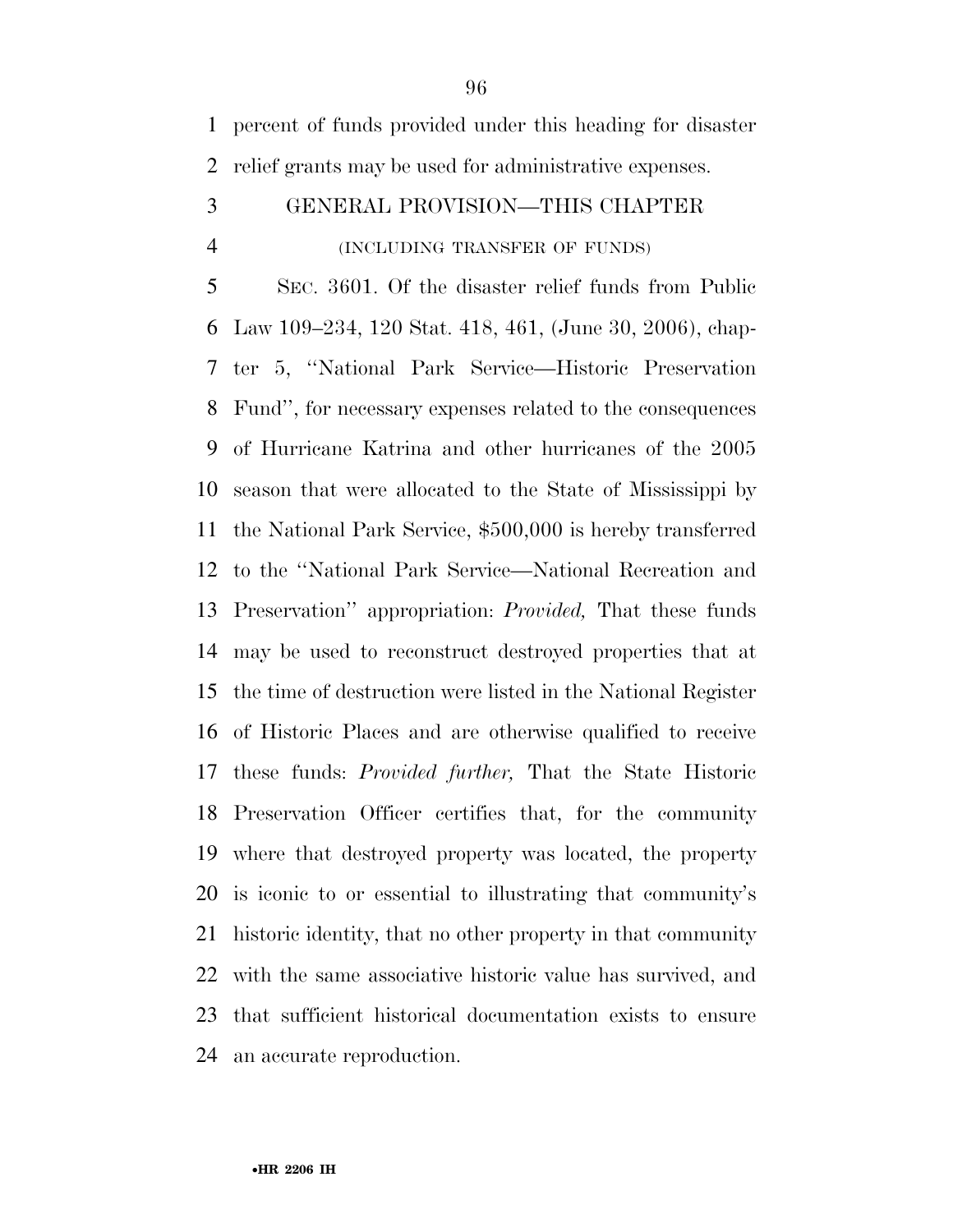## **CHAPTER 7**

## DEPARTMENT OF EDUCATION

#### **HIGHER EDUCATION**

 For an additional amount under part B of title VII of the Higher Education Act of 1965 (''HEA'') for institu- tions of higher education (as defined in section 101 or sec- tion 102(c) of that Act) that are located in an area in which a major disaster was declared in accordance with section 401 of the Robert T. Stafford Disaster Relief and Emergency Assistance Act related to Hurricanes Katrina or Rita, \$30,000,000: *Provided,* That such funds shall be available to the Secretary of Education only for payments to help defray the expenses (which may include lost rev- enue, reimbursement for expenses already incurred, and construction) incurred by such institutions of higher edu- cation that were forced to close, relocate or significantly curtail their activities as a result of damage directly caused by such hurricanes and for payments to enable such institutions to provide grants to students who attend such institutions for academic years beginning on or after July 1, 2006: *Provided further,* That such payments shall be made in accordance with criteria established by the Sec- retary and made publicly available without regard to sec-tion 437 of the General Education Provisions Act, section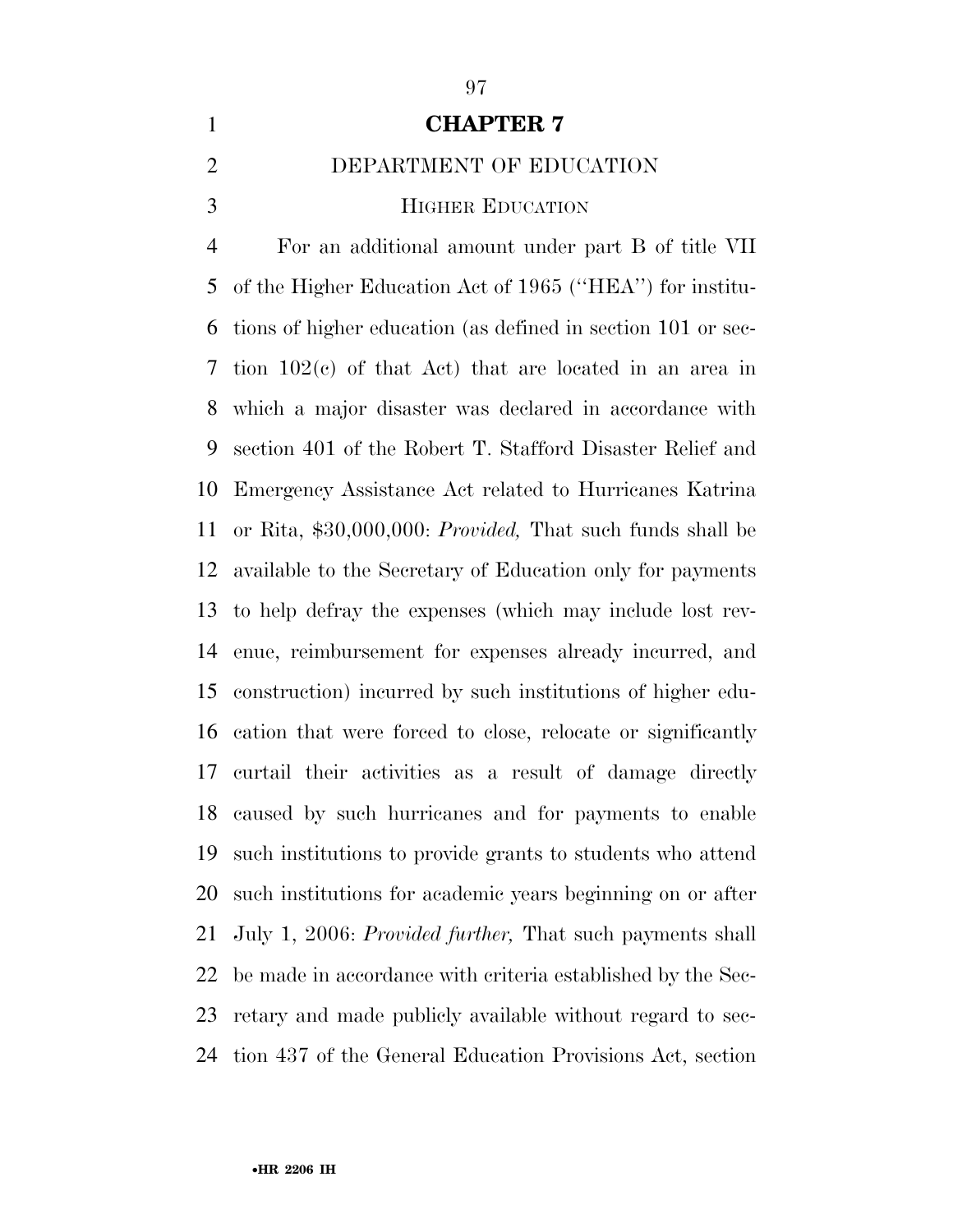553 of title 5, United States Code, or part B of title VII of the HEA.

# HURRICANE EDUCATION RECOVERY

 For carrying out activities authorized by subpart 1 of part D of title V of the Elementary and Secondary Edu- cation Act of 1965, \$30,000,000, to remain available until expended, for use by the States of Louisiana, Mississippi, and Alabama primarily for recruiting, retaining, and com- pensating new and current teachers, school principals, as- sistant principals, principal resident directors, assistant directors, and other educators, who commit to work for at least three years in school-based positions in public ele- mentary and secondary schools located in an area with re- spect to which a major disaster was declared under section 401 of the Robert T. Stafford Disaster Relief and Emer- gency Assistance Act (42 U.S.C. 5170) by reason of Hur- ricane Katrina or Hurricane Rita, including through such mechanisms as paying salary premiums, performance bo- nuses, housing subsidies, signing bonuses, and relocation costs and providing loan forgiveness, with priority given to teachers and school-based school principals, assistant principals, principal resident directors, assistant directors, and other educators who previously worked or lived in one of the affected areas, are currently employed (or become employed) in such a school in any of the affected areas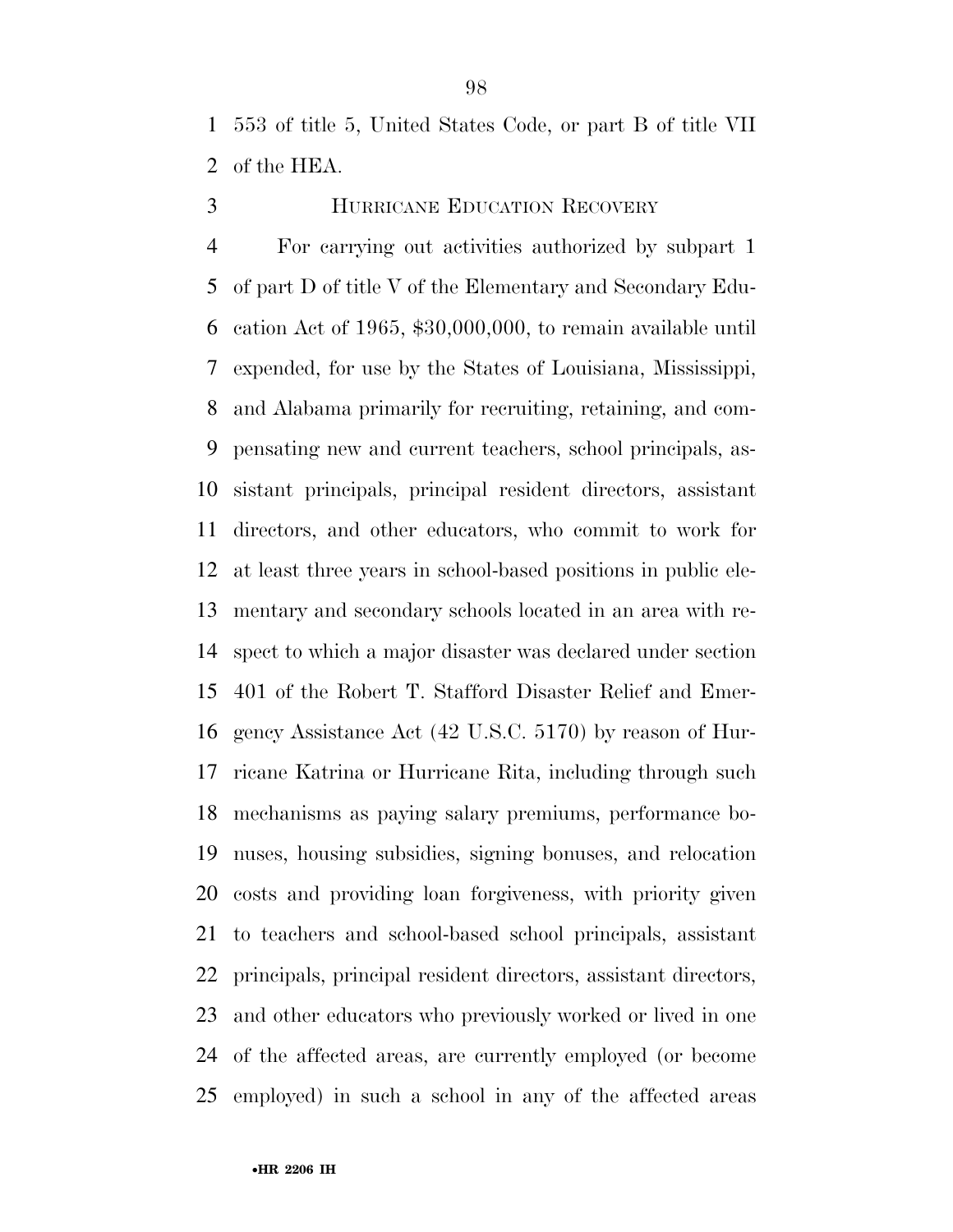after those disasters, and commit to continue that employ- ment for at least 3 years, *Provided,* That funds available under this heading to such States may also be used for 1 or more of the following activities: (1) to build the capac- ity, knowledge, and skill of teachers and school-based school principals, assistant principals, principal resident directors, assistant directors, and other educators in such public elementary and secondary schools to provide an ef- fective education, including the design, adaptation, and implementation of high-quality formative assessments; (2) the establishment of partnerships with nonprofit entities with a demonstrated track record in recruiting and retain- ing outstanding teachers and other school-based school principals, assistant principals, principal resident direc- tors, and assistant directors; and (3) paid release time for teachers and principals to identify and replicate successful practices from the fastest-improving and highest-per- forming schools: *Provided further,* That the Secretary of Education shall allocate amounts available under this heading among such States that submit applications; that such allocation shall be based on the number of public ele- mentary and secondary schools in each State that were closed for 19 days or more during the period beginning on August 29, 2005, and ending on December 31, 2005, due to Hurricane Katrina or Hurricane Rita; and that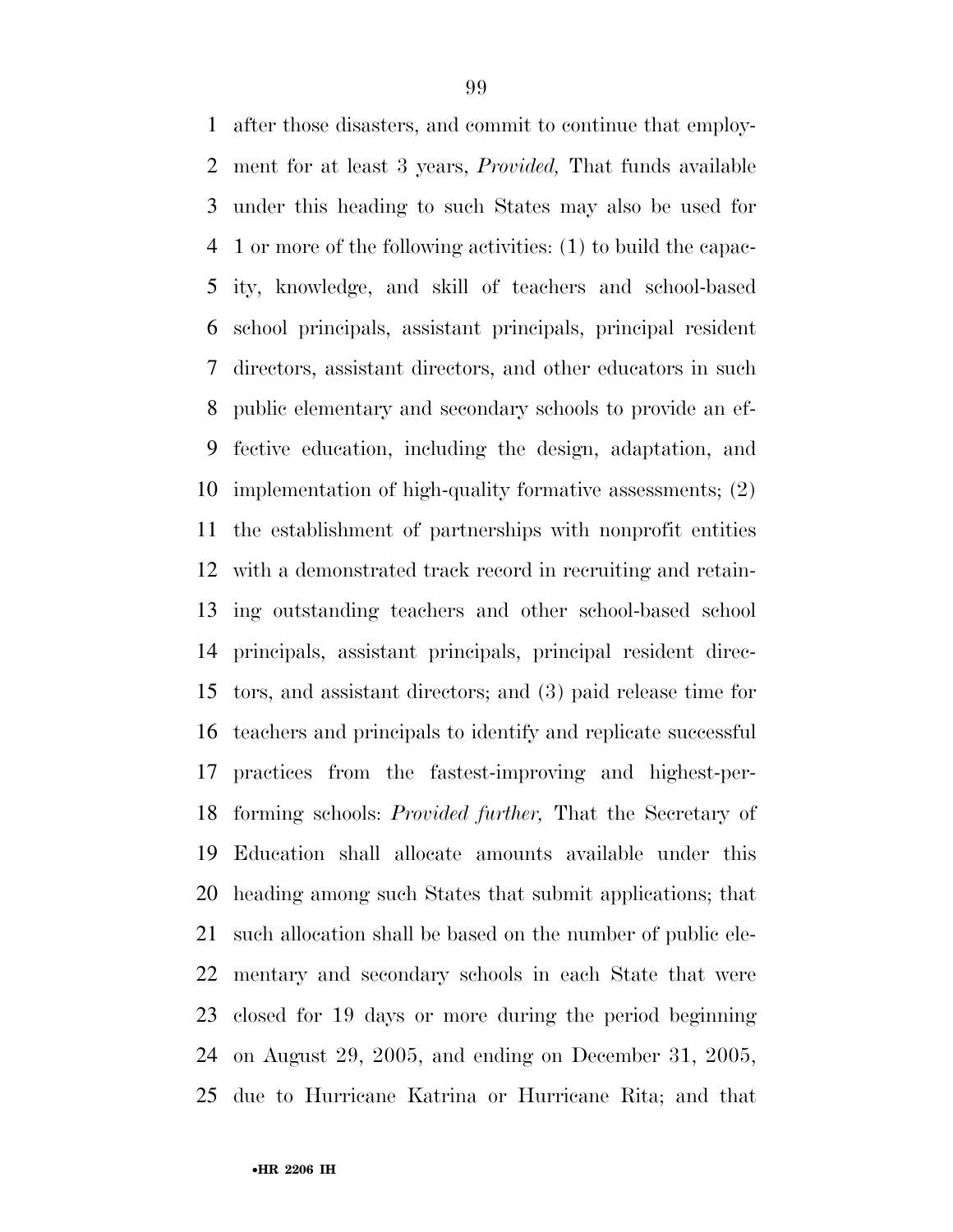such States shall in turn allocate funds to local edu- cational agencies, with priority given first to such agencies with the highest percentages of public elementary and sec- ondary schools that are closed as a result of such hurri- canes as of the date of enactment of this Act and then to such agencies with the highest percentages of public elementary and secondary schools with a student-teacher ratio of at least 25 to 1, and with any remaining amounts to be distributed to such agencies with demonstrated need, as determined by the State Superintendent of Education: *Provided further,* That, in the case of any State that choos- es to use amounts available under this heading for per- formance bonuses, not later than 60 days after the date of enactment of this Act, and in collaboration with local educational agencies, teachers' unions, local principals' or- ganizations, local parents' organizations, local business or- ganizations, and local charter schools organizations, the State educational agency shall develop a plan for a rating system for performance bonuses, and if no agreement has been reached that is satisfactory to all consulting entities by such deadline, the State educational agency shall imme- diately send a letter notifying Congress and shall, not later than 30 days after such notification, establish and imple- ment a rating system that shall be based on classroom observation and feedback more than once annually, con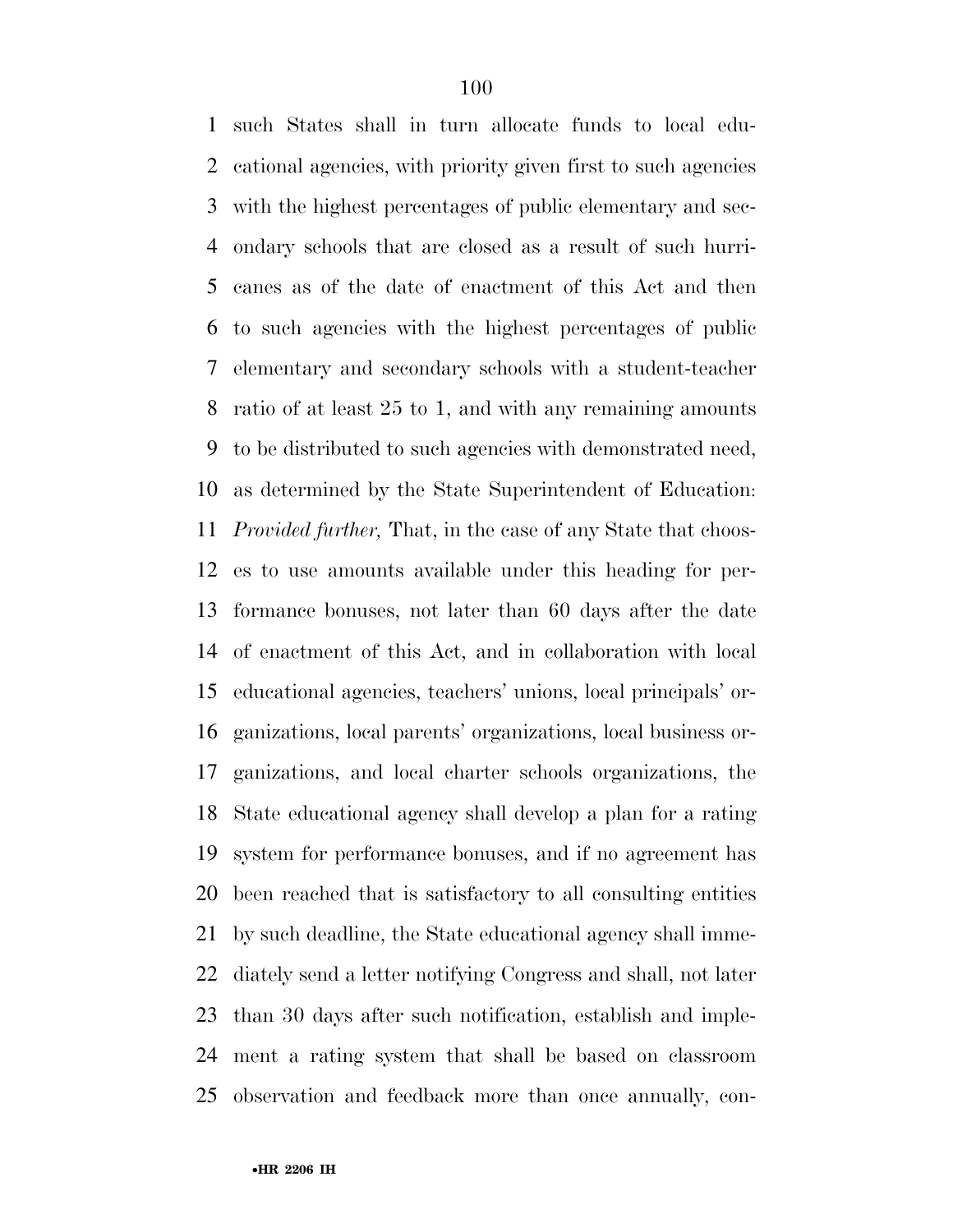ducted by multiple sources (including, but not limited to, principals and master teachers), and evaluated against re- search-based rubrics that use planning, instructional, and learning environment standards to measure teacher per- formance, except that the requirements of this proviso shall not apply to a State that has enacted a State law in 2006 authorizing performance pay for teachers.

#### 8 PROGRAMS TO RESTART SCHOOL OPERATIONS

 Funds made available under section 102 of the Hur- ricane Education Recovery Act (title IV of division B of Public Law 109–148) may be used by the States of Lou- isiana, Mississippi, Alabama, and Texas, in addition to the uses of funds described in section 102(e), for the following costs: (1) recruiting, retaining, and compensating new and current teachers, school principals, assistant principals, principal resident directors, assistant directors, and other educators for school-based positions in public elementary and secondary schools impacted by Hurricane Katrina or Hurricane Rita, including through such mechanisms as paying salary premiums, performance bonuses, housing subsidies, signing bonuses, and relocation costs and pro- viding loan forgiveness; (2) activities to build the capacity, knowledge, and skills of teachers and school-based school principals, assistant principals, principal resident direc-tors, assistant directors, and other educators in such pub-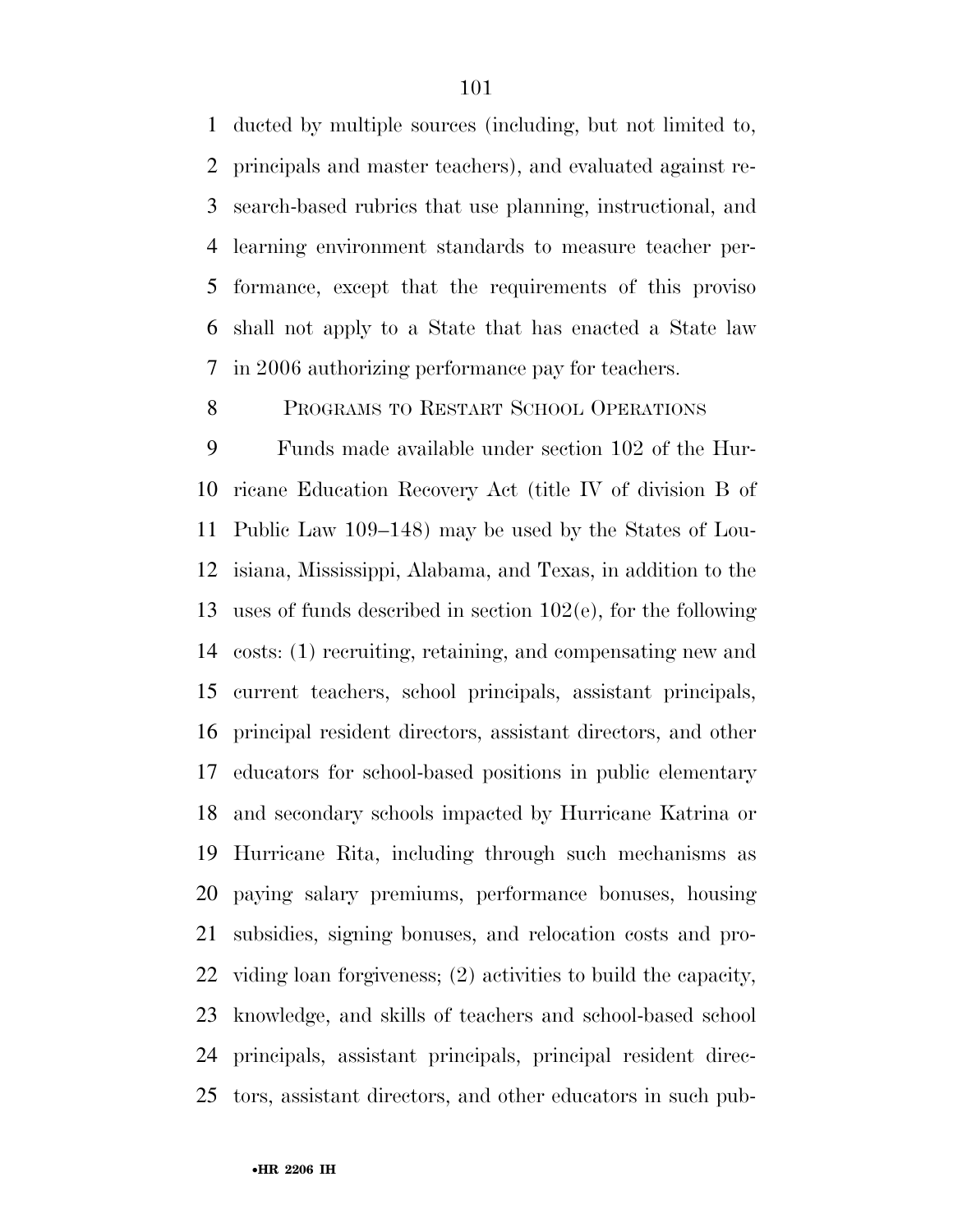lic elementary and secondary schools to provide an effec- tive education, including the design, adaptation, and im- plementation of high-quality formative assessments; (3) the establishment of partnerships with nonprofit entities with a demonstrated track record in recruiting and retain- ing outstanding teachers and school-based school prin- cipals, assistant principals, principal resident directors, and assistant directors; and (4) paid release time for teachers and principals to identify and replicate successful practices from the fastest-improving and highest-per-forming schools.

#### GENERAL PROVISIONS—THIS CHAPTER

 SEC. 3701. Section 105(b) of title IV of division B of Public Law 109–148 is amended by adding at the end the following new sentence: ''With respect to the program authorized by section 102 of this Act, the waiver authority in subsection (a) of this section shall be available until the end of fiscal year 2008.''.

 SEC. 3702. Notwithstanding section 2002(c) of the Social Security Act (42 U.S.C. 1397a(c)), funds made available under the heading ''Social Services Block Grant'' in division B of Public Law 109–148 shall be available for expenditure by the States through the end of fiscal year 2009.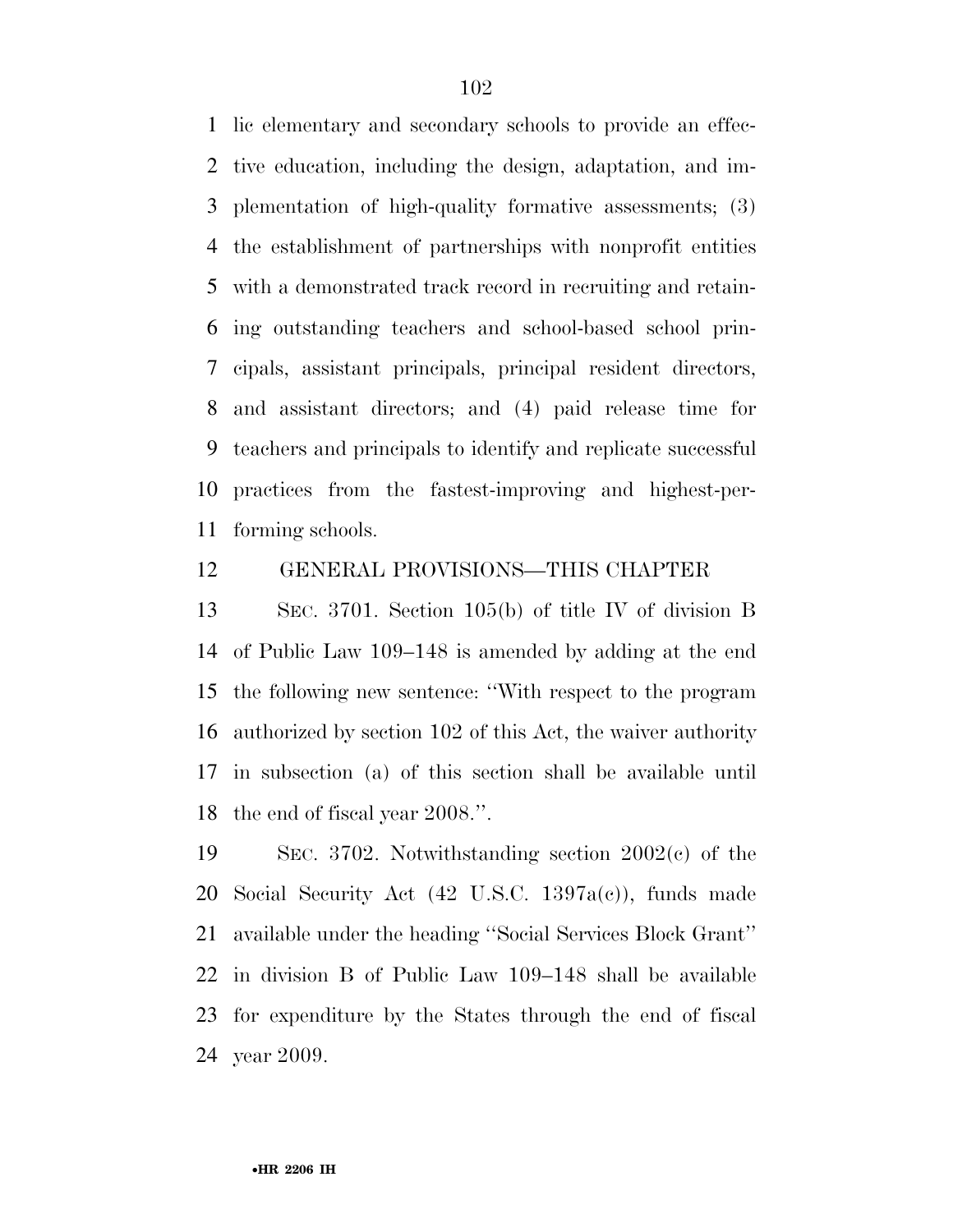SEC. 3703. (a) In the event that Louisiana, Mis- sissippi, Alabama, or Texas fails to meet its match re- quirement with funds appropriated in fiscal years 2006 or 2007, for fiscal years 2008 and 2009, the Secretary of Health and Human Services may waive the application of section 2617(d)(4) of the Public Health Service Act for Louisiana, Mississippi, Alabama, and Texas.

 (b) The Secretary may not exercise the waiver au- thority available under subsection (a) to allow a grantee to provide less than a 25 percent matching grant.

 (c) For grant years beginning in 2008, Louisiana, Mississippi, Alabama, and Texas and any eligible metro- politan area in Louisiana, Mississippi, Alabama, and Texas shall comply with each of the applicable require- ments under title XXVI of the Public Health Service Act (42 U.S.C. 300ff–11 et seq.).

 **CHAPTER 8**  DEPARTMENT OF TRANSPORTATION FEDERAL HIGHWAY ADMINISTRATION FEDERAL-AID HIGHWAYS 21 EMERGENCY RELIEF PROGRAM **(INCLUDING RESCISSION OF FUNDS)** For an additional amount for the Emergency Relief

•**HR 2206 IH**  Program as authorized under section 125 of title 23, United States Code, \$682,942,000, to remain available until expended: *Provided,* That section 125(d)(1) of title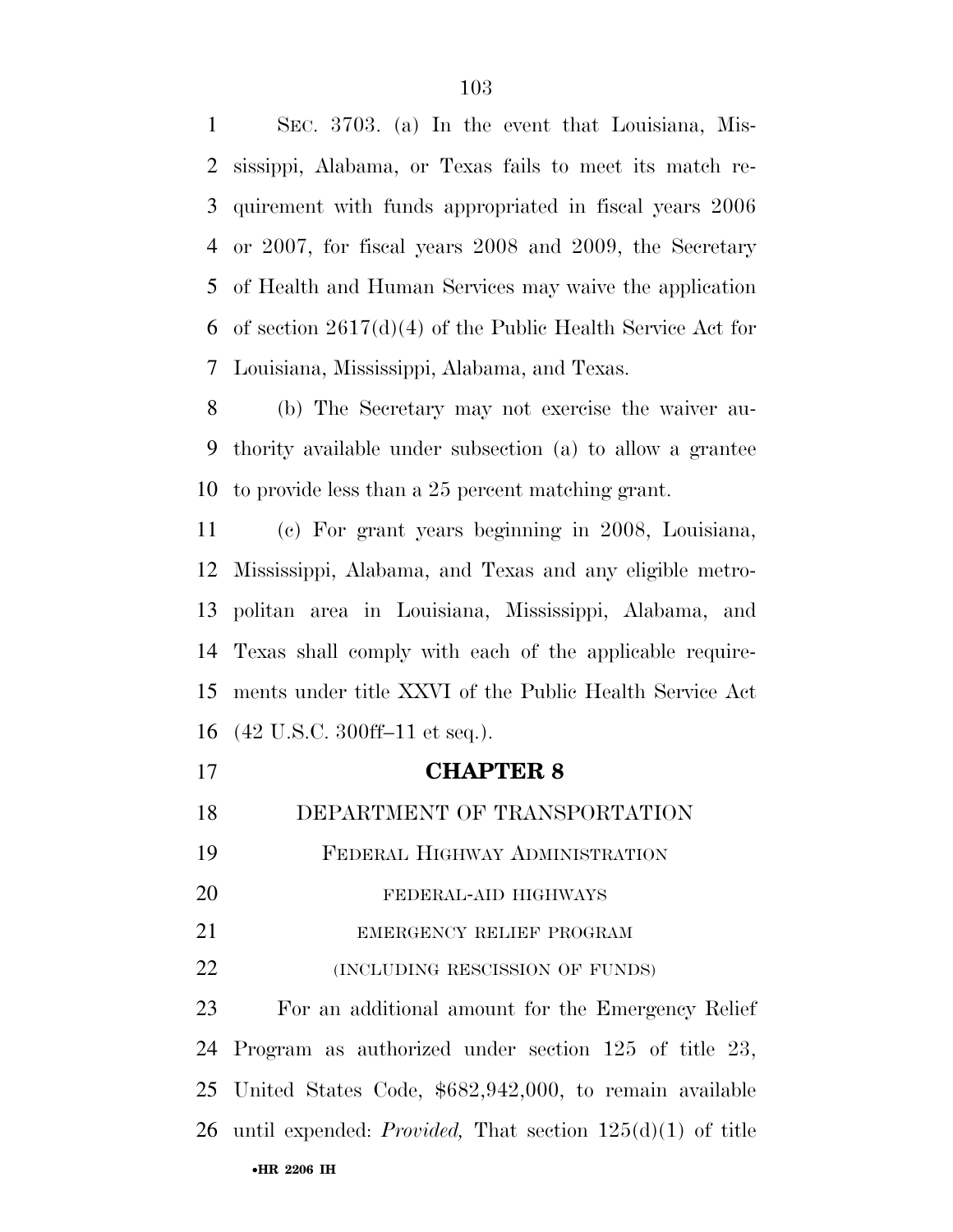23, United States Code, shall not apply to emergency re- lief projects that respond to damage caused by the 2005– 2006 winter storms in the State of California: *Provided further,* That of the unobligated balances of funds appor- tioned to each State under chapter 1 of title 23, United States Code, \$682,942,000 are rescinded: *Provided fur- ther,* That such rescission shall not apply to the funds dis-8 tributed in accordance with sections  $130(f)$  and  $104(b)(5)$  of title 23, United States Code; sections 133(d)(1) and 163 of such title, as in effect on the day before the date of enactment of Public Law 109–59; and the first sentence 12 of section  $133(d)(3)(A)$  of such title.

FEDERAL TRANSIT ADMINISTRATION

## FORMULA GRANTS

 For an additional amount to be allocated by the Sec- retary to recipients of assistance under chapter 53 of title 49, United States Code, directly affected by Hurricanes Katrina and Rita, \$35,000,000, for the operating and cap- ital costs of transit services, to remain available until ex- pended: *Provided,* That the Federal share for any project funded from this amount shall be 100 percent.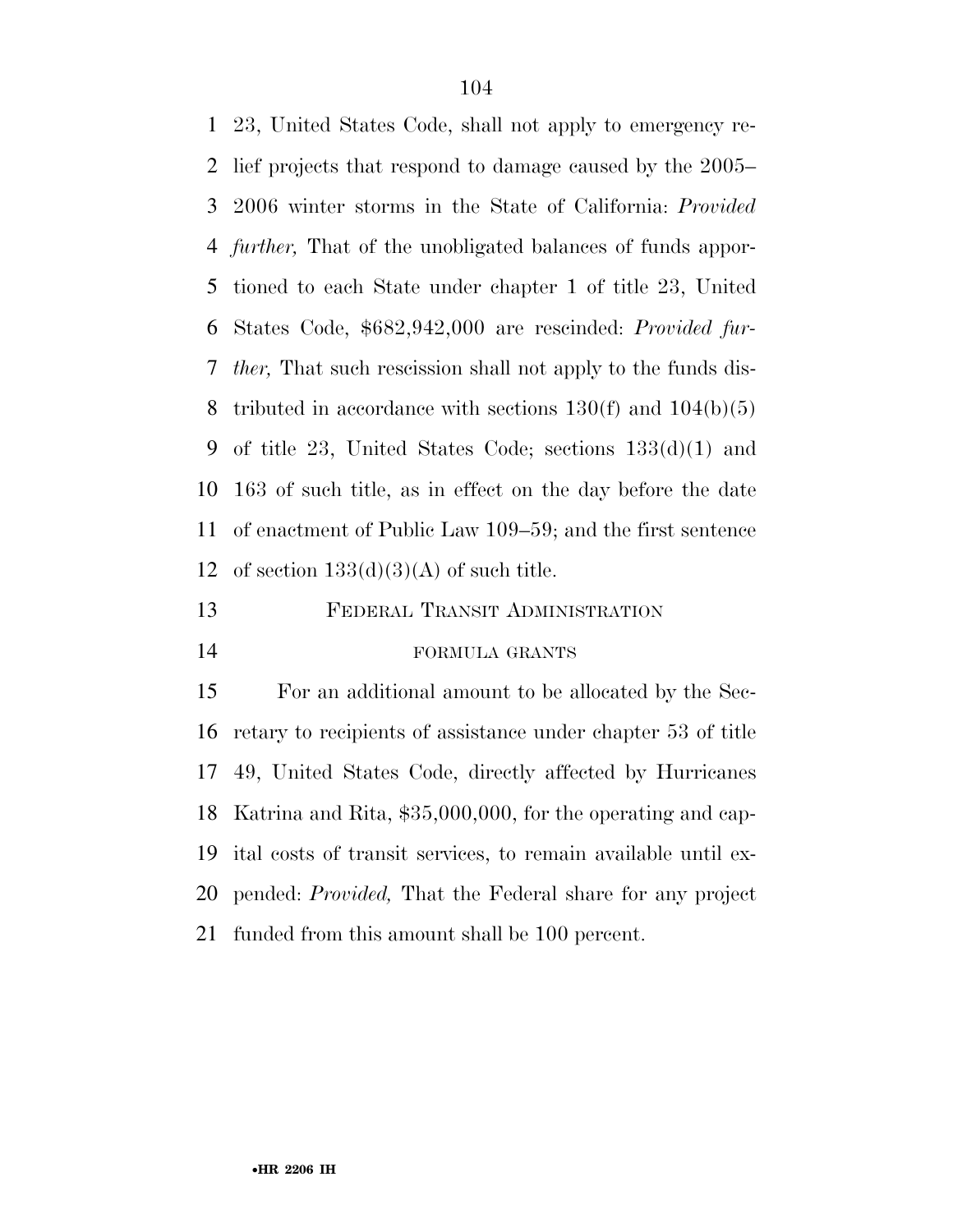# DEPARTMENT OF HOUSING AND URBAN DEVELOPMENT OFFICE OF INSPECTOR GENERAL

 For an additional amount for the Office of Inspector General, for the necessary costs related to the con- sequences of Hurricanes Katrina and Rita, \$7,000,000, to remain available until expended.

GENERAL PROVISIONS—THIS CHAPTER

 SEC. 3801. The third proviso under the heading ''De- partment of Housing and Urban Development—Public and Indian Housing—Tenant-Based Rental Assistance'' in chapter 9 of title I of division B of Public Law 109– 148 (119 Stat. 2779) is amended by striking ''for up to 18 months'' and inserting ''until December 31, 2007''.

 SEC. 3802. Section 21033 of the Continuing Appro- priations Resolution, 2007 (division B of Public Law 109– 289, as amended by Public Law 110–5) is amended by adding after the third proviso: '': *Provided further,* That notwithstanding the previous proviso, except for applying the 2007 Annual Adjustment Factor and making any other specified adjustments, public housing agencies speci- fied in category 1 below shall receive funding for calendar year 2007 based on the higher of the amounts the agencies would receive under the previous proviso or the amounts the agencies received in calendar year 2006, and public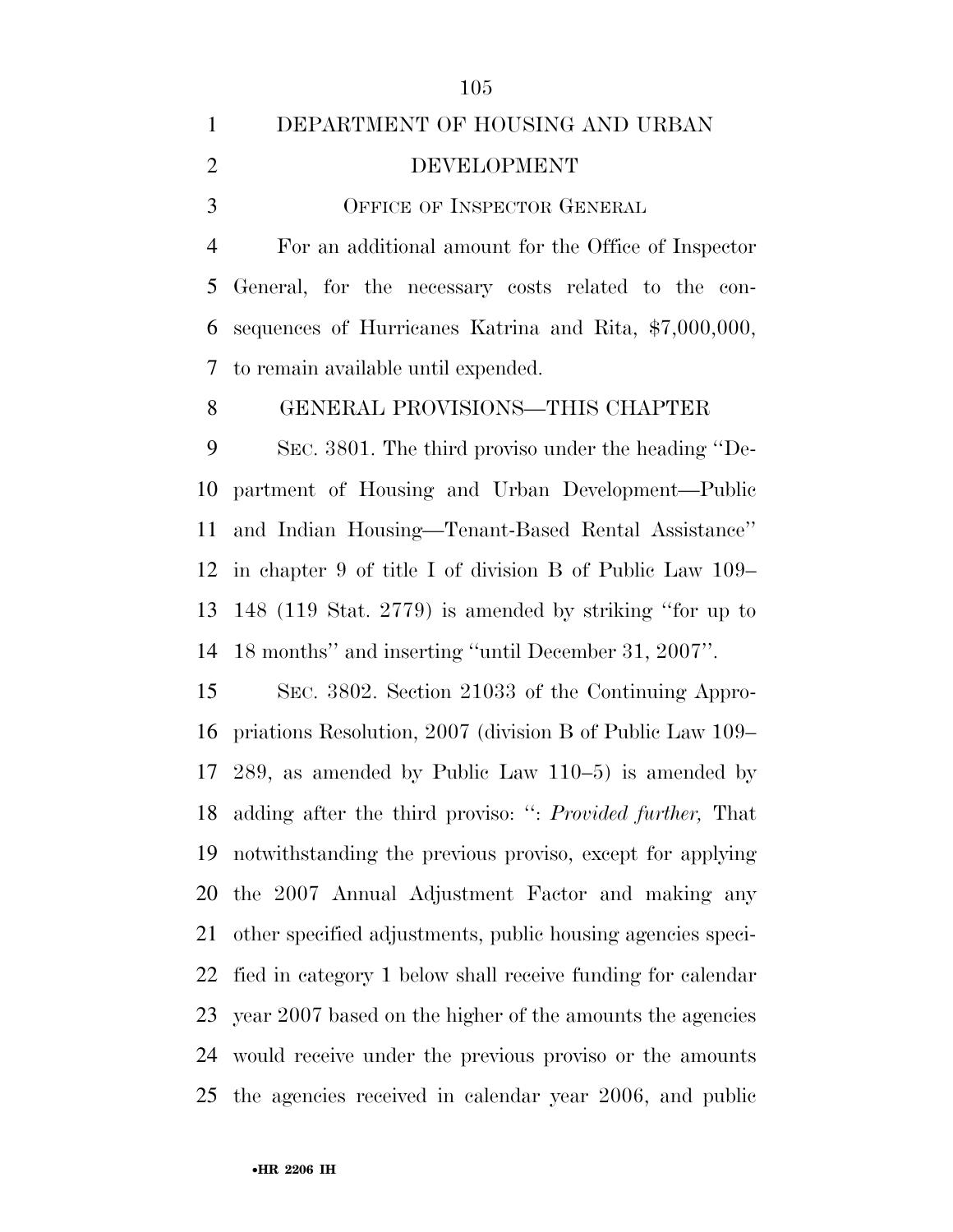housing agencies specified in categories 2 and 3 below shall receive funding for calendar year 2007 equal to the amounts the agencies received in calendar year 2006, ex- cept that public housing agencies specified in categories 1 and 2 below shall receive funding under this proviso only if, and to the extent that, any such public housing agency submits a plan, approved by the Secretary, that dem- onstrates that the agency can effectively use within 12 months the funding that the agency would receive under this proviso that is in addition to the funding that the agency would receive under the previous proviso: (1) public housing agencies that are eligible for assistance under sec- tion 901 in Public Law 109–148 (119 Stat. 2781) or are located in the same counties as those eligible under section 901 and operate voucher programs under section 8(o) of the United States Housing Act of 1937 but do not operate public housing under section 9 of such Act, and any public housing agency that otherwise qualifies under this cat- egory must demonstrate that they have experienced a loss of rental housing stock as a result of the 2005 hurricanes; (2) public housing agencies that would receive less funding under the previous proviso than they would receive under this proviso and that have been placed in receivership or the Secretary has declared to be in breach of an Annual Contributions Contract by June 1, 2007; and (3) public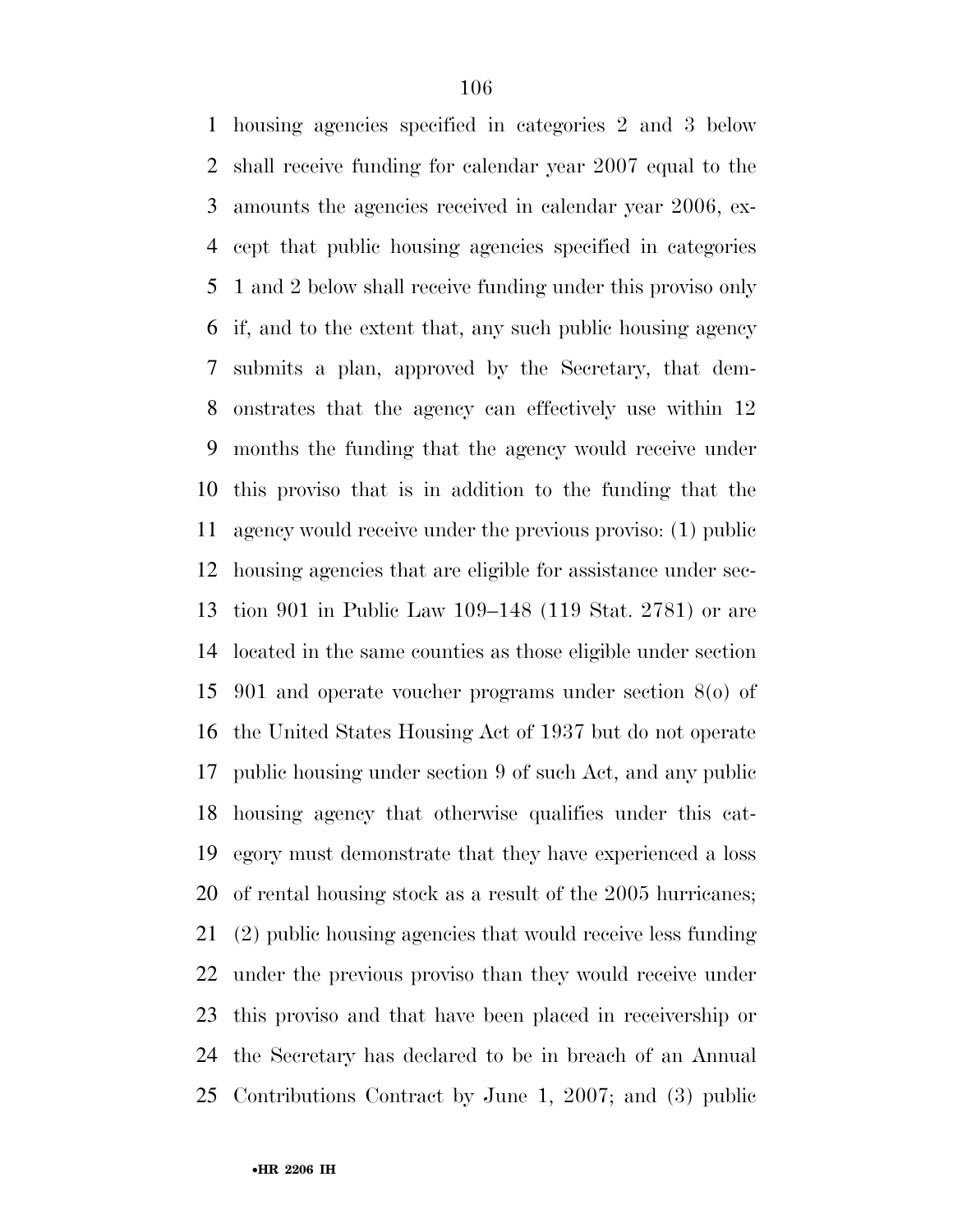housing agencies that spent more in calendar year 2006 than the total of the amounts of any such public housing agency's allocation amount for calendar year 2006 and the amount of any such public housing agency's available housing assistance payments undesignated funds balance from calendar year 2005 and the amount of any such pub- lic housing agency's available administrative fees undesig-nated funds balance through calendar year 2006''.

 SEC. 3803. Section 901 of Public Law 109–148 is amended by deleting ''calendar year 2006'' and inserting ''calendar years 2006 and 2007''.

| 12 | <b>TITLE IV-OTHER EMERGENCY</b>                             |
|----|-------------------------------------------------------------|
| 13 | <b>APPROPRIATIONS</b>                                       |
| 14 | <b>CHAPTER 1</b>                                            |
| 15 | DEPARTMENT OF DEFENSE-CIVIL                                 |
| 16 | DEPARTMENT OF THE ARMY                                      |
| 17 | CORPS OF ENGINEERS-CIVIL                                    |
| 18 | <b>INVESTIGATIONS</b>                                       |
| 19 | For an additional amount for "Investigations" for           |
| 20 | flood damage reduction studies to address flooding associ-  |
| 21 | ated with disasters covered by Presidential Disaster Dec-   |
| 22 | laration FEMA-1962-DR, $$8,165,000$ , to remain avail-      |
|    | 23 able until expended.                                     |
| 24 | <b>CONSTRUCTION</b>                                         |
| 25 | For an additional amount for "Construction" for             |
| 26 | flood damage reduction activities associated with disasters |
|    | •HR 2206 IH                                                 |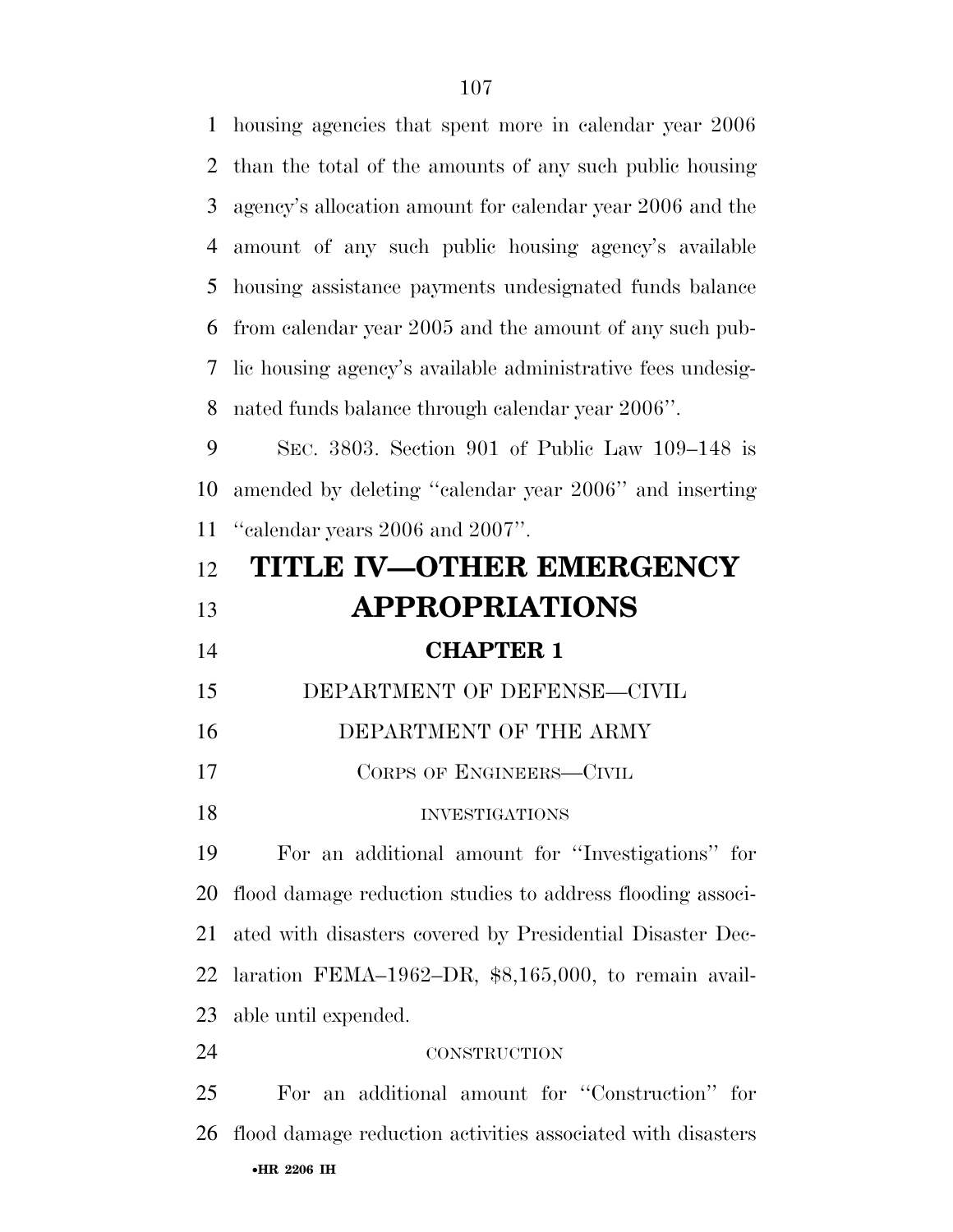For an additional amount for ''Operation and Main- tenance'' to dredge navigation channels related to the con- sequences of hurricanes of the 2005 season, \$3,000,000, to remain available until expended.

8 FLOOD CONTROL AND COASTAL EMERGENCIES

 For an additional amount for ''Flood Control and Coastal Emergencies'', as authorized by section 5 of the Act of August 18, 1941 (33 U.S.C. 701n), to support emergency operations, repairs and other activities in re- sponse to flood, drought and earthquake emergencies as authorized by law, \$153,300,000, to remain available until expended: *Provided*, That the Chief of Engineers, acting through the Assistant Secretary of the Army for Civil Works, shall provide a monthly report to the House and Senate Committees on Appropriations detailing the alloca- tion and obligation of these funds, beginning not later than 60 days after enactment of this Act.

- DEPARTMENT OF THE INTERIOR
- 22 BUREAU OF RECLAMATION

WATER AND RELATED RESOURCES

•**HR 2206 IH**  For an additional amount for ''Water and Related Resources'', \$18,000,000, to remain available until ex-pended for drought assistance: *Provided,* That drought as-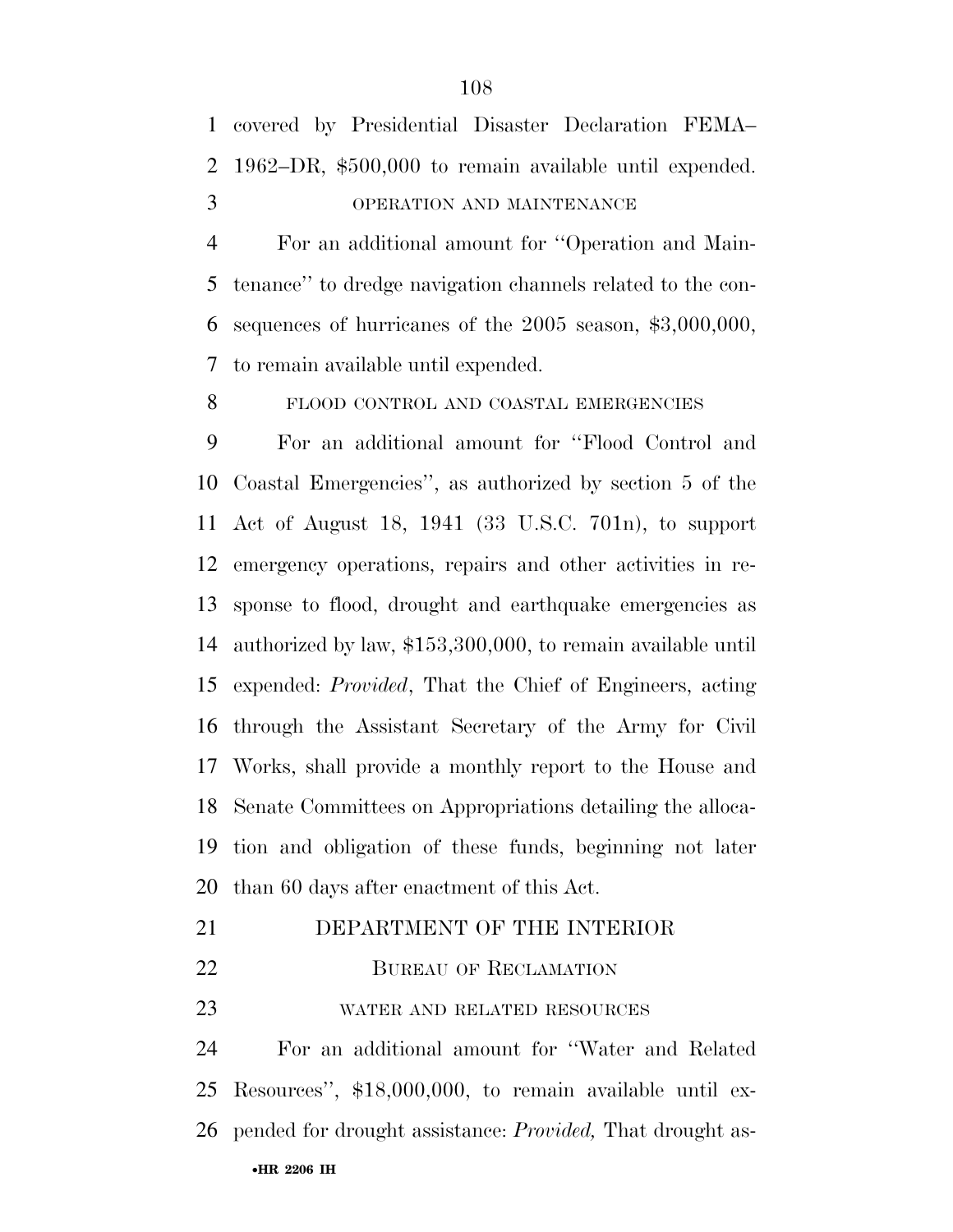| 1              | sistance may be provided under the Reclamation States         |
|----------------|---------------------------------------------------------------|
| $\overline{2}$ | Drought Emergency Act or other applicable Reclamation         |
| 3              | authorities to assist drought plagued areas of the West.      |
| $\overline{4}$ | <b>CHAPTER 2</b>                                              |
| 5              | DEPARTMENT OF THE INTERIOR                                    |
| 6              | UNITED STATES FISH AND WILDLIFE SERVICE                       |
| 7              | RESOURCE MANAGEMENT                                           |
| 8              | For an additional amount for "Resource Manage-                |
| 9              | ment" for the detection of highly pathogenic avian influ-     |
| 10             | enza in wild birds, including the investigation of morbidity  |
| 11             | and mortality events, targeted surveillance in live wild      |
| 12             | birds, and targeted surveillance in hunter-taken birds,       |
| 13             | $$7,398,000$ , to remain available until September 30, 2008.  |
| 14             | NATIONAL PARK SERVICE                                         |
| 15             | OPERATION OF THE NATIONAL PARK SYSTEM                         |
| 16             | For an additional amount for "Operation of the Na-            |
| 17             | tional Park System" for the detection of highly pathogenic    |
| 18             | avian influenza in wild birds, including the investigation    |
| 19             | of morbidity and mortality events, $$525,000$ , to remain     |
| 20             | available until September 30, 2008.                           |
| 21             | <b>UNITED STATES GEOLOGICAL SURVEY</b>                        |
| 22             | SURVEYS, INVESTIGATIONS, AND RESEARCH                         |
| 23             | For an additional amount for "Surveys, Investiga-             |
| 24             | tions, and Research" for the detection of highly patho-       |
| 25             | genic avian influenza in wild birds, including the investiga- |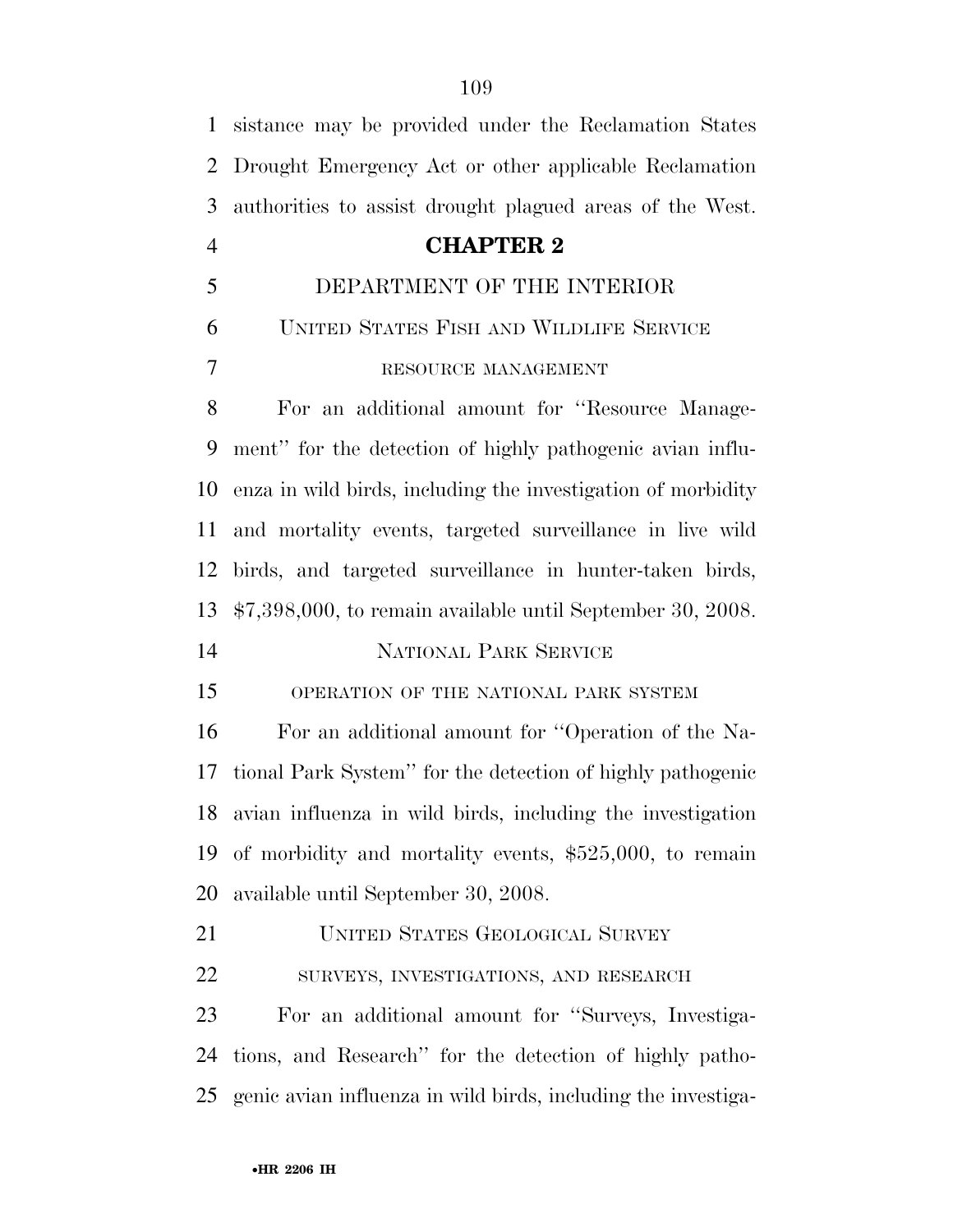tion of morbidity and mortality events, targeted surveil- lance in live wild birds, and targeted surveillance in hunter-taken birds, \$5,270,000, to remain available until September 30, 2008.

 DEPARTMENT OF AGRICULTURE FOREST SERVICE NATIONAL FOREST SYSTEM For an additional amount for ''National Forest Sys- tem'' for the implementation of a nationwide initiative to increase protection of national forest lands from drug-traf- ficking organizations, including funding for additional law enforcement personnel, training, equipment and coopera- tive agreements, \$12,000,000, to remain available until expended. **CHAPTER 3**  DEPARTMENT OF HEALTH AND HUMAN SERVICES CENTERS FOR DISEASE CONTROL AND PREVENTION DISEASE CONTROL, RESEARCH AND TRAINING For an additional amount for ''Department of Health and Human Services, Centers for Disease Control and Prevention, Disease Control, Research and Training'', to carry out section 501 of the Federal Mine Safety and Health Act of 1977 and section 6 of the Mine Improve-ment and New Emergency Response Act of 2006,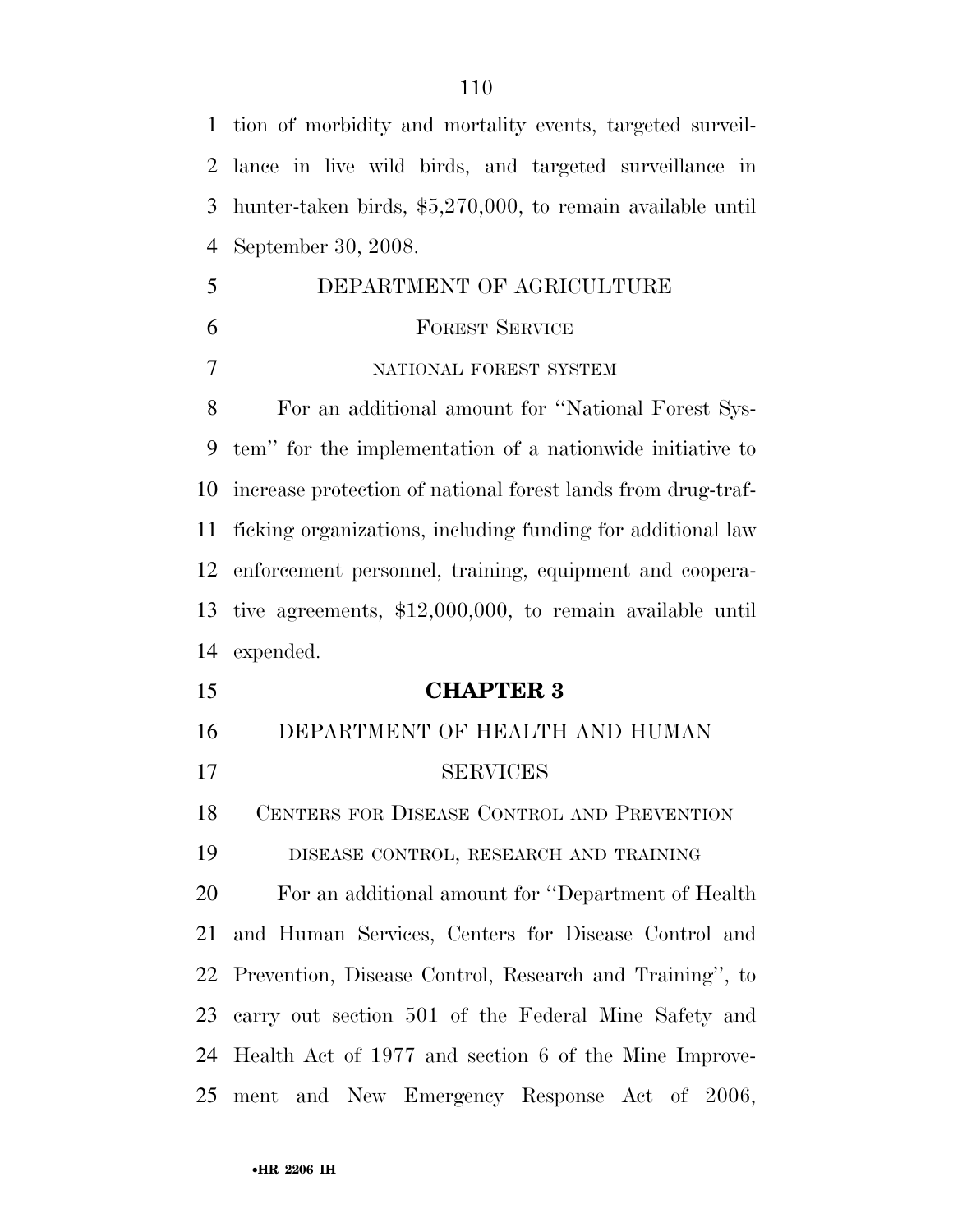\$13,000,000 for research to develop mine safety tech- nology, including necessary repairs and improvements to leased laboratories: *Provided,* That progress reports on technology development shall be submitted to the House and Senate Committees on Appropriations and the Com- mittee on Health, Education, Labor and Pensions of the Senate and the Committee on Education and Labor of the House of Representatives on a quarterly basis: *Provided further,* That the amount provided under this heading shall remain available until September 30, 2008.

 For an additional amount for ''Department of Health and Human Services, Centers for Disease Control and Prevention, Disease Control, Research and Training'', to carry out activities under section 5011(b) of the Emer- gency Supplemental Appropriations Act to Address Hurri- canes in the Gulf of Mexico and Pandemic Influenza, 2006 (Public Law 109–148), \$50,000,000, to remain available until expended.

ADMINISTRATION FOR CHILDREN AND FAMILIES

20 LOW-INCOME HOME ENERGY ASSISTANCE

 For an additional amount for ''Low-Income Home Energy Assistance'' under section 2604(a) through (d) of the Low-Income Home Energy Assistance Act of 1981 (42 U.S.C. 8623(a) through (d)), \$200,000,000.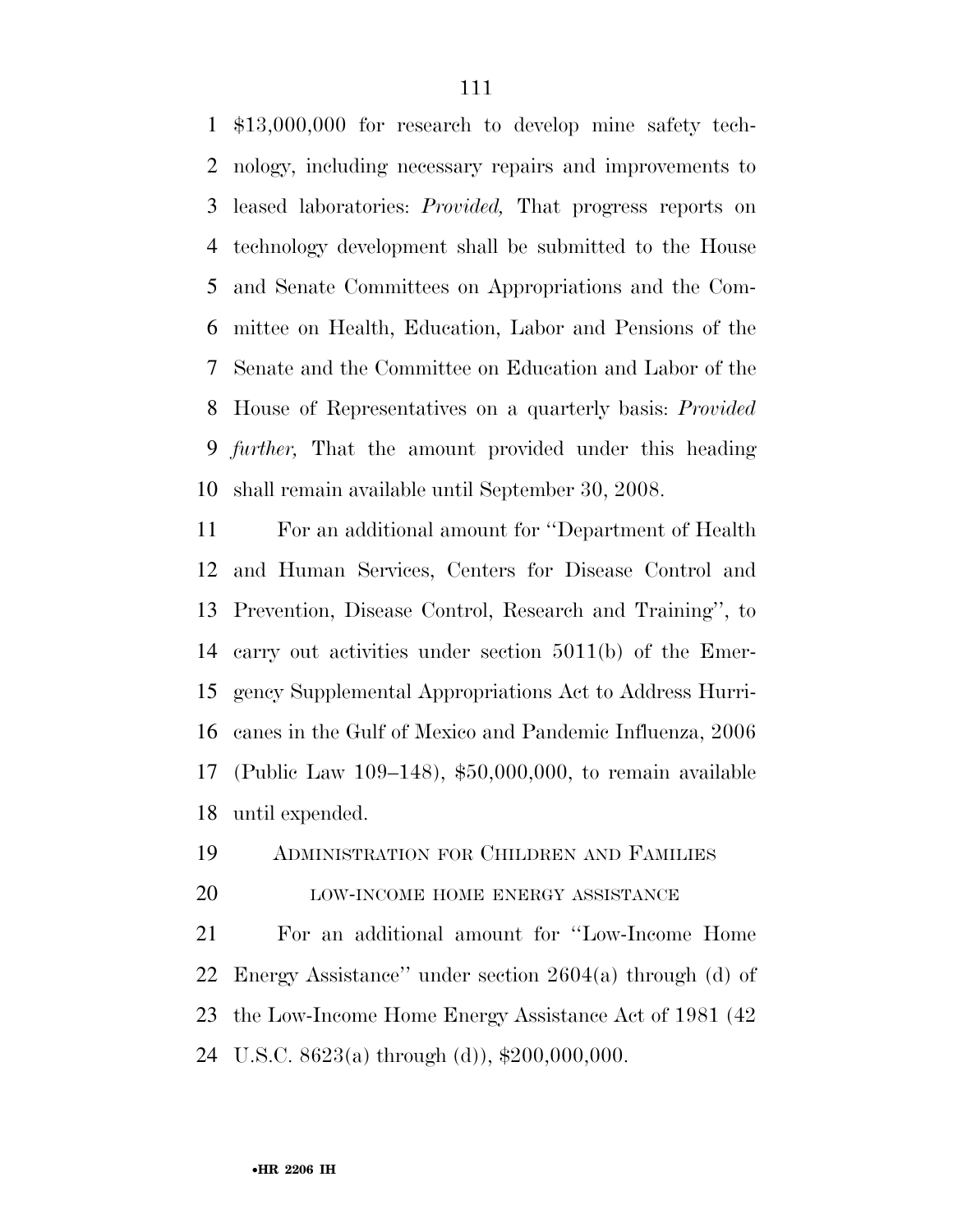| $\mathbf{1}$ | For an additional amount for "Low-Income Home                         |
|--------------|-----------------------------------------------------------------------|
| 2            | Energy Assistance" under section $2604(e)$ of the Low-In-             |
| 3            | come Home Energy Assistance Act of 1981 (42 U.S.C.                    |
| 4            | $8623(e)$ , \$200,000,000.                                            |
| 5            | <b>OFFICE OF THE SECRETARY</b>                                        |
| 6            | PUBLIC HEALTH AND SOCIAL SERVICES EMERGENCY                           |
| 7            | <b>FUND</b>                                                           |
| 8            | (INCLUDING TRANSFER OF FUNDS)                                         |
| 9            | For an additional amount for "Public Health and So-                   |
| 10           | cial Services Emergency Fund" to prepare for and re-                  |
| 11           | spond to an influenza pandemic, $$625,000,000$ , to remain            |
| 12           | available until expended: <i>Provided</i> , That this amount shall    |
| 13           | be for activities including the development and purchase              |
|              | 14 of vaccine, antivirals, necessary medical supplies,                |
| 15           | diagnostics, and other surveillance tools: <i>Provided further</i> ,  |
| 16           | That products purchased with these funds may, at the dis-             |
| 17           | cretion of the Secretary of Health and Human Services,                |
|              | 18 be deposited in the Strategic National Stockpile: <i>Provided</i>  |
|              | 19 <i>further</i> , That notwithstanding section 496(b) of the Public |
| 20           | Health Service Act, funds may be used for the construc-               |
| 21           | tion or renovation of privately owned facilities for the pro-         |
| 22           | duction of pandemic vaccine and other biologicals, where              |
| 23           | the Secretary finds such a contract necessary to secure               |
| 24           | sufficient supplies of such vaccines or biologicals: <i>Provided</i>  |
|              | 25 <i>further</i> , That funds appropriated herein may be trans-      |
| 26           | ferred to other appropriation accounts of the Department              |
|              | •HR 2206 IH                                                           |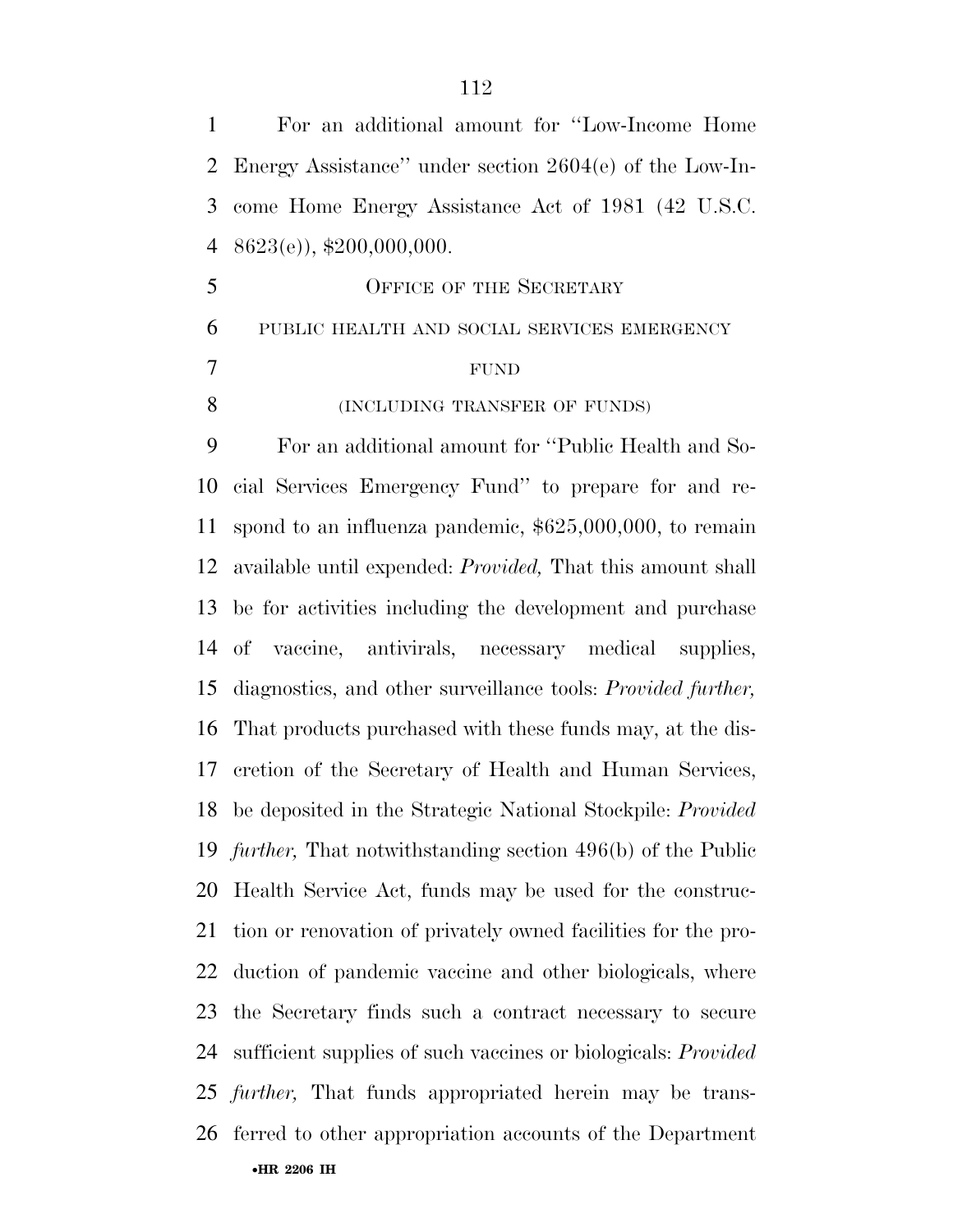of Health and Human Services, as determined by the Sec- retary to be appropriate, to be used for the purposes speci-fied in this sentence.

COVERED COUNTERMEASURE PROCESS FUND

 For carrying out section 319F–4 of the Public Health Service Act (42 U.S.C. 247d–6e) to compensate individ- uals for injuries caused by H5N1 vaccine, in accordance with the declaration regarding avian influenza viruses issued by the Secretary of Health and Human Services on January 26, 2007, pursuant to section 319F–3(b) of such Act (42 U.S.C. 247d–6d(b)), \$25,000,000, to remain available until expended.

GENERAL PROVISIONS—THIS CHAPTER

(INCLUDING RESCISSIONS)

 SEC. 4301. (a). From unexpended balances available for the Training and Employment Services account under the Department of Labor, the following amounts are here-by rescinded—

 (1) \$3,589,000 transferred pursuant to the 2001 Emergency Supplemental Appropriations Act for Recovery from and Response to Terrorist At-22 tacks on the United States (Public Law 107–38);

 (2) \$834,000 transferred pursuant to the Emergency Supplemental Appropriations Act of 1994 (Public Law 103–211); and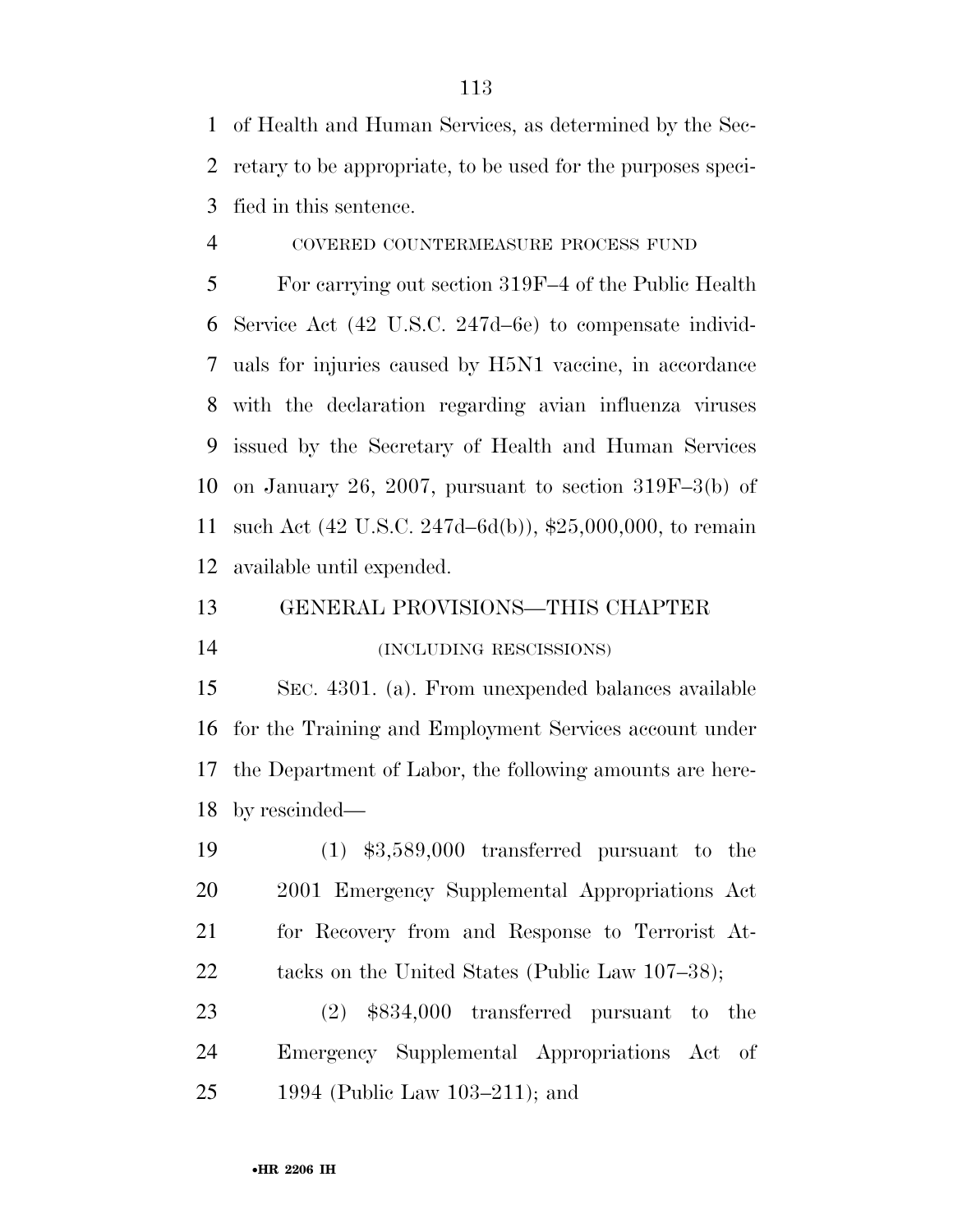(3) \$71,000 for the Consortium for Worker Education pursuant to the Emergency Supplemental Act, 2002 (Public Law 107–117).

 (b) From unexpended balances available for the State Unemployment Insurance and Employment Service Oper- ations account under the Department of Labor pursuant to the Emergency Supplemental Act, 2002 (Public Law 107–117), \$4,100,000 are hereby rescinded.

 SEC. 4302. (a) For an additional amount under ''De- partment of Education, Safe Schools and Citizenship Edu- cation'', \$8,594,000 shall be available for Safe and Drug- Free Schools National Programs for competitive grants to local educational agencies to address youth violence and related issues.

 (b) The competition under subsection (a) shall be lim- ited to local educational agencies that operate schools cur- rently identified as persistently dangerous under section 9532 of the Elementary and Secondary Education Act of 1965.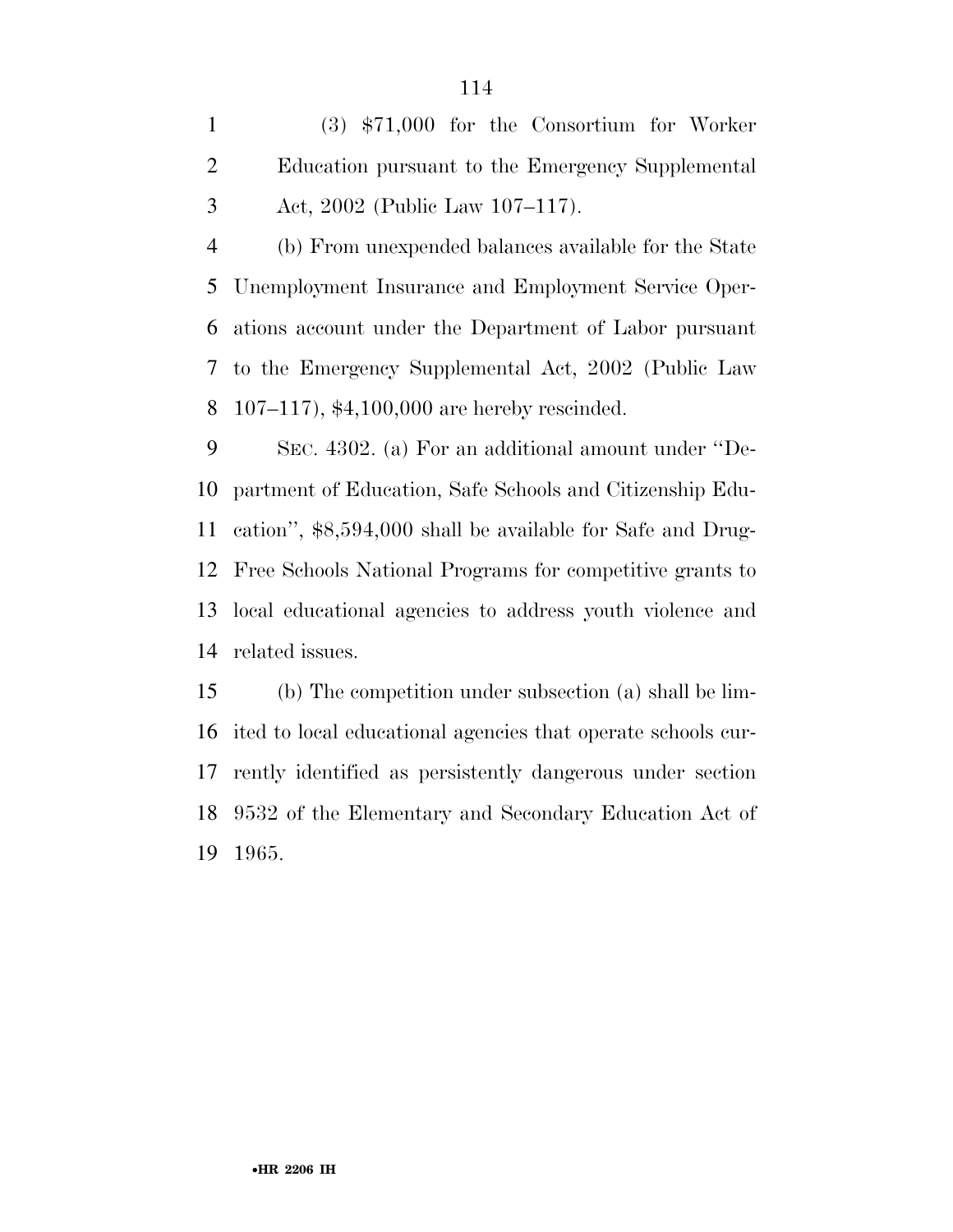| $\mathbf{1}$   | <b>CHAPTER 4</b>                                                  |
|----------------|-------------------------------------------------------------------|
| $\overline{2}$ | LEGISLATIVE BRANCH                                                |
| 3              | CAPITOL POLICE                                                    |
| $\overline{4}$ | <b>GENERAL EXPENSES</b>                                           |
| 5              | For an additional amount for "Capitol Police, Gen-                |
| 6              | eral Expenses", \$15,000,000 for a radio modernization            |
| 7              | program, to remain available until expended.                      |
| 8              | ARCHITECT OF THE CAPITOL                                          |
| 9              | <b>CAPITOL POWER PLANT</b>                                        |
| 10             | For an additional amount for "Capitol Power Plant",               |
| 11             | $$50,000,000$ , for utility tunnel repairs and asbestos abate-    |
| 12             | ment, to remain available until September 30, 2011: Pro-          |
| 13             | <i>vided</i> , That the Architect of the Capitol may not obligate |
| 14             | any of the funds appropriated under this heading without          |
| 15             | approval of an obligation plan by the Committees on Ap-           |
| 16             | propriations of the Senate and House of Representatives.          |
| 17             | <b>CHAPTER 5</b>                                                  |
| 18             | DEPARTMENT OF VETERANS AFFAIRS                                    |
| 19             | VETERANS HEALTH ADMINISTRATION                                    |
| 20             | MEDICAL SERVICES                                                  |
| 21             | For an additional amount for "Medical Services",                  |
| 22             | \$466,778,000, to remain available until expended, of             |
| 23             | which $$30,000,000$ shall be for the establishment of at          |
| 24             | least one new Level I comprehensive polytrauma center;            |
| 25             | $$9,440,000$ shall be for the establishment of polytrauma         |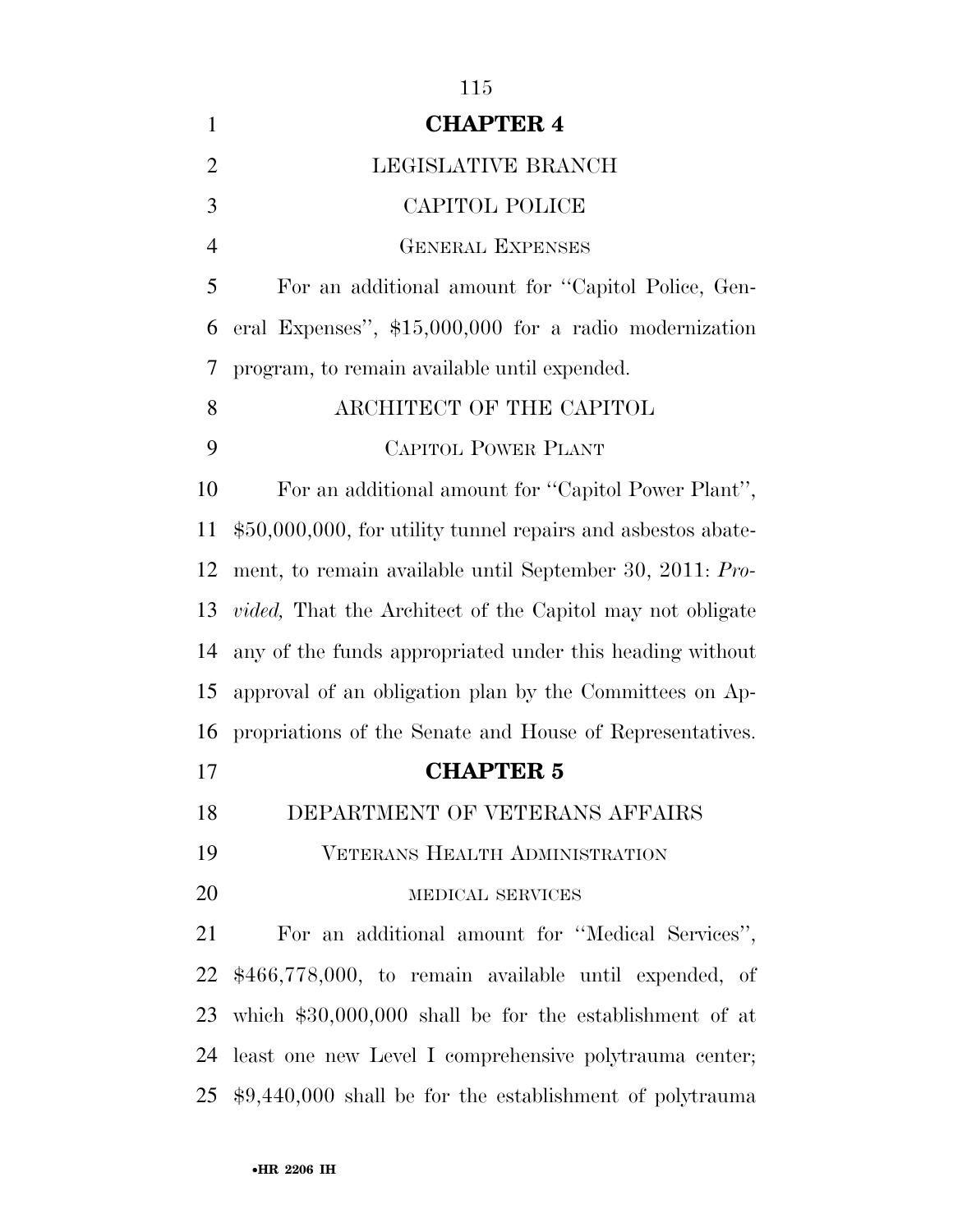residential transitional rehabilitation programs; \$10,000,000 shall be for additional transition case- workers; \$20,000,000 shall be for substance abuse treat- ment programs; \$20,000,000 shall be for readjustment counseling; \$10,000,000 shall be for blind rehabilitation services; \$100,000,000 shall be for enhancements to men- tal health services; \$8,000,000 shall be for polytrauma support clinic teams; \$5,356,000 shall be for additional polytrauma points of contact; \$228,982,000 shall be for treatment of Operation Enduring Freedom and Operation Iraqi Freedom veterans; and \$25,000,000 shall be for prosthetics.

#### 13 MEDICAL ADMINISTRATION

 For an additional amount for ''Medical Administra- tion'', \$250,000,000, to remain available until expended. 16 MEDICAL FACILITIES

•**HR 2206 IH**  For an additional amount for ''Medical Facilities'', \$595,000,000, to remain available until expended, of which \$45,000,000 shall be used for facility and equip- ment upgrades at the Department of Veterans Affairs polytrauma network sites; and \$550,000,000 shall be for non-recurring maintenance as identified in the Depart- ment of Veterans Affairs Facility Condition Assessment report: *Provided,* That the amount provided under this heading for non-recurring maintenance shall be allocated in a manner not subject to the Veterans Equitable Re-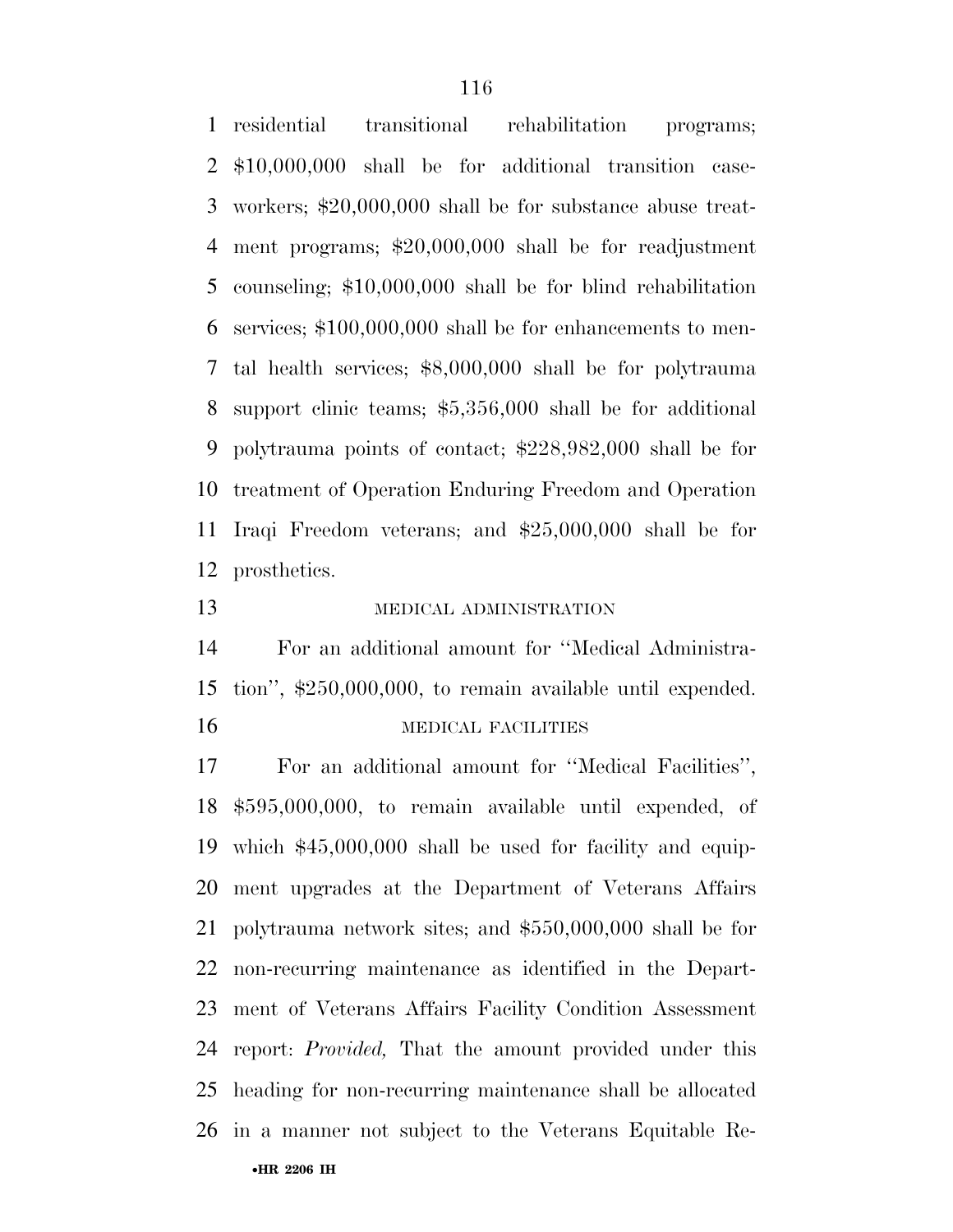source Allocation: *Provided further,* That within 30 days of enactment of this Act the Secretary shall submit to the Committees on Appropriations of both Houses of Congress an expenditure plan, by project, for non-recurring mainte- nance prior to obligation: *Provided further,* That semi-an- nually, on October 1 and April 1, the Secretary shall sub- mit to the Committees on Appropriations of both Houses of Congress a report on the status of funding for non- recurring maintenance, including obligations and unobli- gated balances for each project identified in the expendi-ture plan.

#### 12 MEDICAL AND PROSTHETIC RESEARCH

 For an additional amount for ''Medical and Pros- thetic Research'', \$32,500,000, to remain available until expended, which shall be used for research related to the unique medical needs of returning Operation Enduring Freedom and Operation Iraqi Freedom veterans.

DEPARTMENTAL ADMINISTRATION

GENERAL OPERATING EXPENSES

20 (INCLUDING TRANSFER OF FUNDS)

 For an additional amount for ''General Operating Expenses'', \$83,200,000, to remain available until ex- pended, of which \$1,250,000 shall be for digitization of military records; \$60,750,000 shall be for expenses related to hiring and training new claims processing personnel; up to \$1,200,000 for an independent study of the organi-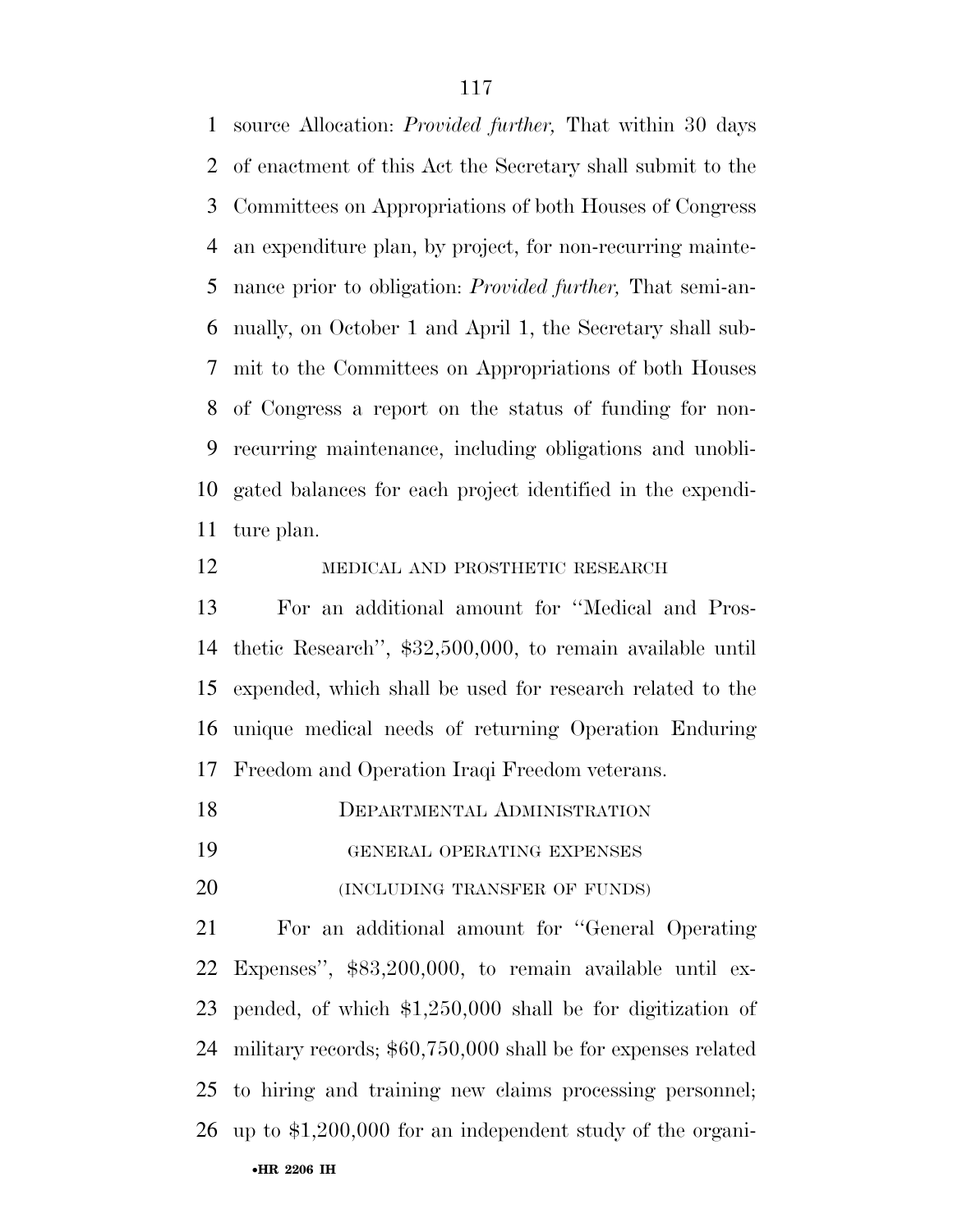zational structure, management and coordination proc- esses, including seamless transition, utilized by the De- partment of Veterans Affairs to provide health care and benefits to active duty personnel and veterans, including those returning Operation Enduring Freedom and Oper- ation Iraqi Freedom veterans; and \$20,000,000 shall be for disability examinations: *Provided,* That not to exceed \$1,250,000 of the amount appropriated under this head- ing may be transferred to the Department of Defense for the digitization of military records used to verify stressors for benefits claims.

#### 12 INFORMATION TECHNOLOGY SYSTEMS

 For an additional amount for ''Information Tech- nology Systems'', \$35,100,000, to remain available until expended, of which \$20,000,000 shall be for information technology support and improvements for processing of Operation Enduring Freedom and Operation Iraqi Free- dom veterans benefits claims, including making electronic Department of Defense medical records available for claims processing and enabling electronic benefits applica- tions by veterans; and \$15,100,000 shall be for electronic data breach remediation and prevention.

#### 23 CONSTRUCTION, MINOR PROJECTS

•**HR 2206 IH**  For an additional amount for ''Construction, Minor Projects'', \$326,000,000, to remain available until ex-pended, of which up to \$36,000,000 shall be for construc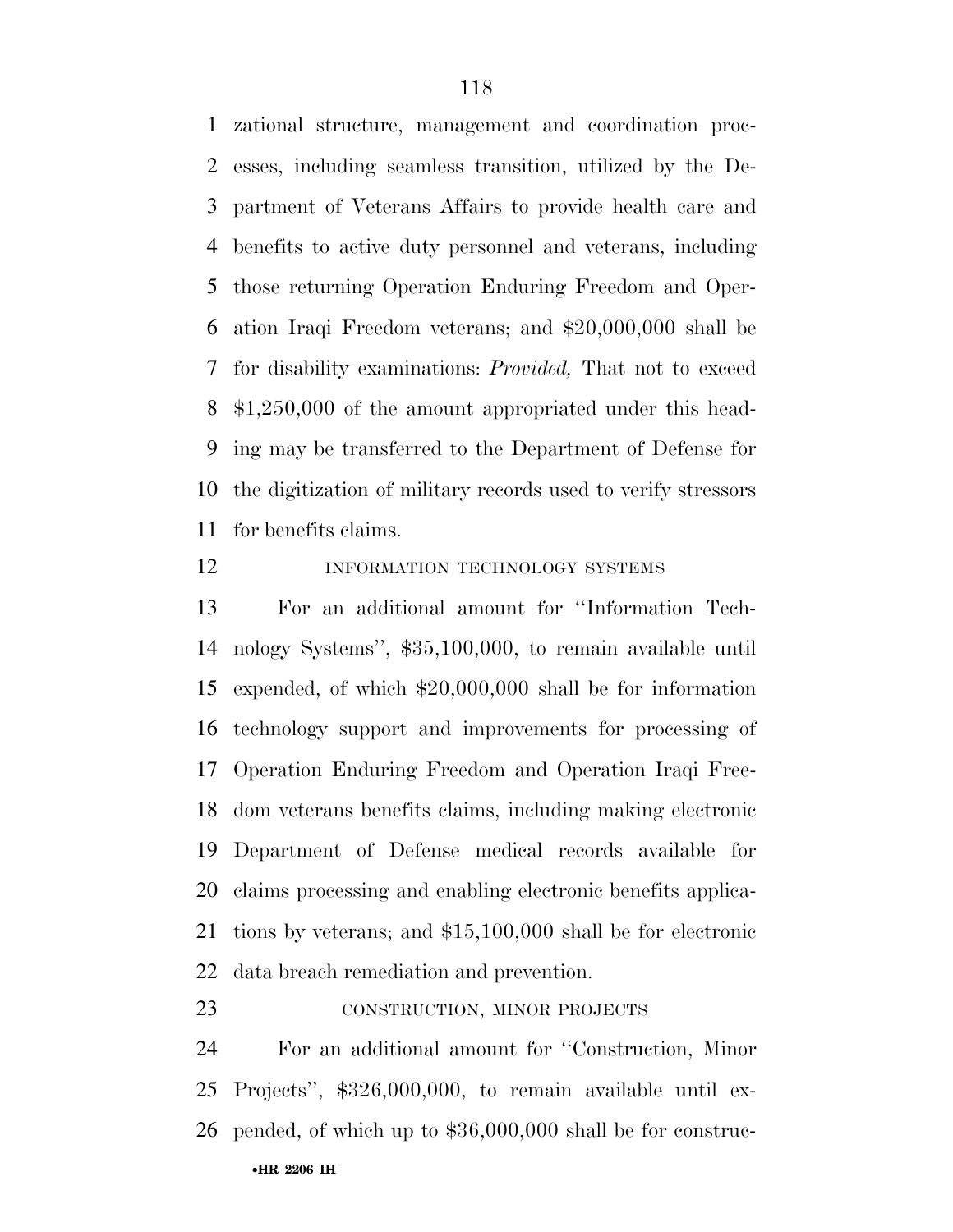tion costs associated with the establishment of polytrauma residential transitional rehabilitation programs.

GENERAL PROVISIONS—THIS CHAPTER

 SEC. 4501. The Director of the Congressional Budget Office shall, not later than November 15, 2007, submit to the Committees on Appropriations of the House of Rep- resentatives and the Senate a report projecting appropria- tions necessary for the Departments of Defense and Vet- erans Affairs to continue providing necessary health care to veterans of the conflicts in Iraq and Afghanistan. The projections should span several scenarios for the duration and number of forces deployed in Iraq and Afghanistan, and more generally, for the long-term health care needs of deployed troops engaged in the global war on terrorism over the next ten years.

 SEC. 4502. Notwithstanding any other provision of law, appropriations made by Public Law 110–5, which the Secretary of Veterans Affairs contributes to the Depart- ment of Defense/Department of Veterans Affairs Health Care Sharing Incentive Fund under the authority of sec- tion 8111(d) of title 38, United States Code, shall remain available until expended for any purpose authorized by section 8111 of title 38, United States Code.

 SEC. 4503. (a)(1) Notwithstanding any other provi-sion of law, the Secretary of Veterans Affairs (referred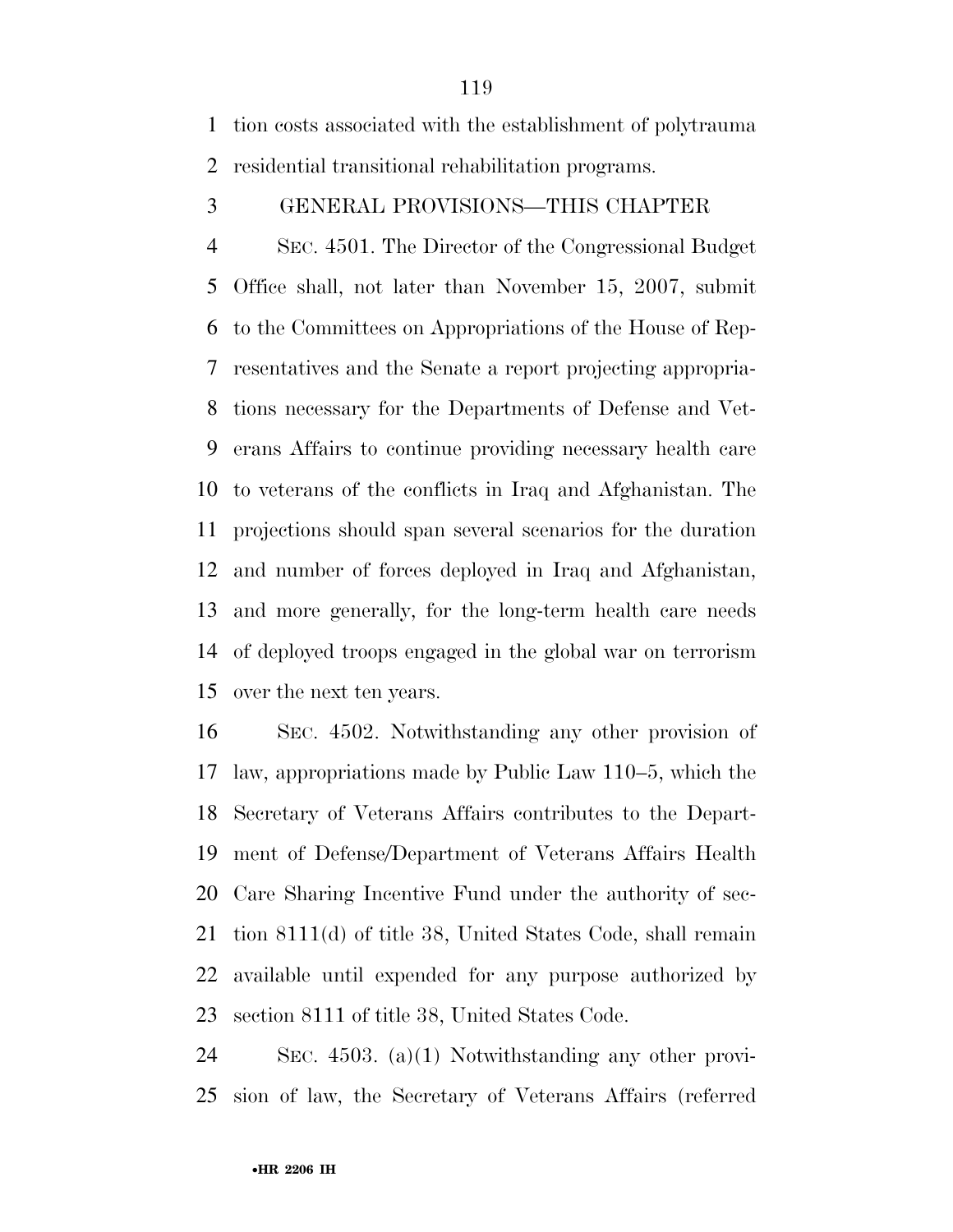to in this section as the ''Secretary'') may convey to the State of Texas, without consideration, all right, title, and interest of the United States in and to the parcel of real property comprising the location of the Marlin, Texas, De-partment of Veterans Affairs Medical Center.

 (2) The property conveyed under paragraph (1) shall be used by the State of Texas for the purposes of a prison. (b) In carrying out the conveyance under subsection (a), the Secretary—

 (1) shall not be required to comply with, and shall not be held liable under, any Federal law (in- cluding a regulation) relating to the environment or historic preservation; but

 (2) may, at the discretion of the Secretary, con- duct environmental cleanup on the parcel to be con- veyed, at a cost not to exceed \$500,000, using amounts made available for environmental cleanup of sites under the jurisdiction of the Secretary.

## **TITLE V—OTHER MATTERS**

## **CHAPTER 1**

### DEPARTMENT OF AGRICULTURE

- 22 FARM SERVICE AGENCY
- 23 SALARIES AND EXPENSES

 For an additional amount for ''Salaries and Ex-penses'' of the Farm Service Agency, \$37,500,000, to re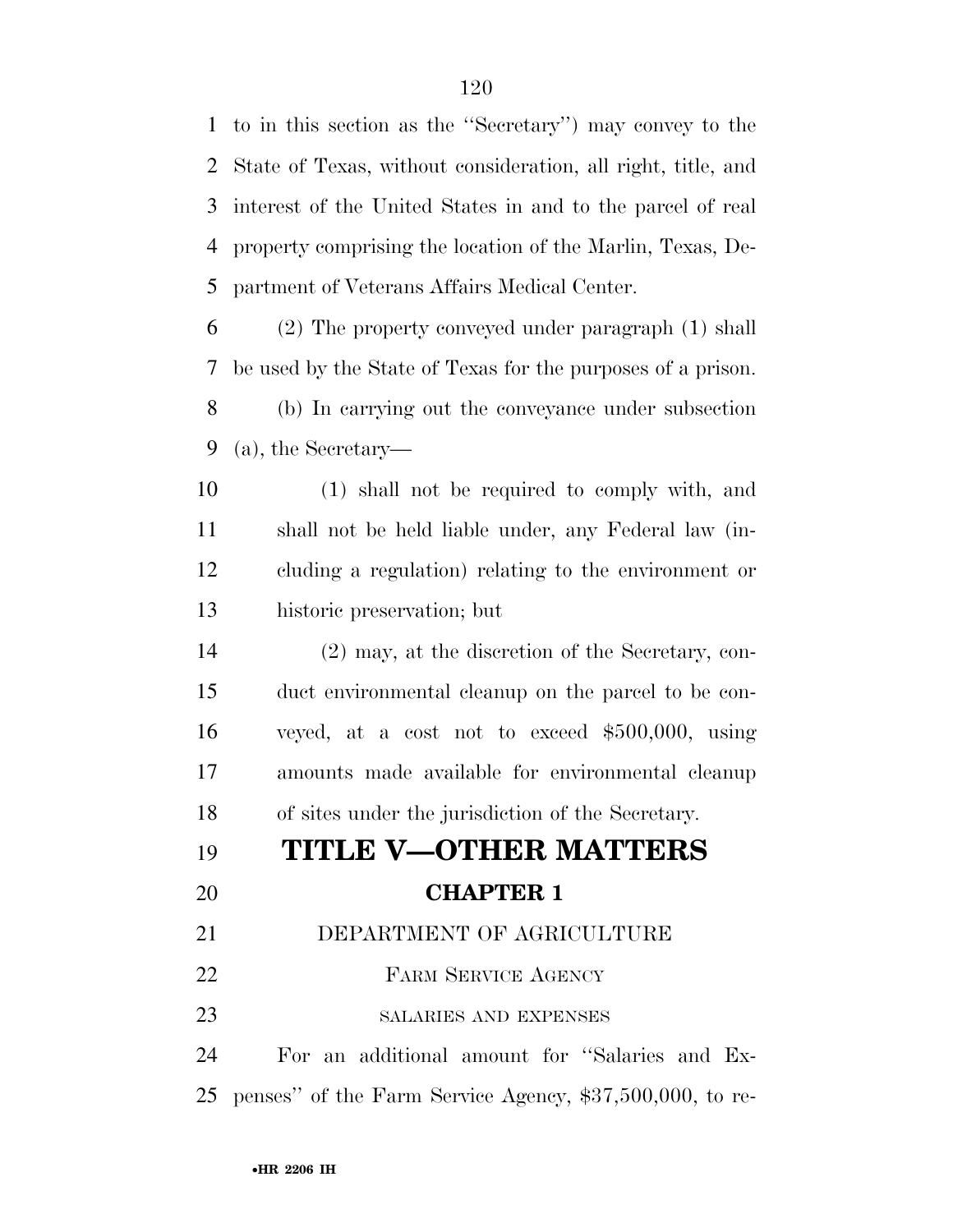main available until September 30, 2008: *Provided,* That this amount shall only be available for network and data-base/application stabilization.

#### GENERAL PROVISIONS—THIS CHAPTER

 SEC. 5101. Of the funds made available through ap- propriations to the Food and Drug Administration for fis- cal year 2007, not less than \$4,000,000 shall be for the Office of Women's Health of such Administration.

 SEC. 5102. None of the funds made available to the Department of Agriculture for fiscal year 2007 may be used to implement the risk-based inspection program in the 30 prototype locations announced on February 22, 2007, by the Under Secretary for Food Safety, or at any other locations, until the USDA Office of Inspector Gen- eral has provided its findings to the Food Safety and In- spection Service and the Committees on Appropriations of the House of Representatives and the Senate on the data used in support of the development and design of the risk- based inspection program and FSIS has addressed and resolved issues identified by OIG.

#### **CHAPTER 2**

GENERAL PROVISIONS—THIS CHAPTER

 SEC. 5201. Hereafter, federal employees at the Na- tional Energy Technology Laboratory shall be classified as inherently governmental for the purpose of the Federal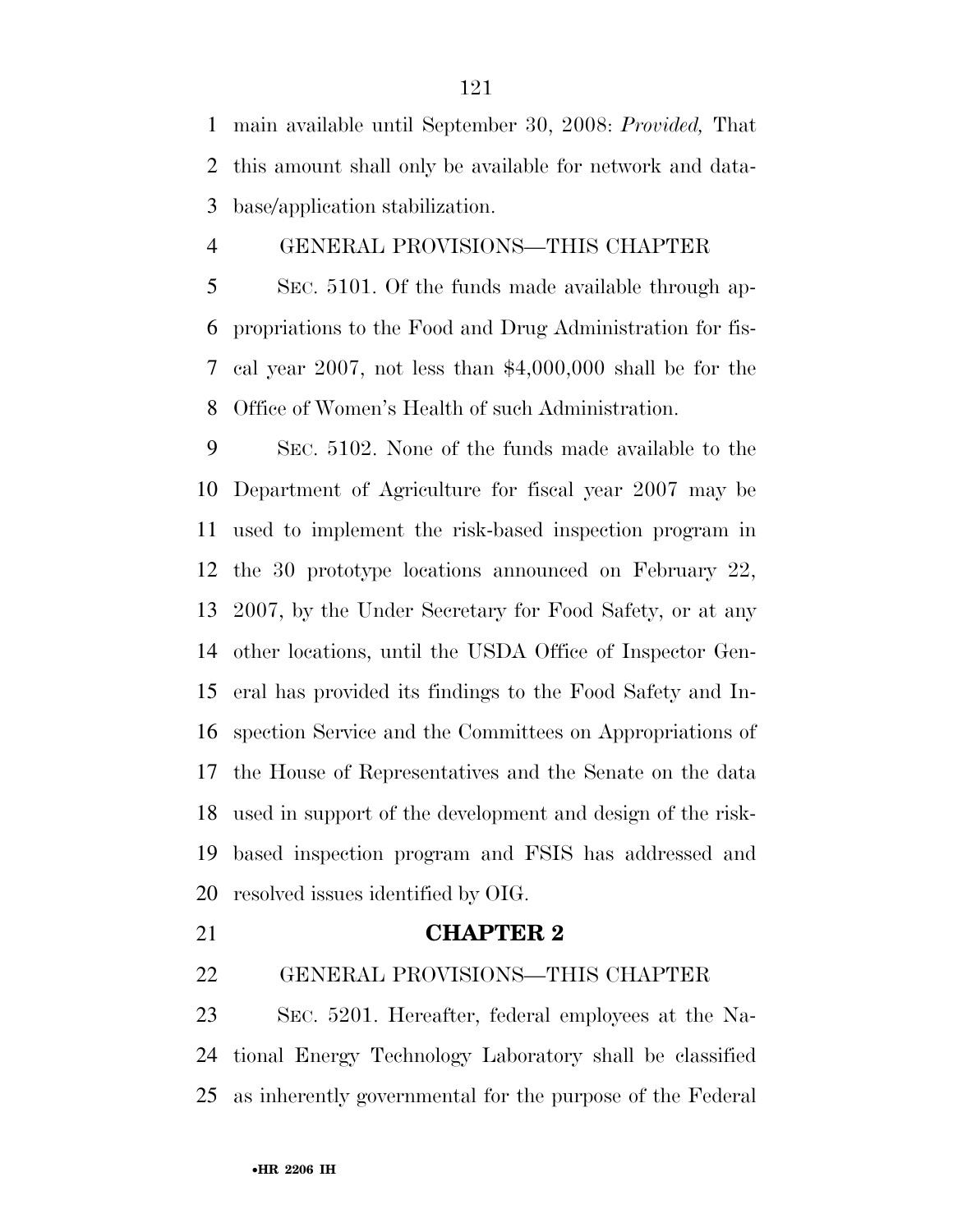Activities Inventory Reform Act of 1998 (31 U.S.C. 501 note).

 SEC. 5202. None of the funds made available under this or any other Act shall be used during fiscal year 2007 to make, or plan or prepare to make, any payment on bonds issued by the Administrator of the Bonneville Power Administration (referred in this section as the ''Adminis- trator'') or for an appropriated Federal Columbia River Power System investment, if the payment is both—

 (1) greater, during any fiscal year, than the payments calculated in the rate hearing of the Ad- ministrator to be made during that fiscal year using the repayment method used to establish the rates of the Administrator as in effect on October 1, 2006; and

 (2) based or conditioned on the actual or ex- pected net secondary power sales receipts of the Ad-ministrator.

**CHAPTER 3** 

GENERAL PROVISIONS—THIS CHAPTER

21 SEC. 5301. (a) Section  $102(a)(3)(B)$  of the Help America Vote Act of 2002 (42 U.S.C. 15302(a)(3)(B)) is amended by striking ''January 1, 2006'' and inserting ''March 1, 2008''.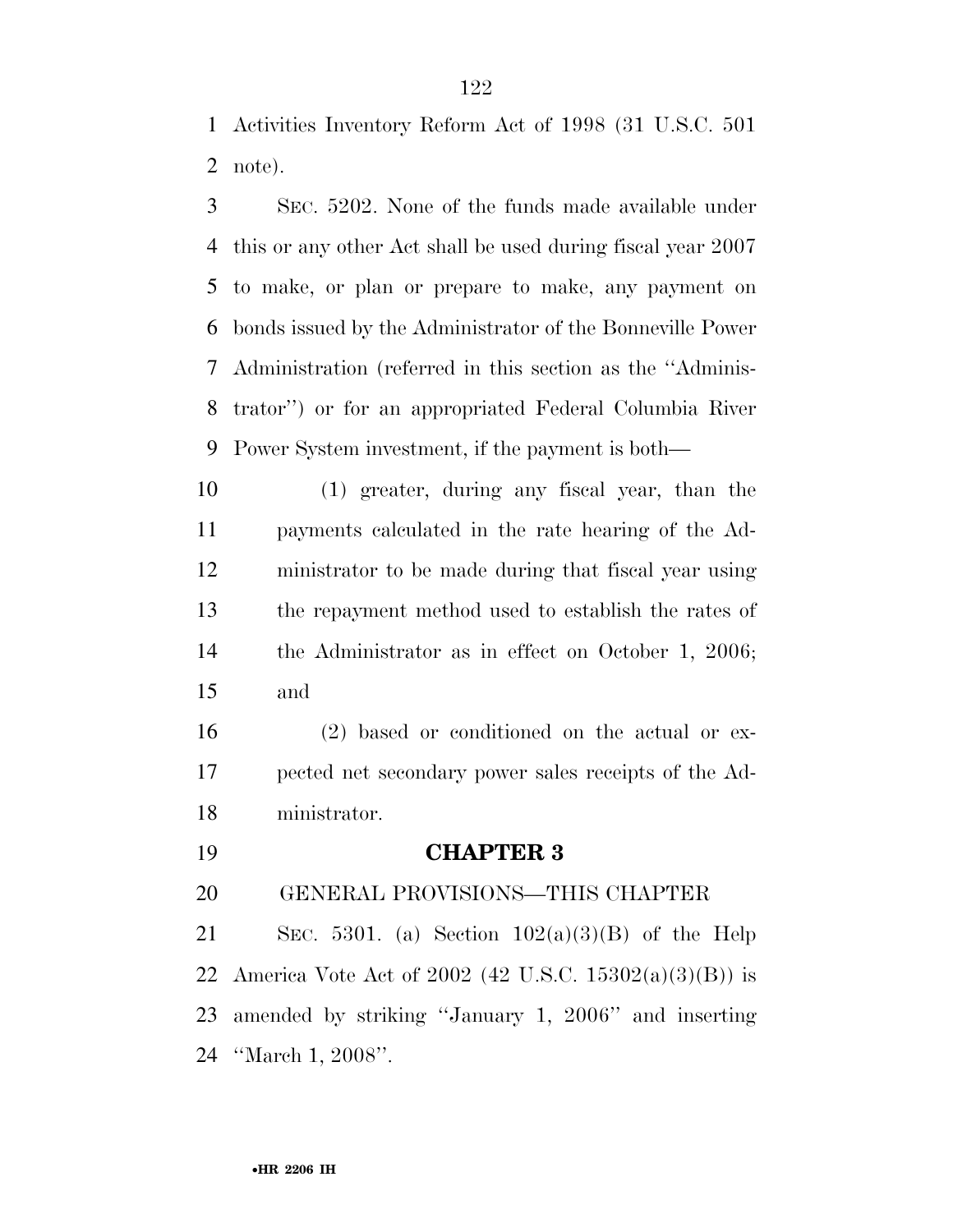(b) The amendment made by subsection (a) shall take effect as if included in the enactment of the Help America Vote Act of 2002.

 SEC. 5302. The structure of any of the offices or components within the Office of National Drug Control Policy shall remain as they were on October 1, 2006. None of the funds appropriated or otherwise made available in the Continuing Appropriations Resolution, 2007 (Public Law 110–5) may be used to implement a reorganization of offices within the Office of National Drug Control Pol- icy without the explicit approval of the Committees on Ap- propriations of the House of Representatives and the Sen-ate.

 SEC. 5303. From the amount provided by section 21067 of the Continuing Appropriations Resolution, 2007 (Public Law 110–5), the National Archives and Records Administration may obligate monies necessary to carry out the activities of the Public Interest Declassification Board. SEC. 5304. Notwithstanding the notice requirement of the Transportation, Treasury, Housing and Urban De- velopment, the Judiciary, the District of Columbia, and Independent Agencies Appropriations Act, 2006, 119 Stat. 2509 (Public Law 109–115), as continued in section 104 of the Continuing Appropriations Resolution, 2007 (Public Law 110–5), the District of Columbia Courts may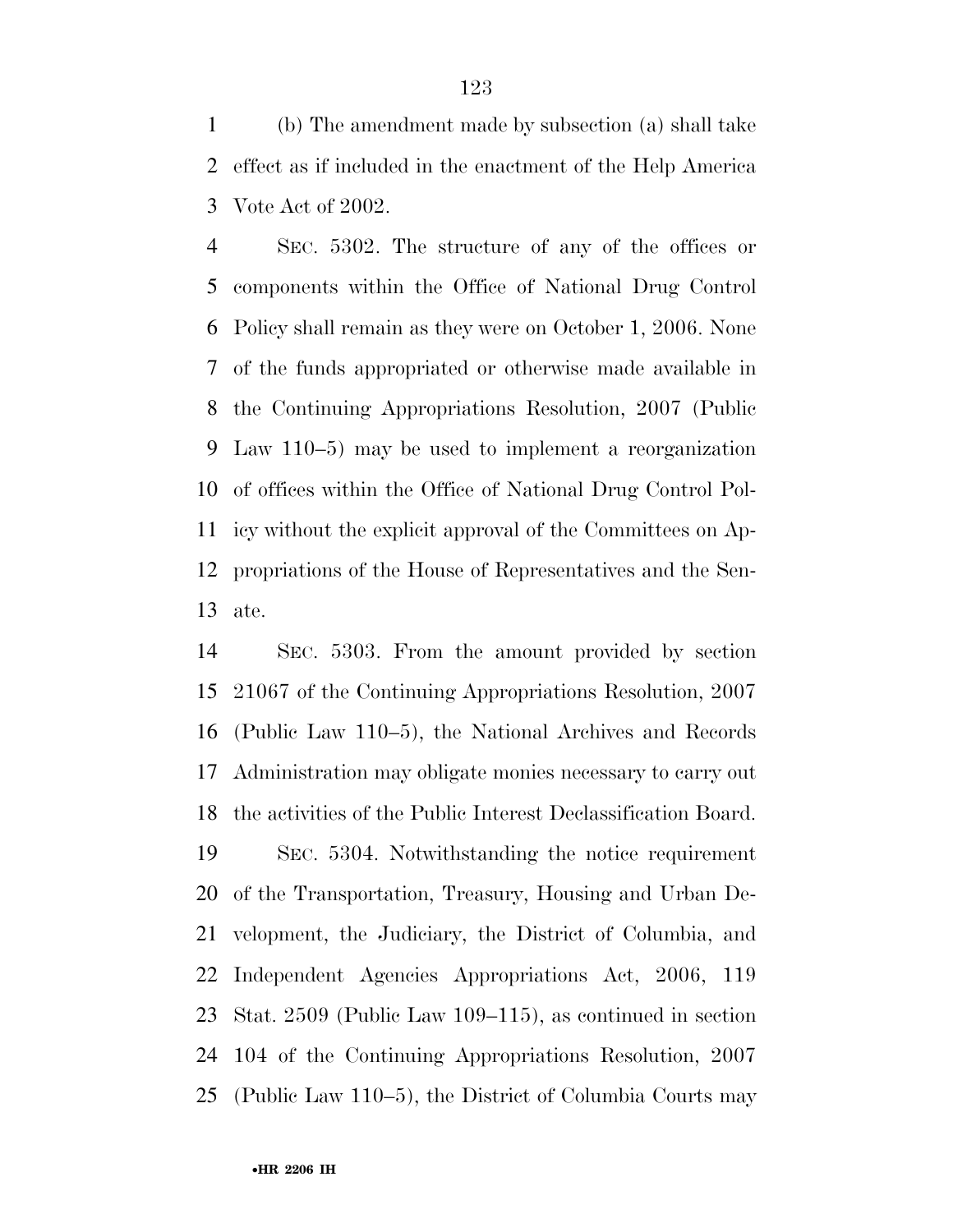reallocate not more than \$1,000,000 of the funds provided for fiscal year 2007 under the Federal Payment to the District of Columbia Courts for facilities among the items and entities funded under that heading for operations.

 SEC. 5305. (a) Not later than 90 days after the date of enactment of this Act, the Secretary of the Treasury, in coordination with the Securities and Exchange Commis- sion and in consultation with the Departments of State and Energy, shall prepare and submit to the Senate Com- mittee on Appropriations, the House Committee on Appro- priations, the Senate Committee on Banking, Housing, and Urban Affairs, the House Committee on Financial Services, the Senate Foreign Relations Committee, and the House Foreign Affairs Committee a written report, which may include a classified annex, containing the names of companies which either directly or through a parent or subsidiary company, including partly-owned sub- sidiaries, are known to conduct significant business oper- ations in Sudan relating to natural resource extraction, including oil-related activities and mining of minerals. The reporting provision shall not apply to companies operating under licenses from the Office of Foreign Assets Control or otherwise expressly exempted under United States law from having to obtain such licenses in order to operate in Sudan.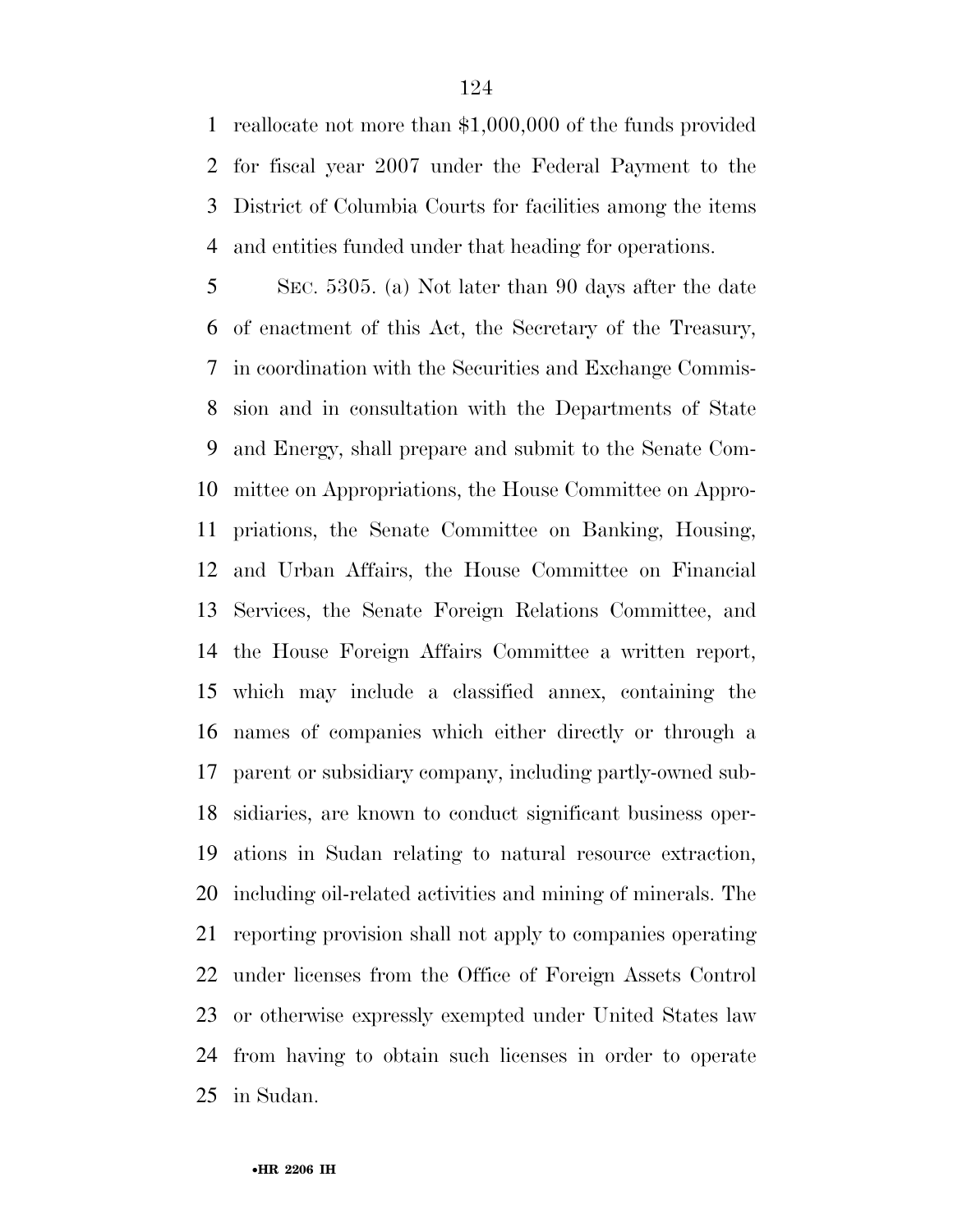(b) Not later than 45 days following the submission to Congress of the list of companies conducting business operations in Sudan relating to natural resource extrac- tion as required above, the General Services Administra- tion shall determine whether the United States Govern- ment has an active contract for the procurement of goods or services with any of the identified companies, and pro- vide notification to the appropriate committees of Con- gress, which may include a classified annex, regarding the companies, nature of the contract, and dollar amounts in-volved.

12 (INCLUDING RESCISSION)

 SEC. 5306. (a) Of the funds provided for the General Services Administration, ''Office of Inspector General'' in section 21061 of the Continuing Appropriations Resolu- tion, 2007 (division B of Public Law 109–289, as amend-ed by Public Law 110–5), \$4,500,000 are rescinded.

 (b) For an additional amount for the General Serv- ices Administration, ''Office of Inspector General'', \$4,500,000, to remain available until September 30, 2008.

 SEC. 5307. Section 21073 of the Continuing Appro- priations Resolution, 2007 (Public Law 110–5) is amend-ed by adding a new subsection (j) as follows:

•**HR 2206 IH**  ''(j) Notwithstanding section 101, any appropriation or funds made available to the District of Columbia pursu-ant to this division for 'Federal Payment for Foster Care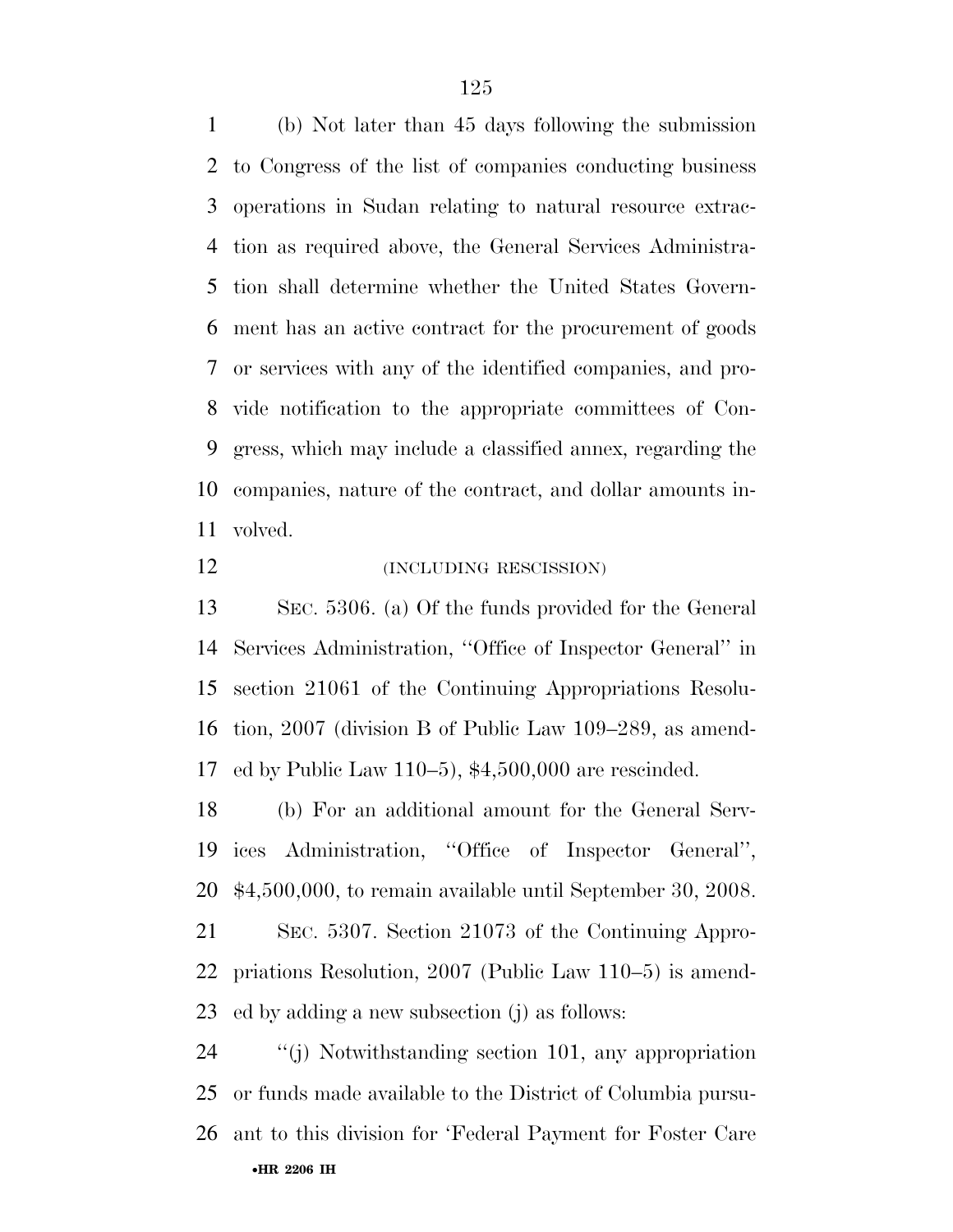Improvement in the District of Columbia' shall be avail- able in accordance with an expenditure plan submitted by the Mayor of the District of Columbia not later than 60 days after the enactment of this section which details the activities to be carried out with such Federal Payment.''.

# **CHAPTER 4**  DEPARTMENT OF HOMELAND SECURITY

#### GENERAL PROVISIONS—THIS CHAPTER

 SEC. 5401. Not to exceed \$30,000,000 from unobli- gated balances remaining from prior appropriations for United States Coast Guard, ''Retired Pay'', shall remain available until expended in the account and for the pur- poses for which the appropriations were provided, includ- ing the payment of obligations otherwise chargeable to lapsed or current appropriations for this purpose.

 SEC. 5402. (a) IN GENERAL.—Any contract, sub- contract, task or delivery order described in subsection (b) shall contain the following:

 (1) A requirement for a technical review of all designs, design changes, and engineering change proposals, and a requirement to specifically address all engineering concerns identified in the review be-fore the obligation of further funds may occur.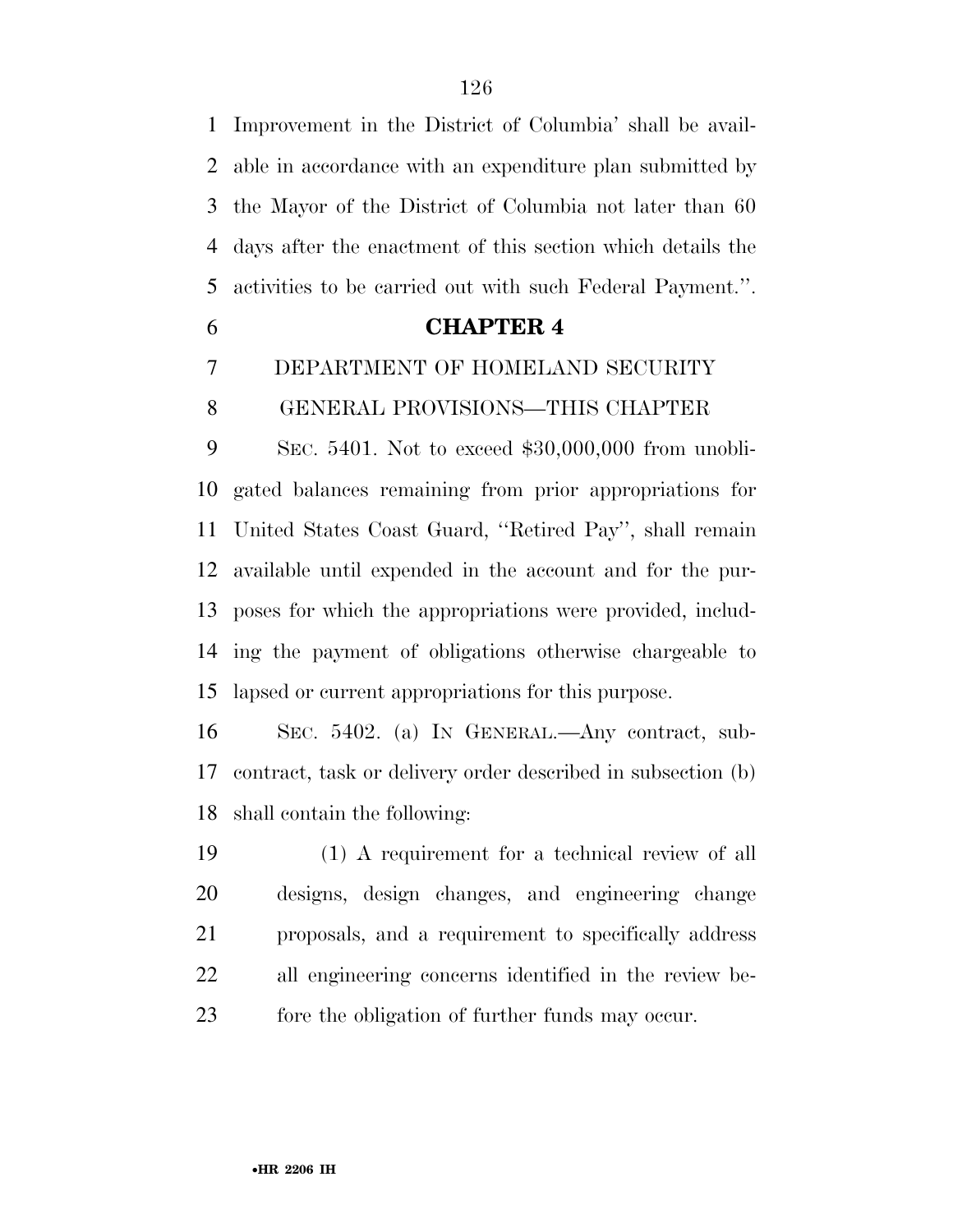(2) A requirement that the Coast Guard main- tain technical warrant holder authority, or the equiv-alent, for major assets.

 (3) A requirement that no procurement subject to subsection (b) for lead asset production or the im- plementation of a major design change shall be en- tered into unless an independent third party with no financial interest in the development, construction, or modification of any component of the asset, se- lected by the Commandant, determines that such ac-11 tion is advisable.

 (4) A requirement for independent life-cycle cost estimates of lead assets and major design and engineering changes.

 (5) A requirement for the measurement of con- tractor and subcontractor performance based on the status of all work performed. For contracts under the Integrated Deepwater Systems program, such requirement shall include a provision that links award fees to successful acquisition outcomes (which shall be defined in terms of cost, schedule, and per-formance).

 (6) A requirement that the Commandant of the Coast Guard assign an appropriate officer or em-ployee of the Coast Guard to act as chair of each in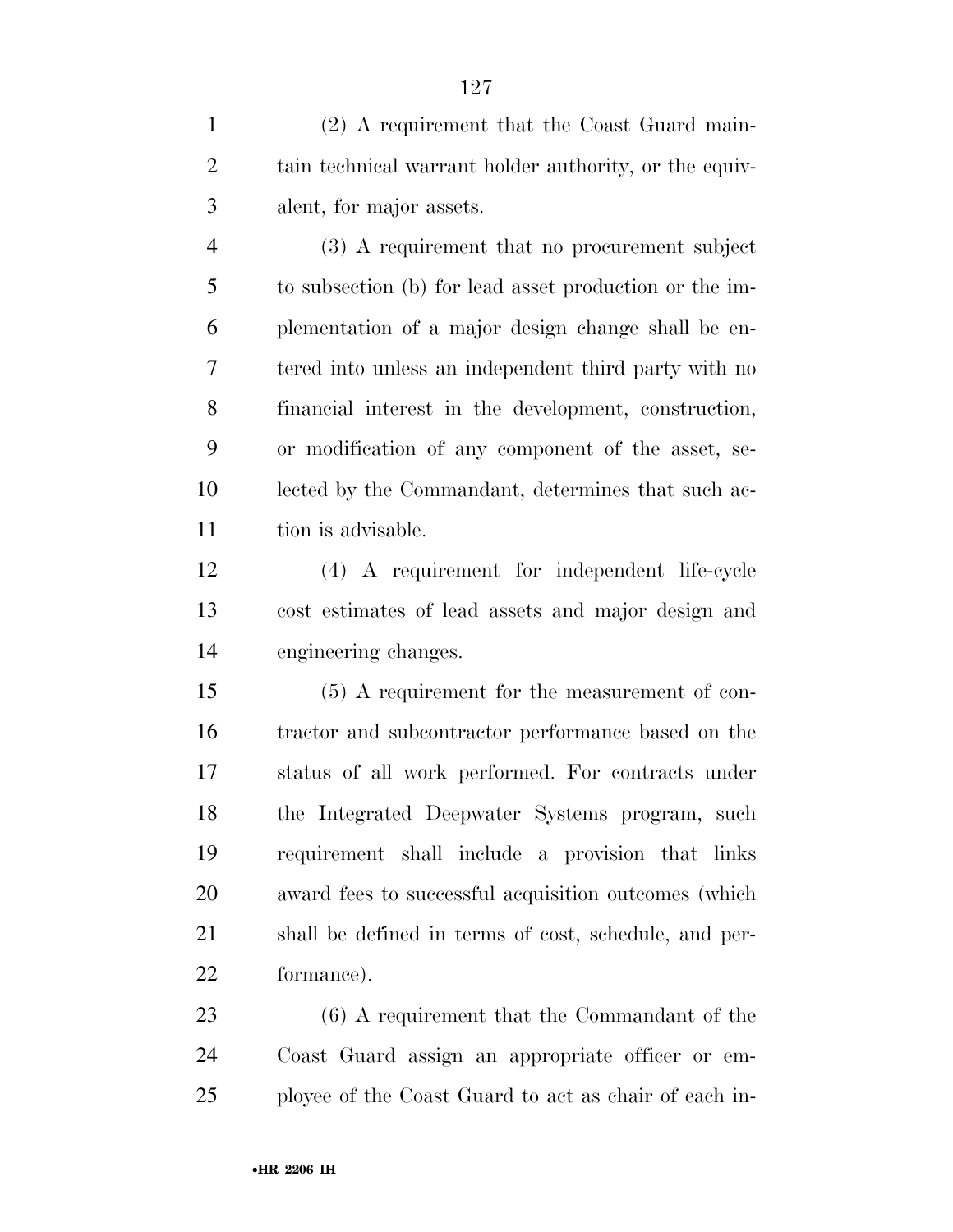tegrated product team and higher-level team as- signed to the oversight of each integrated product team.

 (7) A requirement that the Commandant of the Coast Guard may not award or issue any contract, task or delivery order, letter contract modification thereof, or other similar contract, for the acquisition or modification of an asset under a procurement subject to subsection (b) unless the Coast Guard and the contractor concerned have formally agreed to all terms and conditions or the head of contracting ac- tivity for the Coast Guard determines that a compel- ling need exists for the award or issue of such in-strument.

 (b) CONTRACTS, SUBCONTRACTS, TASK AND DELIV-ERY ORDERS COVERED.—Subsection (a) applies to—

 (1) any major procurement contract, first-tier subcontract, delivery or task order entered into by the Coast Guard;

 (2) any first-tier subcontract entered into under such a contract; and

 (3) any task or delivery order issued pursuant to such a contract or subcontract.

 (c) EXPENDITURE OF DEEPWATER FUNDS.—Of the funds available for the Integrated Deepwater Systems pro-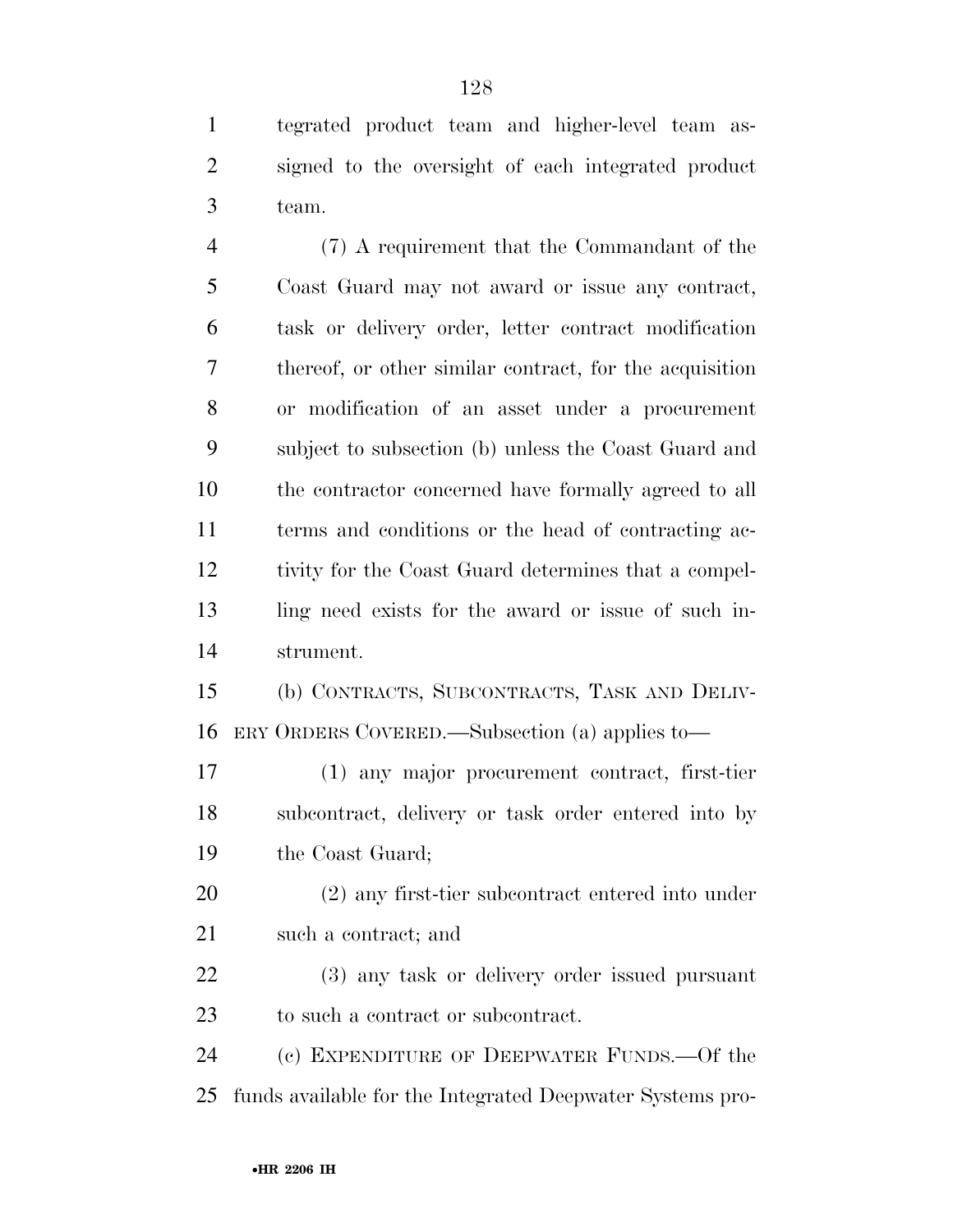mittees on Appropriations of the Senate and the House of Representatives receive an expenditure plan directly from the Coast Guard that— (1) defines activities, milestones, yearly costs, and life-cycle costs for each procurement of a major asset, including an independent cost estimate for each; (2) identifies life-cycle staffing and training needs of Coast Guard project managers and of pro- curement and contract staff; (3) identifies competition to be conducted in each procurement; (4) describes procurement plans that do not rely on a single industry entity or contract; (5) contains very limited indefinite delivery/in- definite quantity contracts and explains the need for any indefinite delivery/indefinite quantity contracts; (6) complies with all applicable acquisition rules, requirements, and guidelines, and incorporates the best systems acquisition management practices of the Federal Government;

 (7) complies with the capital planning and in-vestment control requirements established by the Of-

gram, \$650,000,000 may not be obligated until the Com-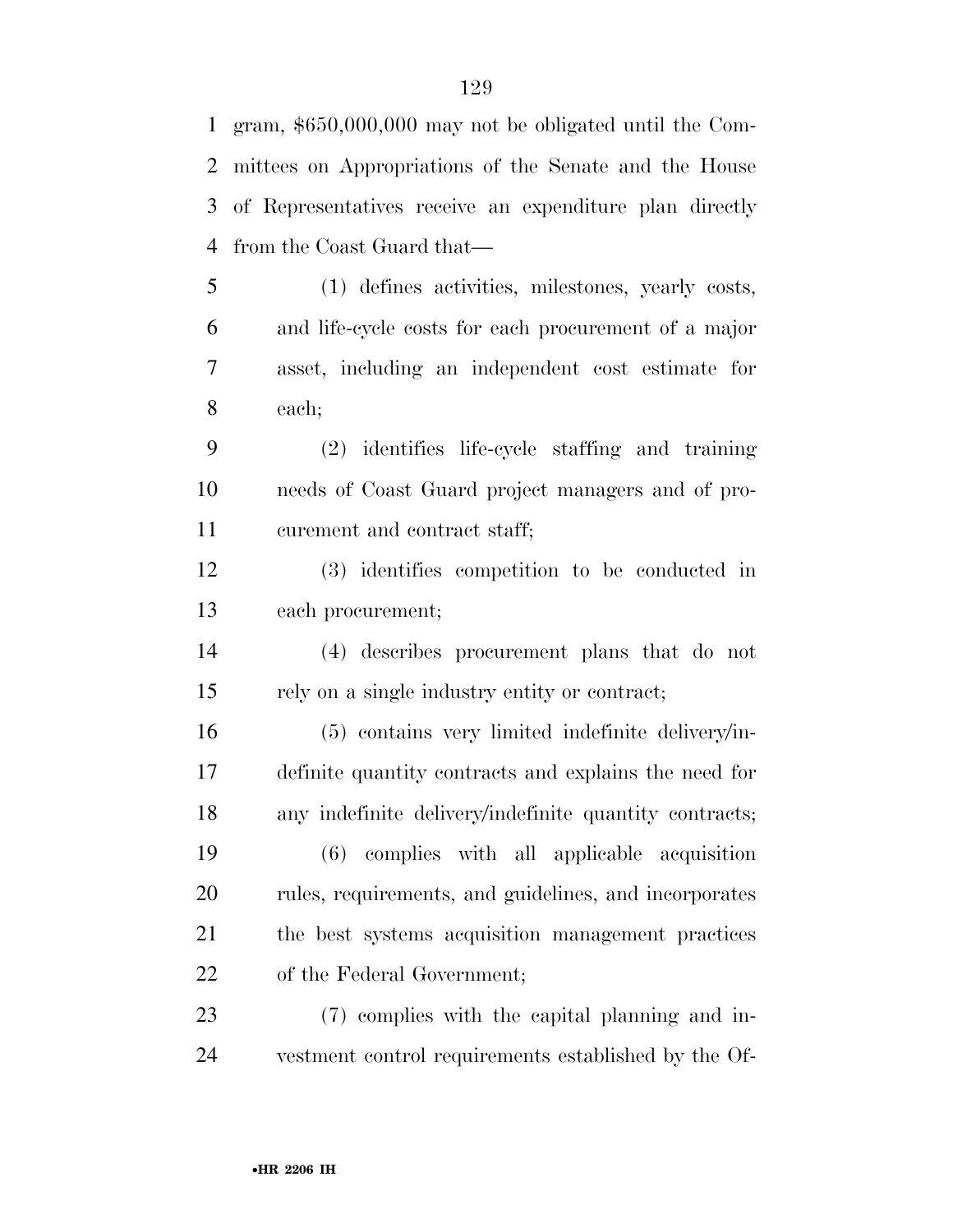fice of Management and Budget, including circular A–11, part 7;

 (8) includes a certification by the head of con- tracting activity for the Coast Guard and the Chief Procurement Officer of the Department of Home- land Security that the Coast Guard has established sufficient controls and procedures and has sufficient staffing to comply with all contracting requirements, and that any conflicts of interest have been suffi-ciently addressed;

 (9) includes a description of the process used to act upon deviations from the contractually specified performance requirements and clearly explains the actions taken on such deviations;

 (10) includes a certification that the Assistant Commandant of the Coast Guard for Engineering and Logistics is designated as the technical author- ity for all engineering, design, and logistics decisions pertaining to the Integrated Deepwater Systems pro-gram; and

 (11) identifies progress in complying with the requirements of subsection (a).

 (d) REPORTS.—(1) Not later than 30 days after the date of enactment of this Act, the Commandant of the Coast Guard shall submit to the Committees on Appro-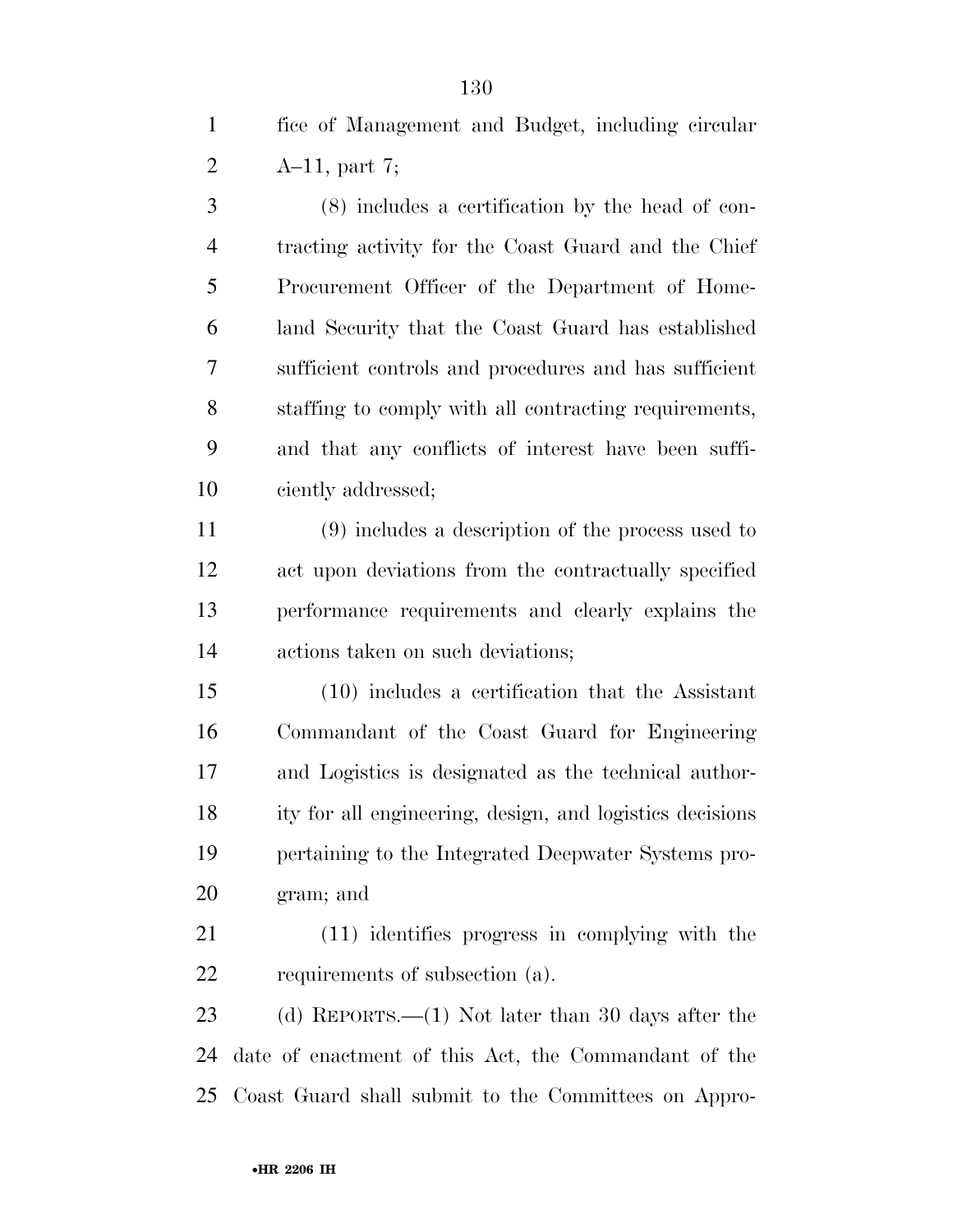priations of the Senate and the House of Representatives; the Committee on Commerce, Science and Transportation of the Senate; and the Committee on Transportation and Infrastructure of the House of Representatives: (i) a re- port on the resources (including training, staff, and exper- tise) required by the Coast Guard to provide appropriate management and oversight of the Integrated Deepwater Systems program; and (ii) a report on how the Coast Guard will utilize full and open competition for any con- tract that provides for the acquisition or modification of assets under, or in support of, the Integrated Deepwater Systems program, entered into after the date of enactment of this Act.

 (2) Within 30 days following the submission of the expenditure plan required under subsection (c), the Gov- ernment Accountability Office shall review the plan and brief the Committees on Appropriations of the Senate and the House of Representatives on its findings.

 SEC. 5403. None of the funds provided in this Act or any other Act may be used to alter or reduce operations within the Civil Engineering Program of the Coast Guard nationwide, including the civil engineering units, facilities, design and construction centers, maintenance and logistics command centers, the Coast Guard Academy and the Coast Guard Research and Development Center, except as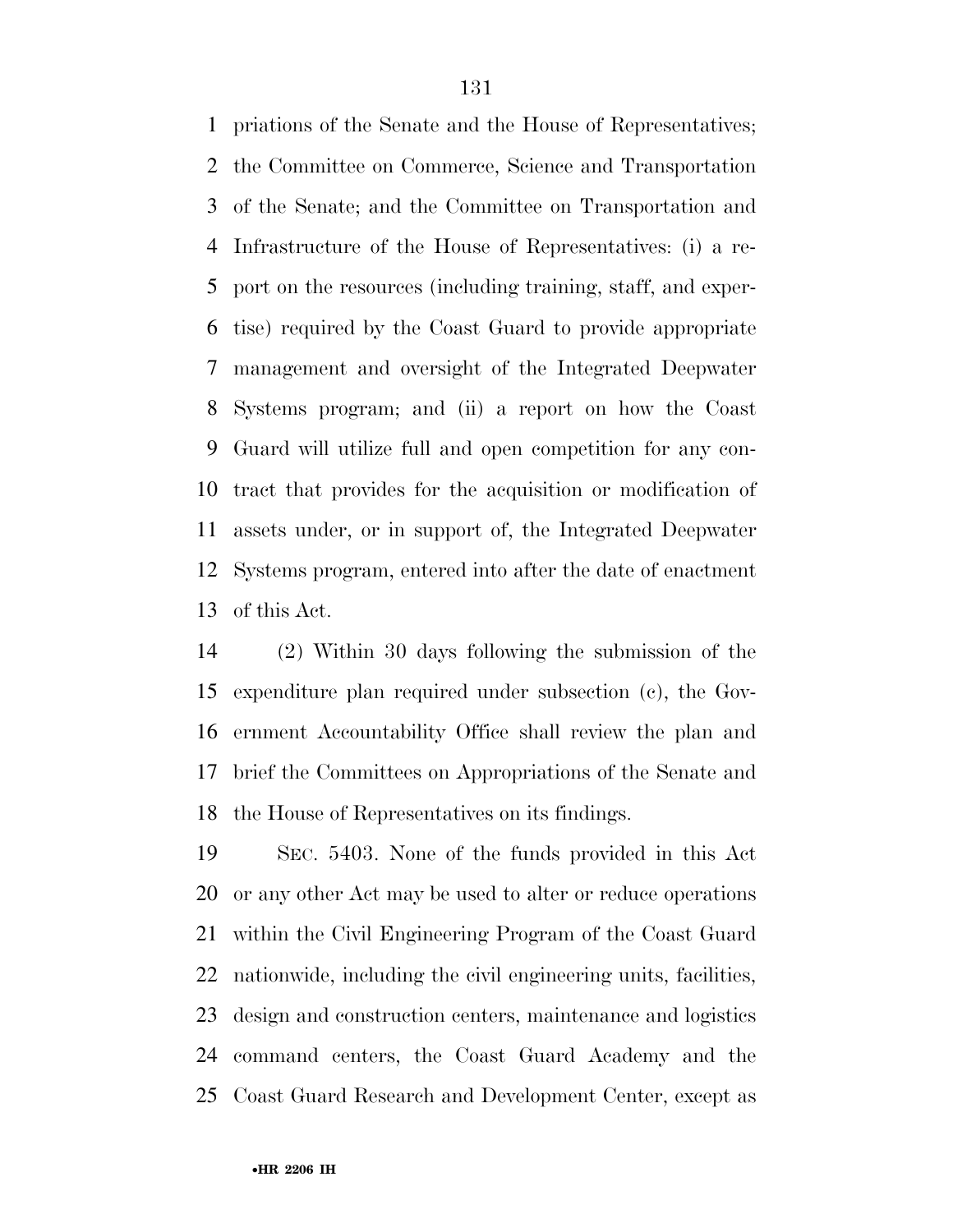specifically authorized by a statute enacted after the date of enactment of this Act.

(INCLUDING RESCISSIONS OF FUNDS)

 SEC. 5404. (a) RESCISSIONS.—The following unobli- gated balances made available pursuant to section 505 of Public Law 109–90 are rescinded: \$1,200,962 from the ''Office of the Secretary and Executive Management''; \$512,855 from the ''Office of the Under Secretary for Management''; \$461,874 from the ''Office of the Chief In- formation Officer''; \$45,080 from the ''Office of the Chief Financial Officer''; \$968,211 from Preparedness ''Man- agement and Administration''; \$1,215,486 from Science and Technology ''Management and Administration''; \$450,000 from United States Secret Service ''Salaries and Expenses''; \$450,000 from Federal Emergency Manage- ment Agency ''Administrative and Regional Operations''; and \$25,595,532 from United States Coast Guard ''Oper-ating Expenses''.

(b) ADDITIONAL APPROPRIATIONS.—

 (1) For an additional amount for United States Coast Guard ''Acquisition, Construction, and Im- provements'', \$30,000,000, to remain available until September 30, 2009, to mitigate the Service's patrol boat operational gap; and

•**HR 2206 IH**  (2) For an additional amount for the ''Office of the Under Secretary for Management'', \$900,000,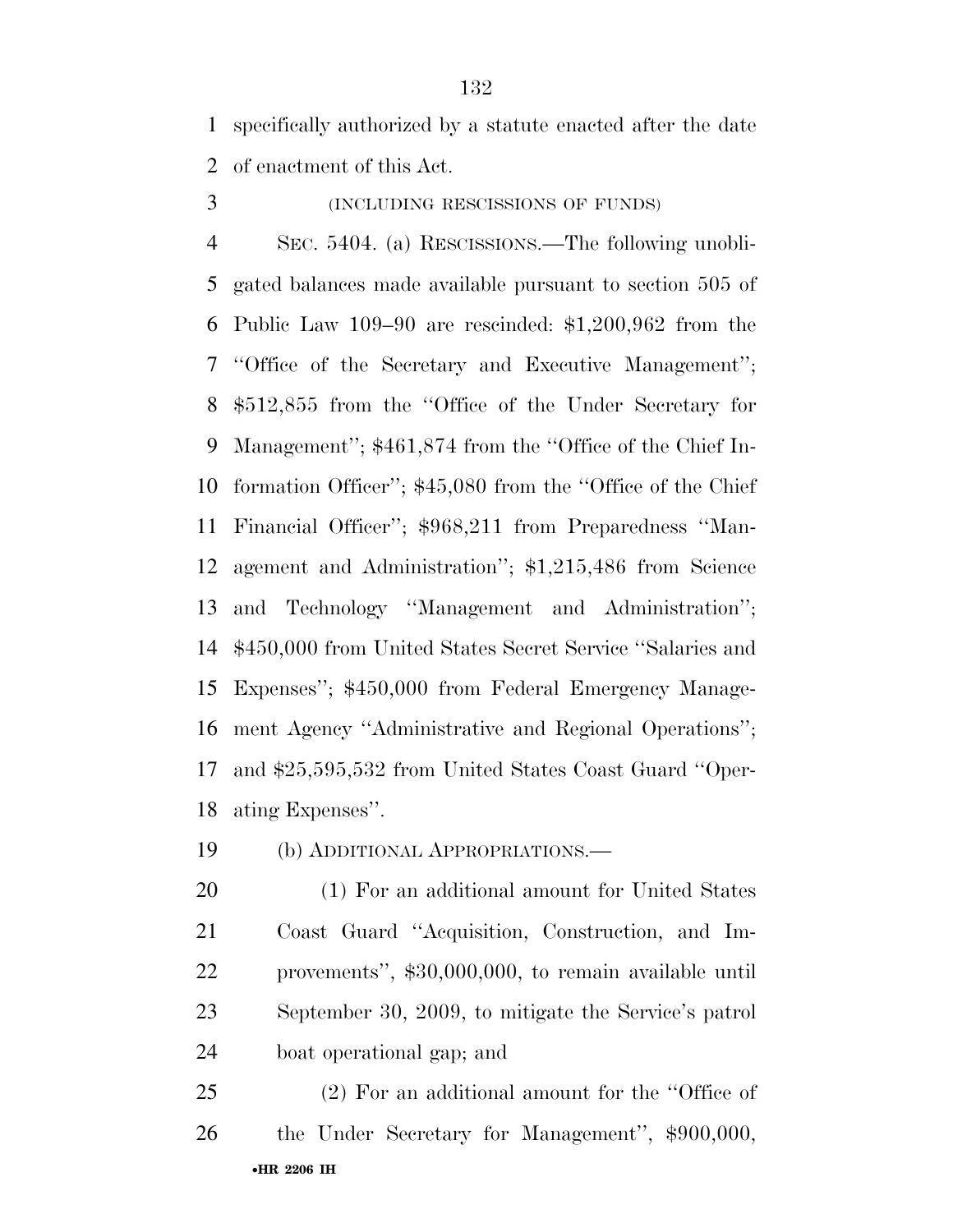for an independent study to compare the Depart- ment of Homeland Security senior career and polit- ical staffing levels and senior career training pro- grams with those of similarly structured cabinet-level agencies.

 SEC. 5405. (a) IN GENERAL.—With respect to con- tracts entered into after June 1, 2007, and except as pro- vided in subsection (b), no entity performing lead system integrator functions in the acquisition of a major system by the Department of Homeland Security may have any direct financial interest in the development or construction of any individual system or element of any system of sys-tems.

 (b) EXCEPTION.—An entity described in subsection (a) may have a direct financial interest in the development or construction of an individual system or element of a system of systems if—

 (1) the Secretary of Homeland Security cer- tifies to the Committees on Appropriations of the Senate and the House of Representatives, the Com- mittee on Homeland Security of the House of Rep- resentatives, the Committee on Transportation and Infrastructure of the House of Representatives, the Committee on Homeland Security and Governmental Affairs of the Senate, and the Committee on Com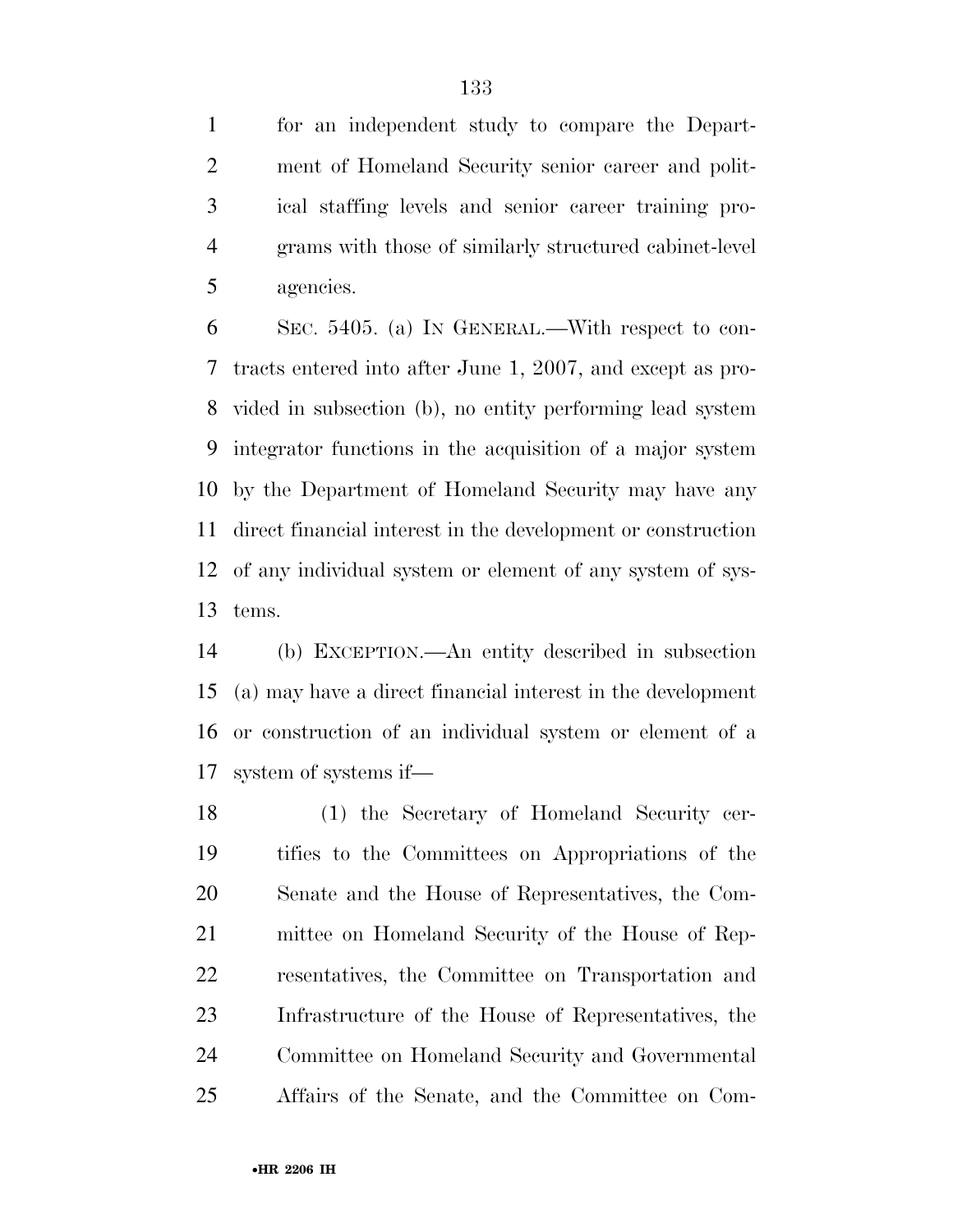(A) the entity was selected by the Depart- ment of Homeland Security as a contractor to develop or construct the system or element con- cerned through the use of competitive proce-dures; and

 (B) the Department took appropriate steps to prevent any organizational conflict of interest in the selection process; or

 (2) the entity was selected by a subcontractor to serve as a lower-tier subcontractor, through a process over which the entity exercised no control.

 (c) CONSTRUCTION.—Nothing in this section shall be construed to preclude an entity described in subsection (a) from performing work necessary to integrate two or more individual systems or elements of a system of systems with each other.

 (d) REGULATIONS UPDATE.—Not later than June 1, 2007, the Secretary of Homeland Security shall update the acquisition regulations of the Department of Home- land Security in order to specify fully in such regulations the matters with respect to lead system integrators set forth in this section. Included in such regulations shall be: (1) a precise and comprehensive definition of the term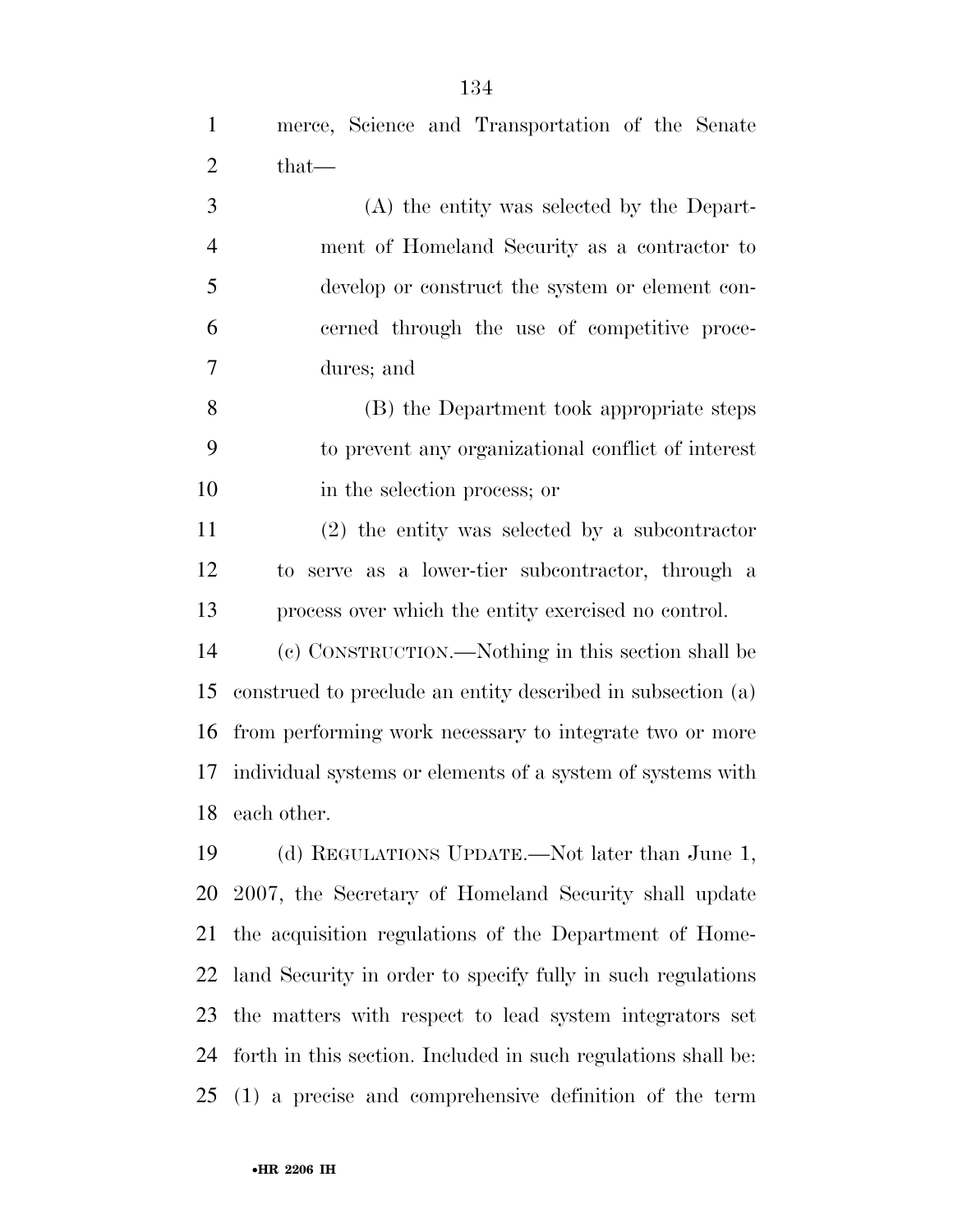''lead system integrator'', modeled after that used by the Department of Defense; and (2) a specification of various types of contracts and fee structures that are appropriate for use by lead system integrators in the production, field-ing, and sustainment of complex systems.

# **CHAPTER 5**

GENERAL PROVISIONS—THIS CHAPTER

 SEC. 5501. Section 20515 of the Continuing Appro- priations Resolution, 2007 (division B of Public Law 109– 289, as amended by Public Law 110–5) is amended by inserting before the period: ''; and of which, not to exceed \$143,628,000 shall be available for contract support costs under the terms and conditions contained in Public Law 109–54''.

 SEC. 5502. Section 20512 of the Continuing Appro- priations Resolution, 2007 (division B of Public Law 109– 289, as amended by Public Law 110–5) is amended by inserting after the first dollar amount: '', of which not to exceed \$7,300,000 shall be transferred to the 'Indian Health Facilities' account; the amount in the second pro- viso shall be \$18,000,000; the amount in the third proviso shall be \$525,099,000; the amount in the ninth proviso shall be \$269,730,000; and the \$15,000,000 allocation of funding under the eleventh proviso shall not be required''.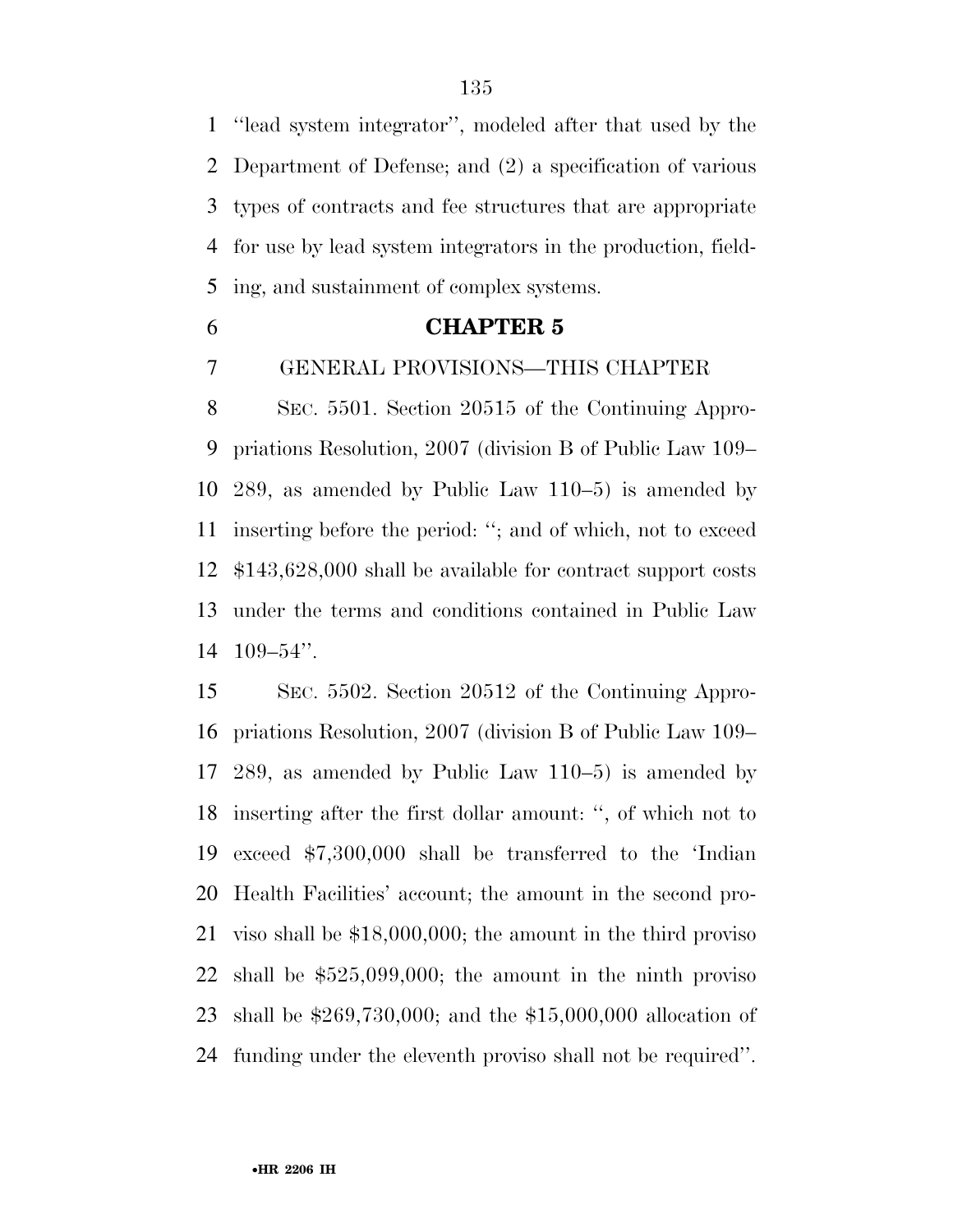SEC. 5503. Section 20501 of the Continuing Appro- priations Resolution, 2007 (division B of Public Law 109– 289, as amended by Public Law 110–5) is amended by inserting after ''\$55,663,000'' the following: ''of which \$13,000,000 shall be for Save America's Treasures''. SEC. 5504. Funds made available to the United States Fish and Wildlife Service for fiscal year 2007 under the heading ''Land Acquisition'' may be used for land con- servation partnerships authorized by the Highlands Con- servation Act of 2004. **CHAPTER 6**  DEPARTMENT OF HEALTH AND HUMAN SERVICES NATIONAL INSTITUTES OF HEALTH NATIONAL INSTITUTE OF ALLERGY AND INFECTIOUS DISEASES (TRANSFER OF FUNDS) Of the amount provided by the Continuing Appro- priations Resolution, 2007 (division B of Public Law 109– 289, as amended by Public Law 110–5) for ''National In- stitute of Allergy and Infectious Diseases'', \$49,500,000 shall be transferred to ''Public Health and Social Services Emergency Fund'' to carry out activities relating to ad- vanced research and development as provided by section 319L of the Public Health Service Act.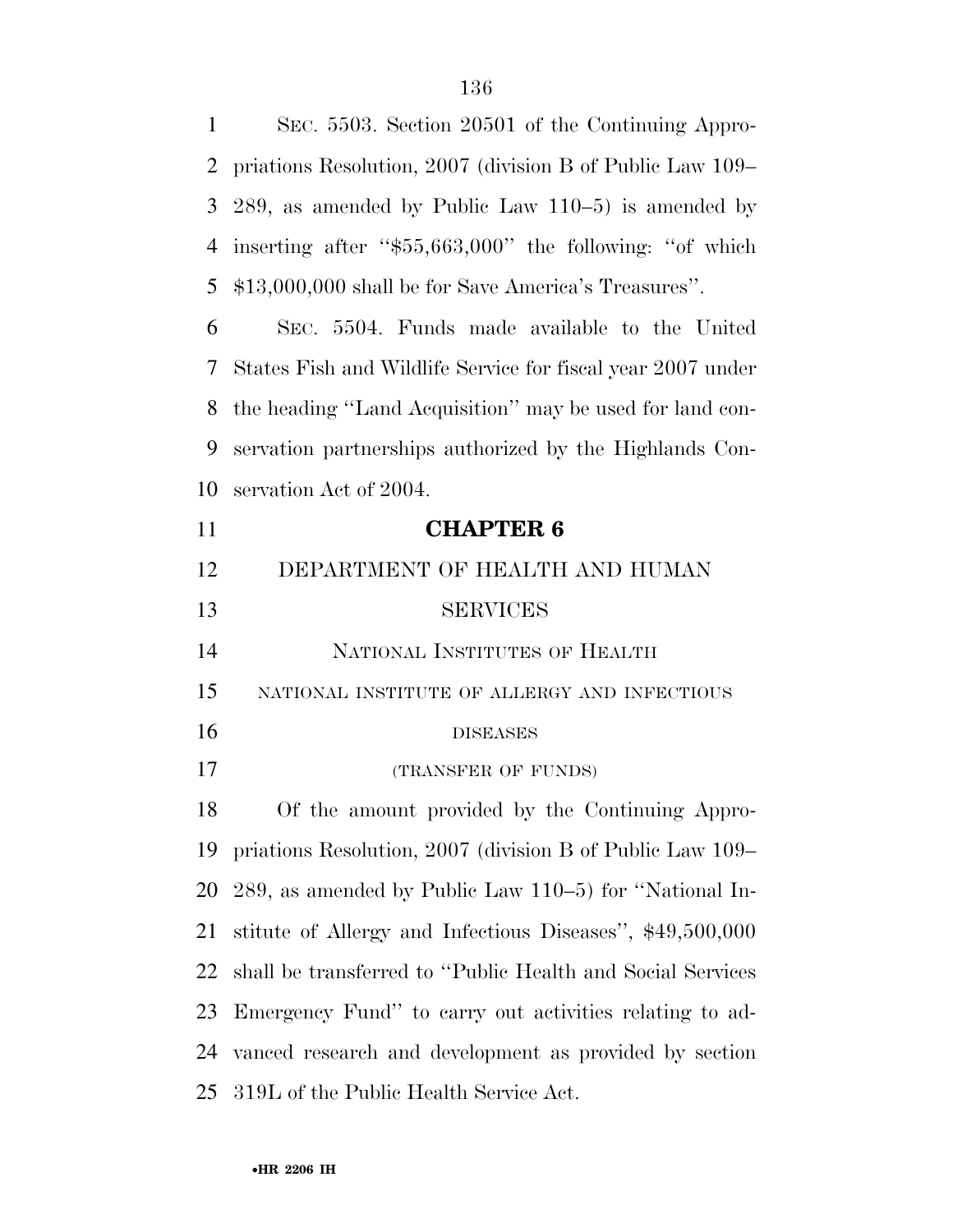#### 1 OFFICE OF THE DIRECTOR

(TRANSFER OF FUNDS)

 Of the amount provided by the Continuing Appro- priations Resolution, 2007 (division B of Public Law 109– 289, as amended by Public Law 110–5) for ''Office of the Director'', \$49,500,000 shall be transferred to ''Public Health and Social Services Emergency Fund'' to carry out activities relating to advanced research and development as provided by section 319L of the Public Health Service Act.

11 NATIONAL COUNCIL ON DISABILITY SALARIES AND EXPENSES

 For an additional amount for ''Salaries and Ex- penses'', \$300,000, to remain available until expended, for necessary expenses related to the requirements of the Post-Katrina Emergency Management Reform Act of 2006, as enacted by the Department of Homeland Secu-rity Appropriations Act, 2007 (Public Law 109–295).

GENERAL PROVISIONS—THIS CHAPTER

(INCLUDING TRANSFERS OF FUNDS AND RESCISSION)

 SEC. 5601. Section 20602 of the Continuing Appro- priations Resolution, 2007 (division B of Public Law 109– 289, as amended by Public Law 110–5) is amended by inserting the following after ''\$5,000,000'': ''(together with an additional \$7,000,000 which shall be transferred by the Pension Benefit Guaranty Corporation as an au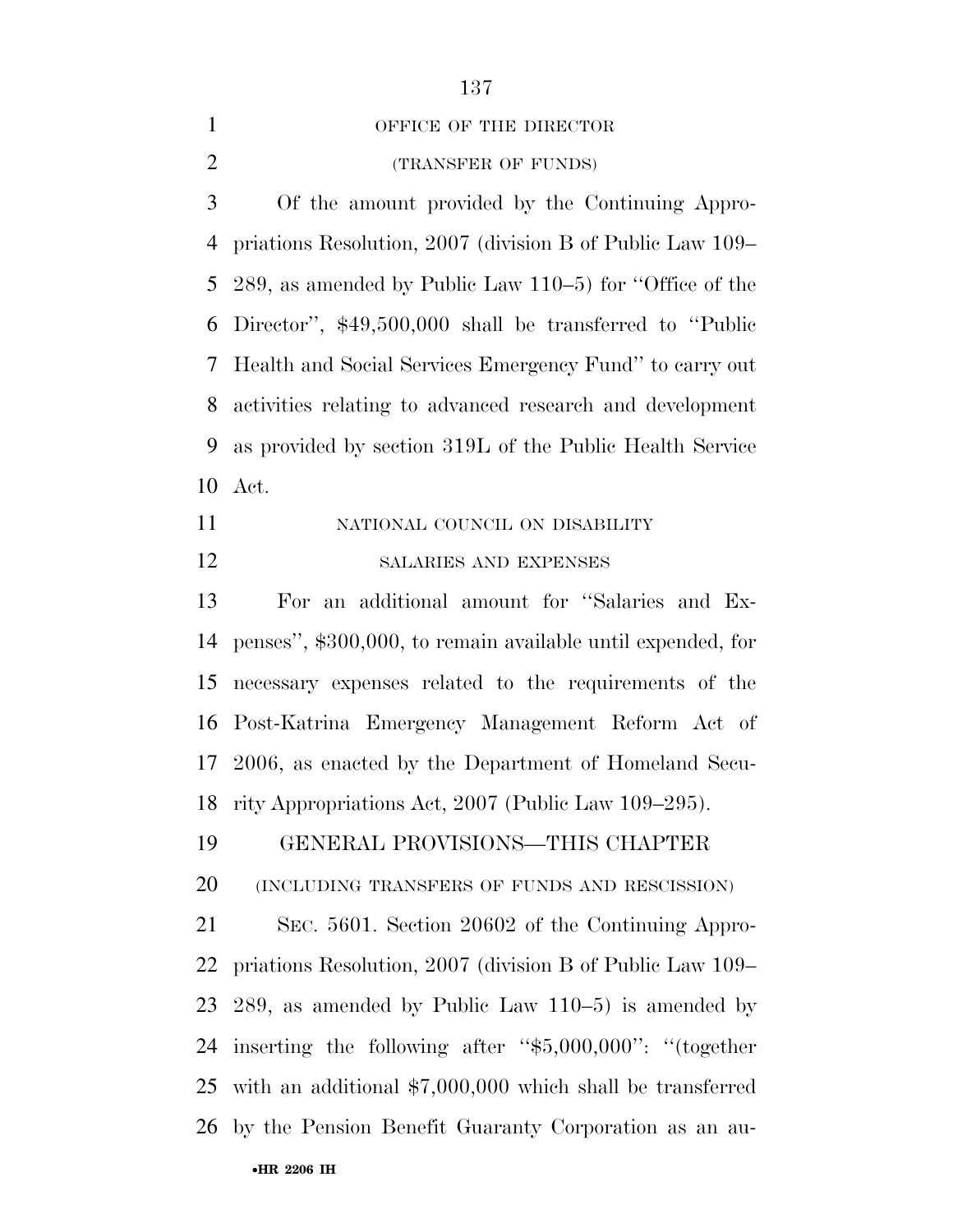thorized administrative cost), to remain available through September 30, 2008,''.

 SEC. 5602. Section 20607 of the Continuing Appro- priations Resolution, 2007 (division B of Public Law 109– 289, as amended by Public Law 110–5) is amended by inserting ''of which \$9,666,000 shall be for the Women's Bureau,'' after ''for child labor activities,''.

 SEC. 5603. Of the amount provided for ''Department of Health and Human Services, Health Resources and Services Administration, Health Resources and Services'' in the Continuing Appropriations Resolution, 2007 (divi- sion B of Public Law 109–289, as amended by Public Law 110–5), \$23,000,000 shall be for Poison Control Centers. SEC. 5604. From the amounts made available by the Continuing Appropriations Resolution, 2007 (division B of Public Law 109–289, as amended by Public Law 110– 5) for the Office of the Secretary, General Departmental Management under the Department of Health and Human Services, \$1,000,000 are rescinded.

 SEC. 5605. Section 20625(b)(1) of the Continuing Appropriations Resolution, 2007 (division B of Public 22 Law 109–289, as amended by Public Law  $110-5$  is amended by—

 (1) striking ''\$7,172,994,000'' and inserting 25 "\$7,176,431,000";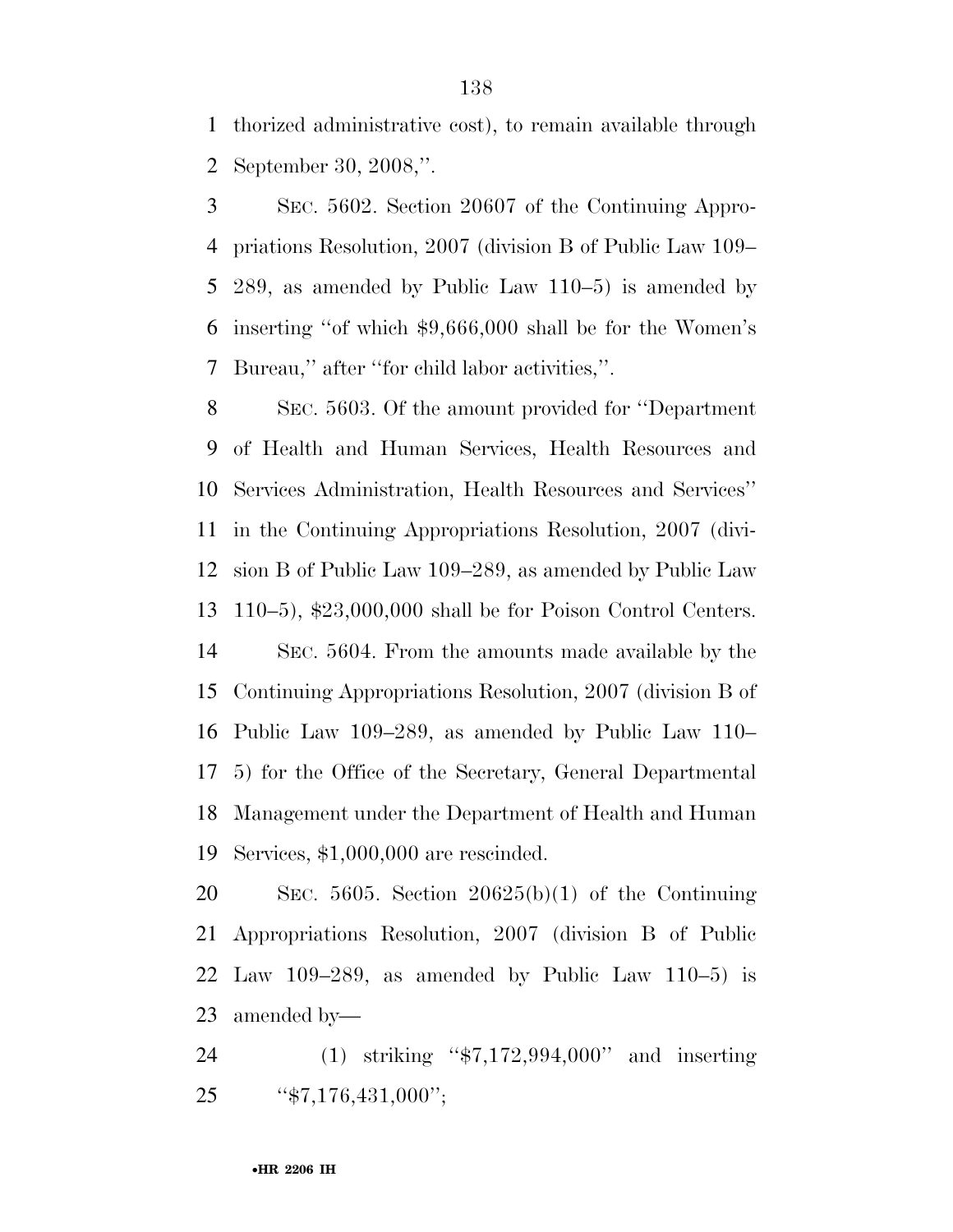| $\mathbf{1}$   | $(2)$ amending subparagraph $(A)$ to read as fol-       |
|----------------|---------------------------------------------------------|
| $\overline{2}$ | lows: "(A) $$5,454,824,000$ shall be for basic grants   |
| 3              | under section 1124 of the Elementary and Sec-           |
| $\overline{4}$ | ondary Education Act of 1965 (ESEA), of which up        |
| 5              | to $$3,437,000$ shall be available to the Secretary of  |
| 6              | Education on October 1, 2006, to obtain annually        |
| $\tau$         | updated educational-agency-level census poverty data    |
| 8              | from the Bureau of the Census;"; and                    |
| 9              | $(3)$ amending subparagraph $(C)$ to read as fol-       |
| 10             | lows: "(C) not to exceed $$2,352,000$ may be avail-     |
| 11             | able for section 1608 of the ESEA and for a clear-      |
| 12             | inghouse on comprehensive school reform under part      |
| 13             | D of title V of the ESEA;".                             |
| 14             | SEC. 5606. The provision in the first proviso under     |
| 15             | the heading "Rehabilitation Services and Disability Re- |
| 16             | search" in the Department of Education Appropriations   |
| 17             | Act, 2006, relating to alternative financing programs   |
|                |                                                         |

18 under section  $4(b)(2)(D)$  of the Assistive Technology Act of 1998 shall not apply to funds appropriated by the Con-tinuing Appropriations Resolution, 2007.

 SEC. 5607. Notwithstanding sections 20639 and 20640 of the Continuing Appropriations Resolution, 2007, as amended by section 2 of the Revised Continuing Appro- priations Resolution, 2007 (Public Law 110–5), the Chief Executive Officer of the Corporation for National and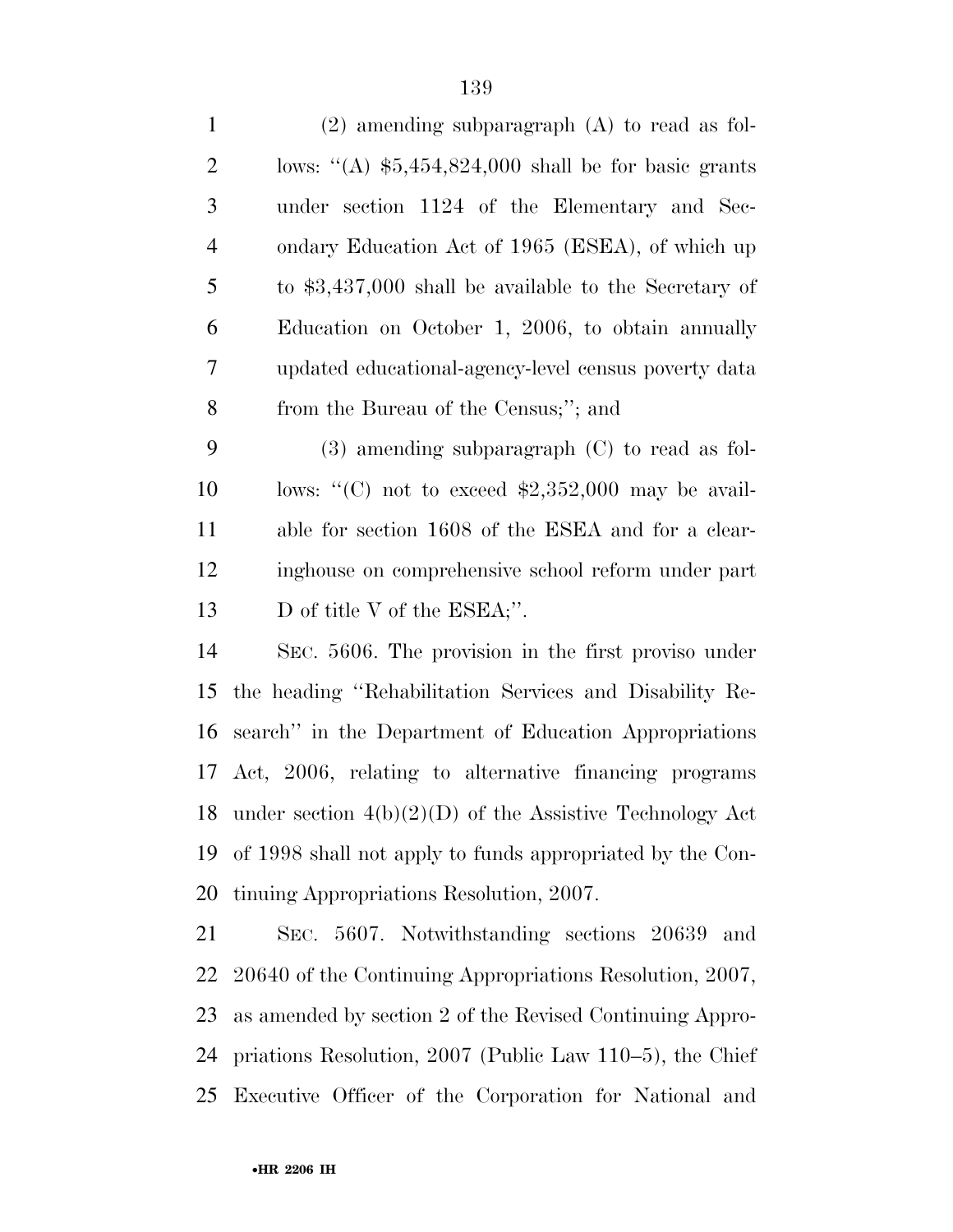Community Service may transfer an amount of not more than \$1,360,000 from the account under the heading ''National and Community Service Programs, Operating Expenses'' under the heading ''Corporation for National and Community Service'', to the account under the head- ing ''Salaries and Expenses'' under the heading ''Corpora-tion for National and Community Service''.

 SEC. 5608. (a) Section 1310.12(a) of title 45, Code of Federal Regulations, shall take effect 30 days after the date of enactment of this Act.

 (b)(1) Notwithstanding subsection (a), any vehicle used to transport children for a Head Start program as of January 1, 2007, shall not be subject to a requirement under such section (including a requirement based on the definitions set forth or referenced in section 1310.3 or any other provision set forth or referenced in part 1310 of such title, or any corresponding similar regulation or rul- ing) regarding rear emergency exit doors, for 1 year after that date of enactment.

 (2) Not later than 60 days after the National High- way Traffic Safety Administration of the Department of Transportation submits its study on occupant protection on Head Start transit vehicles (related to Government Ac- countability Office report GAO–06–767R), the Secretary of Health and Human Services shall review and shall re-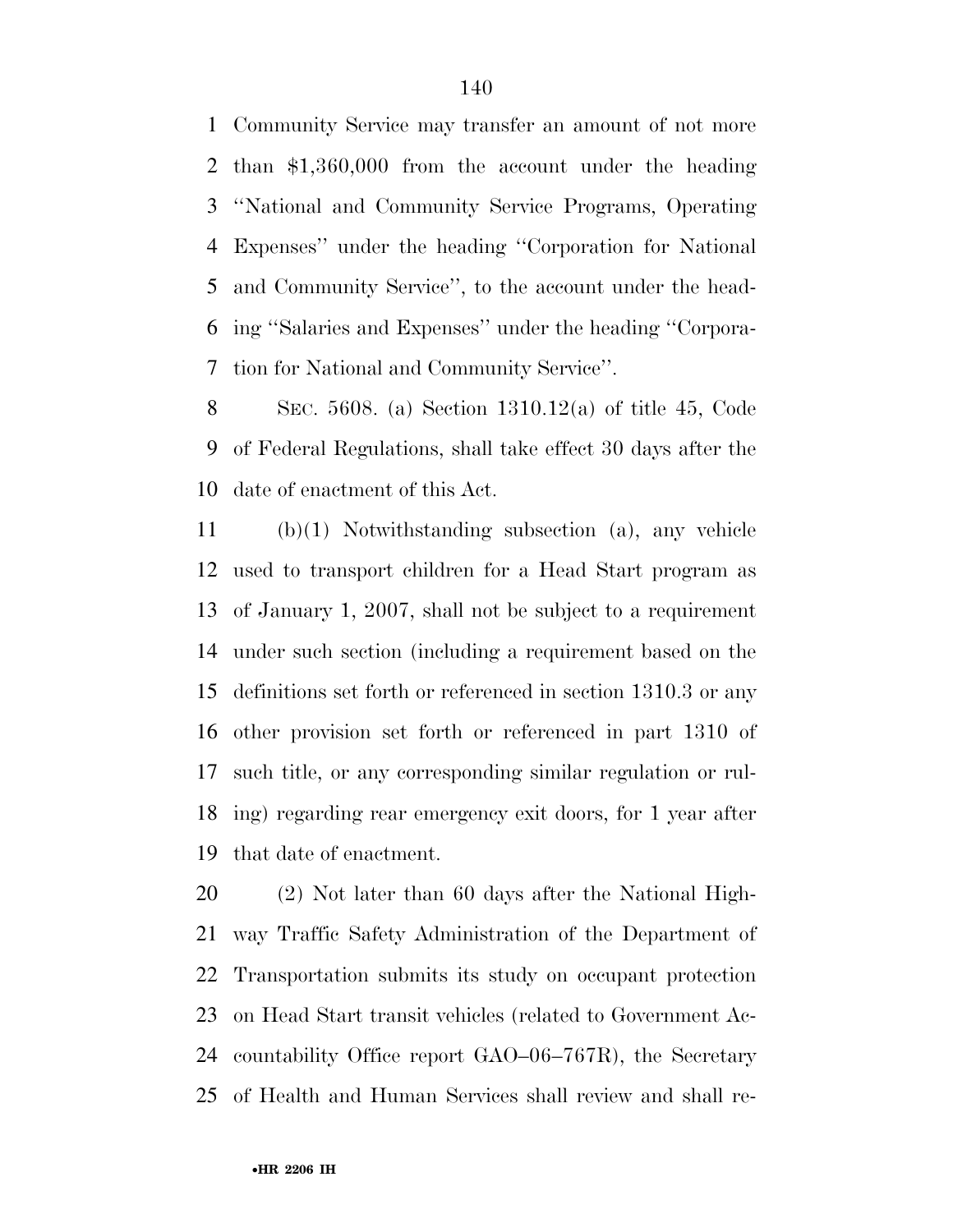vise as necessary the allowable alternate vehicle standards described in that part 1310 (or any corresponding similar regulation or ruling) relating to allowable alternate vehi- cles used to transport children for a Head Start program. In making any such revision, the Secretary shall revise the standards to be consistent with the findings contained in such study, including making a determination on the exemption of such a vehicle from Federal seat spacing re- quirements, and Federal supporting seating requirements related to compartmentalization, if such vehicle meets all other applicable Federal motor vehicle safety standards, including standards for seating systems, occupant crash protection, seat belt assemblies, and child restraint an- chorage systems consistent with that part 1310 (or any corresponding similar regulation or ruling).

 (3) Notwithstanding subsection (a), until such date as the Secretary of Health and Human Services completes the review and any necessary revision specified in para- graph (2), the provisions of section 1310.12(a) relating to Federal seat spacing requirements, and Federal sup-21 porting seating requirements related to compartmentalization, for allowable alternate vehicles used to transport children for a Head Start program, shall not apply to such a vehicle if such vehicle meets all other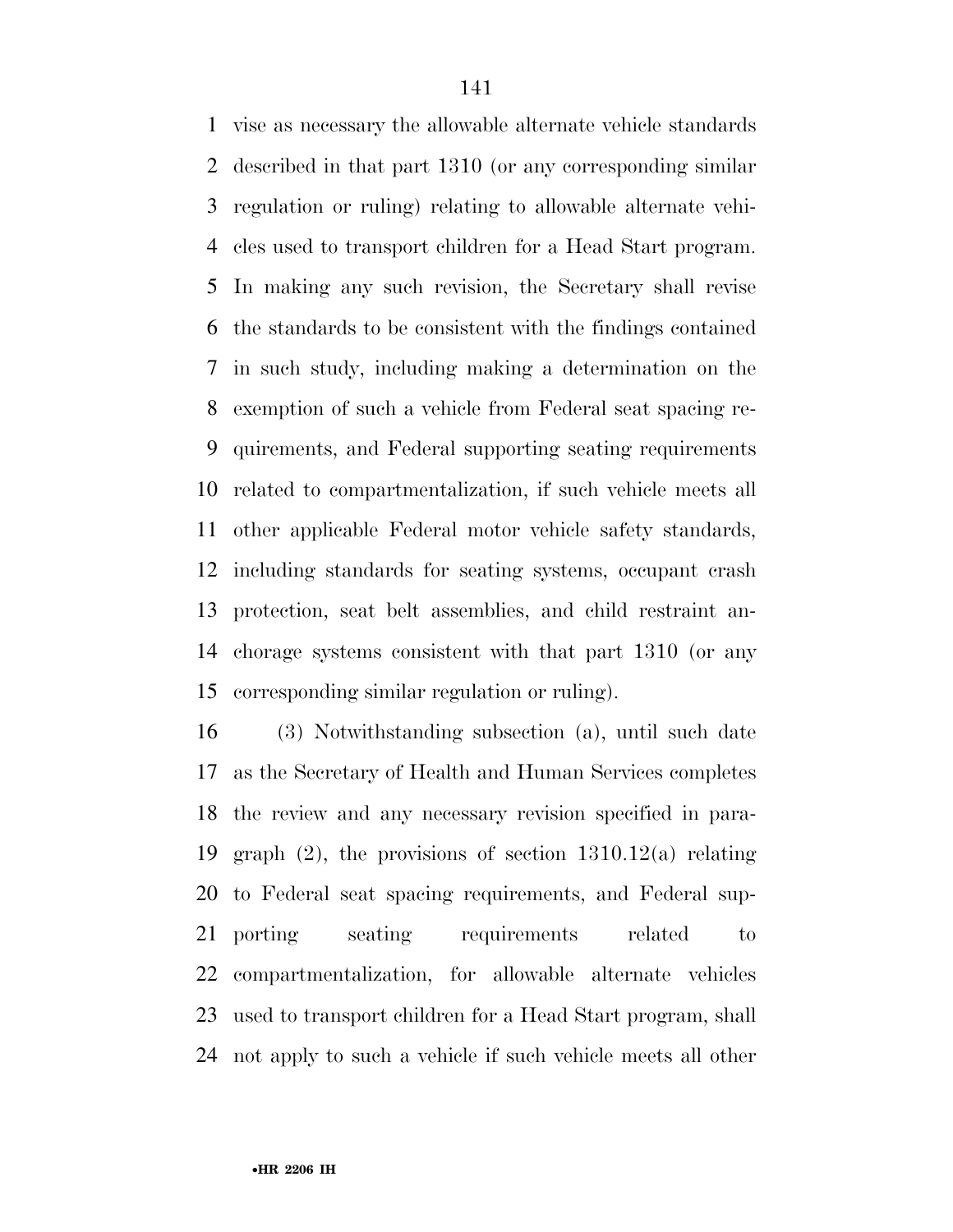applicable Federal motor vehicle safety standards, as de-scribed in paragraph (2).

 $3 \qquad \text{SEC. } 5609. \text{ (a)(1) Section } 3(37)(G) \text{ of the Employee}$  Retirement Income Security Act of 1974 (29 U.S.C. 5 1002(37)(G)) (as amended by section 1106(a) of the Pen-sion Protection Act of 2006) is amended—

7 (A) in clause (i)(II)(aa), by striking "for each of the 3 plan years immediately before the date of the enactment of the Pension Protection Act of 2006,'' and inserting ''for each of the 3 plan years immediately preceding the first plan year for which the election under this paragraph is effective with respect to the plan ,'';

 (B) in clause (ii), by striking ''starting with the first plan year ending after the date of the enact- ment of the Pension Protection Act of 2006'' and in- serting ''starting with any plan year beginning on or after January 1, 1999, and ending before January 1, 2008, as designated by the plan in the election 20 made under clause  $(i)(II)$ "; and

 (C) by adding at the end the following new clause:

23 ''(vii) For purposes of this Act and the Internal Rev- enue Code of 1986, a plan making an election under this subparagraph shall be treated as maintained pursuant to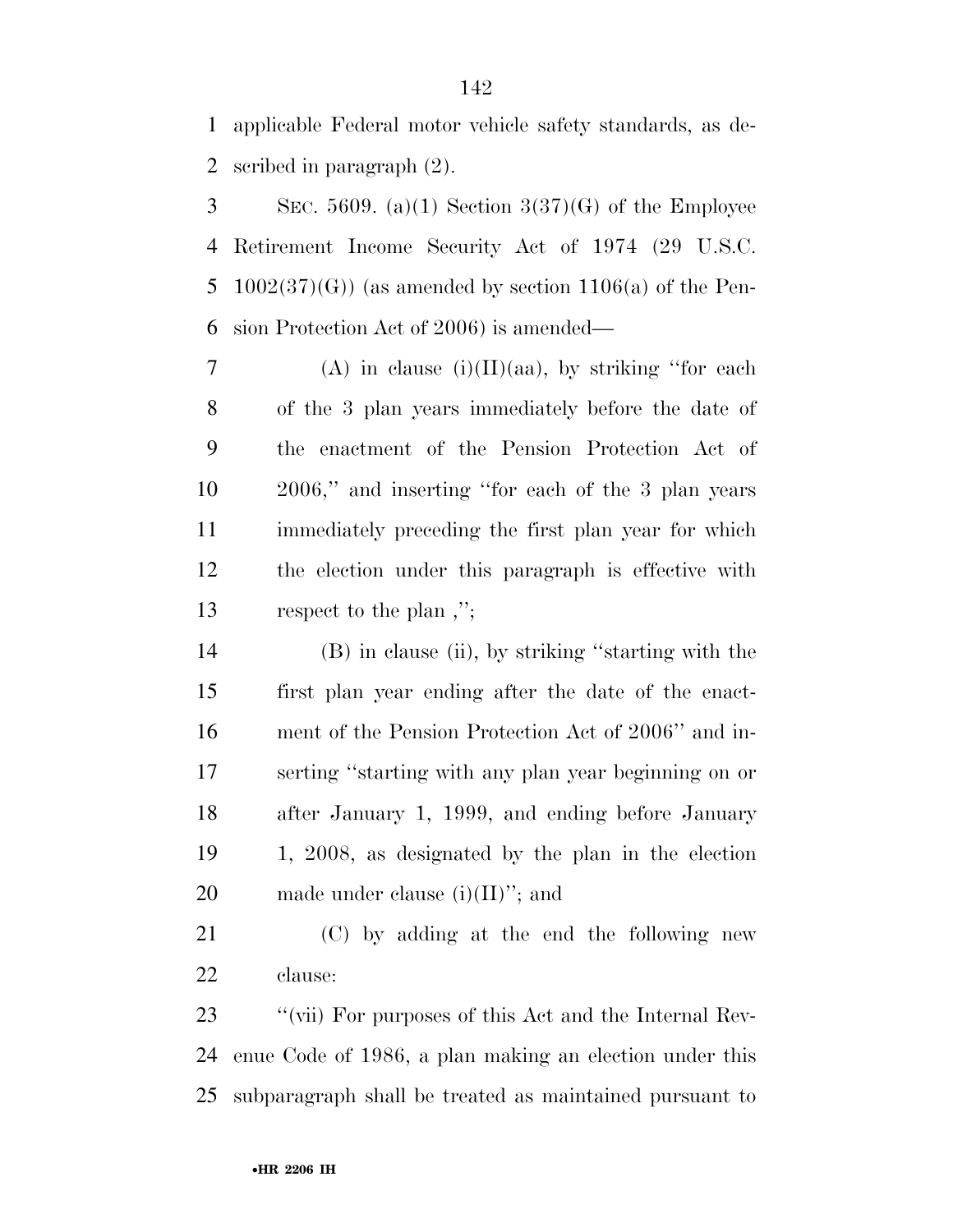a collective bargaining agreement if a collective bargaining agreement, expressly or otherwise, provides for or permits employer contributions to the plan by one or more employ- ers that are signatory to such agreement, or participation in the plan by one or more employees of an employer that is signatory to such agreement, regardless of whether the plan was created, established, or maintained for such em- ployees by virtue of another document that is not a collec-tive bargaining agreement.''.

 (2) Paragraph (6) of section 414(f) of the Internal Revenue Code of 1986 (relating to election with regard to multiemployer status) (as amended by section 1106(b) of the Pension Protection Act of 2006) is amended—

14 (A) in subparagraph  $(A)(ii)(I)$ , by striking "for each of the 3 plan years immediately before the date of enactment of the Pension Protection Act of 2006,'' and inserting ''for each of the 3 plan years immediately preceding the first plan year for which the election under this paragraph is effective with respect to the plan ,'';

 (B) in subparagraph (B), by striking ''starting with the first plan year ending after the date of the enactment of the Pension Protection Act of 2006'' and inserting ''starting with any plan year beginning on or after January 1, 1999, and ending before Jan-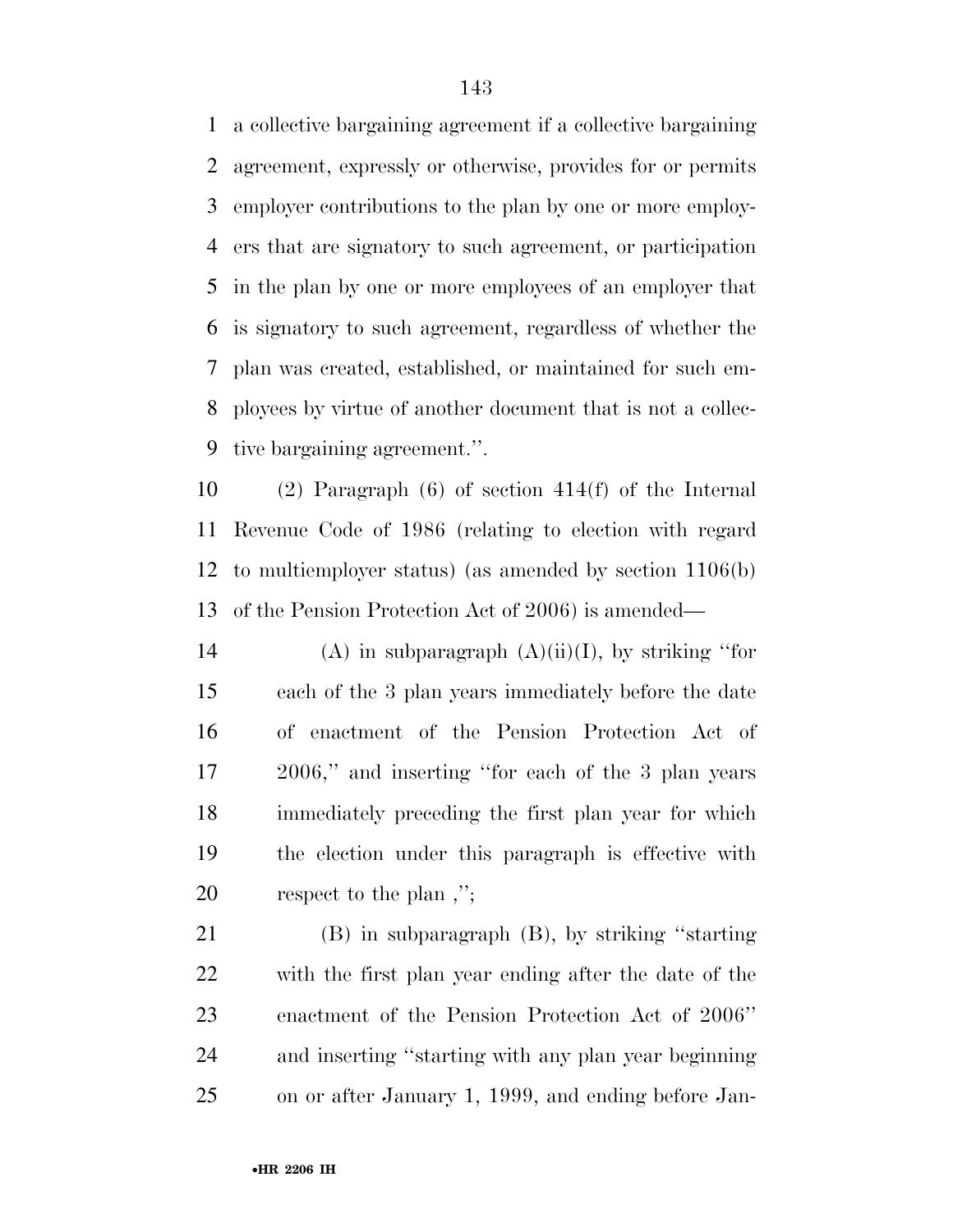| $\mathbf{1}$   | uary $1, 2008$ , as designated by the plan in the elec-  |
|----------------|----------------------------------------------------------|
| $\overline{2}$ | tion made under subparagraph $(A)(ii)$ "; and            |
| 3              | (C) by adding at the end the following new sub-          |
| $\overline{4}$ | paragraph:                                               |
| 5              | "(F) MAINTENANCE UNDER COLLECTIVE                        |
| 6              | BARGAINING AGREEMENT.—For purposes of                    |
| 7              | this title and the Employee Retirement Income            |
| 8              | Security Act of 1974, a plan making an election          |
| 9              | under this paragraph shall be treated as main-           |
| 10             | tained pursuant to a collective bargaining               |
| 11             | agreement if a collective bargaining agreement,          |
| 12             | expressly or otherwise, provides for or permits          |
| 13             | employer contributions to the plan by one or             |
| 14             | more employers that are signatory to such                |
| 15             | agreement, or participation in the plan by one           |
| 16             | or more employees of an employer that is signa-          |
| 17             | tory to such agreement, regardless of whether            |
| 18             | the plan was created, established, or maintained         |
| 19             | for such employees by virtue of another docu-            |
| 20             | ment that is not a collective bargaining agree-          |
| 21             | ment.".                                                  |
| 22             | (b)(1) Clause (vi) of section $3(37)(G)$ of the Em-      |
| 23             | ployee Retirement Income Security Act of 1974 (as        |
| 24             | amended by section 1106(a) of the Pension Protection Act |

of 2006) is amended by striking ''if it is a plan—'' and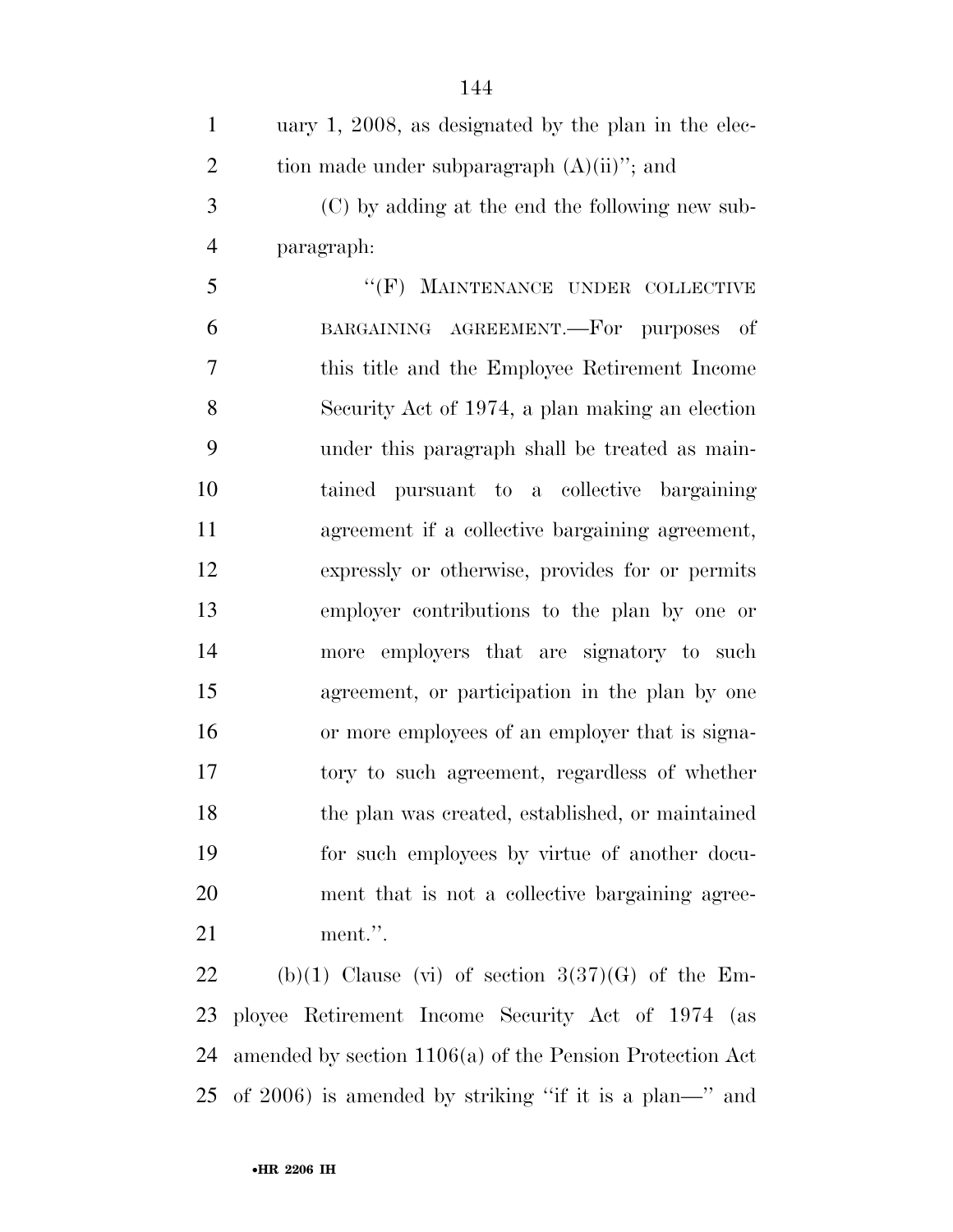all that follows and inserting the following: ''if it is a plan sponsored by an organization which is described in section  $3\quad 501(c)(5)$  of the Internal Revenue Code of 1986 and ex- empt from tax under section 501(a) of such Code and which was established in Chicago, Illinois, on August 12, 1881.''.

7 (2) Subparagraph  $(E)$  of section 414(f)(6) of the In- ternal Revenue Code of 1986 (as amended by section 1106(b) of the Pension Protection Act of 2006) is amend- ed by striking ''if it is a plan—'' and all that follows and inserting the following: ''if it is a plan sponsored by an 12 organization which is described in section  $501(c)(5)$  and exempt from tax under section 501(a) and which was es-tablished in Chicago, Illinois, on August 12, 1881.''.

 (c) The amendments made by this section shall take effect as if included in section 1106 of the Pension Protec-tion Act of 2006.

 SEC. 5610. (a) Subclause (III) of section 19  $420(f)(2)(E)(i)$  of the Internal Revenue Code of 1986 is 20 amended by striking "subsection  $(c)(2)(E)(ii)(II)$ " and in-21 serting "subsection  $(c)(3)(E)(ii)(II)$ ".

22 (b) Section  $420(e)(2)(B)$  of the Internal Revenue Code of 1986 is amended by striking ''funding shortfall'' and inserting ''funding target''.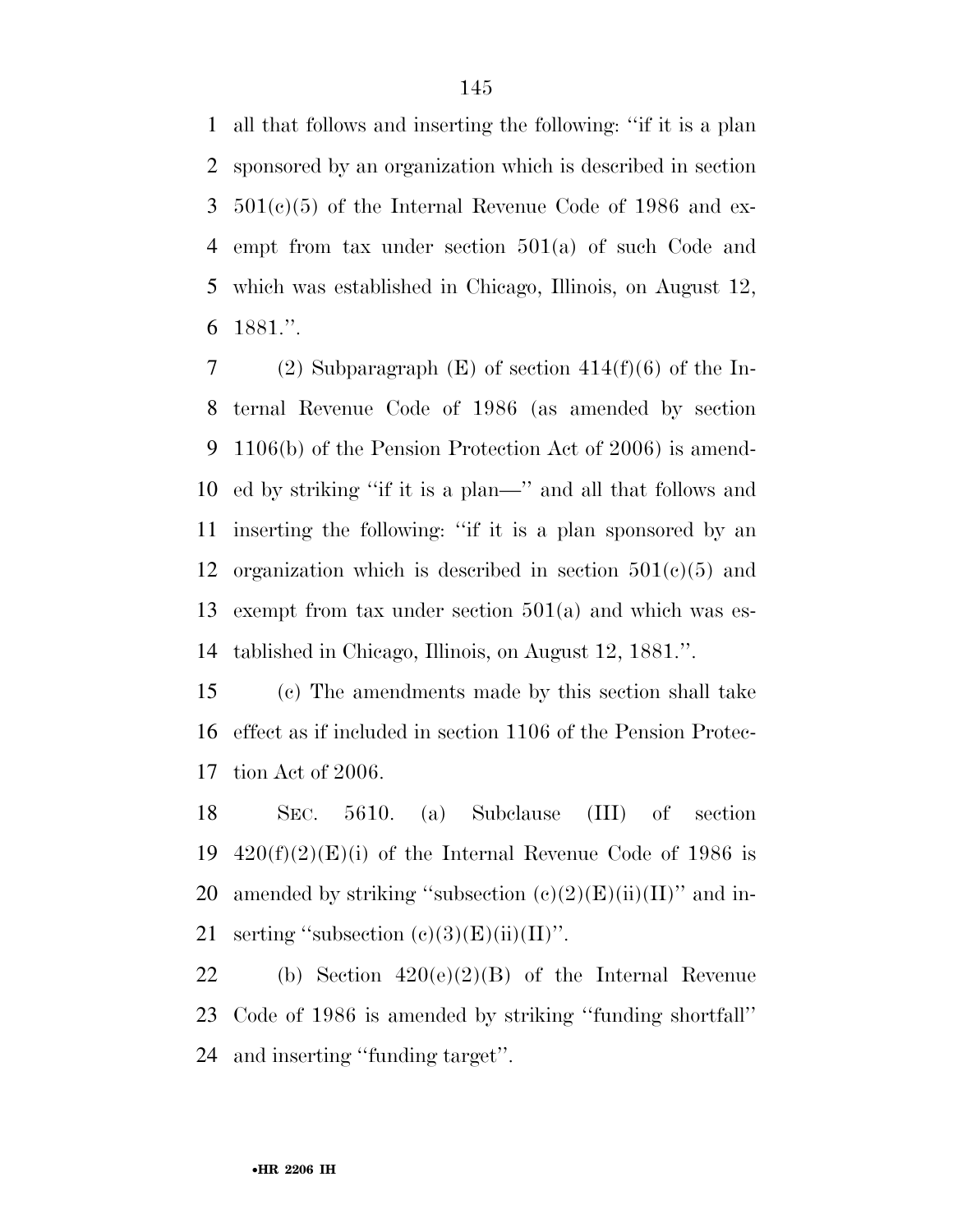(c) The amendments made by this section shall take effect as if included in the provisions of the Pension Pro-tection Act of 2006 to which they relate.

 SEC. 5611. (a) Subparagraph (A) of section  $420(c)(3)$  of the Internal Revenue Code of 1986 is amend- ed by striking ''transfer.'' and inserting ''transfer or, in the case of a transfer which involves a plan maintained 8 by an employer described in subsection  $(f)(2)(E)(i)(III)$ , if the plan meets the requirements of subsection  $(f)(2)(D)(i)(II)$ .".

 (b) The amendment made by subsection (a) shall apply to transfers after the date of the enactment of this Act.

 SEC. 5612. (a) Section 402(i)(1) of the Pension Pro- tection Act of 2006 is amended by striking ''December 28, 2007'' and inserting ''January 1, 2008''.

 (b) The amendment made by subsection (a) shall take effect as if included in section 402 of the Pension Protec-tion Act of 2006.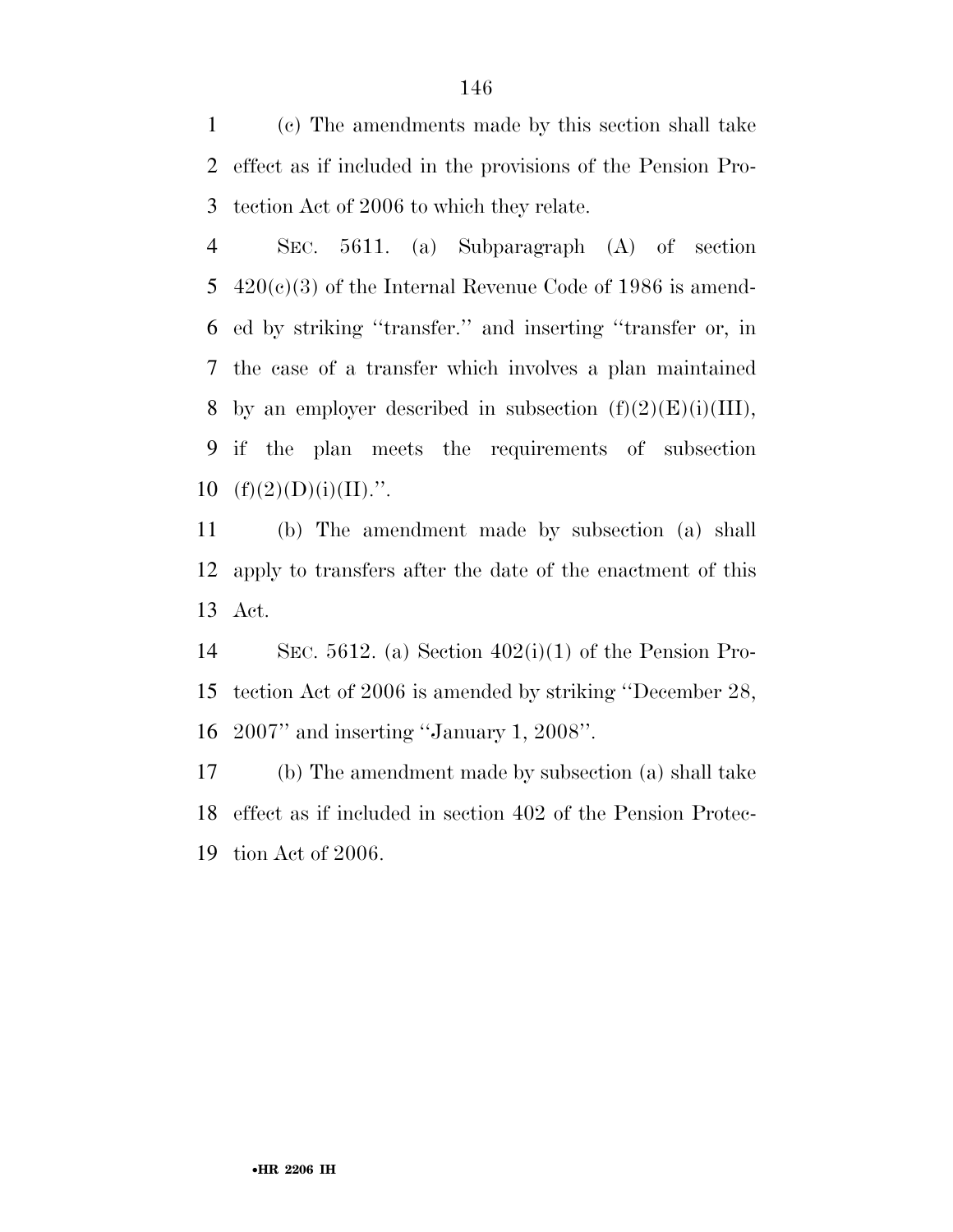| $\mathbf{1}$   | <b>CHAPTER 7</b>                                             |
|----------------|--------------------------------------------------------------|
| $\overline{2}$ | LEGISLATIVE BRANCH                                           |
| 3              | HOUSE OF REPRESENTATIVES                                     |
| $\overline{4}$ | PAYMENT TO WIDOWS AND HEIRS OF DECEASED                      |
| 5              | <b>MEMBERS OF CONGRESS</b>                                   |
| 6              | For payment to Gloria W. Norwood, widow of Charles           |
| 7              | W. Norwood, Jr., late a Representative from the State of     |
| 8              | Georgia, \$165,200.                                          |
| 9              | For payment to James McDonald, Jr., widower of               |
| 10             | Juanita Millender-McDonald, late a Representative from       |
| 11             | the State of California, \$165,200.                          |
| 12             | <b>CHAPTER 8</b>                                             |
| 13             | GENERAL PROVISIONS—THIS CHAPTER                              |
| 14             | TECHNICAL AMENDMENT                                          |
| 15             | SEC. 5801. (a) Notwithstanding any other provision           |
| 16             | of law, subsection (c) under the heading "Assistance for     |
|                | 17 the Independent States of the Former Soviet Union" in     |
|                | 18 Public Law 109-102, shall not apply to funds appro-       |
| 19             | priated by the Continuing Appropriations Resolution,         |
| 20             | $2007$ (Public Law 109–289, division B) as amended by        |
| 21             | Public Laws 109–369, 109–383, and 110–5.                     |
| 22             | (b) Section $534(k)$ of the Foreign Operations, Export       |
| 23             | Financing, and Related Programs Appropriations Act,          |
| 24             | $2006$ (Public Law 109–102) is amended, in the second        |
| 25             | proviso, by inserting after "subsection (b) of that section" |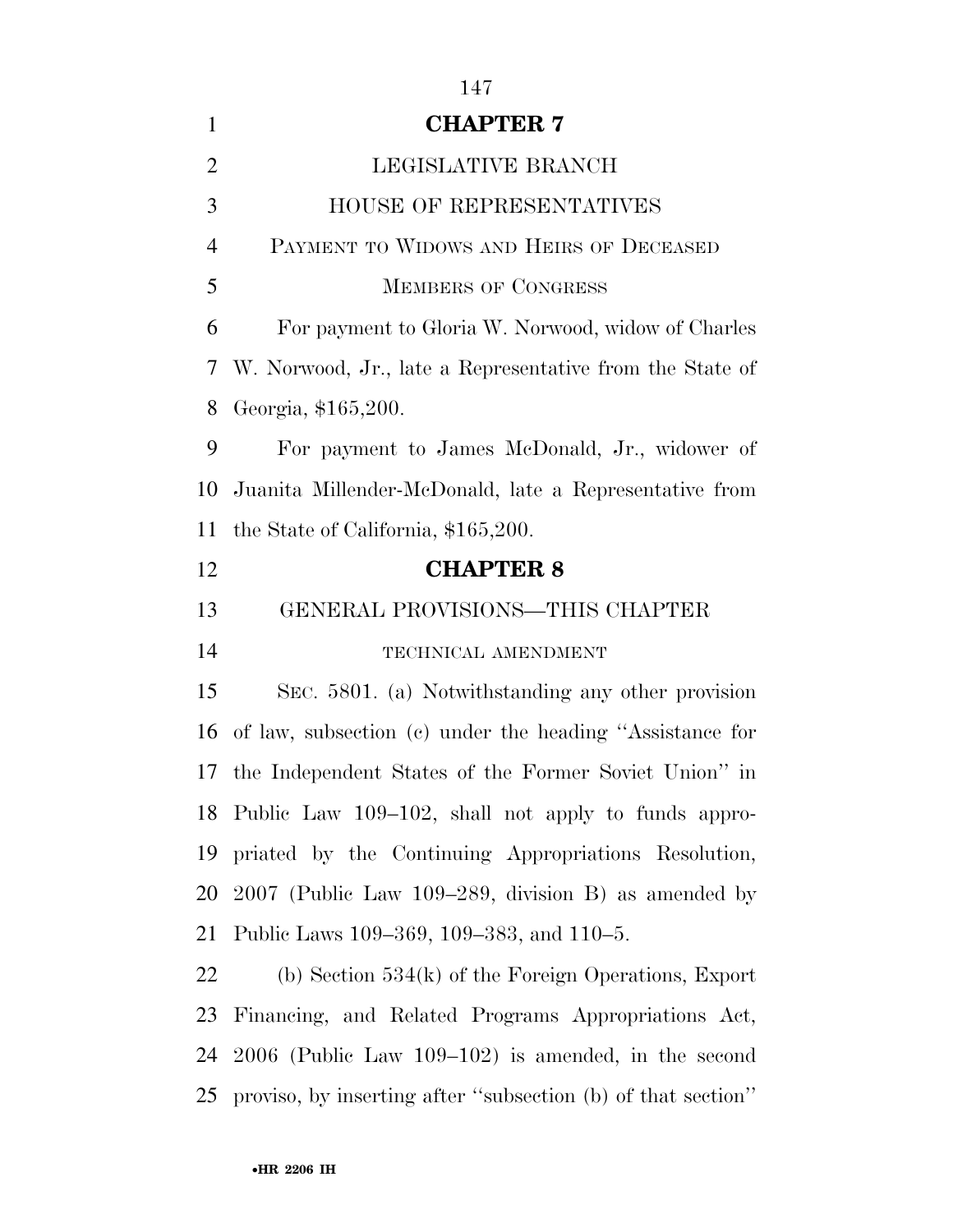the following: ''and the requirement that a majority of the members of the board of directors be United States citi-3 zens provided in subsection  $(d)(3)(B)$  of that section".

4 (c) Subject to section  $101(c)(2)$  of the Continuing Appropriations Resolution, 2007 (division B of Public Law 109–289, as amended by Public Law 110–5), the amount of funds appropriated for ''Foreign Military Fi- nancing Program'' pursuant to such Resolution shall be construed to be the total of the amount appropriated for such program by section 20401 of that Resolution and the amount made available for such program by section 591 of the Foreign Operations, Export Financing, and Related Programs Appropriations Act, 2006 (Public Law 109– 102) which is made applicable to the fiscal year 2007 by the provisions of such Resolution.

 SEC. 5802. Notwithstanding any provision of title I of division B of the Continuing Appropriations Resolution, 2007 (division B of Public Law 109–289, as amended by Public Laws 109–369, 109–383, and 110–5), the dollar amount limitation of the first proviso under the heading, ''Administration of Foreign Affairs, Diplomatic and Con- sular Programs'', in title IV of the Science, State, Justice, Commerce, and Related Agencies Appropriations Act, 2006 (Public Law 109–108; 119 Stat. 2319) shall not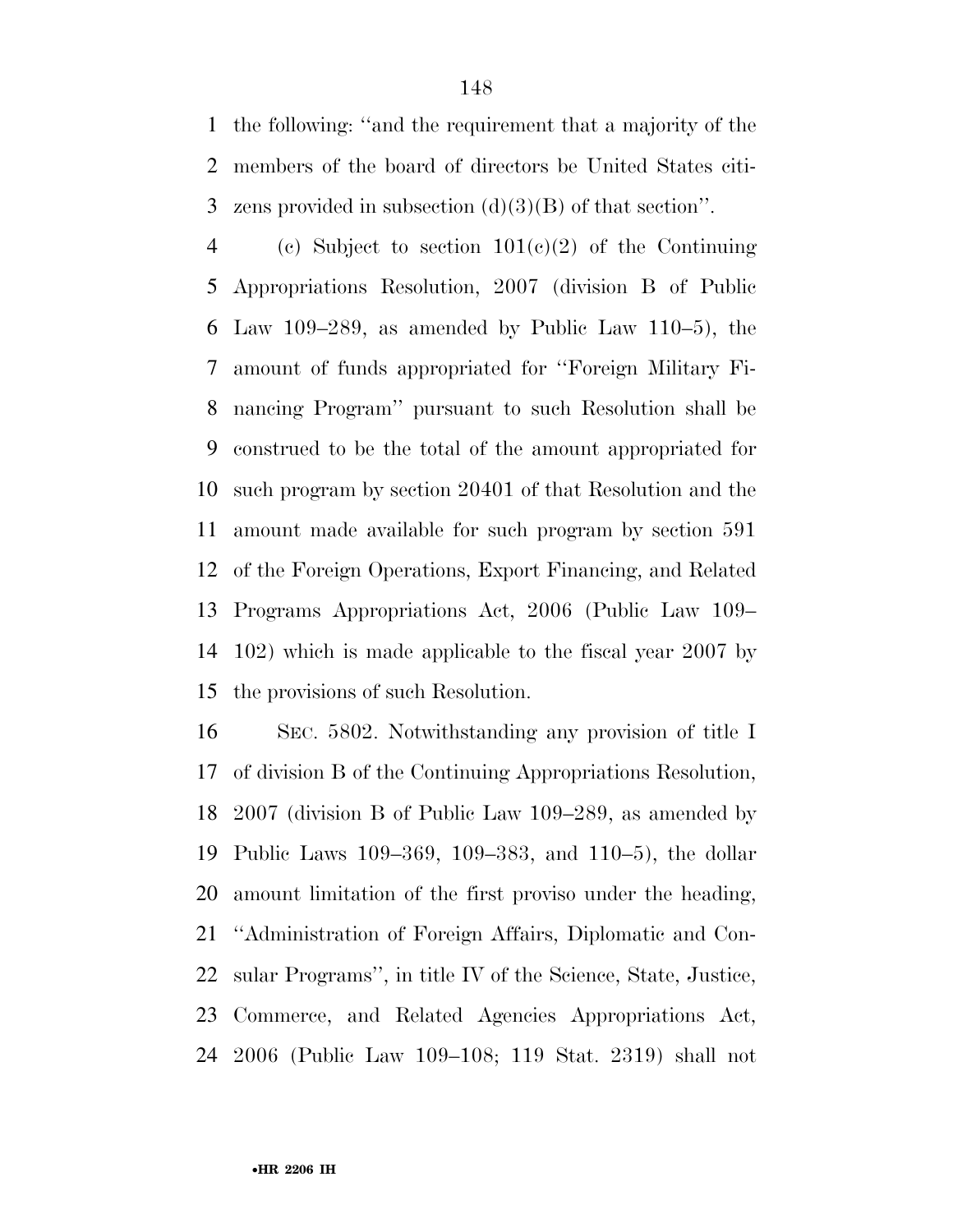apply to funds appropriated under such heading for fiscal year 2007.

| 3              | <b>CHAPTER 9</b>                                                |
|----------------|-----------------------------------------------------------------|
| $\overline{4}$ | DEPARTMENT OF HOUSING AND URBAN                                 |
| 5              | DEVELOPMENT                                                     |
| 6              | OFFICE OF FEDERAL HOUSING ENTERPRISE OVERSIGHT                  |
| $\overline{7}$ | SALARIES AND EXPENSES                                           |
| 8              | (INCLUDING TRANSFER OF FUNDS)                                   |
| 9              | For an additional amount to carry out the Federal               |
| 10             | Housing Enterprises Financial Safety and Soundness Act          |
| 11             | of $1992, $6,150,000$ , to remain available until expended,     |
| 12             | to be derived from the Federal Housing Enterprises Over-        |
| 13             | sight Fund and to be subject to the same terms and condi-       |
| 14             | tions pertaining to funds provided under this heading in        |
| 15             | Public Law 109–115: <i>Provided</i> , That not to exceed the    |
|                | 16 total amount provided for these activities for fiscal year   |
|                | 17 2007 shall be available from the general fund of the Treas-  |
| 18             | ury to the extent necessary to incur obligations and make       |
| 19             | expenditures pending the receipt of collections to the          |
|                | 20 Fund: <i>Provided further</i> , That the general fund amount |
| 21             | shall be reduced as collections are received during the fis-    |
| 22             | cal year so as to result in a final appropriation from the      |
| 23             | general fund estimated at not more than \$0.                    |

## GENERAL PROVISIONS—THIS CHAPTER

•**HR 2206 IH**  SEC. 5901. Hereafter, funds limited or appropriated for the Department of Transportation may be obligated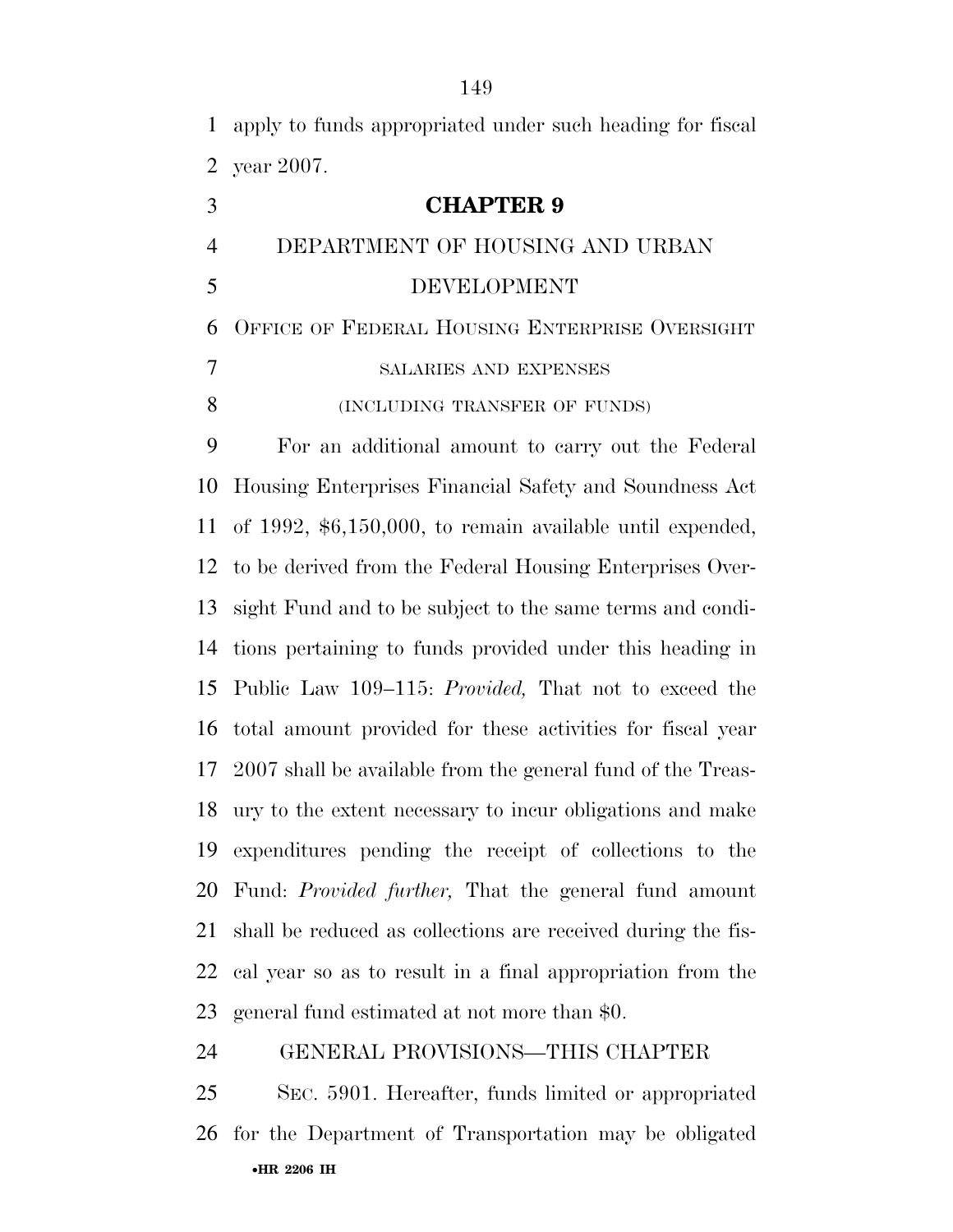or expended to grant authority to a Mexican motor carrier to operate beyond United States municipalities and com- mercial zones on the United States-Mexico border only to the extent that—

 (1) granting such authority is first tested as part of a pilot program;

 (2) such pilot program complies with the re- quirements of section 350 of Public Law 107–87 and the requirements of section 31315(c) of title 49, United States Code, related to pilot programs; and (3) simultaneous and comparable authority to operate within Mexico is made available to motor carriers domiciled in the United States.

 SEC. 5902. Funds provided for the ''National Trans- portation Safety Board, Salaries and Expenses'' in section 21031 of the Continuing Appropriations Resolution, 2007 (division B of Public Law 109–289, as amended by Public Law 110–5) include amounts necessary to make lease pay- ments due in fiscal year 2007 only, on an obligation in-curred in 2001 under a capital lease.

 SEC. 5903. Section 21033 of the Continuing Appro- priations Resolution, 2007 (division B of Public Law 109– 289, as amended by Public Law 110–5) is amended by adding after the second proviso: '': *Provided further,* That paragraph (2) under such heading in Public Law 109–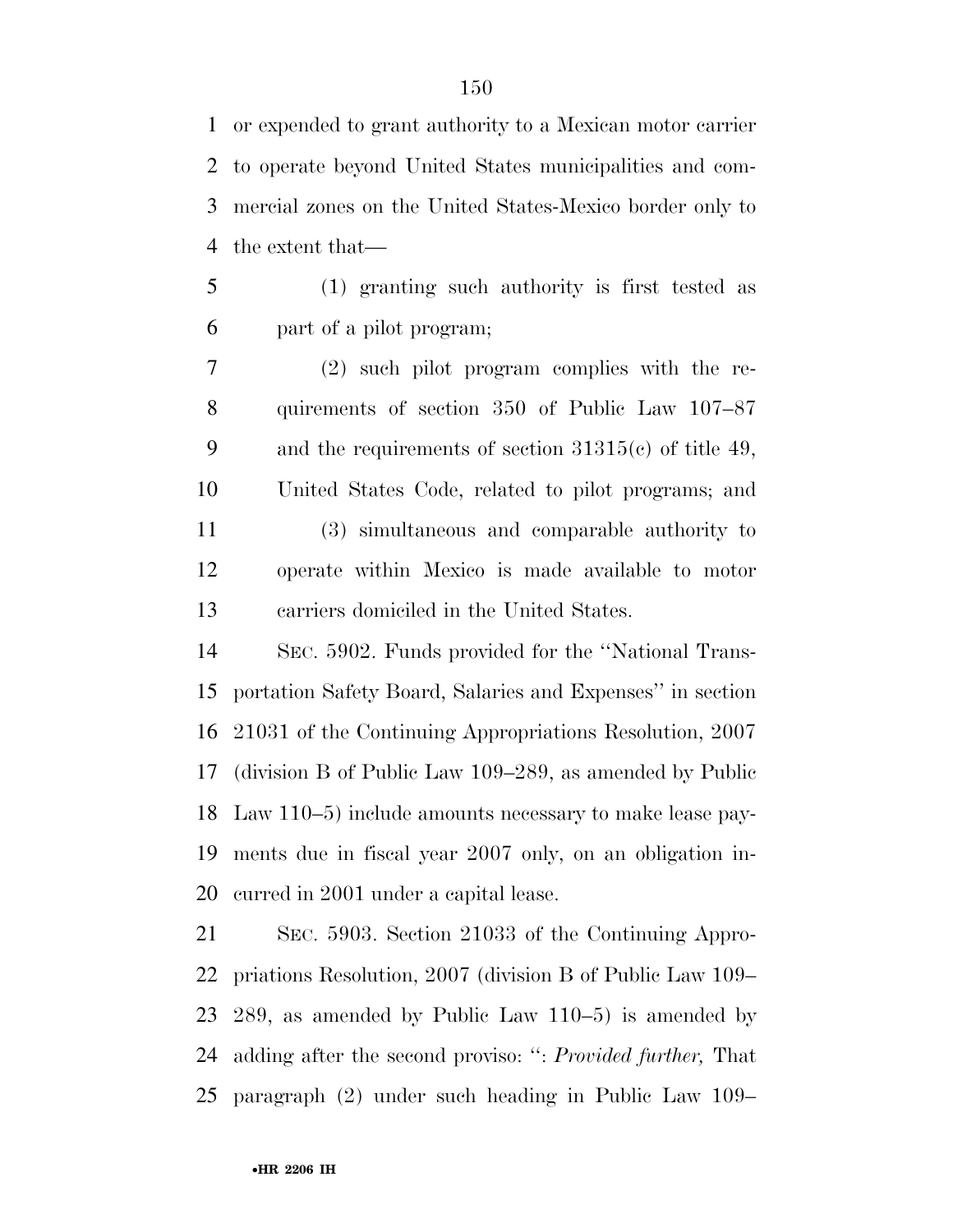115 (119 Stat. 2441) shall be funded at \$149,300,000, but additional section 8 tenant protection rental assistance costs may be funded in 2007 by using unobligated bal- ances, notwithstanding the purposes for which such amounts were appropriated, including recaptures and car- ryover, remaining from funds appropriated to the Depart- ment of Housing and Urban Development under this heading, the heading 'Annual Contributions for Assisted Housing', the heading 'Housing Certificate Fund', and the heading 'Project-Based Rental Assistance' for fiscal year 2006 and prior fiscal years: *Provided further,* That para- graph (3) under such heading in Public Law 109–115 (119 Stat. 2441) shall be funded at \$47,500,000: *Pro- vided further,* That paragraph (4) under such heading in Public Law 109–115 (119 Stat. 2441) shall be funded at \$5,900,000: *Provided further,* That paragraph (5) under such heading in Public Law 109–115 (119 Stat. 2441) shall be funded at \$1,281,100,000, of which \$1,251,100,000 shall be allocated for the calendar year 2007 funding cycle on a pro rata basis to public housing agencies based on the amount public housing agencies were eligible to receive in calendar year 2006, and of which up to \$30,000,000 shall be available to the Secretary to allocate to public housing agencies that need additional funds to administer their section 8 programs, with up to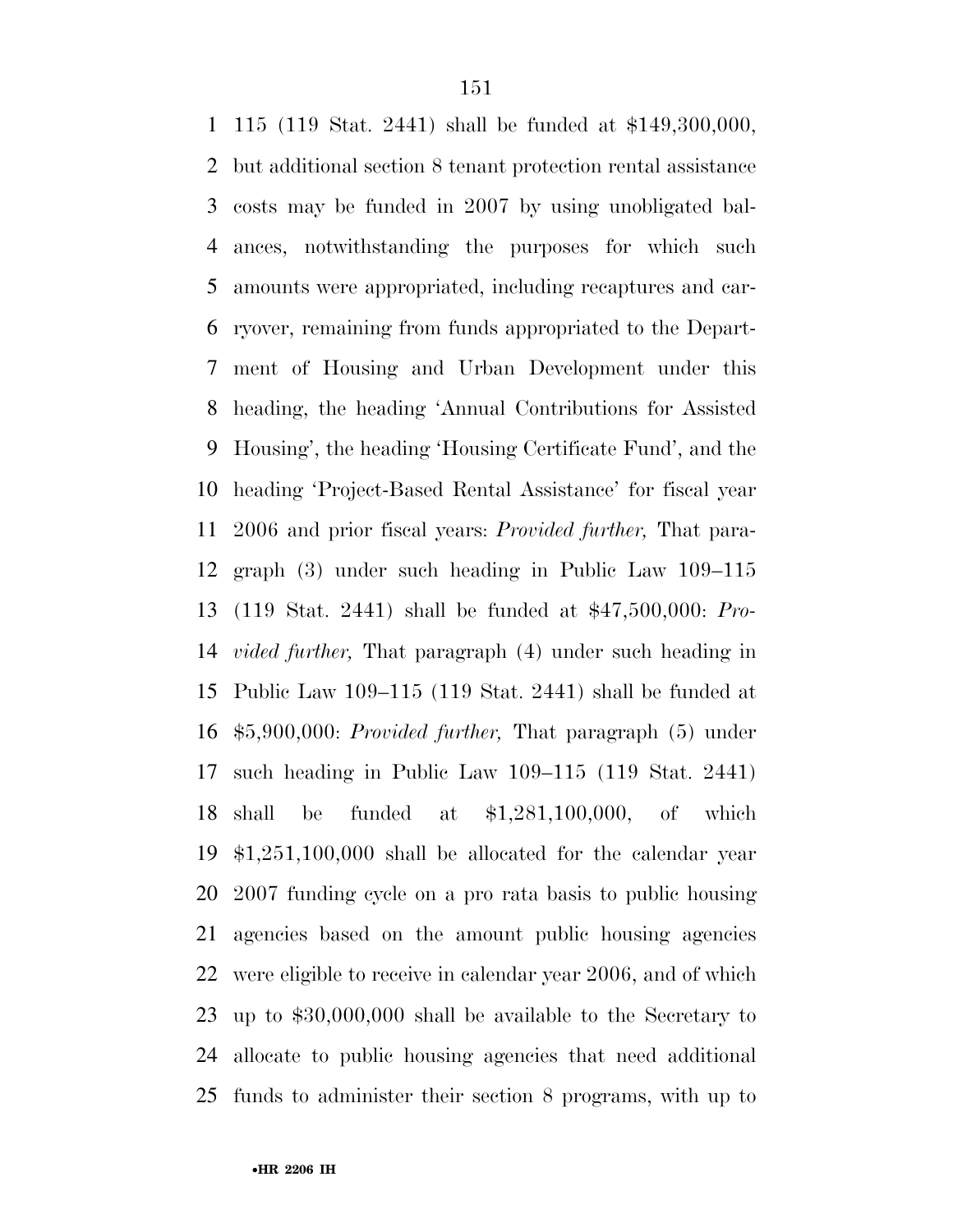\$20,000,000 to be for fees associated with section 8 tenant protection rental assistance''.

 SEC. 5904. Section 232(b) of the Departments of Veterans Affairs and Housing and Urban Development, and Independent Agencies Appropriations Act, 2001 (Public Law 106–377) is amended to read as follows:

 ''(b) APPLICABILITY.—In the case of any dwelling unit that, upon the date of the enactment of this Act, is assisted under a housing assistance payment contract under section 8(o)(13) as in effect before such enactment, or under section 8(d)(2) of the United States Housing Act of 1937 (42 U.S.C. 1437f(d)(2)) as in effect before the enactment of the Quality Housing and Work Responsi- bility Act of 1998 (title V of Public Law 105–276), assist- ance may be renewed or extended under such section  $8(0)(13)$ , as amended by subsection (a), provided that the initial contract term and rent of such renewed or extended assistance shall be determined pursuant to subparagraphs 19 (F) and (H), and subparagraphs  $(C)$  and  $(D)$  of such sec-tion shall not apply to such extensions or renewals.''.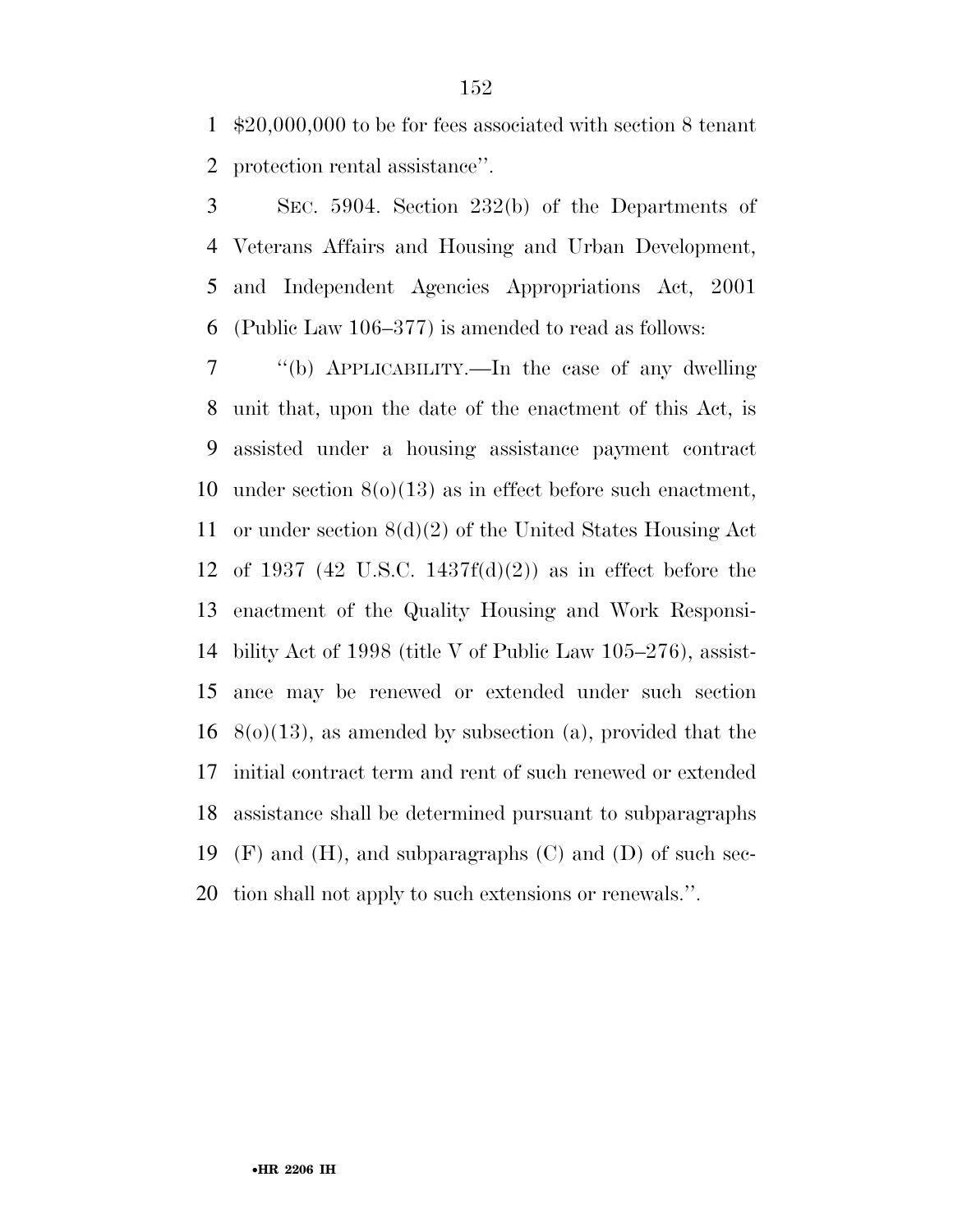| $\mathbf{1}$   | <b>CHAPTER 10</b>                                            |
|----------------|--------------------------------------------------------------|
| $\overline{2}$ | GENERAL PROVISIONS-THIS ACT                                  |
| 3              | <b>AVAILABILITY OF FUNDS</b>                                 |
| $\overline{4}$ | SEC. 5951. No part of any appropriation contained            |
| 5              | in this Act shall remain available for obligation beyond     |
| 6              | the current fiscal year unless expressly so provided herein. |
| 7              | DESIGNATION FOR TITLES I AND II                              |
| 8              | SEC. 5952. Amounts in titles I and II are designated         |
| 9              | as emergency requirements pursuant to section 402 of H.      |
| 10             | Con. Res. 95 (109th Congress), and as making appropria-      |
| 11             | tions for contingency operations directly related to the     |
| 12             | global war on terrorism and other unanticipated defense-     |
| 13             | related operations pursuant to section 402 of H. Con. Res.   |
| 14             | 376 (109th Congress) as made applicable to the House         |
| 15             | of Representatives by section $511(a)(4)$ of H. Res. 6       |
| 16             | (110th Congress).                                            |
| 17             | EMERGENCY DESIGNATION FOR OTHER TITLES                       |
| 18             | SEC. 5953. Amounts in titles III, IV, and VI are des-        |
| 19             | ignated as emergency requirements pursuant to section        |
| 20             | 402 of H. Con. Res. 95 (109th Congress), and pursuant        |
| 21             | to section 501 of H. Con. Res. $376$ (109th Congress) as     |
| 22             | made applicable to the House of Representatives by sec-      |
| 23             | tion $511(a)(4)$ of H. Res. 6 (110th Congress).              |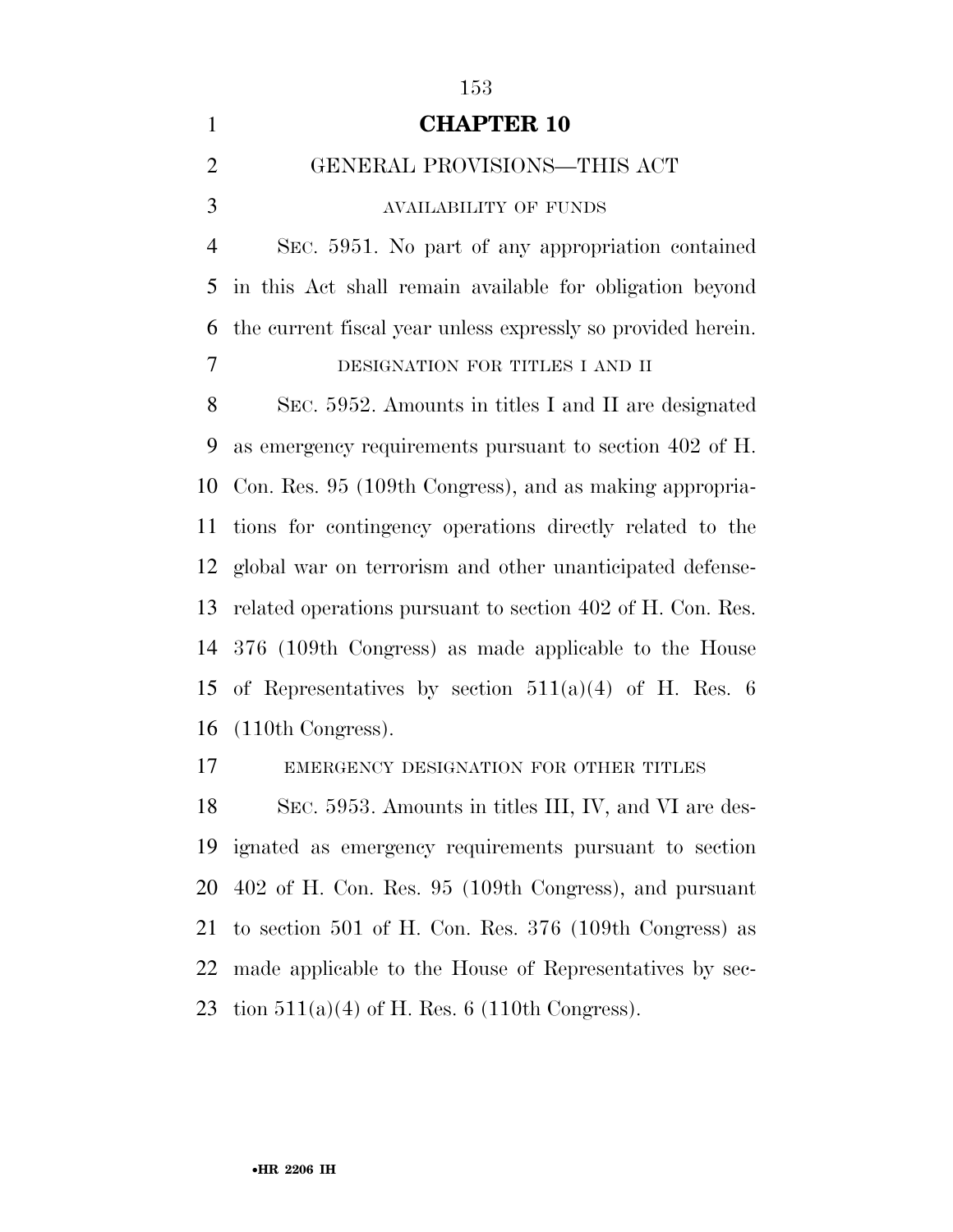# **TITLE VI—ELIMINATION OF SCHIP SHORTFALL AND OTHER HEALTH MATTERS**

 DEPARTMENT OF HEALTH AND HUMAN SERVICES

CENTERS FOR MEDICARE AND MEDICAID SERVICES

STATE CHILDREN'S HEALTH INSURANCE FUND

 For an additional amount to provide additional allot- ments to remaining shortfall States under section 2104(h)(4) of the Social Security Act, as inserted by sec- tion 6001, such sums as may be necessary, but not to ex- ceed \$650,000,000 for fiscal year 2007, to remain avail-able until expended.

GENERAL PROVISIONS—THIS TITLE

 SEC. 6001. (a) ELIMINATION OF REMAINDER OF SCHIP FUNDING SHORTFALLS, TIERED MATCH, AND OTHER LIMITATION ON EXPENDITURES.—Section 2104(h) of the Social Security Act (42 U.S.C. 1397dd(h)), as added by section 201(a) of the National Institutes of Health Reform Act of 2006 (Public Law 109–482), is amended—

 (1) in the heading for paragraph (2), by strik- ing ''REMAINDER OF REDUCTION'' and inserting 24 "PART"; and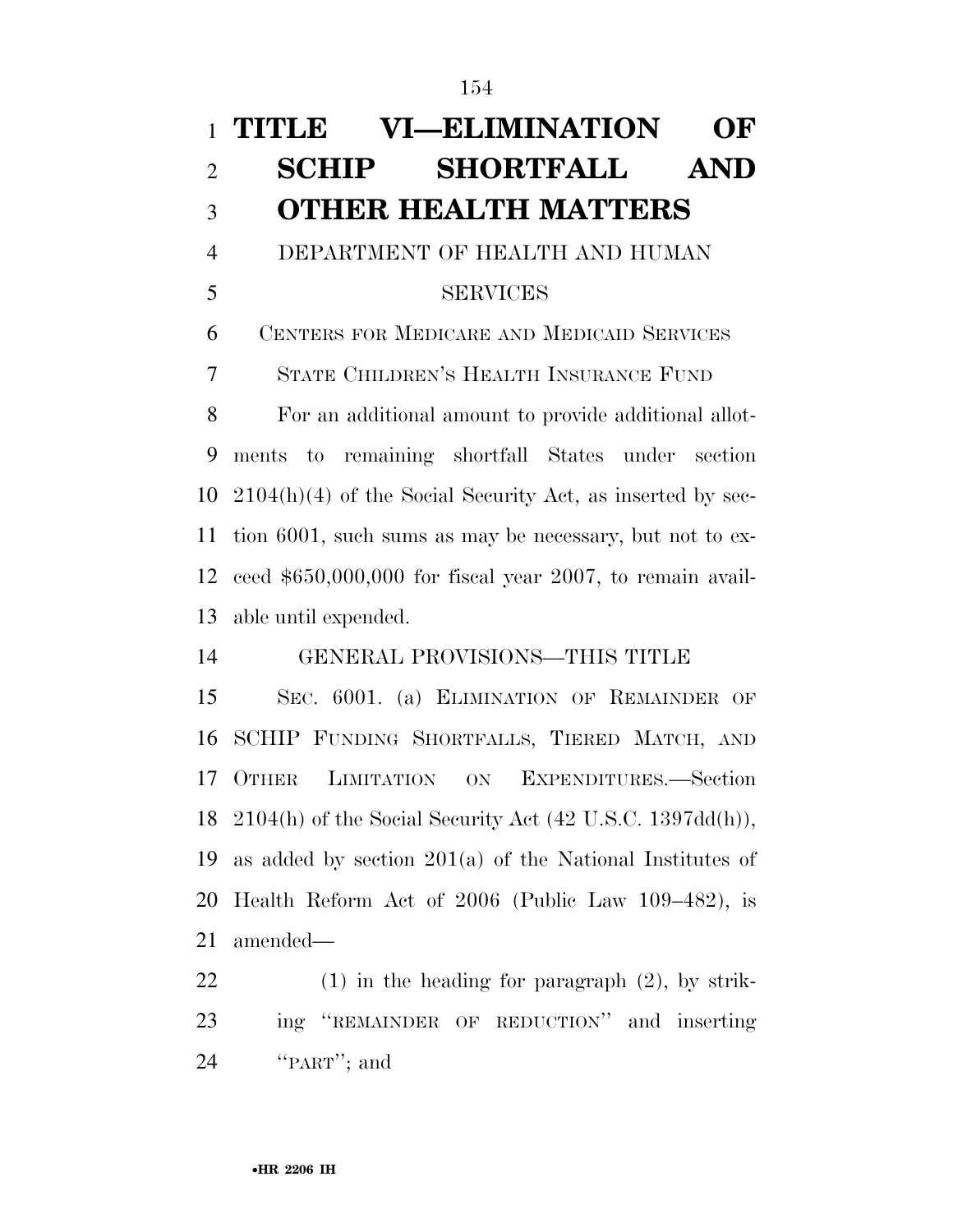| $(2)$ by striking paragraph $(4)$ and inserting the |
|-----------------------------------------------------|
| following:                                          |

 ''(4) ADDITIONAL AMOUNTS TO ELIMINATE RE- MAINDER OF FISCAL YEAR 2007 FUNDING SHORT-FALLS.—

6 "(A) IN GENERAL.—From the amounts provided in advance in appropriations Acts, the Secretary shall allot to each remaining shortfall State described in subparagraph (B) such amount as the Secretary determines will elimi- nate the estimated shortfall described in such subparagraph for the State for fiscal year 2007.

13 "(B) REMAINING SHORTFALL STATE DE- SCRIBED.—For purposes of subparagraph (A), a remaining shortfall State is a State with a State child health plan approved under this title for which the Secretary estimates, on the basis of the most recent data available to the Sec- retary as of the date of the enactment of this paragraph, that the projected Federal expendi- tures under such plan for the State for fiscal 22 year 2007 will exceed the sum of—

23 ''(i) the amount of the State's allot-ments for each of fiscal years 2005 and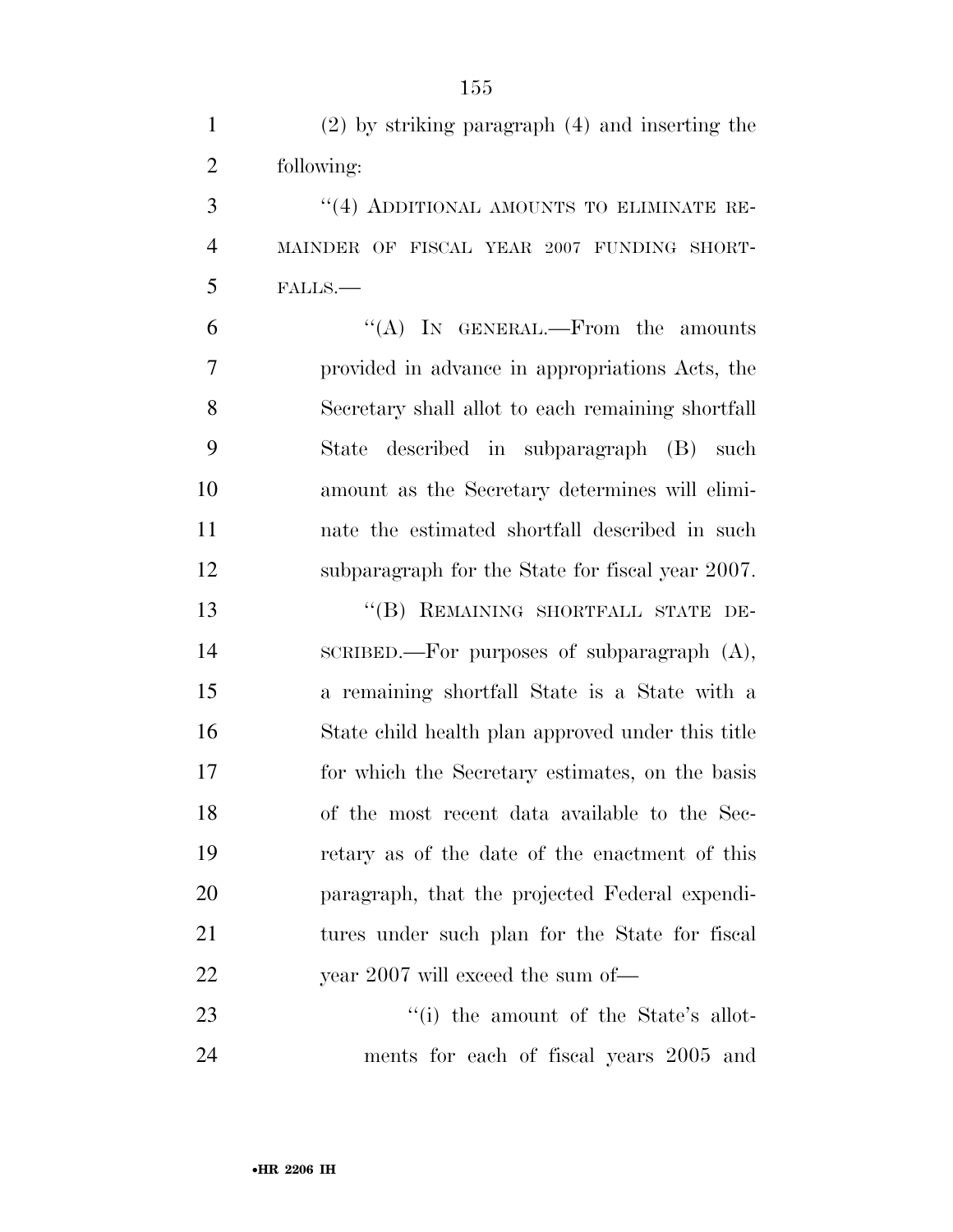| $\mathbf{1}$   | 2006 that will not be expended by the end                             |
|----------------|-----------------------------------------------------------------------|
| $\overline{2}$ | of fiscal year 2006;                                                  |
| 3              | "(ii) the amount of the State's allot-                                |
| $\overline{4}$ | ment for fiscal year 2007; and                                        |
| 5              | "(iii) the amounts, if any, that are to                               |
| 6              | be redistributed to the State during fiscal                           |
| 7              | year 2007 in accordance with paragraphs                               |
| 8              | $(1)$ and $(2)$ .".                                                   |
| 9              | (b) CONFORMING AMENDMENTS.—Section 2104(h)                            |
| 10             | of such Act $(42 \text{ U.S.C. } 1397\text{dd(h)})$ (as so added), is |
| 11             | amended-                                                              |
| 12             | $(1)$ in paragraph $(1)(B)$ , by striking "subject to                 |
| 13             | paragraph $(4)(B)$ and";                                              |
| 14             | $(2)$ in paragraph $(2)(B)$ , by striking "subject to                 |
| 15             | paragraph $(4)(B)$ and";                                              |
| 16             | (3) in paragraph $(5)(A)$ , by striking "and $(3)$ "                  |
| 17             | and inserting $\lq(3)$ , and $(4)$ "; and                             |
| 18             | $(4)$ in paragraph $(6)$ —                                            |
| 19             | $(A)$ in the first sentence—                                          |
| 20             | (i) by inserting "or allotted" after                                  |
| 21             | "redistributed"; and                                                  |
| 22             | (ii) by inserting "or allotments" after                               |
| 23             | "redistributions"; and                                                |
| 24             | $(B)$ by striking "and $(3)$ " and inserting                          |
| 25             | $\lq(3)$ , and $(4)$ ".                                               |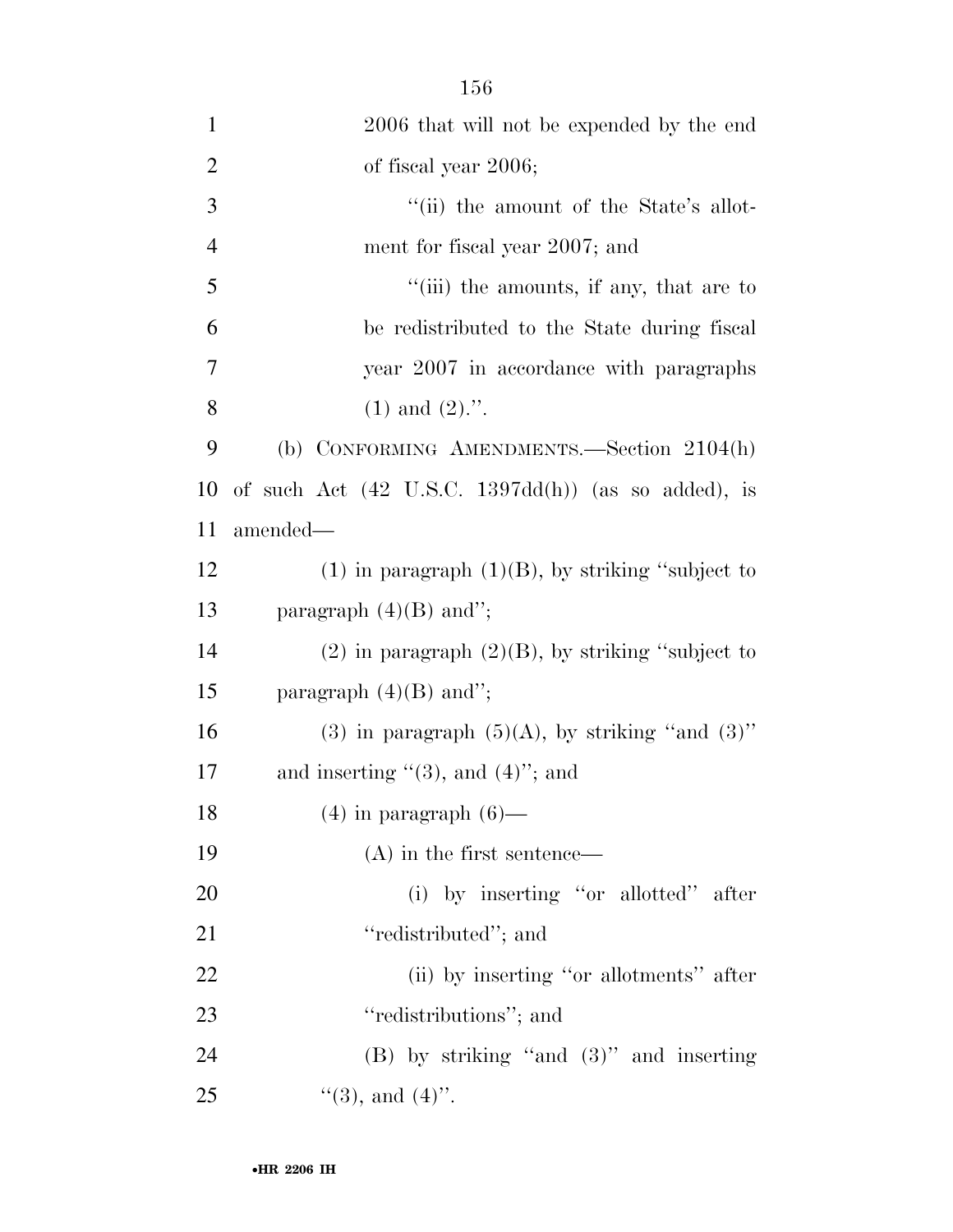SEC. 6002. (a) PROHIBITION.—

| $\overline{2}$ | (1) LIMITATION ON SECRETARIAL AUTHOR-                 |
|----------------|-------------------------------------------------------|
| 3              | ITY.—Notwithstanding any other provision of law,      |
| $\overline{4}$ | the Secretary of Health and Human Services shall      |
| 5              | not, prior to the date that is 1 year after the date  |
| 6              | of enactment of this Act, take any action (through    |
| 7              | promulgation of regulation, issuance of regulatory    |
| 8              | guidance, or other administrative action) to—         |
| 9              | (A) finalize or otherwise implement provi-            |
| 10             | sions contained in the proposed rule published        |
| 11             | on January 18, 2007, on pages 2236 through            |
| 12             | 2248 of volume 72, Federal Register (relating         |
| 13             | to parts $433, 447,$ and $457$ of title $42,$ Code of |
| 14             | Federal Regulations);                                 |
| 15             | (B) promulgate or implement any rule or               |
| 16             | provisions similar to the provisions described in     |
| 17             | subparagraph (A) pertaining to the Medicaid           |
| 18             | program established under title XIX of the So-        |
| 19             | cial Security Act or the State Children's Health      |
| 20             | Insurance Program established under title XXI         |
| 21             | of such Act; or                                       |
| 22             | (C) promulgate or implement any rule or               |
| 23             | provisions restricting payments for graduate          |

medical education under the Medicaid program.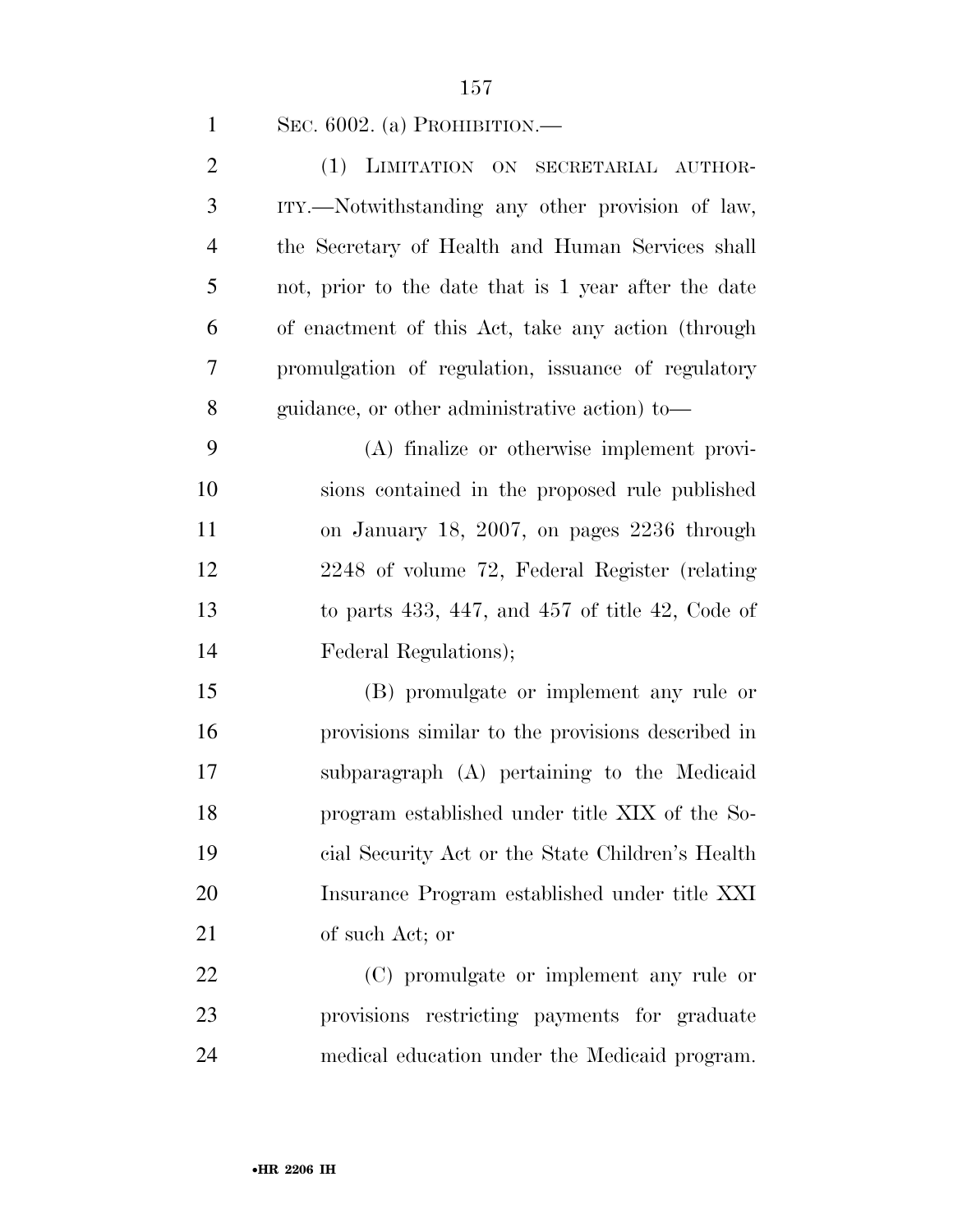| $\mathbf{1}$   | (2) CONTINUATION OF OTHER SECRETARIAL                  |
|----------------|--------------------------------------------------------|
| $\overline{2}$ | AUTHORITY.—The Secretary of Health and Human           |
| 3              | Service shall not be prohibited during the period de-  |
| $\overline{4}$ | scribed in paragraph (1) from taking any action        |
| 5              | (through promulgation of regulation, issuance of       |
| 6              | regulatory guidance, or other administrative action)   |
| 7              | to enforce a provision of law in effect as of the date |
| 8              | of enactment of this Act with respect to the Med-      |
| 9              | icaid program or the State Children's Health Insur-    |
| 10             | ance Program, or to promulgate or implement a new      |
| 11             | rule or provision during such period with respect to   |
| 12             | such programs, other than a rule or provision de-      |
| 13             | scribed in paragraph (1) and subject to the prohibi-   |
| 14             | tion set forth in that paragraph.                      |
| 15             | (b) REQUIREMENT FOR USE OF TAMPER-RESISTANT            |
| 16             | PRESCRIPTION PADS UNDER<br>THE MEDICAID<br>PRO-        |
| 17             | GRAM.                                                  |
| 18             | (1) IN GENERAL.—Section $1903(i)$ of the Social        |
| 19             | Security Act (42 U.S.C. 1396b(i)) is amended—          |
| 20             | $(A)$ by striking "or" at the end of para-             |
| 21             | graph $(21)$ ;                                         |
| 22             | (B) by striking the period at the end of               |
| 23             | paragraph $(22)$ and inserting "; or"; and             |

 (C) by inserting after paragraph (22) the following new paragraph: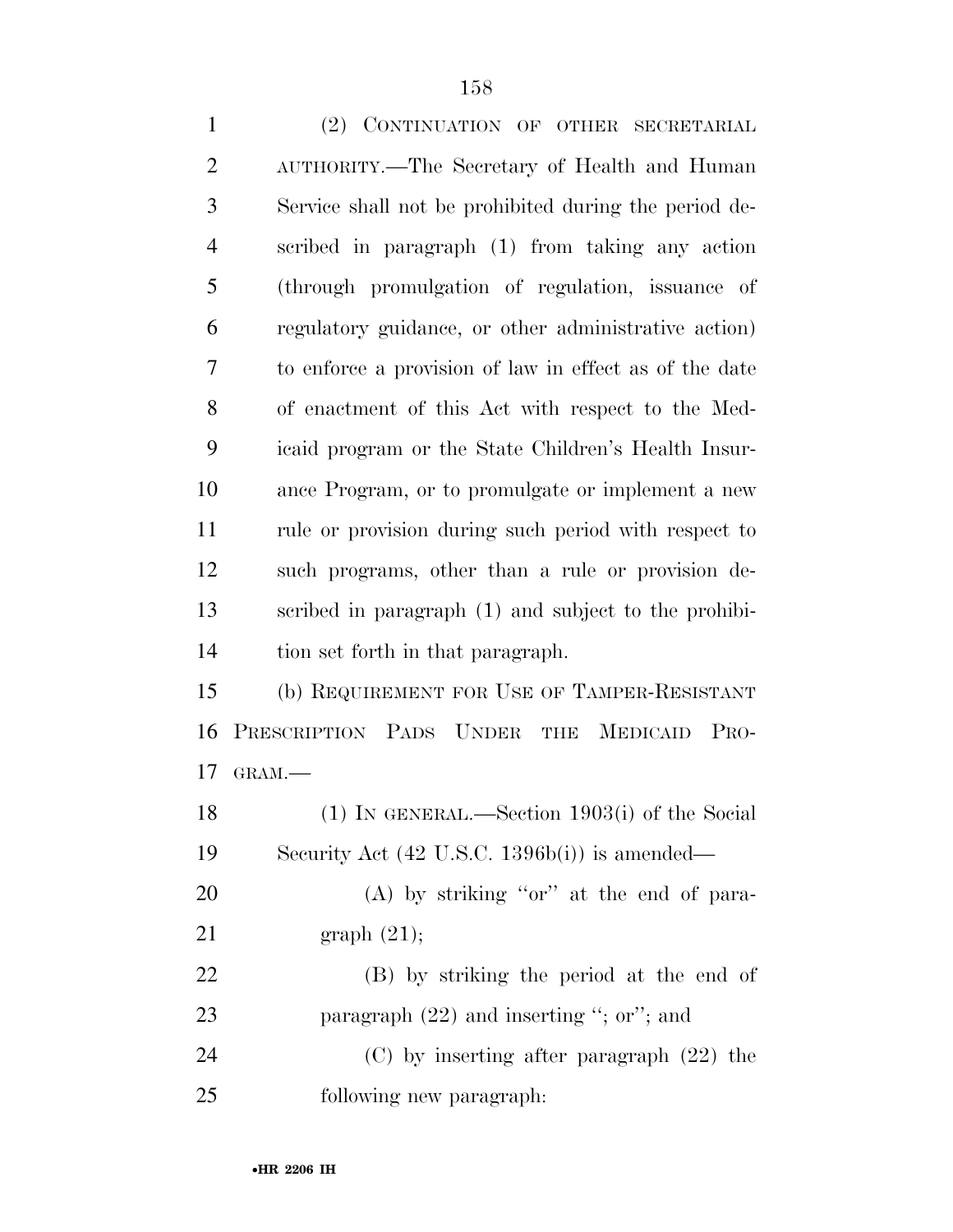1 ''(23) with respect to amounts expended for medical assistance for covered outpatient drugs (as 3 defined in section  $1927(k)(2)$  for which the pre- scription was executed in written (and non-elec- tronic) form unless the prescription was executed on a tamper-resistant pad.''. (2) EFFECTIVE DATE.—The amendments made by paragraph (1) shall apply to prescriptions exe- cuted after September 30, 2007. (c) EXTENSION OF CERTAIN PHARMACY PLUS WAIV- ERS.— (1) AUTHORITY TO CONTINUE TO OPERATE WAIVERS.—Notwithstanding any other provision of law, any State that is operating a Pharmacy Plus waiver described in paragraph (2) which would oth-

 erwise expire on June 30, 2007, may elect to con- tinue to operate the waiver through December 31, 2009.

 (2) PHARMACY PLUS WAIVER DESCRIBED.—For purposes of paragraph (1), a Pharmacy Plus waiver described in this paragraph is a waiver approved by the Secretary of Health and Human Services under the authority of section 1115 of the Social Security Act (42 U.S.C. 1315) that provides coverage for pre-scription drugs for individuals who have attained age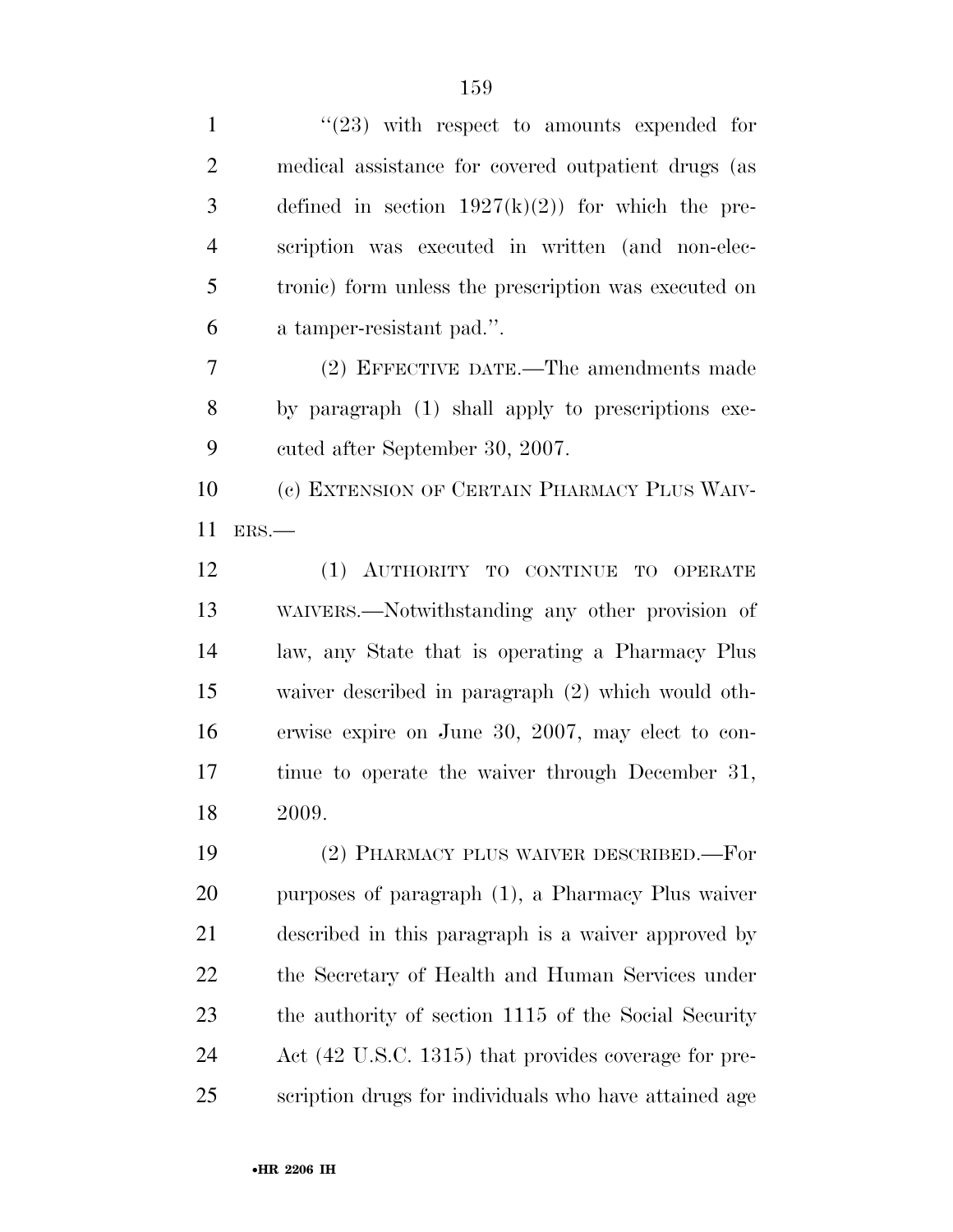65 and whose family income does not exceed 200 percent of the poverty line (as defined in section 3 2110(e)(5) of such Act (42 U.S.C. 1397 $jj(c)(5)$ ). **TITLE VII—FAIR MINIMUM WAGE AND TAX RELIEF Subtitle A—Fair Minimum Wage SEC. 7101. SHORT TITLE.**  This subtitle may be cited as the ''Fair Minimum Wage Act of 2007''. **SEC. 7102. MINIMUM WAGE.**  (a) IN GENERAL.—Section 6(a)(1) of the Fair Labor Standards Act of 1938 (29 U.S.C. 206(a)(1)) is amended to read as follows:  $\frac{1}{2}$  (1) except as otherwise provided in this sec- tion, not less than—  $\frac{16}{16}$   $\frac{16}{16}$   $\frac{16}{16}$   $\frac{16}{16}$   $\frac{16}{16}$   $\frac{16}{16}$   $\frac{16}{16}$   $\frac{16}{16}$   $\frac{16}{16}$   $\frac{16}{16}$   $\frac{16}{16}$   $\frac{16}{16}$   $\frac{16}{16}$   $\frac{16}{16}$   $\frac{16}{16}$   $\frac{16}{16}$   $\frac{16}{16}$   $\frac{16}{16}$   $\$  day after the date of enactment of the Fair 18 Minimum Wage Act of 2007;  $\frac{1}{2}$  (B) \$6.55 an hour, beginning 12 months after that 60th day; and  $\frac{1}{25}$  an hour, beginning 24 months 22 after that 60th day;". (b) EFFECTIVE DATE.—The amendment made by subsection (a) shall take effect 60 days after the date of enactment of this Act.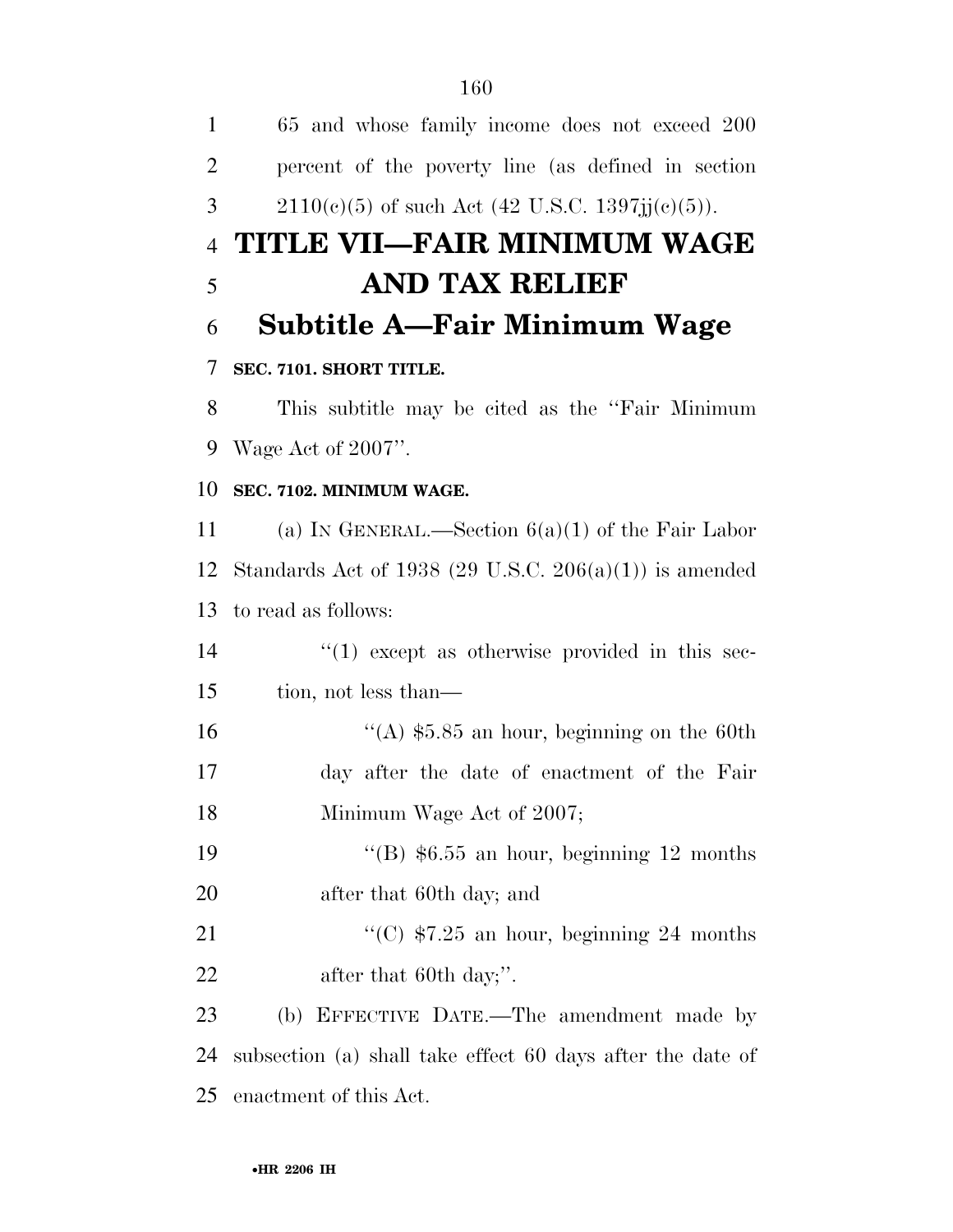| 1              | SEC. 7103. APPLICABILITY OF MINIMUM WAGE TO AMER-    |
|----------------|------------------------------------------------------|
| $\overline{2}$ | ICAN SAMOA AND THE COMMONWEALTH OF                   |
| 3              | THE NORTHERN MARIANA ISLANDS.                        |
| $\overline{4}$ | (a) IN GENERAL.—Section 6 of the Fair Labor          |
| 5              | Standards Act of 1938 (29 U.S.C. 206) shall apply to |
| 6              | American Samoa and the Commonwealth of the Northern  |
| 7              | Mariana Islands.                                     |
| 8              | (b) TRANSITION.—Notwithstanding subsection (a)—      |
| 9              | $(1)$ the minimum wage applicable to the Com-        |
| 10             | monwealth of the Northern Mariana Islands under      |
| 11             | section $6(a)(1)$ of the Fair Labor Standards Act of |
| 12             | 1938 (29 U.S.C. 206(a)(1)) shall be—                 |
| 13             | $(A)$ \$3.55 an hour, beginning on the 60th          |
| 14             | day after the date of enactment of this Act; and     |
| 15             | $(B)$ increased by \$0.50 an hour (or such           |
| 16             | lesser amount as may be necessary to equal the       |
| 17             | minimum wage under section $6(a)(1)$ of such         |
| 18             | Act), beginning 1 year after the date of enact-      |
| 19             | ment of this Act and each year thereafter until      |
| 20             | the minimum wage applicable to the Common-           |
| 21             | wealth of the Northern Mariana Islands under         |
| 22             | this paragraph is equal to the minimum wage          |
| 23             | set forth in such section; and                       |
| 24             | $(2)$ the minimum wage applicable to American        |
| 25             | Samoa under section $6(a)(1)$ of the Fair Labor      |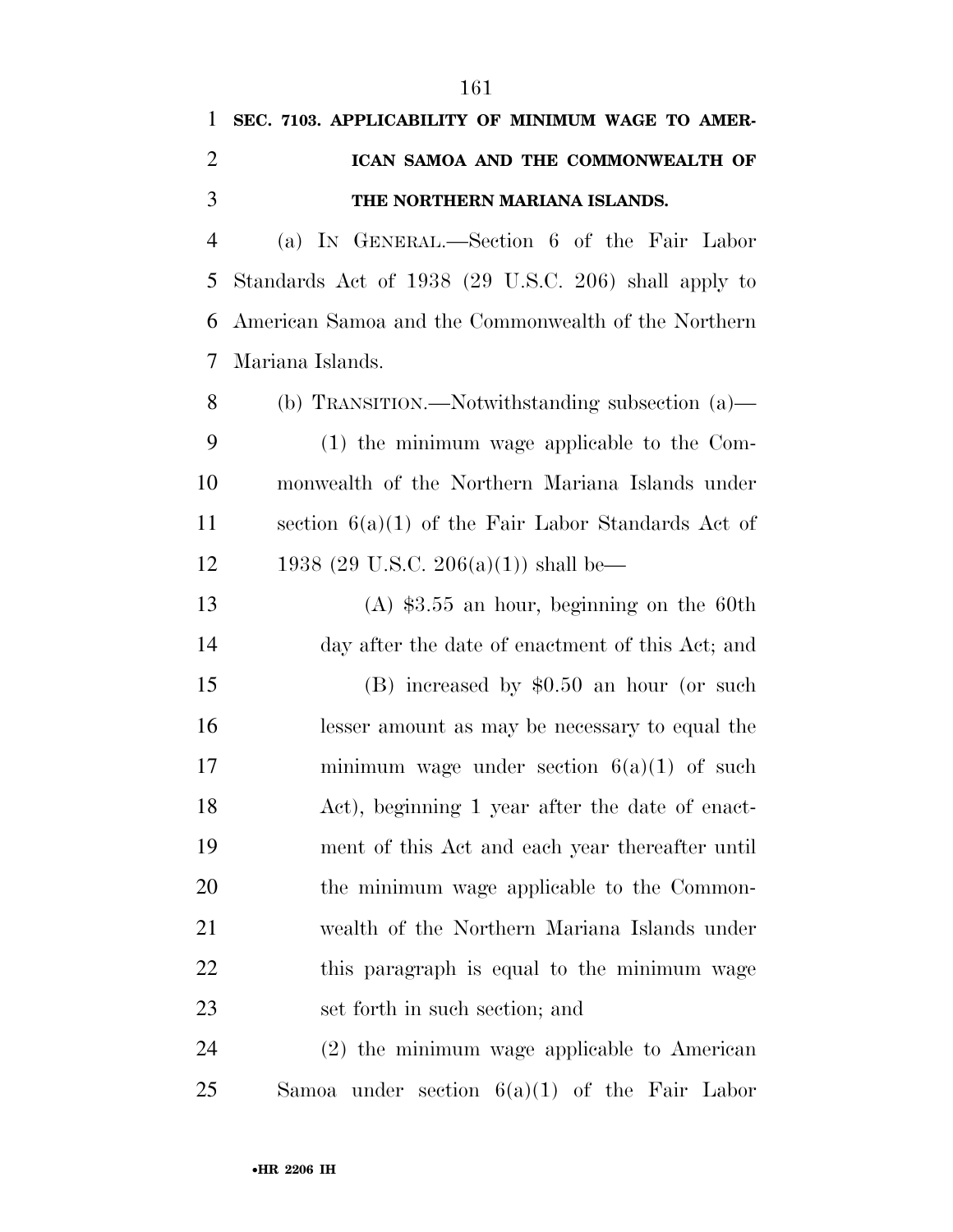| $\mathbf{1}$   | Standards Act of 1938 (29 U.S.C. $206(a)(1)$ ) shall |
|----------------|------------------------------------------------------|
| $\overline{2}$ | $be$ —                                               |
| 3              | $(A)$ the applicable wage rate in effect for         |
| $\overline{4}$ | each industry and classification under section       |
| 5              | 697 of title 29, Code of Federal Regulations, on     |
| 6              | the date of enactment of this Act;                   |
| 7              | $(B)$ increased by \$0.50 an hour, beginning         |
| 8              | on the 60th day after the date of enactment of       |
| 9              | this Act; and                                        |
| 10             | (C) increased by $$0.50$ an hour (or such            |
| 11             | lesser amount as may be necessary to equal the       |
| 12             | minimum wage under section $6(a)(1)$ of such         |
| 13             | Act), beginning 1 year after the date of enact-      |
| 14             | ment of this Act and each year thereafter until      |
| 15             | the minimum wage applicable to American              |
| 16             | Samona under this paragraph is equal to the          |
| 17             | minimum wage set forth in such section.              |
| 18             | (c) CONFORMING AMENDMENTS.-                          |
| 19             | (1) IN GENERAL.—The Fair Labor Standards             |
| 20             | Act of 1938 is amended—                              |
| 21             | $(A)$ by striking sections 5 and 8; and              |

 (B) in section 6(a), by striking paragraph (3) and redesignating paragraphs (4) and (5) 24 as paragraphs (3) and (4), respectively.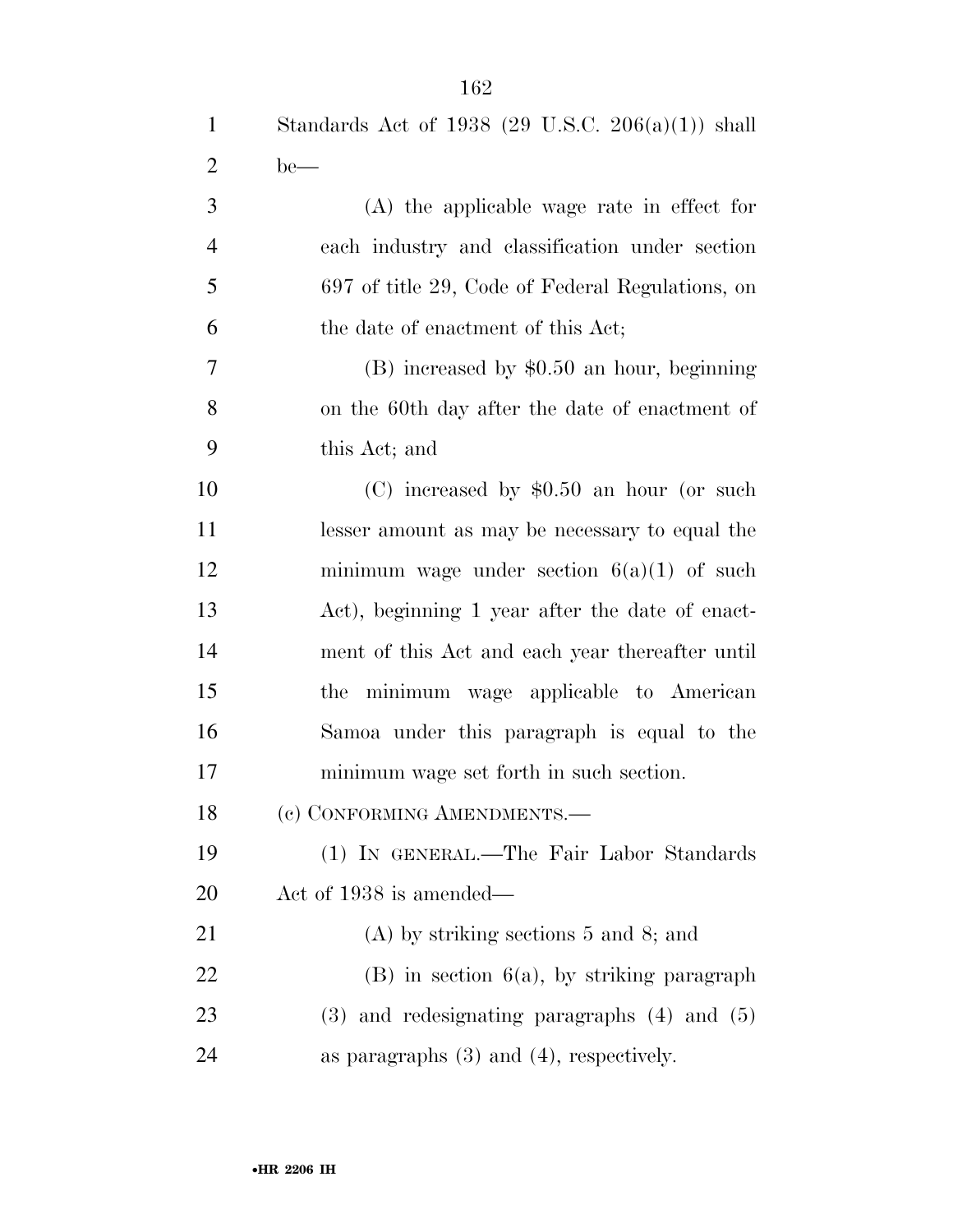(2) EFFECTIVE DATE.—The amendments made by this subsection shall take effect 60 days after the date of enactment of this Act.

## **SEC. 7104. STUDY ON PROJECTED IMPACT.**

 (a) STUDY.—Beginning on the date that is 26 months after the date of enactment of this Act, the Sec- retary of Labor shall, through the Bureau of Labor Statis-tics, conduct a study to—

 (1) assess the assess the impact of the wage in- creases required by this Act through such date; and (2) to project the impact of any further wage increase,

 on living standards and rates of employment in American Samoa and the Commonwealth of the Northern Mariana Islands.

 (b) REPORT.—Not later than the date that is 32 months after the date of enactment of this Act, the Sec- retary of Labor shall transmit to Congress a report on the findings of the study required by subsection (a).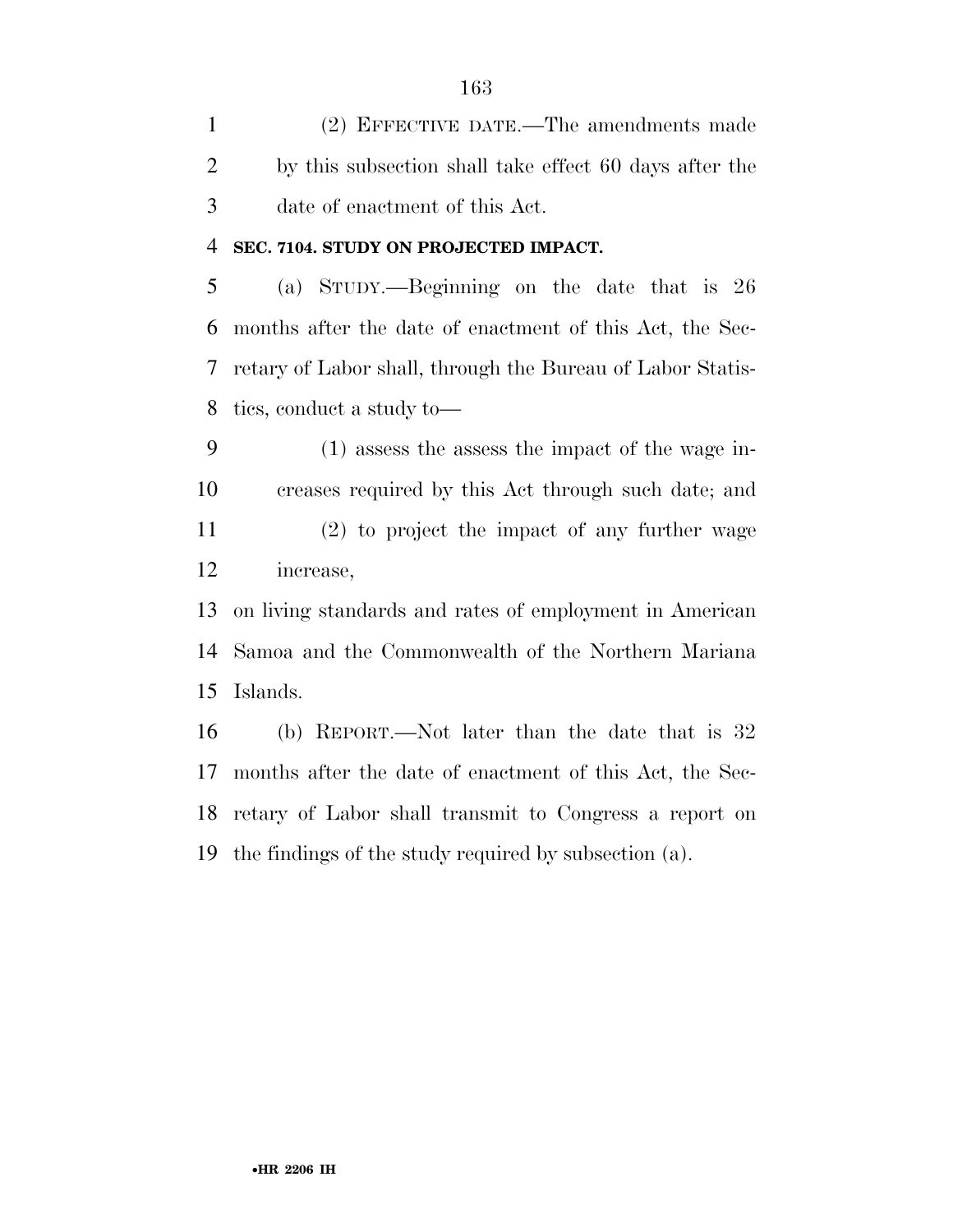## 1 **Subtitle B—Small Business Tax**  2 **Incentives**

3 **SEC. 7201. SHORT TITLE; AMENDMENT OF CODE; TABLE OF** 

4 **CONTENTS.** 

5 (a) SHORT TITLE.—This subtitle may be cited as the 6 ''Small Business and Work Opportunity Tax Act of 7 2007''.

 (b) AMENDMENT OF 1986 CODE.—Except as other- wise expressly provided, whenever in this subtitle an amendment or repeal is expressed in terms of an amend- ment to, or repeal of, a section or other provision, the ref- erence shall be considered to be made to a section or other provision of the Internal Revenue Code of 1986.

14 (c) TABLE OF CONTENTS.—The table of contents of

15 this subtitle is as follows:

Sec. 7201. Short title; amendment of Code; table of contents.

PART 1—SMALL BUSINESS TAX RELIEF PROVISIONS

SUBPART A—GENERAL PROVISIONS

- Sec. 7211. Extension and modification of work opportunity tax credit.
- Sec. 7212. Extension and increase of expensing for small business.
- Sec. 7213. Determination of credit for certain taxes paid with respect to employee cash tips.
- Sec. 7214. Waiver of individual and corporate alternative minimum tax limits on work opportunity credit and credit for taxes paid with respect to employee cash tips.
- Sec. 7215. Family business tax simplification.

SUBPART B—GULF OPPORTUNITY ZONE TAX INCENTIVES

- Sec. 7221. Extension of increased expensing for qualified section 179 Gulf Opportunity Zone property.
- Sec. 7222. Extension and expansion of low-income housing credit rules for buildings in the GO Zones.
- Sec. 7223. Special tax-exempt bond financing rule for repairs and reconstructions of residences in the GO Zones.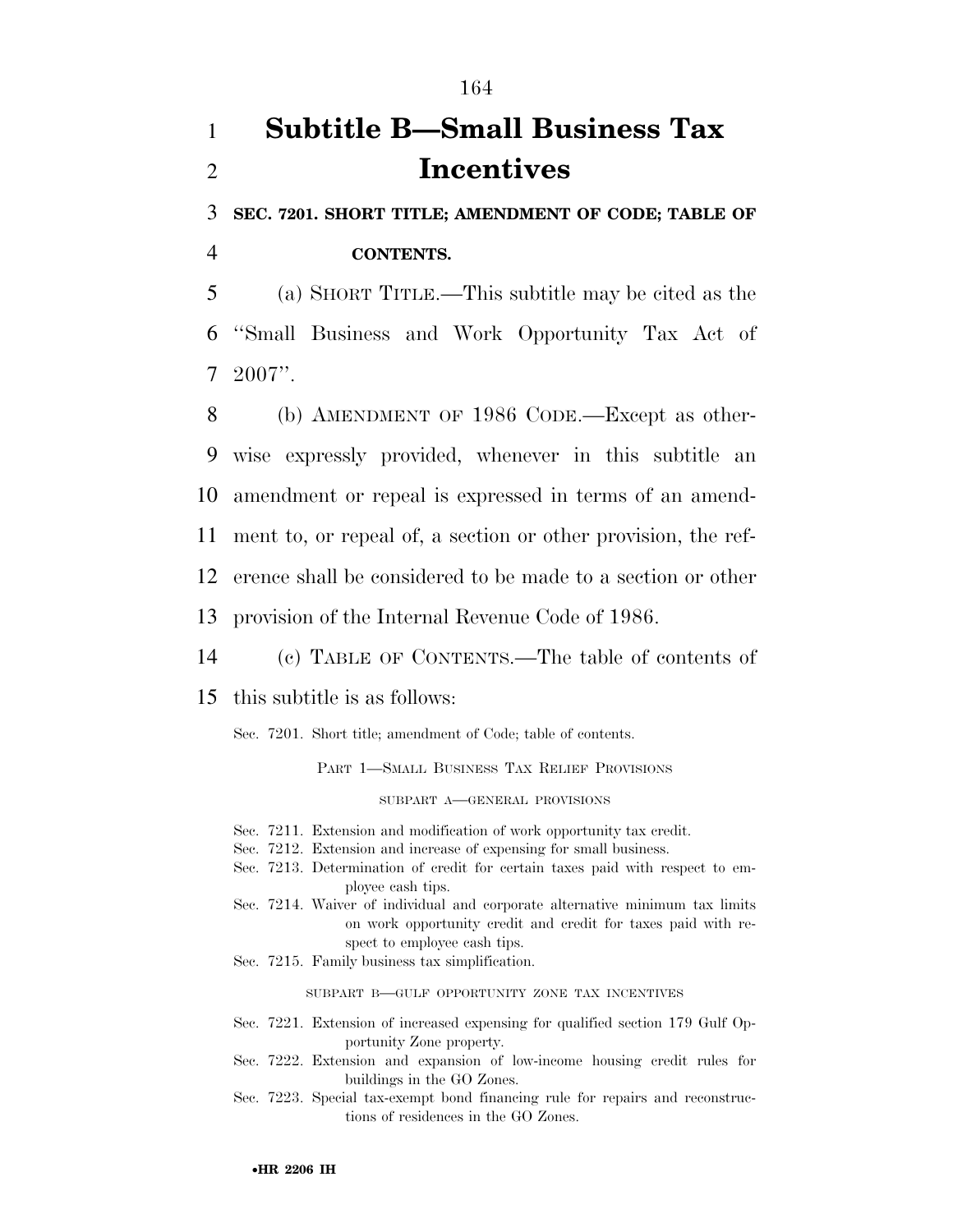Sec. 7224. GAO study of practices employed by State and local governments in allocating and utilizing tax incentives provided pursuant to the Gulf Opportunity Zone Act of 2005.

SUBPART C—SUBCHAPTER S PROVISIONS

- Sec. 7231. Capital gain of S corporation not treated as passive investment income.
- Sec. 7232. Treatment of bank director shares.
- Sec. 7233. Special rule for bank required to change from the reserve method of accounting on becoming S corporation.
- Sec. 7234. Treatment of the sale of interest in a qualified subchapter S subsidiary.
- Sec. 7235. Elimination of all earnings and profits attributable to pre-1983 years for certain corporations.
- Sec. 7236. Deductibility of interest expense on indebtedness incurred by an electing small business trust to acquire S corporation stock.

PART 2—REVENUE PROVISIONS

- Sec. 7241. Increase in age of children whose unearned income is taxed as if parent's income.
- Sec. 7242. Suspension of certain penalties and interest.
- Sec. 7243. Modification of collection due process procedures for employment tax liabilities.
- Sec. 7244. Permanent extension of IRS user fees.
- Sec. 7245. Increase in penalty for bad checks and money orders.
- Sec. 7246. Understatement of taxpayer liability by return preparers.
- Sec. 7247. Penalty for filing erroneous refund claims.
- Sec. 7248. Time for payment of corporate estimated taxes.

### 1 **PART 1—SMALL BUSINESS TAX RELIEF**

- 2 **PROVISIONS**
- 3 **Subpart A—General Provisions**

4 **SEC. 7211. EXTENSION AND MODIFICATION OF WORK OP-**

#### 5 **PORTUNITY TAX CREDIT.**

6 (a) EXTENSION.—Section  $51(c)(4)(B)$  (relating to

7 termination) is amended by striking ''December 31, 2007''

8 and inserting ''August 31, 2011''.

9 (b) INCREASE IN MAXIMUM AGE FOR DESIGNATED

- 10 COMMUNITY RESIDENTS.—
- 11 (1) IN GENERAL.—Paragraph (5) of section 12 51(d) is amended to read as follows: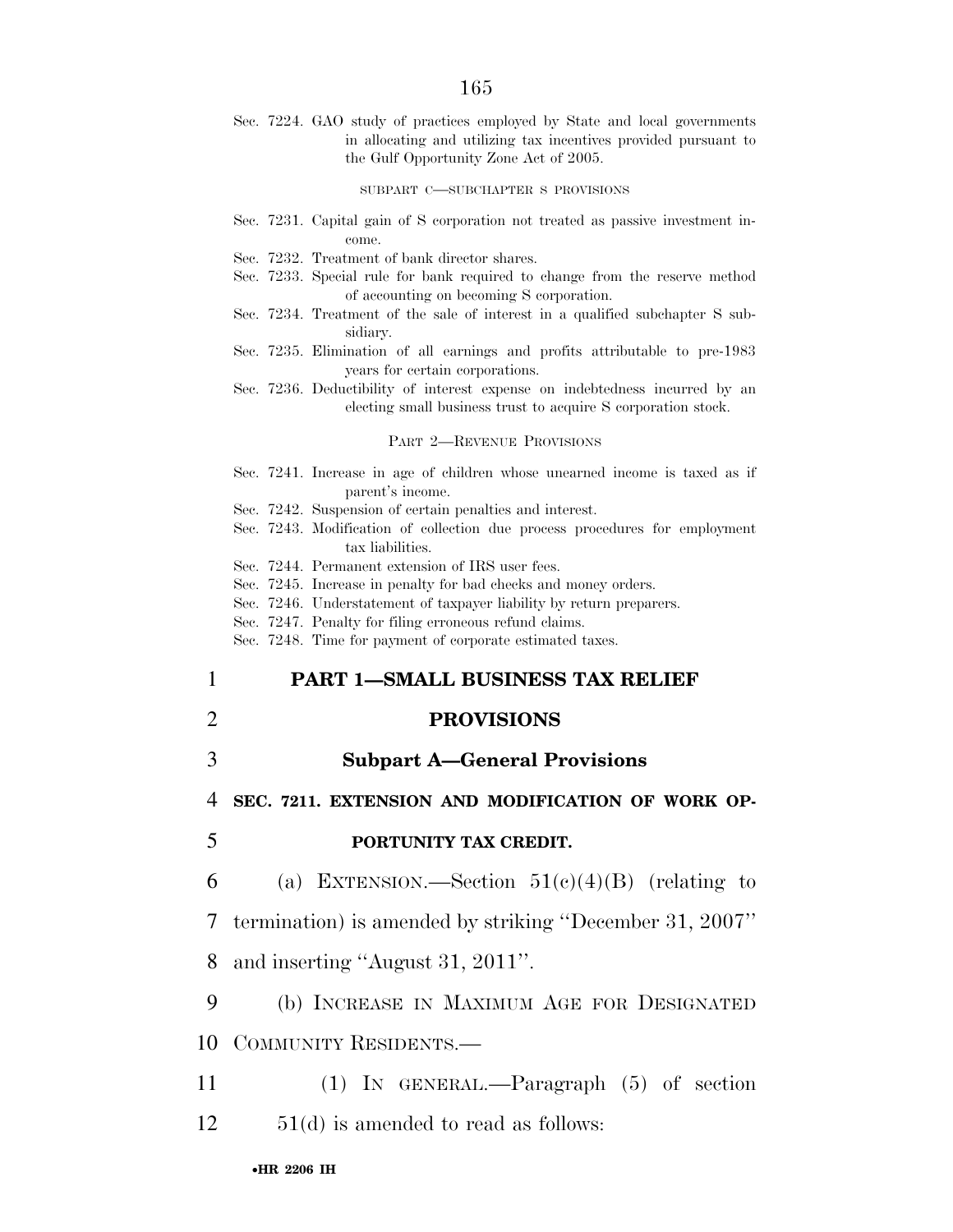| $\mathbf{1}$   | "(5) DESIGNATED COMMUNITY RESIDENTS.-              |
|----------------|----------------------------------------------------|
| $\overline{2}$ | "(A) IN GENERAL.—The term 'designated              |
| 3              | community resident' means any individual who       |
| $\overline{4}$ | is certified by the designated local agency—       |
| 5              | "(i) as having attained age $18$ but not           |
| 6              | age 40 on the hiring date, and                     |
| 7              | "(ii) as having his principal place of             |
| 8              | abode within an empowerment zone, enter-           |
| 9              | prise community, renewal community, or             |
| 10             | rural renewal county.                              |
| 11             | "(B) INDIVIDUAL MUST CONTINUE TO RE-               |
| 12             | SIDE IN ZONE, COMMUNITY, OR COUNTY.-In             |
| 13             | the case of a designated community resident,       |
| 14             | the term 'qualified wages' shall not include       |
| 15             | wages paid or incurred for services performed      |
| 16             | while the individual's principal place of abode is |
| 17             | outside an empowerment zone, enterprise com-       |
| 18             | munity, renewal community, or rural renewal        |
| 19             | county.                                            |
| 20             | "(C) RURAL RENEWAL COUNTY.-For pur-                |
| 21             | poses of this paragraph, the term 'rural renewal   |
| 22             | county' means any county which—                    |
| 23             | "(i) is outside a metropolitan statis-             |

 tical area (defined as such by the Office of Management and Budget), and

•**HR 2206 IH**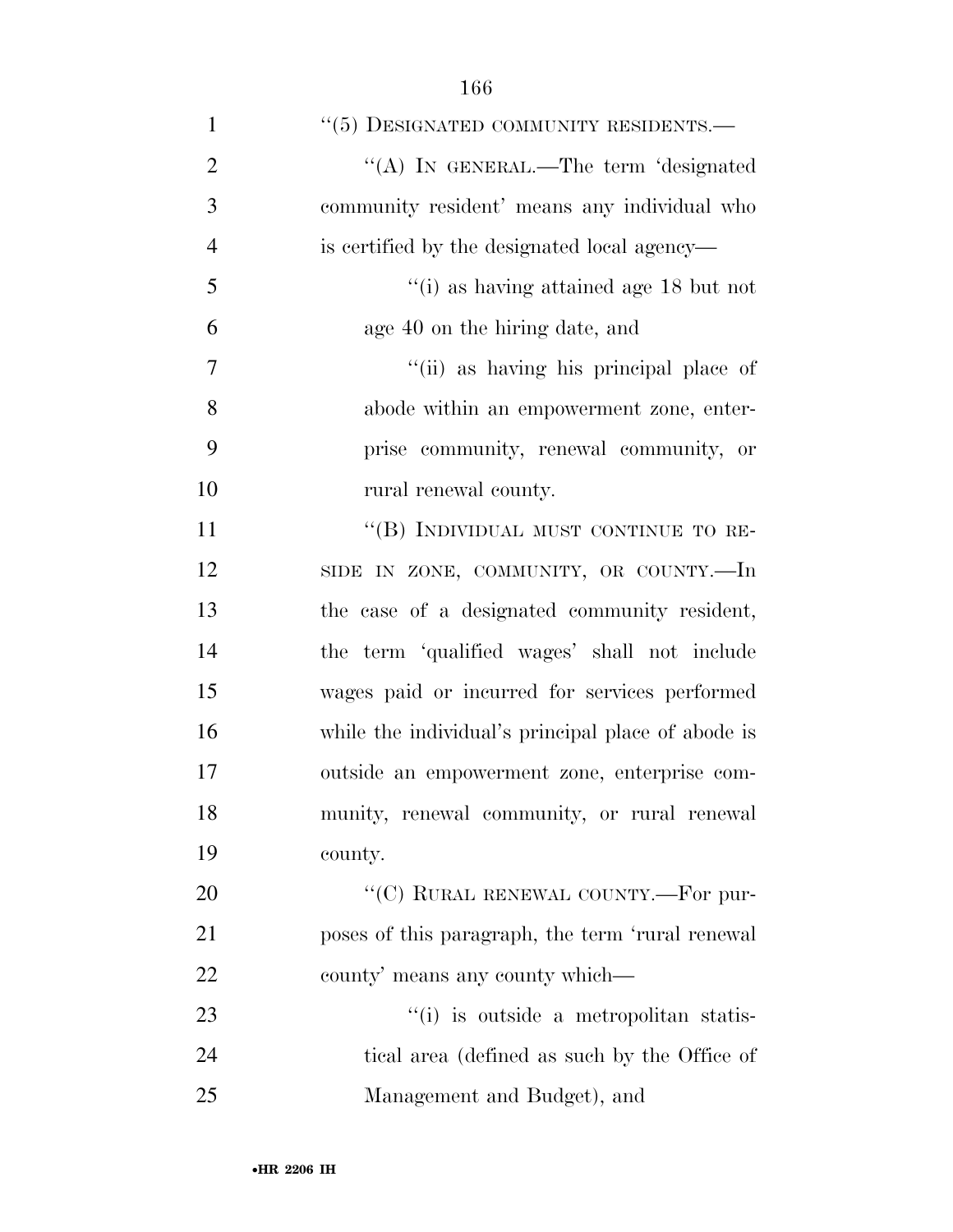| $\mathbf{1}$   | $``$ (ii) during the 5-year periods $1990$                   |
|----------------|--------------------------------------------------------------|
| $\overline{2}$ | through 1994 and 1995 through 1999 had                       |
| 3              | a net population loss.".                                     |
| $\overline{4}$ | (2) CONFORMING AMENDMENT.-Subparagraph                       |
| 5              | (D) of section $51(d)(1)$ is amended to read as fol-         |
| 6              | lows:                                                        |
| 7              | $\lq\lq$ a designated community resident,".                  |
| 8              | (c) CLARIFICATION OF TREATMENT OF INDIVIDUALS                |
| 9              | UNDER INDIVIDUAL WORK PLANS.—Subparagraph (B)                |
| 10             | of section $51(d)(6)$ (relating to vocational rehabilitation |
| 11             | referral) is amended by striking "or" at the end of clause   |
| 12             | (i), by striking the period at the end of clause (ii) and    |
| 13             | inserting ", or", and by adding at the end the following     |
| 14             | new clause:                                                  |
| 15             | "(iii) an individual work plan devel-                        |
| 16             | oped and implemented by an employment                        |
| 17             | network pursuant to subsection (g) of sec-                   |
| 18             | tion 1148 of the Social Security Act with                    |
| 19             | respect to which the requirements of such                    |
| 20             | subsection are met.".                                        |
| 21             | (d) TREATMENT OF DISABLED VETERANS UNDER                     |
| 22             | THE WORK OPPORTUNITY TAX CREDIT.                             |
| 23             | (1) DISABLED VETERANS TREATED AS MEM-                        |
| 24             | BERS OF TARGETED GROUP.-                                     |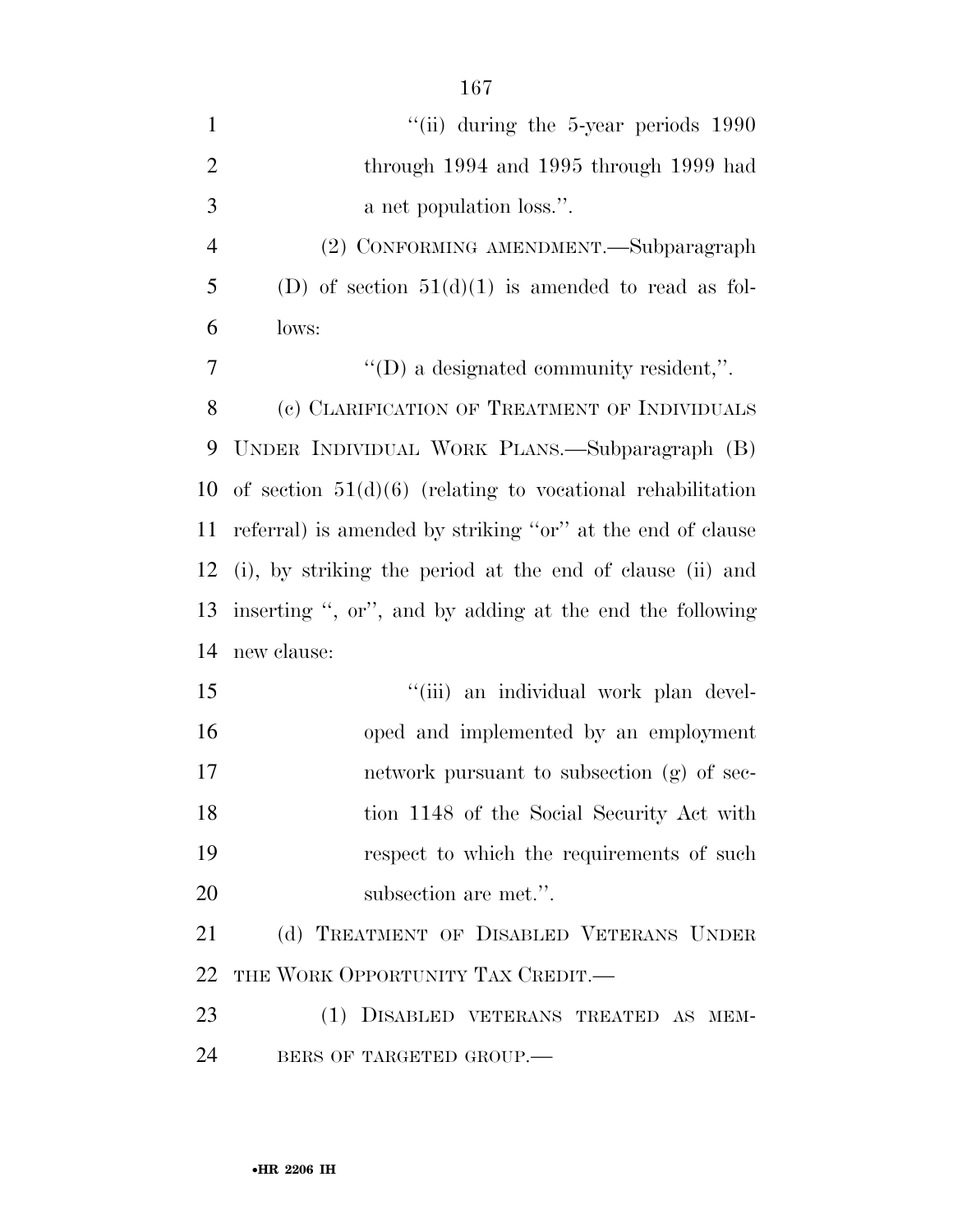| $\mathbf{1}$     | (A) IN GENERAL.—Subparagraph (A) of                |
|------------------|----------------------------------------------------|
| $\overline{2}$   | section $51(d)(3)$ (relating to qualified veteran) |
| 3                | is amended by striking "agency as being a          |
| $\overline{4}$   | member of a family" and all that follows and       |
| 5                | inserting "agency as—                              |
| 6                | $``(i)$ being a member of a family re-             |
| $\boldsymbol{7}$ | ceiving assistance under a food stamp pro-         |
| 8                | gram under the Food Stamp Act of 1977              |
| 9                | for at least a 3-month period ending dur-          |
| 10               | ing the 12-month period ending on the hir-         |
| 11               | ing date, or                                       |
| 12               | "(ii) entitled to compensation for a               |
| 13               | service-connected disability, and—                 |
| 14               | "(I) having a hiring date which is                 |
| 15               | not more that 1 year after having                  |
| 16               | been discharged or released from ac-               |
| 17               | tive duty in the Armed Forces of the               |
| 18               | United States, or                                  |
| 19               | "(II) having aggregate periods of                  |
| 20               | unemployment during the 1-year pe-                 |
| 21               | riod ending on the hiring date which               |
| 22               | equal or exceed 6 months.".                        |
| 23               | (B) DEFINITIONS.—Paragraph (3) of sec-             |
| 24               | tion $51(d)$ is amended by adding at the end the   |
| 25               | following new subparagraph:                        |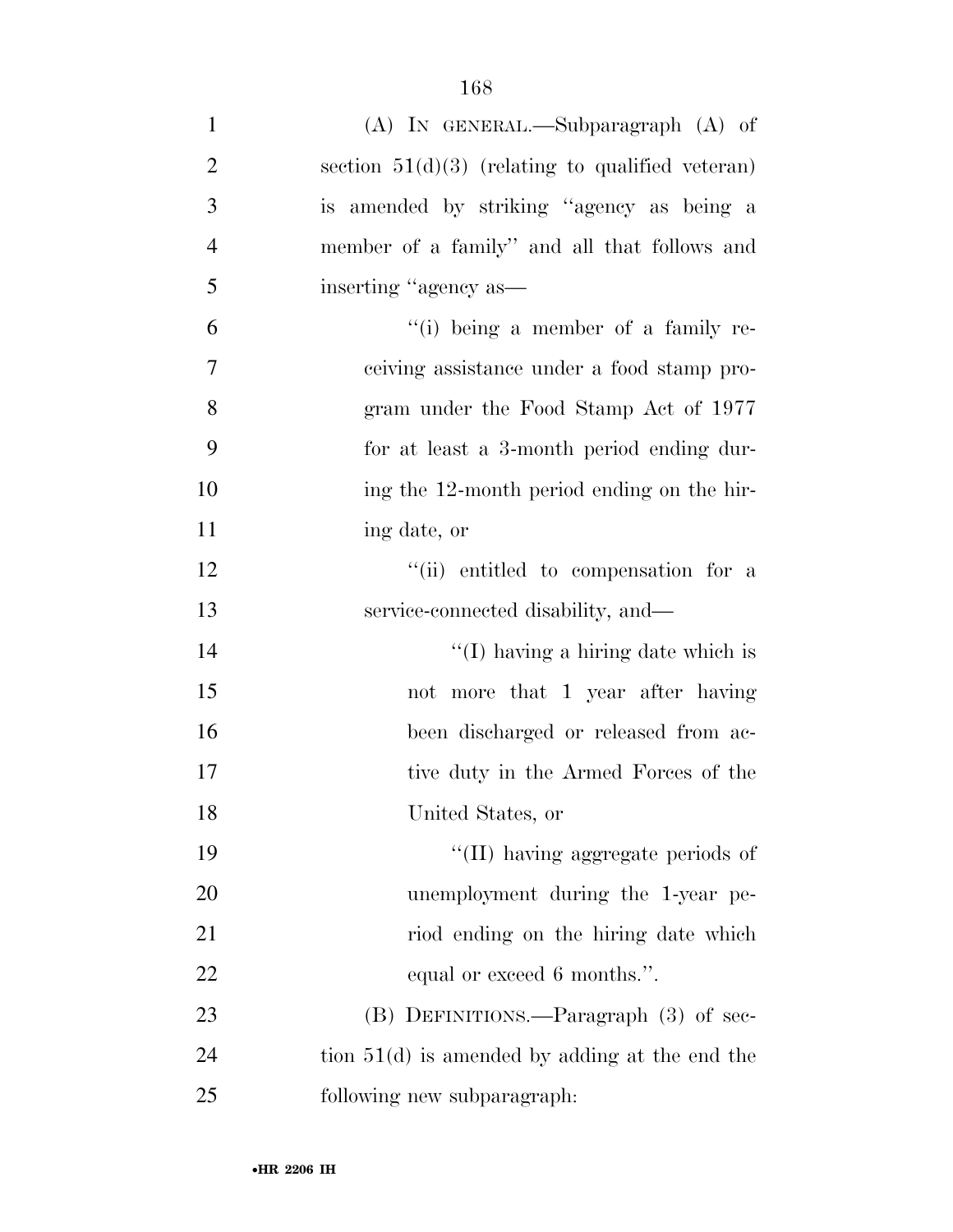| $\mathbf{1}$   | "(C) OTHER DEFINITIONS.—For purposes                                |
|----------------|---------------------------------------------------------------------|
| $\overline{2}$ | of subparagraph (A), the terms 'compensation'                       |
| 3              | and 'service-connected' have the meanings given                     |
| $\overline{4}$ | such terms under section 101 of title 38,                           |
| 5              | United States Code.".                                               |
| 6              | (2) INCREASE IN AMOUNT OF WAGES TAKEN                               |
| 7              | INTO ACCOUNT FOR DISABLED VETERANS.-Para-                           |
| 8              | graph $(3)$ of section $51(b)$ is amended—                          |
| 9              | (A) by inserting " $($12,000$ per year in the                       |
| 10             | case of any individual who is a qualified veteran                   |
| 11             | by reason of subsection $(d)(3)(A)(ii)$ " before                    |
| 12             | the period at the end, and                                          |
| 13             | (B) by striking "ONLY FIRST $$6,000$ OF" in                         |
| 14             | the heading and inserting "LIMITATION ON".                          |
| 15             | (e) EFFECTIVE DATE.—The amendments made by                          |
| 16             | this section shall apply to individuals who begin work for          |
| 17             | the employer after the date of the enactment of this Act.           |
| 18             | SEC. 7212. EXTENSION AND INCREASE OF EXPENSING FOR                  |
| 19             | SMALL BUSINESS.                                                     |
| 20             | (a) EXTENSION.—Subsections (b)(1), (b)(2), (b)(5),                  |
| 21             | $(e)(2)$ , and $(d)(1)(A)(ii)$ of section 179 (relating to election |
| 22             | to expense certain depreciable business assets) are each            |
| 23             | amended by striking "2010" and inserting "2011".                    |
| 24             | (b) INCREASE IN LIMITATIONS.—Subsection (b) of                      |
| 25             | section 179 is amended—                                             |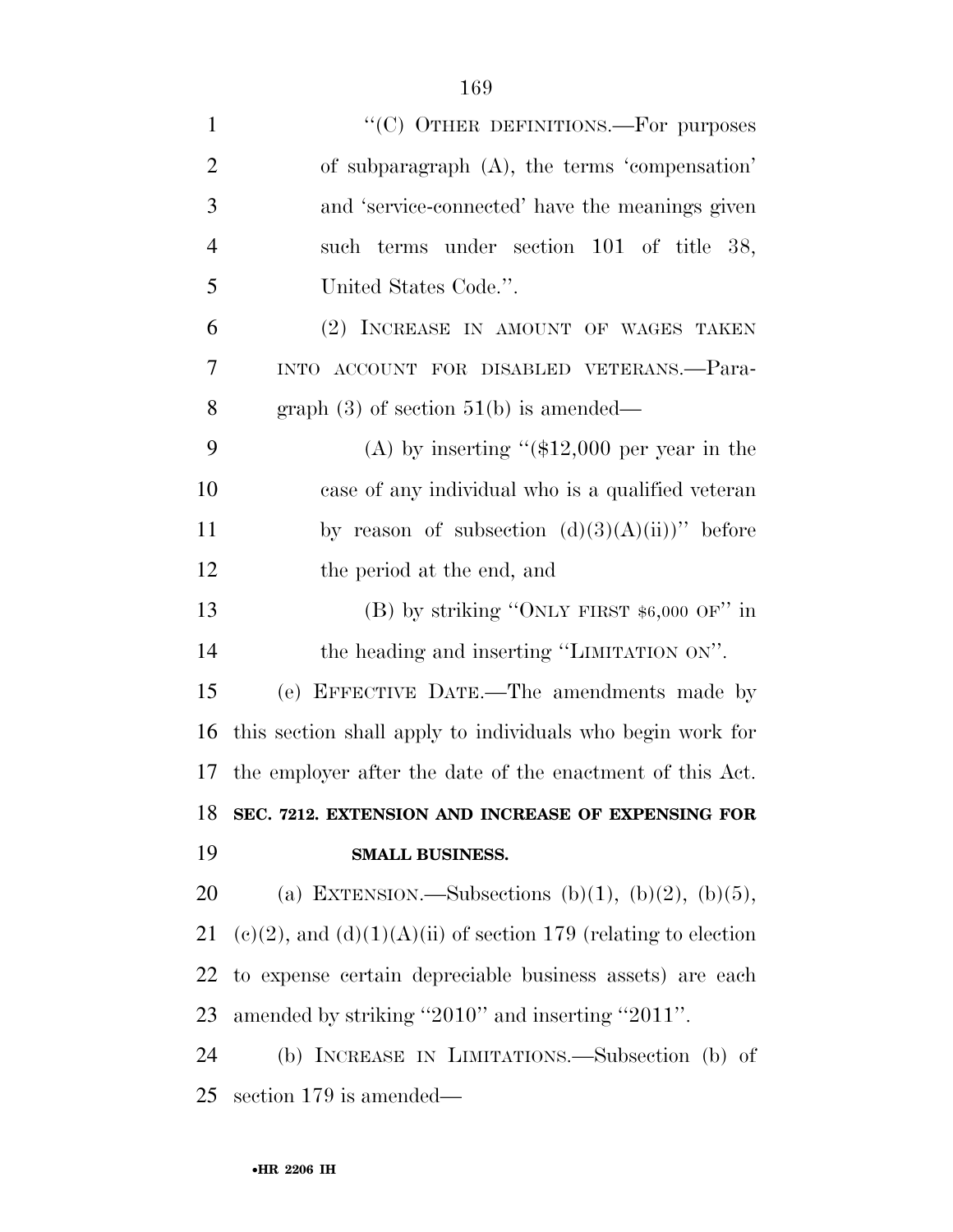| $\mathbf{1}$   | $(1)$ by striking "\$100,000 in the case of taxable        |
|----------------|------------------------------------------------------------|
| $\overline{2}$ | years beginning after 2002" in paragraph (1) and           |
| 3              | inserting "\$125,000 in the case of taxable years be-      |
| $\overline{4}$ | ginning after 2006", and                                   |
| 5              | $(2)$ by striking "\$400,000 in the case of taxable        |
| 6              | years beginning after 2002" in paragraph (2) and           |
| 7              | inserting "\$500,000 in the case of taxable years be-      |
| 8              | ginning after 2006".                                       |
| 9              | (c) INFLATION ADJUSTMENT.—Subparagraph (A) of              |
| 10             | section $179(b)(5)$ is amended—                            |
| 11             | $(1)$ by striking "2003" and inserting "2007",             |
| 12             | (2) by striking " $$100,000$ and $$400,000$ " and          |
| 13             | inserting "\$125,000 and \$500,000", and                   |
| 14             | $(3)$ by striking "2002" in clause (ii) and insert-        |
| 15             | ing "2006".                                                |
| 16             | (d) EFFECTIVE DATE.—The amendments made by                 |
| 17             | this section shall apply to taxable years beginning after  |
|                | 18 December 31, 2006.                                      |
| 19             | SEC. 7213. DETERMINATION OF CREDIT FOR CERTAIN             |
| 20             | TAXES PAID WITH RESPECT TO EMPLOYEE                        |
| 21             | <b>CASH TIPS.</b>                                          |
| 22             | (a) IN GENERAL.—Subparagraph (B) of section                |
| 23             | $45B(b)(1)$ is amended by inserting "as in effect on Janu- |
| 24             | ary 1, 2007, and" before "determined without regard to".   |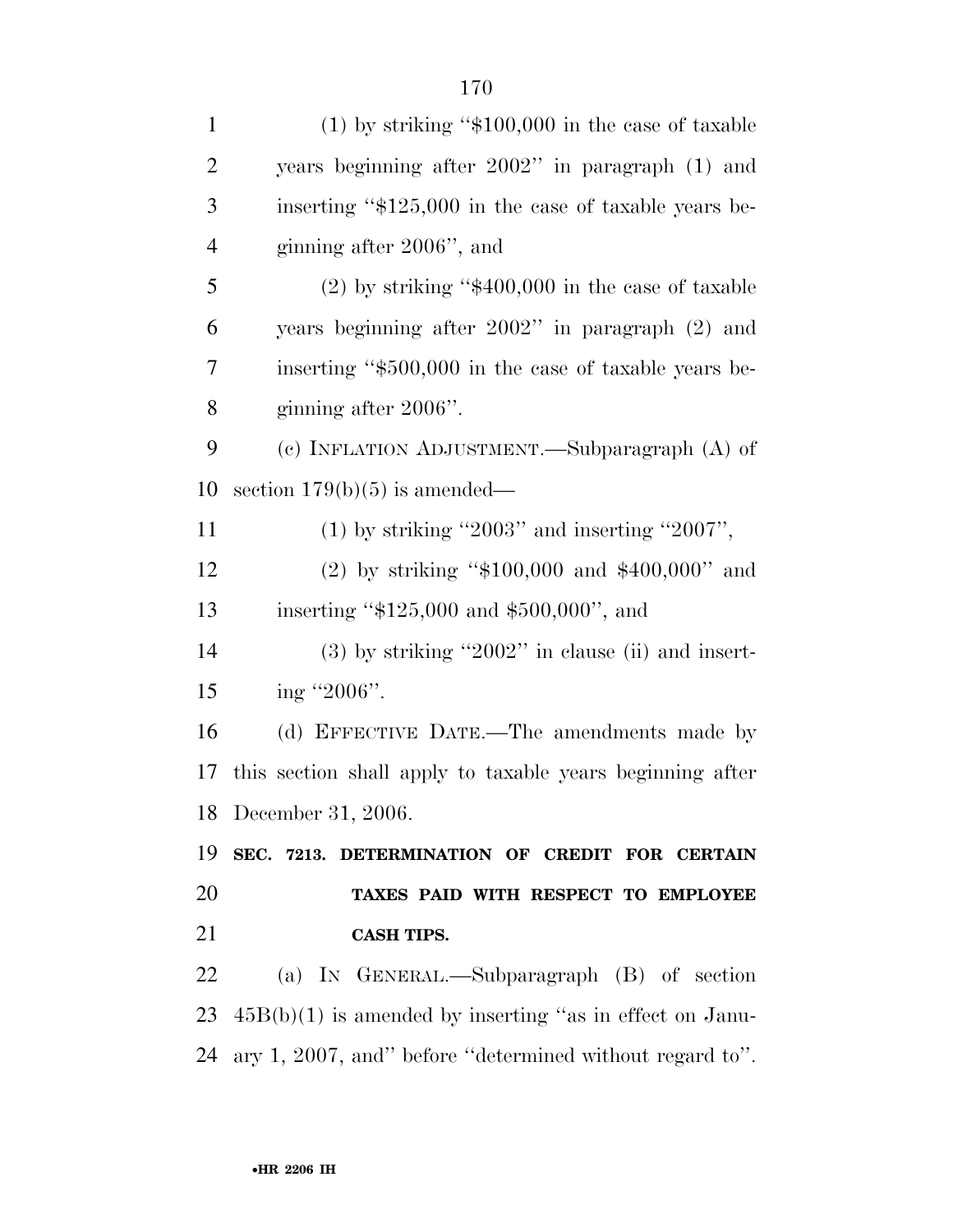(b) EFFECTIVE DATE.—The amendment made by this section shall apply to tips received for services per- formed after December 31, 2006. **SEC. 7214. WAIVER OF INDIVIDUAL AND CORPORATE AL- TERNATIVE MINIMUM TAX LIMITS ON WORK OPPORTUNITY CREDIT AND CREDIT FOR TAXES PAID WITH RESPECT TO EMPLOYEE CASH TIPS.**  (a) ALLOWANCE AGAINST ALTERNATIVE MINIMUM 10 TAX.—Subparagraph (B) of section  $38(e)(4)$  is amended by striking ''and'' at the end of clause (i), by inserting a comma at the end of clause (ii), and by adding at the end the following new clauses:  $\frac{1}{2}$  (iii) the credit determined under sec- tion 45B, and  $''(iv)$  the credit determined under sec- tion 51.''. (b) EFFECTIVE DATE.—The amendments made by this section shall apply to credits determined under sec- tions 45B and 51 of the Internal Revenue Code of 1986 in taxable years beginning after December 31, 2006, and to carrybacks of such credits. **SEC. 7215. FAMILY BUSINESS TAX SIMPLIFICATION.**  (a) IN GENERAL.—Section 761 (defining terms for

purposes of partnerships) is amended by redesignating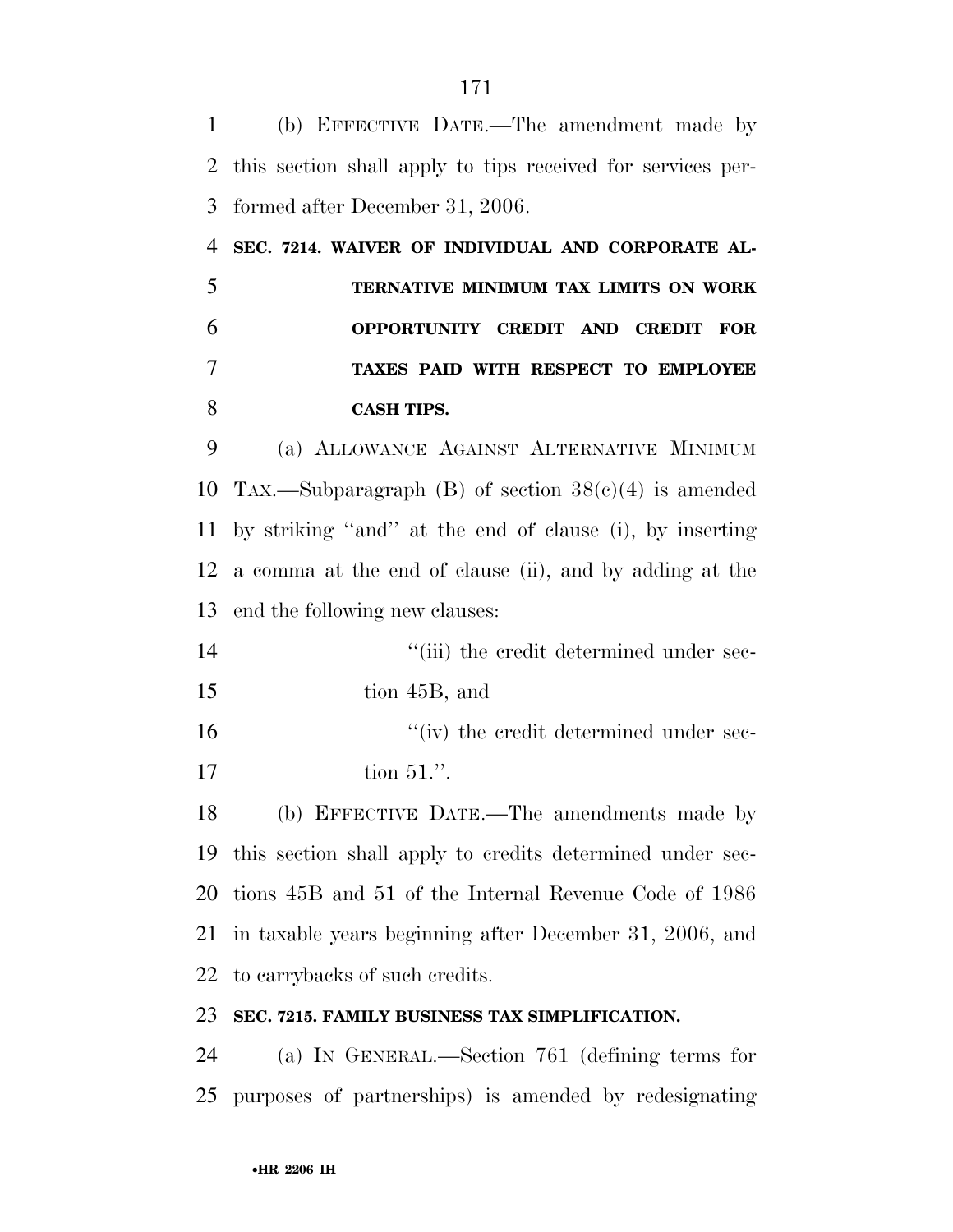| $\mathbf{1}$   | subsection $(f)$ as subsection $(g)$ and by inserting after sub- |
|----------------|------------------------------------------------------------------|
| $\overline{2}$ | section (e) the following new subsection:                        |
| 3              | "(f) QUALIFIED JOINT VENTURE.—                                   |
| $\overline{4}$ | "(1) IN GENERAL.—In the case of a qualified                      |
| 5              | joint venture conducted by a husband and wife who                |
| 6              | file a joint return for the taxable year, for purposes           |
| 7              | of this title—                                                   |
| 8              | $\lq\lq$ such joint venture shall not be treat-                  |
| 9              | ed as a partnership,                                             |
| 10             | "(B) all items of income, gain, loss, deduc-                     |
| 11             | tion, and credit shall be divided between the                    |
| 12             | spouses in accordance with their respective in-                  |
| 13             | terests in the venture, and                                      |
| 14             | "(C) each spouse shall take into account                         |
| 15             | such spouse's respective share of such items as                  |
| 16             | if they were attributable to a trade or business                 |
| 17             | conducted by such spouse as a sole proprietor.                   |
| 18             | "(2) QUALIFIED JOINT VENTURE.-For pur-                           |
| 19             | poses of paragraph (1), the term 'qualified joint ven-           |
| 20             | ture' means any joint venture involving the conduct              |
| 21             | of a trade or business if—                                       |
| 22             | $\lq\lq$ the only members of such joint ven-                     |
| 23             | ture are a husband and wife,                                     |
| 24             | "(B) both spouses materially participate                         |
| 25             | (within the meaning of section $469(h)$ without                  |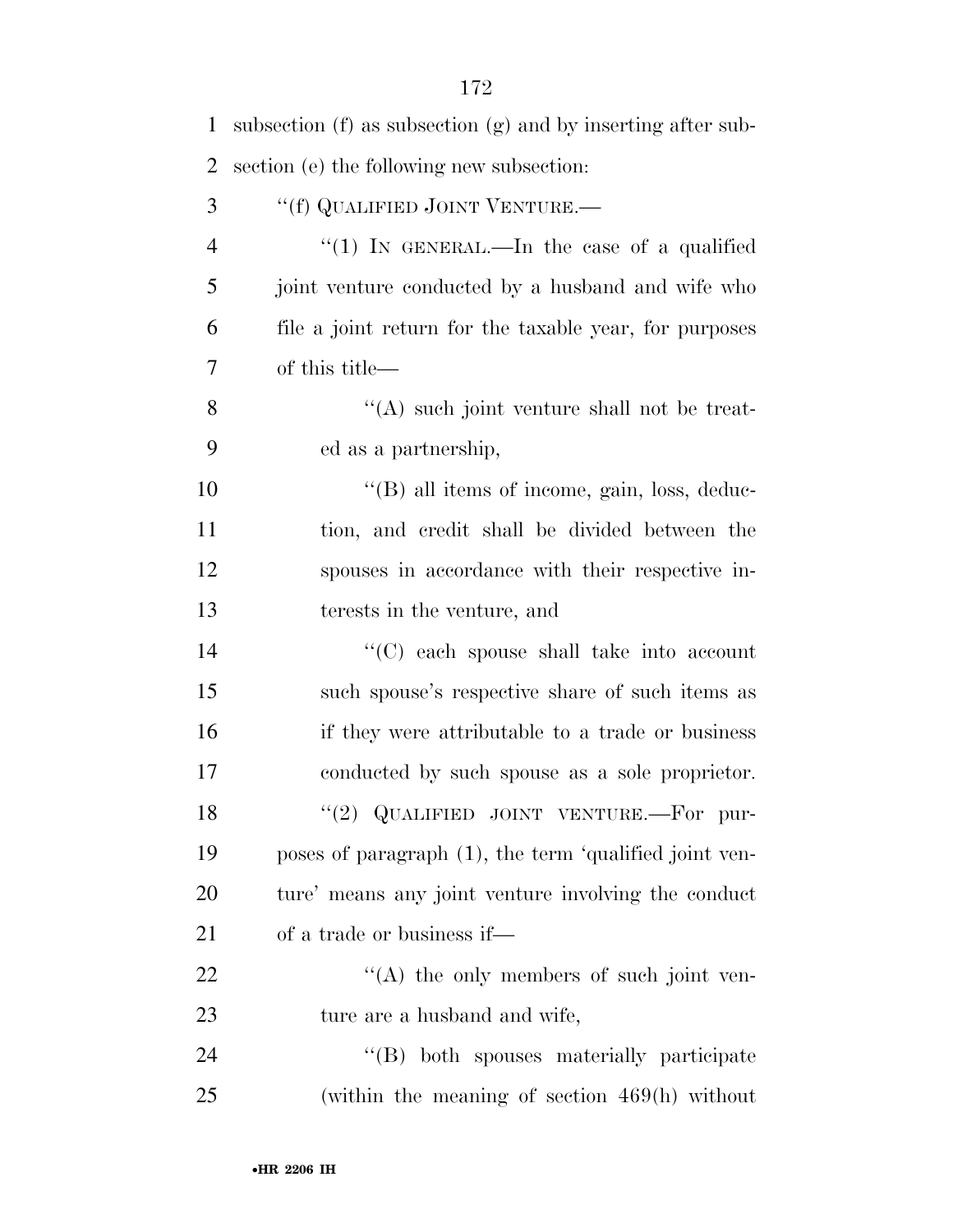| $\mathbf{1}$   | regard to paragraph (5) thereof) in such trade         |
|----------------|--------------------------------------------------------|
| $\overline{2}$ | or business, and                                       |
| 3              | $\cdot$ (C) both spouses elect the application of      |
| $\overline{4}$ | this subsection.".                                     |
| 5              | (b) NET EARNINGS FROM SELF-EMPLOYMENT.—                |
| 6              | $(1)$ Subsection $(a)$ of section 1402 (defining net   |
| 7              | earnings from self-employment) is amended by strik-    |
| 8              | ing ", and" at the end of paragraph (15) and insert-   |
| 9              | ing a semicolon, by striking the period at the end of  |
| 10             | paragraph $(16)$ and inserting "; and", and by insert- |
| 11             | ing after paragraph (16) the following new para-       |
| 12             | graph:                                                 |
| 13             | $\lq(17)$ notwithstanding the preceding provisions     |
| 14             | of this subsection, each spouse's share of income or   |
| 15             | loss from a qualified joint venture shall be taken     |
| 16             | into account as provided in section $761(f)$ in deter- |
| 17             | mining net earnings from self-employment of such       |
| 18             | spouse.".                                              |
| 19             | $(2)$ Subsection (a) of section 211 of the Social      |
| <b>20</b>      | Security Act (defining net earnings from self-em-      |
| 21             | ployment) is amended by striking "and" at the end      |
| <u>22</u>      | of paragraph (14), by striking the period at the end   |
| 23             | of paragraph $(15)$ and inserting "; and", and by in-  |
| 24             | serting after paragraph (15) the following new para-   |
| 25             | graph:                                                 |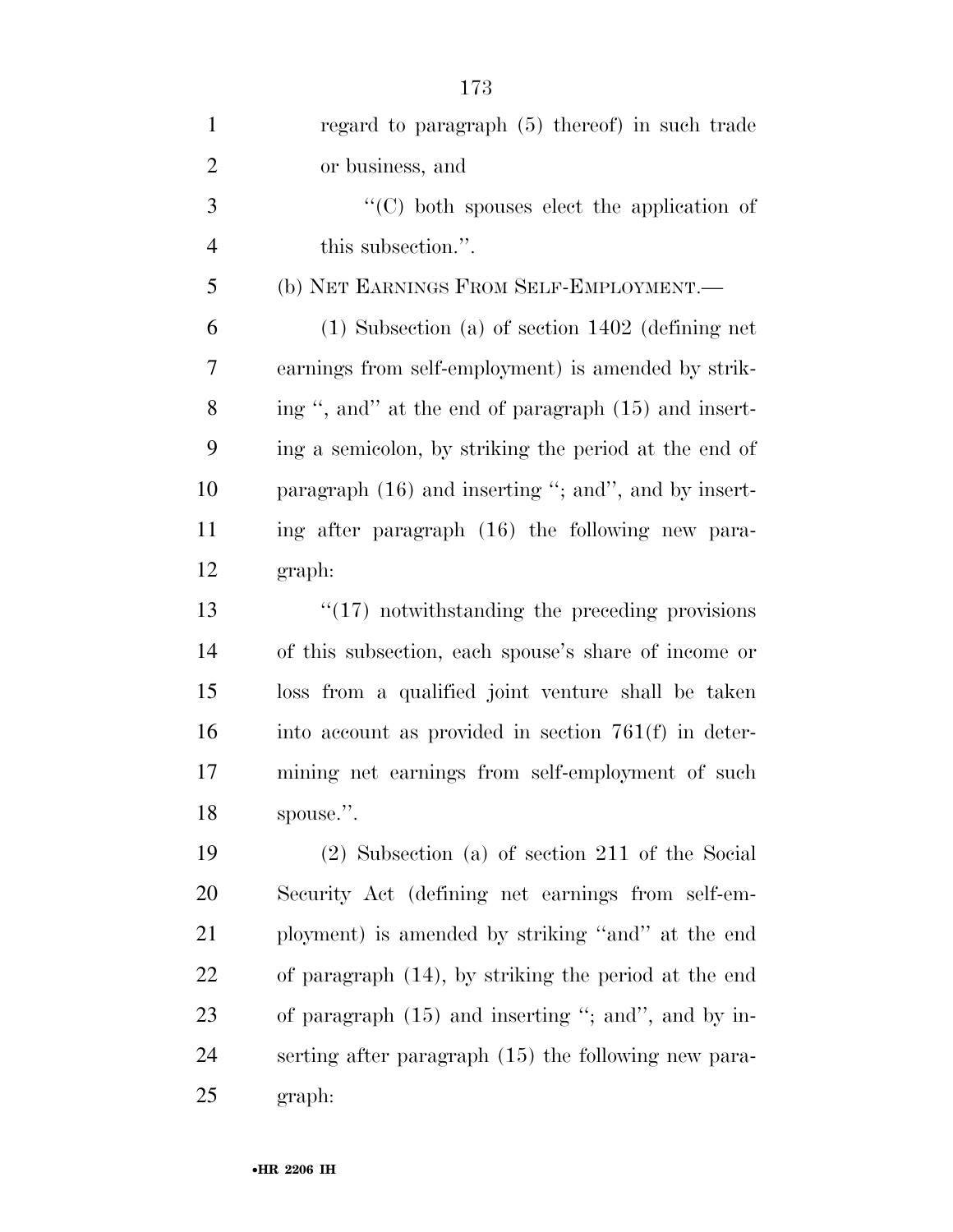1 ''(16) Notwithstanding the preceding provisions of this subsection, each spouse's share of income or loss from a qualified joint venture shall be taken into account as provided in section 761(f) of the In- ternal Revenue Code of 1986 in determining net earnings from self-employment of such spouse.''. (c) EFFECTIVE DATE.—The amendments made by this section shall apply to taxable years beginning after December 31, 2006. **Subpart B—Gulf Opportunity Zone Tax Incentives SEC. 7221. EXTENSION OF INCREASED EXPENSING FOR QUALIFIED SECTION 179 GULF OPPORTUNITY ZONE PROPERTY.**  Paragraph (2) of section 1400N(e) (relating to quali- fied section 179 Gulf Opportunity Zone property) is amended— (1) by striking ''this subsection, the term'' and inserting ''this subsection—  $((A)$  In GENERAL.—The term", and (2) by adding at the end the following new sub- paragraph: 23 "(B) EXTENSION FOR CERTAIN PROP-ERTY.—In the case of property substantially all

of the use of which is in one or more specified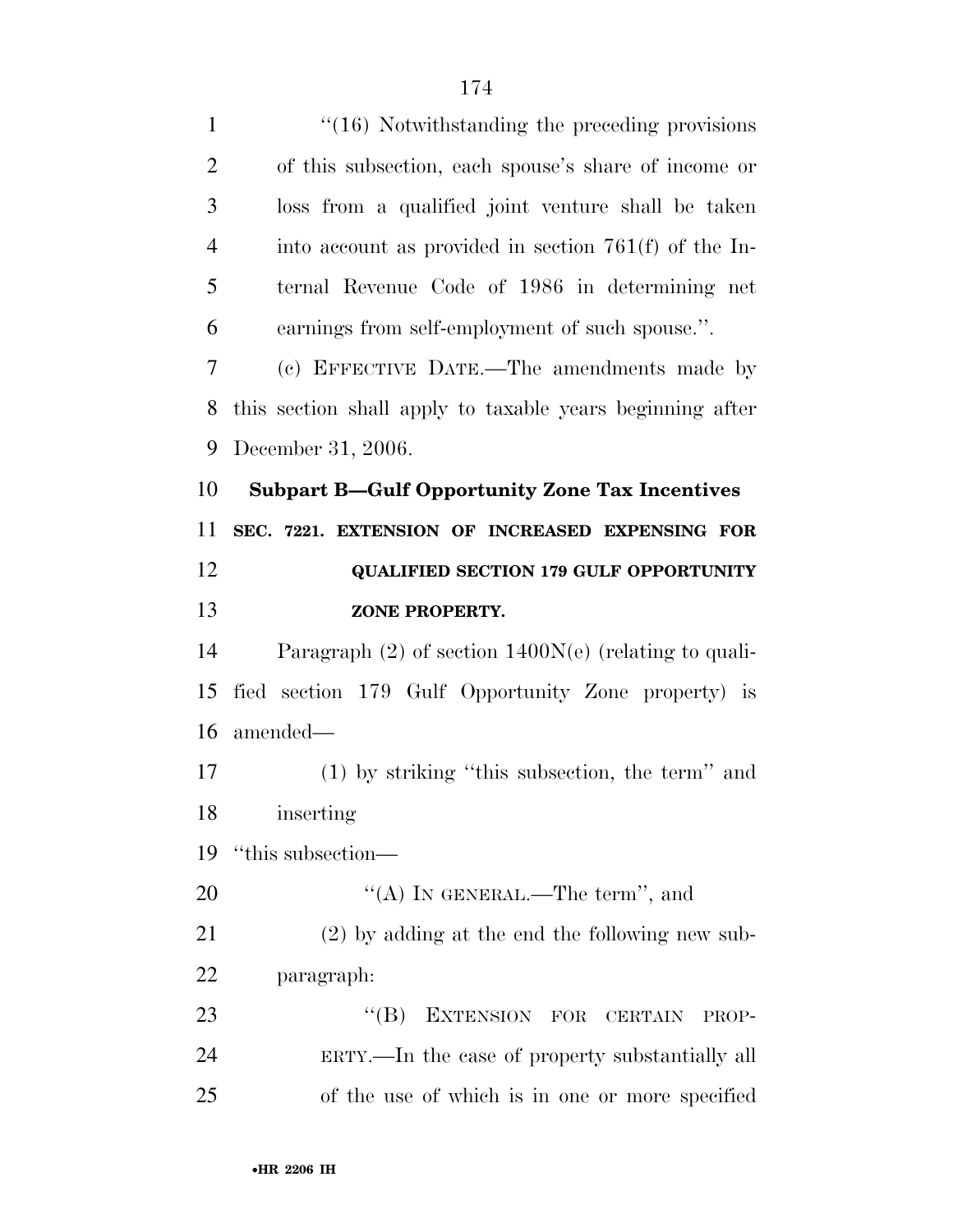| $\mathbf{1}$   | portions of the GO Zone (as defined by sub-                   |
|----------------|---------------------------------------------------------------|
| $\overline{2}$ | section $(d)(6)$ , such term shall include section            |
| 3              | 179 property (as so defined) which is described               |
| $\overline{4}$ | in subsection $(d)(2)$ , determined—                          |
| 5              | "(i) without regard to subsection                             |
| 6              | $(d)(6)$ , and                                                |
| 7              | "(ii) by substituting '2008' for '2007'                       |
| 8              | in subparagraph $(A)(v)$ thereof.".                           |
| 9              | SEC. 7222. EXTENSION AND EXPANSION OF LOW-INCOME              |
| 10             | HOUSING CREDIT RULES FOR BUILDINGS IN                         |
| 11             | THE GO ZONES.                                                 |
| 12             | (a) TIME FOR MAKING LOW-INCOME HOUSING                        |
| 13             | CREDIT ALLOCATIONS.—Subsection (c) of section 1400N           |
| 14             | (relating to low-income housing credit) is amended by re-     |
| 15             | designating paragraph $(5)$ as paragraph $(6)$ and by insert- |
| 16             | ing after paragraph (4) the following new paragraph.          |
| 17             | $``(5)$ TIME FOR MAKING LOW-INCOME HOUSING                    |
| 18             | CREDIT ALLOCATIONS. Section $42(h)(1)(B)$ shall               |
| 19             | not apply to an allocation of housing credit dollar           |
| 20             | amount to a building located in the Gulf Oppor-               |
| 21             | tunity Zone, the Rita GO Zone, or the Wilma GO                |
| 22             | Zone, if such allocation is made in $2006$ , $2007$ , or      |
| 23             | 2008, and such building is placed in service before           |
| 24             | January 1, 2011.".                                            |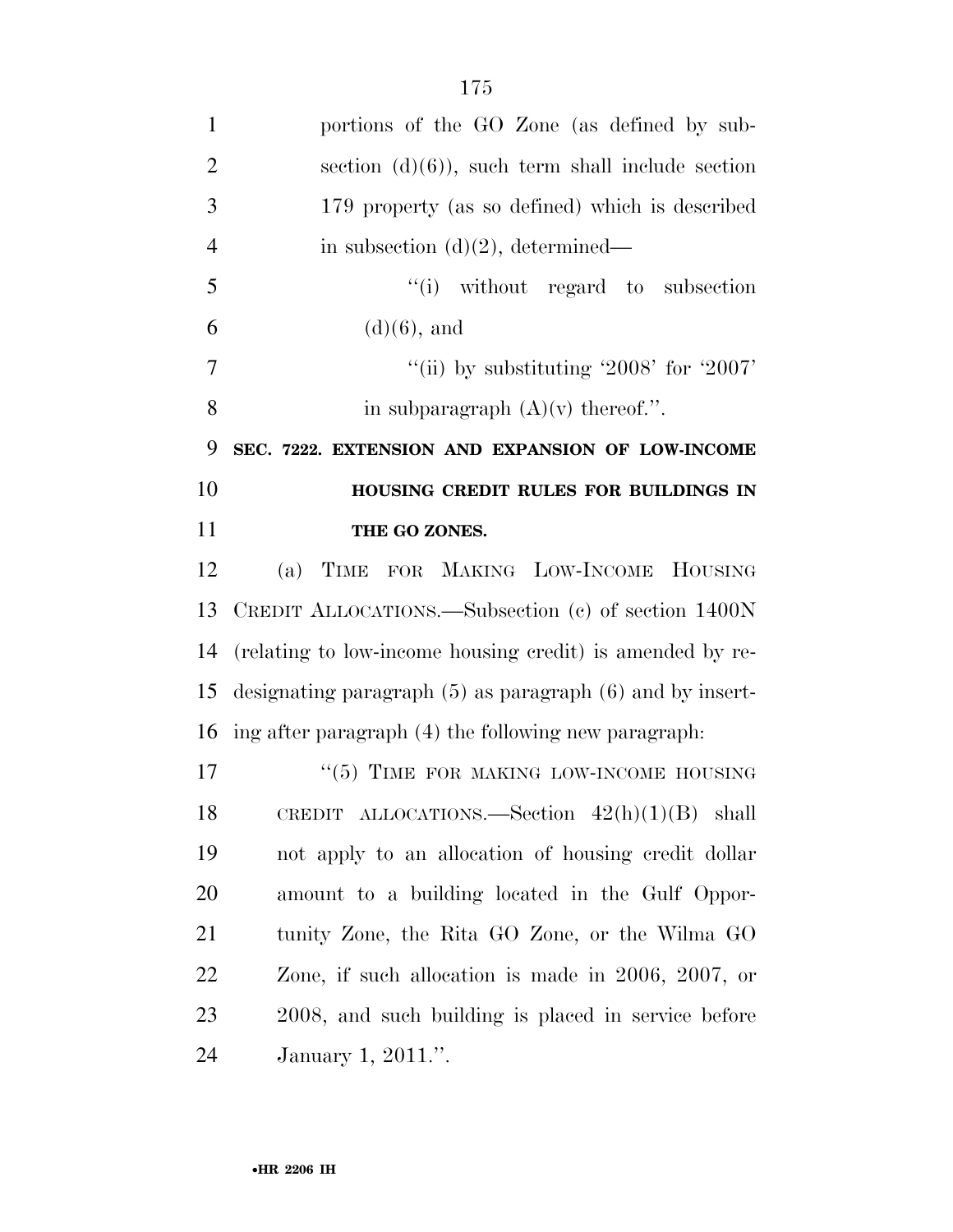(b) EXTENSION OF PERIOD FOR TREATING GO ZONES AS DIFFICULT DEVELOPMENT AREAS.— (1) IN GENERAL.—Subparagraph (A) of section  $4 \qquad 1400N(c)(3)$  is amended by striking "2006, 2007, or 2008'' and inserting ''the period beginning on Janu- ary 1, 2006, and ending on December 31, 2010''. (2) CONFORMING AMENDMENT.—Clause (ii) of 8 section  $1400N(c)(3)(B)$  is amended by striking ''such period'' and inserting ''the period described in subparagraph (A)''. (c) COMMUNITY DEVELOPMENT BLOCK GRANTS NOT TAKEN INTO ACCOUNT IN DETERMINING IF BUILDINGS ARE FEDERALLY SUBSIDIZED.—Subsection (c) of section 1400N (relating to low-income housing credit), as amend- ed by this Act, is amended by redesignating paragraph (6) as paragraph (7) and by inserting after paragraph (5) the

following new paragraph:

18 "(6) COMMUNITY DEVELOPMENT BLOCK GRANTS NOT TAKEN INTO ACCOUNT IN DETER- MINING IF BUILDINGS ARE FEDERALLY SUB- SIDIZED.—For purpose of applying section  $22 \qquad \qquad 42(i)(2)(D)$  to any building which is placed in serv- ice in the Gulf Opportunity Zone, the Rita GO Zone, or the Wilma GO Zone during the period beginning on January 1, 2006, and ending on December 31,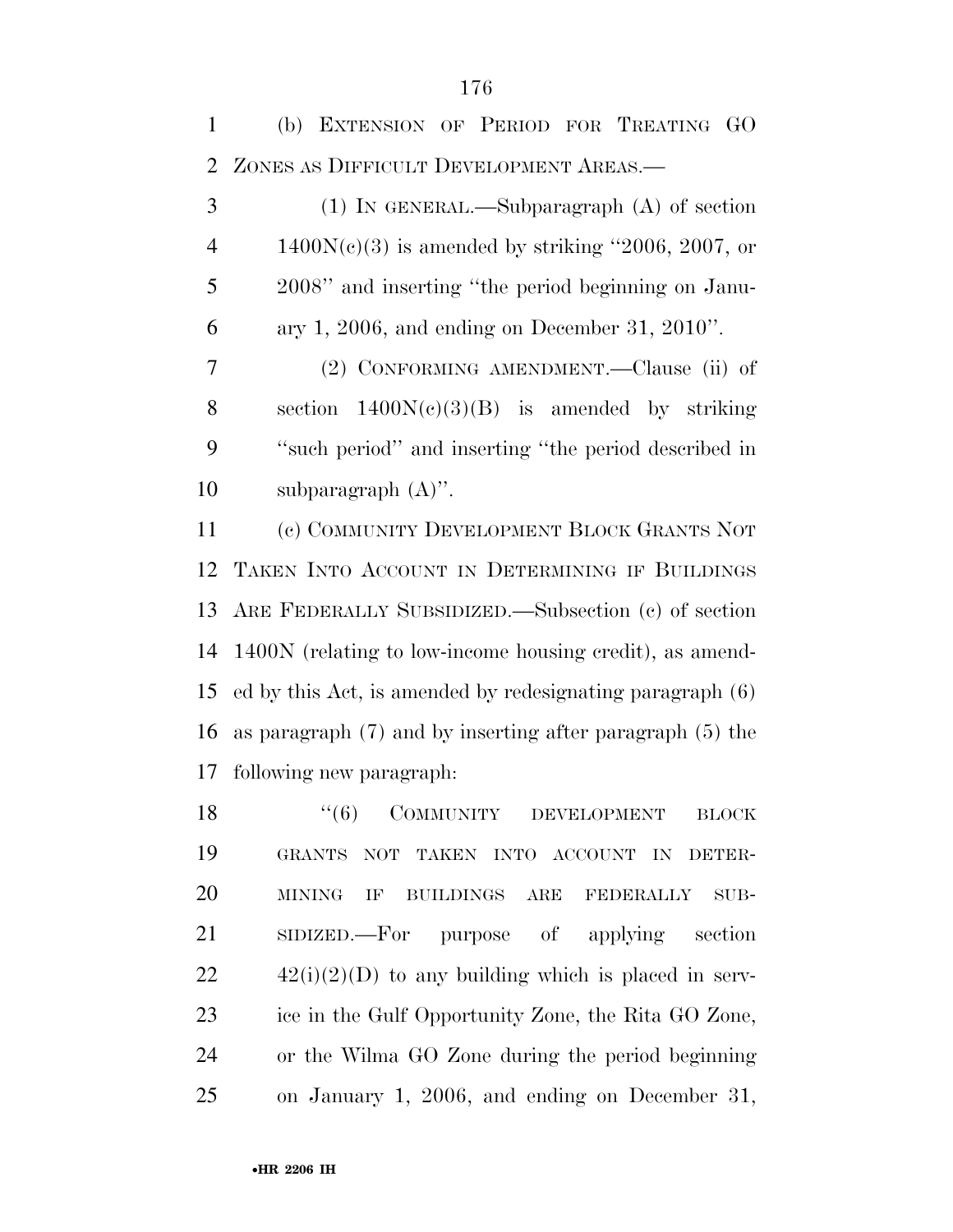| $\mathbf{1}$   | 2010, a loan shall not be treated as a below market  |
|----------------|------------------------------------------------------|
| $\overline{2}$ | Federal loan solely by reason of any assistance pro- |
| 3              | vided under section 106, 107, or 108 of the Housing  |
| $\overline{4}$ | and Community Development Act of 1974 by reason      |
| 5              | of section 122 of such Act or any provision of the   |
| 6              | Department of Defense Appropriations Act, 2006, or   |
| 7              | the Emergency Supplemental Appropriations Act for    |
| 8              | Defense, the Global War on Terror, and Hurricane     |
| 9              | Recovery, 2006.".                                    |
| 10             | SEC. 7223. SPECIAL TAX-EXEMPT BOND FINANCING RULE    |
| 11             | FOR REPAIRS AND RECONSTRUCTIONS OF                   |
| 12             | RESIDENCES IN THE GO ZONES.                          |
| 13             | Subsection (a) of section 1400N (relating to tax-ex- |
| 14             | empt bond financing) is amended by adding at the end |
| 15             | the following new paragraph:                         |
| 16             | "(7) SPECIAL RULE FOR REPAIRS AND RECON-             |
| 17             | STRUCTIONS.-                                         |
| 18             | "(A) IN GENERAL.—For purposes of sec-                |
| 19             | tion 143 and this subsection, any qualified GO       |
| 20             | Zone repair or reconstruction shall be treated       |
| 21             | as a qualified rehabilitation.                       |
| 22             | "(B) QUALIFIED GO ZONE REPAIR OR RE-                 |
| 23             | CONSTRUCTION.—For purposes of subpara-               |
| 24             | graph (A), the term 'qualified GO Zone repair        |
| 25             | or reconstruction' means any repair of damage        |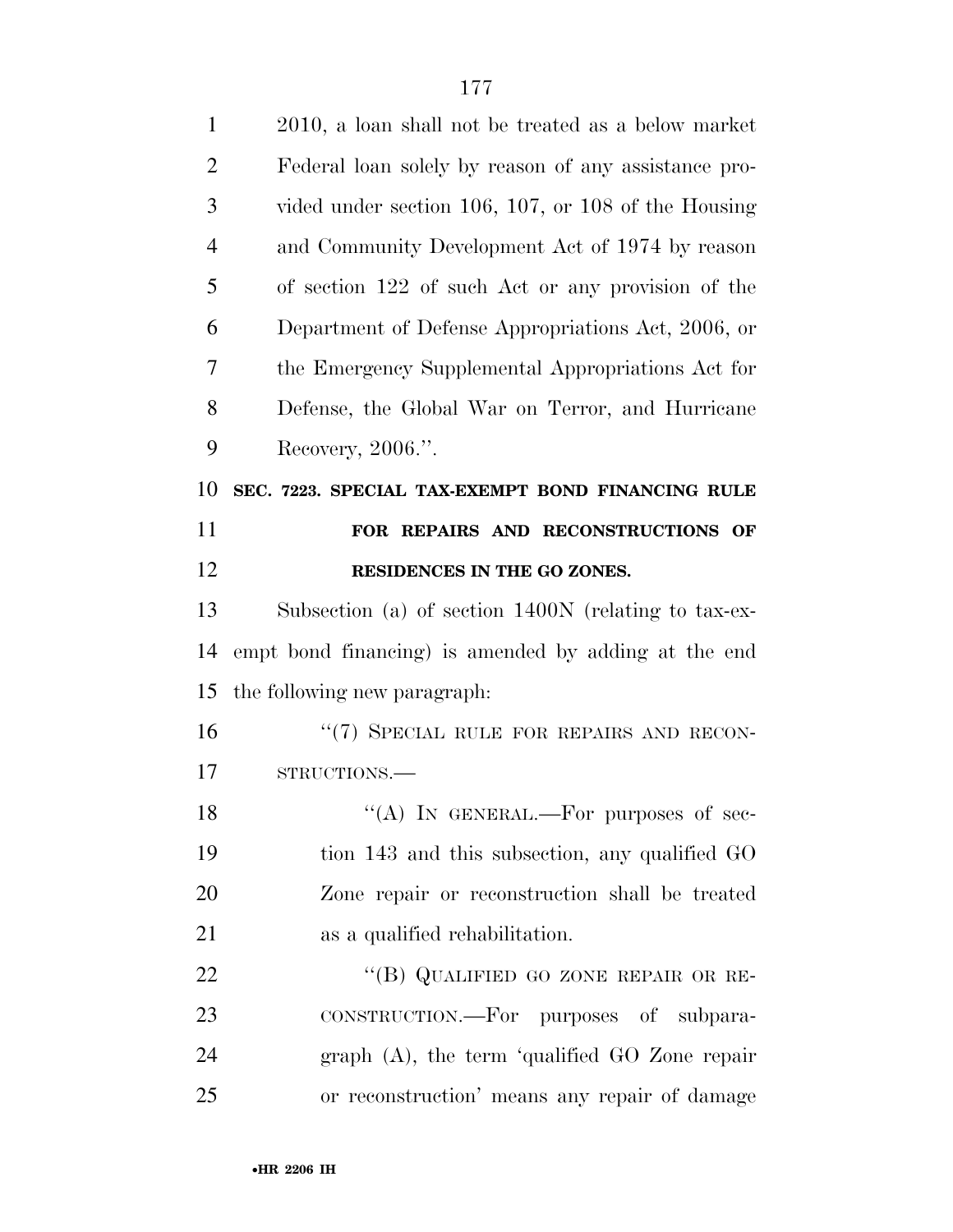| $\mathbf{1}$   | caused by Hurricane Katrina, Hurricane Rita,             |
|----------------|----------------------------------------------------------|
| $\overline{2}$ | or Hurricane Wilma to a building located in the          |
| 3              | Gulf Opportunity Zone, the Rita GO Zone, or              |
| $\overline{4}$ | the Wilma GO Zone (or reconstruction of such             |
| 5              | building in the case of damage constituting de-          |
| 6              | struction) if the expenditures for such repair or        |
| 7              | reconstruction are 25 percent or more of the             |
| 8              | mortgagor's adjusted basis in the residence.             |
| 9              | For purposes of the preceding sentence, the              |
| 10             | mortgagor's adjusted basis shall be determined           |
| 11             | as of the completion of the repair or reconstruc-        |
| 12             | tion or, if later, the date on which the mort-           |
| 13             | gagor acquires the residence.                            |
| 14             | "(C) TERMINATION.—This paragraph shall                   |
| 15             | apply only to owner-financing provided after the         |
| 16             | date of the enactment of this paragraph and be-          |
| 17             | fore January 1, $2011$ .".                               |
| 18             | SEC. 7224. GAO STUDY OF PRACTICES EMPLOYED BY STATE      |
| 19             | AND LOCAL GOVERNMENTS IN ALLOCATING                      |
| 20             | AND UTILIZING TAX INCENTIVES PROVIDED                    |
| 21             | PURSUANT TO THE GULF OPPORTUNITY                         |
| 22             | ZONE ACT OF 2005.                                        |
| 23             | (a) IN GENERAL.—The Comptroller General of the           |
| 24             | United States shall conduct a study of the practices em- |

ployed by State and local governments, and subdivisions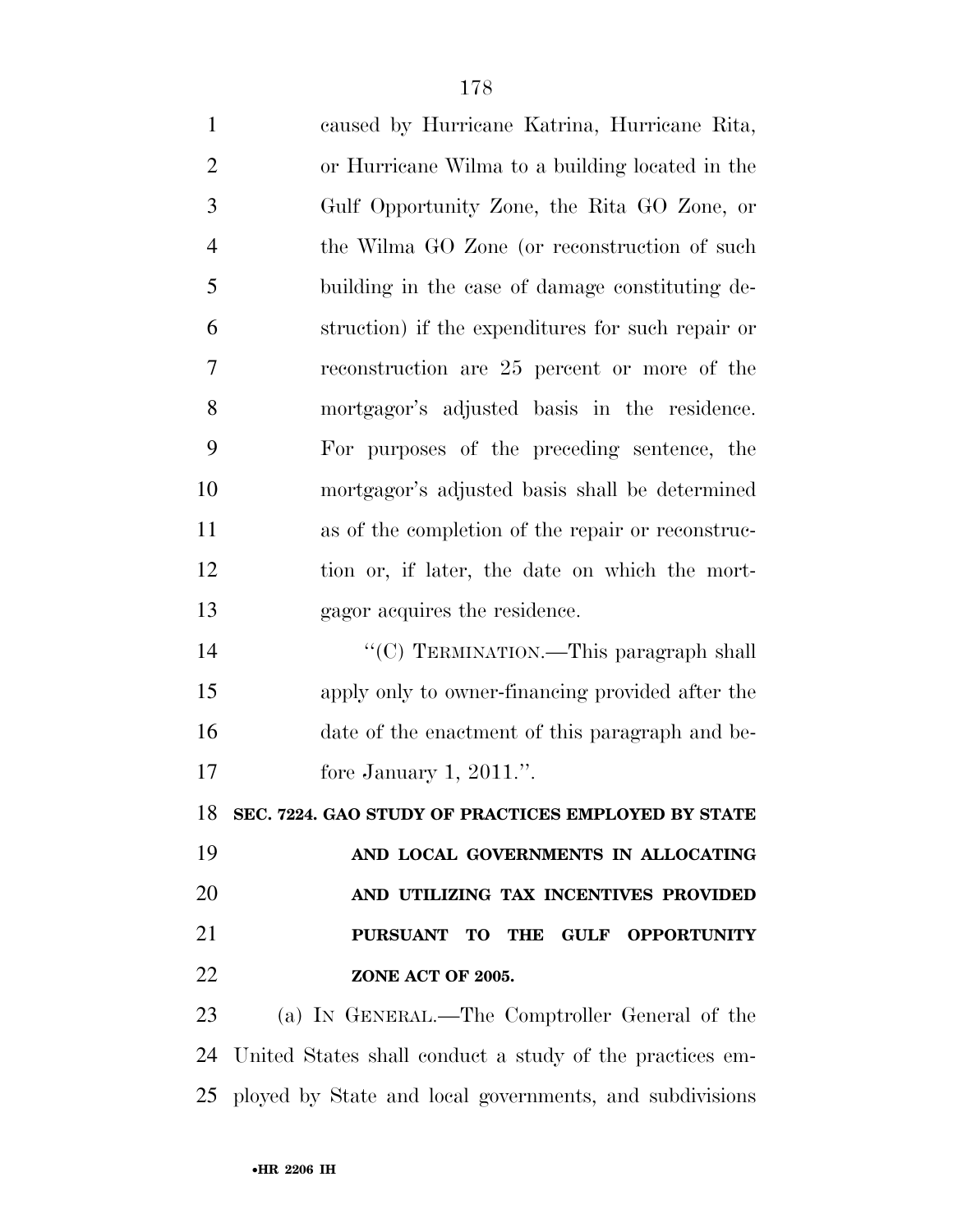thereof, in allocating and utilizing tax incentives provided pursuant to the Gulf Opportunity Zone Act of 2005 and this Act.

 (b) SUBMISSION OF REPORT.—Not later than one year after the date of the enactment of this Act, the Comp- troller General shall submit a report on the findings of the study conducted under subsection (a) and shall include therein recommendations (if any) relating to such find- ings. The report shall be submitted to the Committee on Ways and Means of the House of Representatives and the Committee on Finance of the Senate.

 (c) CONGRESSIONAL HEARINGS.—In the case that the report submitted under this section includes findings of significant fraud, waste or abuse, each Committee spec- ified in subsection (b) shall, within 60 days after the date the report is submitted under subsection (b), hold a public hearing to review such findings.

 **Subpart C—Subchapter S Provisions SEC. 7231. CAPITAL GAIN OF S CORPORATION NOT TREAT-ED AS PASSIVE INVESTMENT INCOME.** 

21 (a) IN GENERAL.—Section  $1362(d)(3)$  is amended by 22 striking subparagraphs  $(B)$ ,  $(C)$ ,  $(D)$ ,  $(E)$ , and  $(F)$  and inserting the following new subparagraphs: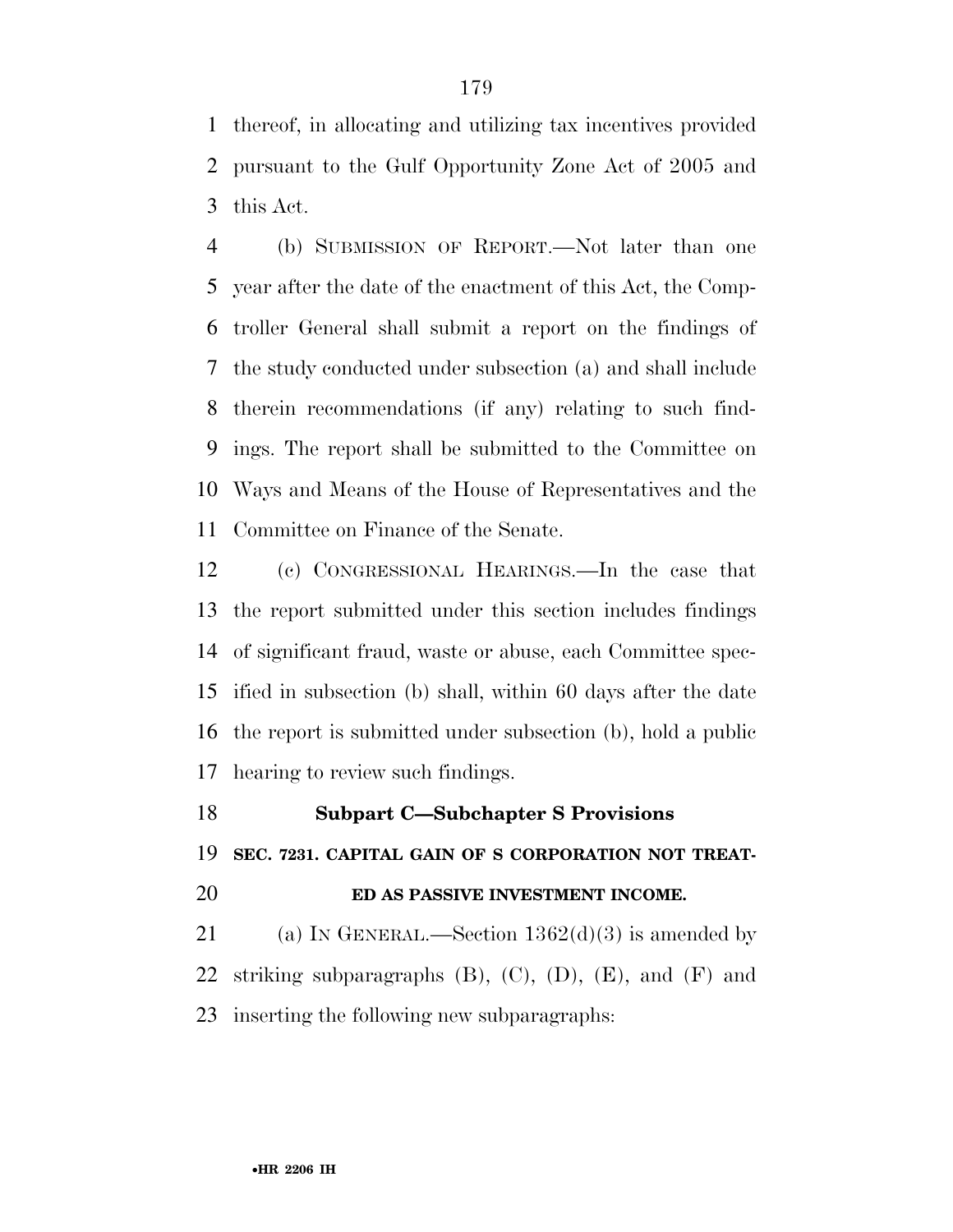| $\mathbf{1}$   | "(B) GROSS RECEIPTS FROM THE SALES            |
|----------------|-----------------------------------------------|
| $\overline{2}$ | OF CERTAIN ASSETS.—For purposes of this       |
| 3              | paragraph—                                    |
| $\overline{4}$ | "(i) in the case of dispositions of cap-      |
| 5              | ital assets (other than stock and securi-     |
| 6              | ties), gross receipts from such dispositions  |
| 7              | shall be taken into account only to the ex-   |
| 8              | tent of the capital gain net income there-    |
| 9              | from, and                                     |
| 10             | "(ii) in the case of sales or exchanges       |
| 11             | of stock or securities, gross receipts shall  |
| 12             | be taken into account only to the extent of   |
| 13             | the gains therefrom.                          |
| 14             | "(C) PASSIVE INVESTMENT INCOME DE-            |
| 15             | FINED.                                        |
| 16             | "(i) IN GENERAL.—Except as other-             |
| 17             | wise provided in this subparagraph, the       |
| 18             | term 'passive investment income' means        |
| 19             | gross receipts derived from royalties, rents, |
| 20             | dividends, interest, and annuities.           |
| 21             | "(ii) EXCEPTION FOR INTEREST ON               |
| 22             | NOTES FROM SALES OF INVENTORY.—The            |
| 23             | term 'passive investment income' shall not    |
| 24             | include interest on any obligation acquired   |
| 25             | in the ordinary course of the corporation's   |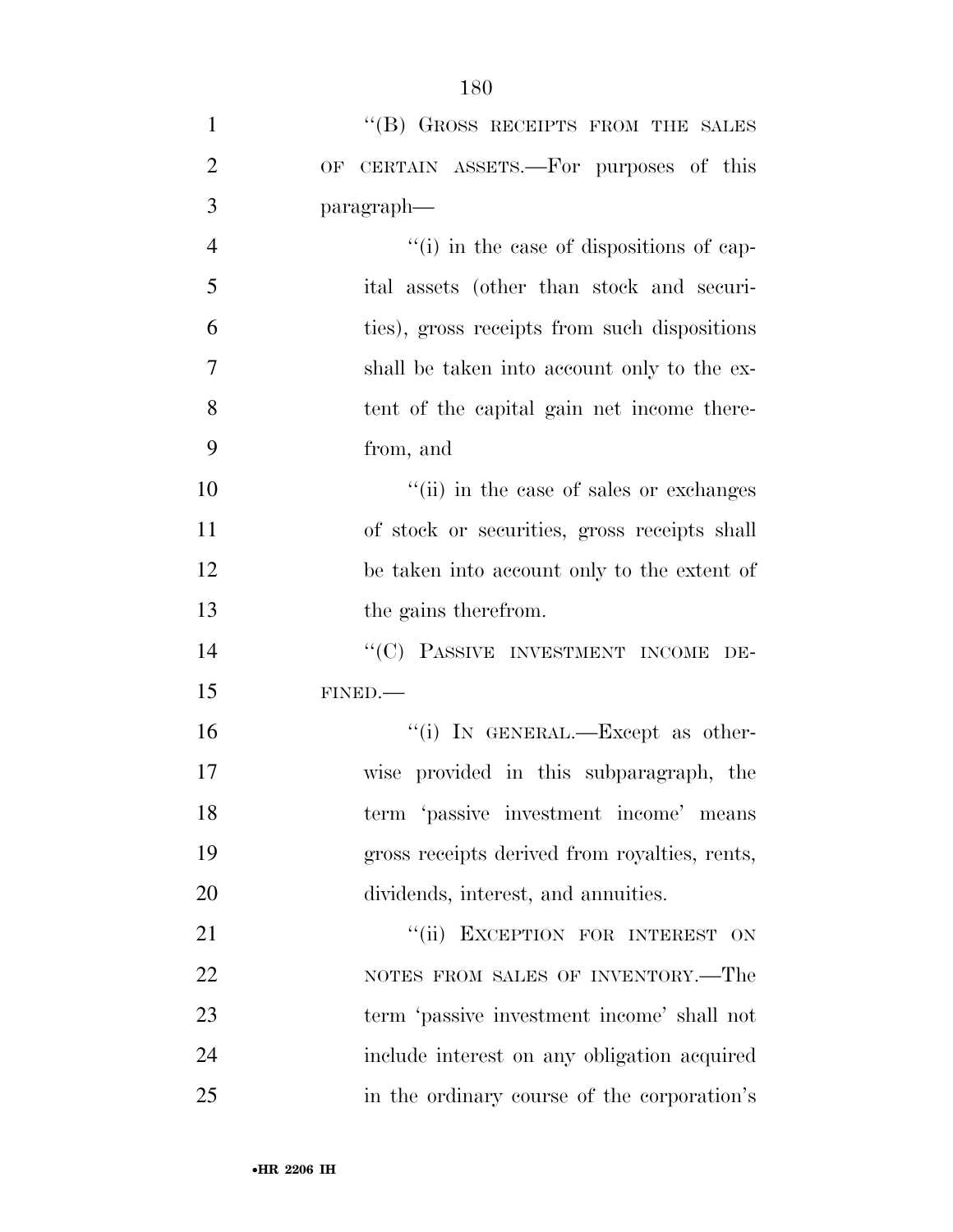| $\mathbf{1}$   | trade or business from its sale of property    |
|----------------|------------------------------------------------|
| $\overline{2}$ | described in section $1221(a)(1)$ .            |
| 3              | "(iii) TREATMENT OF CERTAIN LEND-              |
| $\overline{4}$ | ING OR FINANCE COMPANIES.—If the S             |
| 5              | corporation meets the requirements of sec-     |
| 6              | tion $542(e)(6)$ for the taxable year, the     |
| 7              | term 'passive investment income' shall not     |
| 8              | include gross receipts for the taxable year    |
| 9              | which are derived directly from the active     |
| 10             | and regular conduct of a lending or finance    |
| 11             | business (as defined in section $542(d)(1)$ ). |
| 12             | "(iv) TREATMENT OF CERTAIN DIVI-               |
| 13             | DENDS.—If an S corporation holds stock         |
| 14             | in a C corporation meeting the require-        |
| 15             | ments of section $1504(a)(2)$ , the term 'pas- |
| 16             | sive investment income' shall not include      |
| 17             | dividends from such C corporation to the       |
| 18             | extent such dividends are attributable to      |
| 19             | the earnings and profits of such C corpora-    |
| 20             | tion derived from the active conduct of a      |
| 21             | trade or business.                             |
| 22             | "(v) EXCEPTION FOR BANKS, ETC.-                |
| 23             | In the case of a bank (as defined in section   |
| 24             | 581) or a depository institution holding       |
| 25             | company (as defined in section $3(w)(1)$ of    |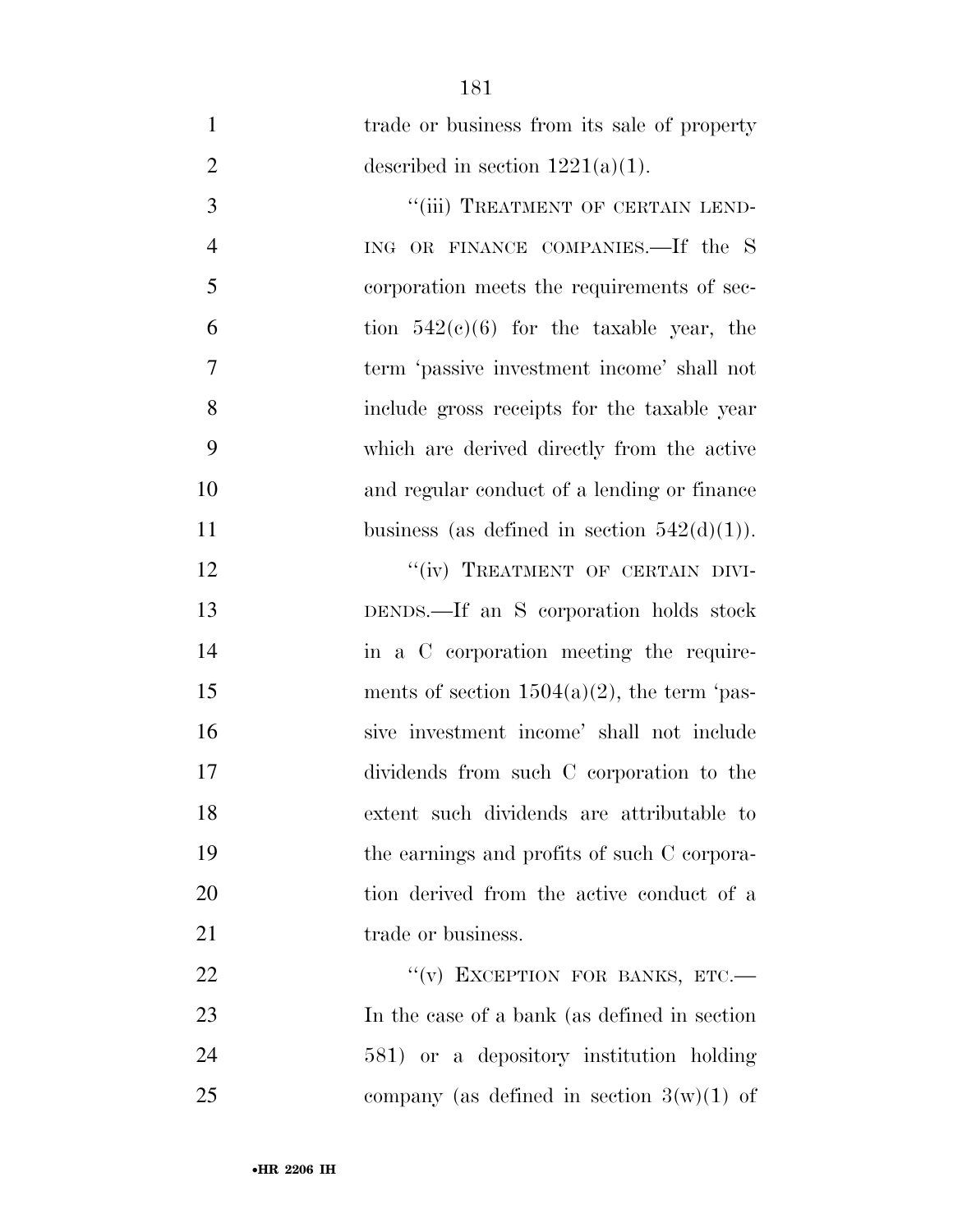| $\mathbf{1}$   | the Federal Deposit Insurance Act (12)                    |
|----------------|-----------------------------------------------------------|
| $\overline{2}$ | U.S.C. $1813(w)(1)$ , the term 'passive in-               |
| 3              | vestment income' shall not include—                       |
| $\overline{4}$ | $\lq\lq$ . interest income earned by                      |
| 5              | such bank or company, or                                  |
| 6              | "(II) dividends on assets required                        |
| 7              | to be held by such bank or company,                       |
| 8              | including stock in the Federal Reserve                    |
| 9              | Bank, the Federal Home Loan Bank,                         |
| 10             | or the Federal Agricultural Mortgage                      |
| 11             | or participation certificates<br>Bank                     |
| 12             | issued by a Federal Intermediate                          |
| 13             | Credit Bank.".                                            |
| 14             | (b) EFFECTIVE DATE.—The amendments made by                |
| 15             | this section shall apply to taxable years beginning after |
| 16             | the date of the enactment of this Act.                    |
| 17             | SEC. 7232. TREATMENT OF BANK DIRECTOR SHARES.             |
| 18             | (a) IN GENERAL.—Section 1361 (defining S corpora-         |
| 19             | tion) is amended by adding at the end the following new   |
| 20             | subsection:                                               |
| 21             | "(f) RESTRICTED BANK DIRECTOR STOCK.—                     |
| 22             | "(1) IN GENERAL.—Restricted bank director                 |
| 23             | stock shall not be taken into account as outstanding      |
| 24             | stock of the S corporation in applying this sub-          |
| 25             | chapter (other than section $1368(f)$ ).                  |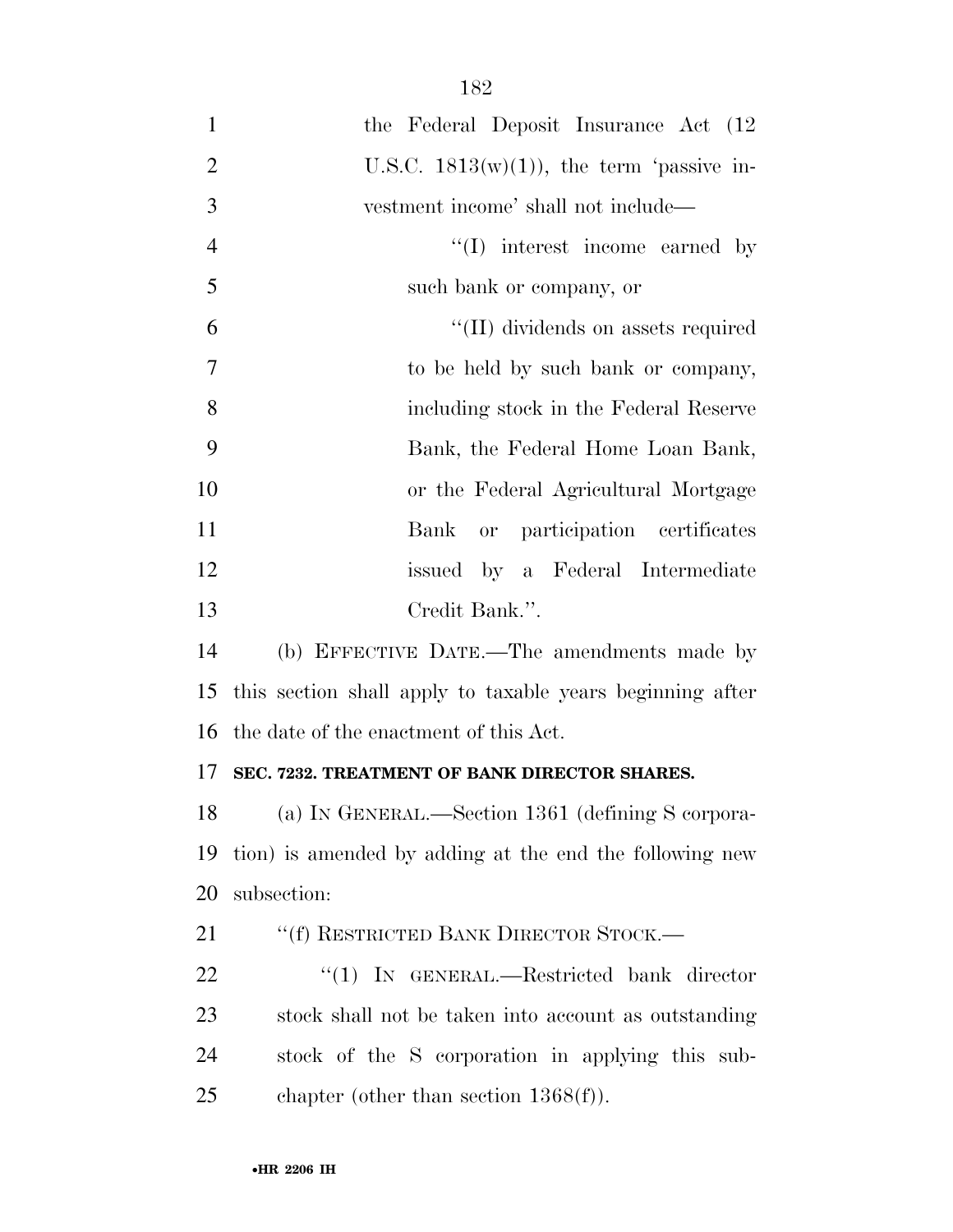| $\mathbf{1}$   | "(2) RESTRICTED BANK DIRECTOR STOCK.-                                                                                |
|----------------|----------------------------------------------------------------------------------------------------------------------|
| $\overline{2}$ | For purposes of this subsection, the term 'restricted                                                                |
| 3              | bank director stock' means stock in a bank (as de-                                                                   |
| 4              | fined in section 581) or a depository institution                                                                    |
| 5              | holding company (as defined in section $3(w)(1)$ of                                                                  |
| 6              | Federal Deposit Insurance Act (12 U.S.C.<br>the                                                                      |
| 7              | $1813(w)(1)$ , if such stock—                                                                                        |
| 8              | "(A) is required to be held by an individual                                                                         |
| 9              | under applicable Federal or State law in order                                                                       |
| 10             | to permit such individual to serve as a director,                                                                    |
| 11             | and                                                                                                                  |
| 12             | $\lq\lq (B)$ is subject to an agreement with such                                                                    |
| 13             | bank or company (or a corporation which con-                                                                         |
| 14             | trols (within the meaning of section $368(e)$ )                                                                      |
| 15             | such bank or company) pursuant to which the                                                                          |
| 16             | holder is required to sell back such stock (at                                                                       |
| 17             | the same price as the individual acquired such                                                                       |
| 18             | stock) upon ceasing to hold the office of direc-                                                                     |
| 19             | tor.                                                                                                                 |
| 20             | $\cdot$ (3) CROSS REFERENCE.—                                                                                        |
|                | "For treatment of certain distributions with respect to restricted bank director<br>stock, see section $1368(f)$ .". |
| 21             | (b) DISTRIBUTIONS.—Section 1368 (relating to dis-                                                                    |
| 22             | tributions) is amended by adding at the end the following                                                            |
| 23             | new subsection:                                                                                                      |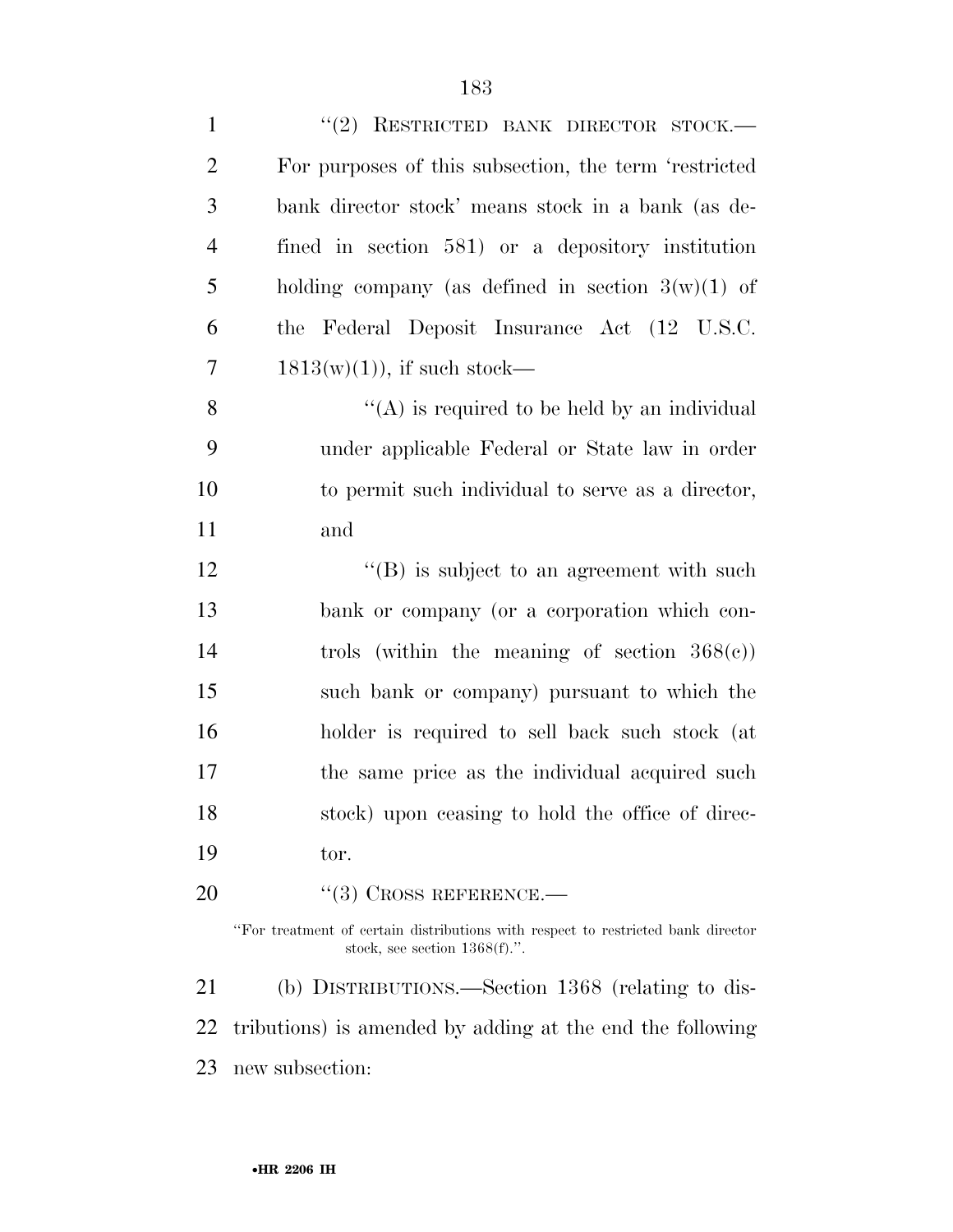''(f) RESTRICTED BANK DIRECTOR STOCK.—If a di- rector receives a distribution (not in part or full payment in exchange for stock) from an S corporation with respect to any restricted bank director stock (as defined in section 5 1361(f)), the amount of such distribution—  $(1)$  shall be includible in gross income of the director, and  $\mathbf{8}$  (2) shall be deductible by the corporation for the taxable year of such corporation in which or with which ends the taxable year in which such amount in included in the gross income of the director.''. (c) EFFECTIVE DATES.— (1) IN GENERAL.—The amendments made by this section shall apply to taxable years beginning after December 31, 2006. (2) SPECIAL RULE FOR TREATMENT AS SECOND CLASS OF STOCK.—In the case of any taxable year beginning after December 31, 1996, restricted bank director stock (as defined in section 1361(f) of the Internal Revenue Code of 1986, as added by this section) shall not be taken into account in deter- mining whether an S corporation has more than 1 class of stock.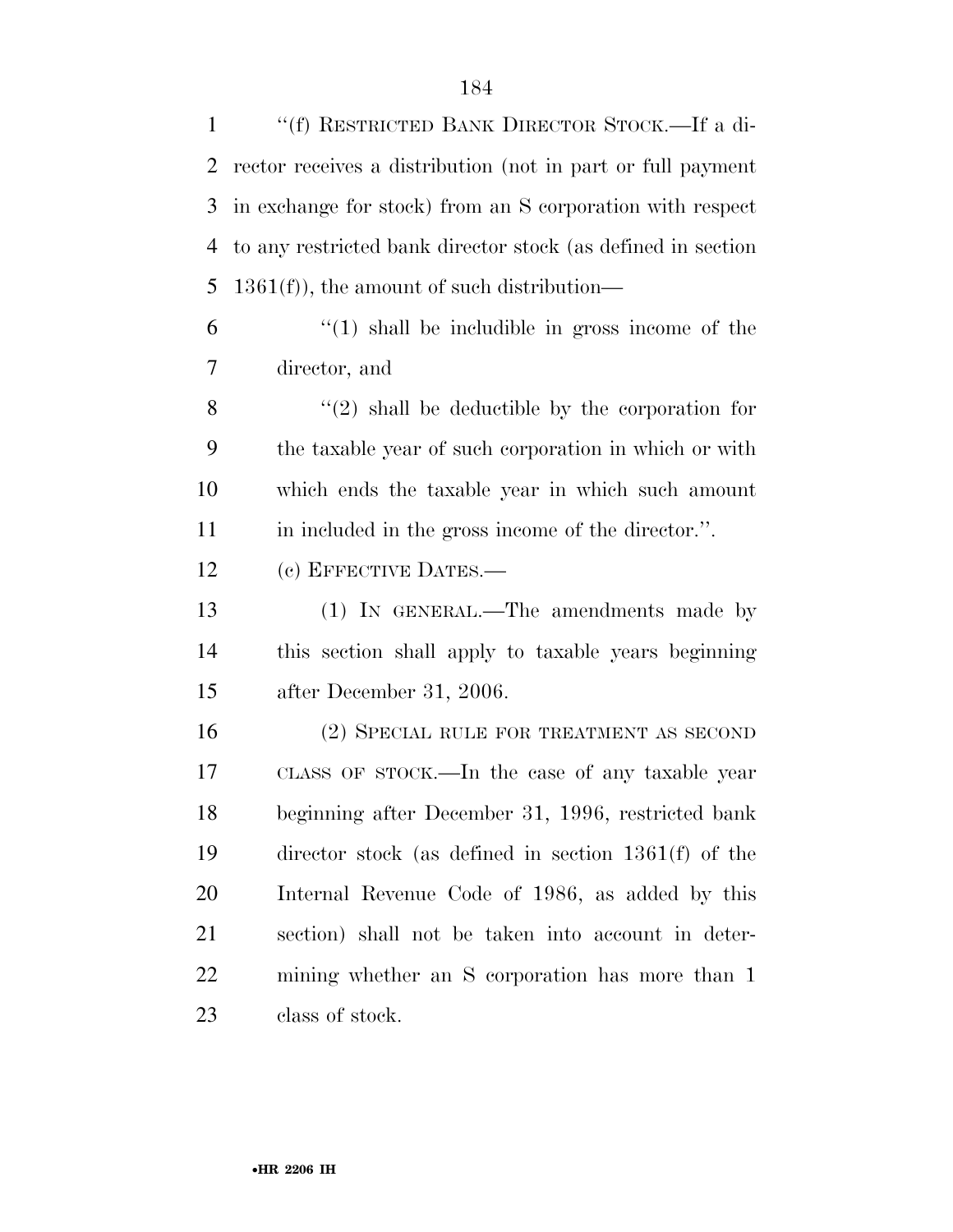**SEC. 7233. SPECIAL RULE FOR BANK REQUIRED TO CHANGE FROM THE RESERVE METHOD OF ACCOUNTING ON BECOMING S CORPORA-TION.** 

 (a) IN GENERAL.—Section 1361, as amended by this Act, is amended by adding at the end the following new subsection:

 ''(g) SPECIAL RULE FOR BANK REQUIRED TO CHANGE FROM THE RESERVE METHOD OF ACCOUNTING ON BECOMING S CORPORATION.—In the case of a bank which changes from the reserve method of accounting for bad debts described in section 585 or 593 for its first tax- able year for which an election under section 1362(a) is in effect, the bank may elect to take into account any ad- justments under section 481 by reason of such change for the taxable year immediately preceding such first taxable year.''.

 (b) EFFECTIVE DATE.—The amendments made by this section shall apply to taxable years beginning after December 31, 2006.

## **SEC. 7234. TREATMENT OF THE SALE OF INTEREST IN A QUALIFIED SUBCHAPTER S SUBSIDIARY.**

 (a) IN GENERAL.—Subparagraph (C) of section 1361(b)(3) (relating to treatment of terminations of quali-fied subchapter S subsidiary status) is amended—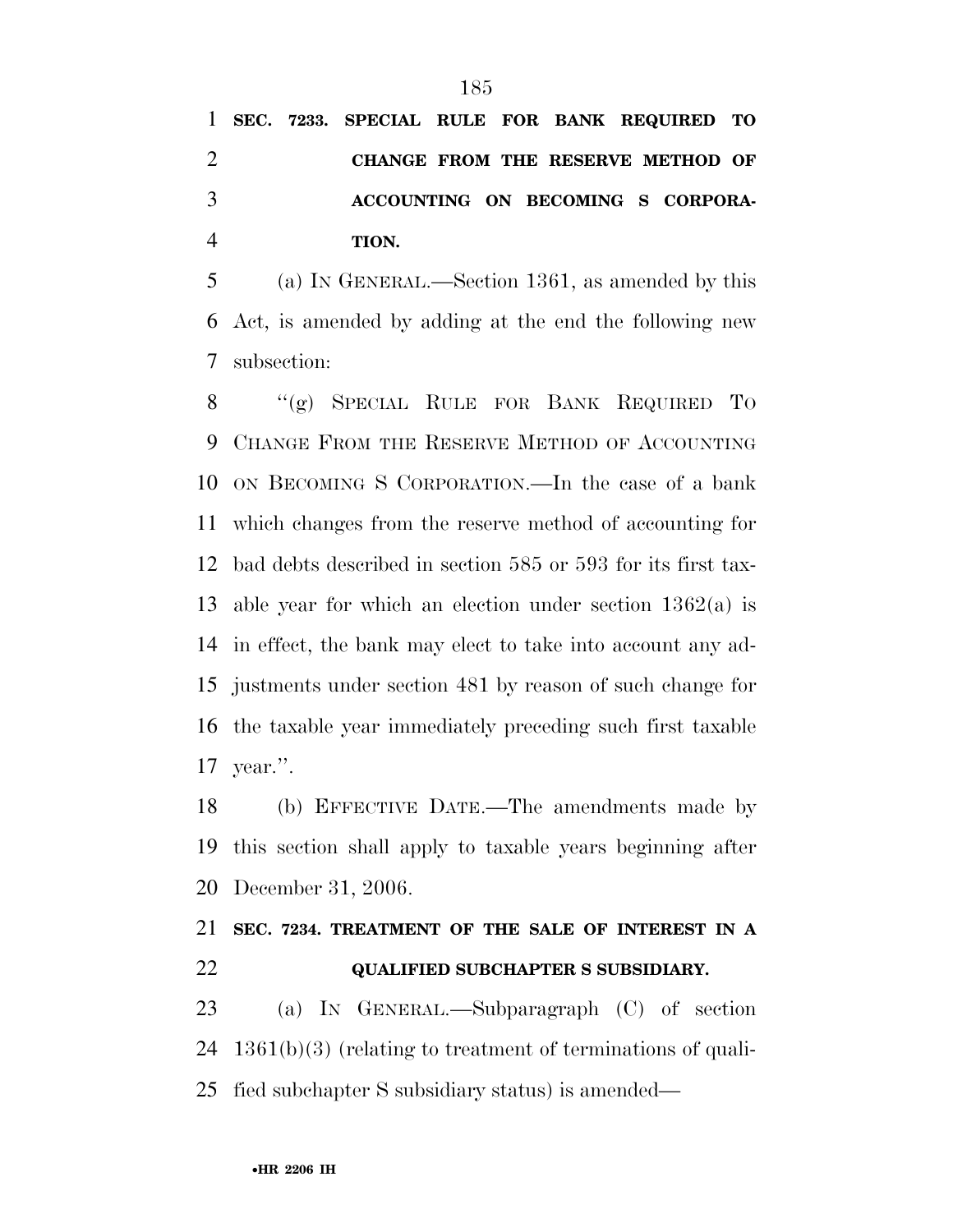| $\mathbf{1}$   | (1) by striking "For purposes of this title," and |
|----------------|---------------------------------------------------|
| $\overline{2}$ | inserting the following:                          |
| 3              | "(i) IN GENERAL.—For purposes of                  |
| $\overline{4}$ | this title,", and                                 |
| 5              | $(2)$ by inserting at the end the following new   |
| 6              | clause:                                           |
| 7              | "(ii) TERMINATION BY REASON OF                    |
| 8              | SALE OF STOCK.—If the failure to meet             |
| 9              | the requirements of subparagraph (B) is           |
| 10             | by reason of the sale of stock of a corpora-      |
| 11             | tion which is a qualified subchapter S sub-       |
| 12             | sidiary, the sale of such stock shall be          |
| 13             | treated as if—                                    |
| 14             | $\lq\lq$ (I) the sale were a sale of an           |
| 15             | undivided interest in the assets of               |
| 16             | such corporation (based on the per-               |
| 17             | centage of the corporation's stock                |
| 18             | sold), and                                        |
| 19             | $\lq\lq$ (II) the sale were followed by an        |
| 20             | acquisition by such corporation of all            |
| 21             | of its assets (and the assumption by              |
| 22             | such corporation of all of its liabil-            |
| 23             | ities) in a transaction to which section          |
| 24             | $351$ applies.".                                  |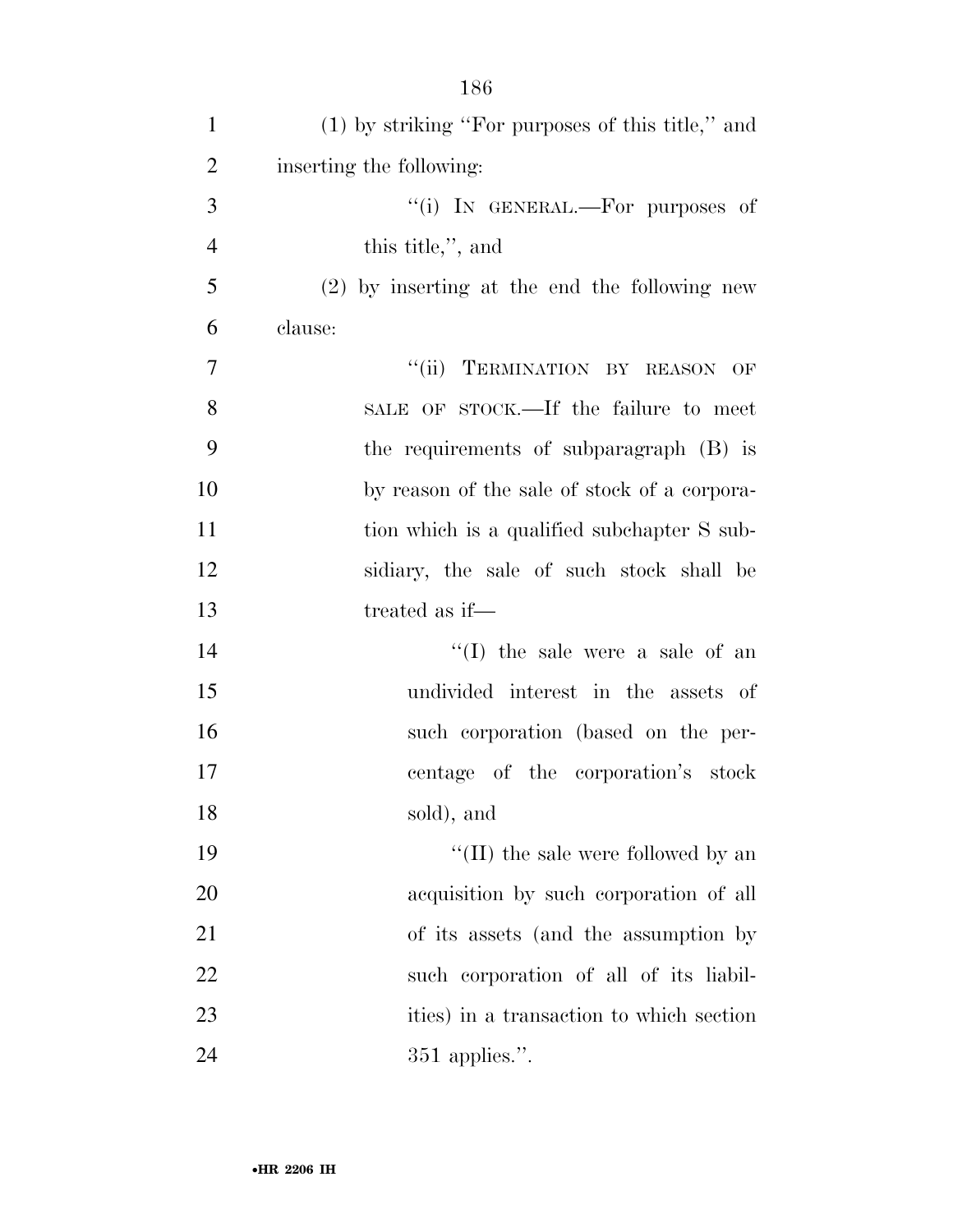(b) EFFECTIVE DATE.—The amendments made by this section shall apply to taxable years beginning after December 31, 2006 . **SEC. 7235. ELIMINATION OF ALL EARNINGS AND PROFITS ATTRIBUTABLE TO PRE-1983 YEARS FOR CER- TAIN CORPORATIONS.**  In the case of a corporation which is— 8 (1) described in section  $1311(a)(1)$  of the Small Business Job Protection Act of 1996, and 10 (2) not described in section  $1311(a)(2)$  of such Act, the amount of such corporation's accumulated earnings and profits (for the first taxable year beginning after the date of the enactment of this Act) shall be reduced by an amount equal to the portion (if any) of such accumulated earnings and profits which were accumulated in any tax- able year beginning before January 1, 1983, for which such corporation was an electing small business corpora- tion under subchapter S of the Internal Revenue Code of 1986.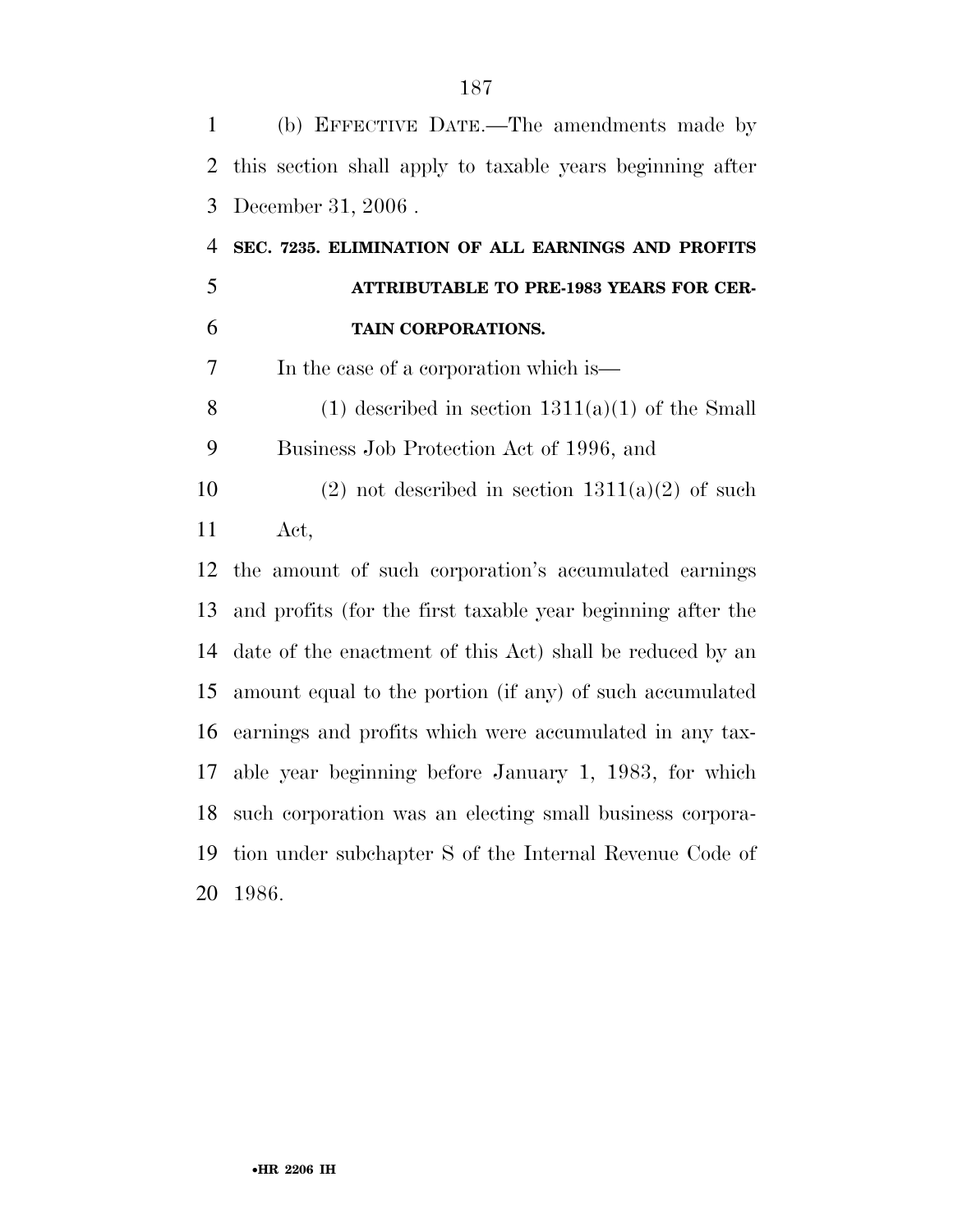| $\mathbf{1}$   | SEC. 7236. DEDUCTIBILITY OF INTEREST EXPENSE ON IN-           |
|----------------|---------------------------------------------------------------|
| $\overline{2}$ | DEBTEDNESS INCURRED BY AN ELECTING                            |
| 3              | SMALL BUSINESS TRUST TO ACQUIRE S COR-                        |
| $\overline{4}$ | PORATION STOCK.                                               |
| 5              | (a) IN GENERAL.—Subparagraph (C) of section                   |
| 6              | $641(c)(2)$ (relating to modifications) is amended by insert- |
| 7              | ing after clause (iii) the following new clause:              |
| 8              | "(iv) Any interest expense paid or ac-                        |
| 9              | crued on indebtedness incurred to acquire                     |
| 10             | stock in an S corporation.".                                  |
| 11             | (b) EFFECTIVE DATE.—The amendment made by                     |
| 12             | this section shall apply to taxable years beginning after     |
| 13             | December 31, 2006.                                            |
|                |                                                               |
|                | <b>PART 2-REVENUE PROVISIONS</b>                              |
| 14<br>15       | SEC. 7241. INCREASE IN AGE OF CHILDREN WHOSE UN-              |
| 16             | EARNED INCOME IS TAXED AS IF PARENT'S                         |
| 17             | INCOME.                                                       |
| 18             | (a) IN GENERAL.—Subparagraph (A) of section                   |
| 19             | $1(g)(2)$ (relating to child to whom subsection applies) is   |
|                | amended to read as follows:                                   |
| 20<br>21       | $\lq\lq$ such child—                                          |
| 22             | $\lq\lq$ (i) has not attained age 18 before                   |
| 23             | the close of the taxable year, or                             |
| 24             | "(ii)(I) has attained age 18 before the                       |
| 25             | close of the taxable year and meets the age                   |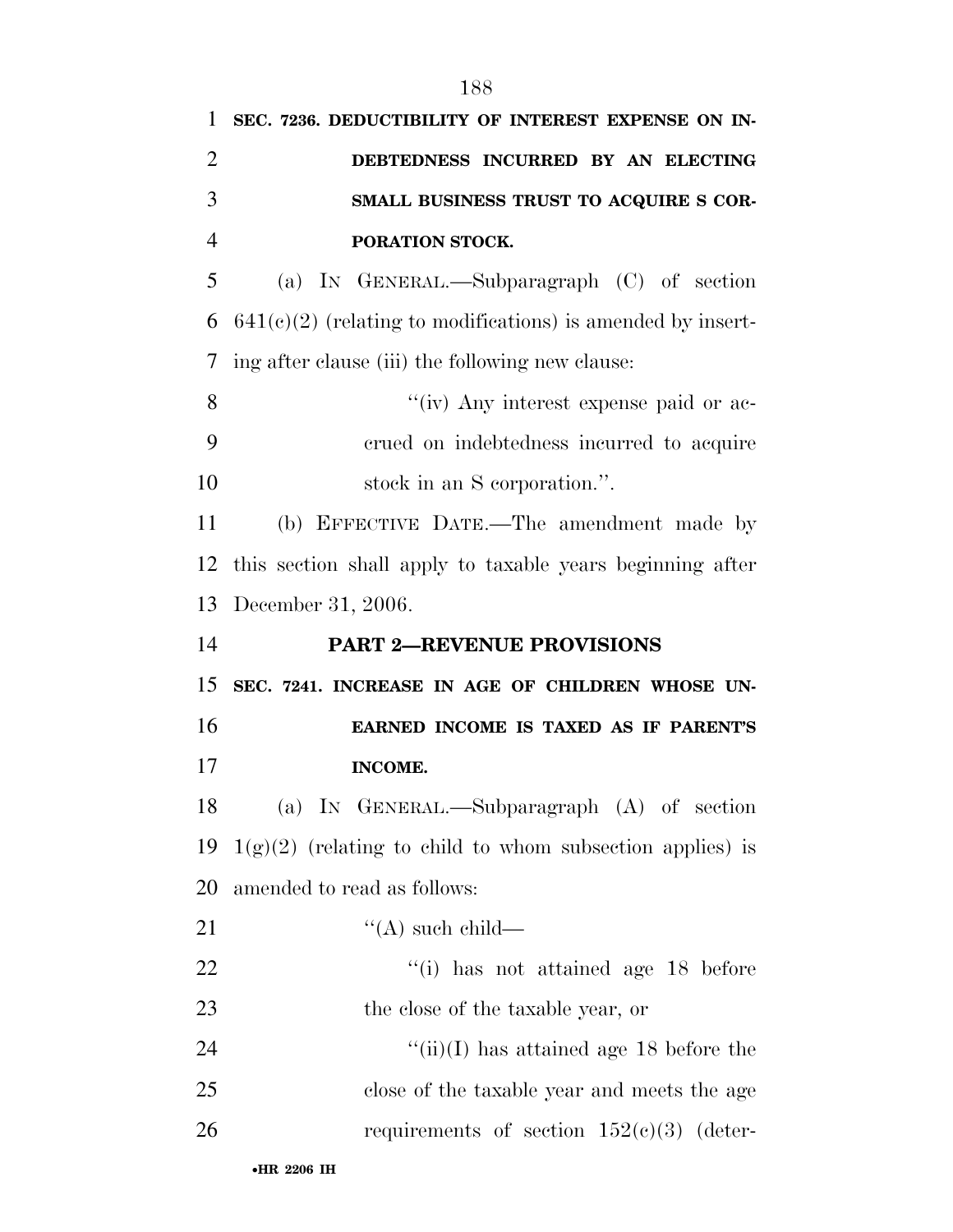| $\mathbf{1}$   | mined without regard to subparagraph (B)                  |
|----------------|-----------------------------------------------------------|
| $\overline{2}$ | thereof), and                                             |
| 3              | "(II) whose earned income (as defined                     |
| $\overline{4}$ | in section $911(d)(2)$ for such taxable year              |
| 5              | does not exceed one-half of the amount of                 |
| 6              | the individual's support (within the mean-                |
| 7              | ing of section $152(c)(1)(D)$ after the appli-            |
| 8              | cation of section $152(f)(5)$ (without regard             |
| 9              | to subparagraph $(A)$ thereof) for such                   |
| 10             | taxable year,".                                           |
| 11             | (b) CONFORMING AMENDMENT.—Subsection (g) of               |
| 12             | section 1 is amended by striking "MINOR" in the heading   |
| 13             | thereof.                                                  |
| 14             | (c) EFFECTIVE DATE.—The amendment made by                 |
| 15             | this section shall apply to taxable years beginning after |
| 16             | the date of the enactment of this Act.                    |
| 17             | SEC. 7242. SUSPENSION OF CERTAIN PENALTIES AND IN-        |
| 18             | TEREST.                                                   |
| 19             | (a) IN GENERAL.—Paragraphs $(1)(A)$ and $(3)(A)$ of       |
| 20             | section $6404(g)$ are each amended by striking "18-month" |
| 21             | period" and inserting "36-month period".                  |
| 22             | (b) EFFECTIVE DATE.—The amendments made by                |
| 23             | this section shall apply to notices provided by the Sec-  |
| 24             | retary of the Treasury, or his delegate, after the date   |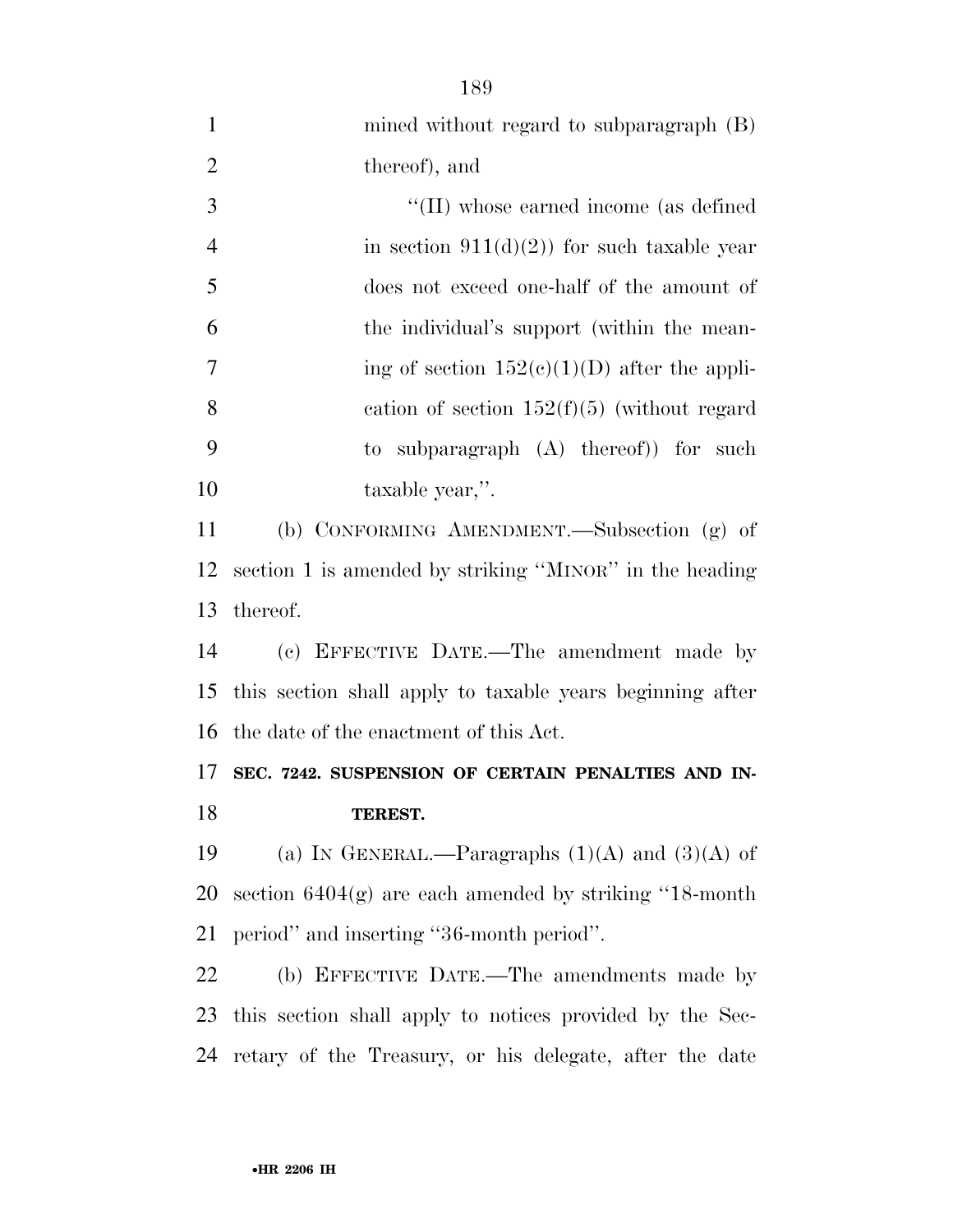which is 6 months after the date of the enactment of this Act. **SEC. 7243. MODIFICATION OF COLLECTION DUE PROCESS PROCEDURES FOR EMPLOYMENT TAX LI- ABILITIES.**  (a) IN GENERAL.—Section 6330(f) (relating to jeop- ardy and State refund collection) is amended— (1) by striking ''; or'' at the end of paragraph (1) and inserting a comma, 10 (2) by adding "or" at the end of paragraph  $(2)$ , and (3) by inserting after paragraph (2) the fol- lowing new paragraph:  $\frac{1}{3}$  the Secretary has served a disqualified em- ployment tax levy,''. (b) DISQUALIFIED EMPLOYMENT TAX LEVY.—Sec- tion 6330 of such Code (relating to notice and opportunity for hearing before levy) is amended by adding at the end the following new subsection: 20 <sup>''</sup>(h) DISQUALIFIED EMPLOYMENT TAX LEVY.—For purposes of subsection (f), a disqualified employment tax levy is any levy in connection with the collection of employ- ment taxes for any taxable period if the person subject to the levy (or any predecessor thereof) requested a hear-ing under this section with respect to unpaid employment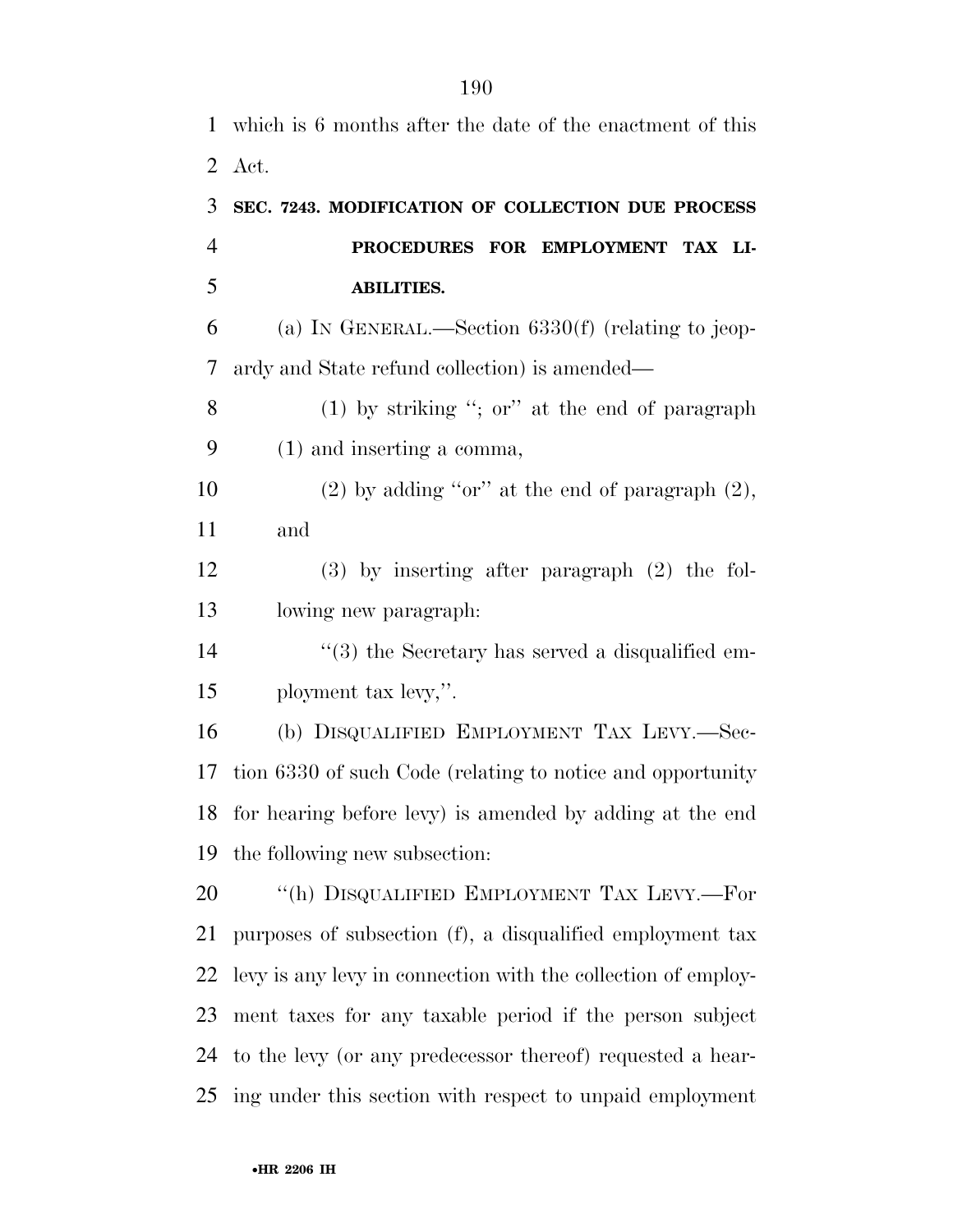taxes arising in the most recent 2-year period before the beginning of the taxable period with respect to which the levy is served. For purposes of the preceding sentence, the term 'employment taxes' means any taxes under chapter 21, 22, 23, or 24.''.

 (c) EFFECTIVE DATE.—The amendments made by this section shall apply to levies served on or after the date that is 120 days after the date of the enactment of this Act.

## **SEC. 7244. PERMANENT EXTENSION OF IRS USER FEES.**

 Section 7528 (relating to Internal Revenue Service user fees) is amended by striking subsection (c).

## **SEC. 7245. INCREASE IN PENALTY FOR BAD CHECKS AND MONEY ORDERS.**

 (a) IN GENERAL.—Section 6657 (relating to bad checks) is amended—

17 (1) by striking " $$750"$  and inserting " $$1,250"$ , and

19 (2) by striking " $$15"$  and inserting " $$25"$ .

 (b) EFFECTIVE DATE.—The amendments made by this section apply to checks or money orders received after the date of the enactment of this Act.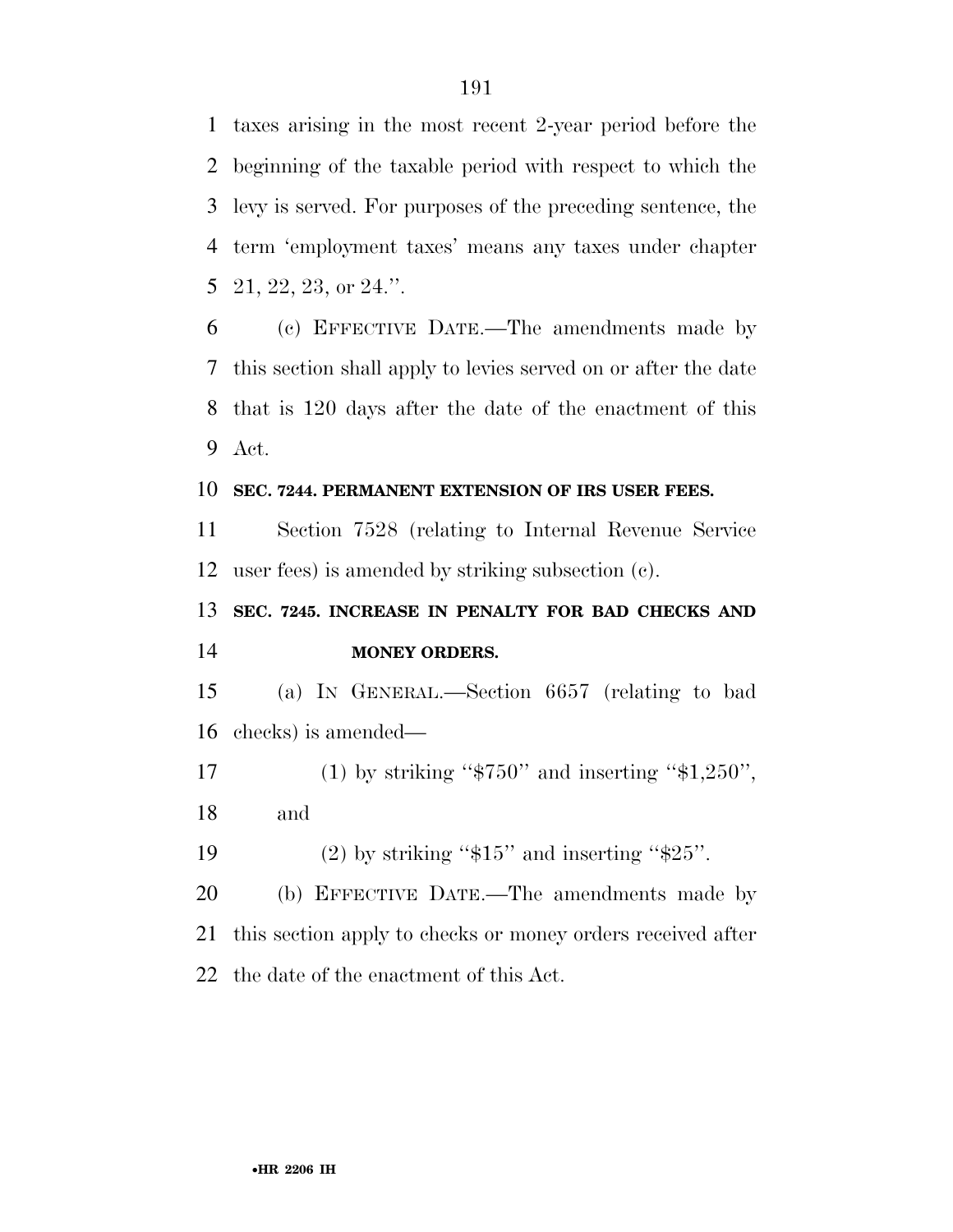| 1              | SEC. 7246. UNDERSTATEMENT OF TAXPAYER LIABILITY BY     |
|----------------|--------------------------------------------------------|
| $\overline{2}$ | <b>RETURN PREPARERS.</b>                               |
| 3              | (a) APPLICATION OF RETURN PREPARER PENALTIES           |
| 4              | TO ALL TAX RETURNS.—                                   |
| 5              | (1) DEFINITION OF TAX RETURN PREPARER.-                |
| 6              | Paragraph $(36)$ of section $7701(a)$ (relating to in- |
| 7              | come tax preparer) is amended—                         |
| 8              | $(A)$ by striking "income" each place it ap-           |
| 9              | pears in the heading and the text, and                 |
| 10             | $(B)$ in subparagraph $(A)$ , by striking "sub-        |
| 11             | title A" each place it appears and inserting           |
| 12             | "this title".                                          |
| 13             | (2) CONFORMING AMENDMENTS.-                            |
| 14             | $(A)(i)$ Section 6060 is amended by striking           |
| 15             | "INCOME TAX RETURN PREPARERS" in the                   |
| 16             | heading and inserting "TAX RETURN PRE-                 |
| 17             | PARERS".                                               |
| 18             | (ii) Section $6060(a)$ is amended—                     |
| 19             | (I) by striking "an income tax return                  |
| 20             | preparer" each place it appears and insert-            |
| 21             | ing "a tax return preparer",                           |
| 22             | (II) by striking "each income tax re-                  |
| 23             | turn preparer" and inserting "each tax re-             |
| 24             | turn preparer", and                                    |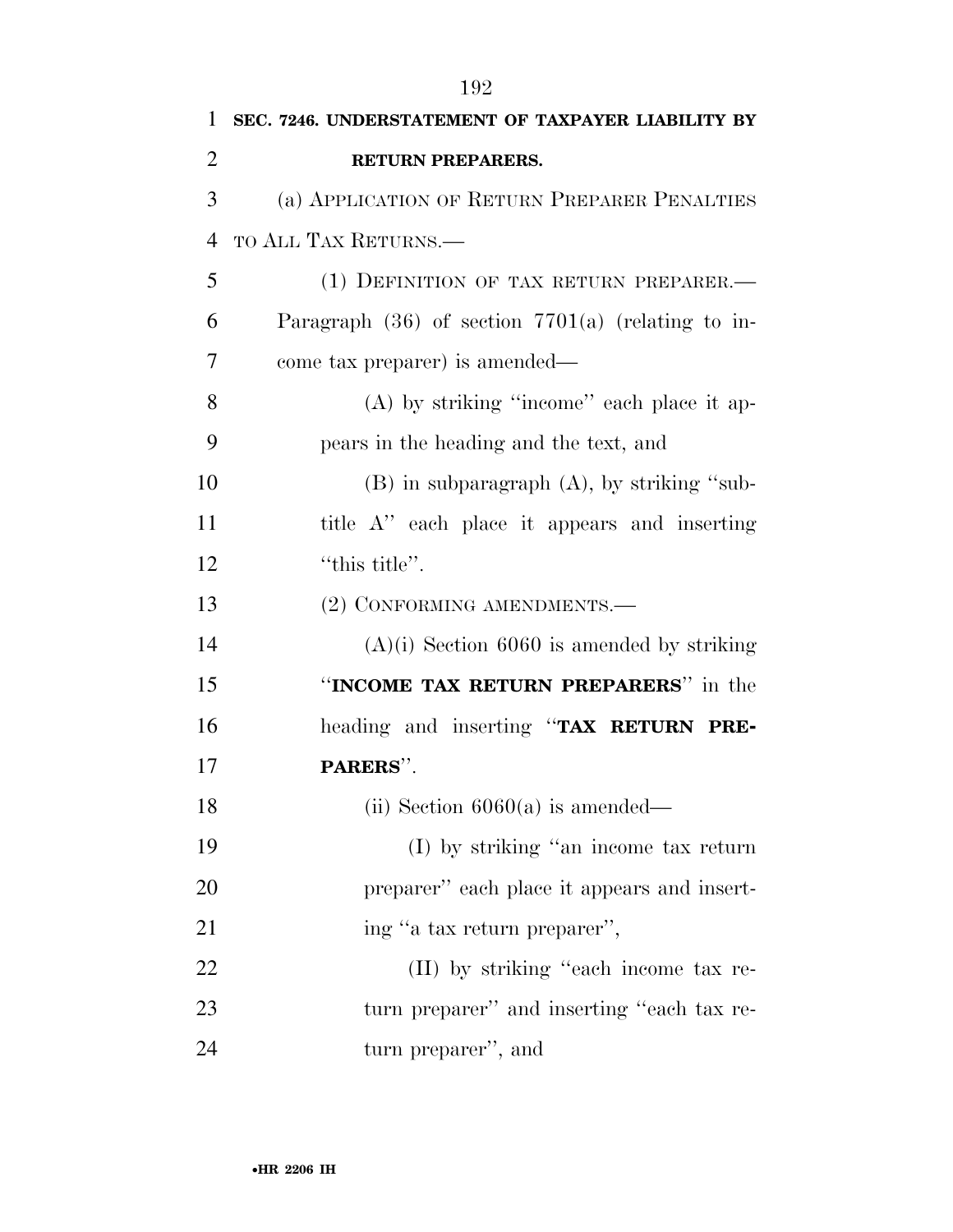| $\mathbf{1}$   | (III) by striking "another income tax           |
|----------------|-------------------------------------------------|
| $\overline{2}$ | return preparer" and inserting "another         |
| 3              | tax return preparer".                           |
| $\overline{4}$ | (iii) The item relating to section 6060 in      |
| 5              | the table of sections for subpart F of part III |
| 6              | of subchapter $A$ of chapter 61 is amended by   |
| 7              | striking "income tax return preparers" and in-  |
| 8              | serting "tax return preparers".                 |
| 9              | (iv) Subpart $F$ of part III of subchapter $A$  |
| 10             | of chapter 61 is amended by striking "Income    |
| 11             | Tax Return Preparers" in the heading            |
| 12             | and inserting "Tax Return Preparers".           |
| 13             | (v) The item relating to subpart $F$ in the     |
| 14             | table of subparts for part III of subchapter A  |
| 15             | of chapter 61 is amended by striking "income"   |
| 16             | tax return preparers" and inserting "tax return |
| 17             | preparers".                                     |
| 18             | (B) Section $6103(k)(5)$ is amended—            |
| 19             | (i) by striking "income tax return pre-         |
| 20             | parer" each place it appears and inserting      |
| 21             | "tax return preparer", and                      |
| 22             | (ii) by striking "income tax return             |
| 23             | preparers" each place it appears and in-        |
| 24             | serting "tax return preparers".                 |
| 25             | $(C)(i)$ Section 6107 is amended—               |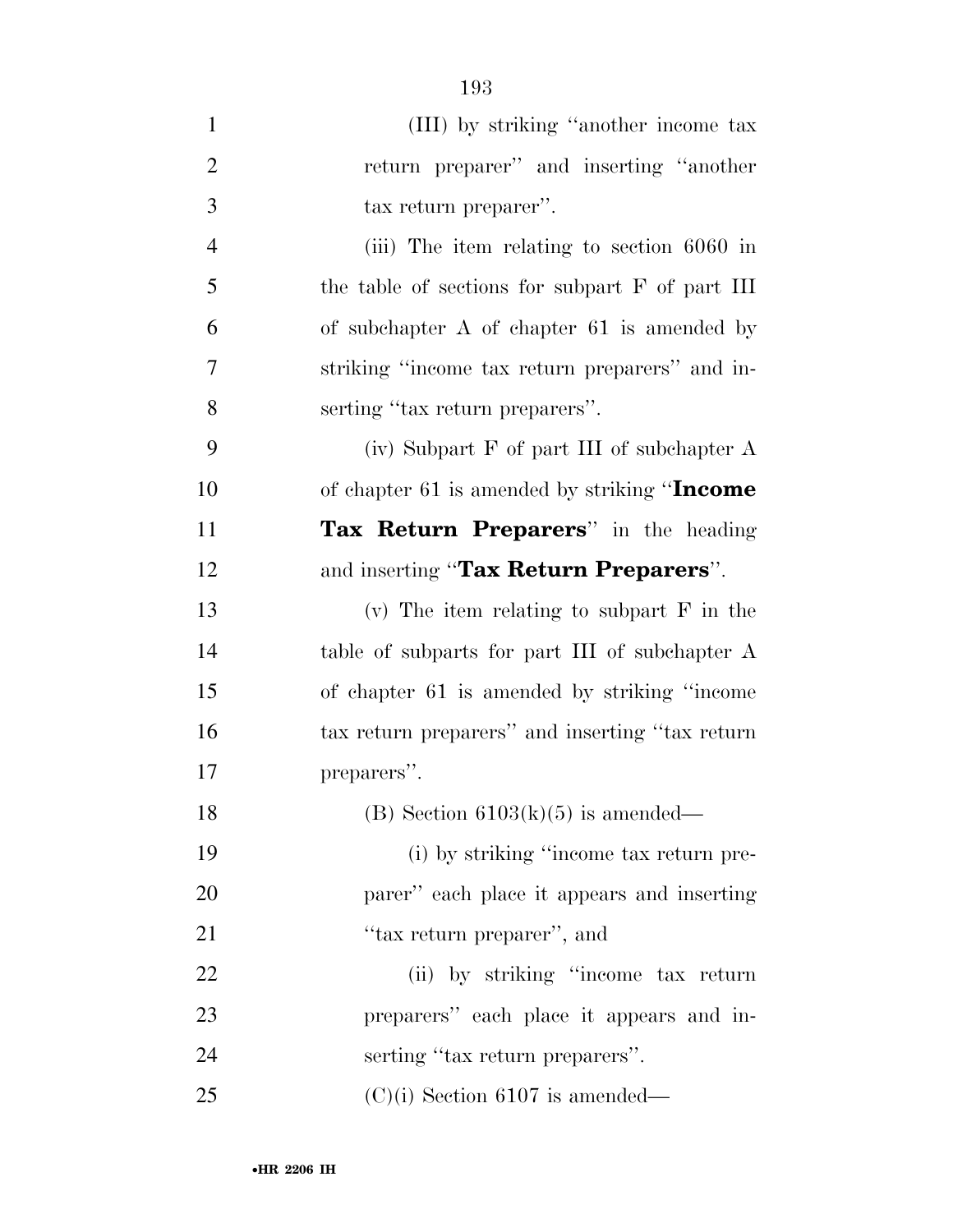| $\mathbf{1}$     | (I) by striking "INCOME TAX RE-                 |
|------------------|-------------------------------------------------|
| $\overline{2}$   | <b>TURN PREPARER</b> " in the heading and in-   |
| 3                | serting "TAX RETURN PREPARER",                  |
| $\overline{4}$   | (II) by striking "an income tax return          |
| 5                | preparer" each place it appears in sub-         |
| 6                | sections (a) and (b) and inserting "a tax       |
| $\boldsymbol{7}$ | return preparer",                               |
| 8                | (III) by striking "INCOME TAX RE-               |
| 9                | TURN PREPARER" in the heading for sub-          |
| 10               | section (b) and inserting "TAX RETURN           |
| 11               | PREPARER", and                                  |
| 12               | $(V)$ in subsection $(e)$ , by striking "in-    |
| 13               | come tax return preparers" and inserting        |
| 14               | "tax return preparers".                         |
| 15               | (ii) The item relating to section $6107$ in     |
| 16               | the table of sections for subchapter B of chap- |
| $17\,$           | ter 61 is amended by striking "Income tax re-   |
| 18               | turn preparer" and inserting "Tax return pre-   |
| 19               | parer".                                         |
| 20               | (D) Section $6109(a)(4)$ is amended—            |
| 21               | (i) by striking "an income tax return           |
| 22               | preparer" and inserting "a tax return pre-      |
| 23               | parer", and                                     |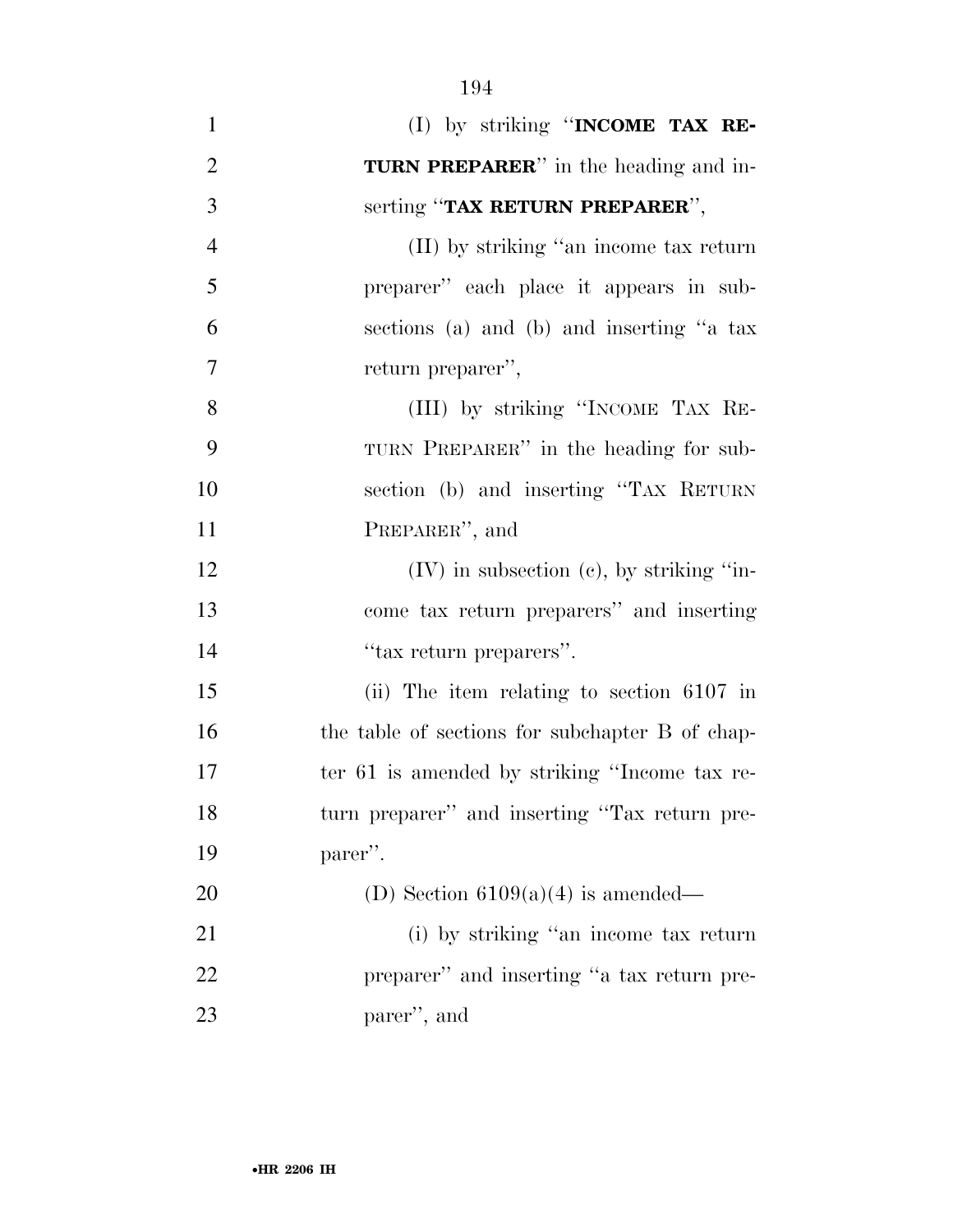| $\mathbf{1}$   | (ii) by striking "INCOME RETURN                  |
|----------------|--------------------------------------------------|
| $\overline{2}$ | PREPARER" in the heading and inserting           |
| 3              | "TAX RETURN PREPARER".                           |
| $\overline{4}$ | (E) Section $6503(k)(4)$ is amended by           |
| 5              | striking "Income tax return preparers" and in-   |
| 6              | serting "Tax return preparers".                  |
| 7              | $(F)(i)$ Section 6694 is amended—                |
| 8              | (I) by striking "INCOME TAX RE-                  |
| 9              | <b>TURN PREPARER</b> " in the heading and in-    |
| 10             | serting "TAX RETURN PREPARER",                   |
| 11             | (II) by striking "an income tax return           |
| 12             | preparer" each place it appears and insert-      |
| 13             | ing "a tax return preparer",                     |
| 14             | (III) in subsection (c)(2), by striking          |
| 15             | "the income tax return preparer" and in-         |
| 16             | serting "the tax return preparer",               |
| 17             | $(IV)$ in subsection (e), by striking            |
| 18             | "subtitle A" and inserting "this title", and     |
| 19             | $(V)$ in subsection $(f)$ , by striking "in-     |
| 20             | come tax return preparer" and inserting          |
| 21             | "tax return preparer".                           |
| 22             | (ii) The item relating to section 6694 in        |
| 23             | the table of sections for part I of subchapter B |
| 24             | of chapter 68 is amended by striking "income"    |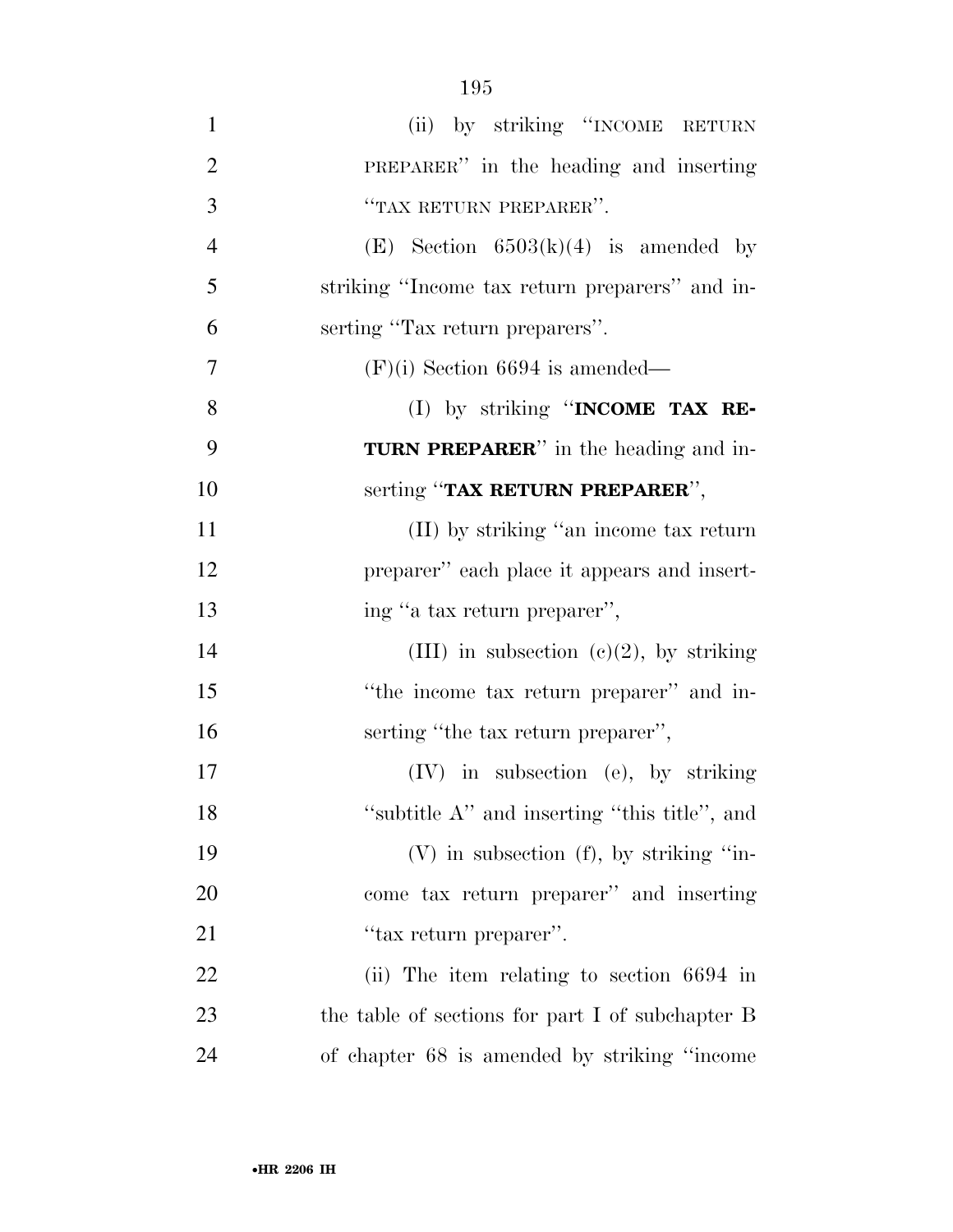| $\mathbf{1}$   | tax return preparer" and inserting "tax return   |
|----------------|--------------------------------------------------|
| $\overline{2}$ | preparer".                                       |
| 3              | $(G)(i)$ Section 6695 is amended—                |
| $\overline{4}$ | (I) by striking " <b>INCOME</b> " in the         |
| 5              | heading, and                                     |
| 6              | (II) by striking "an income tax return           |
| 7              | preparer" each place it appears and insert-      |
| 8              | ing "a tax return preparer".                     |
| 9              | (ii) Section $6695(f)$ is amended—               |
| 10             | (I) by striking "subtitle $A$ " and in-          |
| 11             | serting "this title", and                        |
| 12             | (II) by striking "the income tax re-             |
| 13             | turn preparer" and inserting "the tax re-        |
| 14             | turn preparer".                                  |
| 15             | (iii) The item relating to section 6695 in       |
| 16             | the table of sections for part I of subchapter B |
| 17             | of chapter 68 is amended by striking "income".   |
| 18             | $(H)$ Section 6696(e) is amended by strik-       |
| 19             | ing "subtitle A" each place it appears and in-   |
| 20             | serting "this title".                            |
| 21             | $(I)(i)$ Section 7407 is amended—                |
| 22             | (I) by striking "INCOME TAX RE-                  |
| 23             | TURN PREPARERS" in the heading and               |
| 24             | inserting "TAX RETURN PREPARERS",                |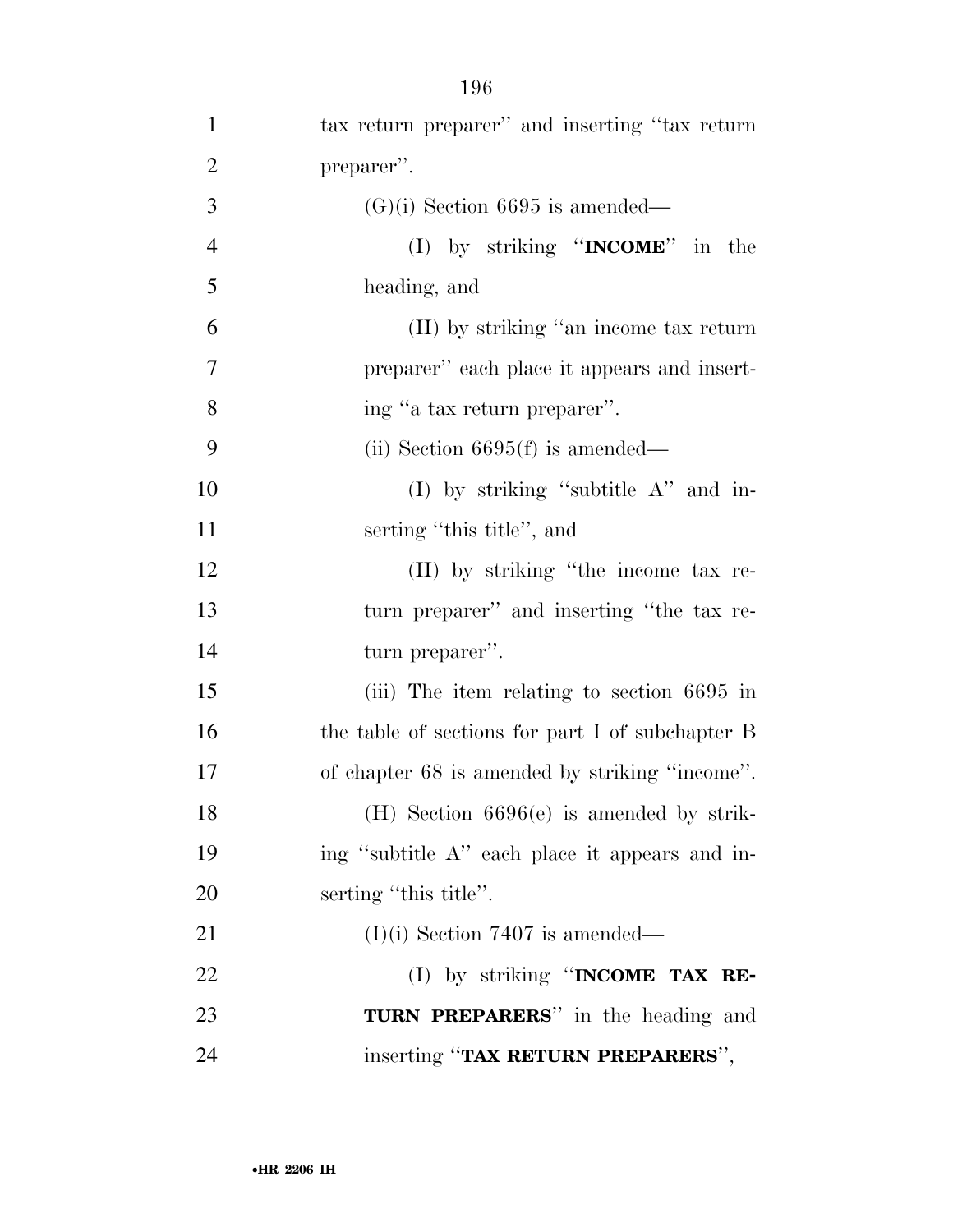| $\mathbf{1}$   | (II) by striking "an income tax return          |
|----------------|-------------------------------------------------|
| $\overline{2}$ | preparer" each place it appears and insert-     |
| 3              | ing "a tax return preparer",                    |
| $\overline{4}$ | (III) by striking "income tax pre-              |
| 5              | parer" both places it appears in subsection     |
| 6              | (a) and inserting "tax return preparer",        |
| $\overline{7}$ | and                                             |
| 8              | (IV) by striking "income tax return"            |
| 9              | in subsection (a) and inserting "tax re-        |
| 10             | turn".                                          |
| 11             | (ii) The item relating to section 7407 in       |
| 12             | the table of sections for subchapter A of chap- |
| 13             | ter 76 is amended by striking "income tax re-   |
| 14             | turn preparers" and inserting "tax return pre-  |
| 15             | parers".                                        |
| 16             | $(J)(i)$ Section 7427 is amended—               |
| 17             | (I) by striking "INCOME TAX RE-                 |
| 18             | TURN PREPARERS" in the heading and              |
| 19             | inserting "TAX RETURN PREPARERS",               |
| 20             | and                                             |
| 21             | (II) by striking "an income tax return          |
| 22             | preparer" and inserting "a tax return pre-      |
| 23             | parer".                                         |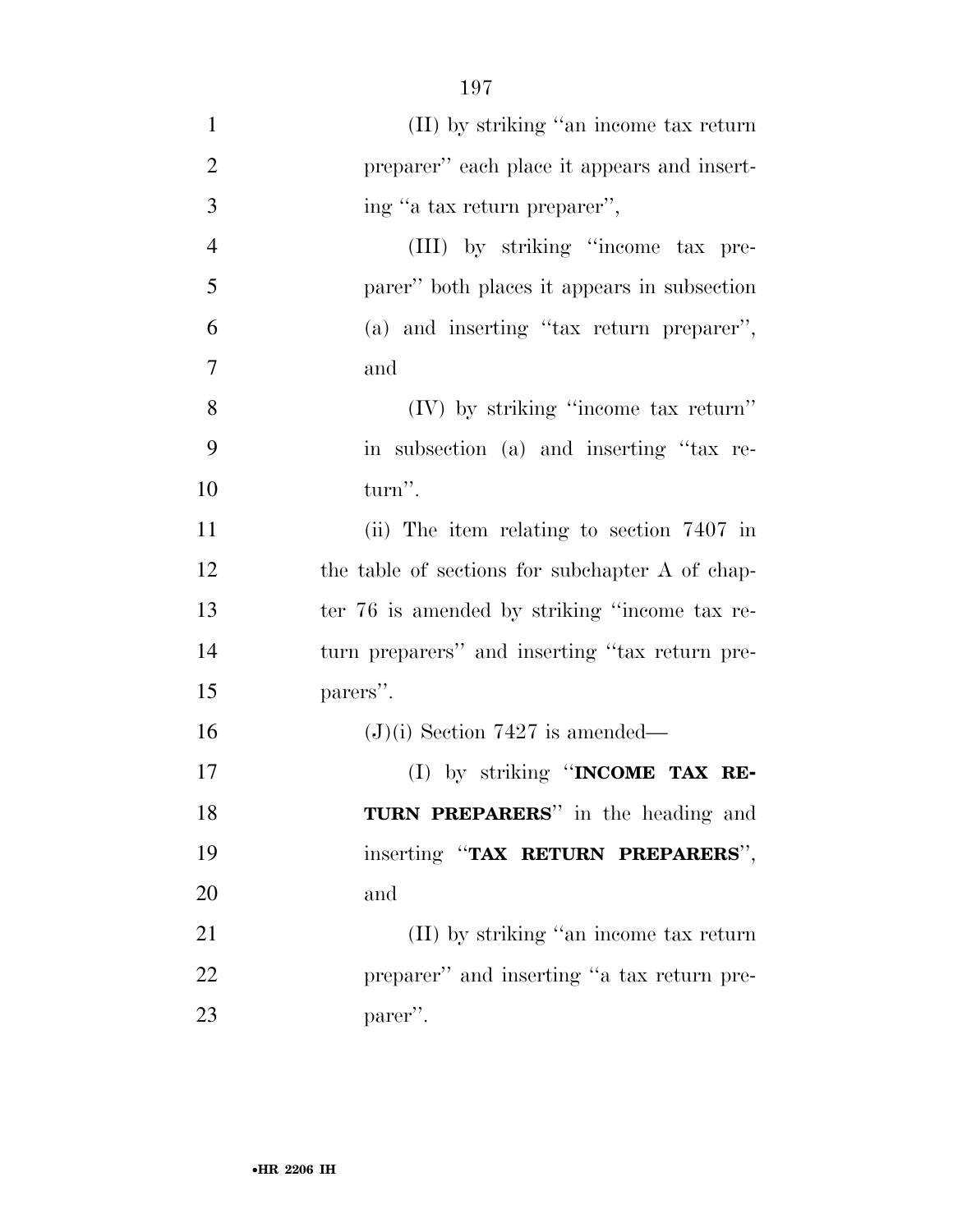(ii) The item relating to section 7427 in the table of sections for subchapter B of chap- ter 76 is amended to read as follows: ''Sec. 7427. Tax return preparers.''.

 (b) MODIFICATION OF PENALTY FOR UNDERSTATE- MENT OF TAXPAYER'S LIABILITY BY TAX RETURN PRE- PARER.—Subsections (a) and (b) of section 6694 are amended to read as follows:

 ''(a) UNDERSTATEMENT DUE TO UNREASONABLE 9 POSITIONS.

10 "(1) IN GENERAL.—Any tax return preparer who prepares any return or claim for refund with re- spect to which any part of an understatement of li- ability is due to a position described in paragraph (2) shall pay a penalty with respect to each such re- turn or claim in an amount equal to the greater of—  $((A)$  \$1,000, or 17 ''(B) 50 percent of the income derived (or to be derived) by the tax return preparer with respect to the return or claim. 20 "(2) UNREASONABLE POSITION.—A position is described in this paragraph if— 22 "(A) the tax return preparer knew (or rea-sonably should have known) of the position,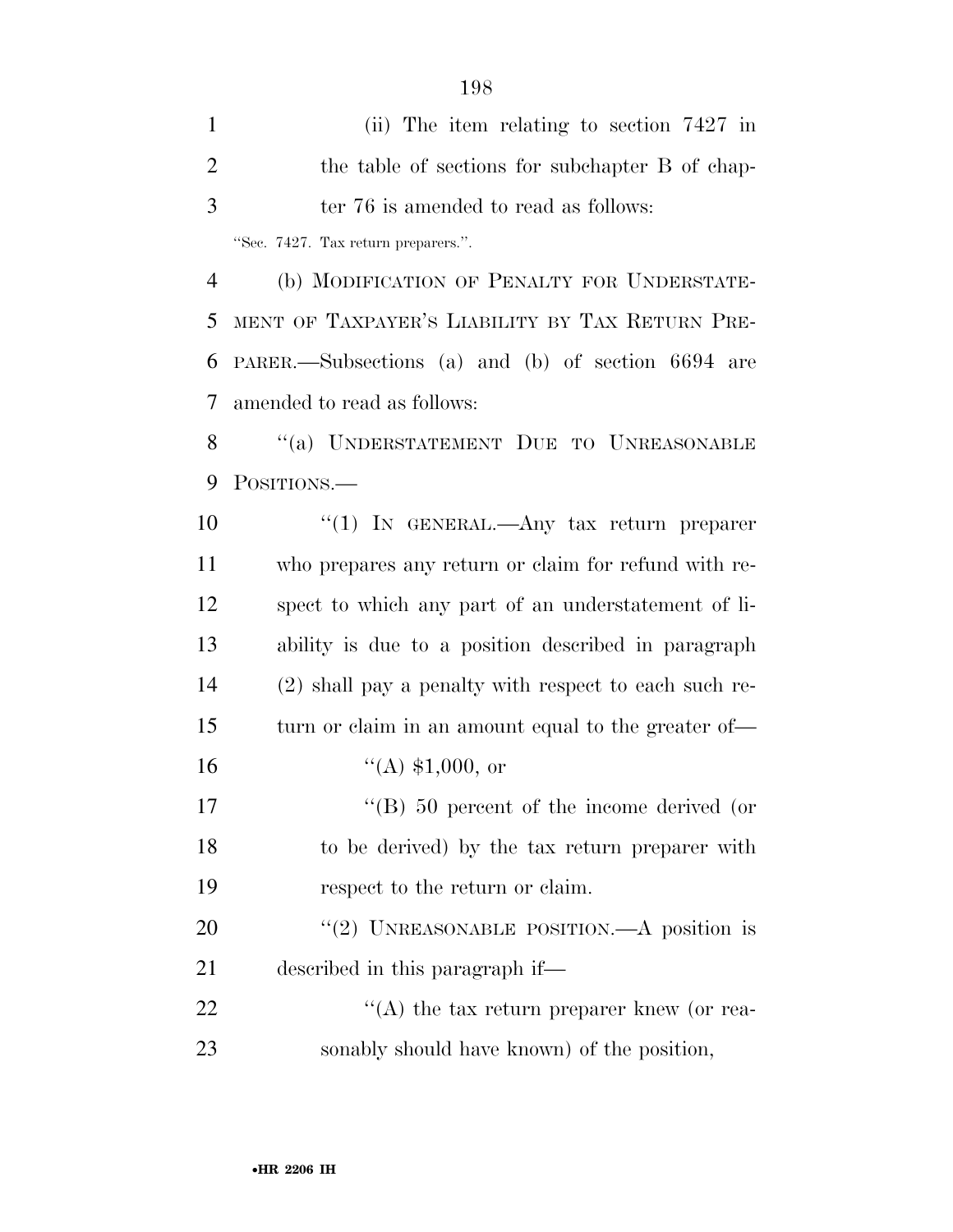| $\mathbf{1}$   | $\lq\lq$ there was not a reasonable belief that       |
|----------------|-------------------------------------------------------|
| $\overline{2}$ | the position would more likely than not be sus-       |
| 3              | tained on its merits, and                             |
| $\overline{4}$ | " $(C)(i)$ the position was not disclosed as          |
| 5              | provided in section $6662(d)(2)(B)(ii)$ , or          |
| 6              | "(ii) there was no reasonable basis for the           |
| 7              | position.                                             |
| 8              | (3)<br>REASONABLE CAUSE EXCEPTION.-- No               |
| 9              | penalty shall be imposed under this subsection if it  |
| 10             | is shown that there is reasonable cause for the un-   |
| 11             | derstatement and the tax return preparer acted in     |
| 12             | good faith.                                           |
| 13             | "(b) UNDERSTATEMENT DUE<br>TO WILLFUL<br><b>OR</b>    |
| 14             | RECKLESS CONDUCT.                                     |
| 15             | "(1) IN GENERAL.—Any tax return preparer              |
| 16             | who prepares any return or claim for refund with re-  |
| 17             | spect to which any part of an understatement of li-   |
| 18             | ability is due to a conduct described in paragraph    |
| 19             | (2) shall pay a penalty with respect to each such re- |
| 20             | turn or claim in an amount equal to the greater of—   |
| 21             | $(4)$ \$5,000, or                                     |
| 22             | "(B) $50$ percent of the income derived (or           |
| 23             |                                                       |
|                | to be derived) by the tax return preparer with        |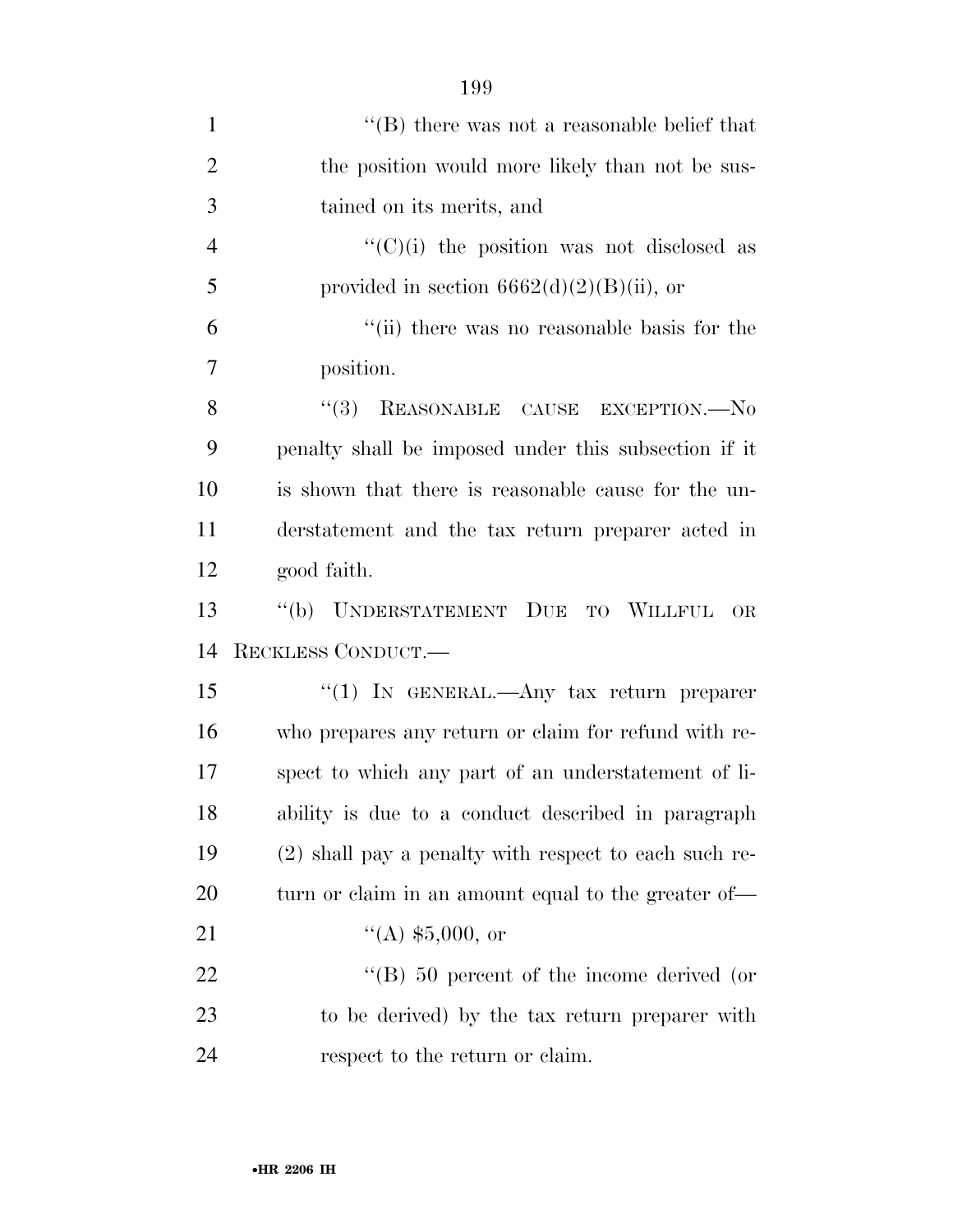| $\mathbf{1}$   | "(2) WILLFUL OR RECKLESS CONDUCT.--Con-                      |
|----------------|--------------------------------------------------------------|
| $\overline{2}$ | duct described in this paragraph is conduct by the           |
| 3              | tax return preparer which is—                                |
| $\overline{4}$ | "(A) a willful attempt in any manner to                      |
| 5              | understate the liability for tax on the return or            |
| 6              | claim, or                                                    |
| 7              | $\lq\lq (B)$ a reckless or intentional disregard of          |
| 8              | rules or regulations.                                        |
| 9              | "(3) REDUCTION IN PENALTY.—The amount of                     |
| 10             | any penalty payable by any person by reason of this          |
| 11             | subsection for any return or claim for refund shall          |
| 12             | be reduced by the amount of the penalty paid by              |
| 13             | such person by reason of subsection $(a)$ .".                |
| 14             | (c) EFFECTIVE DATE.—The amendments made by                   |
| 15             | this section shall apply to returns prepared after the date  |
| 16             | of the enactment of this Act.                                |
| 17             | SEC. 7247. PENALTY FOR FILING ERRONEOUS REFUND               |
| 18             | <b>CLAIMS.</b>                                               |
| 19             | (a) IN GENERAL.—Part I of subchapter B of chapter            |
| 20             | 68 (relating to assessable penalties) is amended by insert-  |
| 21             | ing after section 6675 the following new section:            |
| 22             | "SEC. 6676. ERRONEOUS CLAIM FOR REFUND OR CREDIT.            |
| 23             | "(a) CIVIL PENALTY.—If a claim for refund or credit          |
| 24             | with respect to income tax (other than a claim for a refund  |
| 25             | or credit relating to the earned income credit under section |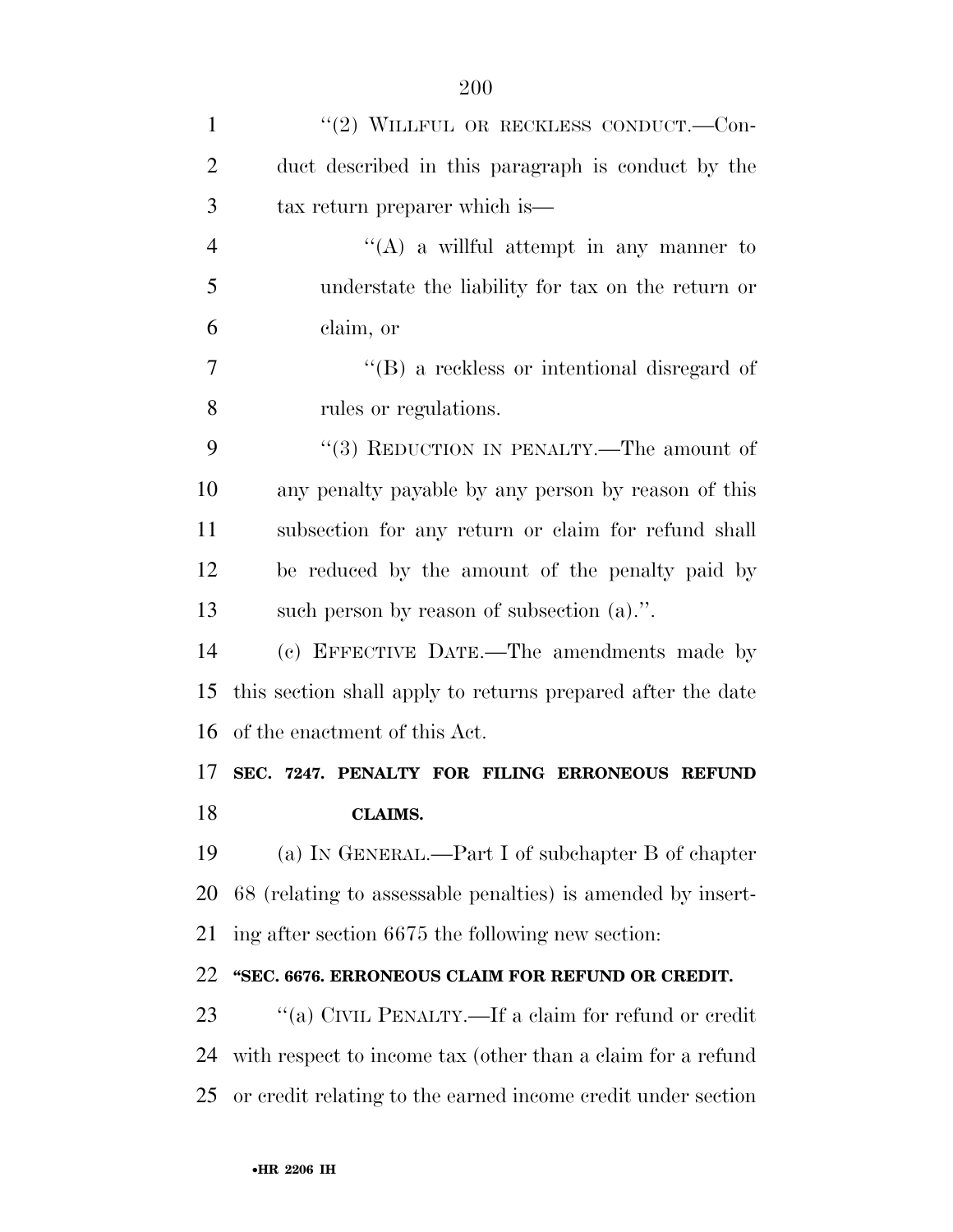32) is made for an excessive amount, unless it is shown that the claim for such excessive amount has a reasonable basis, the person making such claim shall be liable for a penalty in an amount equal to 20 percent of the excessive amount.

 ''(b) EXCESSIVE AMOUNT.—For purposes of this sec- tion, the term 'excessive amount' means in the case of any person the amount by which the amount of the claim for refund or credit for any taxable year exceeds the amount of such claim allowable under this title for such taxable year.

12 "(c) COORDINATION WITH OTHER PENALTIES.— This section shall not apply to any portion of the excessive amount of a claim for refund or credit which is subject to a penalty imposed under part II of subchapter A of chapter 68.''.

 (b) CONFORMING AMENDMENT.—The table of sec- tions for part I of subchapter B of chapter 68 is amended by inserting after the item relating to section 6675 the following new item:

''Sec. 6676. Erroneous claim for refund or credit.''.

 (c) EFFECTIVE DATE.—The amendments made by this section shall apply to any claim filed or submitted after the date of the enactment of this Act.